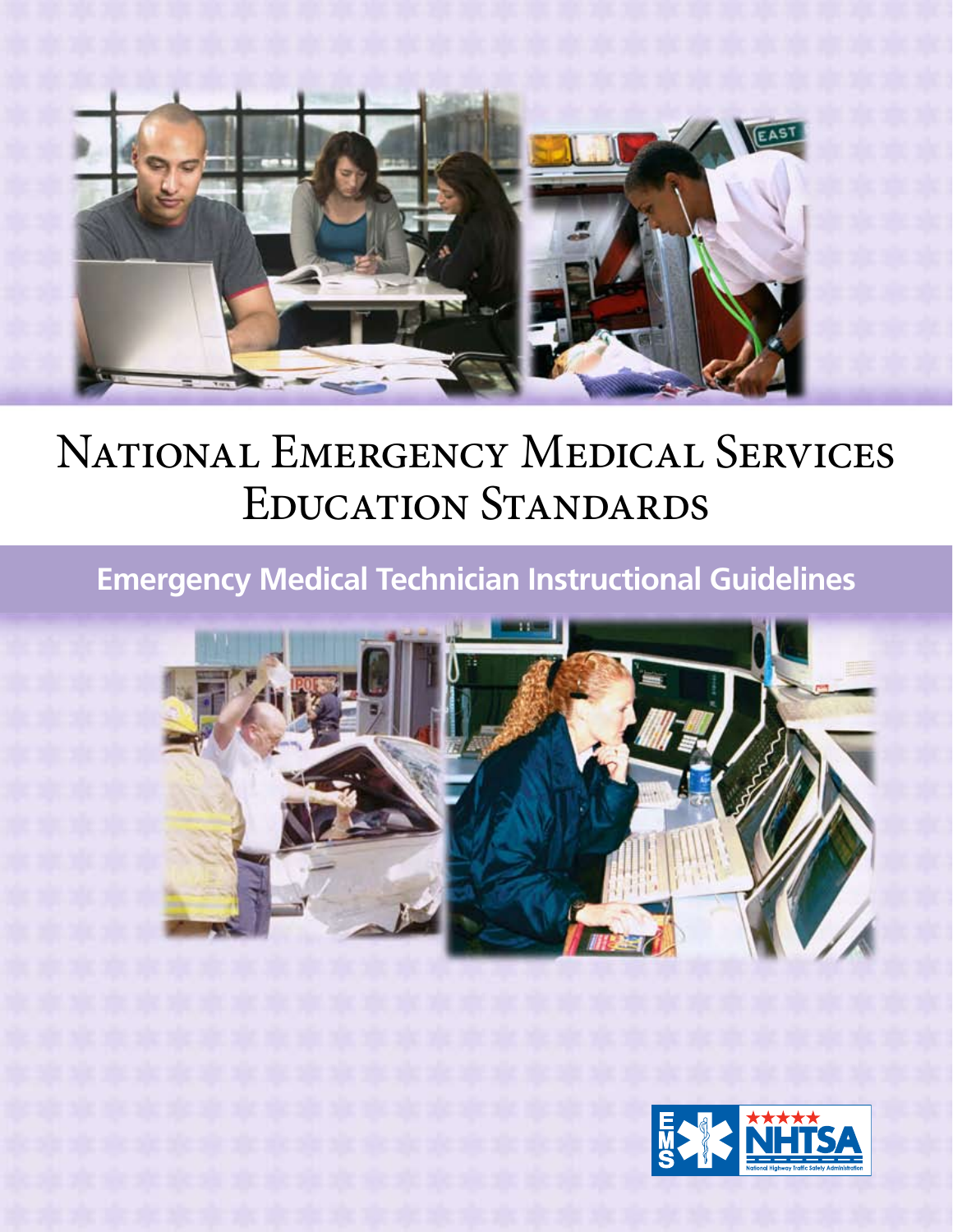### Preparatory EMS Systems

#### **EMT Education Standard**

Applies fundamental knowledge of the EMS system, safety/well-being of the EMT, and medical/legal and ethical issues to the provision of emergency care.

#### **EMT-Level Instructional Guideline**

- I. The Emergency Medical Services System
	- A. History
		- 1. 1960s
		- 2. Evolution to current EMS systems
	- B. NHTSA Technical Assistance Program Assessment Standards
		- 1. Regulation and policy
		- 2. Resource management
		- 3. Human resources and training
		- 4. Transportation
		- 5. Facilities
	- C. Access to Emergency Medical Services
	- D. Education
		- 1. Levels of EMS licensure
		- 2. National EMS Education Agenda for the Future: A Systems Approach
	- E. Authorization to Practice
		- 1. Legislative decisions on scope of practice
		- 2. State EMS office oversight
		- 3. Medical oversight
			- a. Clinical protocols
				- i. Offline
				- ii. Online
				- iii. Standing orders
			- b. Quality improvement
			- c. Administrative
		- 4. Local credentialing
		- 5. Administrative
		- 6. Employer policies and procedures
- II. Roles, Responsibilities, and Professionalism of EMS Personnel
	- A. Roles and Responsibilities
		- 1. Maintain vehicle and equipment readiness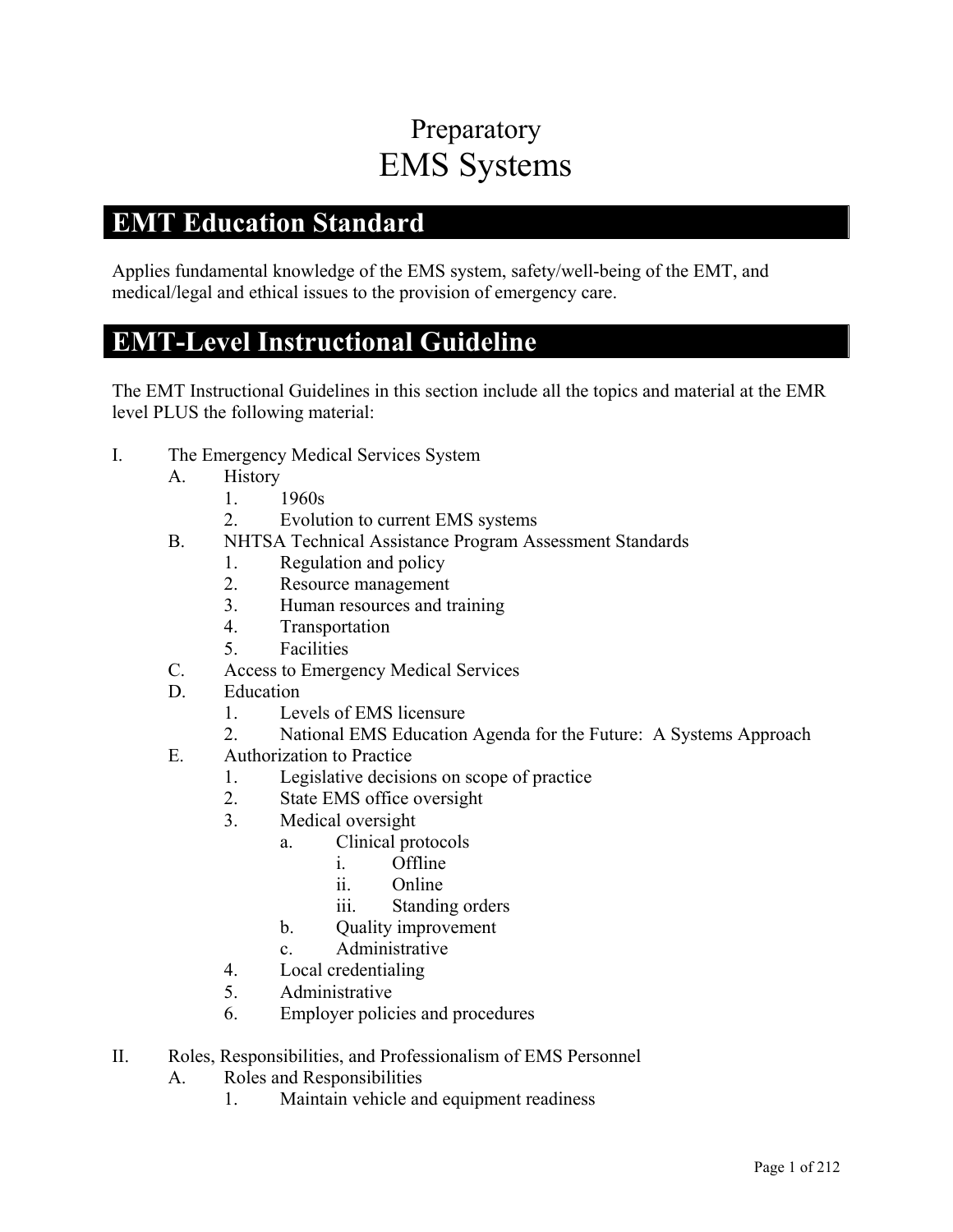- 2. Safety
	- a. Personal
	- b. Patient
	- c. Others on the scene
- 3. Operate emergency vehicles
- 4. Provide scene leadership
- 5. Perform patient assessment
- 6. Administer emergency medical care to a variety of patients with varied medical conditions
- 7. Provide emotional support
	- a. Patient
	- b. Patient's family
	- c. Other responders
- 8. Integration with other professionals and continuity of care
	- a. Medical personnel
	- b. Law enforcement
	- c. Emergency management
	- d. Home healthcare providers
	- e. Other responders
- 9. Resolve emergency incident
- 10. Maintain medical and legal standards
- 11. Provide administrative support
- 12. Enhance professional development
- 13. Develop and maintain community relations
- B. Professionalism
	- 1. Characteristics of professional behavior
		- a. Integrity
		- b. Empathy
		- c. Self-motivation
		- d. Appearance and hygiene
		- e. Self-confidence
		- f. Time management
		- g. Communication
			- i. verbal
			- ii. written
		- h. Teamwork and diplomacy
		- i. Respect for patients, co-workers and other healthcare professionals
		- j. Patient advocacy
		- k. Careful delivery of service
	- 2. Maintenance of certification and licensure
		- a. Personal responsibility
		- b. Continuing education
		- c. Skill competency verification
		- d. Criminal implications
		- e. Fees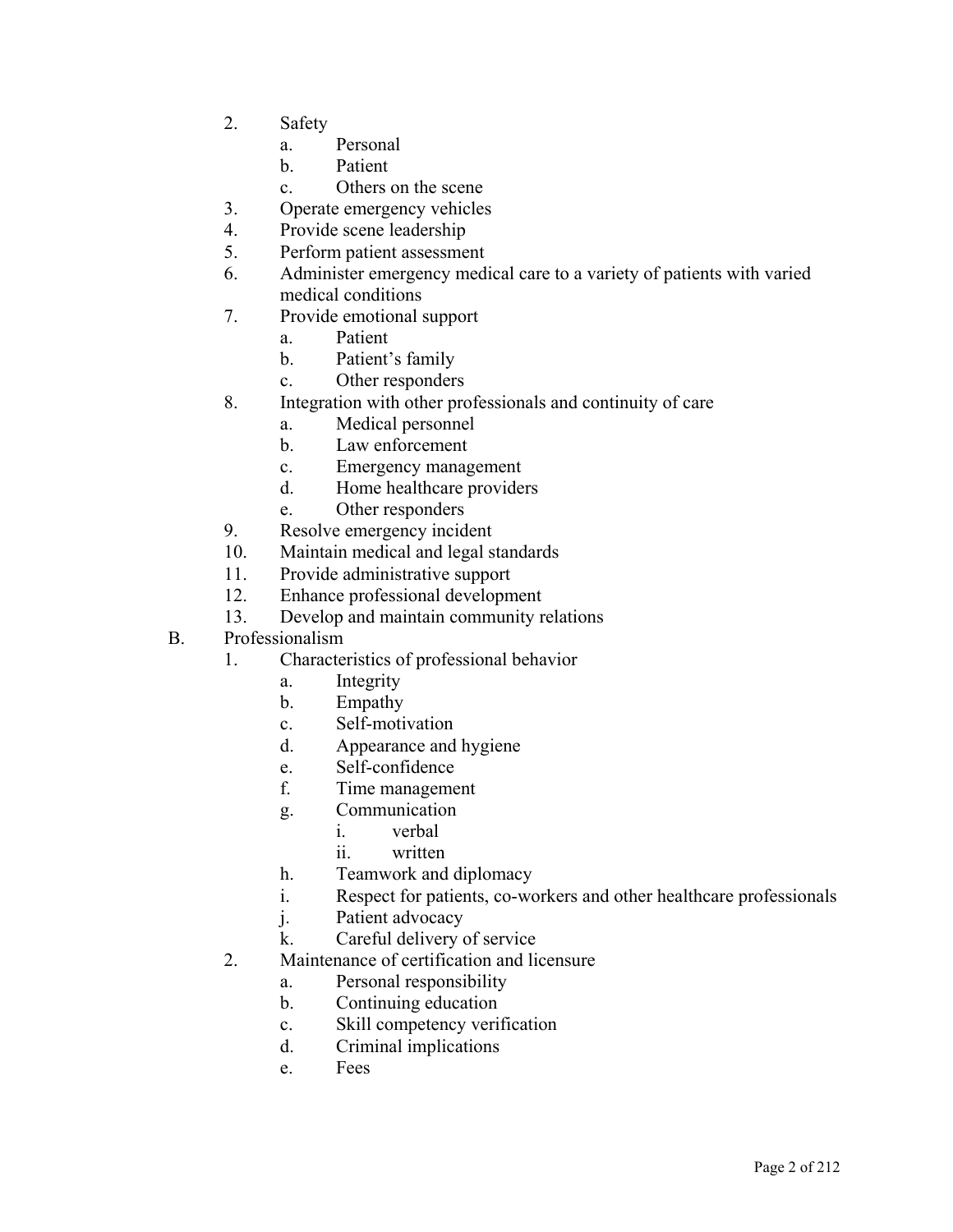- III. Quality Improvement
	- A. System for Continually Evaluating and Improving Care
	- B. Continuous Quality Improvement (CQI)
	- C. Dynamic Process
- IV. Patient Safety
	- A. Significant One of the Most Urgent Health Care Challenges
	- B. High-Risk Activities
		- 1. Hand-off
			- 2. Communication issues
			- 3. Dropping patients
			- 4. Ambulance crashes
		- 5. Spinal immobilization
	- C. How Errors Happen
		- 1. Skills-based failure
		- 2. Rules-based failure
		- 3. Knowledge-based failure
	- D. Preventing Errors
		- 1. Environmental
			- a. Clear protocols
			- b. Light
			- c. Minimal interruptions
			- d. Organization and packaging of drugs
		- 2. Individual
			- a. Reflection in action
			- b. Constantly question assumptions
			- c. Reflection bias
			- d. Use decision aids
			- e. Ask for help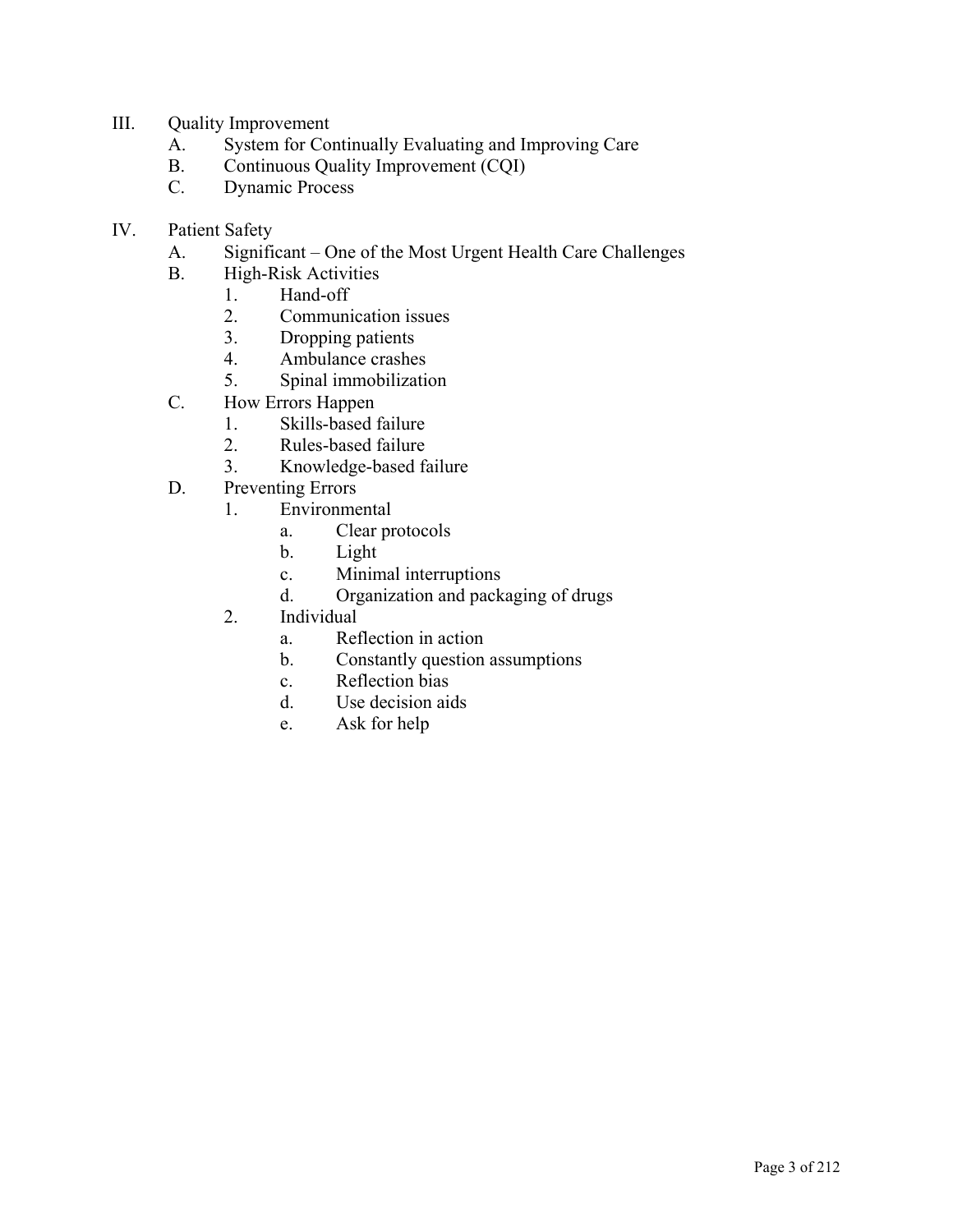# Preparatory Research

#### **EMT Education Standard**

Applies fundamental knowledge of the EMS system, safety/well-being of the EMT, and medical/legal and ethical issues to the provision of emergency care.

### **EMT-Level Instructional Guideline**

- I. Evidence-Based Decision-Making
	- A. Traditional Medical Practice Is Based on
		- 1. Medical knowledge
		- 2. Intuition
		- 3. Judgment
	- B. High-Quality Patient Care Should Focus on Procedures Proven Useful in Improving Patient Outcomes
	- C. The Challenge for EMS Is the Relative Lack of Prehospital Research
	- D. Evidence-Based Decision-Making Technique
		- 1. Formulate a question about appropriate treatments
		- 2. Search medical literature for related research
		- 3. Appraise evidence for validity and reliability
		- 4. If evidence supports a change in practice, adopt the new therapy allowing for unique patient needs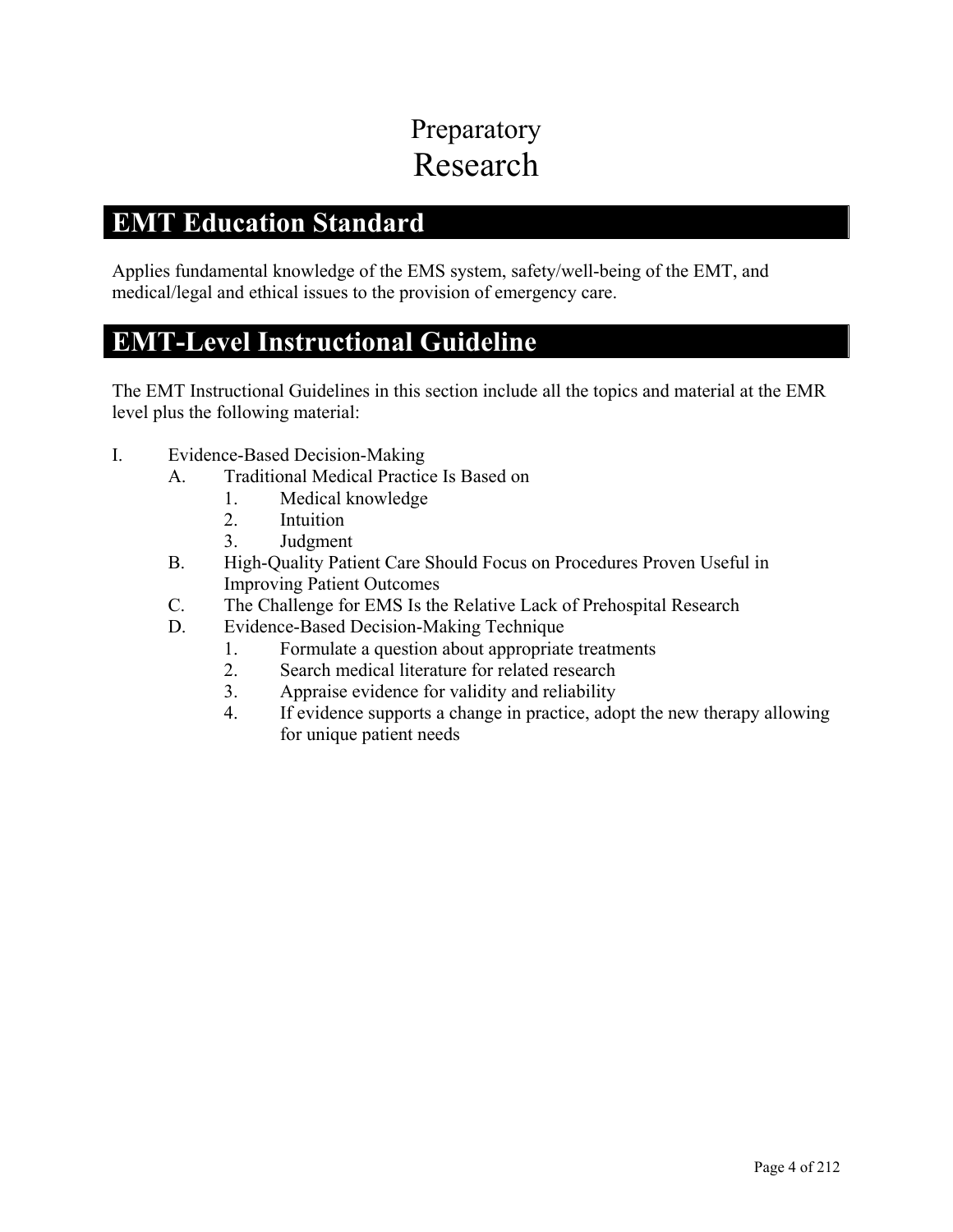# Preparatory Workforce Safety and Wellness

#### **EMT Education Standard**

Applies fundamental knowledge of the EMS system, safety/well-being of the EMT, and medical/legal and ethical issues to the provision of emergency care.

#### **EMT-Level Instructional Guideline**

- I. Standard Safety Precautions
	- A. Hand washing
	- B. Adherence to Standard Precautions/OSHA Regulation
	- C. Safe Operation of EMS/Patient Care Equipment
	- D. Environmental Control
	- E. Occupational Health and Blood borne Pathogens
		- 1. Immunizations
		- 2. Sharps
- II. Personal Protective Equipment
- III. Stress Management
	- A. Types of Stress Reactions
		- 1. Acute stress reaction
		- 2. Delayed stress reaction
		- 3. Cumulative stress reaction
	- B. Stress Management
		- 1. Change in lifestyle
		- 2. Balance in life
		- 3. Recognize response to family and friends
		- 4. Change in work environment
		- 5. Seek professional assistance
	- C. Dealing With Death and Dying (stages)
		- 1. Denial
		- 2. Anger
		- 3. Bargaining
		- 4. Depression
		- 5. Acceptance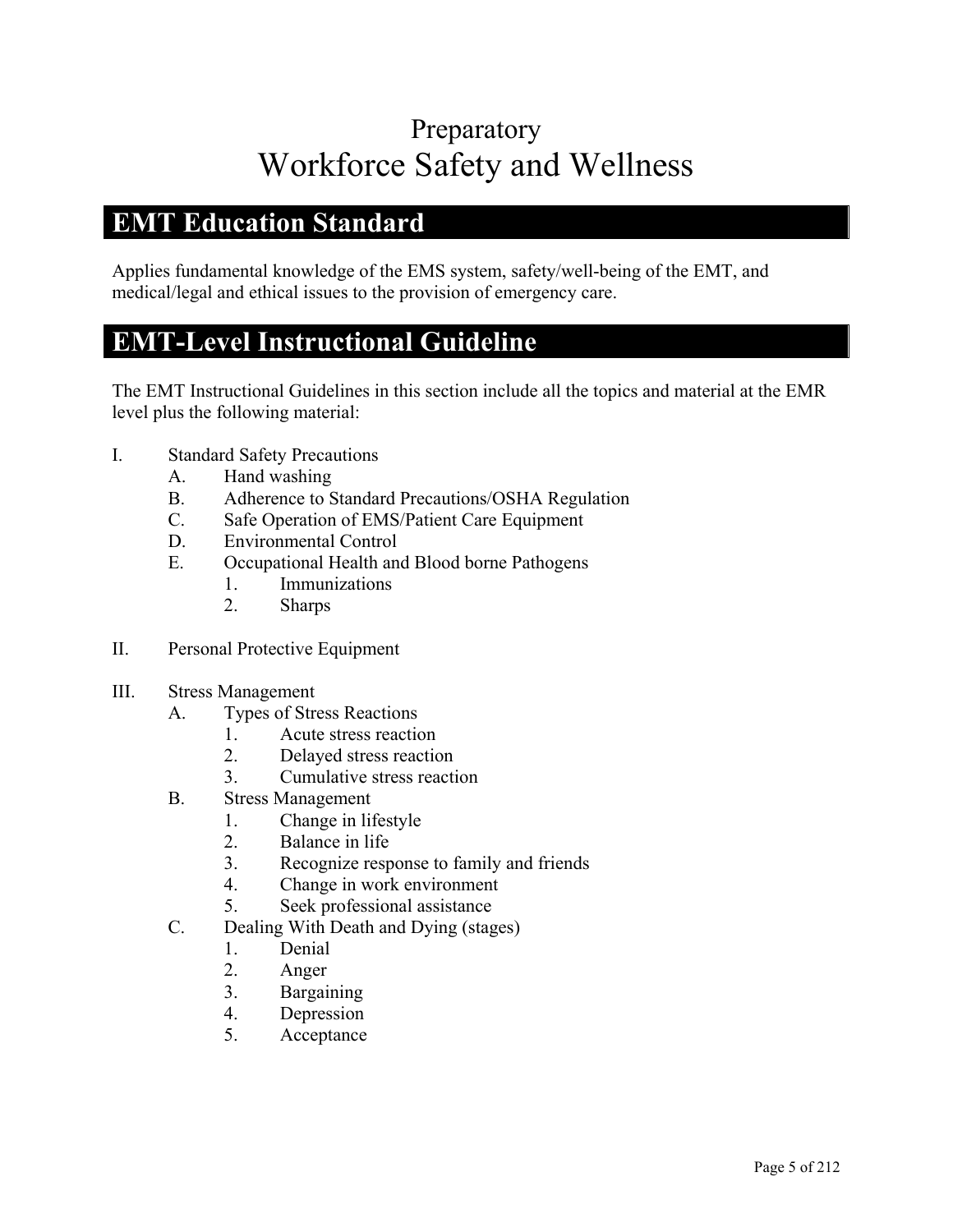- IV. Prevention of Work-Related Injuries
	- A. Vehicle restraint systems
	- B. Safe lifting techniques
	- C. Adequate sleep
	- D. Physical fitness and nutrition
	- E. Hazard awareness
	- F. Adherence to Standard Precautions/OSHA regulations
	- G. Disease transmission prevention
		- 1. Communicable
		- 2. Blood borne
- V. Lifting and Moving Patients
	- A. Lifting techniques
		- 1. Safety Precautions
		- 2. Guidelines for lifting
	- B. Safe Lifting of Cots and Stretchers
		- 1. Power-lift or squat lift position
		- 2. Power grip
		- 3. Back in locked-in position
		- 4. Carrying
			- a. Precautions for carrying
			- b. Guidelines for carrying
			- c. Correct carrying procedure
			- d. One-handed carrying technique
			- e. Correct carrying procedure on stairs
		- 5. Reaching
			- a. Guidelines for reaching
			- b. Application for reaching techniques
			- c. Correct reaching for log rolls
		- 6. Pushing and pulling guidelines
			- a. Emergency move
				- i. fire or danger of fire
				- ii. explosives or other hazardous materials
				- iii. other hazards at the scene
				- iv. gain access to other patients in a vehicle who need lifesaving care
				- v. patient's location or position (e.g., a cardiac arrest patient sitting in a chair or lying on a bed)
			- b. Indications for urgent move
				- i. altered mental status
				- ii. inadequate breathing
				- iii. shock (hypoperfusion)
			- c. Non-urgent move
		- 7. Emergency moves
			- a. Danger to patient
			- b. Techniques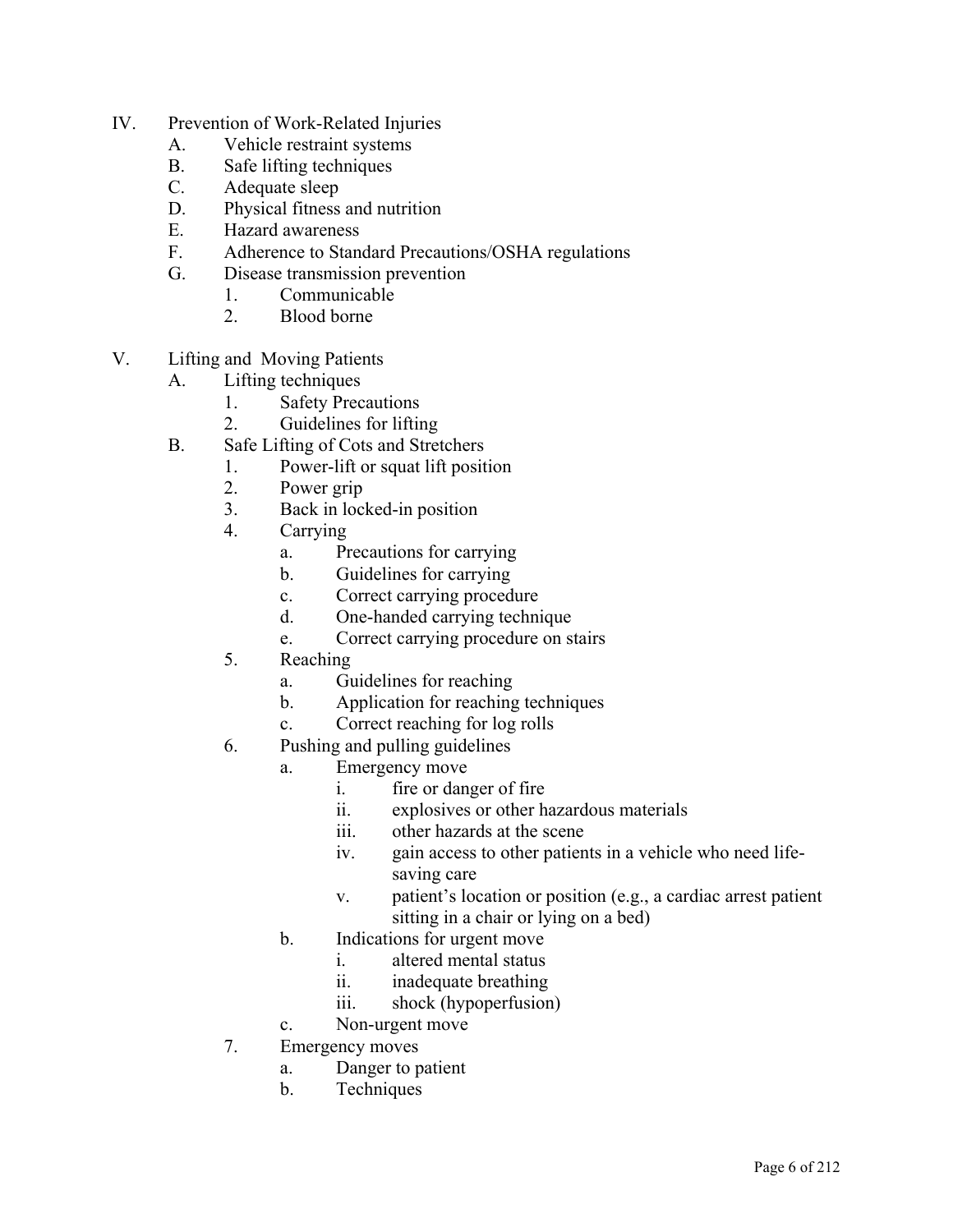- 8. Urgent moves
	- a. Danger to patient
	- b. Techniques
- C. Techniques
	- 1. Non-urgent moves
		- a. Direct ground lift (no suspected spine injury)
		- b. Extremity lift (no suspected extremity or back injuries)
		- c. Transfer of supine patient from bed to stretcher
			- i. direct carry
			- ii. draw sheet method
- D. Equipment
	- 1. Stretchers/cots
		- a. Wheeled stretcher
		- b. Portable stretcher
		- c. Stair chair
		- d. Scoop or orthopedic stretcher
		- e. Flexible stretcher
		- f. Bariatric stretcher
		- g. Pneumatic or electronic stretchers
	- 2. Standard
	- 3. Tracked systems (i.e. backboards)
		- i. long
		- ii. short
	- 4. Neonatal Isolette
	- 5. Maintenance—follow manufacturer's directions for inspection, cleaning, repair, and upkeep
- E. Patient Positioning
	- 1. Unresponsive patient without suspected spine injury
	- 2. A patient with chest pain, discomfort, or difficulty breathing
	- 3. A patient with suspected spine injury
	- 4. Pregnant patient with hypotension
	- 5. A patient who is nauseated or vomiting
	- 6. Bariatric patients
	- 7. Patient Size
- F. Medical Restraint
	- 1. Use of Force Doctrine
	- 2. Reasonable Prevention of Harm
		- a. Suicidal
		- b. Homicidal
		- c. Ambulances
		- d. Ramps
		- e. Winches
- G. Personnel Considerations
- VI. Disease Transmission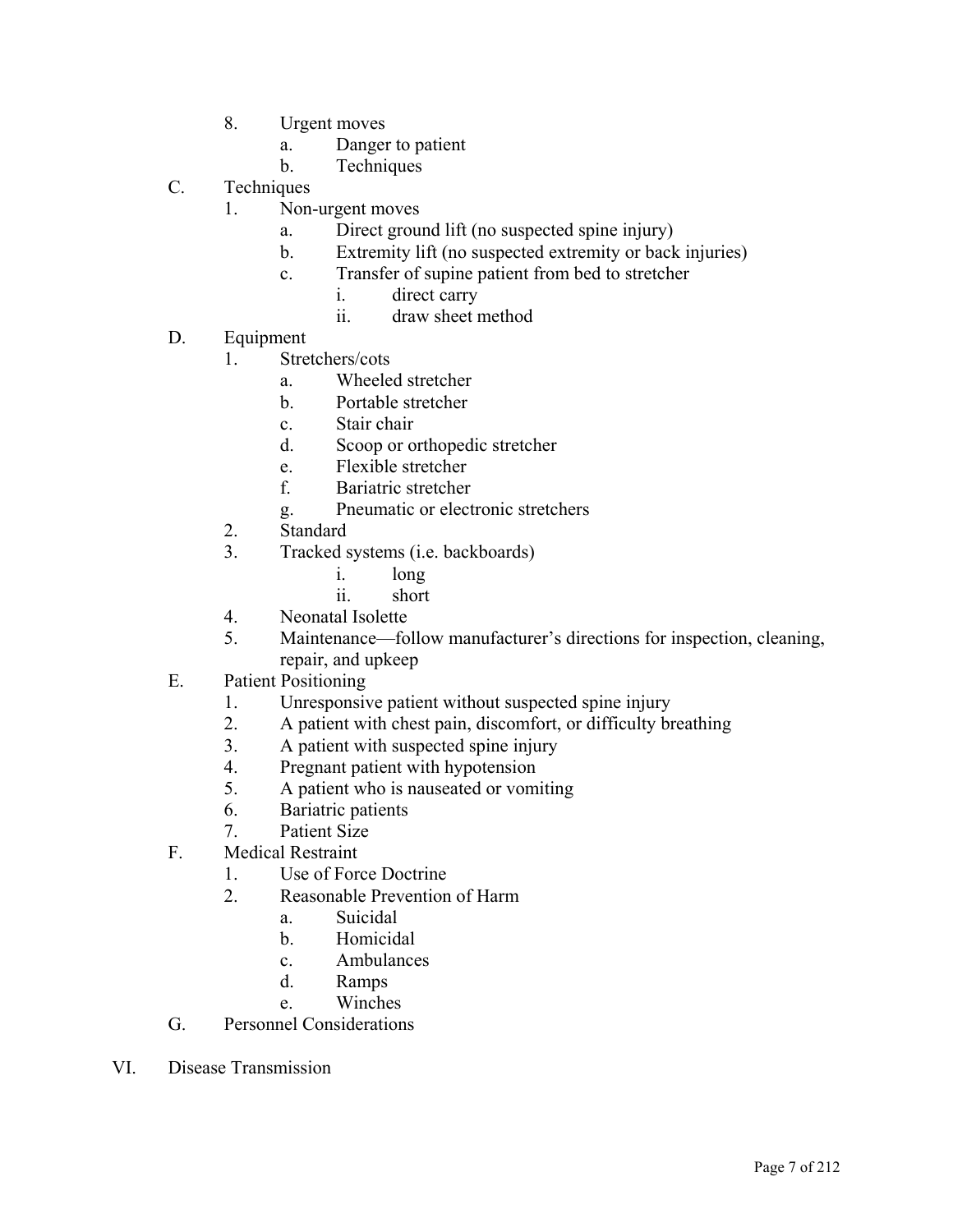- VII. Wellness Principles
	- A. Physical Wellbeing
		- 1. Physical Fitness
			- a. Cardiovascular endurance
			- b. Muscle strength
			- c. Muscle flexibility
		- 2. Sleep
		- 3. Disease prevention
		- 4. Injury prevention
	- B. Mental Wellbeing
		- 1. Alcohol and drug issues
		- 2. Smoking cessation
		- 3. Stress management
		- 4. Relationship issues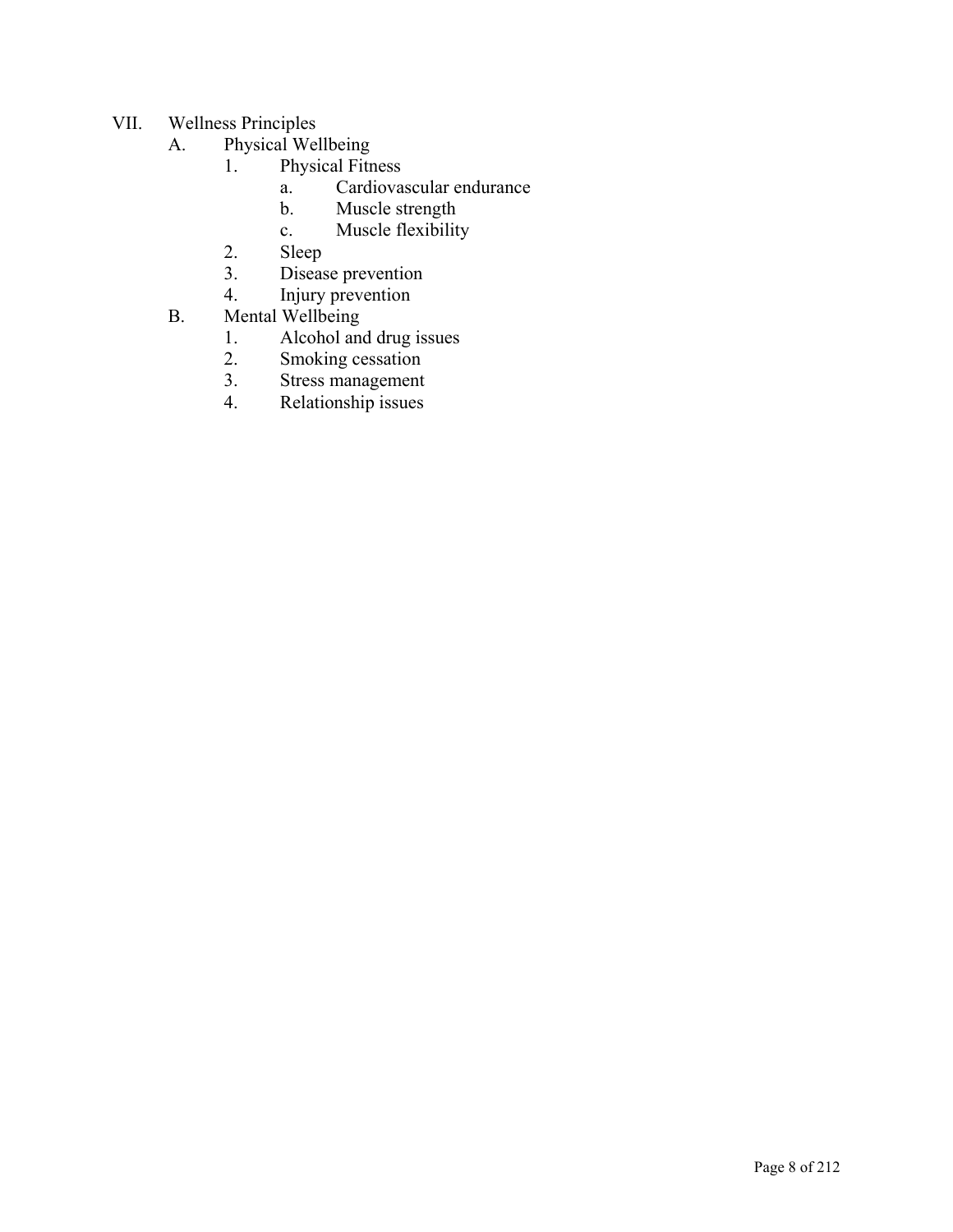### Preparatory Documentation

#### **EMT Education Standard**

Applies fundamental knowledge of the EMS system, safety/well-being of the EMT, and medical/legal and ethical issues to the provision of emergency care.

#### **EMT-Level Instructional Guideline**

- I. Principles of Medical Documentation and Report Writing
	- A. Minimum Dataset
		- 1. Patient information
			- a. Chief complaint
			- b. Initial assessment
			- c. Vital signs
			- d. Patient demographics
		- 2. Administrative information
			- a. Time incident reported
			- b. Time unit notified
			- c. Time of arrival at patient
			- d. Time unit left scene
			- e. Time of arrival at destination
			- f. Time of transfer of care
		- 3. Accurate and synchronous clocks
	- B. Prehospital Care Report
		- 1. Functions
			- a. Continuity of care
			- b. Legal document
				- i. documented what emergency medical care was provided, the status of the patient on arrival at the scene, and any changes upon arrival at the receiving facility
				- ii. the person who completed the form ordinarily must go to court with the form
				- iii. information should include objective and subjective information and be clear
			- c. Educational—used to demonstrate proper documentation and how to handle unusual or uncommon cases
			- d. Administrative
				- i. billing
				- ii. service statistics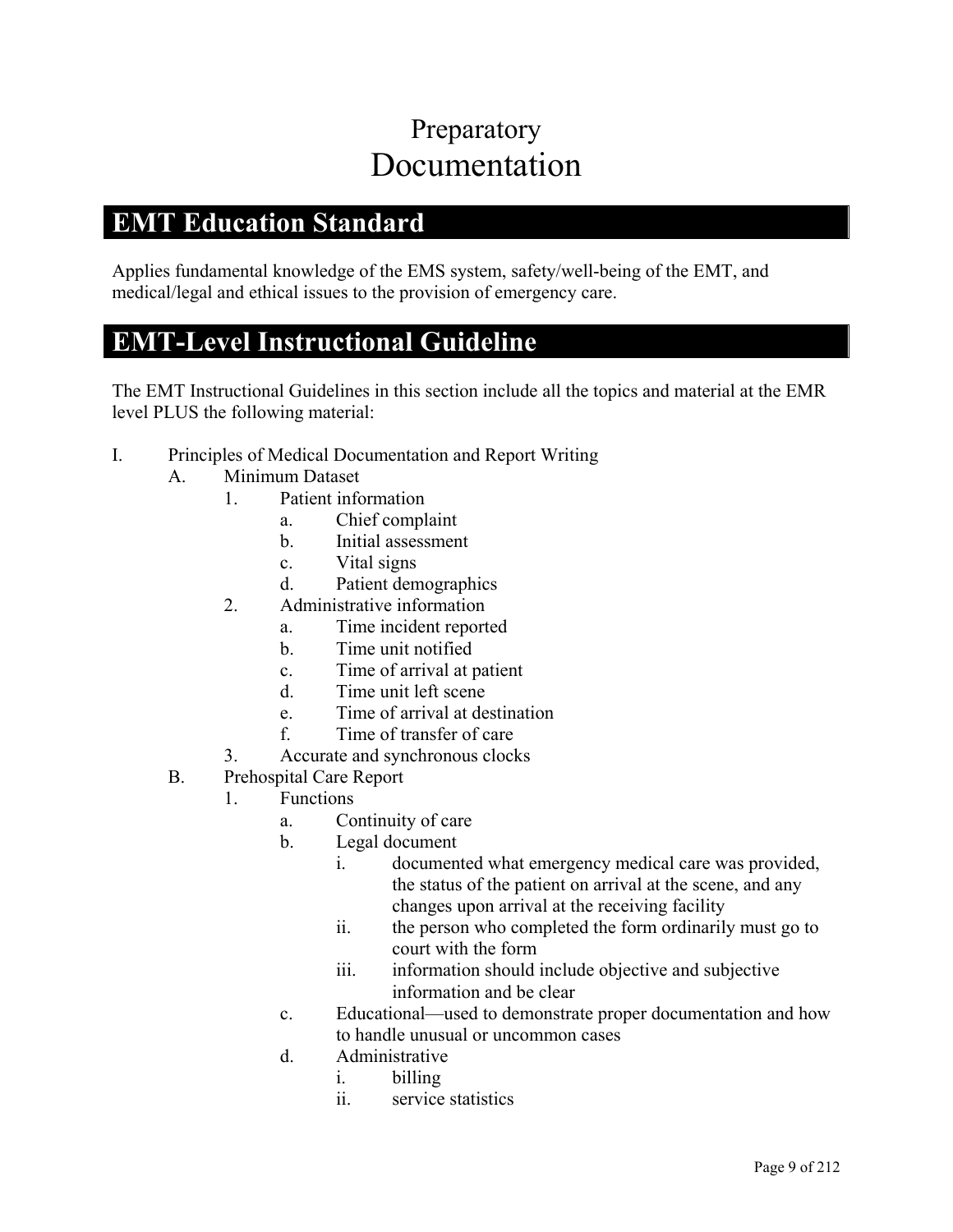- e. Research
- f. Evaluation and continuous quality improvement
- 2. Uses

a. Types

- i. traditional written form with check boxes and a section for narrative
- ii. computerized version where information is filled in by means of an electronic device or over the Internet
- b. Sections
	- i. run data
	- ii. patient data
	- iii. check boxes
		- a) be sure to fill in the box completely
		- b) avoid stray marks
	- iv. narrative section (if applicable)
		- a) describe, don't conclude
		- b) include pertinent negatives
		- c) record important observations about the scene
		- d) avoid radio codes
		- e) use abbreviations only if they are standard
		- f) when information of a sensitive nature is documented, note the source of that information
		- g) State reporting requirements
		- h) be sure to spell words correctly, especially medical words
		- i) for every reassessment, record time and findings
	- v. other State or local requirements
- c. Confidentiality
- d. Distribution
- e. Health Information Portability and Accountability Act of 1996 (HIPAA)
- 3. Falsification Issues
	- a. When an error of omission or commission occurs, document what did or did not happen and what (if any) steps were taken to correct the situation
	- b. Falsification of information on the prehospital care report
	- c. Specific areas of difficulty
		- i. vital signs—document only the vital signs that were actually taken
		- ii. treatment—if a treatment like oxygen was overlooked, do not chart that the patient was given oxygen
- C. Documentation of Patient Refusal
	- 1. Competent adult patients have the right to refuse treatment
	- 2. Before leaving the scene
		- a. Try again to persuade the patient to go to a hospital
		- b. Ensure the patient is able to make a rational, informed decision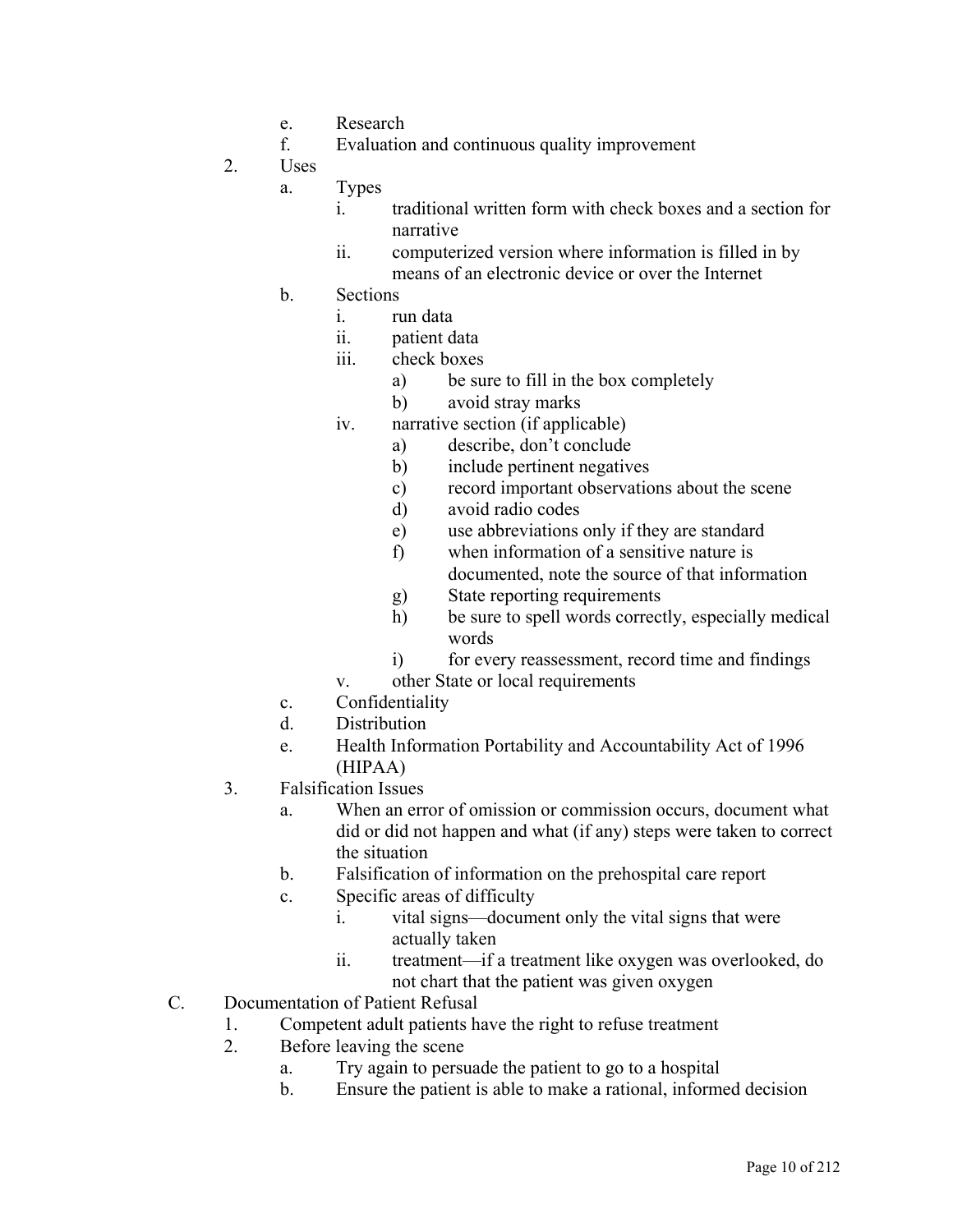- c. Inform the patient why he should go and what may happen to him if he does not
- d. Consult medical direction as directed by local protocol
- e. If the patient still refuses, document any assessment
- f. Have a family member, police officer or bystander sign the form as a witness. If the patient refuses to sign the refusal form, have a family member, police officer, or bystander sign the form verifying that the patient refused to sign.
- g. Complete the prehospital care report
	- i. complete patient assessment
	- ii. if the patient refused care or did not allow a complete assessment, document that the patient did not allow for proper assessment and document whatever assessments were completed
	- iii. care EMT wished to provide for the patient
	- iv. statement that the EMT explained to the patient the possible consequences of failure to accept care, including potential death
	- v. offer alternative methods of gaining care
	- vi. state willingness to return
- D. Special Situations/Reports/Incident Reporting
	- 1. Correction of errors
		- a. Errors discovered while the report form is being hand-written
			- i. draw a single horizontal line through the error, initial it, and write the correct information beside it
			- ii. do not try to obliterate the error—this may be interpreted as an attempt to cover up a mistake
		- b. Errors discovered after a hand-written report form is submitted
			- i. preferably in a different color ink, draw a single line through the error, initial and date it, and add a note with the correct information
			- ii. if information was omitted, add a note with the correct information, the date, and the EMT's initials
		- c. Errors discovered while/after completing an electronic report
			- i. most electronic prehospital care report systems have a method for entering and amending the report
			- ii. if there is no way to electronically submit a change or addendum one should follow the correction method used for a handwritten report that has already been submitted on the printout of the electronic report
	- 2. Multiple-Casualty Incidents (MCI)
		- a. When there is not enough time to complete the form before the next call, the EMT will need to fill out the report later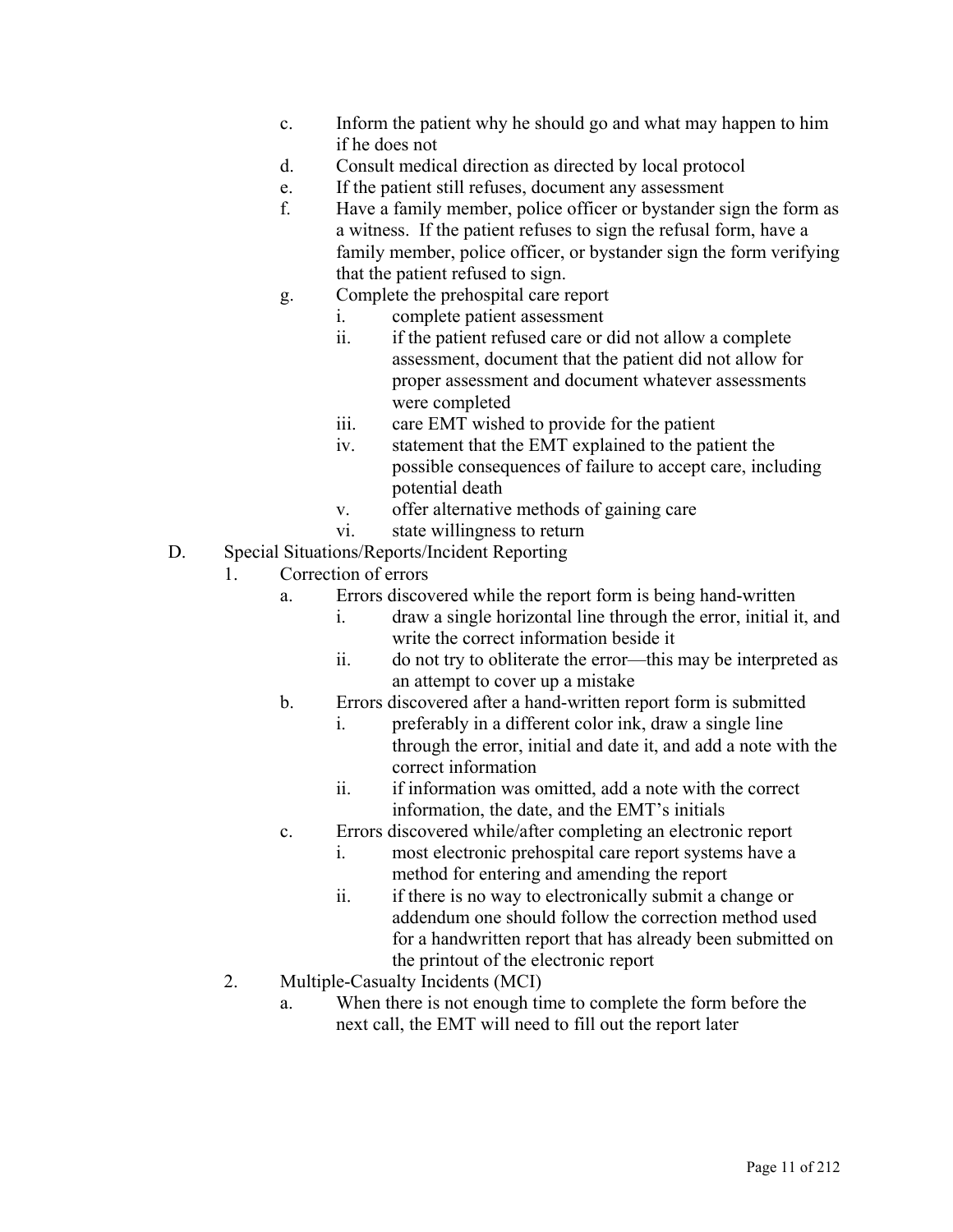- b. The local MCI plan should have some means of recording important medical information temporarily
- c. The standard for completing the form in an MCI is not the same as for a typical call
- 3. Special situation reports
	- a. Used to document events that should be reported to local authorities, or to amplify and supplement primary report
	- b. Should be submitted in timely manner and should include the names of all agencies, people, and facilities involved
	- c. Should be accurate and objective; be descriptive and don't make conclusions
	- d. The EMT should keep a copy for his own records, as appropriate
	- e. The report, and copies if appropriate, should be submitted to the authority described by local protocol
	- f. Exposure
	- g. Injury
- 4. Information gathered from the prehospital care report can be used to analyze various aspects of the EMS system
- 5. This information can then be used to improve different components of the system and prevent problems from occurring
- 6. Drop report/transfer report
	- a. Goal should be to provide a report prior to departing from the hospital – needs to contain minimum data set and a transfer signature
	- b. EMT should keep a copy of this transfer report for use as a reference during the primary prehospital care report and should submit the copy with the final prehospital care report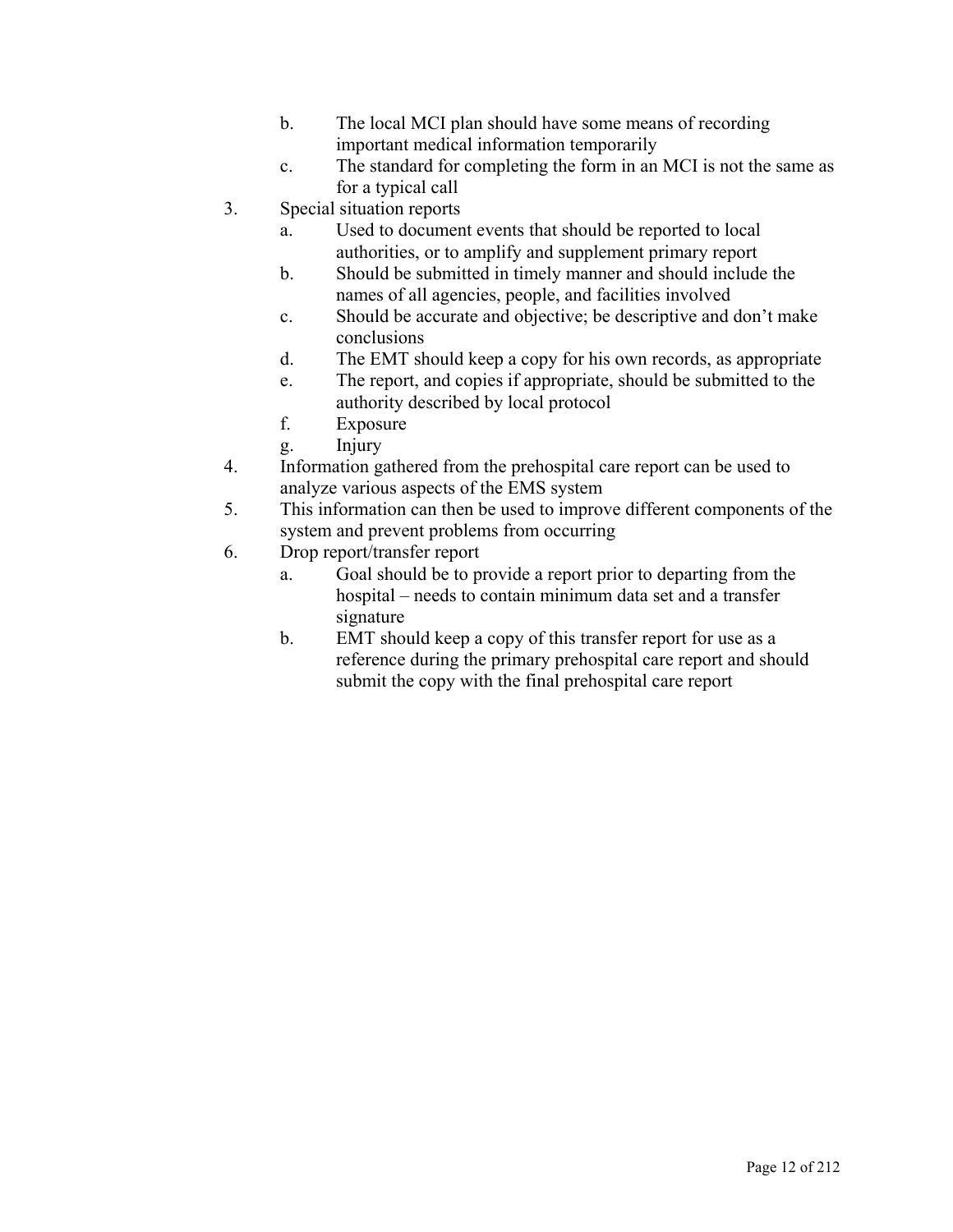## Preparatory EMS System Communication

#### **EMT Education Standard**

Applies fundamental knowledge of the EMS system, safety/well-being of the EMT, medical/legal and ethical issues to the provision of emergency care.

#### **EMT-Level Instructional Guideline**

- I. EMS Communication System
	- A. System Components
		- 1. Base station
		- 2. Mobile radios (transmitter/receivers)
			- a. Vehicular mounted device
			- b. Mobile transmitters usually transmit at lower power than base stations (typically 20-50 watts)
			- c. Typical transmission range is 10-15 miles over average terrain
		- 3. Portable radios (transmitter/receivers)
			- a. Handheld device
			- b. Typically have power output of 1-5 watts, limiting their range
		- 4. Repeater/base station
		- 5. Digital radio equipment
		- 6. Cellular telephones
	- B. Radio Communications
		- 1. Radio frequencies
		- 2. Response to the scene
			- a. The dispatcher needs to be notified that the call was received
			- b. Dispatch needs to know that the unit is en route
		- 3. Arrival at the scene dispatcher must be notified
		- 4. Depart the scene
			- a. Dispatcher must be notified
			- b. Prolonged on-scene times with absence of communications
		- 5. Arrival at the receiving facility or rendezvous point dispatcher must be notified
		- 6. Arrival for service after patient transfer dispatcher must be notified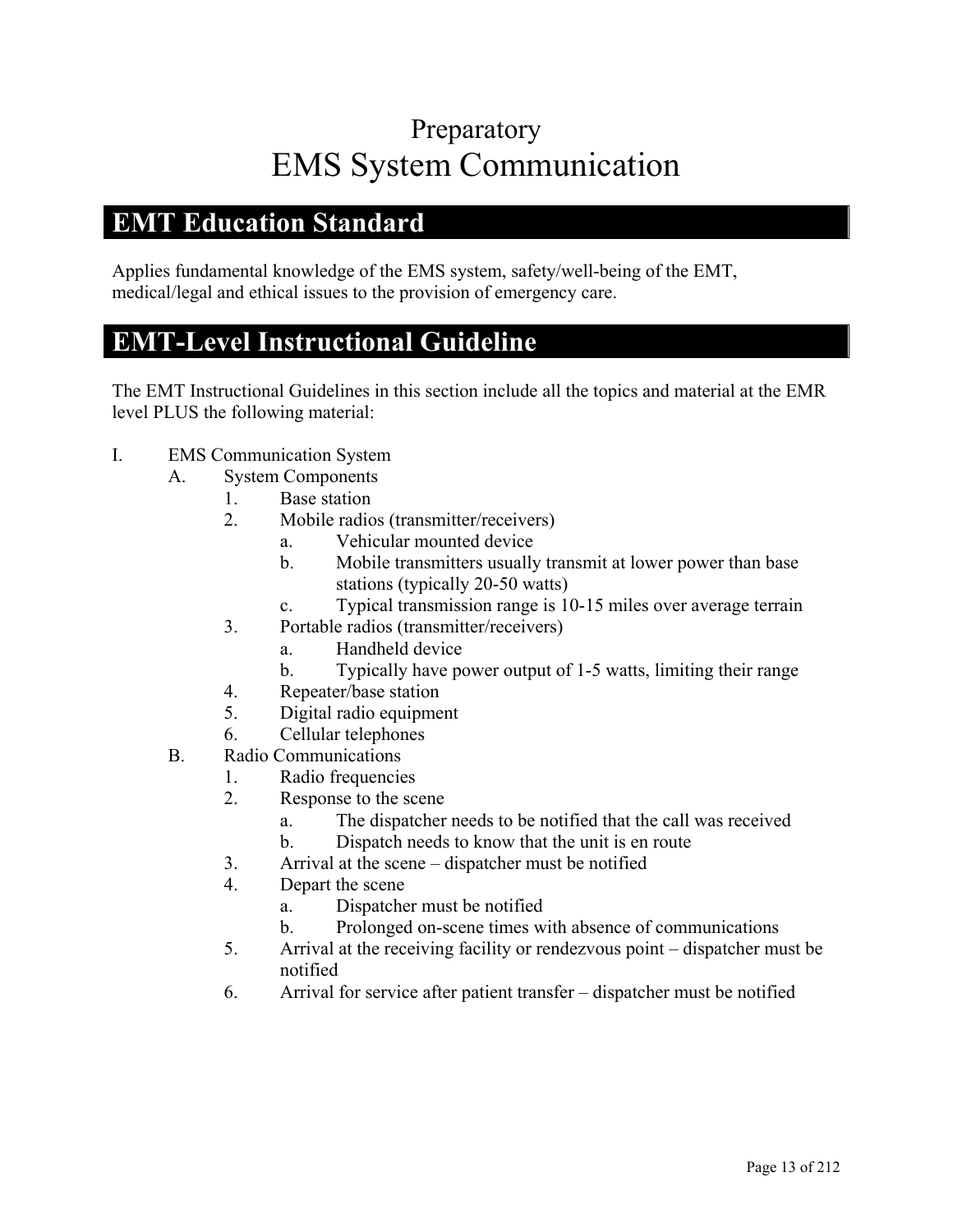- II. Communication With Other Health Care Professionals
	- A. Communication With Medical Control
		- 1. Medical control
			- a. At the receiving facility
			- b. At a separate site
		- 2. EMTs may need to contact medical control for consultation and to get orders for administration of medications
		- 3. EMTs must be accurate
		- 4. After receiving an order for a medication or procedure—repeat the order back word for word
		- 5. Orders that are unclear or appear to be inappropriate should be questioned or clarified for the EMT
		- B. Communication With Receiving Facilities
			- 1. EMT having the right room, equipment, and personnel prepared or allow the facility to plan for the patient
			- 2. Patient reporting concepts
				- a. When speaking on the radio, keep these principles in mind:
					- i. make sure the radio is on and volume is properly adjusted
					- ii. listen to the frequency and ensure it is clear before beginning a transmission
					- iii. press the "press to talk" (PTT) button on the radio and wait for one second before speaking
					- iv. speak with lips about two to three inches from the microphone
					- v. address the unit being called, and then give the name of the unit
					- vi. the unit being called will signal that the transmission should start
					- vii. speak clearly, calmly, and slowly in a monotone voice
					- viii. keep transmissions brief
					- ix. use clear text
					- x. avoid codes or agency-specific terms
					- xi. avoid meaningless phrases like "be advised"
					- xii. courtesy is assumed, one should limit saying "please," "thank you," and "you're welcome"
					- xiii. when transmitting a number that might be confused (e.g., a number in the teens), give the number, then give the individual digits
					- xiv. the airwaves are public and scanners are popular
					- xv. remain objective and impartial in describing patients
					- xvi. do not use profanity on the air
					- xvii. avoid words that are difficult to hear like "yes" and "no;" use "affirmative" and "negative"
					- xviii. use the standard format for transmission of information
					- xix. When the transmission is finished, indicate this by saying "over"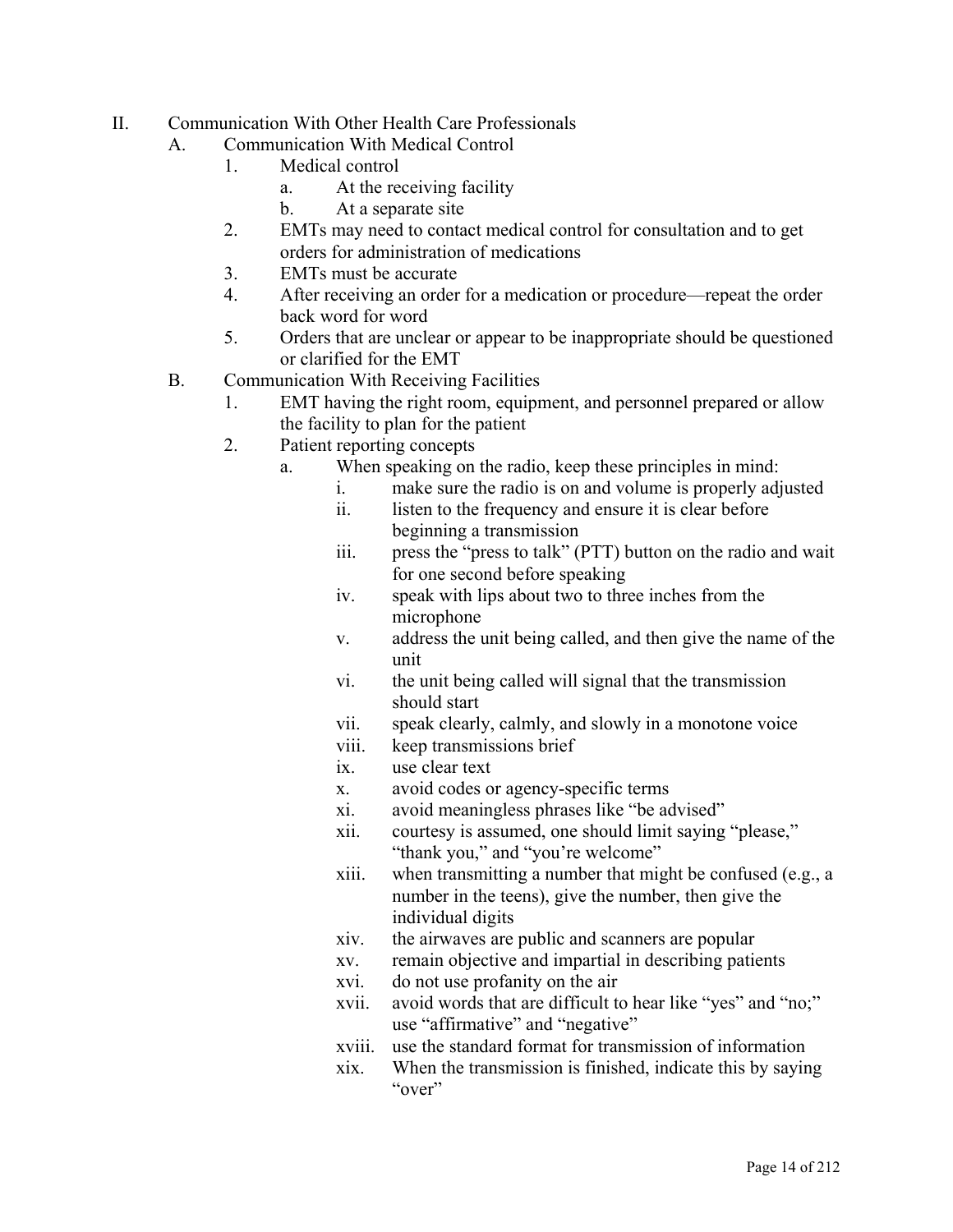- xx. avoid codes
- xxi. avoid offering a diagnosis of the patient's problem
- xxii. use EMS frequencies only for EMS communication
- xxiii. reduce background noise
- b. Notify the dispatcher when the unit leaves the scene
- c. When communicating with medical direction or the receiving facility, a verbal report should be given. The essential elements of such a report, in an order that is efficient and effective, are:
	- i. identify unit and level of provider (can utilize the name of the provider giving the report as well as the unit identification)
	- ii. estimated time of arrival
	- iii. current patient condition
	- iv. patient's age and sex
	- v. mental status
	- vi. chief complaint
	- vii. brief, pertinent history of the present illness
	- viii. major past illnesses
	- ix. baseline vital signs
	- x. pertinent findings of the physical exam
	- xi. emergency medical care given
	- xii. response to emergency medical care
- d. After giving this information, the EMT will continue to assess the patient
- e. Arrival at the hospital
	- i. the dispatcher must be notified
	- ii. in some systems, the hospital should also be notified
- f. Leaving the hospital for the station dispatcher should be notified
- g. Arrival at the station dispatcher should be notified
- C. System Maintenance
	- 1. Communication equipment needs to be checked to ensure that a radio is not drifting form its assigned frequency
	- 2. As technology changes, new equipment becomes available that may have a role in EMS systems
	- 3. EMT need to be able to consult on-line medical direction, and EMS system must provide back-up
- D. Phone/Cellular Communications
	- 1. Should be treated similar to radio communications when it comes to content and strategies for delivery of pertinent information
	- 2. The EMT should be familiar with important and commonly utilized telephone numbers, such as medical control, local hospital Emergency Departments, dispatch centers
	- 3. The EMT should also have a familiarity with cellular technologies and knowledge of the location of cellular dead spots in the area
	- 4. There should be another plan for when a cellular transmission fails during a report or communication with another agency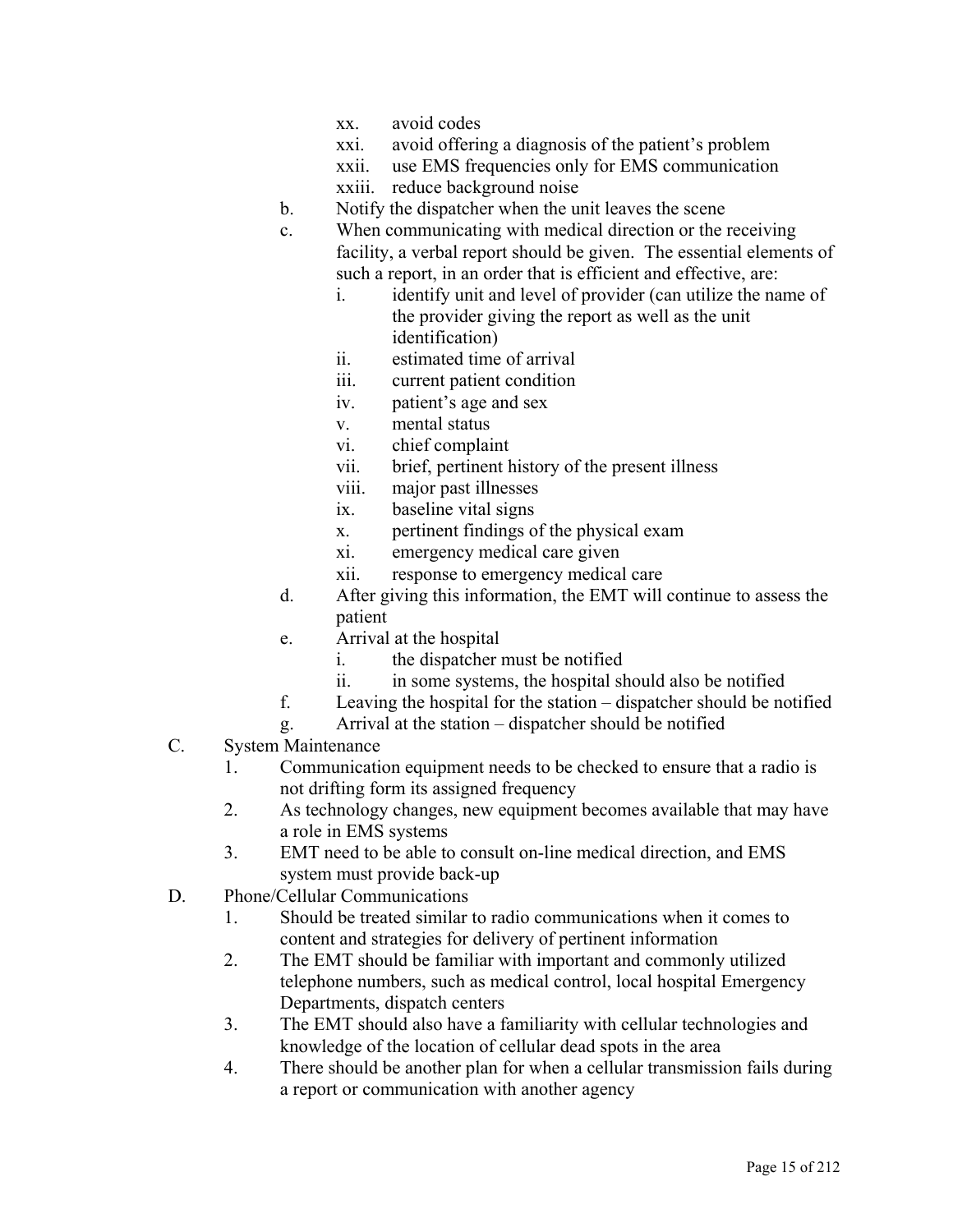- III. Team Communication and Dynamics
- IV. Communication
	- A. Interpersonal Communication
		- 1. The EMT should self-introduce at the start of any conversation
		- 2. Make and keep eye contact, if appropriate
		- 3. When practical, position yourself at a level lower than the patient or on the same level
		- 4. Be honest with the patient
		- 5. Use language the patient can understand and avoid medical jargon
		- 6. Be aware of your own body language
		- 7. Speak calmly, clearly, slowly and distinctly
		- 8. Use the patient's proper name, either first or last, depending on the circumstances
		- 9. If a patient has difficulty hearing, speak clearly with lips visible
		- 10. Allow the patient enough time to answer a question before asking the next one
		- 11. Act and speak in a calm, confident manner
	- B. Communication With Hearing-Impaired, Non-English Speaking Populations and Use of Interpreters—Be Positioned to Address Any of These Special Situations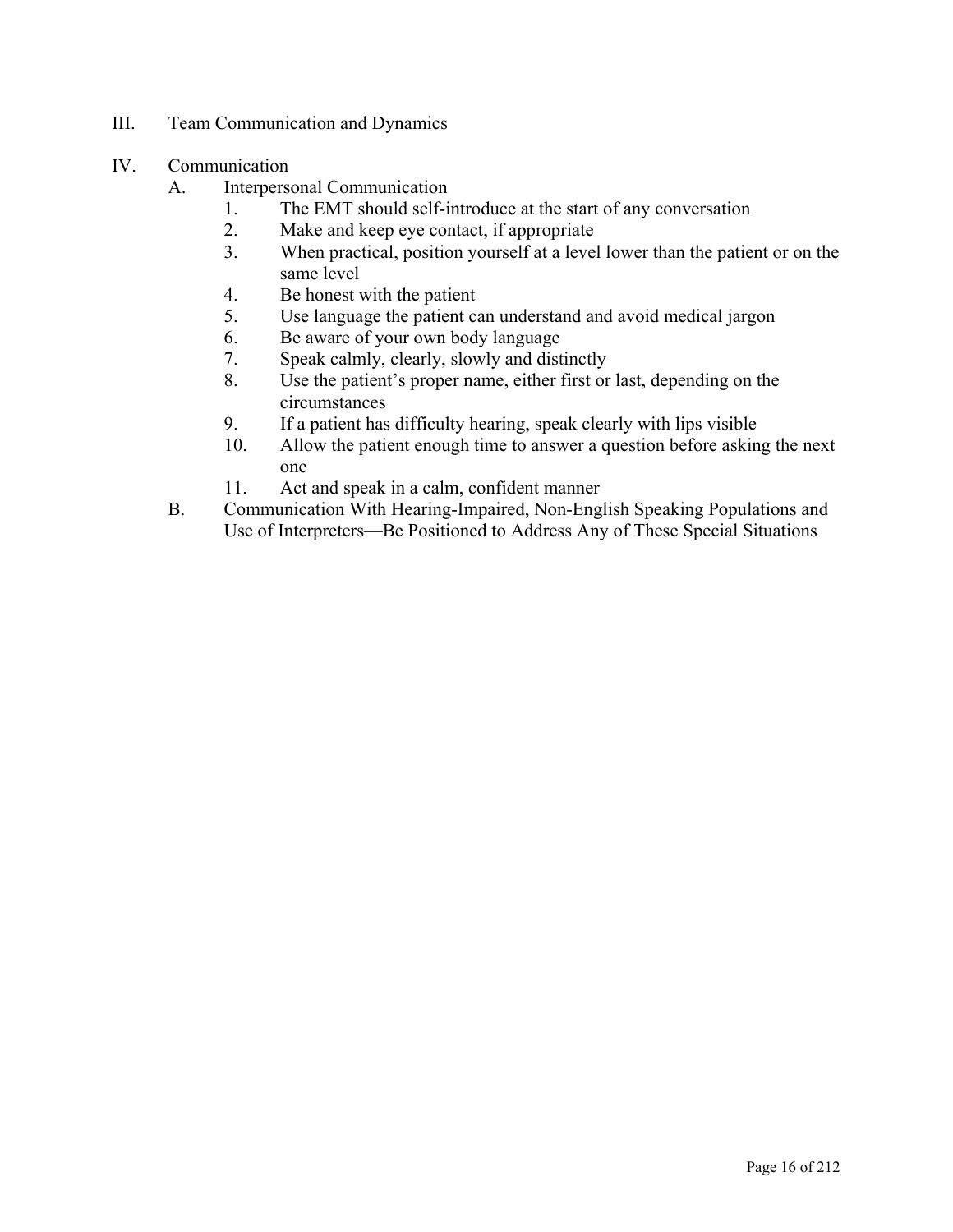## Preparatory Therapeutic Communication

#### **EMT Education Standard**

Applies fundamental knowledge of the EMS system, safety/well-being of the EMT, medical/legal and ethical issues to the provision of emergency care.

#### **EMT-Level Instructional Guideline**

- I. Principles of Communicating With Patients in a Manner That Achieves a Positive Relationship
	- A. Adjusting Communication Strategies
		- 1. Age-appropriate
		- 2. Stage of development
		- 3. Patients with special needs (i.e. hearing-impaired patients)
		- 4. Differing cultures
			- a. Transcultural considerations
				- i. introduce yourself and the way in which you want to be called
				- ii. both the EMT and the patient will bring cultural stereotypes to a professional relationship
				- iii. ethnocentrism
				- iv. cultural imposition
				- v. space
					- a) intimate zone
					- b) personal distance
					- c) social distance
					- d) public distance
				- vi. cultural issues
					- a) variety of space
					- b) accept the sick role in different ways
					- c) nonverbal communication may be perceived differently
					- d) Asians, Native Americans, Indochinese, and Arabs may consider direct eye contact impolite or aggressive
				- vii. touch
				- viii. language barrier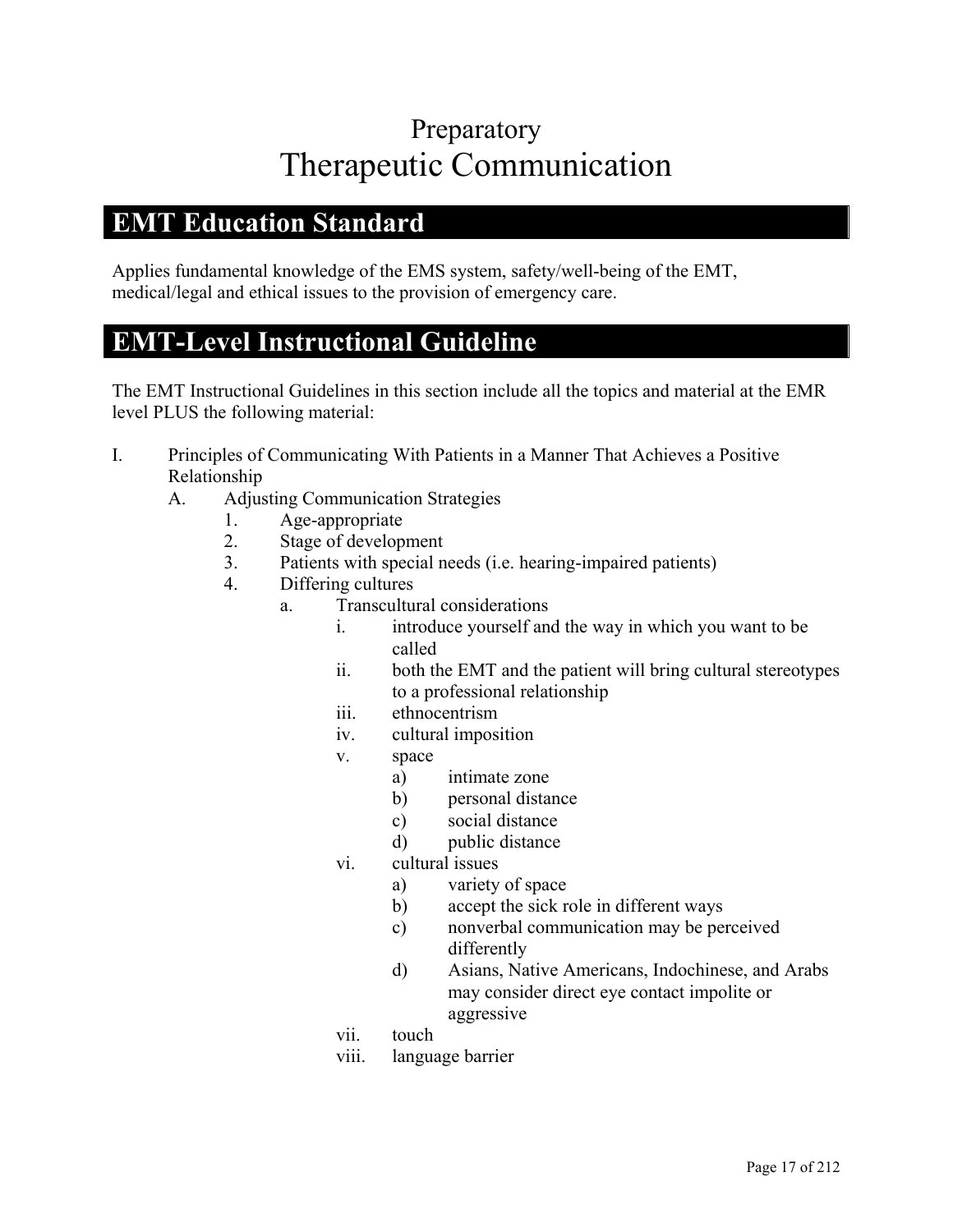- B. Interviewing Techniques
	- 1. Non-verbal skills
		- a. Physical appearance
			- i. interviewer
			- ii. patient
		- b. Posture and gestures
			- i. interviewer
			- ii. patient
			- iii. gestures
				- a) facial expressions
				- b) eye contact
				- c) voice
				- d) touch
	- 2. Using questions
		- a. Open-ended questions
		- b. Closed or direct questions
		- c. One question at a time
		- d. Choose language the patient understands
	- 3. Hazards of interviewing
		- a. Providing false assurance or reassurance
		- b. Giving advice
		- c. Leading or biased questions
		- d. Talking too much
		- e. Interrupting
		- f. Using "why" questions
		- g. Authority
		- h. Professional jargon
- C. Verbal Defusing Strategies
	- 1. Interviewing a Hostile Patient
		- a. Build rapport with patient
		- b. Maintain professional non-threatening demeanor
- D. Family Presence Issues
	- 1. Family presence issues
		- a. Situations
			- i. adult
			- ii. children
			- iii. elderly
		- b. Department policies
		- c. EMT response
		- d. Family preference
- II. Communication
	- A. Communication Process and Components
		- 1. Encoding
		- 2. Message
		- 3. Decoding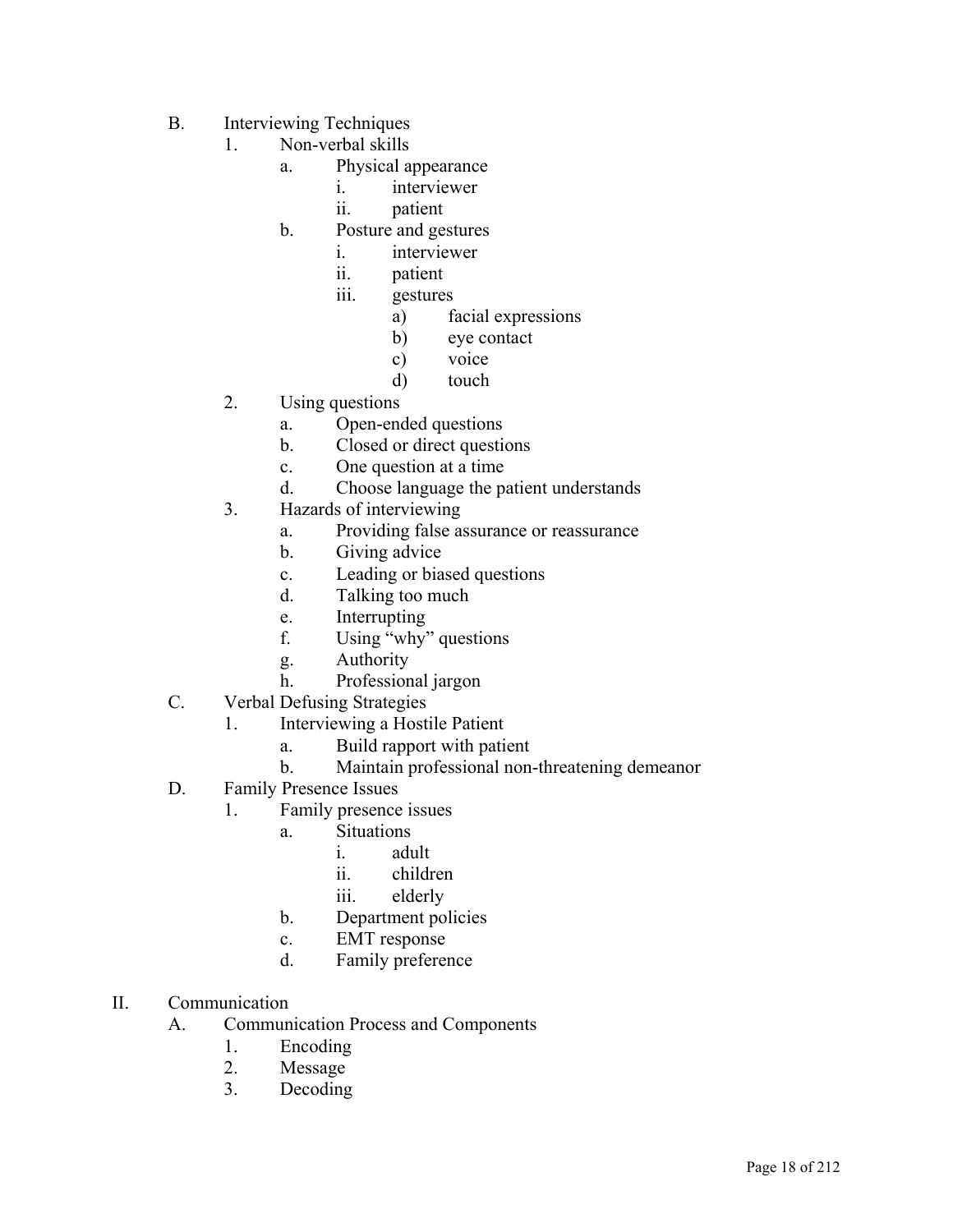- 4. Receiver
- 5. Feedback
- III. Types of Responses
	- A. Facilitation
	- B. Silence
	- C. Reflection
	- D. Empathy
	- E. Clarification
	- F. Confrontation
	- G. Interpretation
	- H. Explanation
	- I. Summary
- IV. Developing Patient Rapport
	- A. Put the Patient at Ease
	- B. Put Yourself at Ease
- V. Strategies to Ascertain Information
	- A. Obtaining Information on Complaints
		- 1. Resistance
		- 2. Shifting focus
		- 3. Defense mechanisms
		- 4. Distraction
- VI. Special Interview Situations
	- A. Patients Unmotivated to Talk
		- 1. Most patients are more than willing to talk
		- 2. Techniques to use
			- a. Start the interview in the normal manner
			- b. Attempt to use open-ended questions
			- c. Provide positive feedback
			- d. Make sure the patient understands the questions
			- e. Continue to ask questions
			- f. Utilize language line if available
	- B. Patients Under the Influence of Street Drugs or Alcohol
	- C. Communication With Elderly
		- 1. Potential for visual deficit
		- 2. Potential for auditory deficit
		- 3. Obtain glasses and hearing aid
	- D. Communication With Pediatric Patient
		- 1. Use parent and caregiver
		- 2. Clear explanations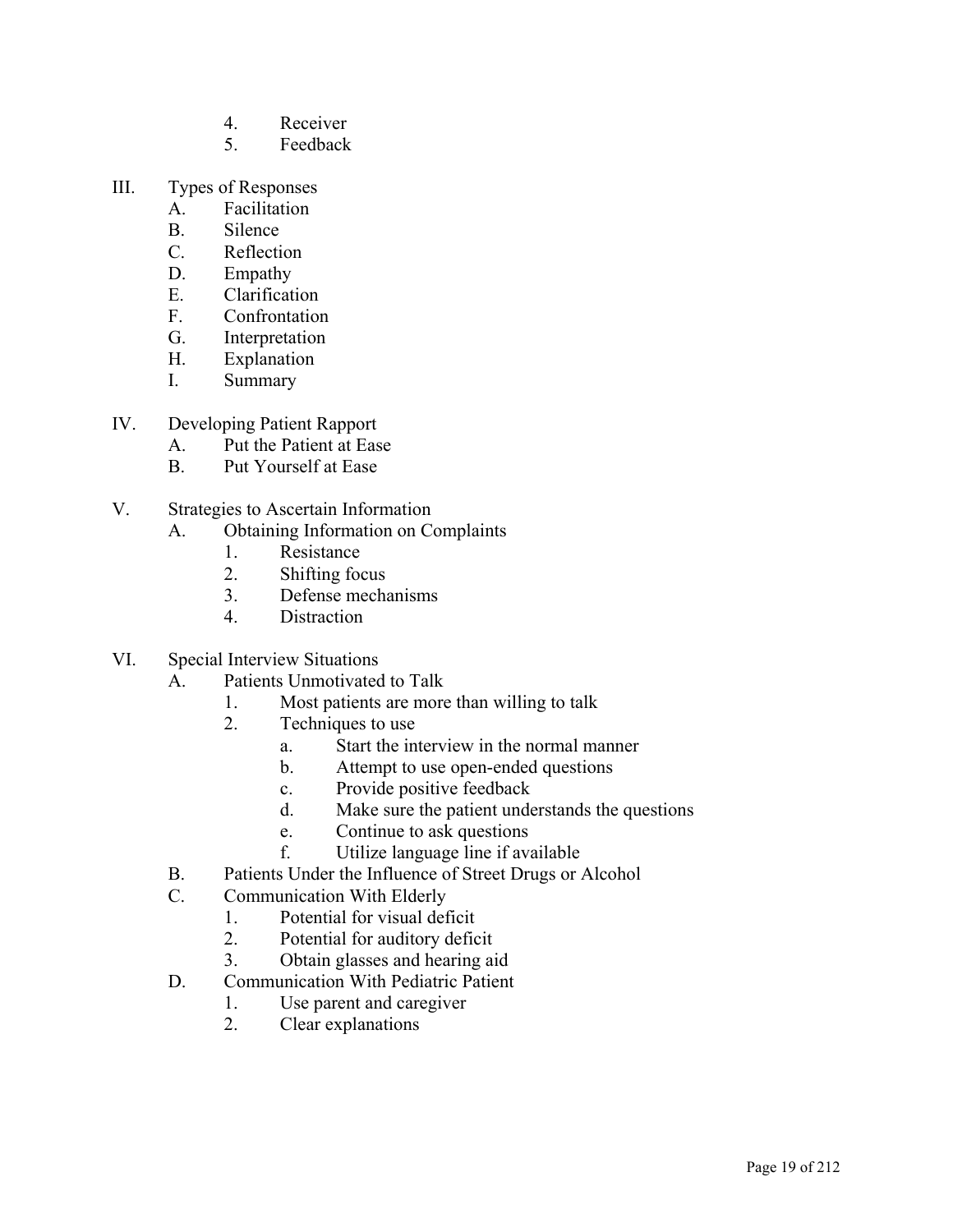# Preparatory Medical/Legal and Ethics

#### **EMT Education Standard**

Applies fundamental knowledge of the EMS system, safety/well-being of the EMT, medical/legal and ethical issues to the provision of emergency care.

#### **EMT-Level Instructional Guideline**

- I. Consent/Refusal of Care
	- A. Consent to Care
		- a. Nature of illness
		- b. Treatments recommendations
		- c. Risks (i.e. refusal)
		- d. Alternatives
	- B. Types of Consent
		- 1. Expressed consent -- Non-verbal
		- 2. Informed consent -- Research
		- 3. Implied consent (emergency doctrine)
			- a. Physical incapacitation
			- b. Mental incapacitation
		- 4. Involuntary consent
			- a. Mental health
			- b. Incarceration
		- 5. Minors
			- a. Parental permission
				- i. in loco parentis
				- ii. emergency doctrine
			- b. Emancipation
				- i. married
				- ii. armed services
				- iii. independence
		- 6. Medical restraint -- use of force doctrine
			- a. reasonable prevention of harm
				- i. suicidal
				- ii. homicidal
			- b. non-punitive
	- C. Legal Complications Related to Consent
		- 1. Abandonment
		- 2. False imprisonment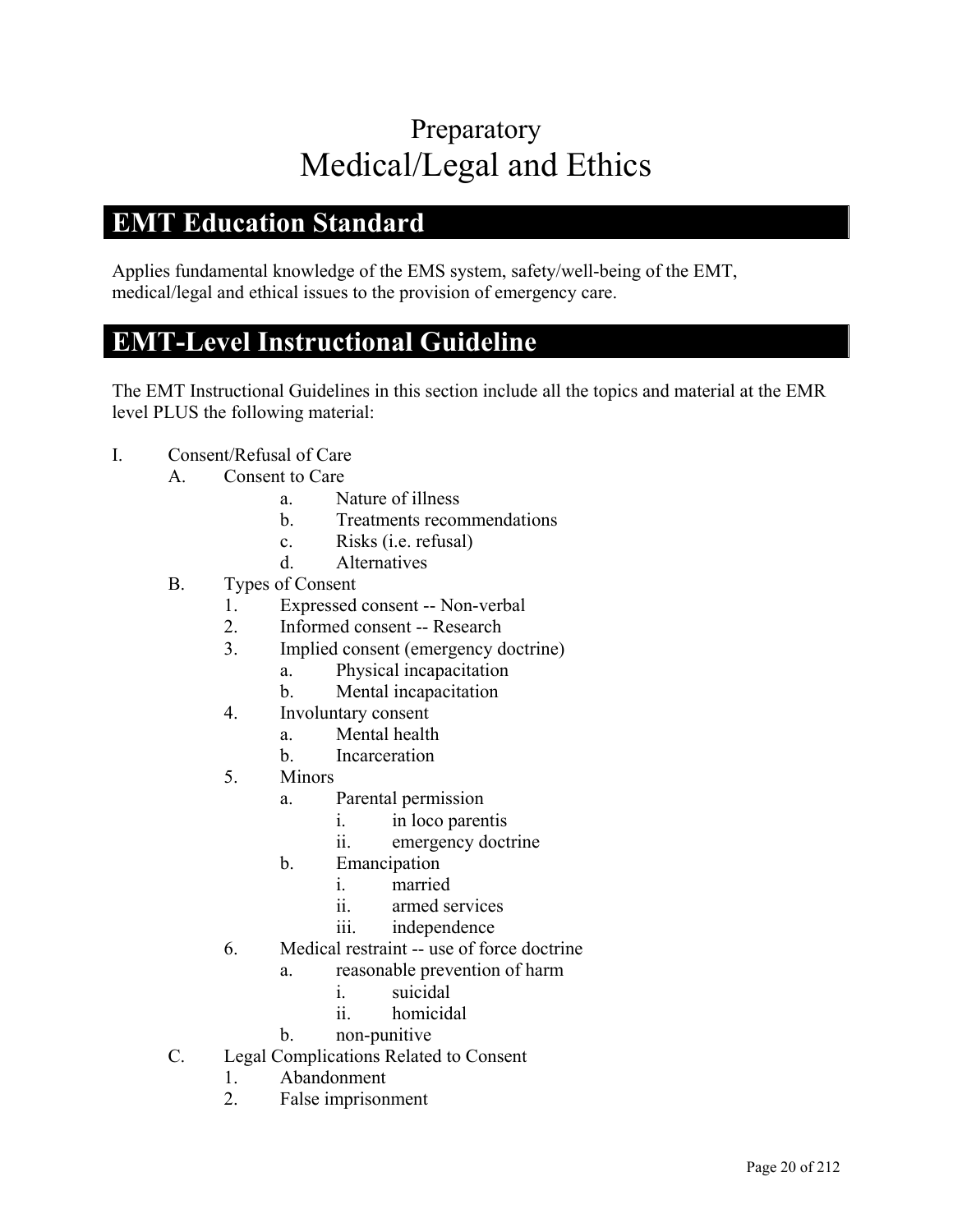- 3. Assault
- 4. Battery
- D. Refusal of Care and/or Transportation
	- 1. Patient must be alert and oriented to person, place, and time
	- 2. Patient must be informed of the risks of refusing care (e.g., death)
	- 3. Patient must be informed if problems return/persist they should call EMS or see a physician
	- 4. Against medical advice
		- a. Due diligence
			- i. standard of care
			- ii. medical control
		- b. Documentation
- II. Confidentiality
	- A. Obligation to Protect Patient Information
	- B. Health Information Portability and Accountability Act (HIPAA)
	- C. Responsibility Arising From Physician Patient Relationship
		- 1. Assessment findings
		- 2. Treatments rendered
	- D. Privileged Communications
		- 1. Need to know
		- 2. Education
		- 3. Legally mandated
			- a. Child abuse reported
			- b. Subpoena
		- 4. Third party billing
		- 5. Release of medical information
	- E. Breach of Confidentiality
		- 1. Libel
		- 2. Slander
- III. Advanced Directives
	- A. Patient Self-Determination Act
		- 1. Do Not Resuscitate (DNR)
		- 2. Living wills
		- 3. Durable power of attorney
- IV. Tort and Criminal Actions
	- A. Criminality
		- 1. Breaches of conduct
			- a. Assault
			- b. Battery
			- c. Kidnapping
		- 2. Mandatory reporting requirements
			- a. Abuse and assault
				- i. child abuse or neglect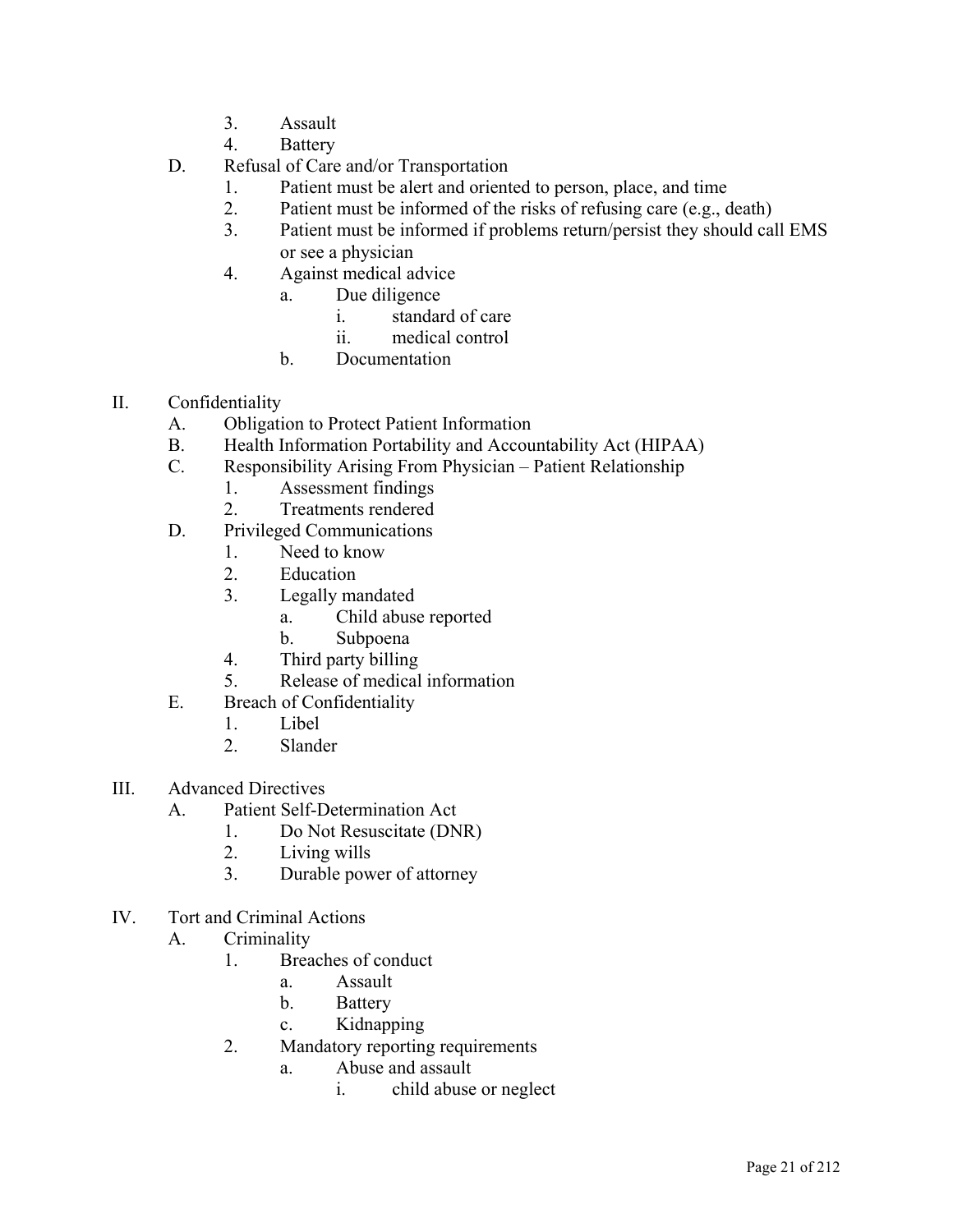- ii. elder abuse
- iii. domestic violence
- b. Criminality
	- i. sexual assault
	- ii. penetrating trauma
		- a) gunshot
		- b) stab wounds
- c. Communicable diseases
	- i. reportable
	- ii. animal bites
- B. Civil Tort
	- 1. Concept of Negligence
		- a. Res Ispa Loquitur
		- b. Negligence per se
	- 2. Elements of negligence
		- a. Duty to act
		- b. Breach of duty
		- c. Damages to plaintiff
			- i. physical (e.g., lost earnings)
			- ii. psychological (e.g., pain and suffering)
			- iii. punitive
		- d. Proximate causation
		- e. Defenses
			- i. good samaritan
			- ii. governmental immunity
			- iii. statute of limitations
			- iv. contributory negligence
		- f. Protection from liability
			- i. professionalism
			- ii. standard of care
			- iii. liability insurance
- C. Mandatory Reporting
	- 1. Legally compelled to notify authorities
		- a. Abuse
		- b. Neglect
	- 2. Arises from special relationship with patient
	- 3. Legal liability for failure to report
- V. Evidence Preservation
- VI. Statutory Responsibilities
- VII. Mandatory Reporting
- VIII. Ethical Principle/Moral Obligations A. Morals – concept of right and wrong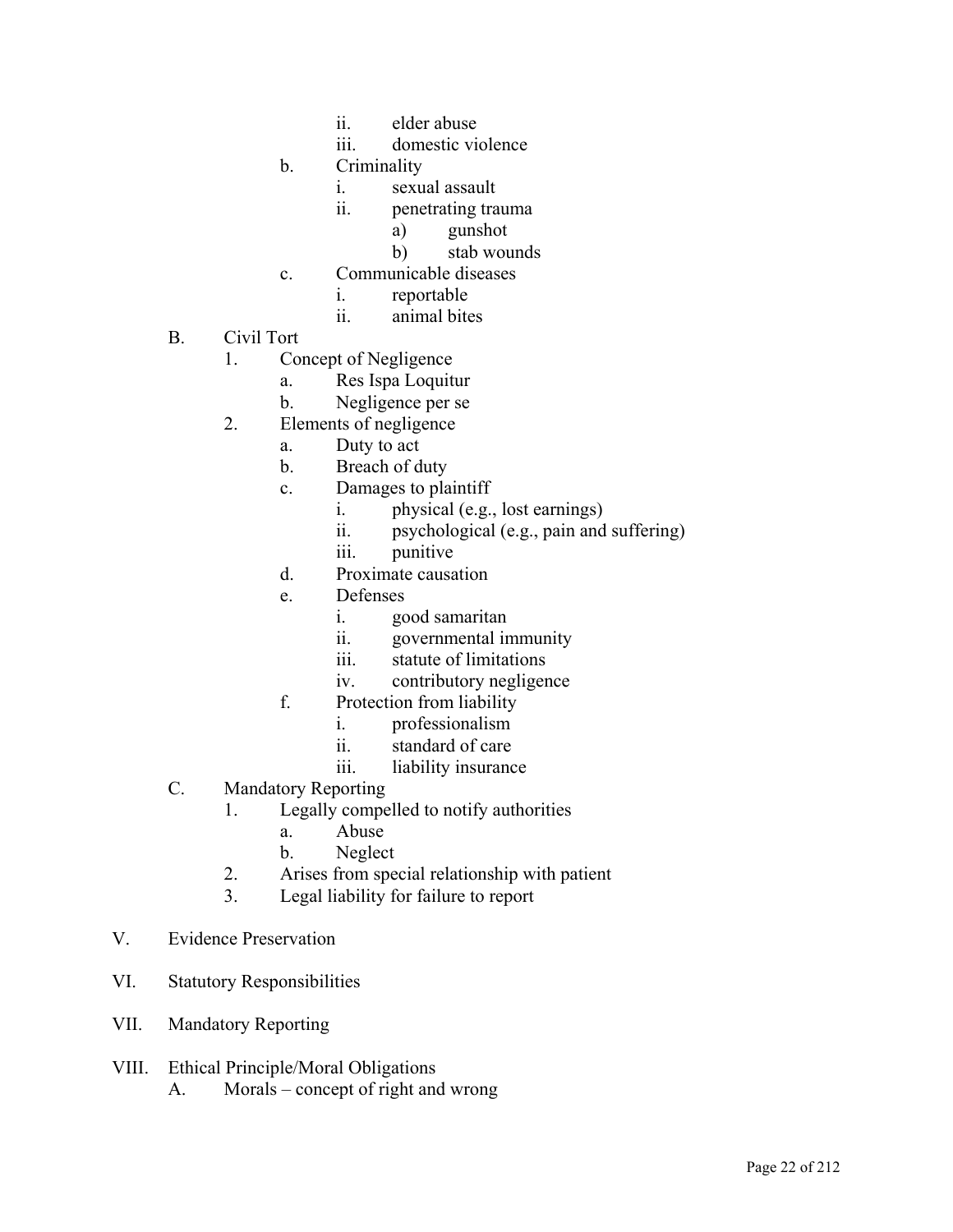- B. Ethics
	- 1. Branch of philosophy
	- 2. Study of morality
- C. Applied Ethics (i.e., Use of Ethical Values)<br>D. Ethical Conflicts
- Ethical Conflicts
	- 1. Futility of care (cardiac arrest in the wilderness)<br>2. Allocation of limited resources medical rationi
	- Allocation of limited resources medical rationing (e.g., Triage)
	- 3. Professional misconduct (e.g., patient abuse)
	- 4. Economic triage (e.g., patient dumping)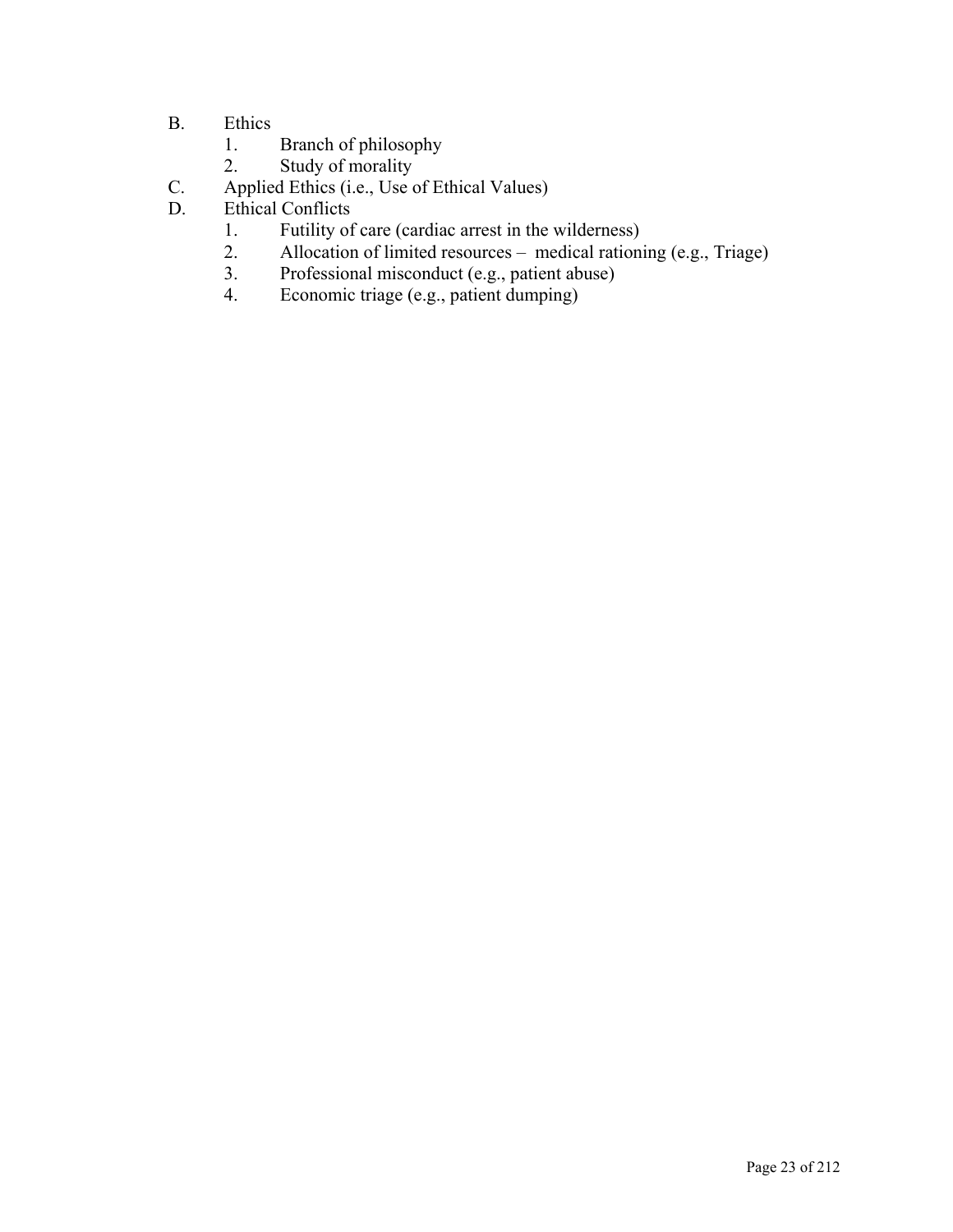### Anatomy and Physiology

#### **EMT Education Standard**

Applies fundamental knowledge of the anatomy and function of all human systems to the practice of EMS.

#### **EMT-Level Instructional Guideline**

- I. Anatomy and Body Functions
	- A. Anatomical Planes
		- 1. Frontal or coronal plane
		- 2. Sagittal or lateral plane
		- 3. Transverse or axial plane
	- B. Standard Anatomic Terms
	- C. Body Systems
		- 1. Skeletal
			- a. Components
				- i. skull
				- ii. face
				- iii. vertebral column
				- iv. thorax
				- v. pelvis
				- vi. upper extremities
				- vii. lower extremities
			- b. Joints
			- c. Function
		- 2. Muscular
			- a. Types
				- i. skeletal
				- ii. smooth
				- iii. cardiac
			- b. Function
		- 3. Respiratory system
			- a. Structures
				- i. upper airway
					- a) nose
					- b) mouth/teeth
					- c) tongue/jaw
					- d) nasopharynx
					- e) oropharynx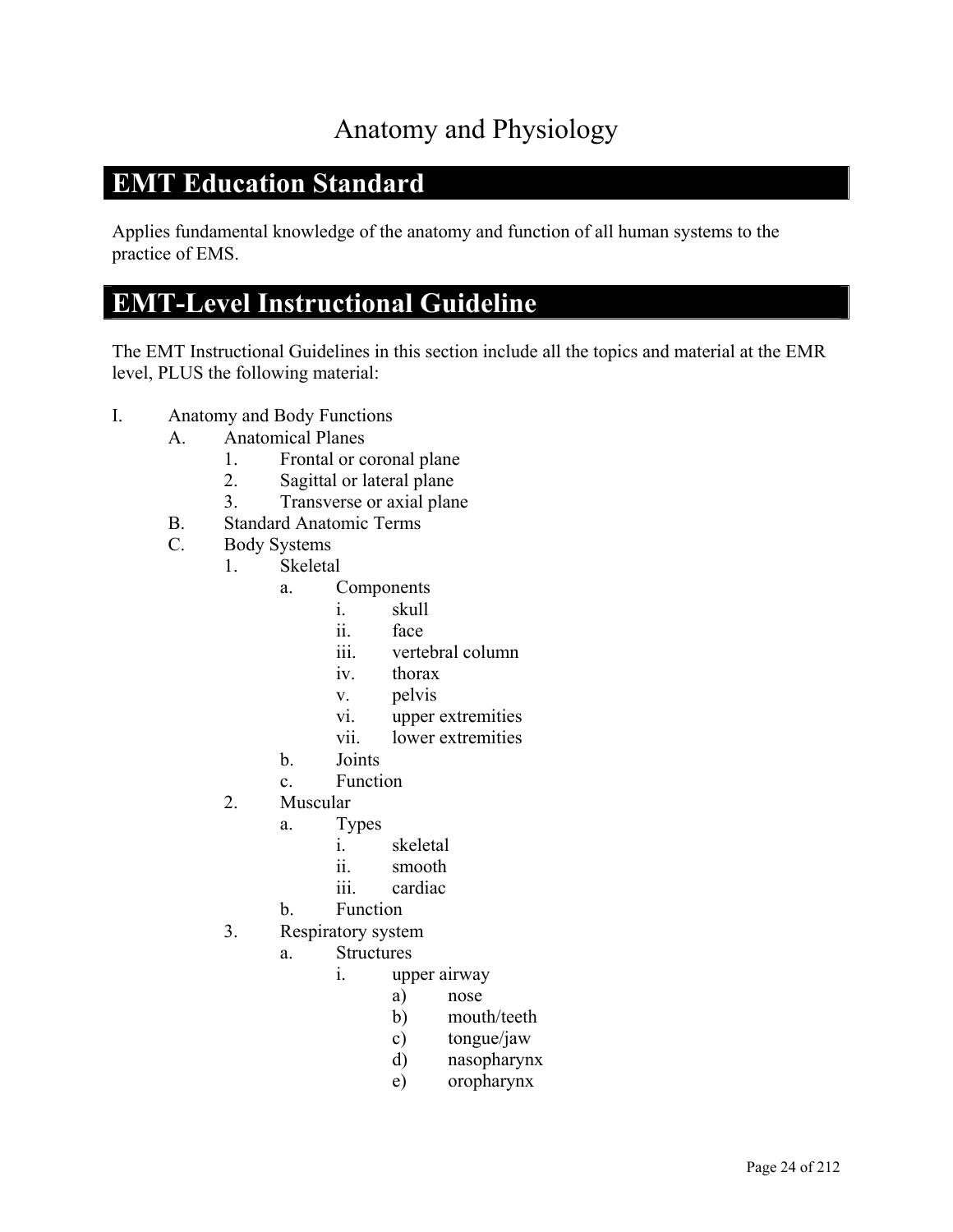- f) epiglottis
- g) larynx
- ii. lower airway
	- a) trachea
	- b) bronchi
	- c) bronchioles
	- d) alveoli
- iii. structures that support ventilation
	- a) chest wall
	- b) pleura
	- c) diaphragm
	- d) intercostal muscles
	- e) phrenic nerve
	- f) pulmonary capillaries
- b. Anatomic differences between pediatric and adult airway anatomy
- c. Function
	- i. ventilation
	- ii. respiration
	- iii. alveolar/capillary gas exchange
	- iv. buffer
- 4. Circulatory system
	- a. Structures
		- i. heart
			- a) chambers
			- b) coronary arteries
		- ii. arterial
			- a) aorta
			- b) arteries
			- c) arterioles
		- iii. capillaries
			- a) pulmonary
			- b) tissue/cells
		- iv. venous
			- a) venae cava
			- b) veins
			- c) venules
	- b. Blood components
		- i. red blood cells
		- ii. white blood cells
		- iii. clotting factors
		- iv. plasma
	- c. Function
		- i. perfusion
		- ii. tissue/cell gas exchange
		- iii. reservoir
		- iv. blood buffer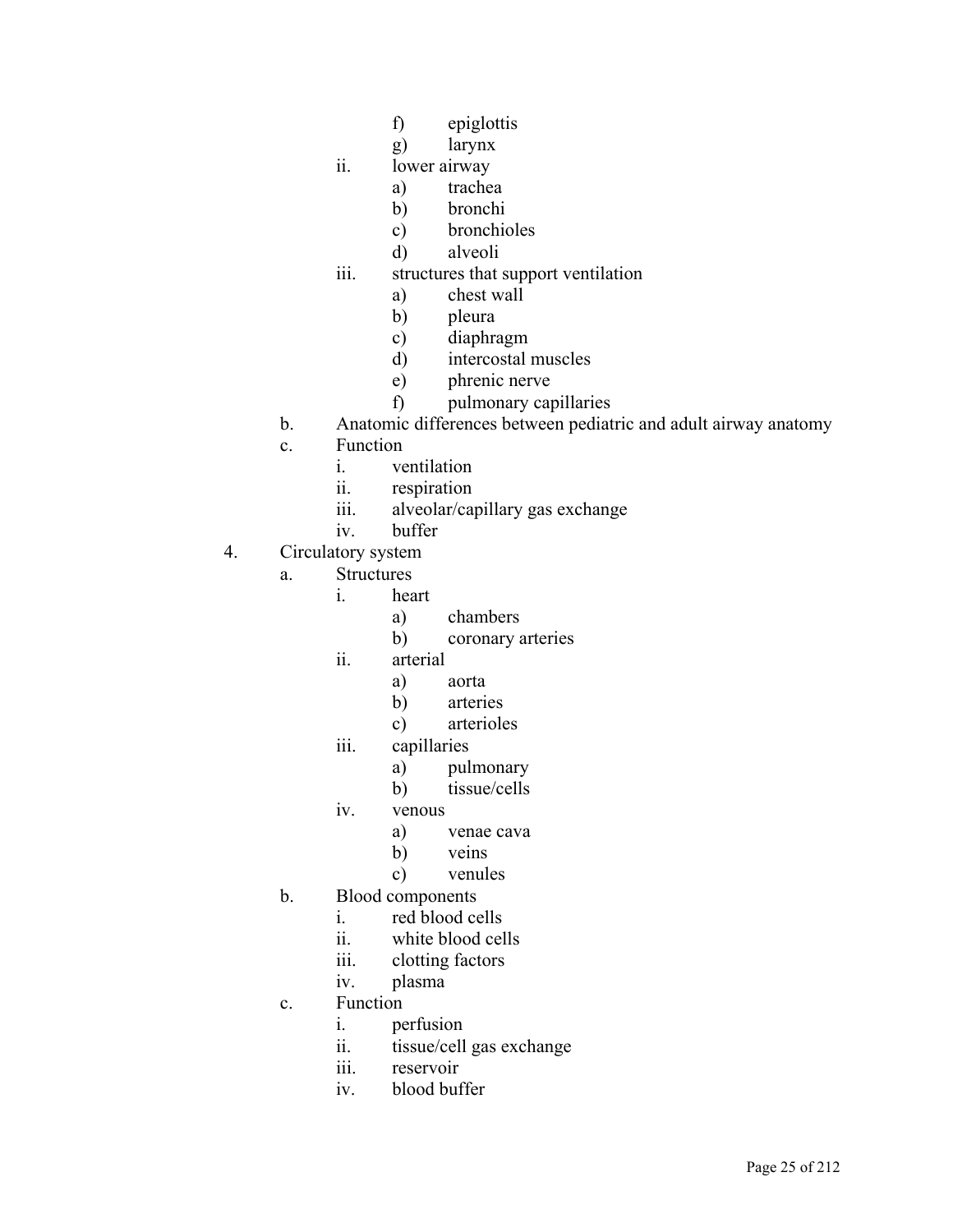- v. infections response
- vi. coagulation
- 5. Nervous system
	- a. Structural division
		- i. central nervous system (CNS)
			- a) brain
			- b) spinal cord
		- ii. peripheral nervous system (PNS)
	- b. Functional
		- i. autonomic
			- a) sympathetic
			- b) parasympathetic
	- c. Functions of the nervous system
		- i. consciousness
			- a) cerebral hemispheres
			- b) reticular activating system (center of consciousness)
			- ii. sensory function
			- iii. motor function
			- iv. fight-or-flight response
- 6. Integumentary (skin)
	- a. Structures
		- i. epidermis
		- ii. dermis
		- iii. subcutaneous layer
	- b. Functions of the Skin
		- i. protection
		- ii. temperature control
- 7. Digestive system
	- a. Structures
		- i. esophagus
		- ii. stomach
		- iii. intestines
		- iv. liver
		- v. pancreas
- 8. Endocrine system
	- a. Structures
		- i. pancreas
		- ii. adrenal glands
			- a) epinephrine
			- b) norepinephrine
	- b. Function
		- i. control of blood glucose level
		- ii. stimulate sympathetic nervous system
			- a) receptors
			- b) beta 2 stimulation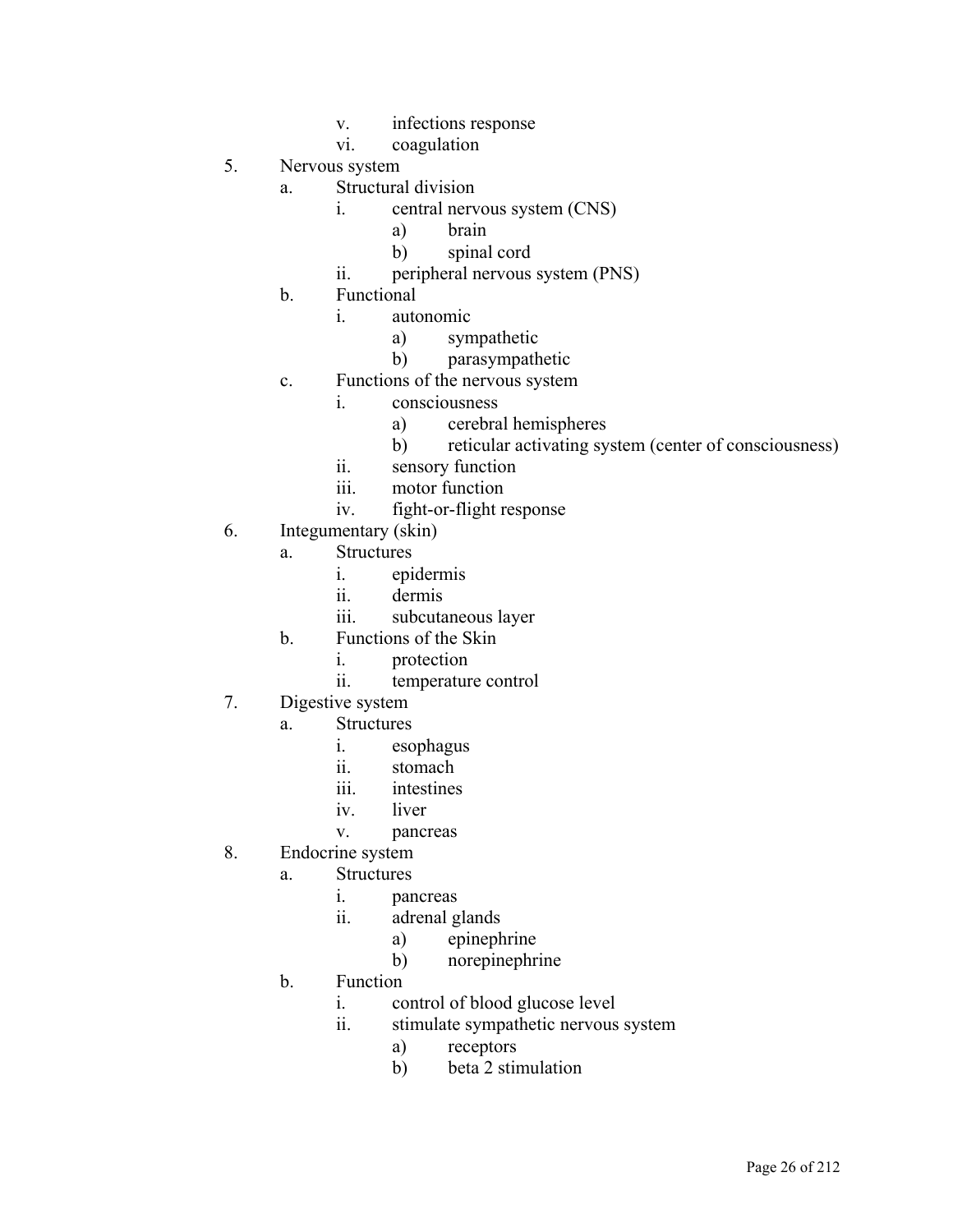- 9. Renal system
	- a. Structures
		- i. kidneys
		- ii. bladder
		- iii. urethra
	- b. Function
		- i. blood filtration
		- ii. fluid balance
		- iii. buffer
- 10. Reproductive system
	- a. Male
		- i. structures
			- a) testicles
			- b) penis
		- ii. functions
			- a) reproduction
			- b) urination
			- c) hormones
	- b. Female
		- i. structures
			- a) ovaries
			- b) fallopian tubes
			- c) uterus
			- d) vagina
		- ii. functions
			- a) reproduction
			- b) hormones
- II. Life Support Chain
	- A. Fundamental Elements
		- 1. Oxygenation
			- a. Alveolar/capillary gas exchange
			- b. Cell/capillary gas exchange
		- 2. Perfusion
			- a. Oxygen
			- b. Glucose
			- c. Removal of carbon dioxide and other waste products
		- 3. Cell environment
			- a. Aerobic metabolism
				- i. high ATP (energy) production
				- ii. byproduct of water and carbon dioxide
			- b. Anaerobic metabolism
				- i. low ATP (energy) production
				- ii. byproduct of lactic acid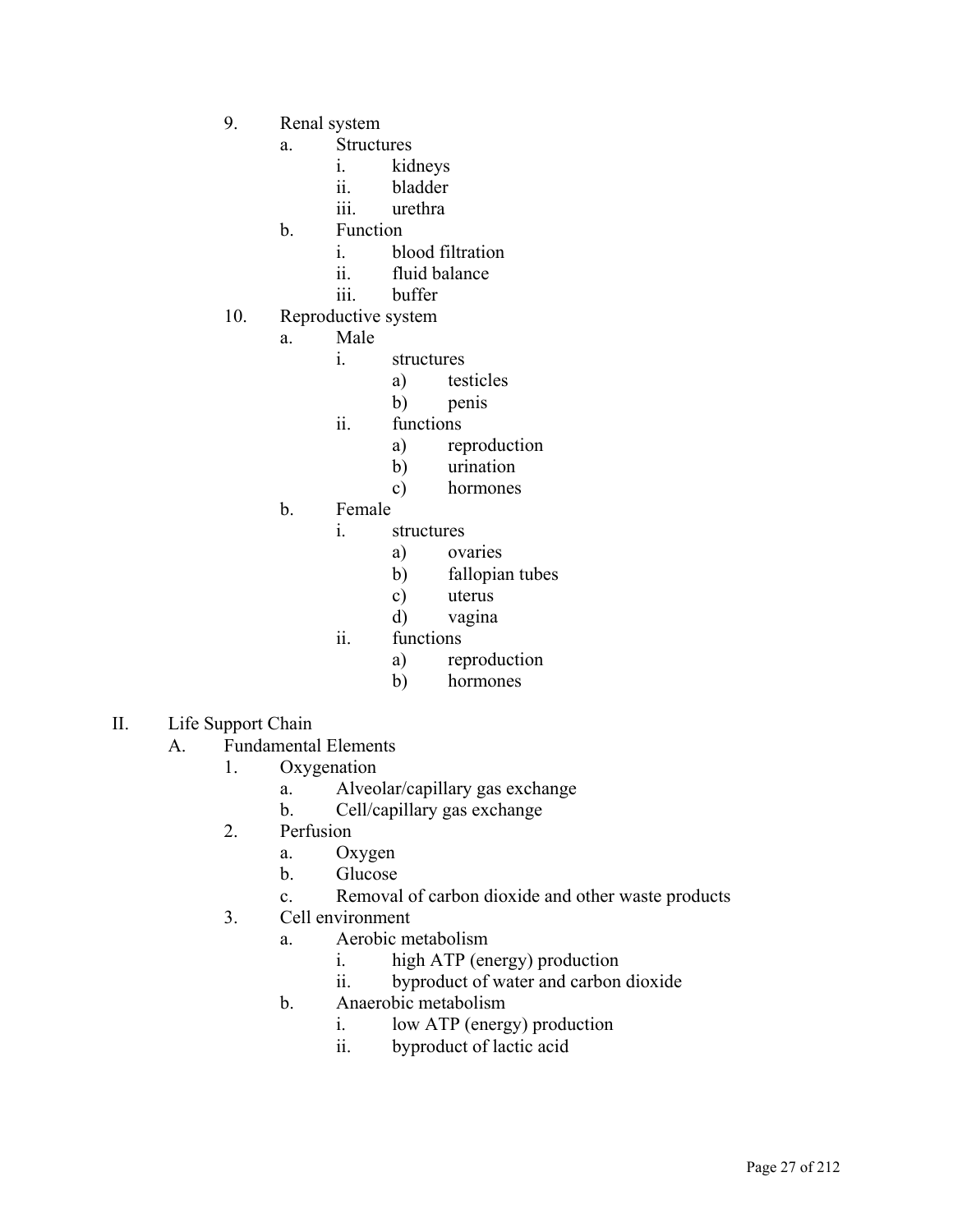- B. Issues Impacting Fundamental Elements
	- 1. Composition of ambient air
	- 2. Patency of the airway
	- 3. Mechanics of ventilation<br>4. Regulation of respiration
	- Regulation of respiration
	- 5. Ventilation/perfusion ratio
	- 6. Transport of gases
	- 7. Blood volume
	- 8. Effectiveness of the heart as a pump
	- 9. Vessel size and resistance (systemic vascular resistance)
	- 10. Effects of acid on cells and organs
- III. Age-Related Variations for Pediatrics and Geriatrics (see Special Patient Populations)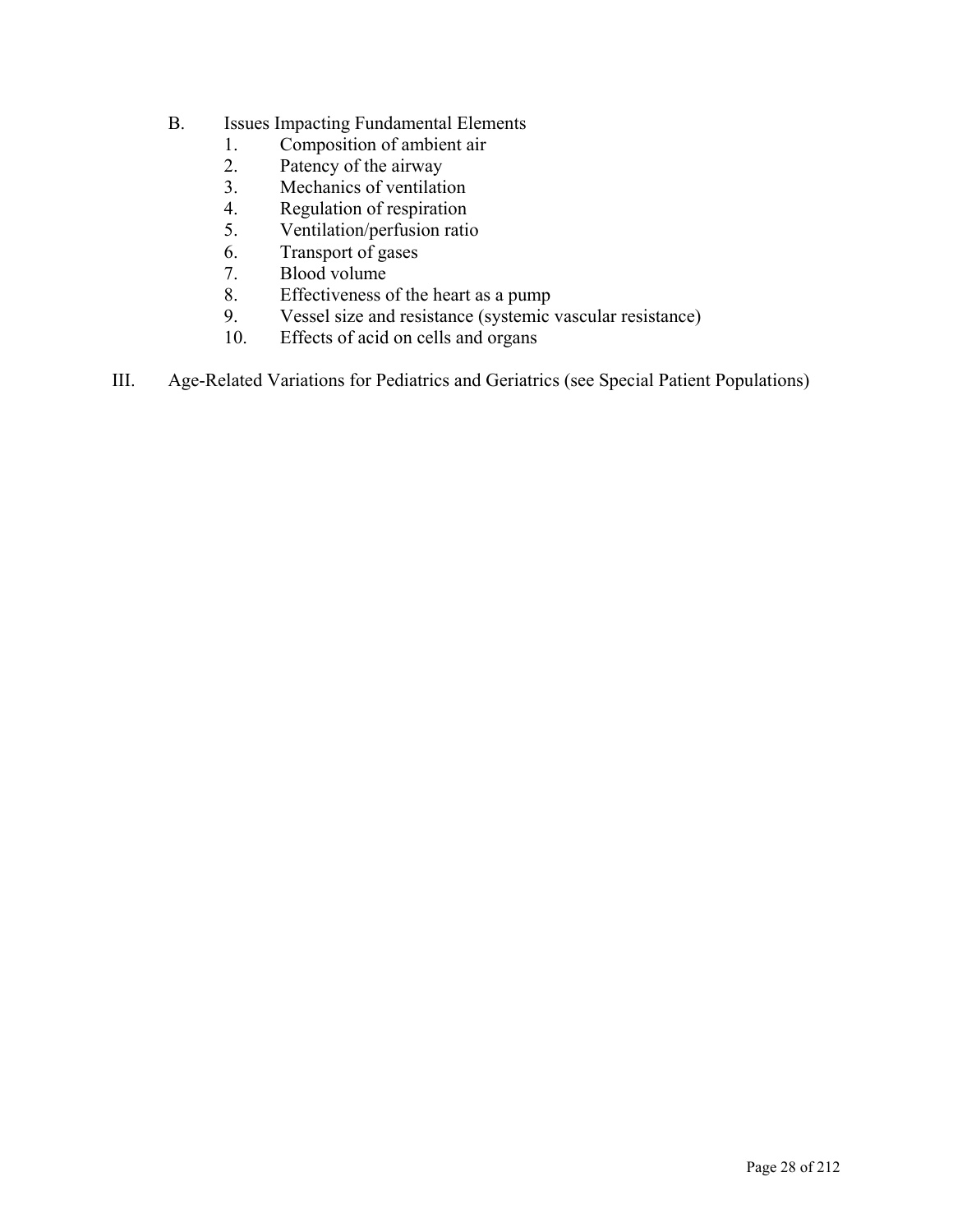### Medical Terminology

#### **EMT Education Standard**

Uses foundational anatomical and medical terms and abbreviations in written and oral communication with colleagues and other health care professionals.

#### **EMT-Level Instructional Guideline**

- I. Medical Terminology
	- A. Prefixes
	- B. Root Words
	- C. Suffixes
	- D. Combining Forms
- II. Medical Terms
	- A. Associated With Body Structure
	- B. Associated With Body Systems
	- C. Associated With Body Direction or Position
- III. Standard Medical Abbreviations and Acronyms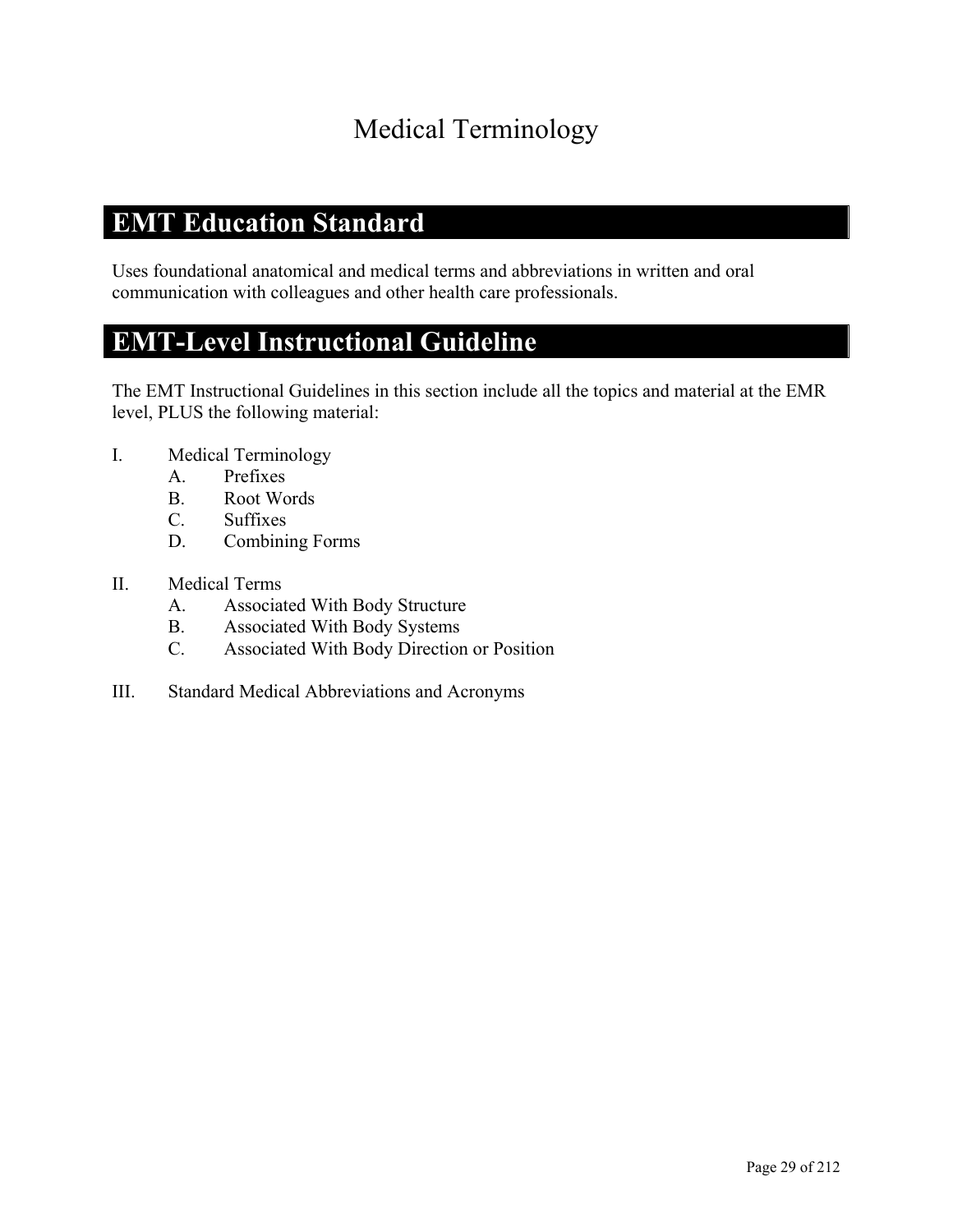### Pathophysiology

#### **EMT Education Standard**

Applies fundamental knowledge of the pathophysiology of respiration and perfusion to patient assessment and management.

#### **EMT-Level Instructional Guideline**

- I. Composition of Ambient Air
	- A. Oxygen
	- B. Nitrogen
	- C. Carbon Dioxide
	- D. Fraction of Inspired Oxygen
	- E. Fraction of Delivered Oxygen
- II. Patency of the Airway
	- A. Anatomical Considerations
	- B. Airway Obstruction
		- 1. Various anatomic levels
			- a. Nasopharynx
			- b. Oropharynx
			- c. Pharynx
			- d. Larynx
			- e. Trachea
			- f. Bronchi
		- 2. Causes of obstruction
- III. Respiratory Compromise
	- A. Changes in Structure or Function of
		- 1. Anatomic boundaries of the thorax
		- 2. Pleural lining
		- 3. Muscles of ventilation
		- 4. Accessory muscles of ventilation
		- 5. Inhalation
			- a. Muscle activity
			- b. Changes in intrapleural and intrapulmonary pressures
			- c. Active process
		- 6. Exhalation
			- a. Muscle activity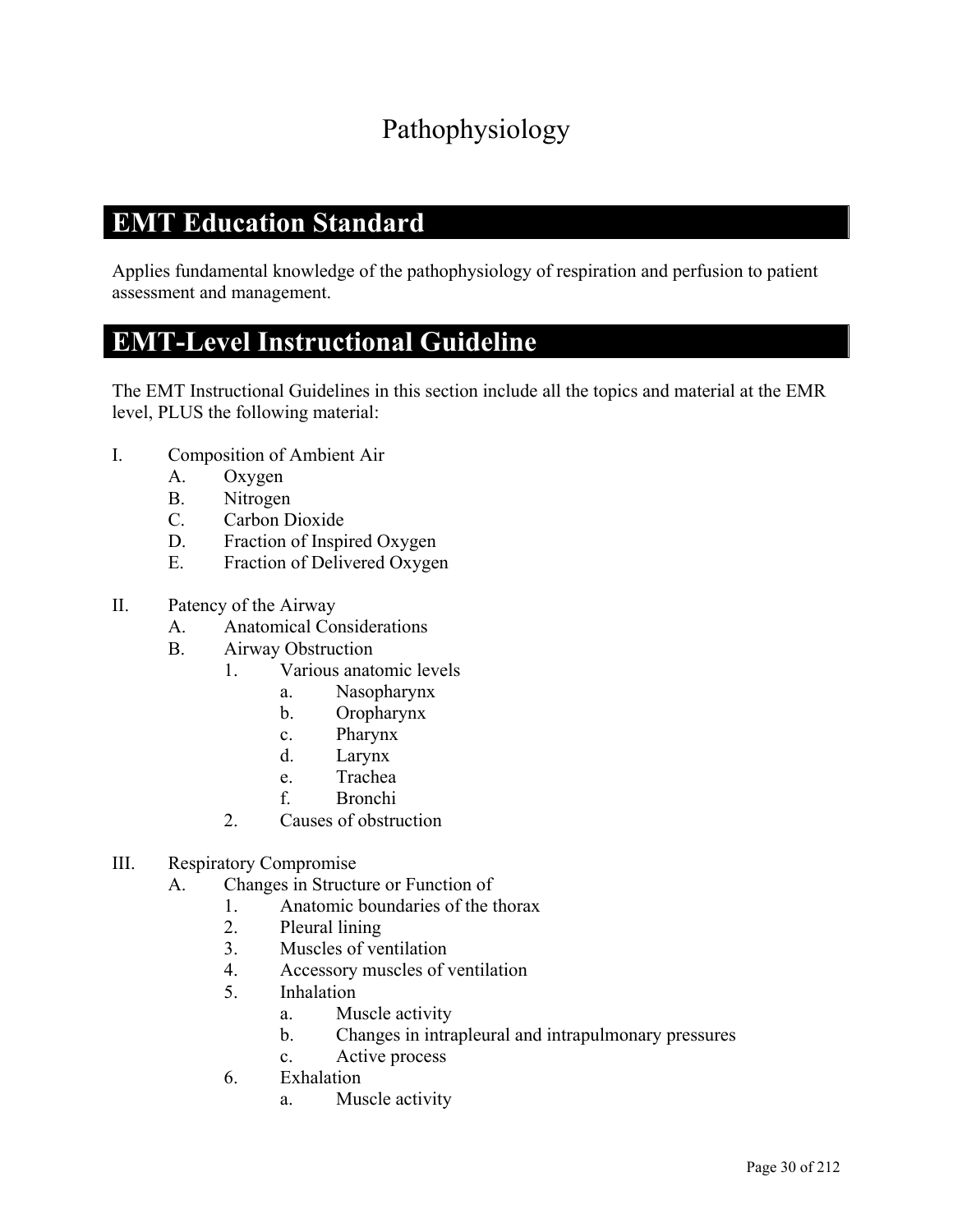- b. Changes in intrapleural and intrapulmonary pressures
- c. Passive process
- 7. Minute ventilation
	- a. Tidal volume
	- b. Respiratory rate
- 8. Alveolar ventilation
	- a. Tidal volume
	- b. Dead air space
	- c. Respiratory rate
- 9. Signs of mechanical ventilation impairment
- 10. Effects of inadequate tidal volume and respiratory rate
	- a. Minute ventilation
	- b. Alveolar ventilation
- 11. Hypoxia caused by poor mechanical ventilation
- IV. Alteration in Regulation of Respiration Due to Medical or Traumatic Conditions
	- A. Chemoreceptors
	- B. Stretch receptors
	- C. Medulla rhythm centers
	- D. Effects of arterial carbon dioxide and oxygen content on respiration rate and depth
	- E. Hypoxia caused by respiratory regulation disturbance
- V. Ventilation/Perfusion (V/Q) Ratio and Mismatch
	- A. Apex of Lung
	- B. Base of Lung
	- C. Ventilation Disturbance Related to Hypoxemia
	- D. Perfusion Disturbance Related to Hypoxemia
- VI. Perfusion and Shock
	- A. Oxygen
		- 1. Dissolve in plasma
		- 2. Attached to hemoglobin
	- B. Carbon Dioxide
		- 1. Dissolved in plasma
		- 2. Attached to hemoglobin
		- 3. Bicarbonate
	- C. Alveolar/Capillary Gas Exchange
		- 1. Oxygen
		- 2. Carbon dioxide
	- D. Cell/Capillary Gas Exchange
		- 1. Oxygen
		- 2. Carbon dioxide
	- E. Cell Hypoxia Related to Oxygen Transport Disturbance
	- F. Hypercarbia Related to Carbon Dioxide Transport Disturbance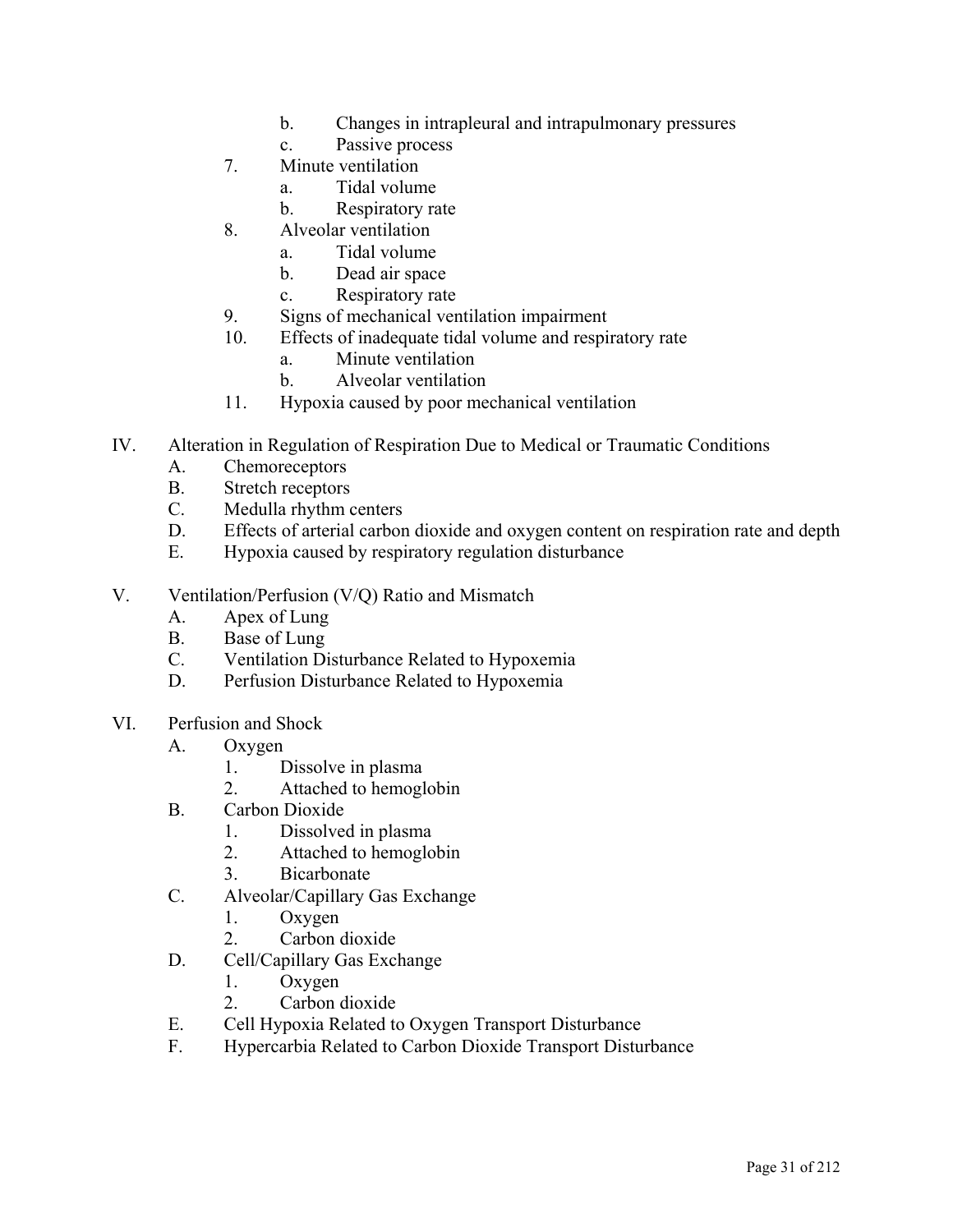- G. Blood Volume
	- 1. Composition of blood
		- a. Plasma
		- b. Red blood cells
		- c. White blood cells
		- d. Platelets
	- 2. Distribution
		- a. Arteries
		- b. Arterioles
		- c. Capillaries
		- d. Venules
		- e. Veins
		- f. Heart
		- g. Pulmonary veins
	- 3. Hydrostatic pressure
	- 4. Plasma oncotic pressure
- H. Myocardial Effectiveness
	- 1. Cardiac output
		- a. Heart rate
		- b. Stroke volume
			- i. preload
			- ii. myocardial contractility
			- iii. afterload
		- c. Impairment of cardiac output
			- i. high heart rates
			- ii. low hear rates
			- iii. low blood volume
			- iv. decrease in myocardial contractility
			- v. high blood pressure
	- 2. Influence of autonomic nervous system on cardiac output
		- a. Sympathetic
			- i. neural
			- ii. hormonal
				- a) epinephrine
				- b) norepinephrine
		- b. Parasympathetic
- I. Systemic Vascular Resistance (SVR)
	- 1. Anatomy of the vessel
	- 2. Influence of autonomic nervous system on SVR
		- a. Sympathetic
		- b. Parasympathetic
	- 3. Effects of blood volume and vessel size on pressure inside the vessel
- VII. Microcirculation
	- A. True Capillaries
	- B. Arteriole-Venule Shunt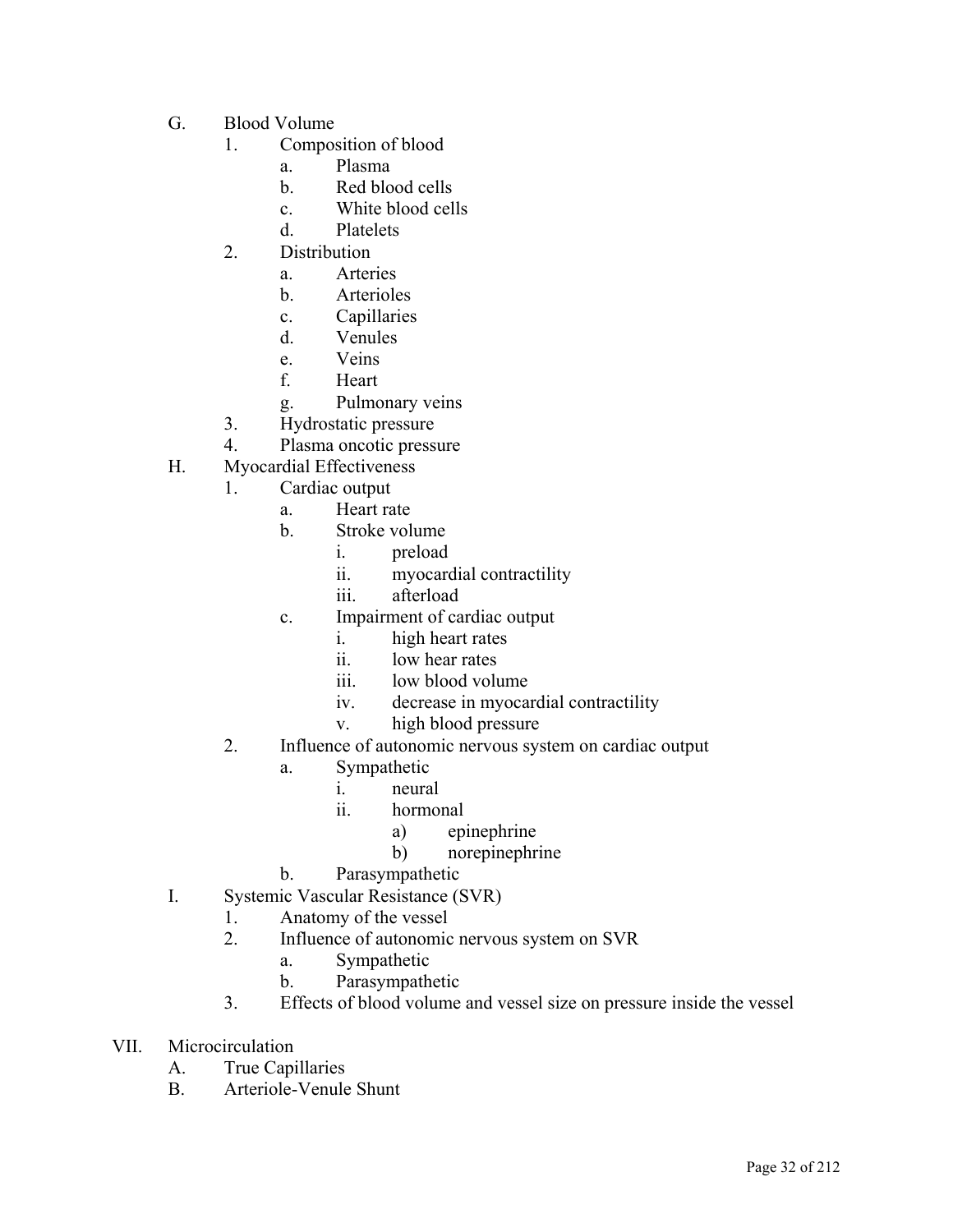- C. Influence on Capillary
	- 1. Local
	- 2. Neural
	- 3. Hormonal
- VIII. Blood Pressure
	- A. Cardiac Output
	- B. Systemic Vascular Resistance
	- C. Baroreceptors
	- D. Effects of Changes in Cardiac Output on Blood Pressure
		- 1. Increase in heart rate
		- 2. Decrease in heart rate
		- 3. Increase in stroke volume
		- 4. Decrease in stroke volume
	- E. Effects of Changes in Systemic Vascular Resistance on Blood Pressure
		- 1. Increase in SVR
		- 2. Decrease in SVR
	- F. Effects of Changes of Blood Pressure on Perfusion of Cells
		- 1. Oxygen delivery
		- 2. Glucose delivery
- IX. Alteration of Cell Metabolism
	- A. Aerobic Metabolism
		- 1. Glucose
		- 2. Oxygen
		- 3. Energy (ATP) released
		- 4. Byproducts
			- a. Carbon dioxide
			- b. Water
	- B. Anaerobic Metabolism
		- 1. Glucose
		- 2. Lack of oxygen
		- 3. Energy (ATP) released
		- 4. Byproducts
			- a. Lactic acid
			- b. Effects of acidic environment on cell structure and function
	- C. Effects of Inadequate Perfusion on Cells
		- 1. Lack of glucose
		- 2. Lack of oxygen
		- 3. Lack of energy
			- a. Sodium/potassium pump shutdown
			- b. Cell membrane rupture
			- c. Cell death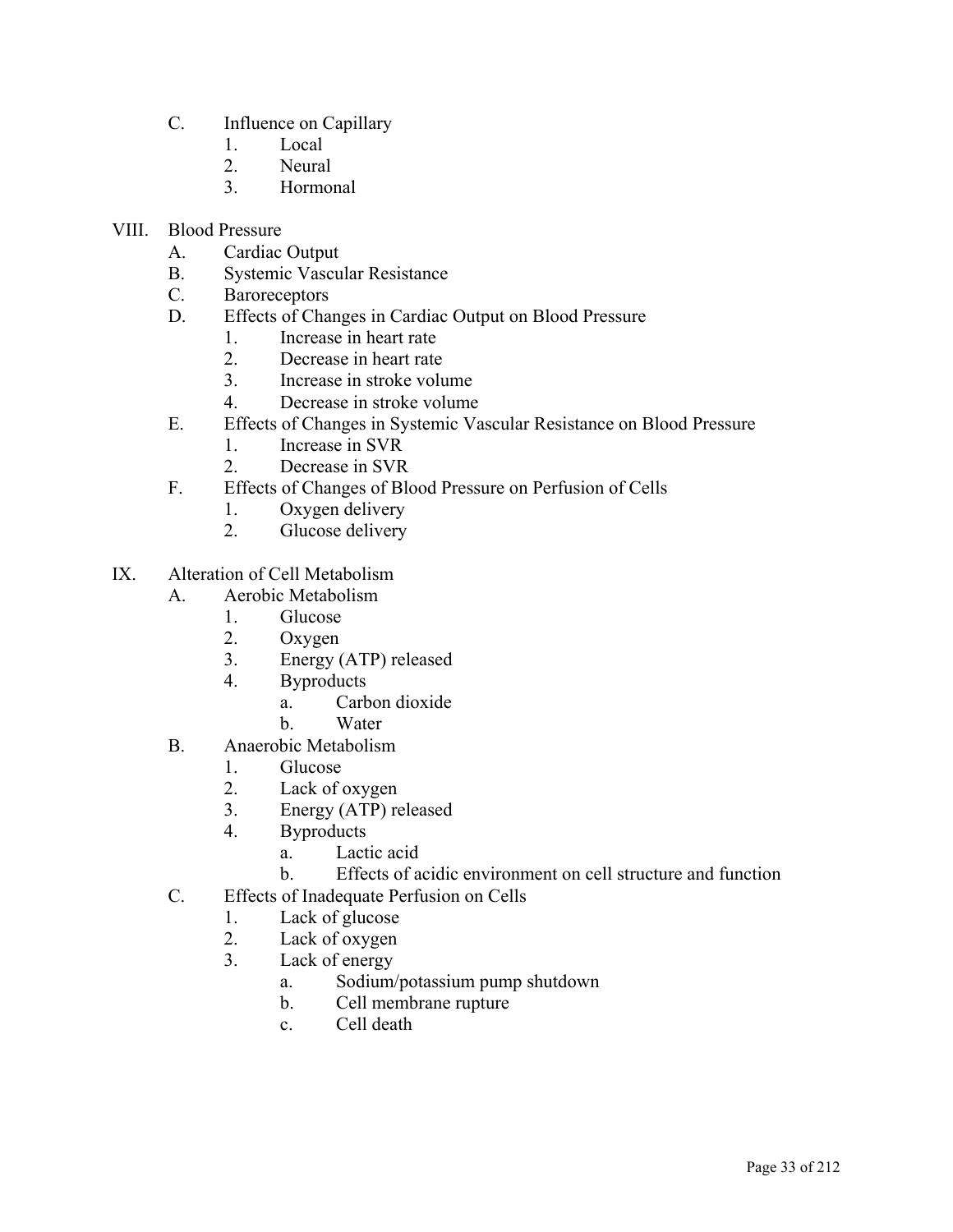### Life Span Development

#### **EMT Education Standard**

Applies fundamental knowledge of life span development to patient assessment and management.

#### **EMT-Level Instructional Guideline**

- I. Infancy (Birth to 1 Year)
	- A. Physiology
		- 1. Vital signs
			- a. Heart rate
				- i. 100 to 160 beats per minute during first 30 minutes
				- ii. settling around 120 beats per minute
			- b. Respiratory rate
				- i. initially 40-60
				- ii. dropping to 30-40 after first few minutes of life
				- iii. slowing to 20-30 by one year
				- iv. tidal volume
				- v. 6-8 ml/kg initially
				- vi. increasing to 10-15 ml/kg by 1 year
			- c. Blood pressure -- average systolic blood pressure increases from 70 at birth to 90 at 1 year
			- d. Temperature ranges -- 98 to 100 degrees Fahrenheit is the thermoneutral range
		- 2. Weight
			- a. Normally 3.0-3.5 kg at birth
			- b. Normally drops 5 to 10 percent in the first week of life
			- c. Infants head equal to 25 percent of the total body weight
		- 3. Pulmonary system
			- a. Airways, shorter, narrower, less stable, more easily obstructed
			- b. Infants primarily nose breathers until four weeks
			- c. Lung tissue is fragile and prone to trauma from pressure
			- d. Fewer alveoli with decreased collateral ventilation
			- e. Accessory muscles immature, susceptible to early fatigue
			- f. Chest wall less rigid
			- g. Diaphragmatic breathing
			- h. Rapid respiratory rates lead to rapid heat, and fluid loss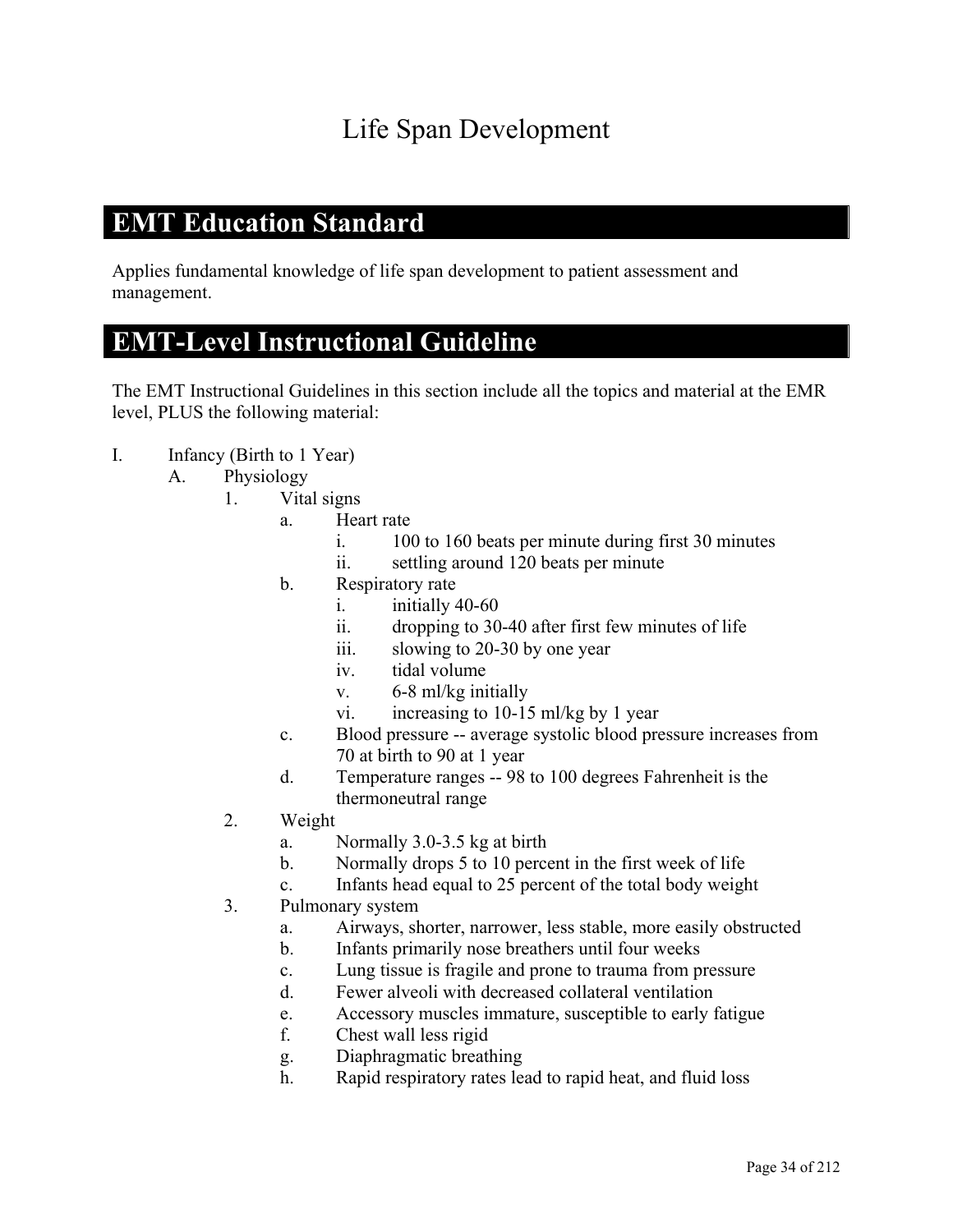- 4. Immune system
	- a. Passive immunity retained through the first six months of life
	- b. Based on maternal antibodies
- 5. Nervous system
	- a. Movements
		- i. strong, coordinated suck and gag
		- ii. well flexed extremities
		- iii. extremities move equally when infant is stimulated
	- b. Reflexes
	- c. Fontanelles
		- i. posterior fontanelle closes at three months
		- ii. anterior fontanelle closes between 9 and 18 months
		- iii. fontanelles may provide an indirect estimate of hydration
- 6. Growth and development in infants
	- a. Rapid changes over first year
		- i. two months
			- a) tracks objects with eyes
			- b) recognizes familiar faces
		- ii. six months
			- a) sits upright in a highchair
			- b) makes one syllable sounds (e.g., ma, mu, da, di)
		- iii. 12 months
			- a) walks with help
			- b) knows own name
- B. Psychosocial development
	- 1. Crying
		- a. Basic cry
		- b. Anger cry
		- c. Pain cry
	- 2. Situational crisis parental separation reactions
		- a. Protest
		- b. Despair
		- c. Withdrawal
- II. Toddler (12 to 36 Months) and Preschool Age (3 to 5)
	- A. Physiological
		- 1. Vital signs
			- a. Heart rate
				- i. toddlers—80 to 130 beats per minute
				- ii. preschoolers—80 to 120 beats per minute
			- b. Respiratory rate
				- i. toddlers—20 to 30 breaths per minute
				- ii. preschoolers—20 to 30 breaths per minute
			- c. Systolic blood pressure
				- i. toddlers—70 to 100 mmHg
				- ii. preschoolers—80 to 110 mmHg
			- d. Temperature—96.8 to 99.6 degrees Fahrenheit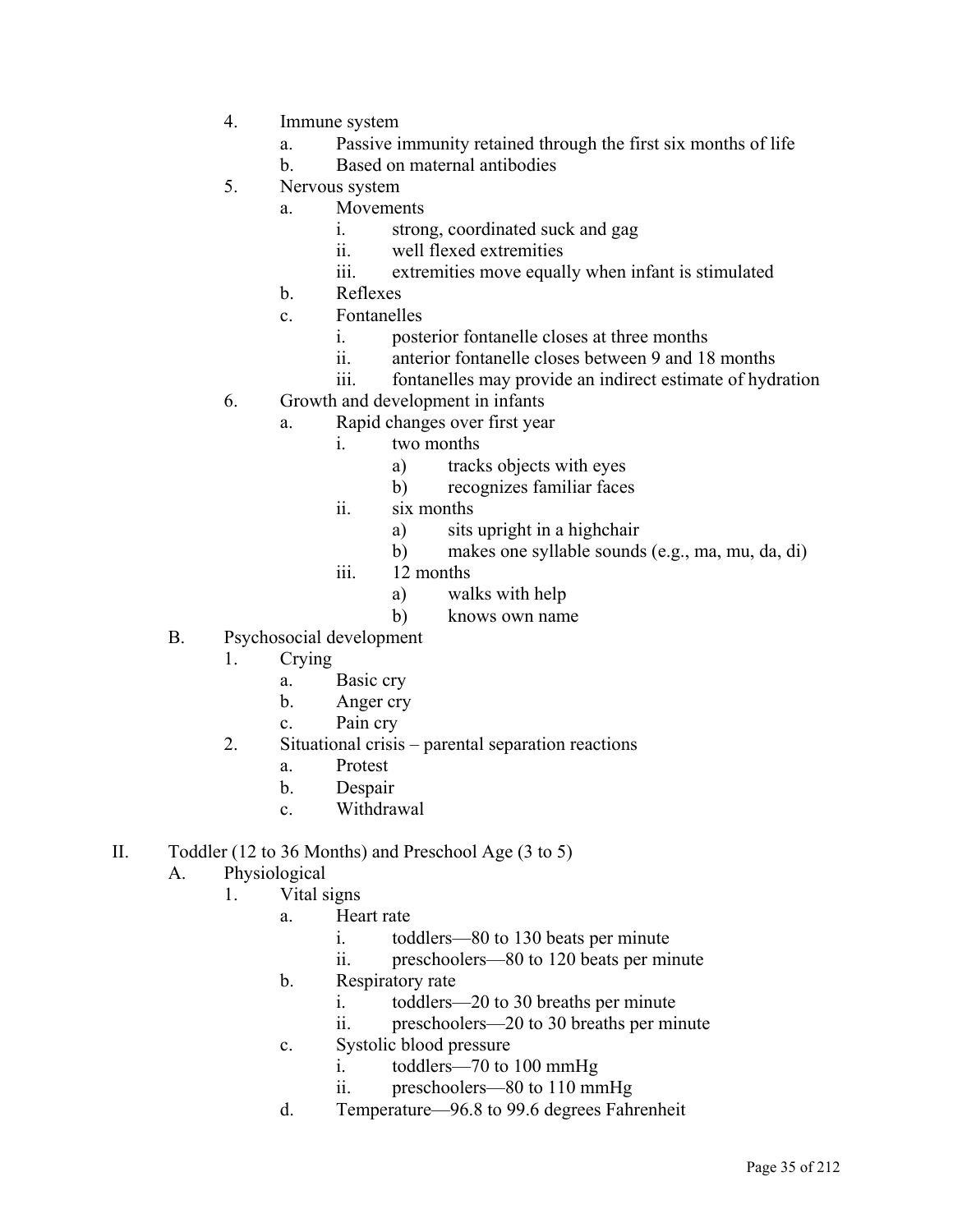- 2. Pulmonary system
	- a. Terminal airways continue to branch
	- b. Alveoli increase in number
- 3. Immune system
	- a. Passive immunity lost, more susceptible to minor respiratory and gastrointestinal infections
	- b. Develops immunity to common pathogens as exposure occurs
- 4. Nervous system
	- a. Brain 90 percent of adult brain weight
	- b. Development allows effortless walking and other basic motor skills
	- c. Fine motor skills developing
- 5. Musculoskeletal system
	- a. Muscle mass increases
	- b. Bone density increases
- 6. Elimination patterns
	- a. Toilet training
		- i. physiologically capable by 12 to 15 months
		- ii. psychologically ready between 18 and 30 months
		- iii. average age for completion 28 months
- B. Psychosocial
	- 1. Cognitive
		- a. Basics of language mastered by approximately 36 months, with continued refinement throughout childhood
		- b. Understands cause and effect between 18-24 months
		- c. Develops separation anxiety—approximately 18 months
	- 2. Play
		- a. Able to play simple games and follow basic rules
		- b. Begin to display competitiveness
- III. School-Age Children (6 to 12 Years)
	- A. Physiological
		- 1. Vital signs
			- a. Heart rate—70 to 110 beats per minute
			- b. Respiratory rate—20 to 30 breaths per minutes
			- c. Systolic blood pressure—80 to 120 mmHg
			- d. Temperature—98.6 degrees Fahrenheit
		- 2. Bodily functions
			- a. Brain function increases in both hemispheres
			- b. Loss of primary teeth and replacement with permanent teeth begins
	- B. Psychosocial
		- 1. Develop self-concept (i.e. more interaction with adults and children
			- a. begin comparing themselves with others
			- b. develop self-esteem
- IV. Adolescence (13 to18 Years)
	- A. Physiological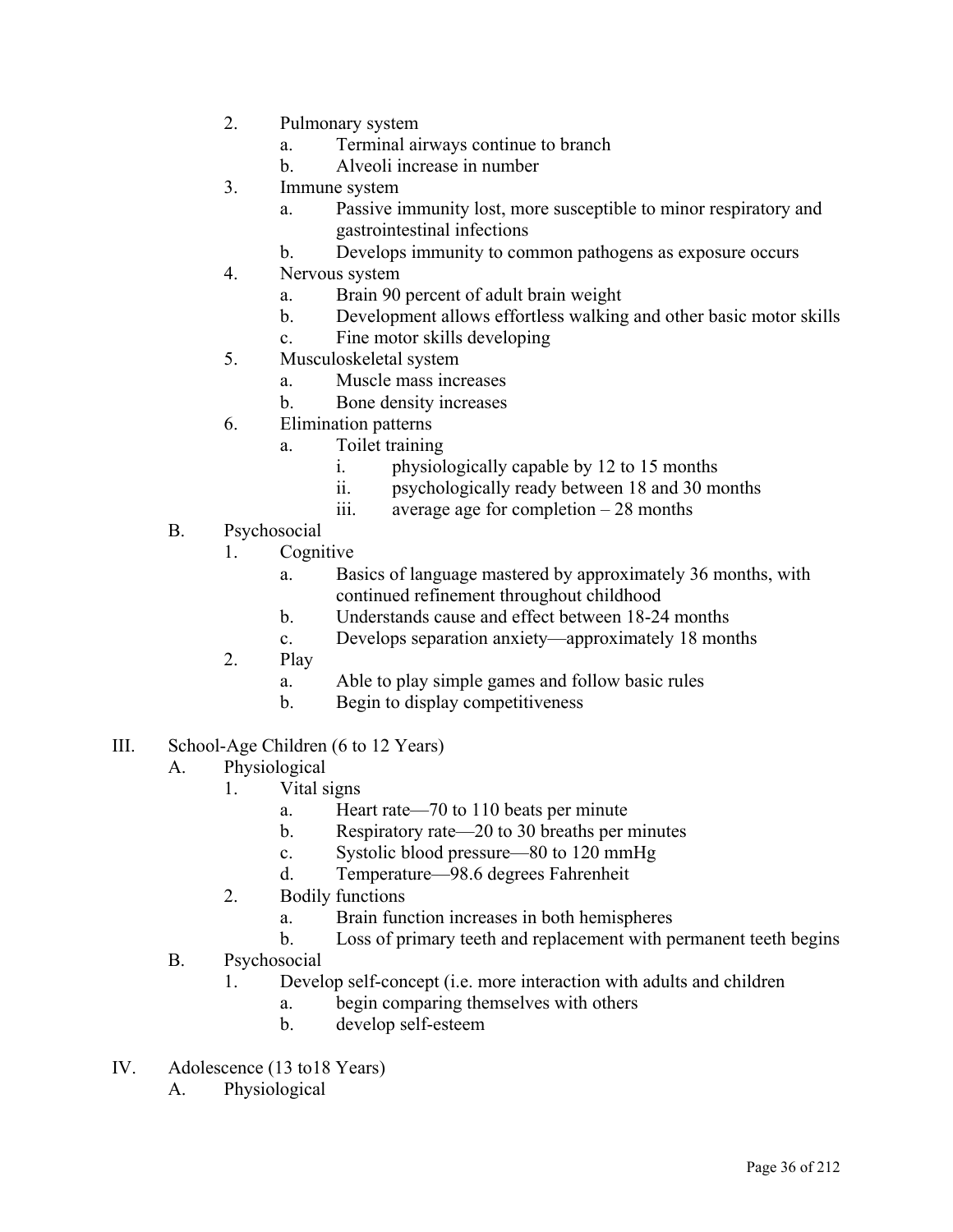- 1. Vital signs
	- a. Heart rate—55 to 105 beats per minute
	- b. Respiratory rate—12 to 20 breaths per minute
	- c. Blood pressure—100 to 120 mmHg
	- d. Temperature—98.6 degrees Fahrenheit
- 2. Growth rate
	- a. Most experience a rapid two- to three-year growth spurt
		- i. begins distally with enlargement of feet and hands
		- ii. enlargement of the arms and legs follows
		- iii. chest and trunk enlarge in final stage
	- b. Girls are mostly done growing by age 16, boys are mostly done growing by age 18
	- c. Secondary sexual development occurs
	- d. Endocrine changes
	- e. Reproductive maturity
	- f. Muscle mass and bone growth nearly complete
- B. Psychological
	- 1. Family
		- a. Conflicts arise
	- 2. Develop identity
		- a. Self-consciousness increases
		- b. Peer pressure increases
		- c. Interest in the opposite sex increases
		- d. Want to be treated like adults
		- e. Anti-social behavior peaks around eighth or ninth grade
		- f. Body image of great concern
			- i. continual comparison amongst peers
			- ii. eating disorders are common
		- g. Self-destructive behaviors begin
			- i. tobacco
			- ii. alcohol
			- iii. illicit drugs
		- h. Depression and suicide more common than any other age group
- V. Early Adulthood (20 to 40 Years)
	- A. Physiological
		- 1. Vital signs
			- a. Heart rate—average 70 beats per minute
			- b. Respiratory rate—average 16 to 20 breaths per minutes
			- c. Blood pressure—average 120/80 mmHg
			- d. Temperature—98.6 degrees Fahrenheit
		- 2. Peak physical conditioning between 19 and 26 years of age
		- 3. Adults develop lifelong habits and routines during this time
		- 4. All body systems at optimal performance
		- 5. Accidents are a leading cause of death in this age group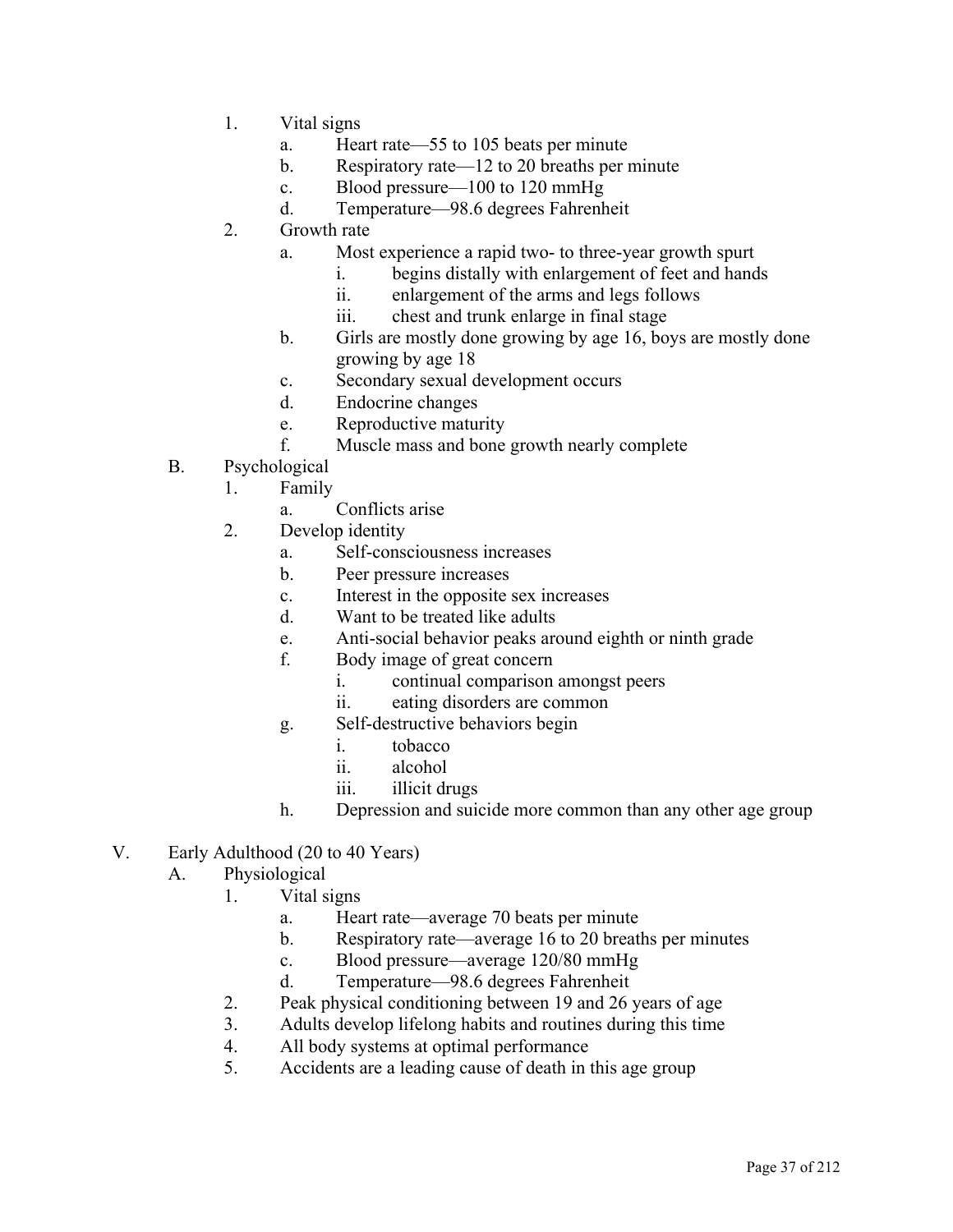- B. Psychological
	- 1. Experience highest levels of job stress during this time
	- 2. Love develops
		- a. Romantic love
		- b. Affectionate love
	- 3. Childbirth most common in this age group
	- 4. This period is less associated with psychological problems related to well being
- VI. Middle Adulthood (41 to 60 Years)
	- A. Physiological
		- 1. Vital signs
			- a. Heart rate—average 70 beats per minute
			- b. Respiratory rate—average 16 to 20 breaths per minute
			- c. Blood pressure—average 120/80 mmHg
			- d. Temperature—98.6 degrees Fahrenheit
		- 2. Body still functioning at high level with varying degrees of degradation
		- 3. Vision changes
		- 4. Hearing less effective
		- 5. Cardiovascular health becomes a concern
			- a. Cardiac output decreases throughout this period
			- b. Cholesterol levels increased
		- 6. Cancer strikes in this age group often
		- 7. Weight control more difficult
		- 8. Menopause in women in late 40s early 50s
	- B. Psychological
		- 1. Approach problems more as challenges than threats
		- 2. Empty-nest syndrome
		- 3. Often burdened by financial commitments for elderly parents as well as young adult children
- VII. Late Adulthood (61 Years and Older)
	- A. Physiological
		- 1. Vital signs
			- a. Heart rate—depends on patient's physical and health status
			- b. Respiratory rate—depends on patient's physical and health status
			- c. Blood pressure—depends on patient's physical and health status
			- d. Temperature—98.6 degrees Fahrenheit
		- 2. Life span—maximum approximately 120 years
		- 3. Life expectancy—average length based on year of birth
		- 4. Cardiovascular function changes
			- a. Blood vessels
				- i. thickening
				- ii. increased peripheral vascular resistance
				- iii. reduced blood flow to organs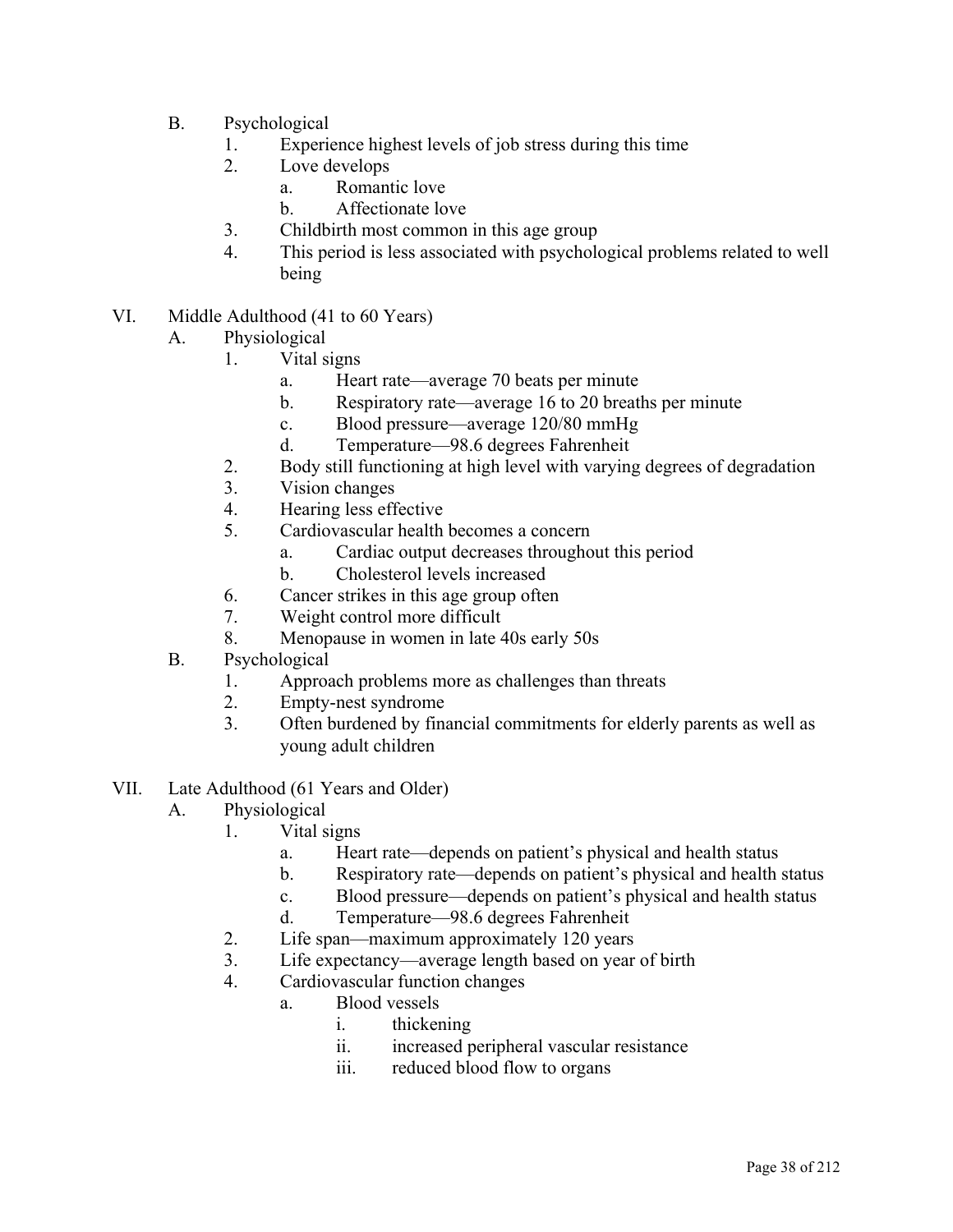- b. Heart
	- i. increased workload
	- ii. myocardium is less able to respond to exercise
	- iii. tachycardia not well tolerated
- c. Blood cells
- 5. Respiratory system
	- a. Changes in mouth, nose, and lungs
	- b. Metabolic changes lead to decreased lung function
	- c. Muscular changes
		- i. diaphragm elasticity diminished
		- ii. chest wall weakens
	- d. Diffusion through alveoli diminished
	- e. Lung capacity diminished
	- f. Coughing ineffective
		- i. weakened chest wall
		- ii. weakened bone structure
- 6. Endocrine system changes
	- a. Decreased glucose metabolism
	- b. Decreased insulin production
	- c. Reproductive organs atrophy in women
- 7. Gastrointestinal system
	- a. Mouth, teeth, and saliva changes
	- b. GI secretions decreased
	- c. Vitamin and mineral deficiencies
- 8. Renal system
	- a. 50 percent of nephrons lost
	- b. Abnormal glomeruli more common
	- c. Decreased elimination
- 9. Sensory changes
	- a. Loss of taste buds
	- b. Olfactory diminished
	- c. Diminished pain perception
	- d. Diminished kinesthetic sense
	- e. Visual acuity diminished
	- f. Reaction time diminished
	- g. Hearing loss
- 10. Nervous system
	- a. Neuron loss
	- b. Sleep-wake cycle disrupted
- B. Psychological
	- 1. Wisdom attributed to age in some cultures
	- 2. 95 percent of older adults live in communities
	- 3. Challenges
		- a. Self-worth
		- b. Declining well-being
		- c. Financial burdens
		- d. Death or dying of companions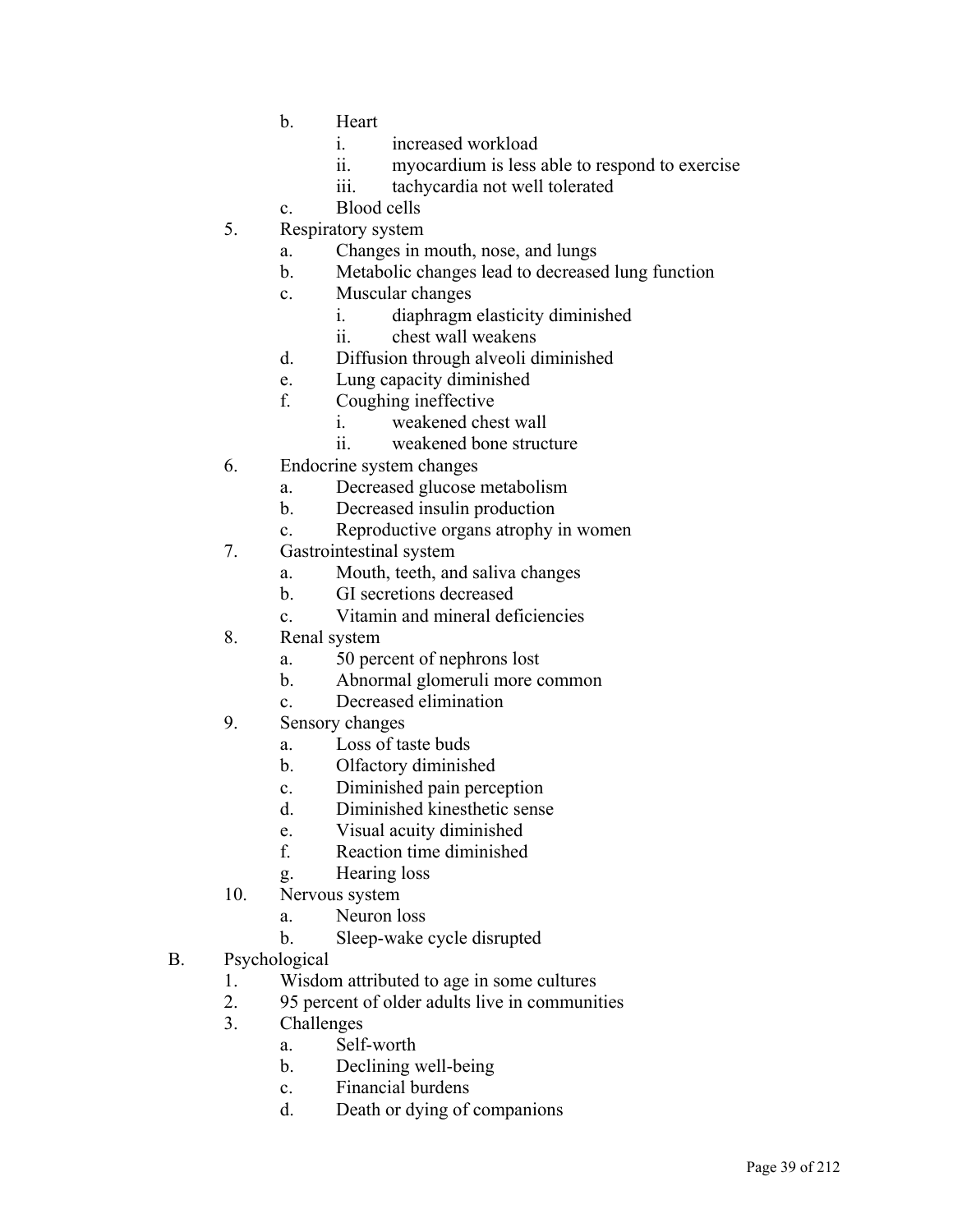# Public Health

### **EMT Education Standard**

Uses simple knowledge of the principles of illness and injury prevention in emergency care.

### **EMT-Level Instructional Guideline**

- I. Basic Principles of Public Health
	- A. Role of Public Health
		- 1. Many definitions
		- 2. Public health mission and functions
		- 3. Public health differs from individual patient care
		- 4. Review accomplishments of public health
			- a. Widespread vaccinations
			- b. Clean drinking water and sewage systems
			- c. Declining infectious disease
			- d. Fluoridated water
			- e. Reduction in use of tobacco products
			- f. Prenatal care
			- g. Others
	- B. Public Health Laws, Regulations, and Guidelines
	- C. EMS Interface With Public Health
		- 1. EMS is a public health system
			- a. EMS provides a critical public health function
			- b. Incorporate public health services into EMS system
			- c. Collaborations with other public health agencies
		- 2. Roles for EMS in public health
			- a. Health prevention and promotion
				- i. primary prevention—preventing disease development
					- a) vaccination
					- b) education
				- ii. secondary prevention—preventing the complications and/or progression of disease
				- iii. health screenings
			- b. Disease surveillance
				- i. EMS providers are first line care givers
				- ii. patient care reports may provide information on epidemics of disease
		- 3. Injury prevention
			- a. Safety equipment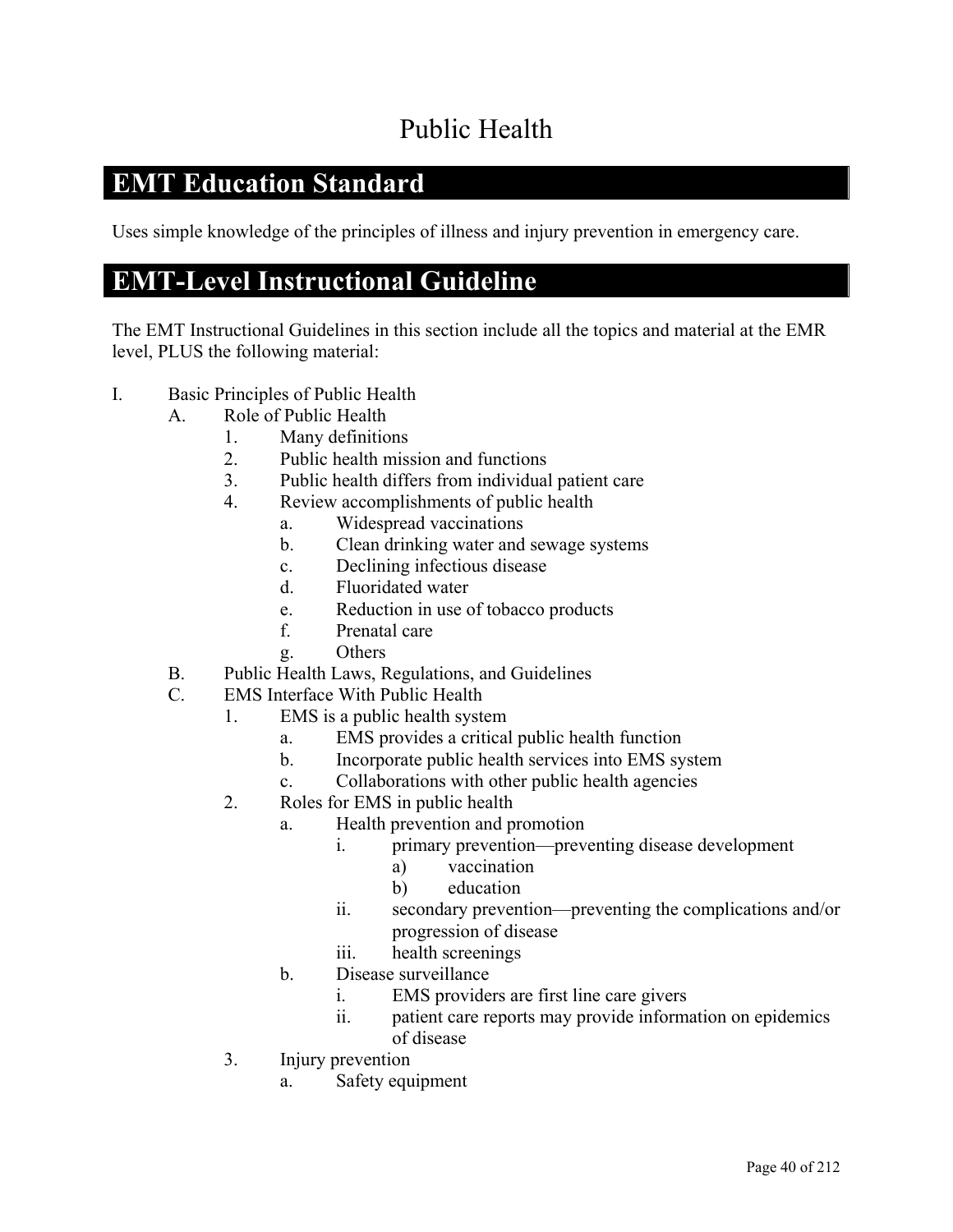- b. Education<br>i. car
	- i. car seat safety
	- ii. seat belt use
	- iii. helmet use<br>iv. driving und
	- driving under the influence
	- v. falls
	- vi. fire
- c. Injury surveillance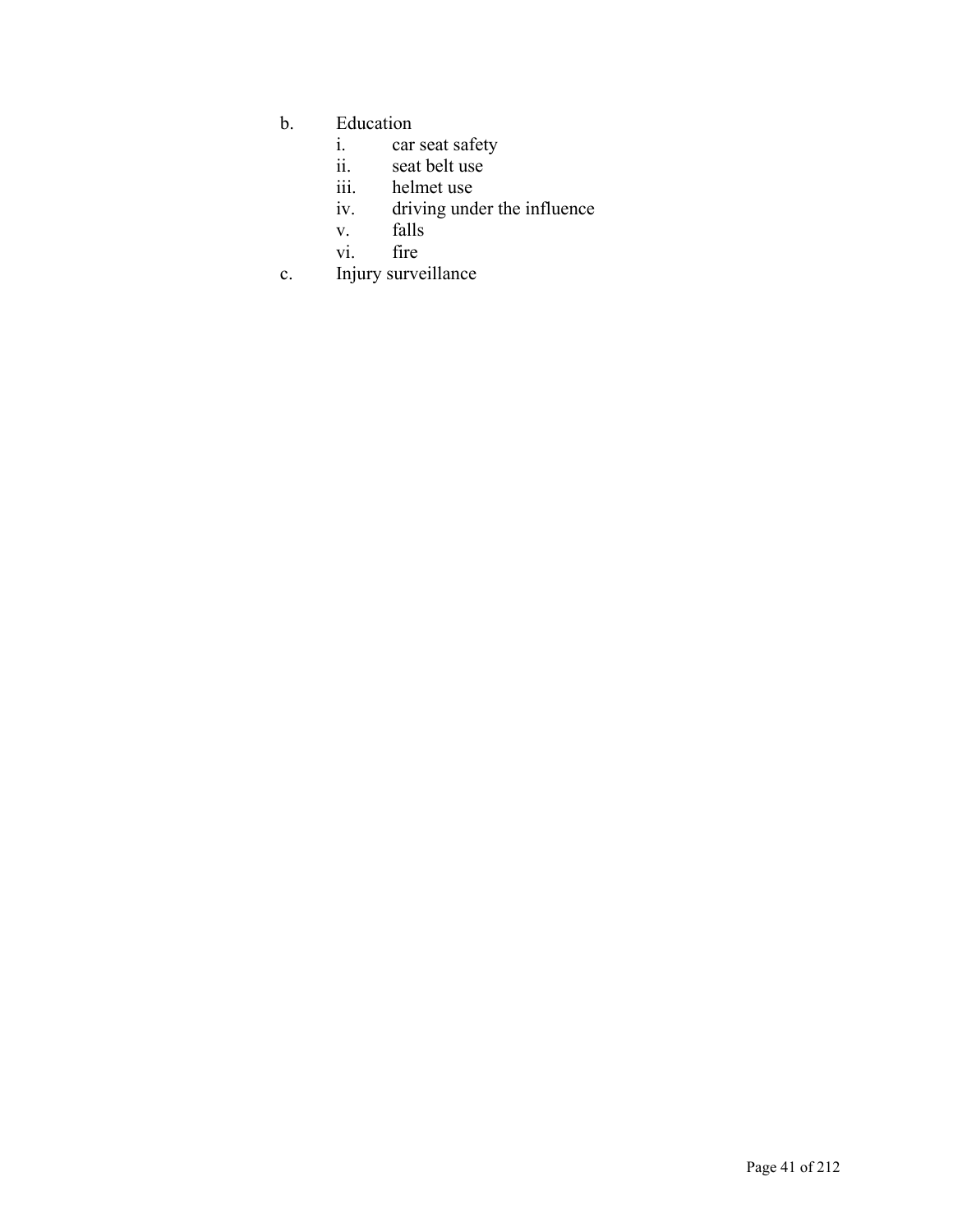# Pharmacology Principles of Pharmacology

### **EMT Education Standard**

Applies fundamental knowledge of the medications that the EMT may assist/administer to a patient during an emergency.

### **EMT-Level Instructional Guideline**

- I. Medication safety
- II. Kinds of Medications Used in an Emergency
	- A. Forms of Medication
		- 1. Solid
			- a. Pills
			- b. Tablets compressed powders
			- c. Powder inhalation
		- 2. Liquids
			- a. Enteral (ingested)
			- b. Parenteral (injected)
		- 3. Gases; aerosols inhalation
	- B. Routes of Medication Administration
		- 1. Enteral (ingested)
			- a. Sublingual (e.g., nitroglycerin)
			- b. Oral (e.g., glucose)
			- 2. Parenteral (injected and inhaled)
				- a. Inhaled (e.g., oxygen)
				- b. Injection (e.g., epinephrine)
				- c. Methods of injection
					- i. subcutaneous
					- ii. intramuscular
					- iii. intravenous
- III. Basic Medication Terminology
	- A. Drug Name
		- 1. Generic
		- 2. Trade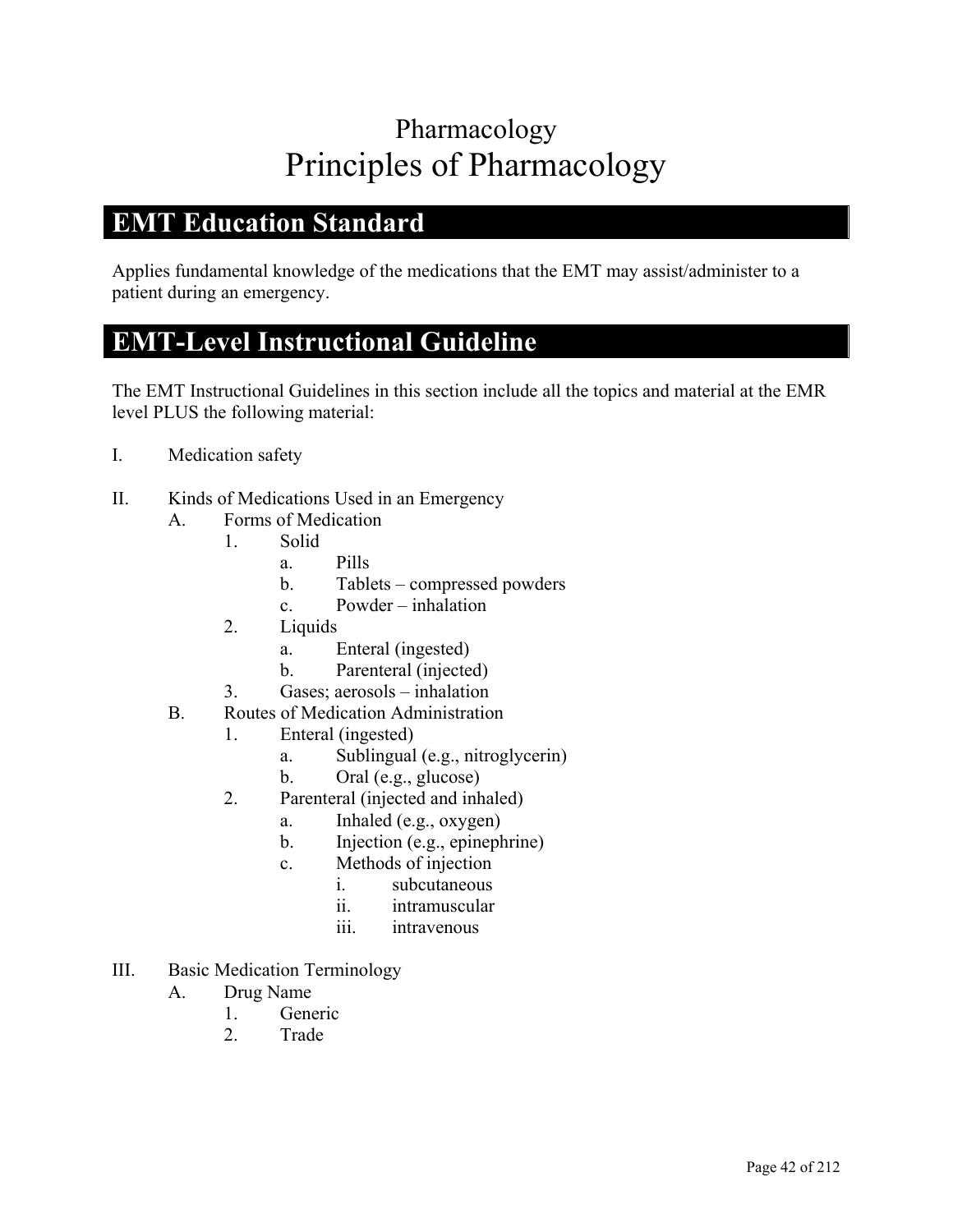- B. Drug Profile
	- 1. Actions
		- a. Pharmacodynamics impact of age and weight upon medication administration
		- b. Indication
		- c. Intended effects
	- 2. Contraindications
	- 3. Side effects
		- a. Unintended effects
		- b. Untoward effects
	- 4. Dose
	- 5. Route
- C. Prescribing Information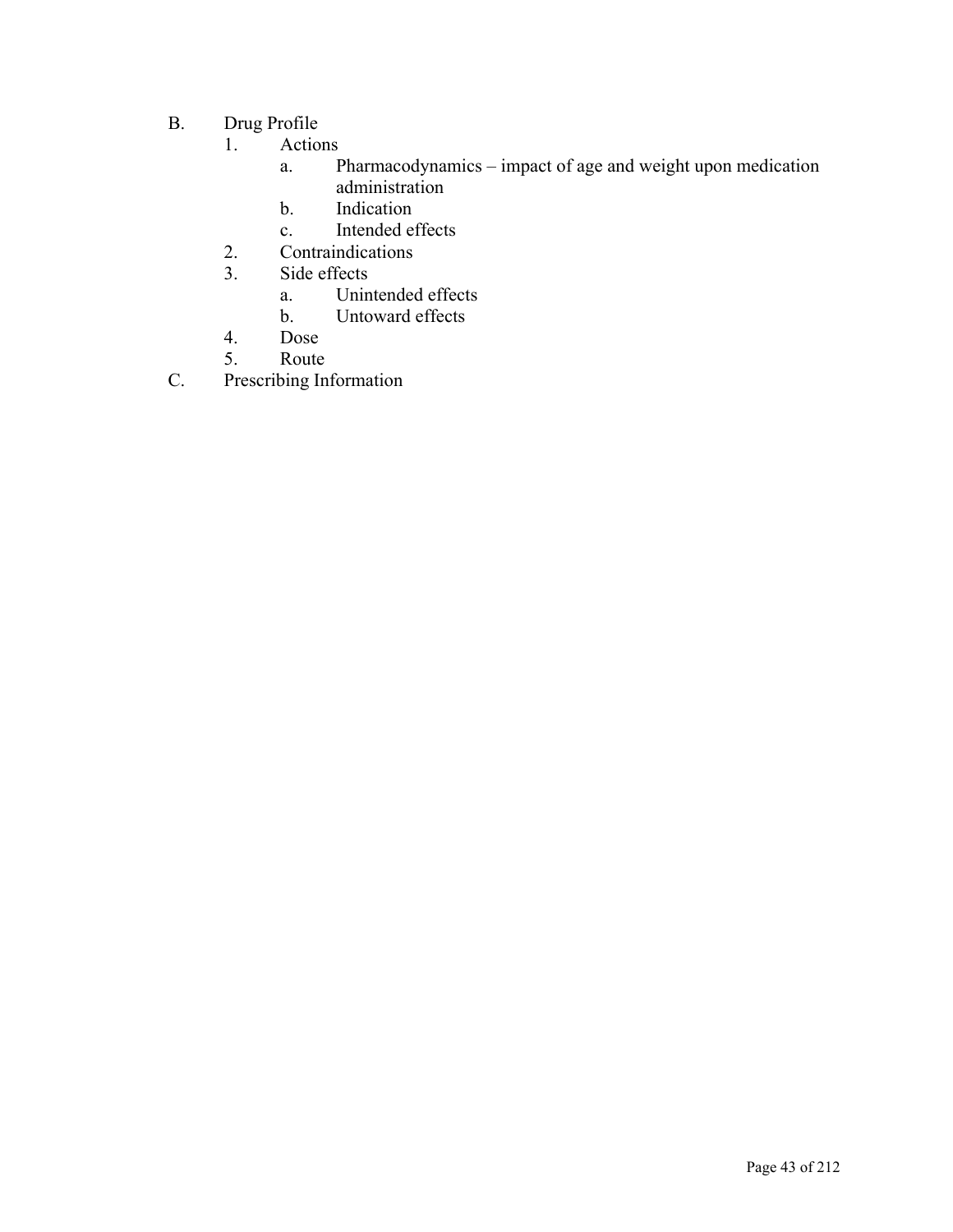# Pharmacology Medication Administration

#### **EMT Education Standard**

Applies fundamental knowledge of the medications that the EMT may assist/administer to a patient during an emergency.

### **EMT-Level Instructional Guideline**

- I. Assist/Administer Medications to a Patient
	- A. Administration versus Assistance of Medications
		- 1. Assisting patients in taking prescribed medications
		- 2. Administering medication
		- 3. Medical Direction
			- a. Off-line; standing orders, written protocols
			- b. On-line; verbal order
				- a) Confirmation echo technique
				- b) Confusion clarification
	- B. Medication Administration Procedure
		- 1. The "rights" of drug administration
			- a. Right patient prescribed to patient
			- b. Right medication patient condition
			- c. Right route patient condition
			- d. Right dose prescribed to patient
			- e. Right time within expiration date
	- C. Techniques of Medication Administration
		- 1. Oral
			- a. Advantages
			- b. Disadvantages
			- c. Techniques
		- 2. Sublingual
			- a. Advantages
			- b. Disadvantages
			- c. Techniques
		- 3. Intramuscular injection by Auto injector
			- a. Advantages
			- b. Disadvantages
			- c. Techniques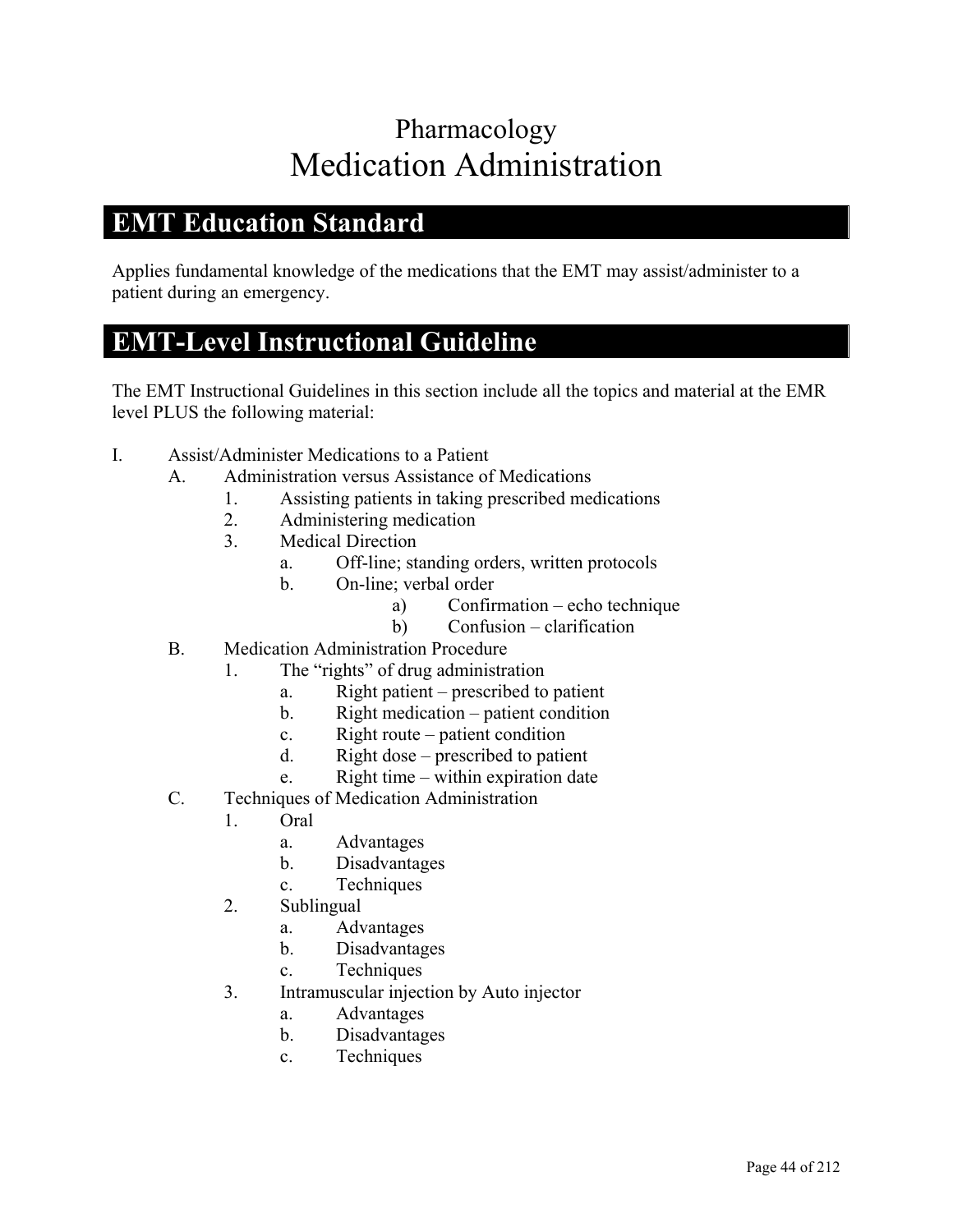- 4. Inhalation
	- a. Advantages
	- b. Disadvantages
	- c. Techniques
- D. Reassessment
	- 1. Data indications for medication<br>2. Action medication administered
	- 2. Action medication administered<br>3. Response effect of medication
	- 3. Response effect of medication
- E. Documentation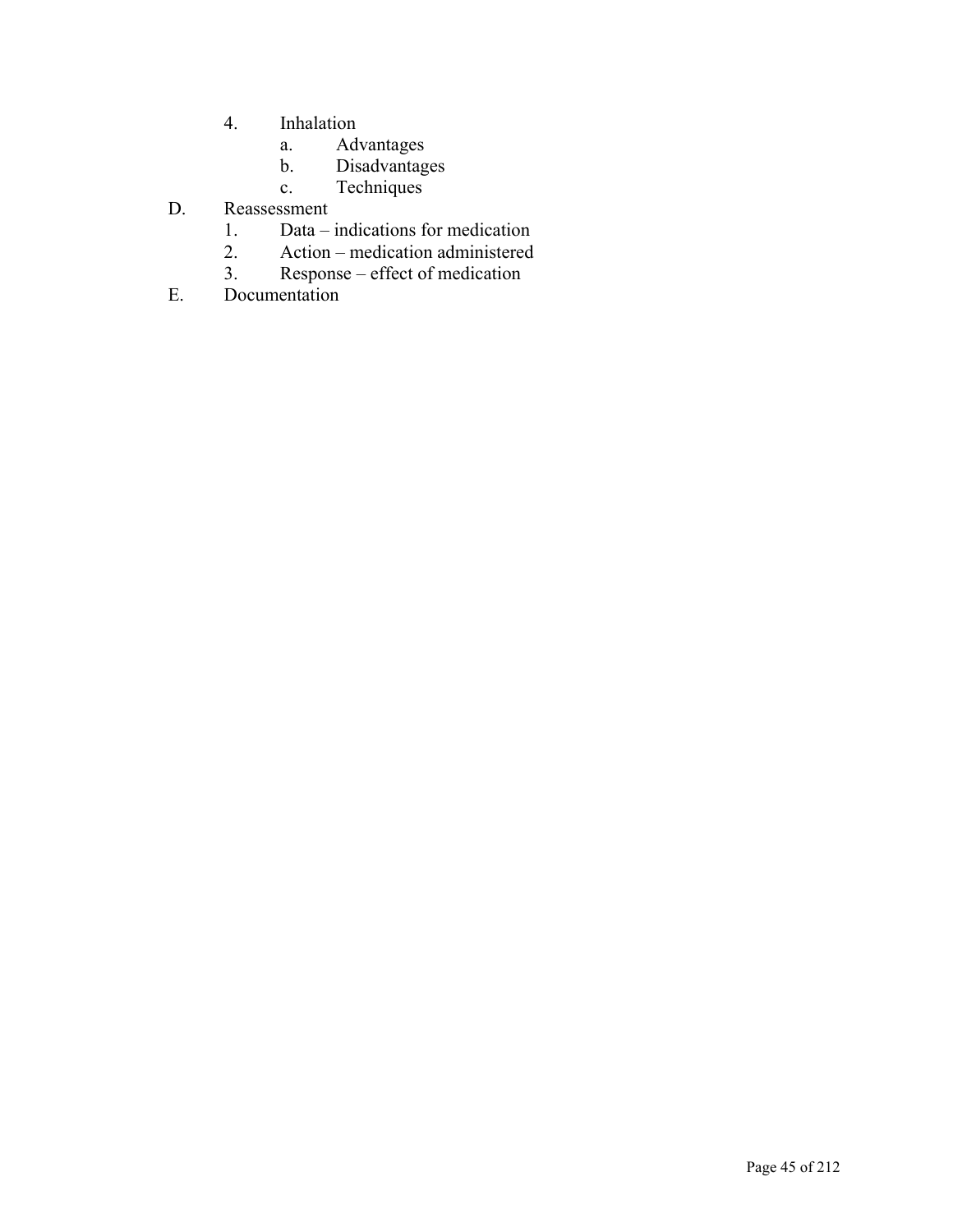# Pharmacology Emergency Medications

### **EMT Education Standard**

Applies fundamental knowledge of the medications that the EMT may assist/administer to a patient during an emergency.

### **EMT-Level Instructional Guideline**

The EMT Instructional Guidelines in this section include all the topics and material at the EMR level PLUS the following material:

The EMT must know the names, mechanism of action, indications, contraindications, complications, routes of administration, side effects, interactions, dose, and any specific administration considerations, for all of the following emergency medications. Individual training programs have the authority to add any medication used locally by EMTs.

- I. Specific Medications
	- A. EMT Administer Medications
		- 1. Aspirin
			- 2. Oral glucose
		- 3. Oxygen
	- B. EMT Assisted Medications
		- 1. Inhaled bronchodilators
		- 2. Epinephrine
		- 3. Nitroglycerin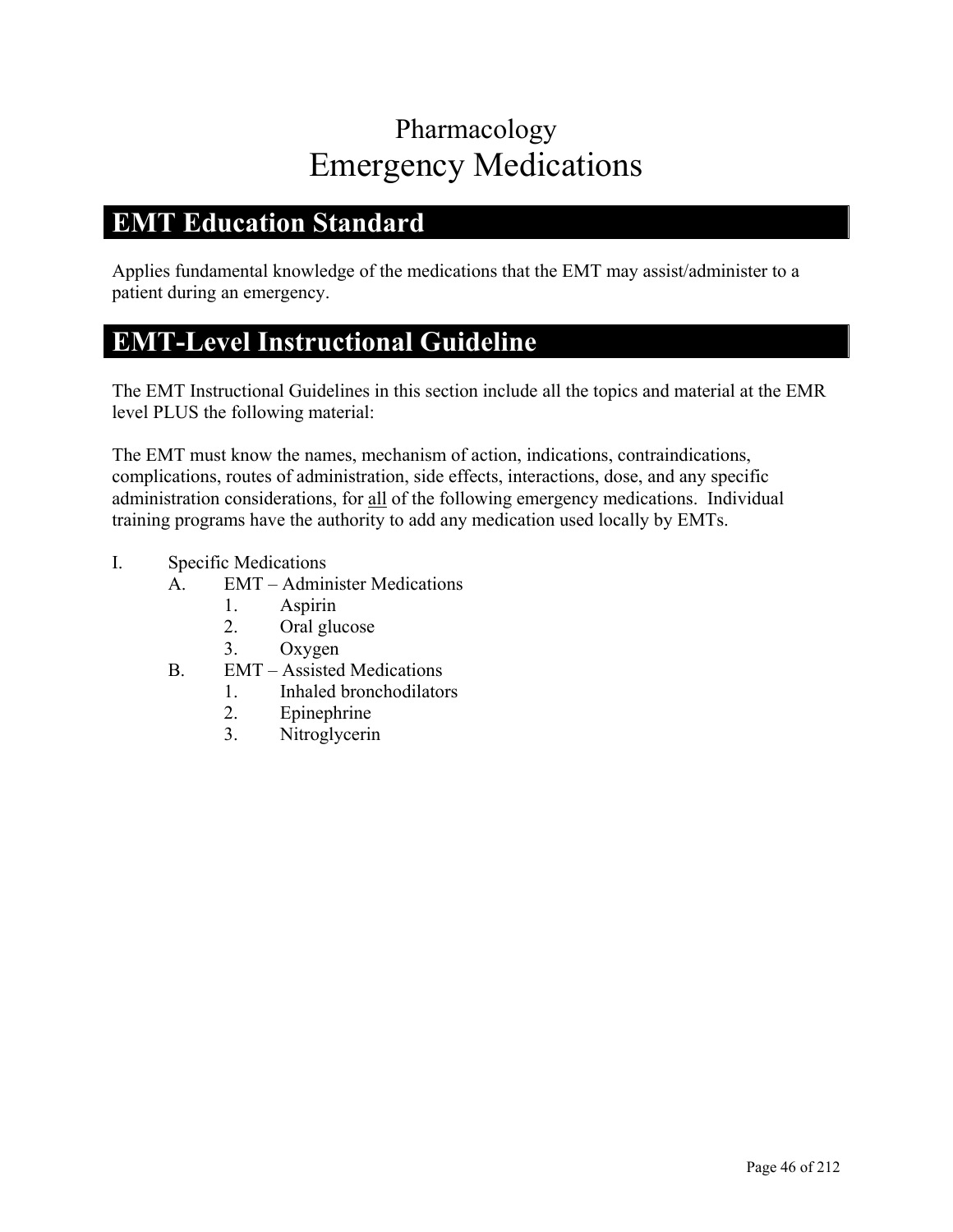# Airway Management, Respiration, and Artificial Ventilation Airway Management

#### **EMT Education Standard**

Applies knowledge (fundamental depth, foundational breadth) of anatomy and physiology to patient assessment and management in order to assure a patent airway, adequate mechanical ventilation, and respiration for patients of all ages.

### **EMT-Level Instructional Guideline**

- I. Airway Anatomy
	- A. Upper Airway Tract
		- 1. Nose warm and humidify air
		- 2. Mouth and oral cavity
			- a. Alternative airway, especially in emergency
			- b. Entrance to the digestive system
			- c. Also involved in the production of speech
			- d. Tongue
		- 3. Jaw
		- 4. Pharynx
			- a. Nasopharynx
			- b. Oropharynx
			- c. Laryngopharyx
		- 5. Larynx
			- a. Epiglottis muscular structure which protects the airway of conscious patients during swallowing
			- b. Vocal cords thin muscles which are the center for speech and protect the lower airways
			- c. Thyroid cartilage
			- d. Cricoid ring
	- B. Lower Airway Tract
		- 1. Trachea
			- a. Hollow tube which passes air to the lower airways
			- b. Supported by cartilage rings
		- 2. Carina the bifurcation of the trachea into the two mainstem bronchi
		- 3. Bronchi
			- a. Hollow tubes which further divide into lower airways of the lungs
			- b. Supported by cartilage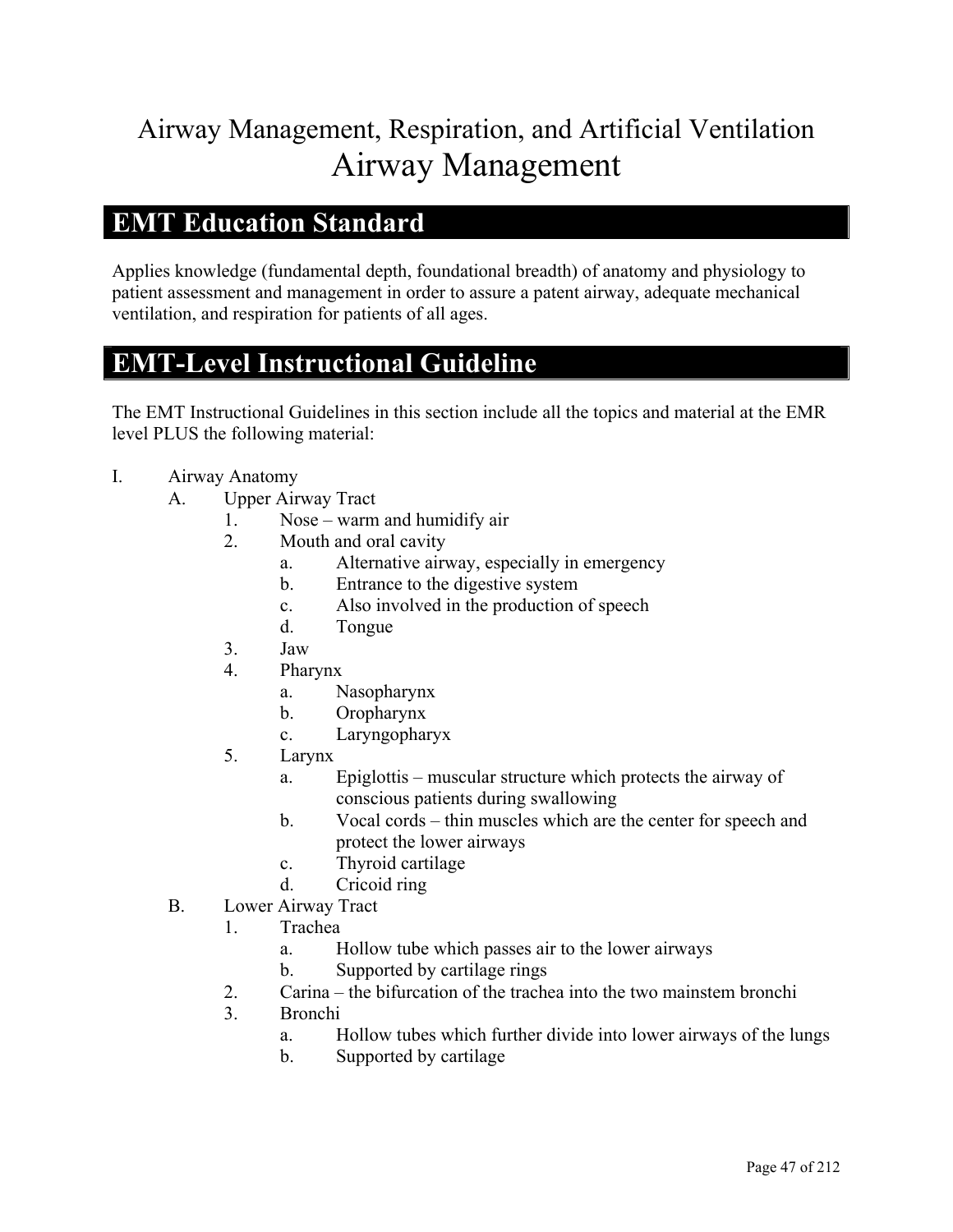- 4. Lungs
	- a. Bronchioles
		- i. thin hollow tubes leading to the alveoli
		- ii. remain open through smooth muscle tone
	- b. Alveoli
		- i. the end of the airway
		- ii. millions of thin walled sacs
		- iii. each alveolus surrounded by capillary blood vessels
		- iv. site where oxygen and carbon dioxide (waste) are exchanged
	- c. Pulmonary capillary beds
		- i. blood vessels that begin as capillary surrounding each alveolus
		- ii. with adequate blood volume and blood pressure, the vessels return oxygenated blood to the heart
- II. Airway Assessment
	- A. Signs of Adequate Airway
		- 1. Airway is open, can hear/feel air move in and out
		- 2. Patient is speaking in full sentences
		- 3. Sound of the voice is normal for the patient
	- B. Signs of Inadequate Airway (*Not every sign listed below is present in every patient who has inadequate airway)*
		- 1. Unusual sounds are heard with breathing
			- a. stridor
			- b. snoring
		- 2. Awake patient is unable to speak or sounds hoarse
		- 3. No air movement (apnea)
		- 4. Airway obstruction
			- a. Tongue
			- b. Food
			- c. Vomit
			- d. Blood
			- e. Teeth
			- f. Foreign body
	- C. Swelling Due to Trauma or Infection
- III. Techniques of Assuring a Patent Airway
	- A. Manual Airway Maneuvers -- review and elaborate on the manual airway maneuvers used by EMRs
	- B. Mechanical Airway Devices
		- 1. Review and elaborate on the mechanical airway maneuvers used by EMRs
		- 2. Nasopharyngeal
			- a. Purpose
			- b. Indications
			- c. Contraindications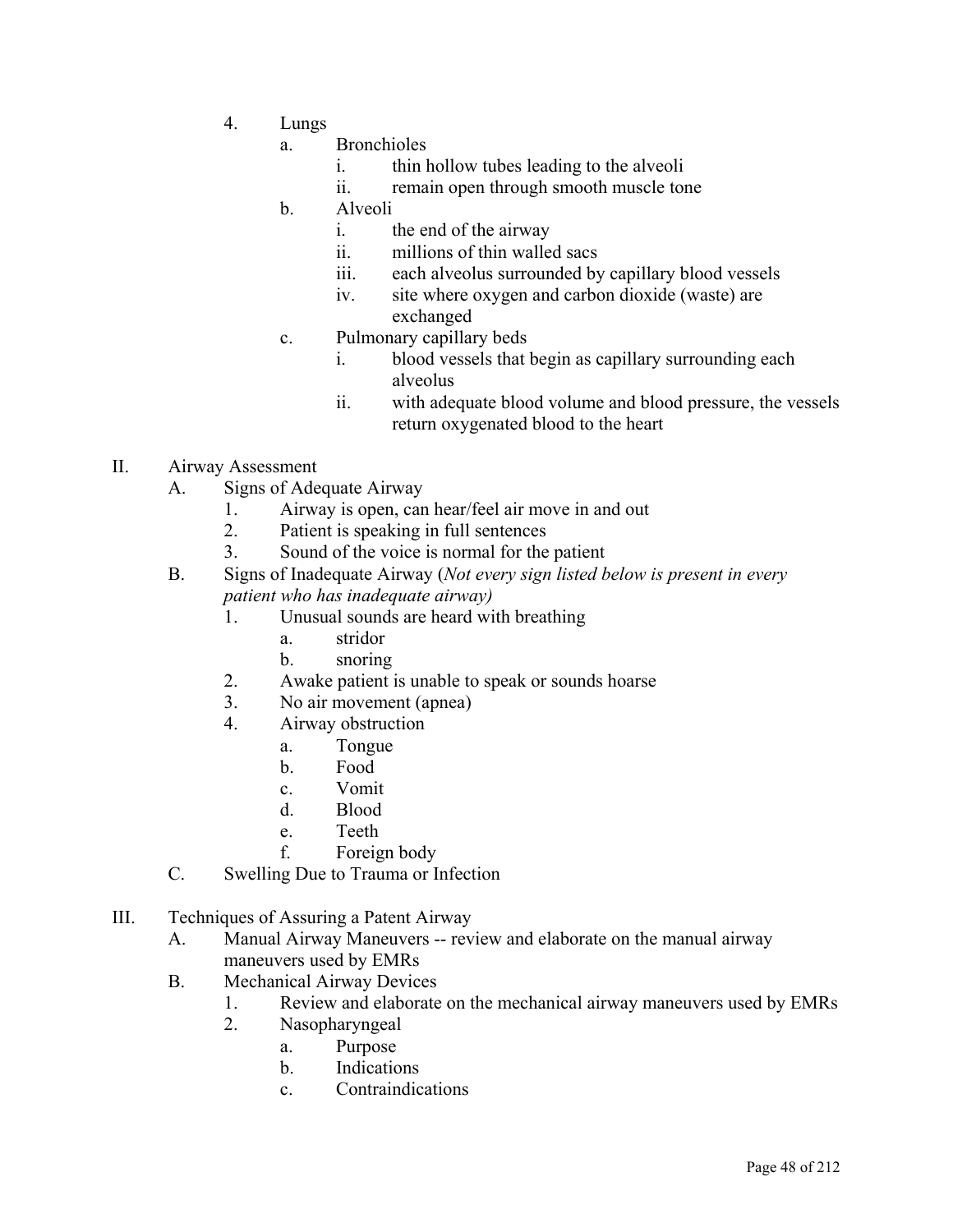- d. Complications
- e. Procedure
- C. Relief of Foreign Body Airway Obstruction (refer to current American Heart Association guidelines)
- D. Upper Airway Suctioning -- review and elaborate on all material from the EMR Level
- IV. Consider Age-Related Variations in Pediatric and Geriatric Patients (see Special Patient Populations Section)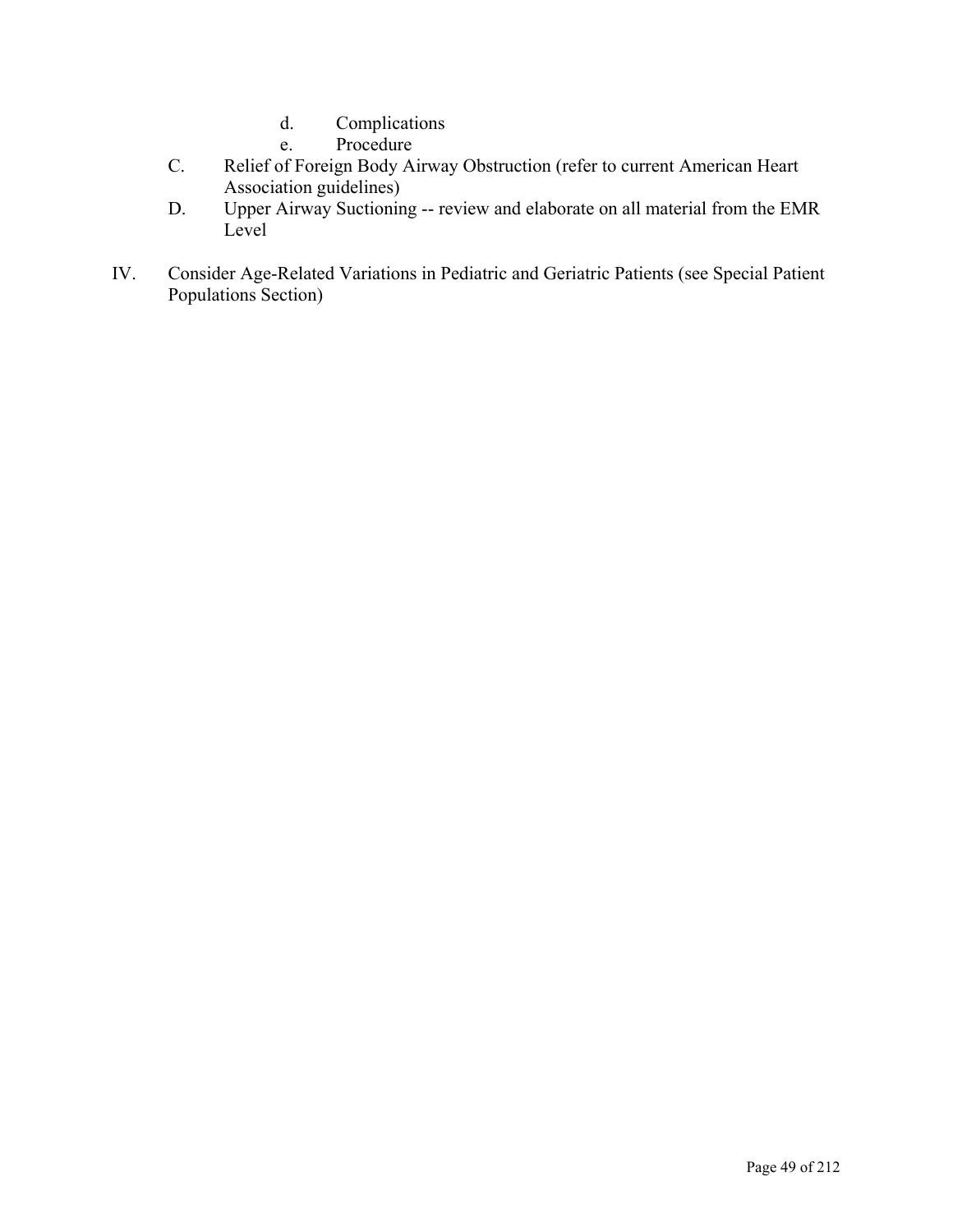# Airway Management, Respiration, and Artificial Ventilation Respiration

#### **EMT Education Standard**

Applies knowledge (fundamental depth, foundational breadth) of anatomy and physiology to patient assessment and management in order to assure a patent airway, adequate mechanical ventilation, and respiration for patients of all ages.

### **EMT-Level Instructional Guideline**

- I. Anatomy of the Respiratory System
	- A. Includes All Airway Anatomy Covered in the Airway Management Section
	- B. Additional Respiratory System Anatomy
		- 1. Chest cage
		- 2. Ribs
		- 3. Muscles
			- a. Intercostal
			- b. diaphragm
		- 4. Pleura
		- 5. Phrenic nerve innervation
	- C. Vascular Structures Which Support Respiration
		- 1. Pulmonary capillary structures
		- 2. The heart
			- a. Right heart
				- i. receives systemic circulation
				- ii. drives pulmonary circulation
			- b. Left heart
				- i. receives pulmonary circulation
				- ii. drives systemic circulation
			- c. Automaticity
		- 3. Arteries, arterioles, capillaries, venules, veins
		- 4. Tissue/cellular beds
	- D. Cells
		- 1. All cells perform a specific function
		- 2. Cells require chemicals in order to function, including oxygen, glucose, and electrolytes
			- a. Cells must excrete waste products, including carbon dioxide and water
			- b. Aerobic versus anaerobic respiration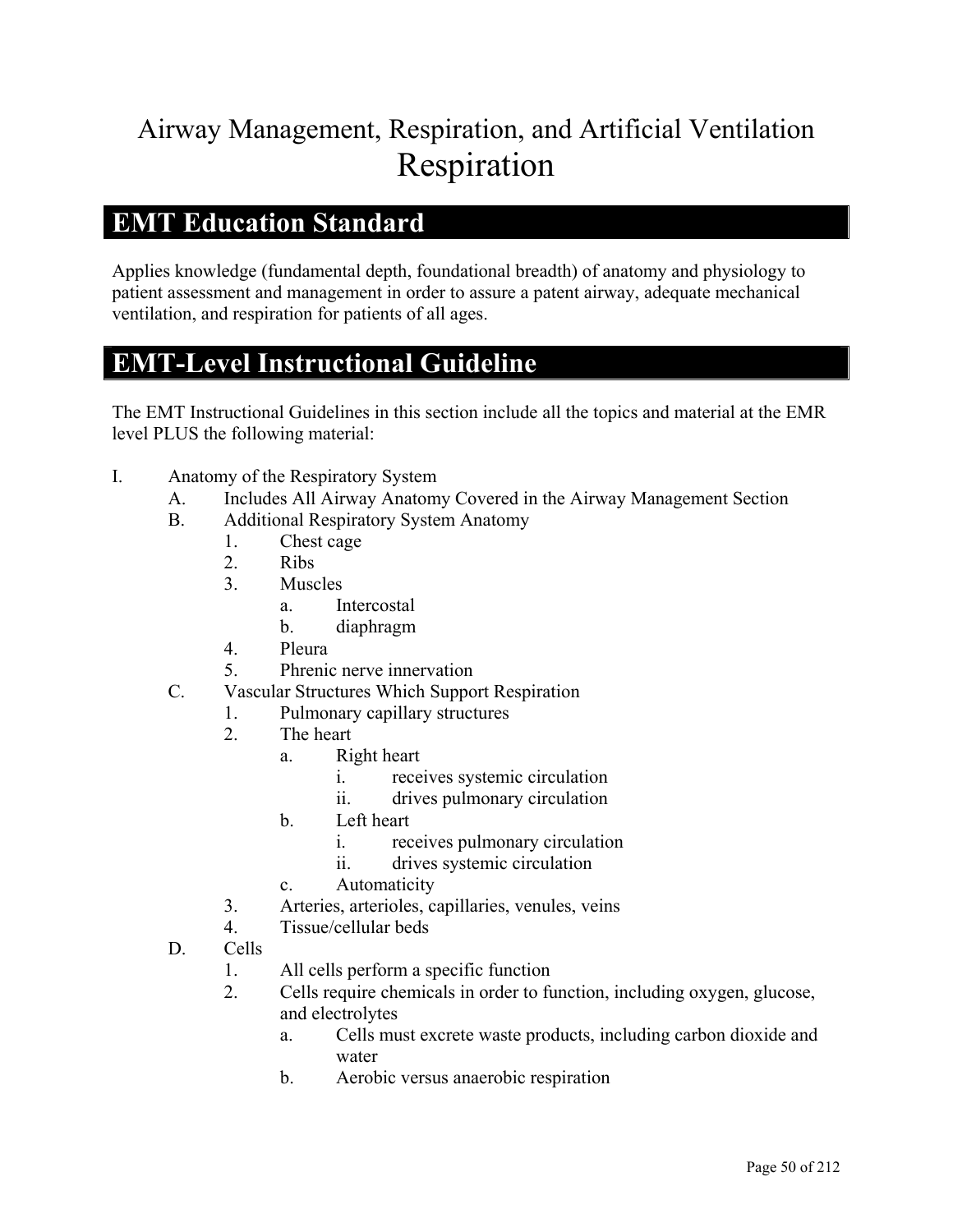- 3. Respiratory regulation influenced by carbon dioxide and oxygen levels in the blood and spinal fluid
- 4. Respiration; pulmonary ventilation the movement of air in and out of the lungs
	- a. External respiration the exchange of respiratory gases between the alveoli and the pulmonary capillary bed
	- b. Internal respiration the exchange of respiratory gases between the systemic capillaries and their surrounding tissue beds
	- c. Cellular respiration and metabolism the use of oxygen and carbohydrates to produce energy and the creation of carbon dioxide and water as a by-product of metabolism
- II. Physiology of Respiration
	- A. Pulmonary Ventilation
		- 1. Ventilation is the movement of air in and out of the lungs
		- 2. Adequate ventilation is necessary for, but does not assure, adequate respiration
		- 3. The mechanics of ventilation
			- a. Inhalation
			- b. Exhalation
		- 4. Alveolar Ventilation
			- a. Tidal volume
			- b. Dead space
			- c. Vital capacity
			- d. Respiratory Rate
			- e. Minute volume
			- f. Residual volume
	- B. Oxygenation
		- 1. Oxygenation is the process of loading oxygen molecules onto hemoglobin molecules in the bloodstream
		- 2. Oxygenation is required for, but does not assure, internal respiration
	- C. Respiration
		- 1. Respiration is the exchange of oxygen and carbon dioxide and is essential for life
			- a. External respiration exchange of oxygen and carbon dioxide between the alveoli and the blood in the pulmonary capillaries
			- b. Internal respiration exchange of oxygen and carbon dioxide between the capillaries of the body tissues and the individual cells
			- c. Cellular respiration
				- i. each cell of the body performs a specific function
				- ii. oxygen and sugar are essential to produce energy for cells to perform their function
				- iii. produce carbon dioxide as a waste product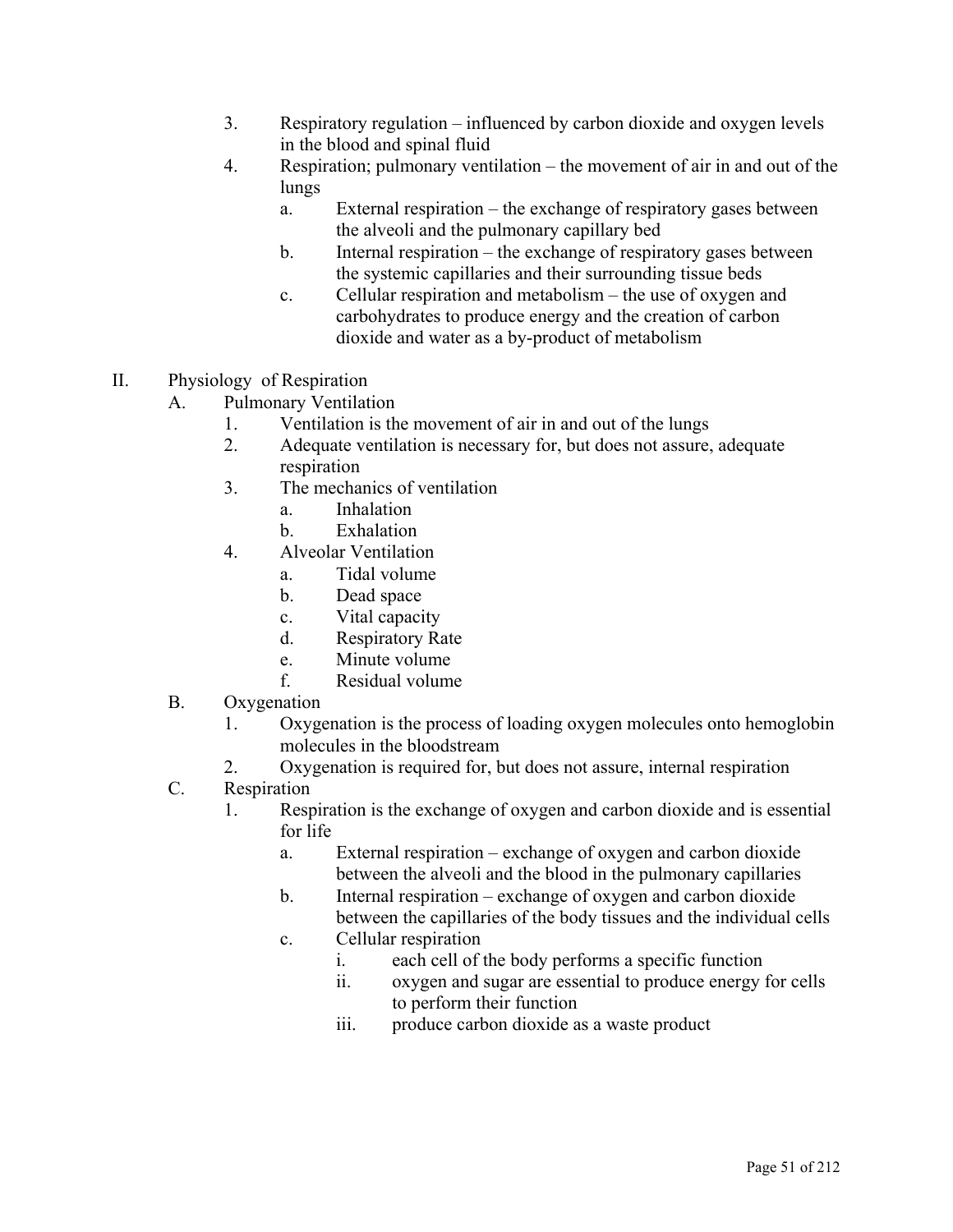- 2. Adequate ventilation is required for, but does not assure, external respiration
- 3. Adequate external ventilation and perfusion are required for, but do not assure, internal respiration
- III. Pathophysiology of Respiration
	- A. Pulmonary Ventilation
		- 1. Interruption of nervous control
			- a. Drugs
			- b. Trauma
			- c. Muscular dystrophy
		- 2. Structural damage to the thorax
		- 3. Bronchoconstriction
		- 4. Disruption of airway patency
			- a. Infection
			- b. Trauma/burns
			- c. Foreign body obstruction
			- d. Allergic reactions
			- e. Unconsciousness (loss of muscle tone)
	- B. Oxygenation
	- C. Respiration
		- 1. External
			- a. Altitude
			- b. Closed environments
			- c. Toxic or poisonous environments
		- 2. Internal
			- a. Pathology typically related to changes in alveolar capillary gas exchange
			- b. Typical disease processes
				- i. emphysema
				- ii. pulmonary edema
				- iii. pneumonia
				- iv. environmental/occupational exposure
				- v. drowning
		- 3. Cellular
	- D. Circulation compromise
		- 1. Pathology typically related to derangement of pulmonary and systemic perfusion and oxygenation
		- 2. Typical disease processes
			- a. Obstruction of blood flow
				- i. pulmonary embolism
				- ii. tension pneumothorax
				- iii. heart failure
				- iv. cardiac tamponade
			- b. Anemia
			- c. Hypovolemia
			- d. Vasodilatory shock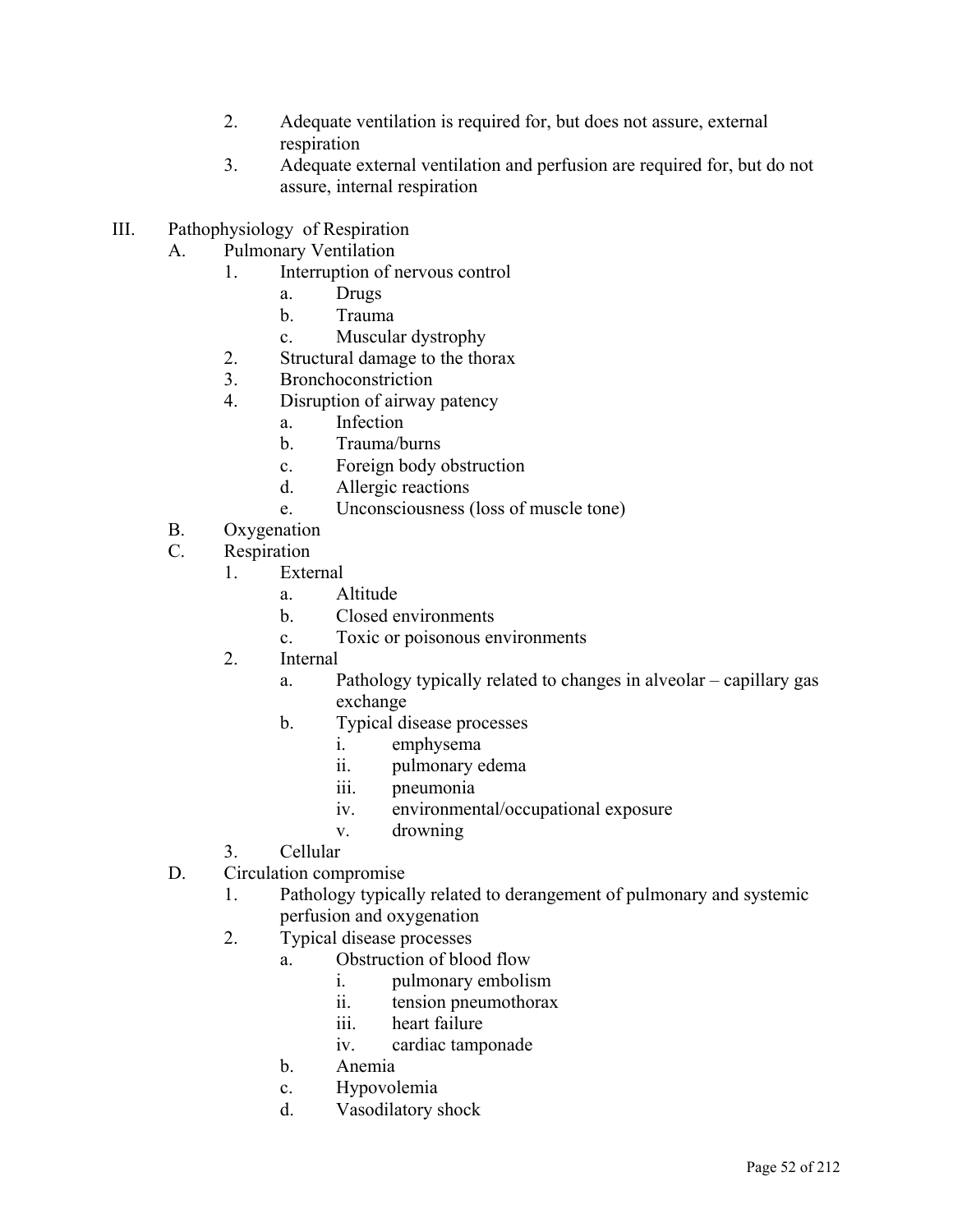- E. Cells
	- 1. Hypoxia
	- 2. Hypoglycemia
	- 3. Infection
- IV. Assessment of Adequate and Inadequate Ventilation
	- A. Internal Respiration is Necessary for Life
	- B. It Is Sometimes Difficult to Assess Internal Respiration
	- C. It May Be Difficult to Determine If You Have a Respiration, Ventilation, or Oxygenation Problem as They May Coexist and One Can Cause Another
	- D. Assessment of Ventilation
		- 1. Signs of adequate ventilation
			- a. Respiratory rate is normal
			- b. Breath sounds are clear on both sides of the chest
				- i. anterior
				- ii. posterior
			- c. Tidal volume
			- d. Minute volume
		- 2. Signs of inadequate ventilation (*not every sign listed below is present in every patient who has inadequate ventilation and/or oxygenation)*
			- a. Abnormal work of breathing
				- i. retractions
				- ii. nasal flaring
				- iii. abdominal breathing
				- iv. diaphoresis
			- b. Abnormal breath sounds
				- i. stridor
				- ii. wheezing
				- iii. crackles
				- iv. silent chest
				- v. breath sounds are unequal
					- a) trauma
					- b) infection
					- c) pneumothorax
			- c. Minute volume (respiratory rate x tidal volume)
			- d. Chest wall movement or damage
				- i. trauma
					- a) paradoxical
					- b) splinting
					- c) penetrating
			- e. Irregular respiratory pattern
				- i. head trauma
				- ii. stroke
				- iii. metabolic
				- iv. toxic
				- v. rapid respiratory rate without clinical improvement
	- E. Assessment of Respiration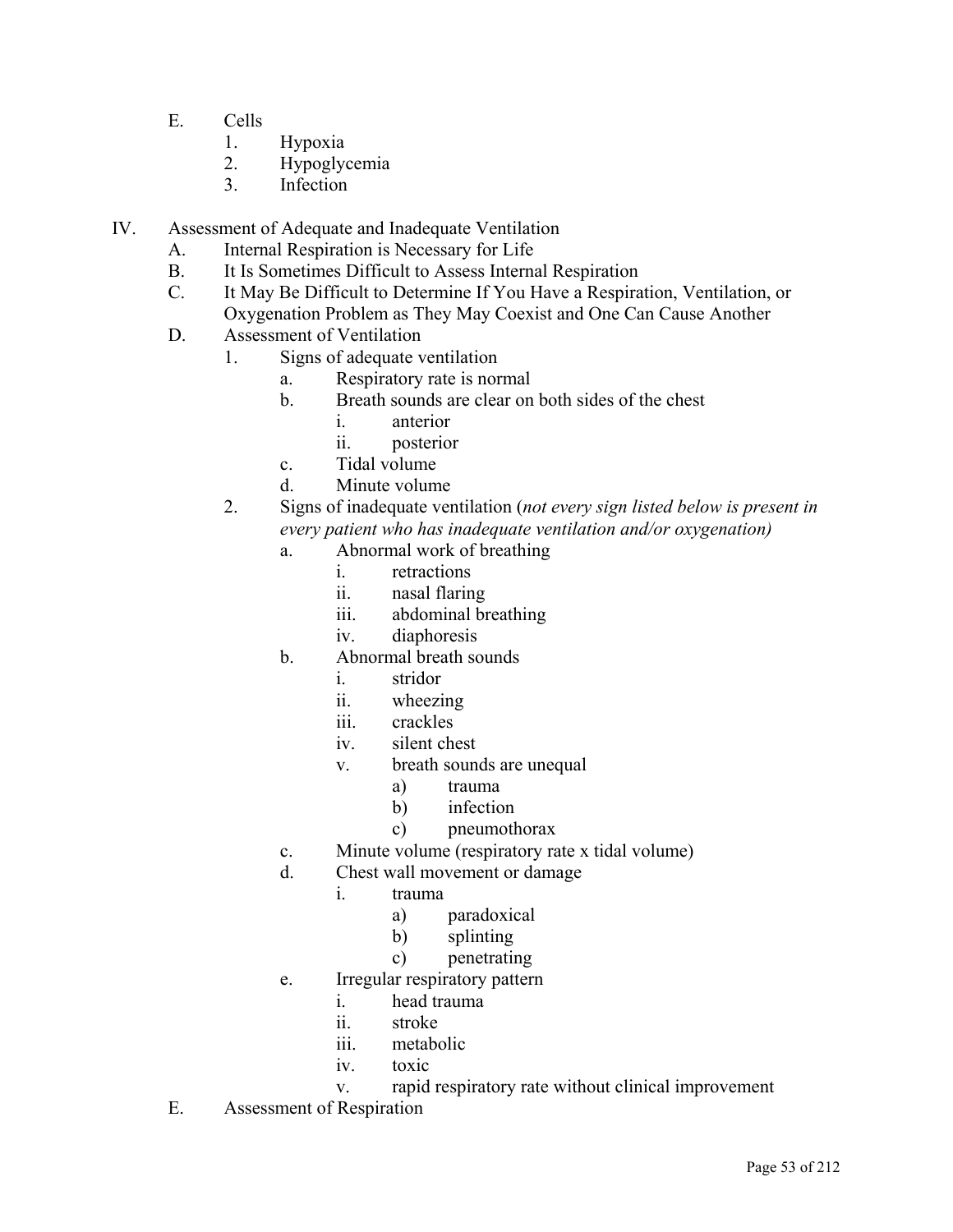- 1. Ambient air is abnormal
	- a. Enclosed space
	- b. High altitude
	- c. Poison gas
- 2. Level of consciousness
- 3. Skin color/mucosa is not normal
	- a. Cyanosis etiology
	- b. Pallor etiology
	- c. Mottling etiology
- 4. Assessment of oxygenation
	- a. Mental status
		- i. baseline
	- b. Skin color normal
	- c. Oral mucosa normal
	- d. Pulse oximeter reading within acceptable level
	- e. Pulse oximetry
		- i. purpose
			- a) assesses oxygenation
			- b) quantify hemoglobin saturation
			- c) assess adequacy of oxygen delivery during positive pressure ventilation
			- d) assess impact of interventions
		- ii. indications routine vital sign
		- iii. contraindications
		- iv. complications
			- a) hypoperfusion
			- b) carbon monoxide
			- c) cold extremity
			- d) time lag in detection of respiratory insufficiency
		- v. procedure
			- a) refer to the manufacturer's instructions for the device being used
			- b) considered alternative measurement sites
- V. Management of Adequate and Inadequate Respiration
	- A. Assure an Adequate Airway
	- B. Supplemental Oxygen Therapy
		- 1. Ambient air is
			- a. Oxygen
			- b. Nitrogen
			- c. Carbon dioxide
		- 2. Supplemental oxygen therapy replaces some of the inert gas with oxygen and can improve internal respiration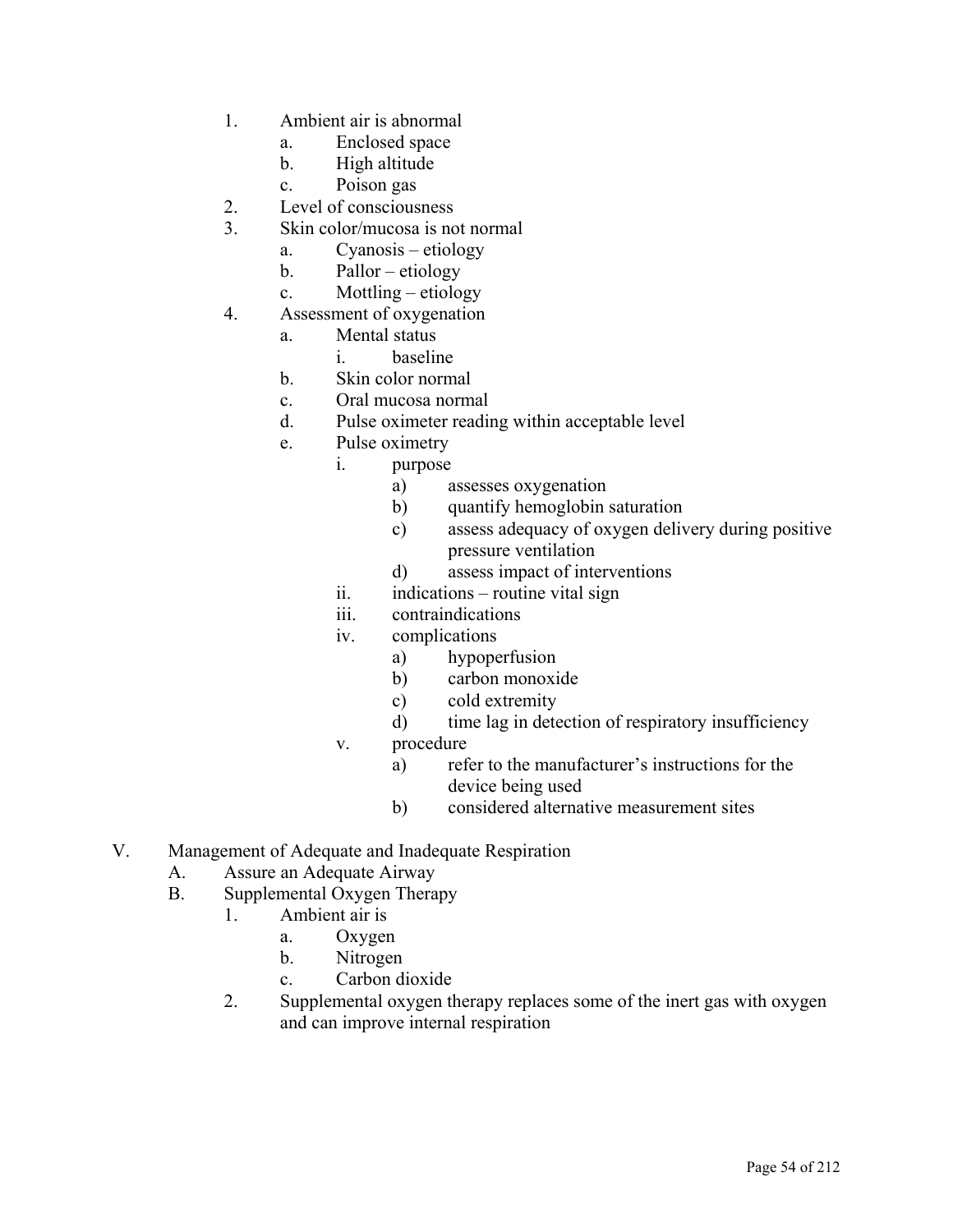- 3. Oxygen sources
	- a. Portable oxygen cylinder
		- i. cylinder size
		- ii. assembly and use of cylinders
		- iii. changing a cylinder
			- a) safe residual for operation is 200 psi
			- b) calculating cylinder duration
		- iv. securing and handling cylinders
	- b. Liquid oxygen
- 4. Oxygen delivery devices
	- a. Nasal cannula
		- i. purpose
		- ii. indications
		- iii. contraindications
		- iv. complications
		- v. procedure
	- b. Partial re-breather face mask
		- i. purpose
		- ii. indications
		- iii. contraindications
		- iv. complications
		- v. procedure
	- c. Non-rebreather
		- i. purpose
		- ii. indications
		- iii. contraindications
		- iv. complications
		- v. procedure
	- d. tracheostomy mask
		- i. purpose
		- ii. indications
		- iii. contraindications
		- iv. complications
		- v. procedure
	- e. Venturi mask
		- i. purpose
		- ii. indications
		- iii. contraindications
		- iv. complications
		- v. procedure
	- f. Humidifiers
		- i. purpose
		- ii. indications
		- iii. contraindications
		- iv. complications
		- v. procedure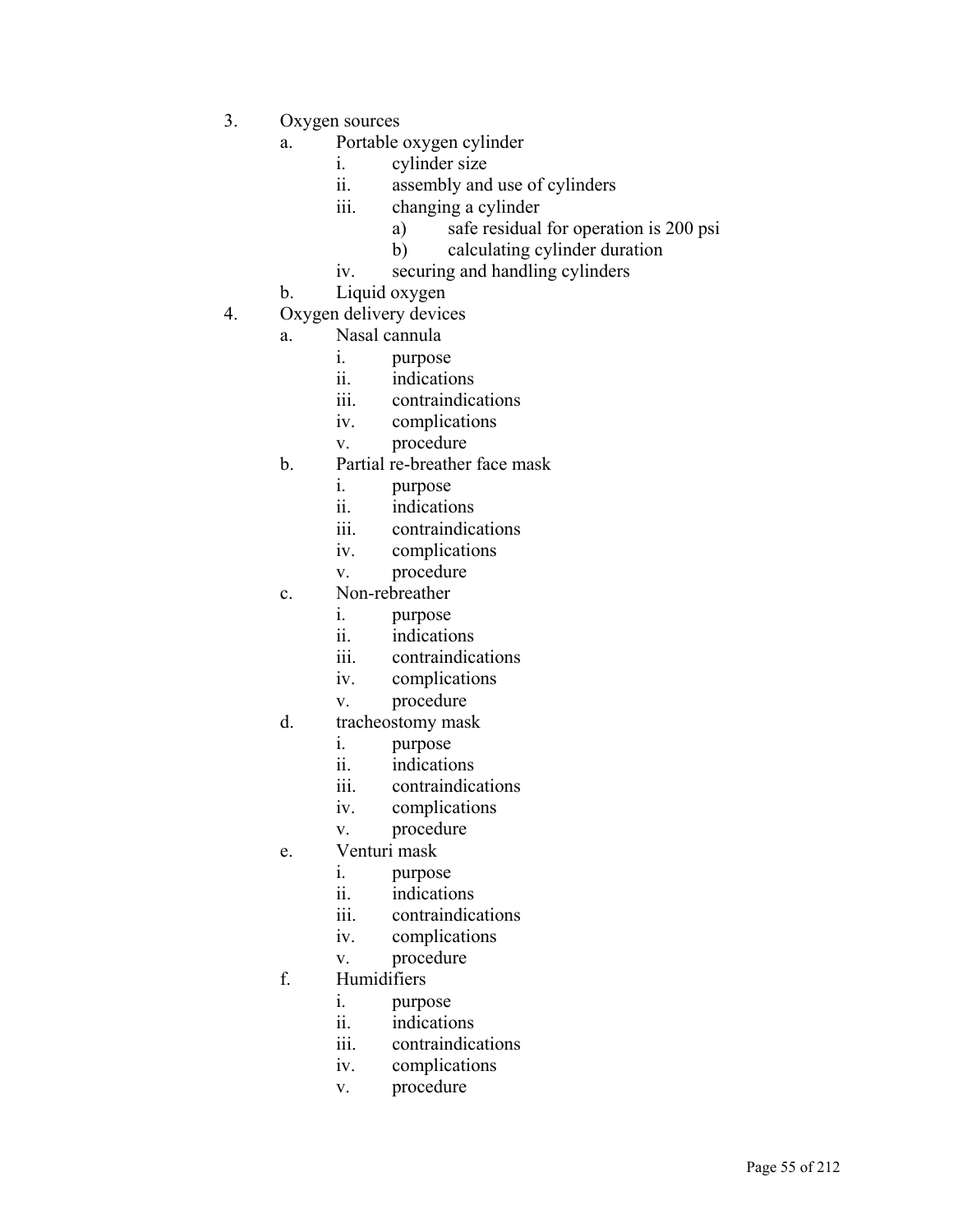- C. Assisting Ventilation in Respiratory Distress/Failure
	- 1. Purpose
		- a. To improve oxygenation
		- b. To improve ventilation
	- 2. Indications
		- a. Shows signs and symptoms of inadequate ventilation
			- i. altered mental status
				- ii. inadequate minute ventilation
				- iii. fatigue from work of breathing
				- iv. others
	- 3. Complications
		- a. Combative/hypoxic patients
		- b. Inadequate mask seal
		- c. Over pressure causing injury to the lung
		- d. Risk of gastric inflation and vomiting
	- 4. Procedure
		- a. Explain the procedure to the patient
		- b. Place the mask over the patient's nose and mouth
		- c. Initially assist at the rate at which the patient has been breathing
		- d. Squeeze the bag each time the patient begins to inhale
		- e. Over the next 5-10 breaths
			- i. slowly adjust the rate and the delivered tidal volume
			- ii. appropriate rate and volume are determined by minute ventilation
- VI. Consider Age-Related Variations in Pediatric and Geriatric Patients (see Special Patient Populations)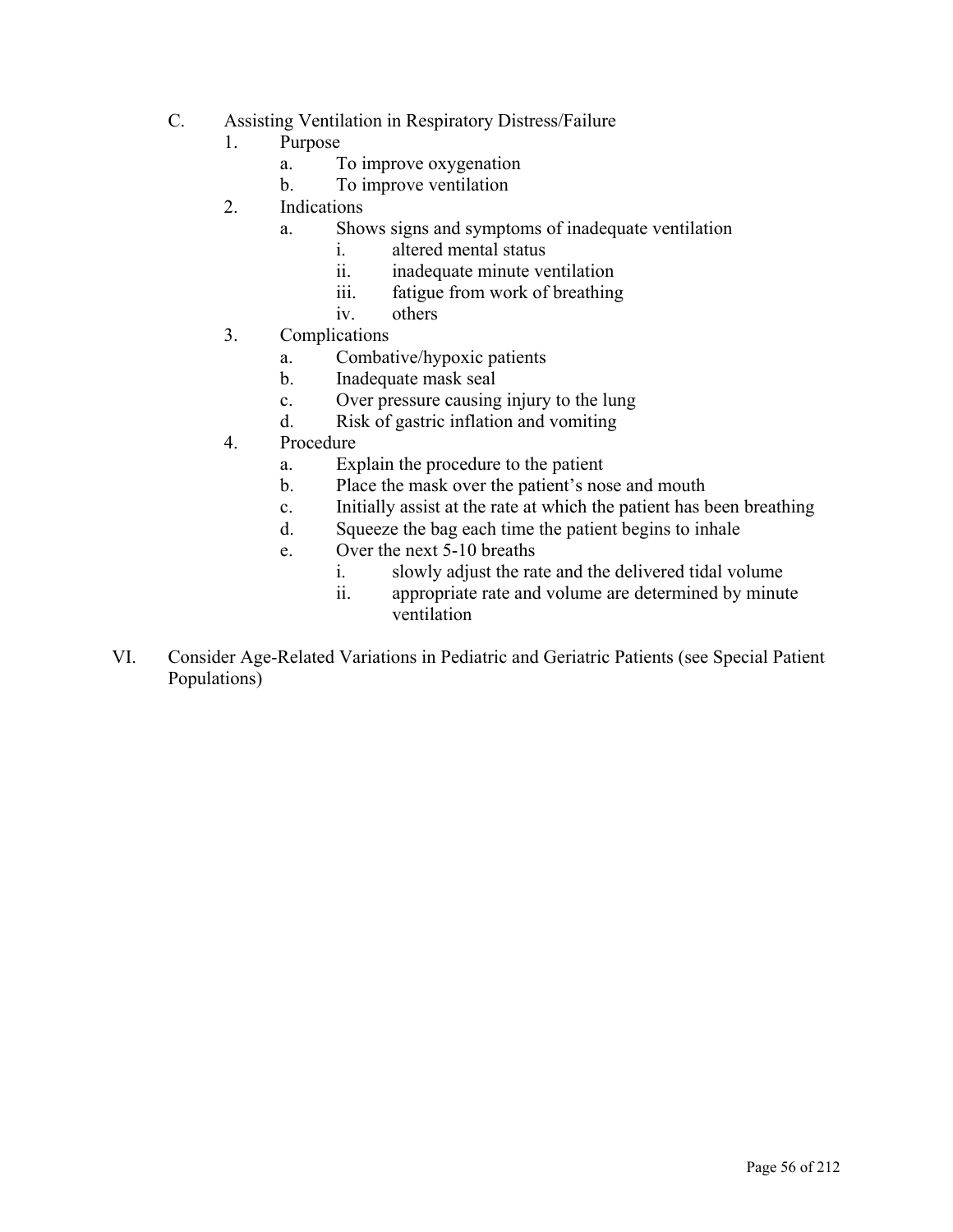# Airway Management, Respiration, and Artificial Ventilation Artificial Ventilation

#### **EMT Education Standard**

Applies knowledge (fundamental depth, foundational breadth) of anatomy and physiology to patient assessment and management in order to assure a patent airway, adequate mechanical ventilation, and respiration for patients of all ages.

#### **EMT-Level Instructional Guideline**

- I. The Management of Inadequate Ventilation
	- A. Assure an Adequate Airway
	- B. Supplemental Oxygen Therapy
	- C. Artificial Ventilation Devices
		- 1. Bag-valve-mask with reservoir
			- a. Advantages
			- b. Disadvantages
			- 2. Manually triggered ventilation device
				- a. Advantages
					- i. allows for a single rescuer to use both hands to maintain a mask-to-face seal while providing positive pressure ventilation to a patient
					- ii. reduces rescuer fatigue during extended transport times
				- b. Disadvantages
					- i. difficult to maintain adequate ventilation without assistance
					- ii. requires oxygen however, typical adult ventilation consumes 5 liters per minute  $O_2$  versus 15-25 liters per minute for a bag-valve-mask
					- iii. typically used on adult patients only
					- iv. requires special unit and additional training for use in pediatric patients
					- v. the rescuer is unable to easily assess lung compliance
					- vi. high ventilatory pressures may damage lung tissue
			- 3. Automatic Transport Ventilator/Resuscitator
				- a. Advantages
				- b. Disadvantages
					- i. requires oxygen, however typical adult ventilation consumes 5 liters per minute  $0<sub>2</sub>$  versus 15-25 liters per minute for a bag-valve-mask
					- ii. may require an external power source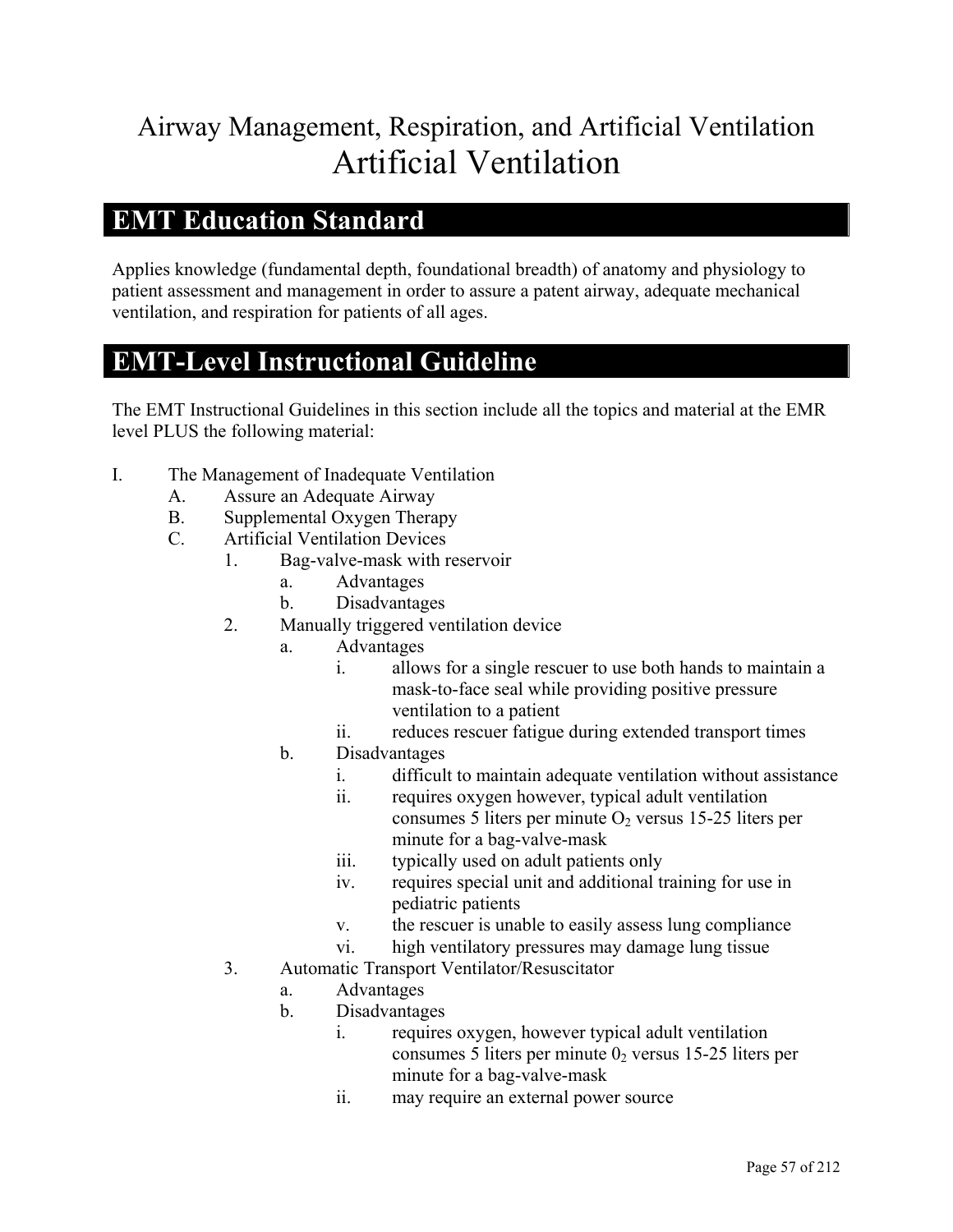- iii. must have bag-valve-mask device available
- iv. may interfere with timing of chest compressions during CPR
- v. must monitor to assure full exhalation
- vi. barotrauma
- D. Ventilation of an Apneic Patient
	- 1. Purpose
	- 2. Indications
	- 3. Contraindications
	- 4. Procedure
- E. Ventilation of the Protected Airway
	- 1. Purpose
	- 2. Indications
	- 3. Contraindications
	- 4. Complications
	- 5. Procedure

#### II. The Differences Between Normal and Positive Pressure Ventilation

- A. Air Movement
	- 1. Normal ventilation
		- a. Negative intrathoracic pressure
		- b. Air is sucked into lungs
	- 2. Positive pressure ventilation
- B. Blood Movement
	- 1. Normal ventilation
		- a. Blood return from the body happens naturally
		- b. Blood is pulled back to the heart during normal breathing
	- 2. Positive pressure ventilation
		- a. Venous return is decreased during lung inflation
		- b. Amount of blood pumped out of the heart is reduced
- C. Airway Wall Pressure
	- 1. Normal ventilation
	- 2. Positive pressure ventilation
		- a. Walls are pushed out of normal anatomical shape
		- b. More volume is required to have the same effect as normal breathing
- D. Esophageal Opening Pressure
	- 1. Normal ventilation
	- 2. Positive pressure ventilation
		- a. Air is pushed into the stomach during ventilation
		- b. Gastric distention may lead to vomiting
	- 3. Sellick's maneuver (cricoid pressure)
		- a. Use during positive pressure ventilation
		- b. Reduces amount of air in stomach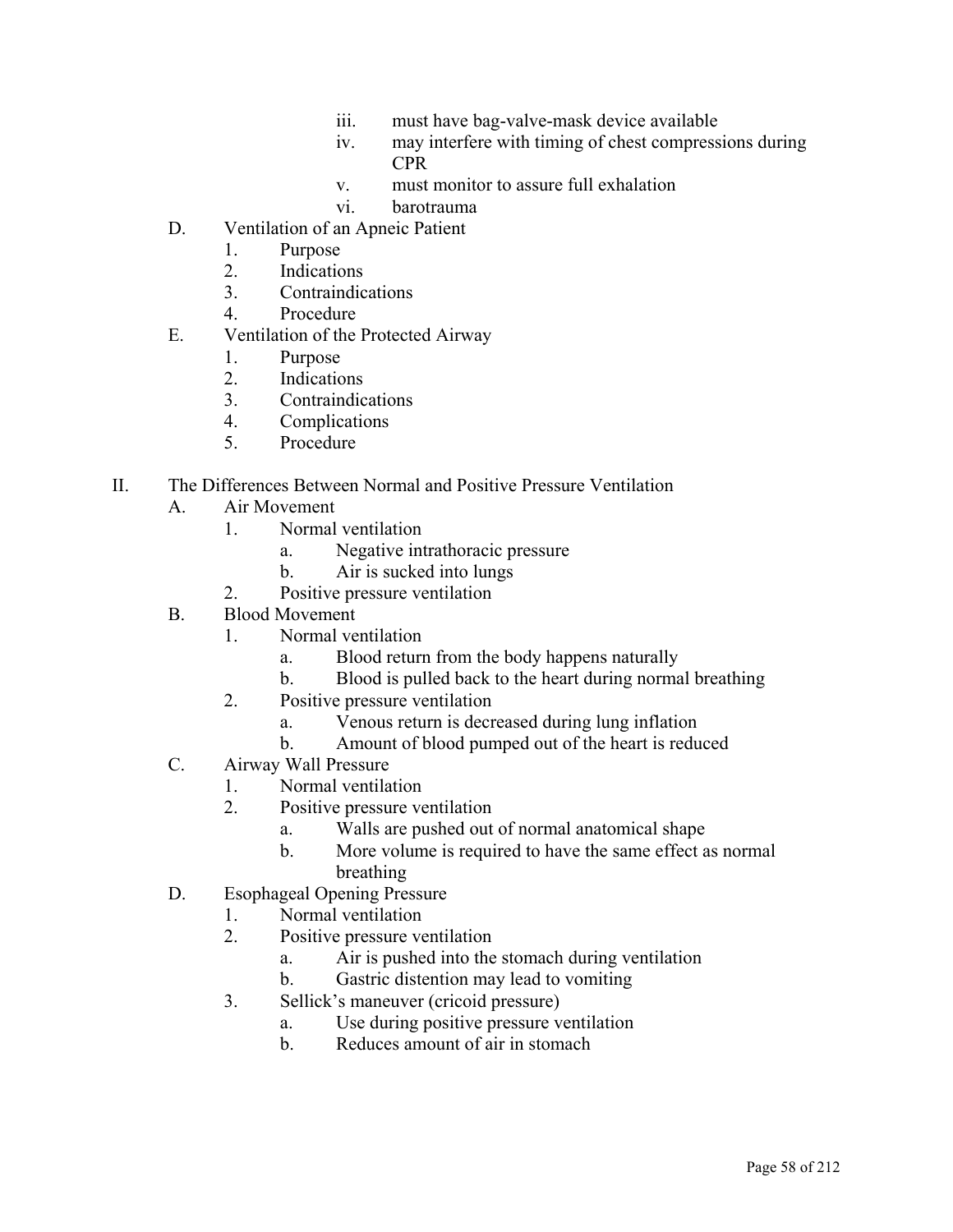- c. Procedure
	- i. identify cricoid cartilage
	- ii. apply firm backward pressure to cricoid cartilage with thumb and index finger
- d. Do not use if
	- i. patient is vomiting or starts to vomit
	- ii. patient is responsive
	- iii. breathing tube has been placed by advanced level providers
- E. Over Ventilation (Either by Rate or Volume) Can Be Detrimental to the Patient
	- 1. Positive pressure ventilation may cause
		- a. Hypotension
		- b. Gastric distention
		- c. Other unintended consequences
- III. Consider Age-Related Variations in Pediatric and Geriatric Patients (see Special Patient Considerations)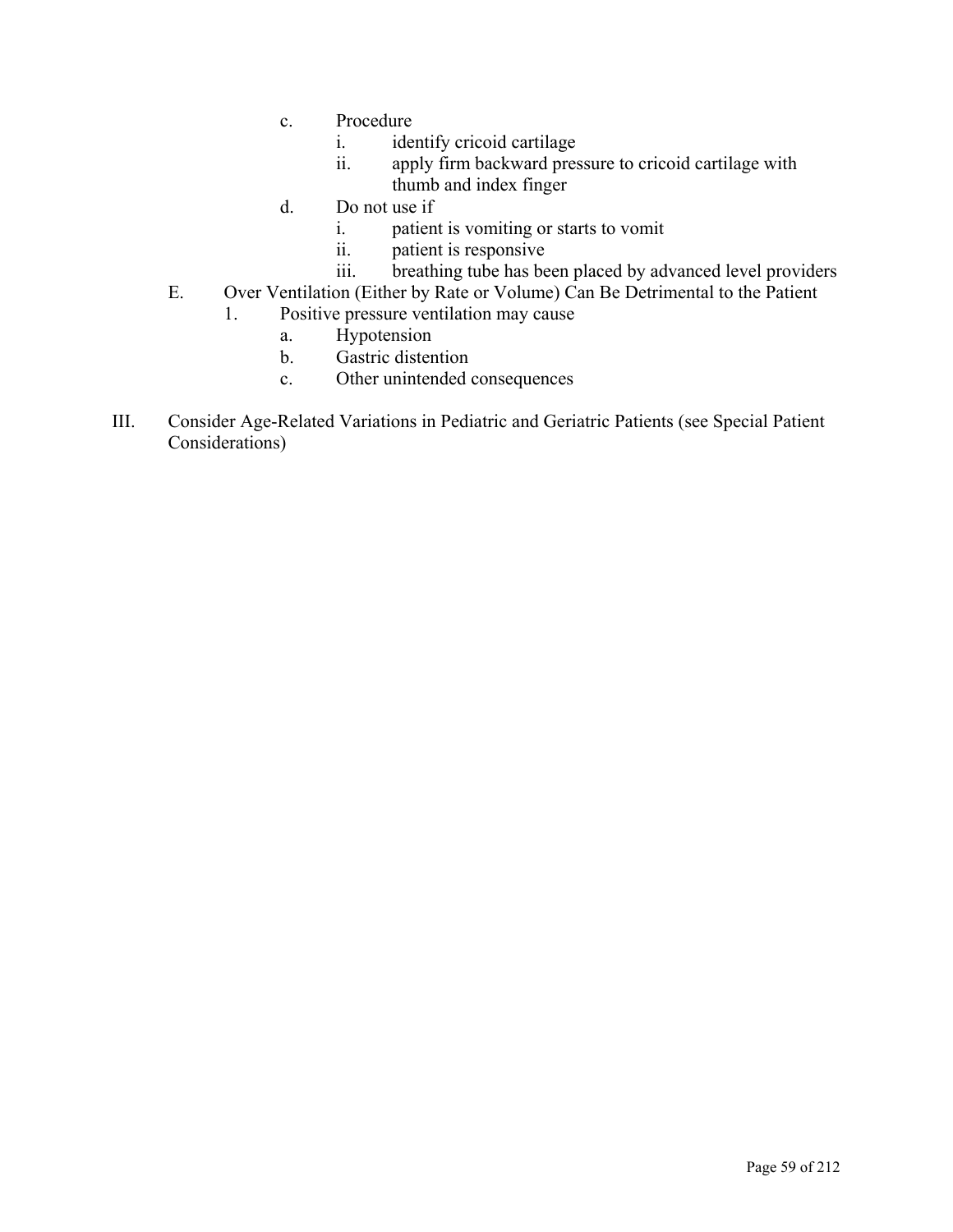# Patient Assessment Scene Size-Up

### **EMT Education Standard**

Applies scene information and patient assessment findings (scene size-up, primary and secondary assessment, patient history, reassessment) to guide emergency management.

#### **EMT-Level Instructional Guideline**

- I. Scene Safety
	- A. Common Scene Hazards
		- 1. Environmental
		- 2. Hazardous substances
			- a. Chemical
			- b. Biological
		- 3. Violence
			- a. Patient
			- b. Bystanders
			- c. Crime scenes
		- 4. Rescue
			- a. Motor vehicle collisions
				- i. extrication hazards
				- ii. roadway operation dangers
			- b. Special situations
	- B. Evaluation of the Scene -- is the scene safe?
		- 1. Yes -- establish patient contact and proceed with patient assessment.
		- 2. No -- is it possible to quickly make the scene safe?
			- a. Yes -- assess patient
			- b. No -- do not enter any unsafe scene until minimizing hazards
		- 3. Request specialized resources immediately
- II. Scene Management
	- A. Impact of the Environment on Patient Care
		- 1. Medical
			- a. Determine nature of illness
			- b. Hazards at medical emergencies
		- 2. Trauma
			- a. Determine mechanism of injury
			- b. Hazards at the trauma scene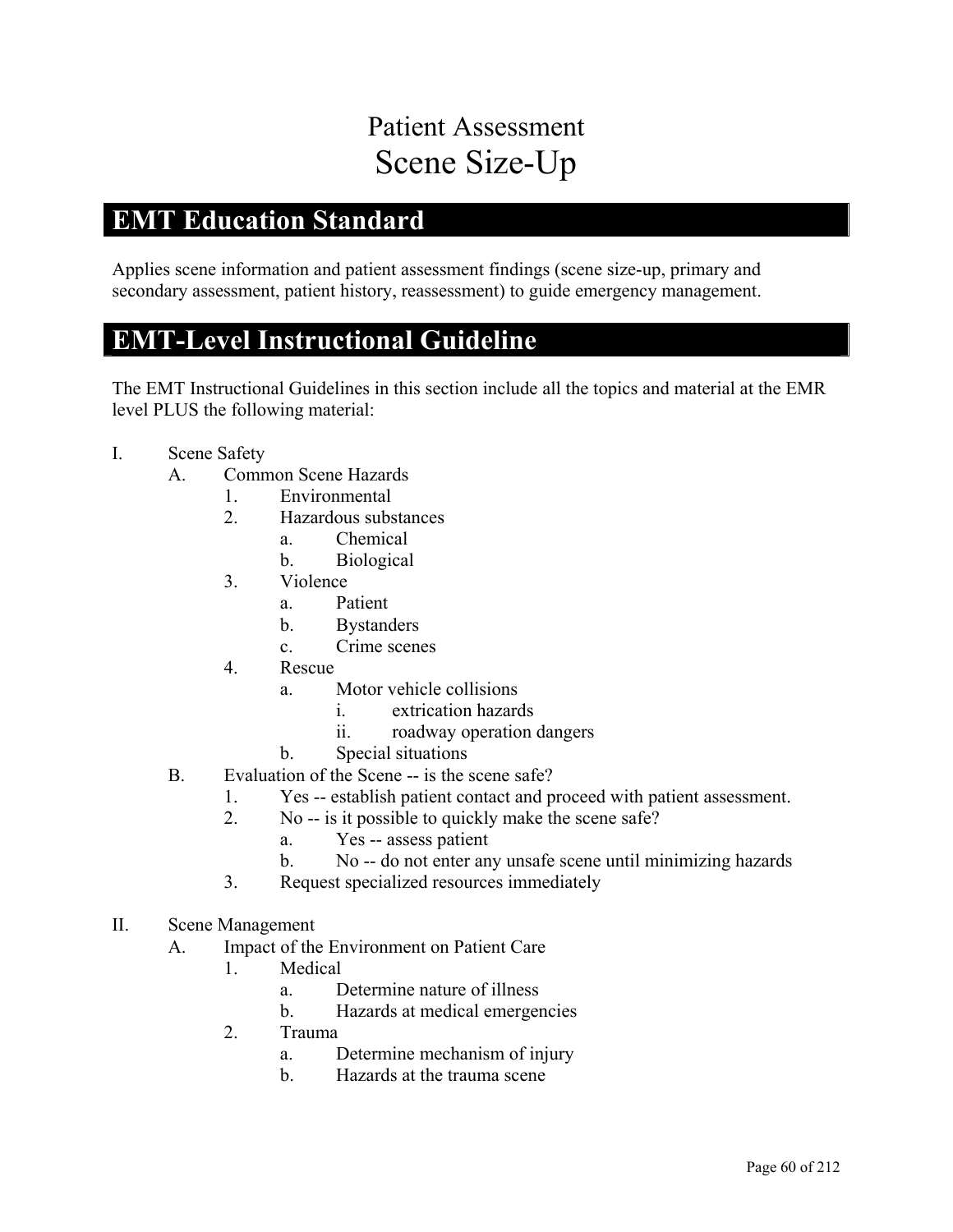- 3. Environmental considerations
	- a. Weather or extreme temperatures
	- b. Toxins and gases
	- c. Secondary collapse and falls
	- d. Unstable conditions
- B. Addressing Hazards
	- 1. Protect the patient
		- a. After making the scene safe for the EMT, the safety of the patient becomes the next priority
		- b. If the EMT cannot alleviate the conditions that represent a health or safety threat to the patient, move the patient to a safer environment
	- 2. Protect the bystanders
		- a. Minimize conditions that represent a hazard for bystanders
		- b. If the EMT cannot minimize hazards, remove bystanders from the scene
	- 3. Request resources
		- a. Multiple patients additional ambulances
		- b. Fire hazard fire department
		- c. Traffic or violence issues law enforcement
	- 4. Scan the scene for information related to
		- a. Mechanism of injury
		- b. Nature of the illness
- C. Violence
	- 1. EMTs should not enter a scene or approach a patient if the threat of violence exits
	- 2. Park away from the scene and wait for the appropriate law enforcement officials to minimize the danger
- D. Need for Additional or Specialized Resources
	- 1. A variety of specialized protective equipment and gear is available for specialized situations
		- a. Chemical and biological suits can provide protection against hazardous materials and biological threats of varying degrees
		- b. Specialized rescue equipment may be necessary for difficult or complicated extrications
		- c. Ascent or descent gear may be necessary for specialized rescue situations
	- 2. Only specially trained responders should wear or use the specialized equipment
- E. Standard Precautions
	- 1. Overview
		- a. Based on the principle that all blood, body fluids, secretions, excretions (except sweat), non-intact skin, and mucous membranes may contain transmissible infectious agents
		- b. Include a group of infection prevention practices that apply to all patients, regardless of suspected or confirmed infection status, in any healthcare delivery setting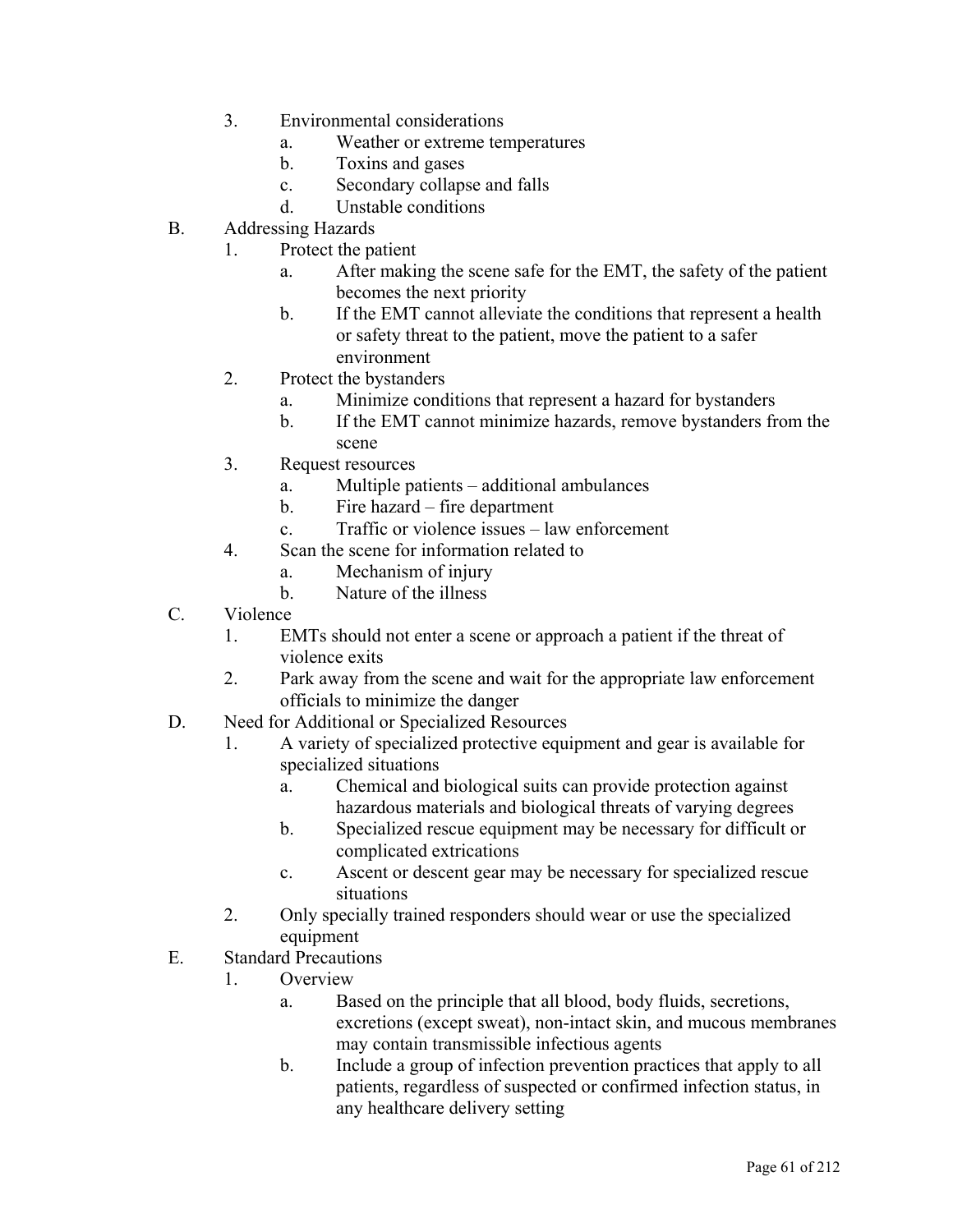- c. Universal precautions were developed for protection of healthcare personnel
- d. Standard precautions focus on protection of patients
- 2. Implementation
	- a. The extent of standard precautions used is determined by the anticipated blood, body fluid, or pathogen exposure
		- i. hand washing
		- ii. gloves
		- iii. gowns
		- iv. masks
		- v. protective eyewear
- 3. Personal Protective Equipment
	- a. Personal protective equipment includes clothing or specialized equipment that provides some protection to the wearer from substances that may pose a health or safety risk
	- b. Wear PPE appropriate for the potential hazard
		- i. steel-toe boots
		- ii. helmets
		- iii. heat-resistant outerwear
		- iv. self-contained breathing apparatus
		- v. leather gloves
- F. Multiple-Patient Situations
	- 1. Number of patients and need for additional support
		- a. How many patients?
		- b. Does the dispatch suggest the need for additional support?
		- c. Protection of the patient
			- i. weather or extreme temperatures
			- ii. unstable conditions
		- d. Protection of bystanders
			- i. remove
			- ii. isolate
			- iii. barricade
	- 2. Need for additional resources
		- a. Incident Command System (ICS or IMS)
		- b. Consider if this level of commitment is required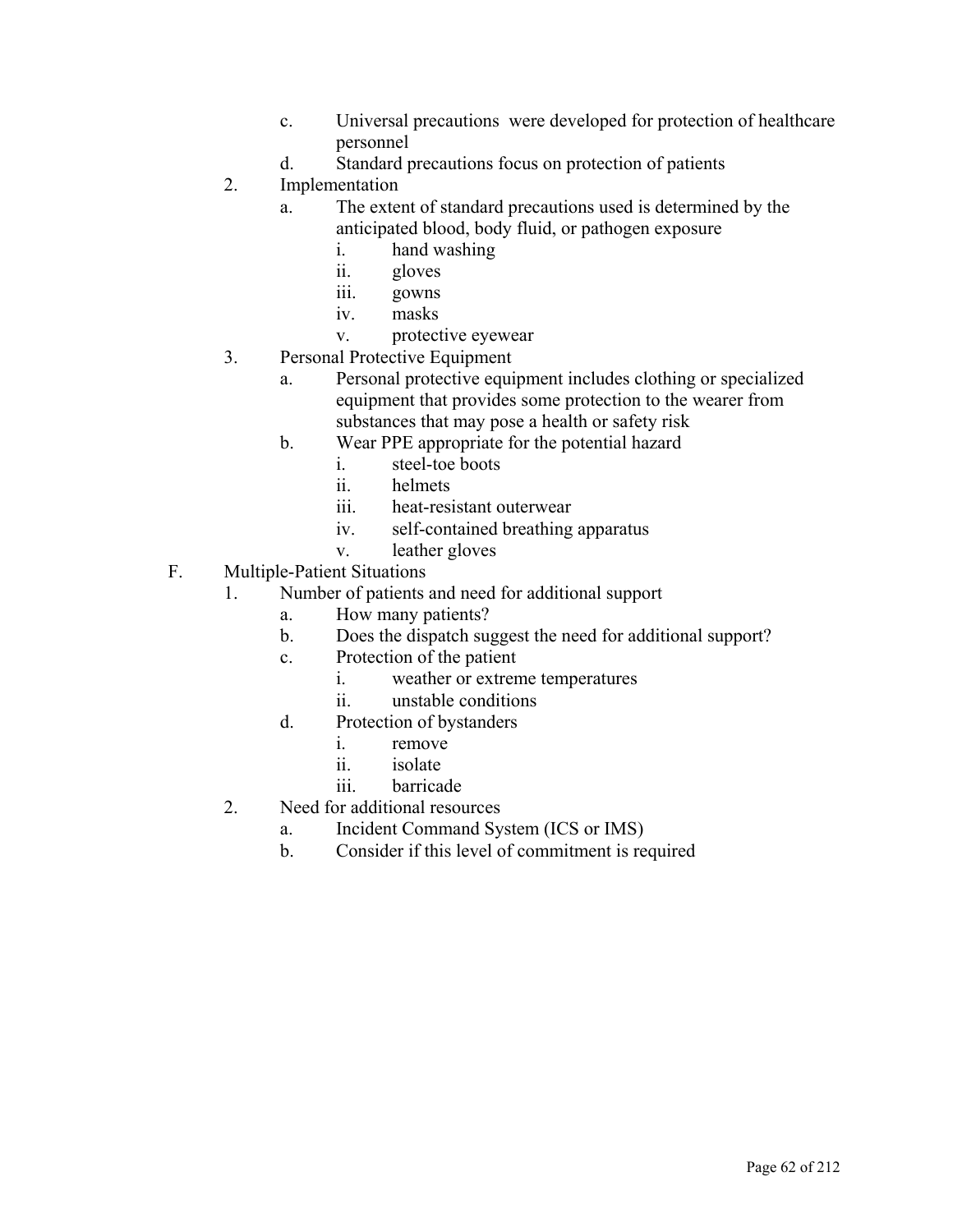# Patient Assessment Primary Assessment

### **EMT Education Standard**

Applies scene information and patient assessment findings (scene size-up, primary and secondary assessment, patient history, reassessment) to guide emergency management.

#### **EMT-Level Instructional Guideline**

- I. Primary Survey/Primary Assessment
	- A. Initial General Impression Based on the Patient's Age-Appropriate Appearance
		- 1. Appears stable
		- 2. Appears stable but potentially unstable
		- 3. Appears unstable
	- B. Level of Consciousness
		- 1. While approaching the patient or immediately upon patient contact attempt to establish level of consciousness
			- a. Speak to the patient and determine the level of response
			- b. EMT should identify himself or herself
			- c. EMT should explain that he or she is there to help
		- 2. Patient response
			- a. Alert
				- i. the patient appears to be awake
				- ii. the patient acknowledges the presence of the EMT
			- b. Responds to verbal stimuli
				- i. the patient opens his/her eyes in respond to the EMT's voice
				- ii. the patient responds appropriately to a simple command
			- c. Responds to painful stimuli
				- i. the patient neither acknowledges the presence of the EMT nor responds to loud voice
				- ii. patient responds only when the EMT applies some form of irritating stimulus
					- a) when an irritating stimulus is encountered, the human body will either attempt to move away from the stimulus or will attempt to move the stimulus away from the body
					- b) acceptable stimuli
						- i) pinch the patient's ear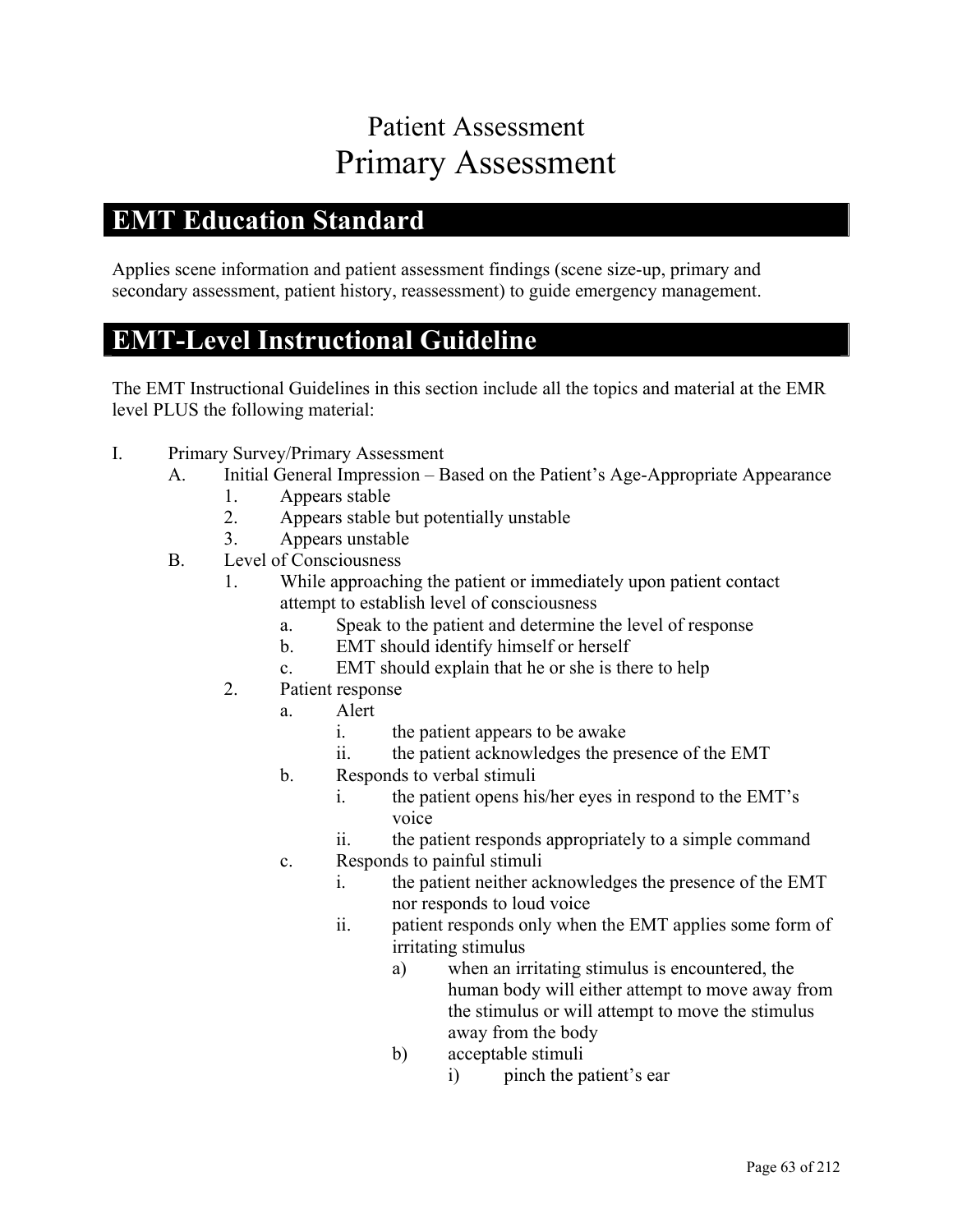- ii) trapezius squeeze
- iii) others
- d. Unresponsive the patient does not respond to any stimulus
- C. Airway Status
	- 1. Unresponsive patient
		- a. Medical patients
			- i. open and maintain the airway with head-tilt, chin-lift technique
			- ii. see the current American Heart Association guidelines for the steps in performing this procedure for victims of all ages
		- b. Trauma patients
			- i. open and maintain the airway with modified jaw thrust technique while maintaining manual cervical stabilization
			- ii. see the current American Heart Association guidelines for the steps in performing this procedure for victims of all ages
	- 2. Responsive patient
		- a. If the patient speaks, the airway is functional but may still be at risk -- foreign body or substances in the mouth may impair the airway and must be removed
			- i. finger sweep (solid objects)
			- ii. suction (liquids)
		- b. If the upper airway becomes narrowed, inspiration may produce a high-pitched whistling sound known as stridor
			- i. foreign body
			- ii. swelling
			- iii. trauma
		- c. Airway patency must be continually reassessed
- D. Breathing Status
	- 1. Patient responsive
		- a. Breathing is adequate (rate and quality)
		- b. Breathing is too fast  $($ >24 breaths per minute)
		- c. Breathing is too slow  $(< 8$  breaths per minute)
		- d. Breathing absent (choking)
	- 2. Patient unresponsive
		- a. Breathing is adequate (rate and quality)
		- b. Breathing is inadequate
		- c. Breathing is absent
- E. Circulatory Status
	- 1. Radial pulse present (rate and quality)
		- a. Normal rate
		- b. Fast
		- c. Slow
		- d. Irregular rate
	- 2. Radial pulse absent
	- 3. Assess if major bleeding is present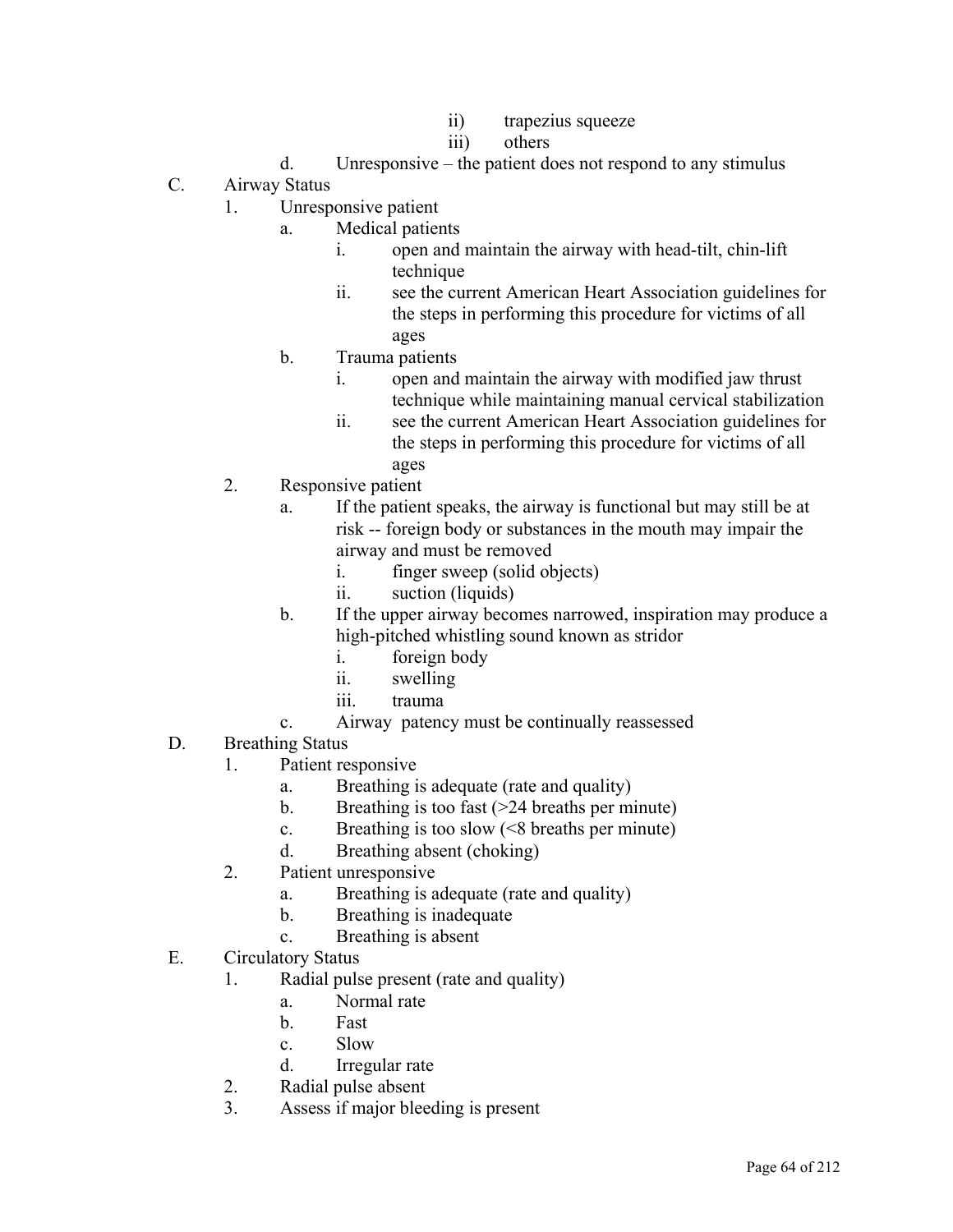- 4. Perfusion status
	- a. Skin color
	- b. Skin temperature
	- c. Skin moisture
	- d. Capillary refill (as appropriate)
- F. Identifying Life Threats
	- 1. Assess patient and determine if the patient has a life-threatening condition
		- a. Unstable if a life threatening condition is found, treat immediately
		- b. Stable assess nature of illness or mechanism of injury
- G. Assessment of Vital Functions
- II. Integration of Treatment/Procedures Needed to Preserve Life
- III. Evaluating Priority of Patient Care and Transport
	- A. Primary Assessment: Stable
	- B. Primary Assessment: Potentially Unstable
	- C. Primary Assessment: Unstable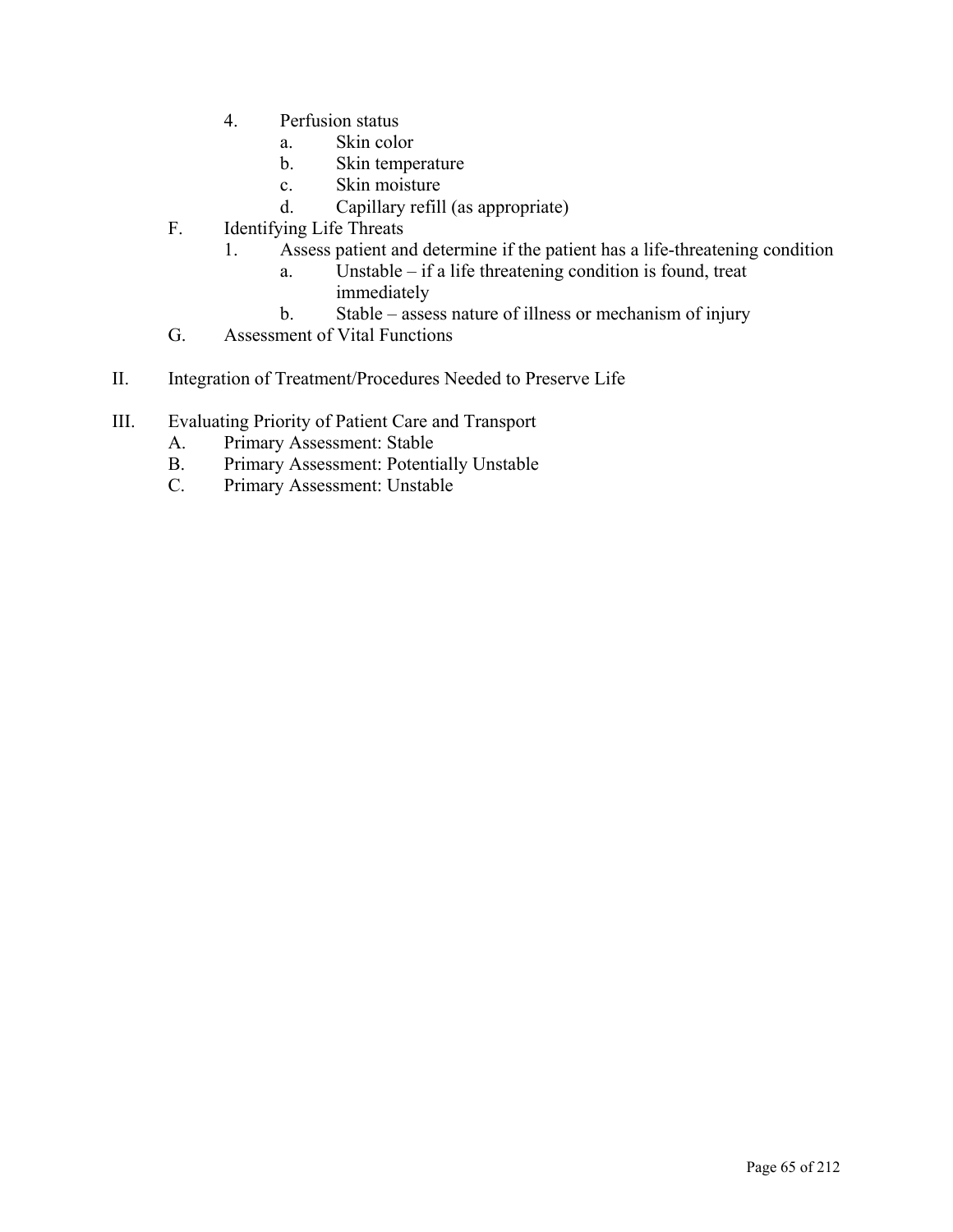# Patient Assessment History-Taking

### **EMT Education Standard**

Applies scene information and patient assessment findings (scene size-up, primary and secondary assessment, patient history, reassessment) to guide emergency management.

#### **EMT-Level Instructional Guideline**

- I. Investigation of the Chief Complaint
	- A. The Chief Complaint Is a Very Brief Description of the Reason for Summoning EMS to the Scene
	- B. Factors Influencing the Data Collection
		- 1. What is the source of the information?
			- a. Patient
				- i. usually the best source for information
			- b. Family
			- c. Friends
			- d. Bystanders
			- e. Public safety personnel
			- f. Medical identification jewelry or other medical information sources
		- 2. How reliable is the data?
	- C. History of the Present Illness
		- 1. Detailed evaluation of the chief complaint
		- 2. Provides a full, clear, chronological account of the signs and symptoms
- II. Components of a Patient History
	- A. Statistical and Demographic
		- 1. Obtain correct dates
		- 2. Accurately document all times
		- 3. Identifying data
			- a. Age
			- b. Sex
			- c. Race
	- B. Past Medical History (Pertinent to the Medical Event)
		- 1. Medical
		- 2. Trauma
		- 3. Surgical
		- 4. Consider medical identification tag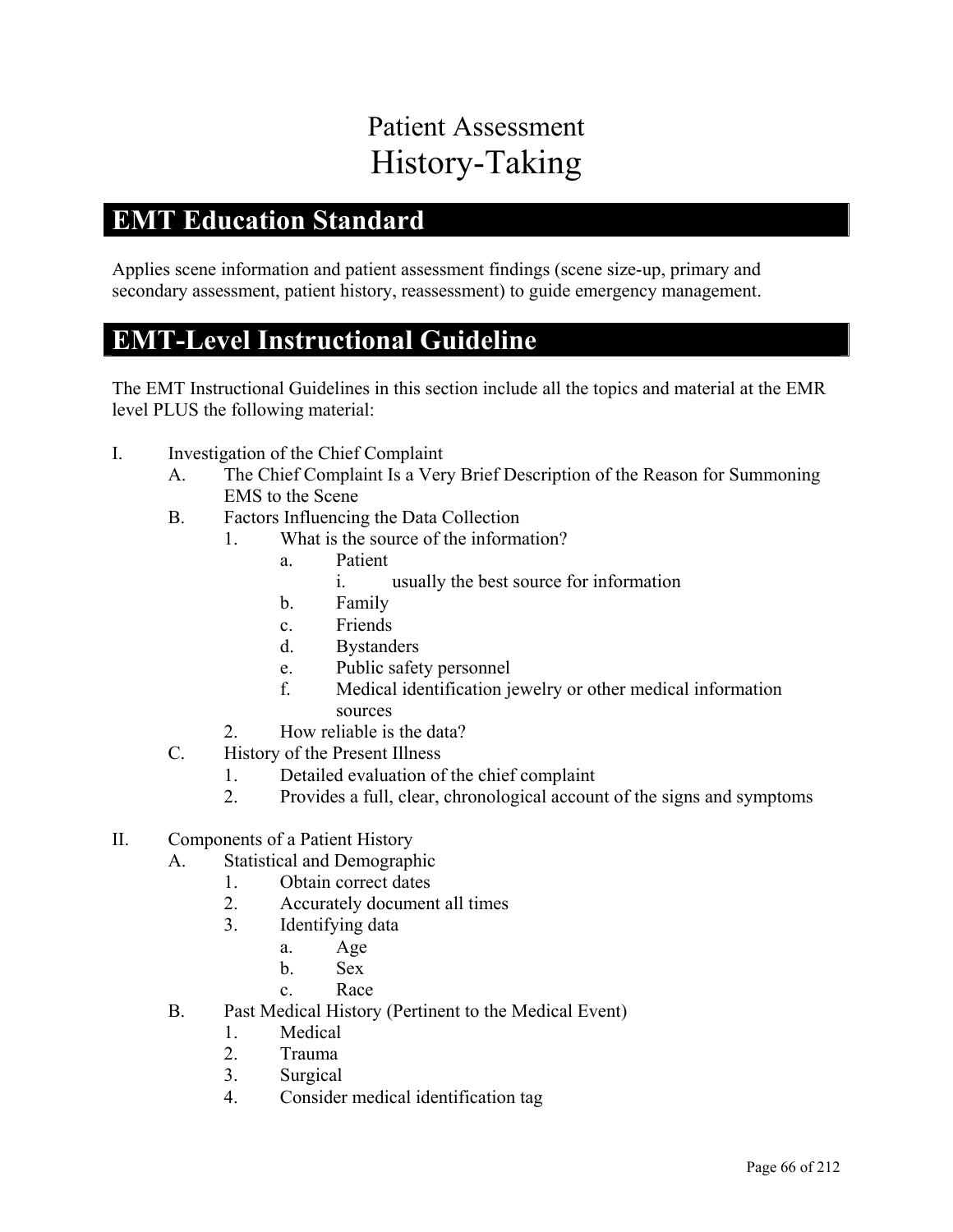- C. Current Health Status (Pertinent to the Medical Event)
	- 1. Focuses on present state of health
	- 2. Environmental conditions
	- 3. Individual factors
		- a. Current medications
		- b. Allergies
		- c. Tobacco use
		- d. Alcohol, drugs and related substances
		- e. Diet
		- f. Screening tests
		- g. Immunizations
		- h. Environmental hazards
		- i. Use of safety measures (in and out of the home)
		- j. Family history
- III. Techniques of History Taking
	- A. Setting the Stage
		- 1. Environment personal space
		- 2. EMS personnel demeanor and appearance
			- a. Be aware of body language
			- b. Clean, neat, and professional
		- 3. Note-taking
			- a. Difficult to remember all details
			- b. Most patients comfortable with note-taking
	- B. Learning About the Present Illness
		- 1. Refer to the patient by name
			- a. Refer to the patient by their last name with the proper title
				- i. Mr., Mrs., or Ms.
				- ii. if they inform you to address them by their first name, do so
			- b. Avoid the use of unfamiliar or demeaning terms such as "granny" or "honey"
	- C. Determine Chief Complaint
		- 1. Use a general, open-ended question
		- 2. Follow the patient's lead
			- a. Facilitation
				- i. posture, actions, or words should encourage the patient to say more
				- ii. making eye contact or saying phrases such as "go on" or "I'm listening" may help the patient to continue
			- b. Reflection
				- i. repeating the patient's words encourages additional responses
				- ii. typically does not bias the story or interrupt the patient's train of thought
			- c. Clarification used to clarify ambiguous statements or words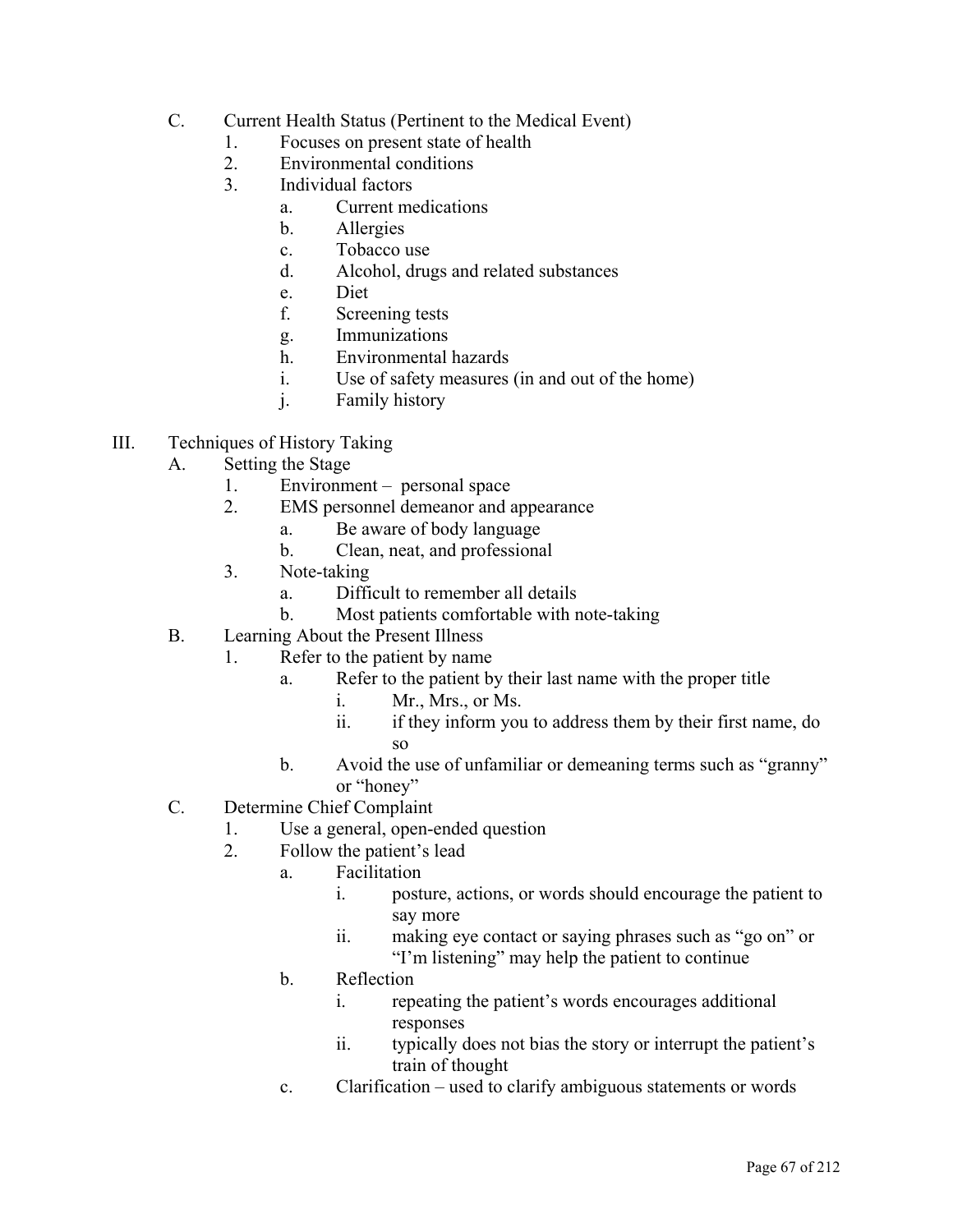- d. Empathetic responses use techniques of therapeutic communication to interpret feelings and your response
- e. Confrontation some issues or responses may require you to confront patients about their feelings
- f. Interpretation goes beyond confrontation, requires you to make an inference
- D. History of the Present Illness
	- 1. Location (where is it?)
	- 2. Onset (when did it start?)
	- 3. Provocative, palliative, and positioning
		- a. What makes it worse?
		- b. What makes it better?
		- c. What position is the patient comfortable?
	- 4. Quality (what is it like?)
	- 5. Radiation (does it move anywhere?)
	- 6. Severity
		- a. Attempt to quantify the pain
		- b. Utilize the scale, 1-10
	- 7. Time
		- a. Duration
		- b. When did it start?
		- c. How long does it last?
	- 8. Associated signs and symptoms
	- 9. Pertinent negative(s)
	- 10. For trauma patients, determine the mechanism of injury
- E. Assess Past Medical History (Pertinent to the Medical Event)
	- 1. Pre-existing medical conditions or surgeries
	- 2. Medications
	- 3. Allergies
	- 4. Family history
	- 5. Social history; travel history
- F. Current Health Status
	- 1. Tobacco use
	- 2. Use of alcohol, drugs, and other related substances
	- 3. Diet
- IV. Standardized Approach to History-Taking
	- A. SAMPLE History
		- 1.  $S =$  Signs and symptoms
		- 2.  $A =$  Allergies
			- a. Medication
			- b. Environmental
		- $3. \qquad M = \text{Medications}$ 
			- a. Over the counter (OTC)
			- b. Prescribed
			- c. Vitamins and herbal
			- d. Birth control / erectile dysfunction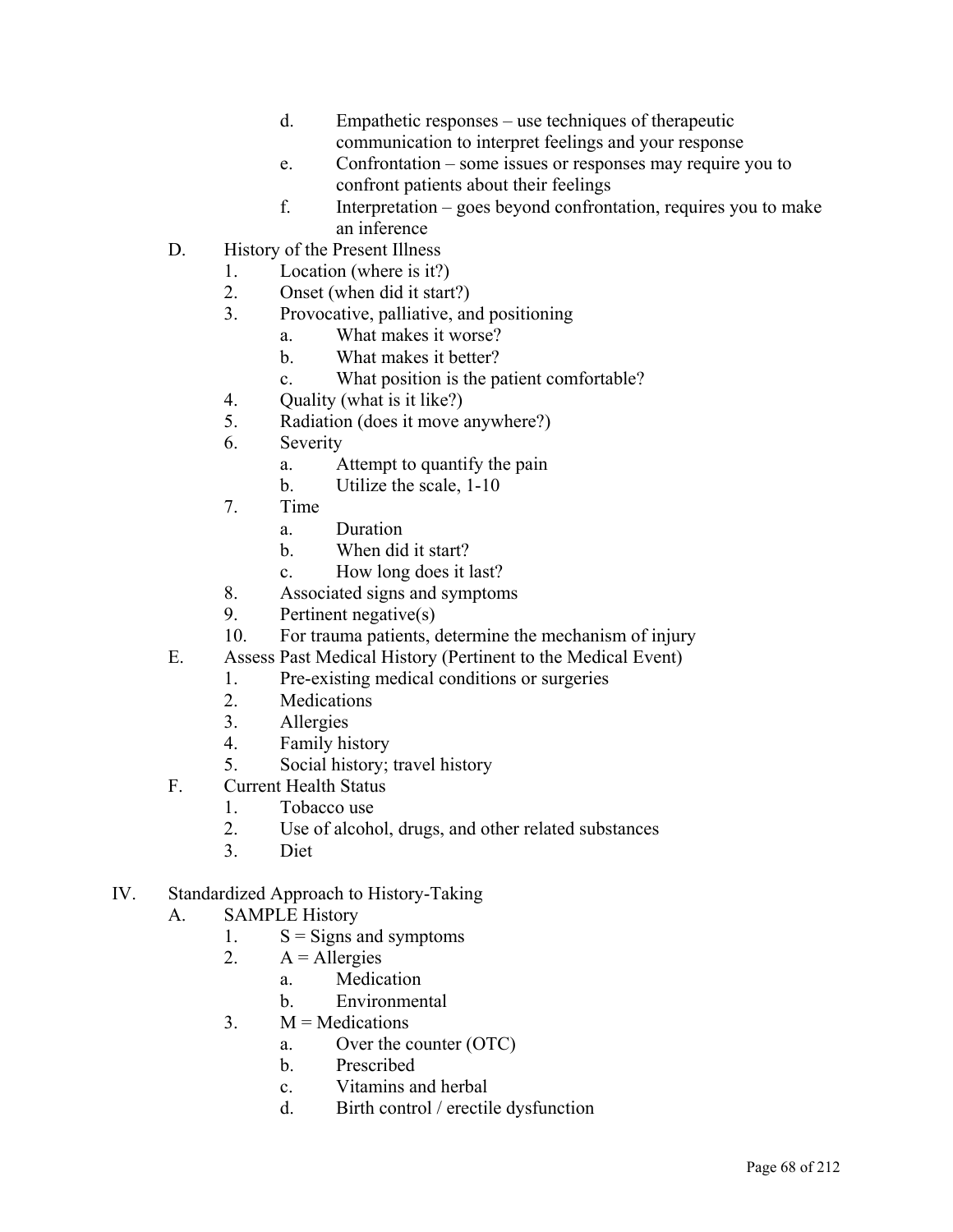- e. Other people's medications
- f. Recreational drugs
- 4.  $P =$  Past pertinent medical history relevant information concerning the illness or injury
- $5. \qquad L =$ Last oral intake
	- a. Fluids
	- b. Food
	- c. Other substances
- 6.  $E =$  Events leading to the illness or injury
	- a. What was taking place just prior to the illness or injury?
- B. OPQRST History
	- 1.  $O =$  Onset time the signs or symptoms started
	- 2.  $P = \text{Provocative}, \text{pallitative}, \text{and positioning}$ 
		- a. What makes it worse?
		- b. What makes it better?
		- c. Positioning
			- i. in what position is the patient found?
			- ii. should the patient remain in that position?
	- 3.  $Q =$  Quality of the discomfort
		- a. Patient's ability to describe the type of discomfort
			- i. burning
			- ii. stabbing
			- iii. crushing
	- 4.  $R =$  Radiation
		- a. Does the discomfort move in any direction?
	- 5.  $S =$  Severity
		- a. Pain scale
	- $6.$   $T = Time$ 
		- a. Relating to onset, however, more definitive in regards to initial onset in the history
- V. Taking History on Sensitive Topics
	- A. Alcohol and Drugs
	- B. Physical Abuse or Violence
	- C. Sexual History
	- D. Special Challenges
		- 1. Silent patient
			- a. Silence is often uncomfortable
			- b. Be alert for nonverbal clues of distress
			- c. Silence may be the result of the interviewer's lack of sensitivity
		- 2. Overly talkative patients
			- a. Give the patient free reign for the first several minutes
			- b. Summarize frequently
		- 3. Patient with multiple symptoms
		- 4. Anxious patient
			- a. Anxiety is natural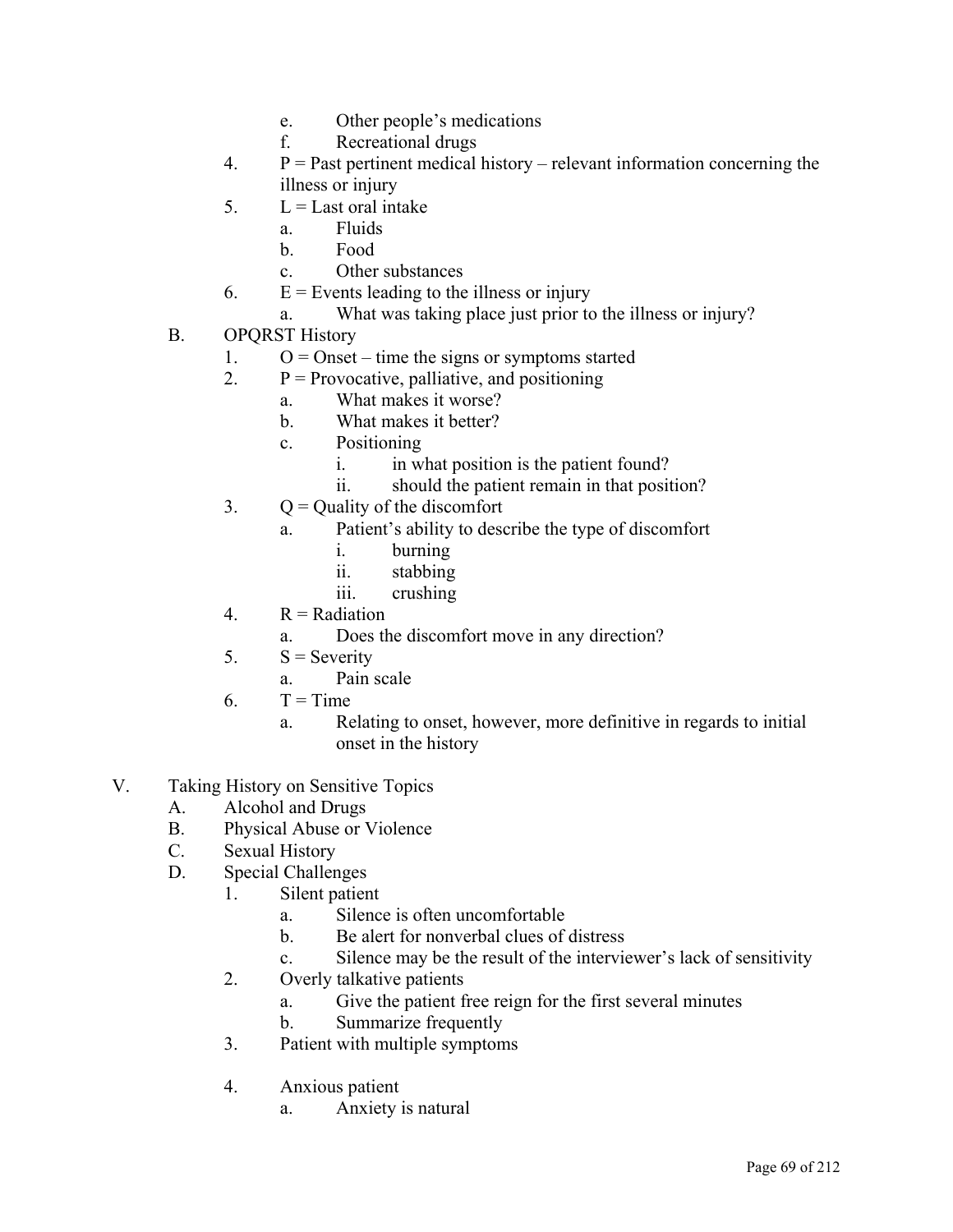- b. Be sensitive to nonverbal clues
- c. Reassurance
- 5. Angry and hostile patient
	- a. Understand that anger and hostility are natural
	- b. Often the anger is displaced toward the clinician
	- c. Do not get angry in return
- 6. Intoxicated patient
	- a. Be accepting, not challenging
	- b. Do not attempt to have the patient lower their voice or stop cursing; this may aggravate them
	- c. Avoid trapping them in small areas
	- d. Treat with dignity, despite their intoxication
- 7. Crying patient may provide valuable insight
- 8. Depressed patient
	- a. Be alert for signs of depression
	- b. Be willing to listen and be non-judgmental
- 9. Patient with confusing behavior or history
- 10. Patient with limited cognitive abilities
	- a. Do not overlook the ability of these patients to provide you with adequate information
	- b. Be alert for omissions
- 11. EMT-patient language barrier take every possible step to find a translator
- 12. Patient with hearing problem if the patient can write, have the patient write down questions and answers on paper
- 13. Patient with visual impairment be careful to announce presence and provide careful explanations
- 14. Talking with family and friends
	- a. Some patients may not be able to provide you with all information
	- b. Try to find a third party who can help you get the whole story
- VI. Age-Related Variations for Pediatric and Geriatric Assessment and Management
	- A. Pediatric (see Special Patient Population section)
	- B. Geriatric (see Special Patient Population section)
		- 1. Obtain eye glasses and hearing aids
		- 2. Expect history to take more time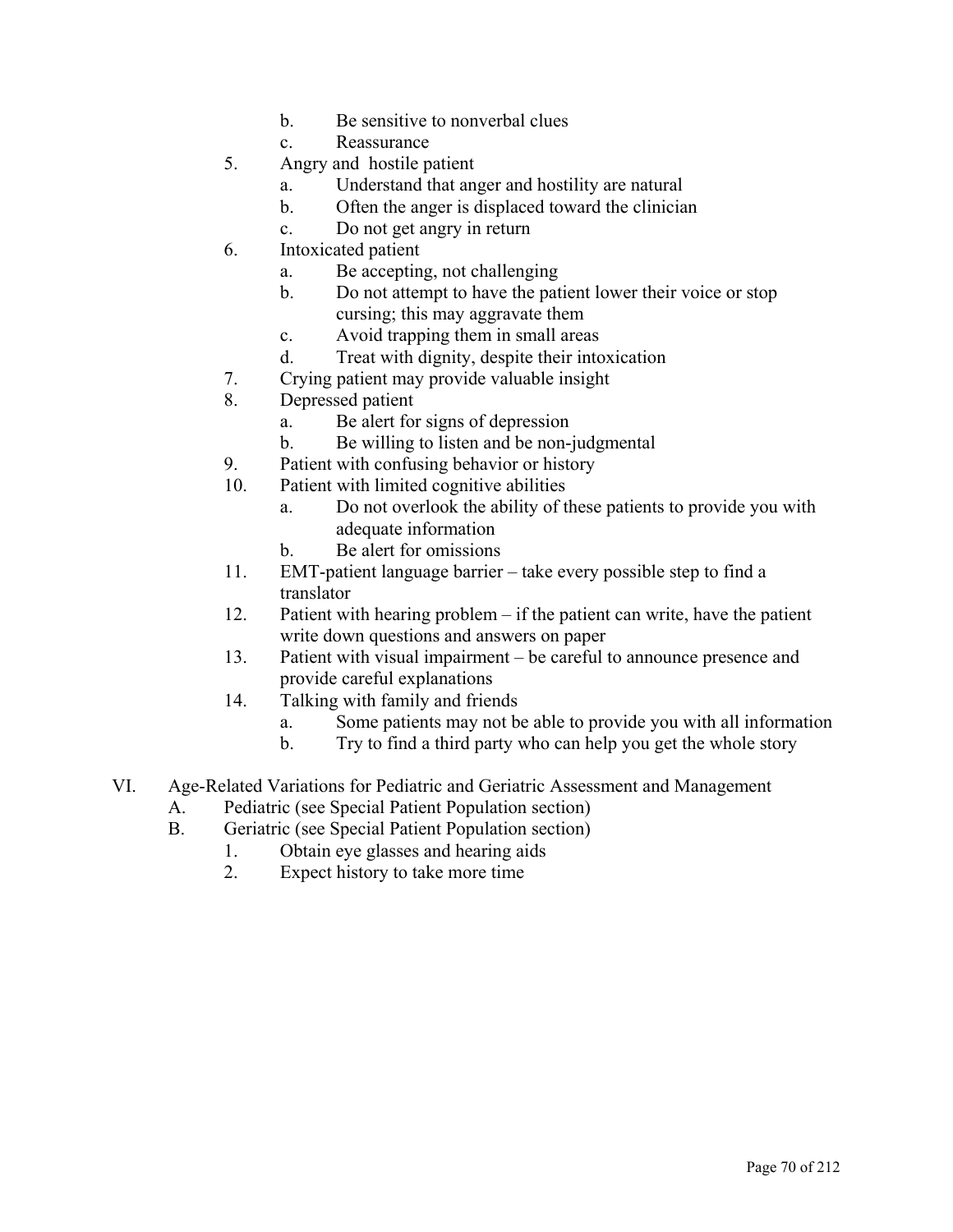# Patient Assessment Secondary Assessment

### **EMT Education Standard**

Applies scene information and patient assessment findings (scene size-up, primary and secondary assessment, patient history, reassessment) to guide emergency management

#### **EMT-Level Instructional Guideline**

- I. Techniques of Physical Examination
	- A. General Approach
		- 1. Examine the patient systematically
		- 2. Place special emphasis on areas suggested by the present illness and chief complaint
		- 3. Keep in mind that most patients view a physical exam with apprehension and anxiety—they feel vulnerable and exposed
		- 4. Maintain professionalism throughout the physical exam while displaying compassion towards your patient
	- B. Respiratory System
		- 1. Expose the chest as appropriate for the environment
		- 2. Chest shape and symmetry
		- 3. Respiratory effort
			- a. Accessory muscle use
			- b. Retractions
		- 4. Auscultation
			- a. Technique medical versus trauma
			- b. Presence of breath sounds
			- c. Absence of breath sounds
	- C. Cardiovascular System
		- 1. Pulse
			- a. Rate
			- b. Rhythm
			- c. Predictable
			- d. Adjust timing for irregularity
			- e. Strength
			- f. Location
				- i. common locations
				- ii. pelation to perfusion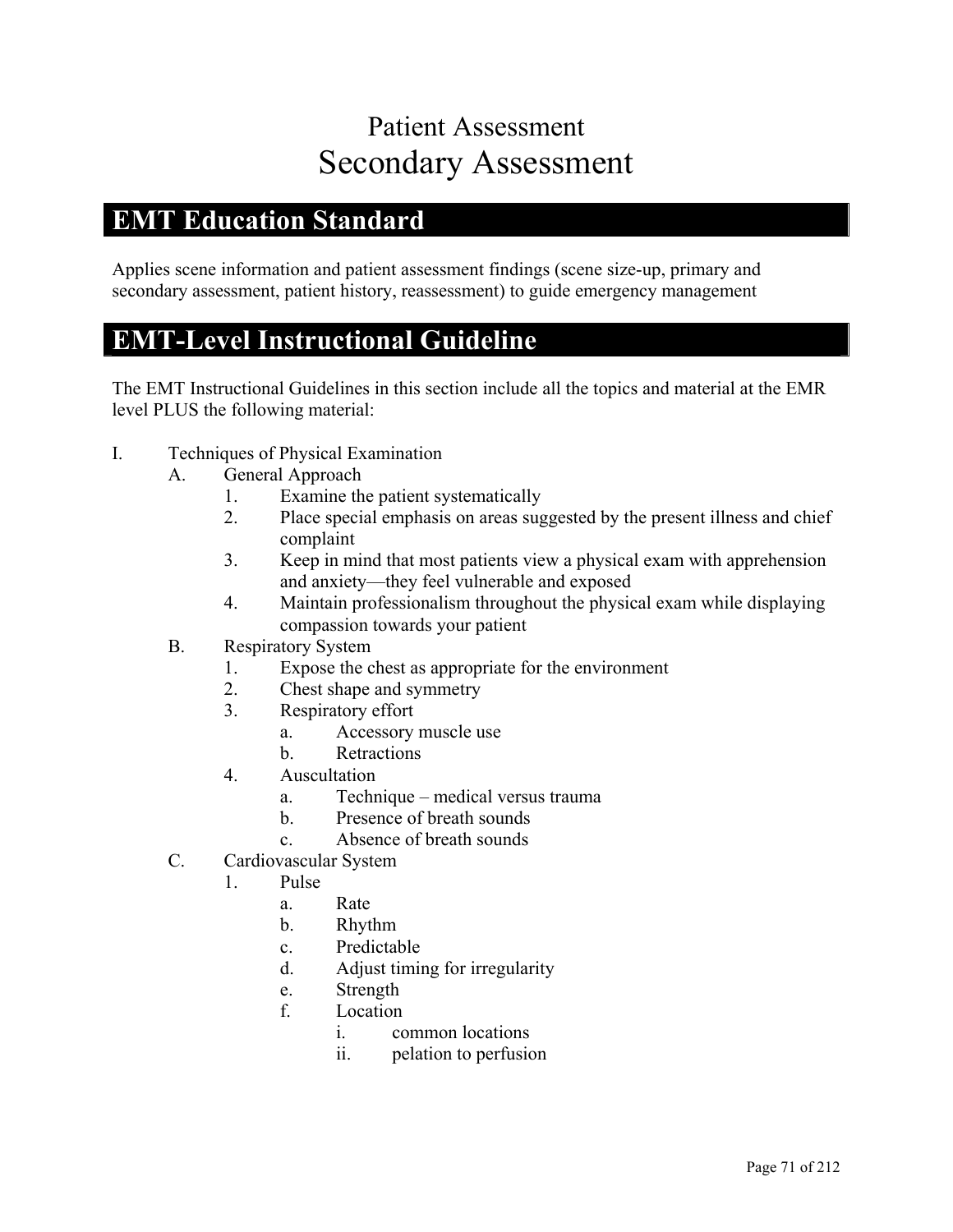- 2. Perfusion
	- a. Blood pressure
		- i. equipment size
		- ii. placement of cuff
		- iii. position of patient
		- iv. position of arm
		- v. methods of measurement
			- a) auscultation
			- b) palpation
		- vi. relation to perfusion
- D. Neurological System
	- 1. Mental status
		- a. Appearance and behavior
			- i. assess for level of consciousness (AVPU)
				- a) alert
				- b) response to verbal stimuli
					- i) drowsiness
					- ii) stupor
						- (a) state of lethargy
						- (b) person seems unaware of surroundings
				- c) response to painful stimuli
				- d) unresponsive
					- i) coma
						- (a) state of profound unconsciousness
						- (b) absence of spontaneous eye movements
						- (c) no response to verbal or painful stimuli
						- (d) patient cannot be aroused by any stimuli
			- ii. observe posture and motor behavior
			- iii. facial expression
				- a) anxiety
				- b) depression
				- c) anger
				- d) fear
				- e) sadness
				- f) pain
		- b. Speech and language
			- i. rate
			- ii. appropriateness
				- a) slurred
				- b) garbled
				- c) aphasia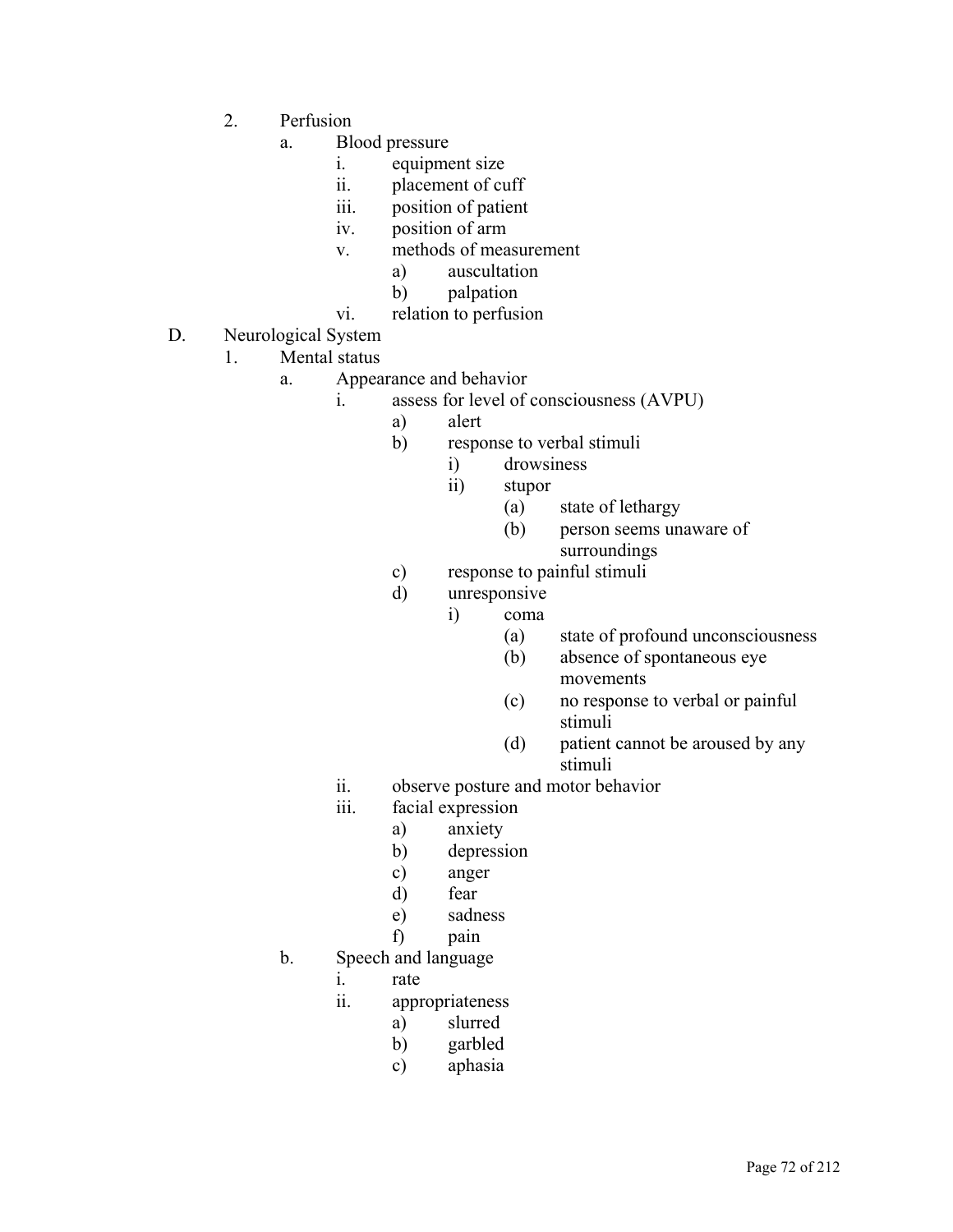- c. Mood
	- i. nature
	- ii. intensity
	- iii. suicidal ideation
- d. Thought and perceptions
	- i. assess thought processes
		- a) logic
		- b) organization
	- ii. assess thought content
		- a) unusual thoughts
		- b) unpleasant thoughts
	- iii. assess perceptions
		- a) unusual
		- b) hearing things
		- c) seeing things
- e. Memory and attention
	- i. person
	- ii. place
	- iii. time
	- iv. purpose
- E. Musculoskeletal System
	- 1. Pelvic region
		- a. Symmetry
		- b. Tenderness
	- 2. Lower extremities
		- a. Overview
			- i. symmetry
			- ii. surface findings
		- b. General physical findings
			- i. range of motion
			- ii. sensory
			- iii. motor function
			- iv. circulatory function
		- c. Peripheral vascular system
			- i. tenderness
			- ii. temperature of lower legs
			- iii. distal pulses
	- 3. Upper extremities
		- a. Overview
			- i. symmetry
			- ii. strength
			- iii. surface findings
		- b. General physical findings
			- i. range of motion
			- ii. sensory
			- iii. motor function
			- iv. circulatory function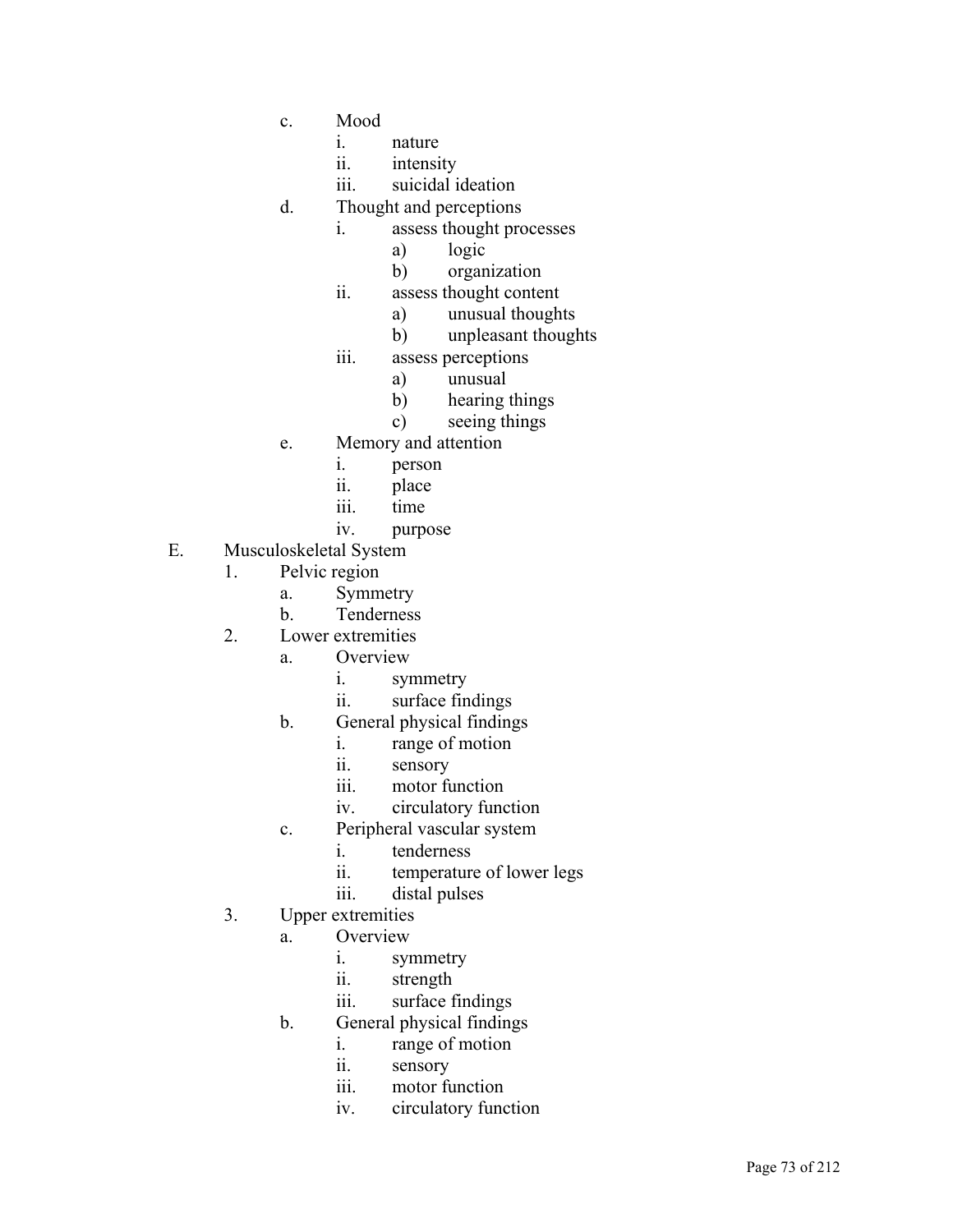- v. arm drift
- 4. Back
	- a. Overview
		- i. symmetry
		- ii. contour
		- iii. surface findings
	- b. General physical findings
		- i. flank tenderness
		- ii. spinal column tenderness
- F. All Anatomical Regions
	- 1. Head
		- a. Scalp
		- b. Skull
		- c. Face
			- i. symmetry of expression
			- ii. appropriate facial expression
		- d. Eyes
			- i. pupil size, shape, and response
				- a) normal equal and reactive to light
				- b) abnormal
					- i) constricted
					- ii) dilated
					- iii) unequal
			- ii. conjunctiva color and hydration
		- e. Ears fluids
		- f. Nose
			- i. symmetry
			- ii. fluid in nares
		- g. Mouth and pharynx
			- i. odor
			- ii. hydration
			- iii. condition of teeth
	- 2. Neck
		- a. Physical findings
		- b. Symmetry
		- c. Masses
		- d. Arterial pulses
	- 3. Chest
		- a. Overview
			- i. expose appropriately
			- ii. chest shape and symmetry
			- iii. respiratory effort
			- iv. surface findings inspection
		- b. Auscultation
			- i. technique medical versus trauma
			- ii. lung sounds
				- a) presence of breath sounds wheezes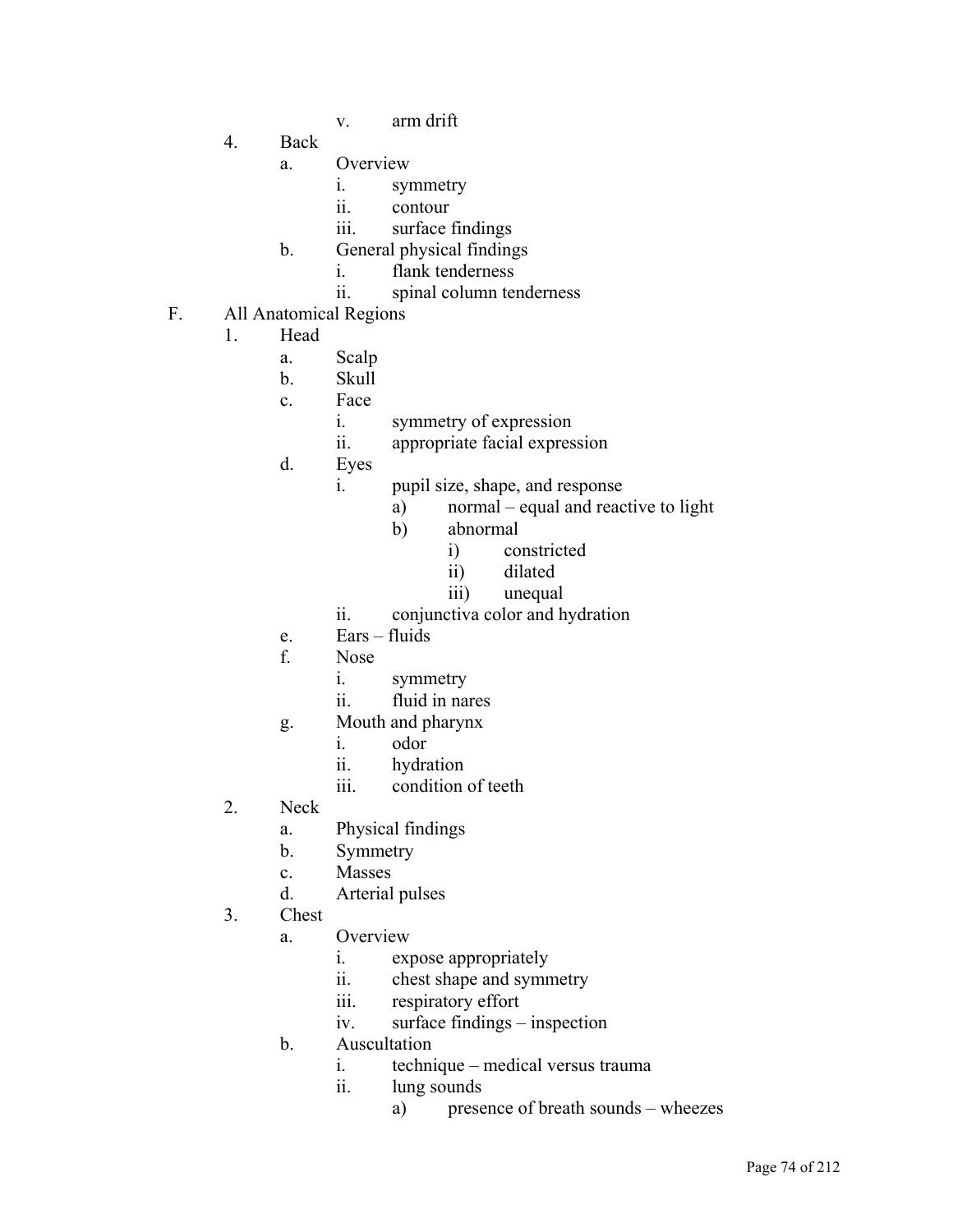- b) absence of breath sounds
- c. Anterior chest
	- i. auscultation findings lungs
	- ii. intercostal muscle use
	- iii. retraction
- d. Posterior chest
	- i. auscultation
	- ii. spinal column
- 4. Abdomen
	- a. Overview
		- i. position patient for examination
		- ii. shape and size
		- iii. palpation method
			- a) four quadrants
			- b) palpate affected area last
	- b. Physical findings
		- i. symmetry
		- ii. masses
		- iii. organ margins
		- iv. contour
		- v. softness
		- vi. tenderness
		- vii. findings associated with pregnancy physical changes of contour and shape
- II. Special Considerations for Pediatric and Geriatric Patients (see Special Patient Populations section)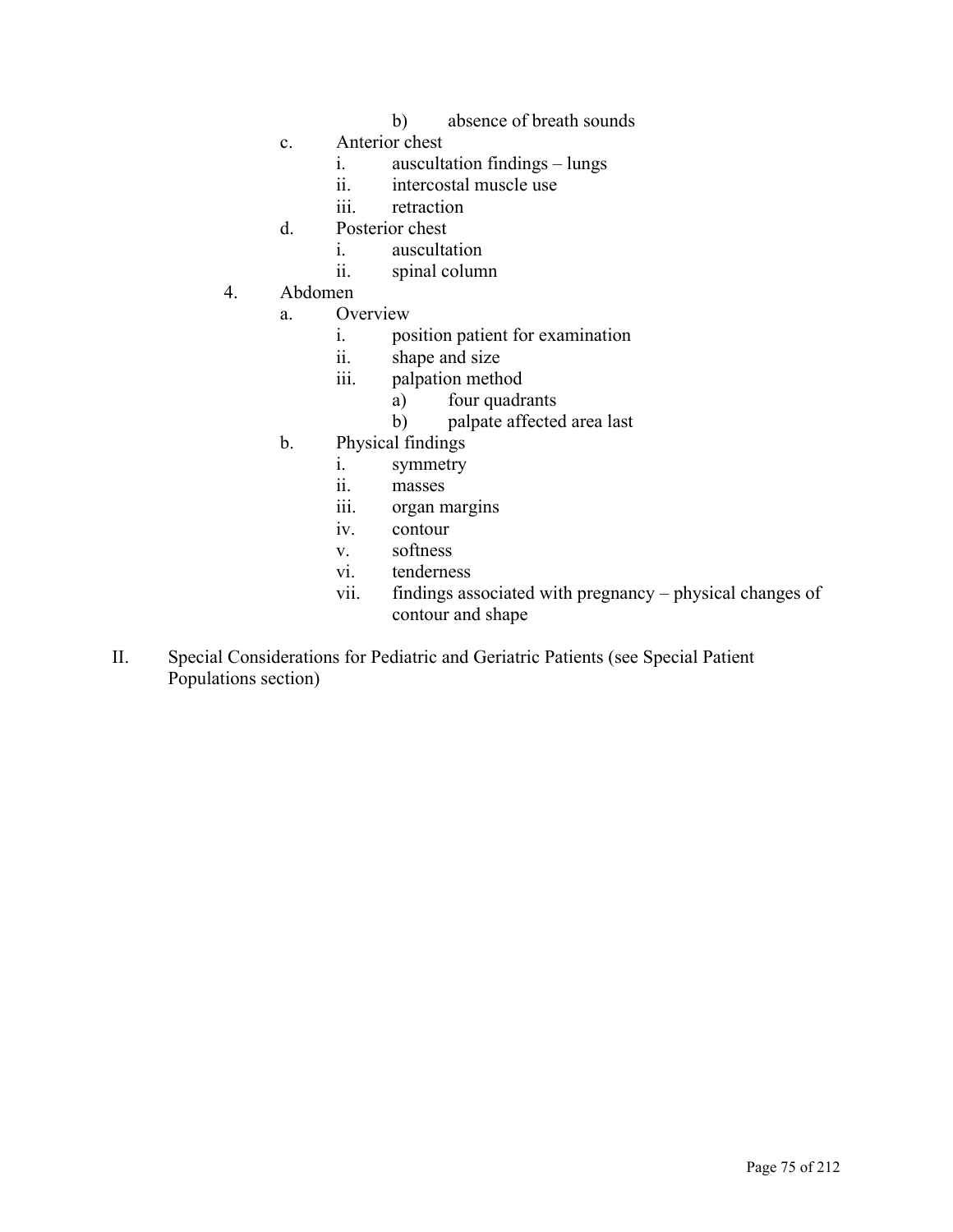# Patient Assessment Monitoring Devices

## **EMT Education Standard**

Applies scene information and patient assessment findings (scene size-up, primary and secondary assessment, patient history, reassessment) to guide emergency management.

#### **EMT-Level Instructional Guideline**

- I. Pulse Oximetry
	- A. Purpose
		- 1. Assess oxygenation
		- 2. Assess adequacy of oxygen delivery during positive pressure ventilation
		- 3. Assess impact of interventions
	- B. Indications
	- C. Procedure
		- 1. Refer to the manufacturer's instructions for the specific device being used
		- 2. Considered alternative measurement sites
	- D. Limitations
		- 1. General
			- a. Appropriateness of use
			- b. Does not provide a direct measurement of blood oxygen content
			- c. Does not indicate whether body cells can utilize the oxygen present
		- 2. Specific
			- a. Hypoperfusion
			- b. Carbon monoxide
			- c. Cold extremity
			- d. Time lag in detection of respiratory insufficiency
- II. Non-Invasive Blood Pressure
	- A. Purpose
		- 1. Obtaining blood pressure after manual blood pressure
	- B. Indication
		- 1. Routine vital sign
		- 2. Continuous monitoring of patient
	- C. Procedure
		- 1. Refer to the manufacturer's instructions for the specific device being used
	- D. Limitations
		- 1. Erroneous readings or values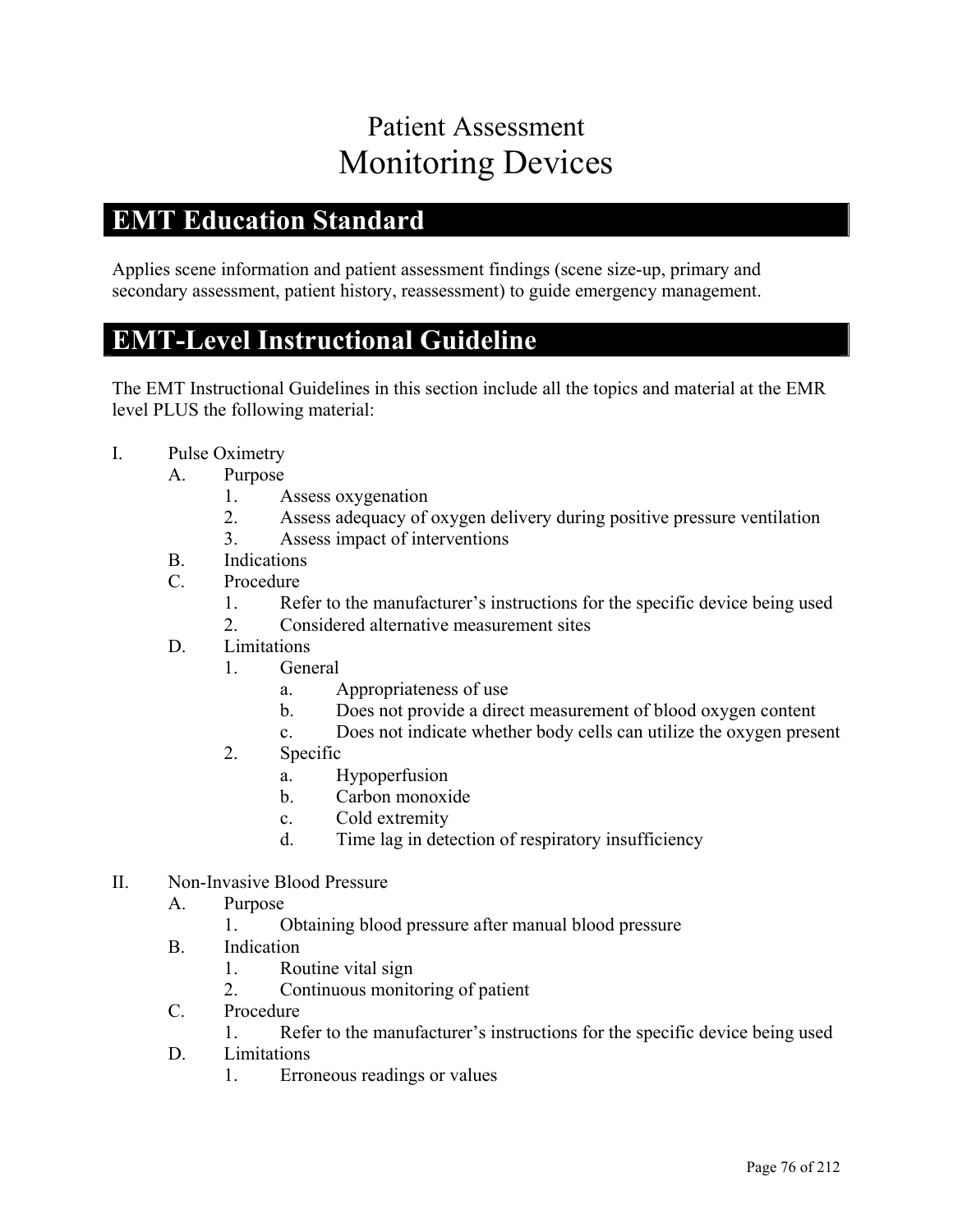- III. Other Monitoring Devices
	- A. As Additional Monitoring Devices Become Recognized as the "Standard of Care" in the Out-of-Hospital Setting, Those Devices Should Be Incorporated Into the Primary Education of Those Who Will Be Expected to Use Them in Practice
	- B. State regulatory processes may elect to expand, delete, or modify the monitor devices in this section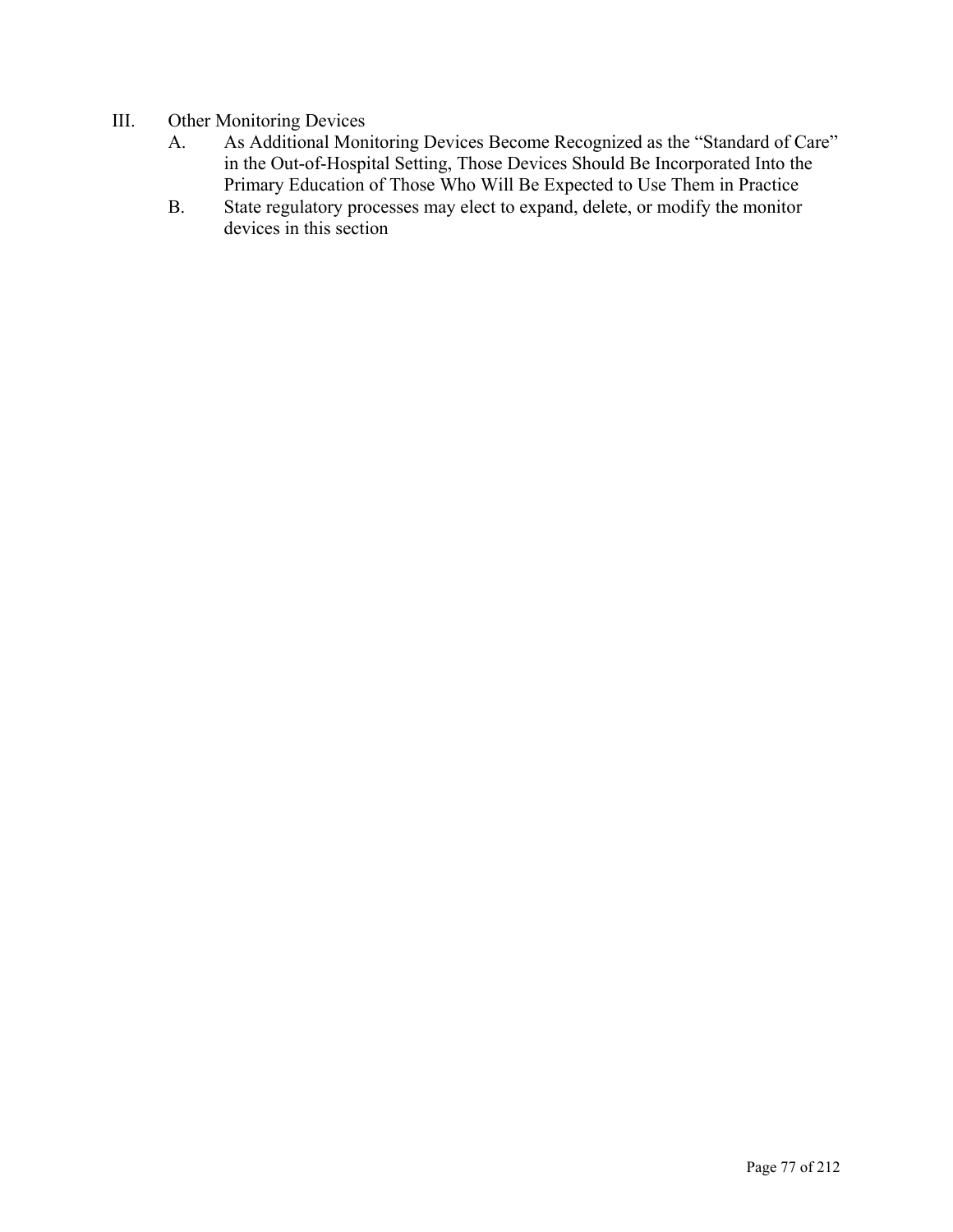# Patient Assessment Reassessment

## **EMT Education Standard**

Applies scene information and patient assessment findings (scene size-up, primary and secondary assessment, patient history, reassessment) to guide emergency management.

#### **EMT-Level Instructional Guideline**

- I. How and When to Reassess
- II. Identify and Treat Changes in the Patient's Condition in a Timely Manner
	- A. Monitor the patient's condition
	- B. Monitor the effectiveness of interventions
	- C. Identify trends in the patients vital signs
- III. Reassessments Should Be Performed at Regular Intervals
	- A. Unstable Patients Every Five Minutes, or as Often as Practical Depending on the Patient's Condition
	- B. Stable Patients At Least Every 15 Minutes or as Deemed Appropriate by the Patient's Condition
- IV. A Reassessment Includes:
	- A. Primary Assessment
	- B. Vital Signs
	- C. Chief Complaint
	- D. Interventions
- V. Compare to the Baseline Status of That Component
	- A. Level of Consciousness Is the Patient Maintaining the Same Level of Responsiveness or Becoming More/Less Alert?
	- B. Airway Recheck the Airway for Patency
	- C. Breathing Reassess the Adequacy of Breathing by Monitoring Both Breathing Rate and Tidal Volume
	- D. Circulation Reassess the Adequacy of Circulation by Checking Both Central and Peripheral Pulses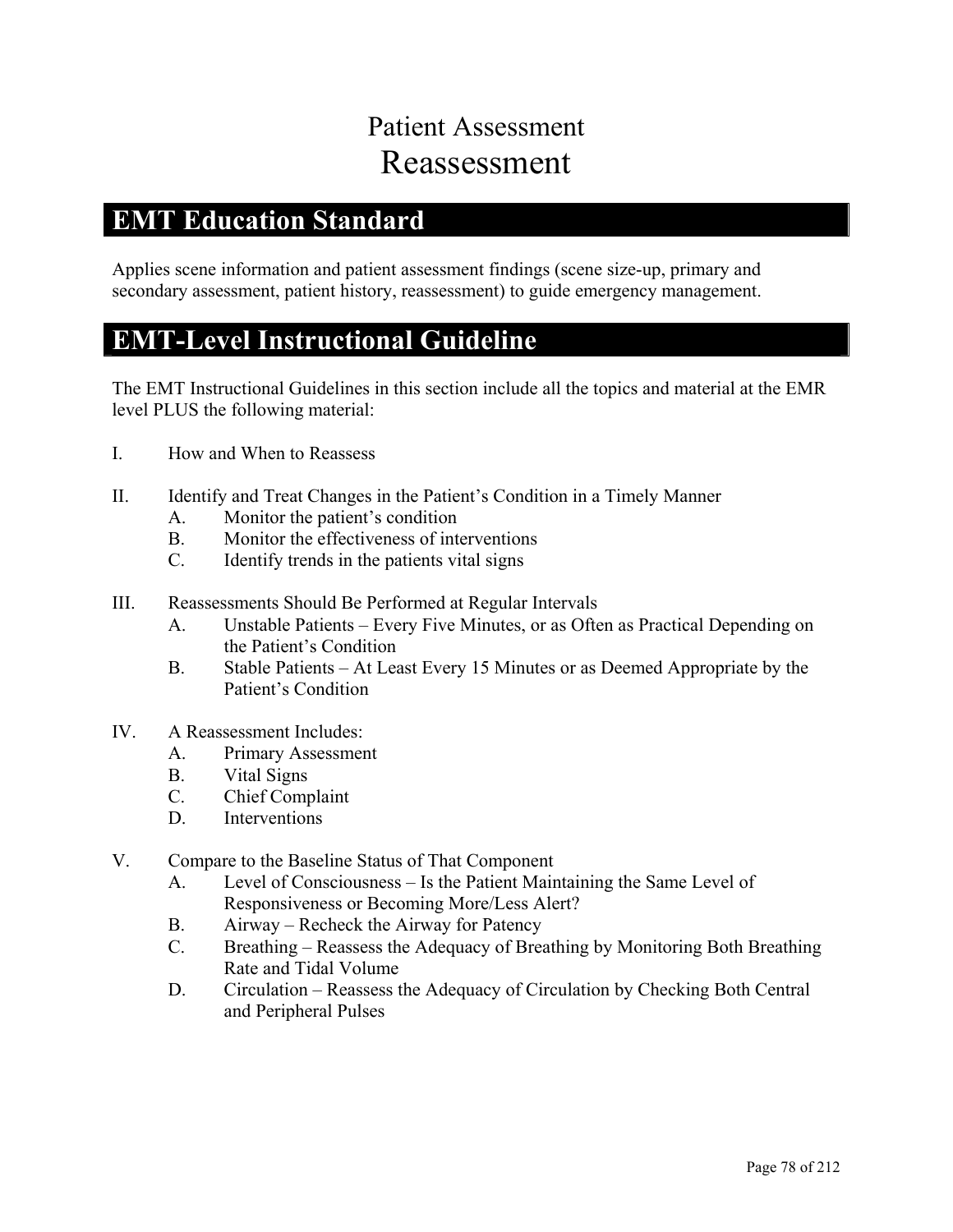- VI. Vital Signs
	- A. Repeat Vital Signs as Necessary
	- B. Attention Should Be Paid to:
		- 1. Respirations<br>2. Pulse
		- Pulse
		- 3. Blood pressure
		- 4. Pupils
- VII. Chief Complaint
	- A. Constantly Reassess the Patient's Chief Complaint or Major Injury
	- B. Determine If Their Pain/Discomfort Is Remaining the Same, Getting Worse, or Getting Better
	- C. Be Sure to Ask If There Are Any New or Previously Undisclosed Complaints
- VIII. Interventions Reassess the Effectiveness of Each Intervention Performed and Consider the Need for New Interventions or Modifications to Care Already Being Provided
- IX. Age-Related Considerations for Pediatric and Geriatric Assessment and Management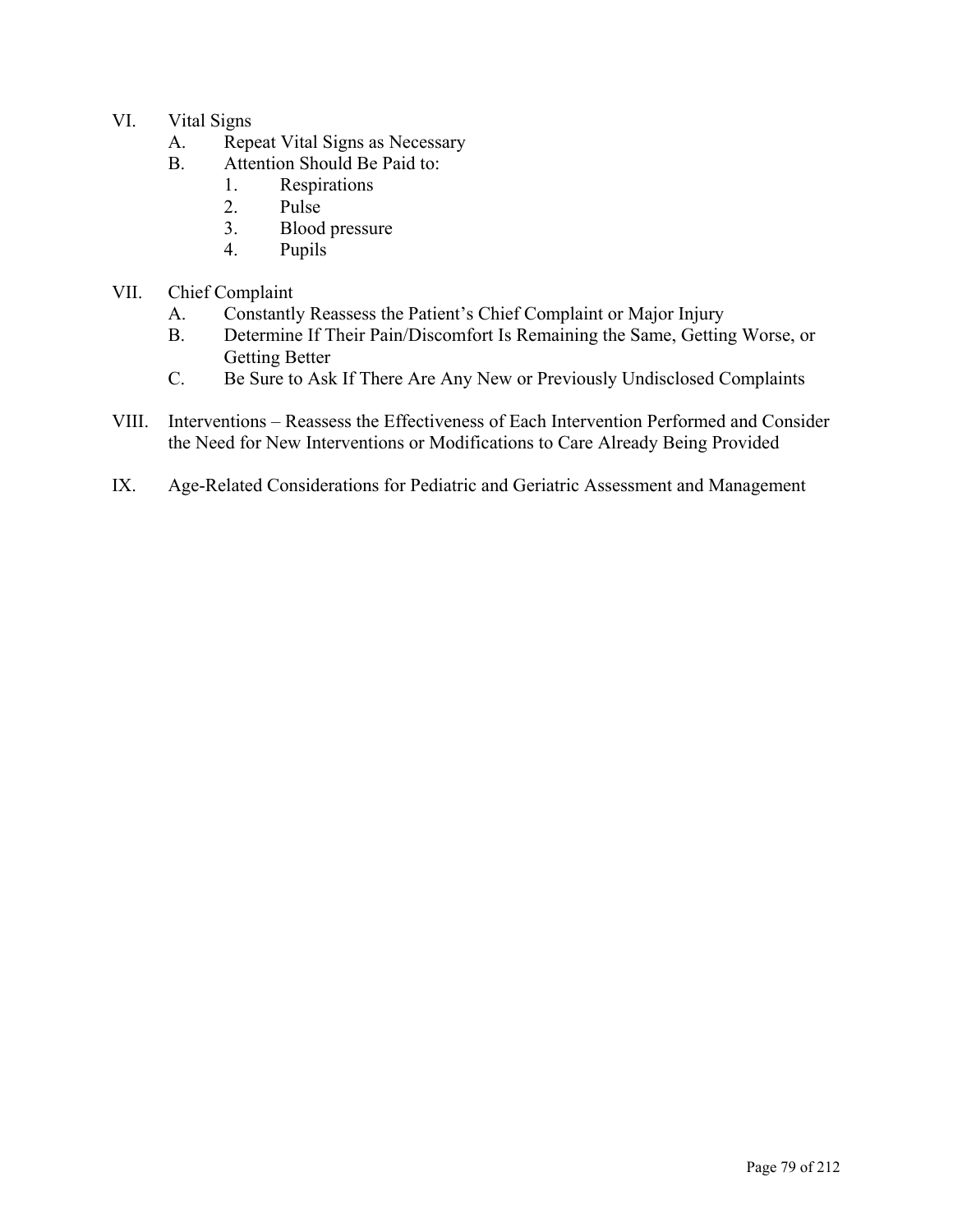# Medicine Medical Overview

## **EMT Education Standard**

Applies fundamental knowledge to provide basic emergency care and transportation based on assessment findings for an acutely ill patient.

#### **EMT-Level Instructional Guideline**

- I. Assessment Factors
	- A. Scene Safety
	- B. Environment
	- C. Chief Complaint
		- 1. Primary reason for EMS response
		- 2. Verbal or non-verbal
		- 3. Possibly misleading
	- D. Life-Threatening Conditions
	- E. Non-Life Threatening Conditions
	- F. Distracting Injuries
	- G. Tunnel Vision
	- H. Patient Cooperation
	- I. EMT Attitude
		- 1. Biases
		- 2. Labeling
- II. Major Components of the Patient assessment
	- A. Standard Precautions
	- B. Scene Size-Up
	- C. General Impression
	- D. Initial Assessment
	- E. SAMPLE History
		- 1. Importance of a Thorough History
			- a. Primary component of the overall assessment of the medical patient
			- b. Requires a balance of knowledge and skill to obtain a thorough and accurate history
			- c. Helps to ensure the proper care will be provided for the patient
		- 2. Unresponsive patient
			- a. Pill containers
			- b. Medical jewelry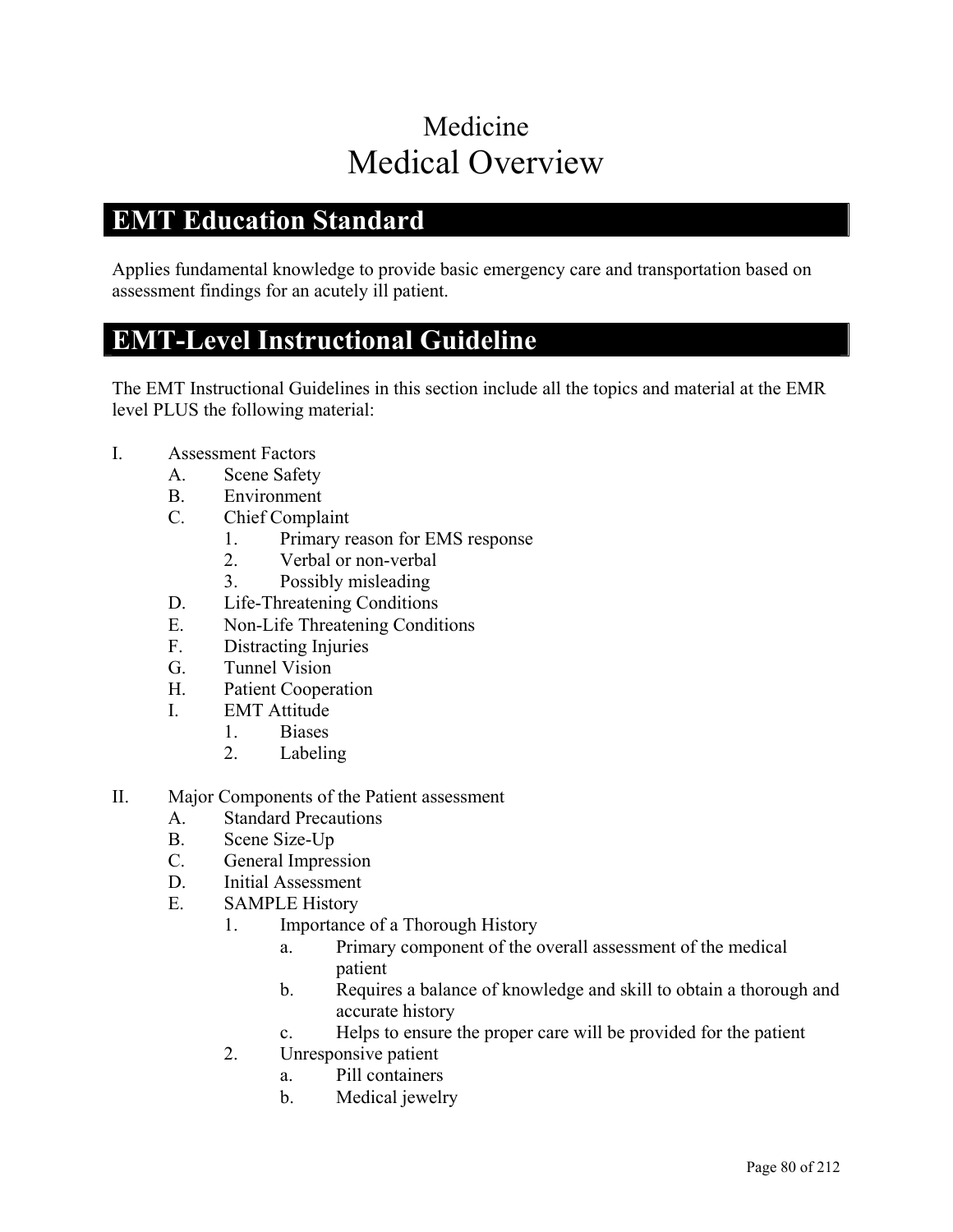- c. Family members
- d. Bystanders
- e. Medical devices
- 3. Responsive patient
	- a. Obtained directly from the patient
	- b. Focused on the patient's chief complaint
	- c. Additional history may be obtained from evidence at the scene
		- i. pill containers
		- ii. medical jewelry
		- iii. family members
		- iv. bystanders
- 4. OPQRST mnemonic for evaluation of pain
	- a.  $O$  onset
		- i. focuses on what the patient was doing when the problem began
		- ii. question: what were you doing when the problem began?
	- $b.$  P provoke
		- i. focuses on what might provoke the problem for the patient
		- ii. question: does anything you do make the problem better or worse?
	- c.  $Q$  quality
		- i. focuses on the patient's own description of the problem
		- ii. questions
			- a) Can you describe your pain/discomfort?
			- b) What does if feel like?
			- c) Is it sharp? Dull?
			- d) Is it steady or does it come and go?
	- d. R region/radiate
		- i. focuses on the specific area of the pain/discomfort
		- ii. questions
			- a) Can you point with one finger where you fee the pain/discomfort the most?
			- b) Does the pain/discomfort radiate to any other areas of your body?
	- e.  $S$  severity
		- i. focuses on the severity of the pain/discomfort
		- ii. questions
			- a) Use a pain scale to ask the patient: How would you rate your pain right now?
			- b) How would you rate your pain when it first began?
			- c) Has there been any change since it first began?
	- f.  $T time$ 
		- i. focuses on the duration of the problem/pain/discomfort
		- ii. question: when did your problem/pain/discomfort first begin?
- F. Baseline Vital Signs
- G. Secondary Assessment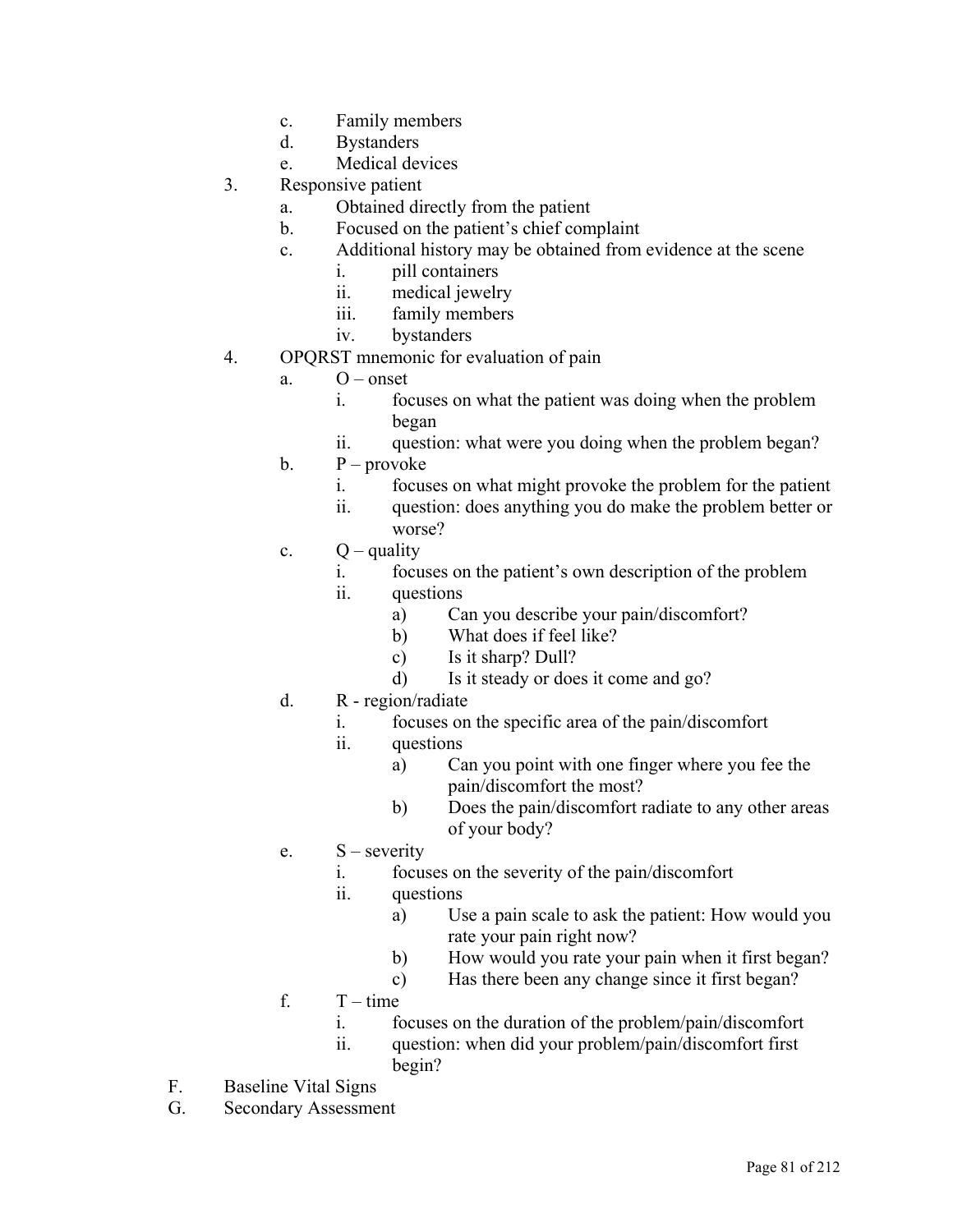- 1. May not be appropriate to perform a complete secondary assessment on all medical patients
- 2. Designed to identify any signs or symptoms of illness that may not have been revealed during the initial assessment
	- a. Head/scalp
		- i. pain
		- ii. symmetry
	- b. Face
		- i. pain
		- ii. symmetry of facial muscles
	- c. Eyes
		- i. pupil size
		- ii. equality and reactivity to light
		- iii. pink moist conjunctiva
	- d. Ears
		- i. pain
		- ii. drainage
	- e. Nose
		- i. pain
			- ii. nasal flaring
	- f. Mouth
		- i. foreign body
		- ii. loose dentures
		- iii. pink and moist mucosa
	- g. Neck
		- i. pain
		- ii. accessory muscle use
		- iii. jugular vein distention
		- iv. medical jewelry
		- v. stoma
	- h. Chest
		- i. pain
		- ii. equal rise and fall
		- iii. guarding
		- iv. breath sounds
		- v. retractions
		- vi. scars
		- vii. medication patches
		- viii. medical devices

#### i. Abdomen

- i. pain
- ii. rigidity
- iii. distention
- iv. scars
- v. medical devices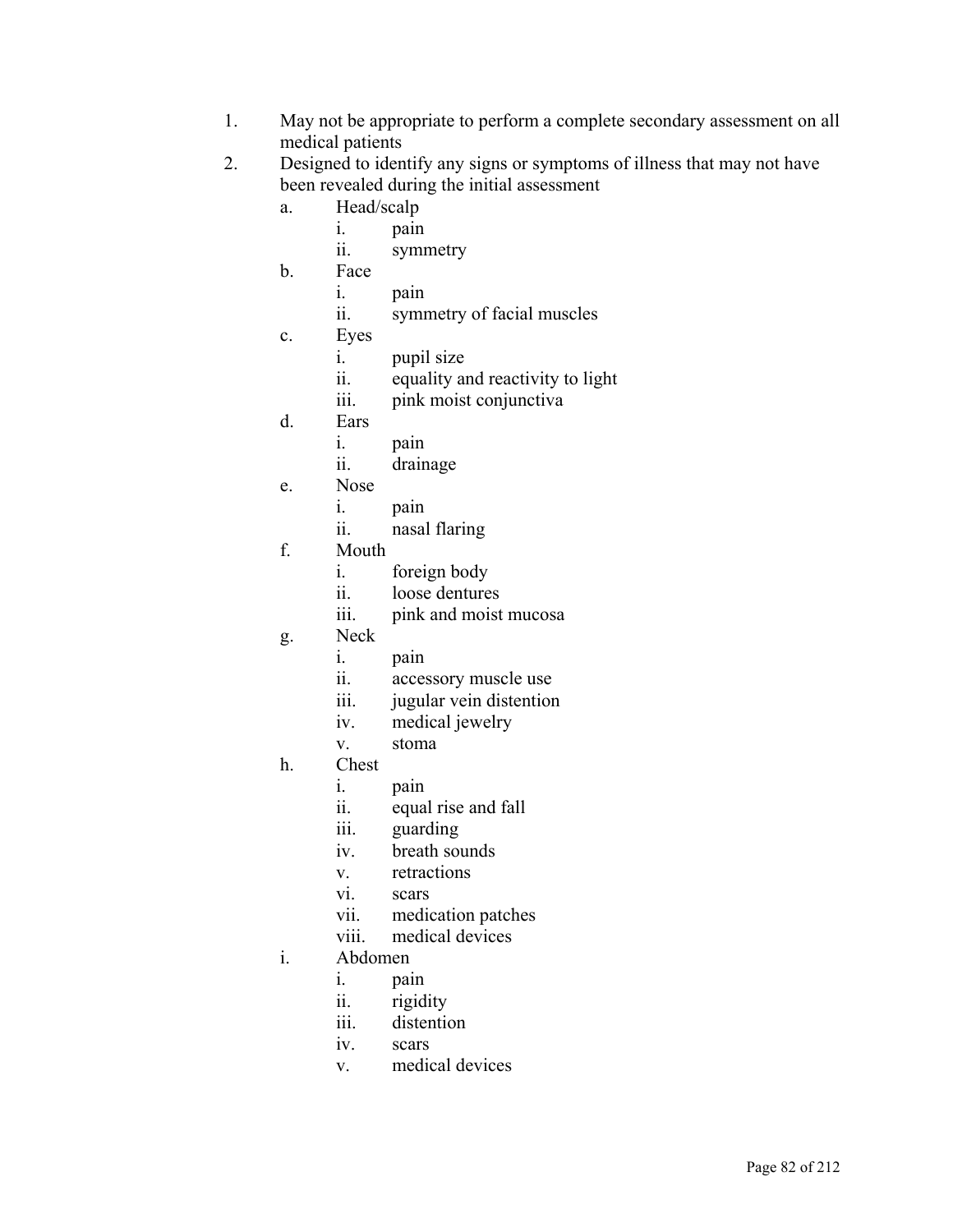- j. Pelvis/genital
	- i. pain
	- ii. incontinence
- k. Arms
	- i. pain
	- ii. distal circulation
	- iii. sensation
	- iv. motor function
	- v. track marks
	- vi. medical jewelry
- l. Legs
	- i. pain
	- ii. distal circulation
	- iii. sensation
	- iv. motor function
	- v. track marks
	- vi. medical jewelry
- m. Back
	- i. pain
	- ii. scars
- H. Continued Assessment
	- 1. When practical, transport the patient in the recovery position to help ensure a patent airway
	- 2. Consider the need for ALS backup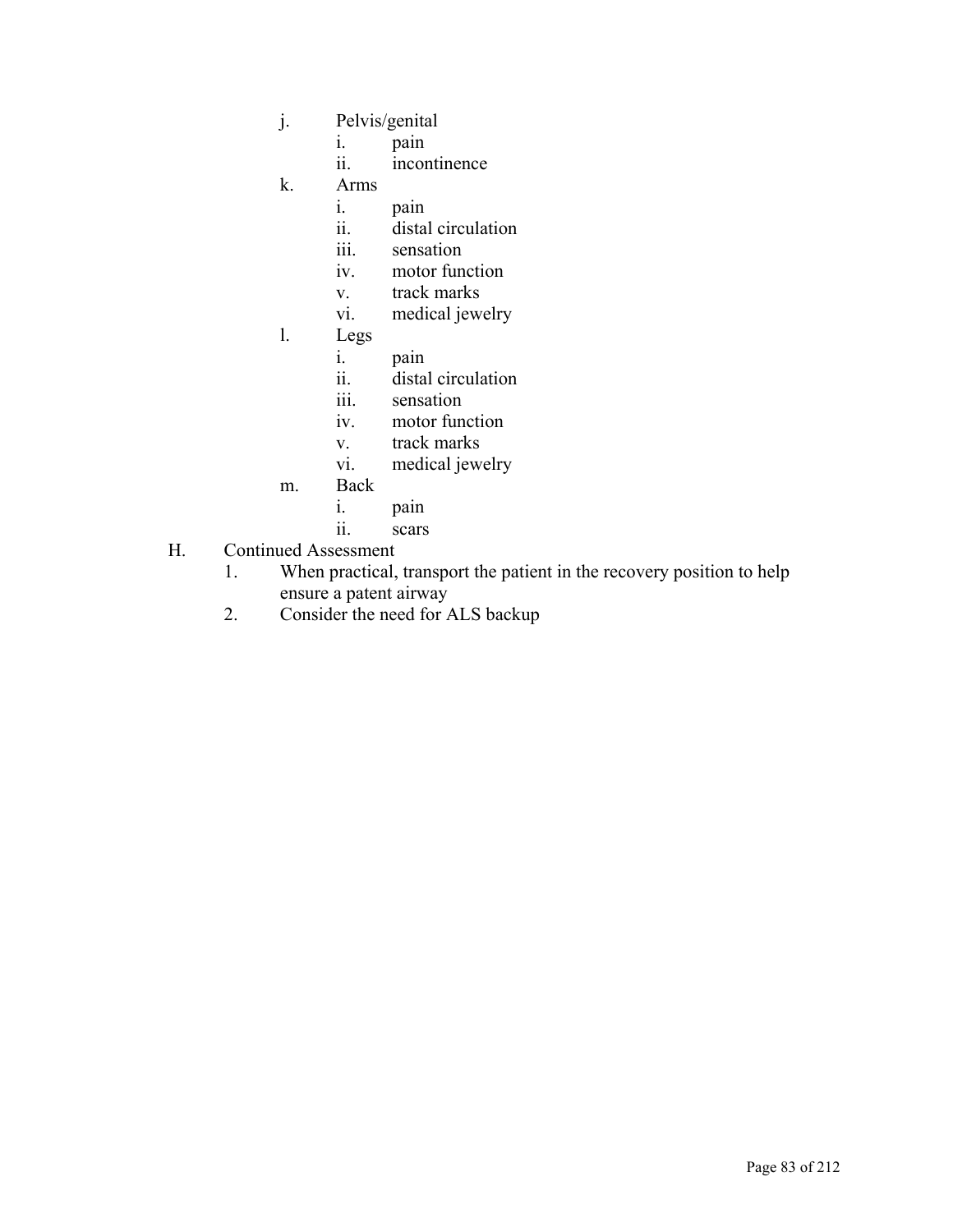# Medicine Neurology

## **EMT Education Standard**

Applies fundamental knowledge to provide basic emergency care and transportation based on assessment findings for an acutely ill patient.

#### **EMT-Level Instructional Guideline**

- I. Stroke/TIA
	- A. Causes
		- 1. Hemorrhage
		- 2. Clot
	- B. Review of Anatomy and Function of the Brain and Cerebral Blood Vessels
	- C. Assessment Findings and Symptoms
		- 1. Confused, dizzy, weak
		- 2. Decreasing or increasing level of consciousness
		- 3. Combative or uncooperative or restless
		- 4. Facial drooping, inability to swallow, tongue deviation
		- 5. Double vision or blurred vision
		- 6. Difficulty speaking or absence speech
		- 7. Decreased or absent movement of one or more extremities
		- 8. Headache
		- 9. Decreased or absent sensation in one or more extremities or other areas of body
		- 10. Coma
	- D. Stroke Alert Criteria
		- 1. Cincinnati Prehospital Stroke Scale
		- 2. Other stroke scales
	- E. Management of Patient With Stroke Assessment Findings or Symptoms
	- F. Scene Safety and Standard Precautions
		- 1. ABCs /position
		- 2. Oxygen/suction
		- 3. Pulse oximetry
		- 4. Emotional support
		- 5. Rapid transport
	- G. Transient Ischemic Attack (TIA)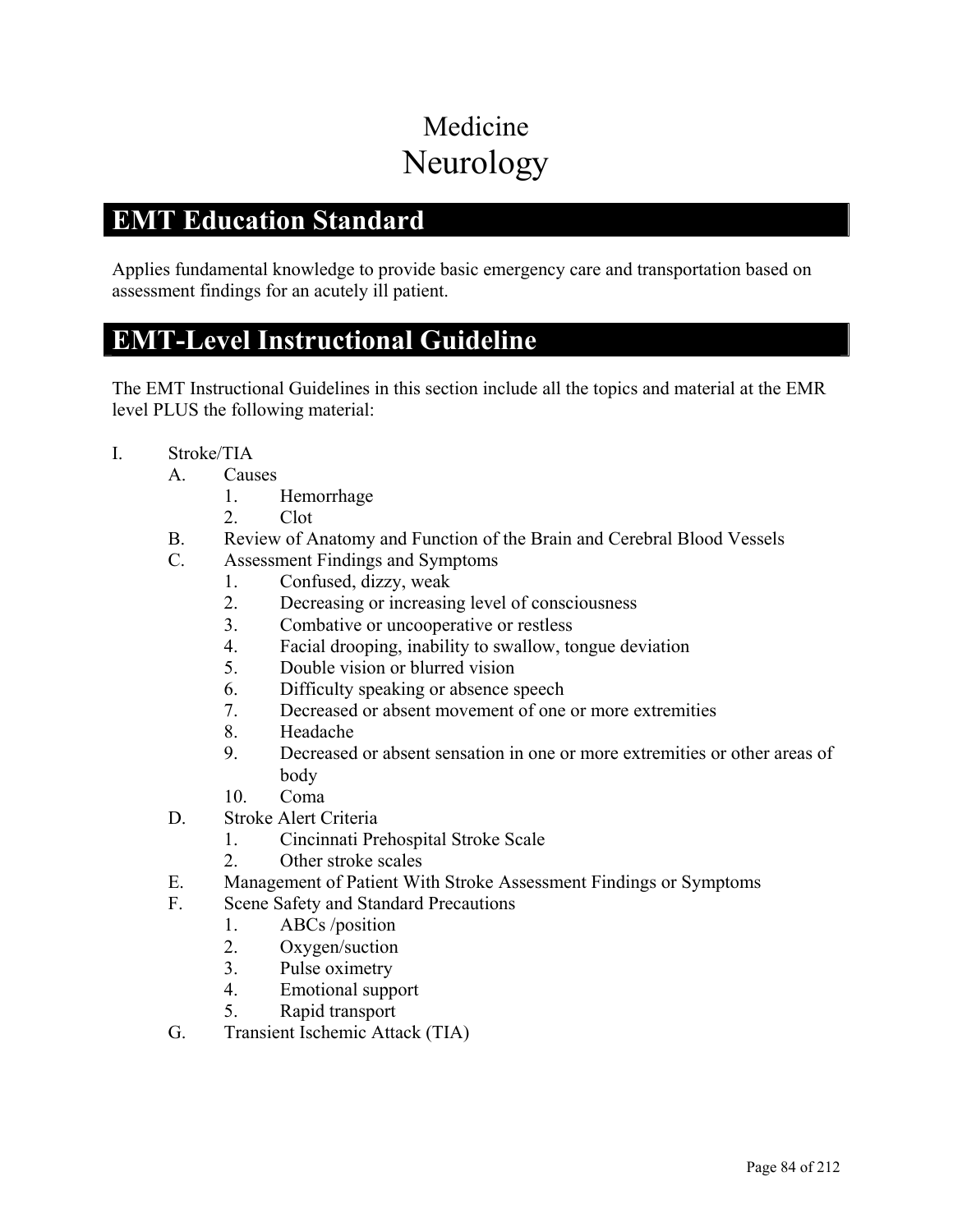- II. Seizures
	- A. Incidence
	- B. Causes
	- C. Types of Seizures
		- 1. Generalized tonic clonic
			- a. Aura
			- b. Tonic
			- c. Clonic
			- d. Postictal
		- 2. Partial seizures
		- 3. Status epilepticus
	- D. Assessment Findings
		- 1. Spasms, muscle contractions
		- 2. Bite tongue, increased secretions
		- 3. Sweating
		- 4. Cyanosis
		- 5. Unconscious gradually increasing level of consciousness
		- 6. May cause shaking or tremors and no loss of consciousness
		- 7. Incontinent
		- 8. Amnesia of event
	- E. Management
		- 1. Safety of patient/position
		- 2. ABCs, consider nasopharyngeal airway
		- 3. Oxygen/suction
		- 4. Pulse oximetry
		- 5. Emotional support
- III. Headache
	- A. As a Symptom
	- B. As a Neurological Condition
	- C. Assessment Findings and Symptoms
	- D. Management
- IV. Age-Related Variations for Pediatric and Geriatric Assessment and Management
	- A. Pediatrics
		- 1. Epidemiology
		- 2. Anatomic and physiologic differences in children
		- 3. Pathophysiology
		- 4. Causes of altered mental status in children
		- 5. Assessment
			- a. History
			- b. Physical findings
		- 6. Meningitis
		- 7. Seizures
		- 8. Altered mental status
		- 9. Management
	- B. Geriatrics Stroke Common in This Age Group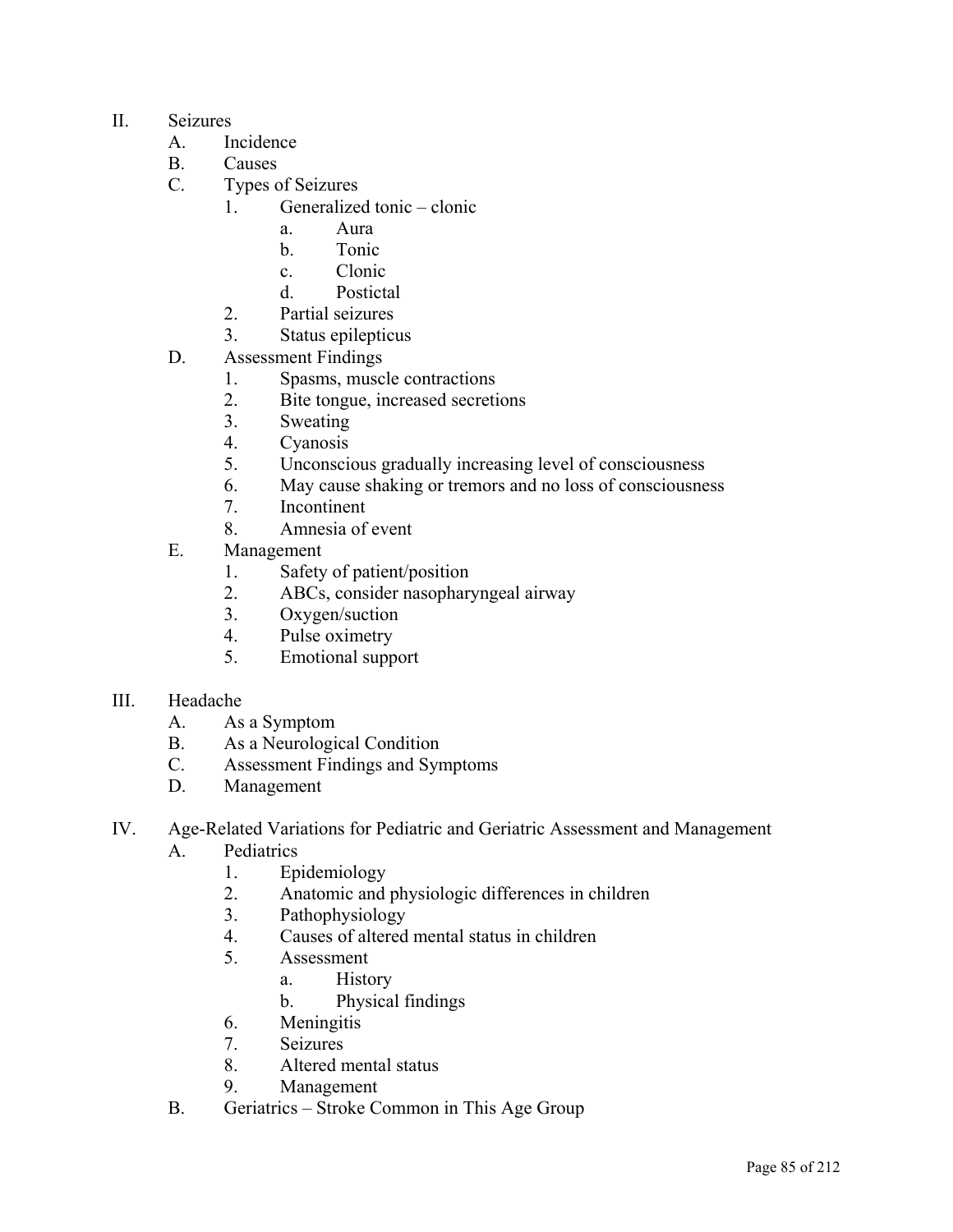- V. Communication and Documentation
- VI. Transport Decisions -- Rapid Transport to Appropriate Facility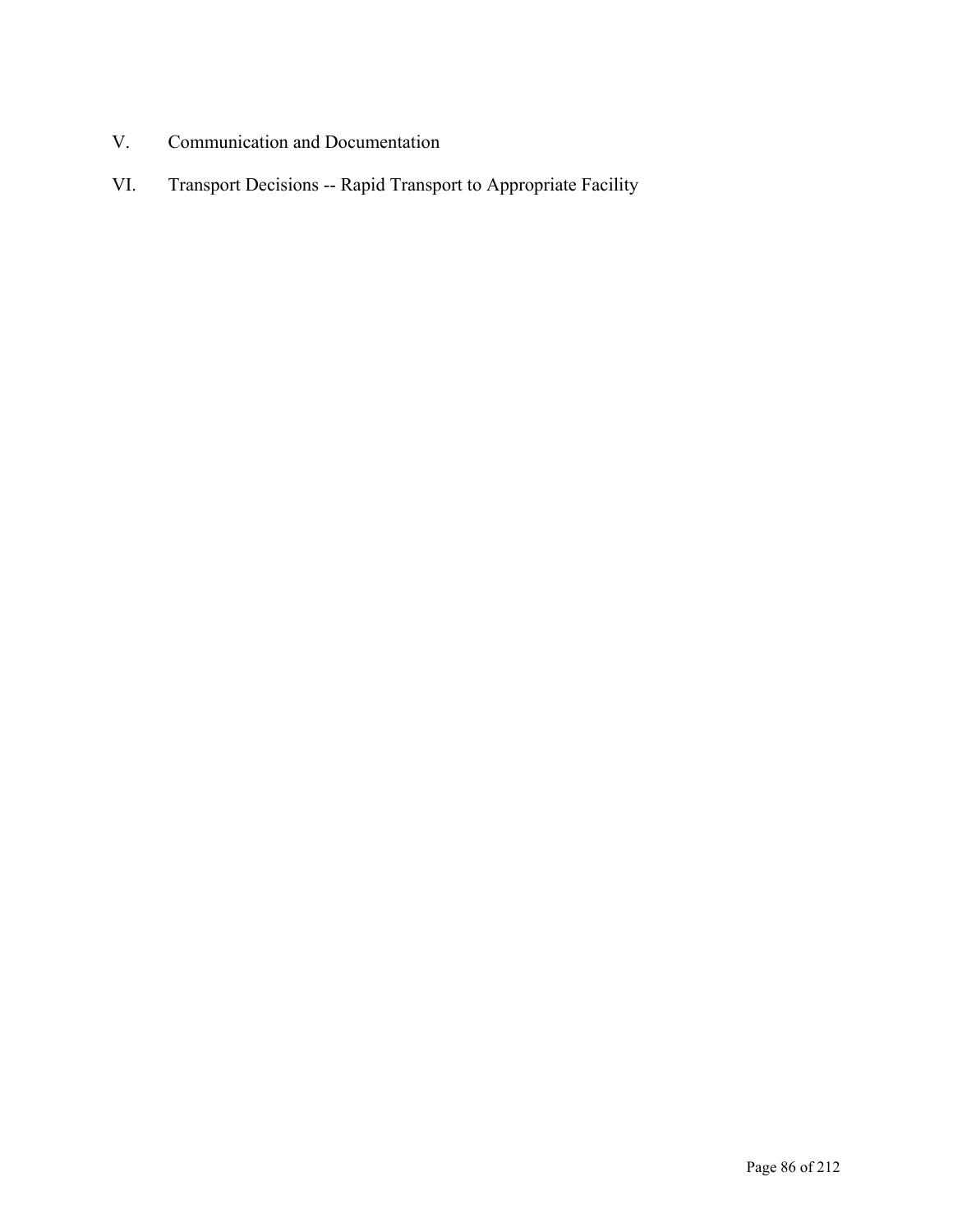# Medicine Abdominal and Gastrointestinal Disorders

## **EMT Education Standard**

Applies fundamental knowledge to provide basic emergency care and transportation based on assessment findings for an acutely ill patient.

### **EMT-Level Instructional Guideline**

- I. Define Acute Abdomen
- II. Anatomy of the Organs of the Abdominopelvic Cavity
	- A. Stomach
	- B. Intestines
	- C. Esophagus
	- D. Spleen
	- E. Urinary Bladder
	- F. Liver
	- G. Gall Bladder
	- H. Pancreas
	- I. Kidney
	- J. Reproductive Organs
- III. Assessment and Symptoms
	- A. Techniques
		- 1. Inspection
		- 2. Palpation
	- B. Normal Findings—Soft Non-Tender
	- C. Abnormal Findings
		- 1. Nausea/vomiting
			- a. Excessive
			- b. Hematemesis
		- 2. Change in bowel habits/stool
			- a. Constipation
			- b. Diarrhea
			- c. Dark tarry stool
		- 3. Urination
			- a. Pain
			- b. Frequency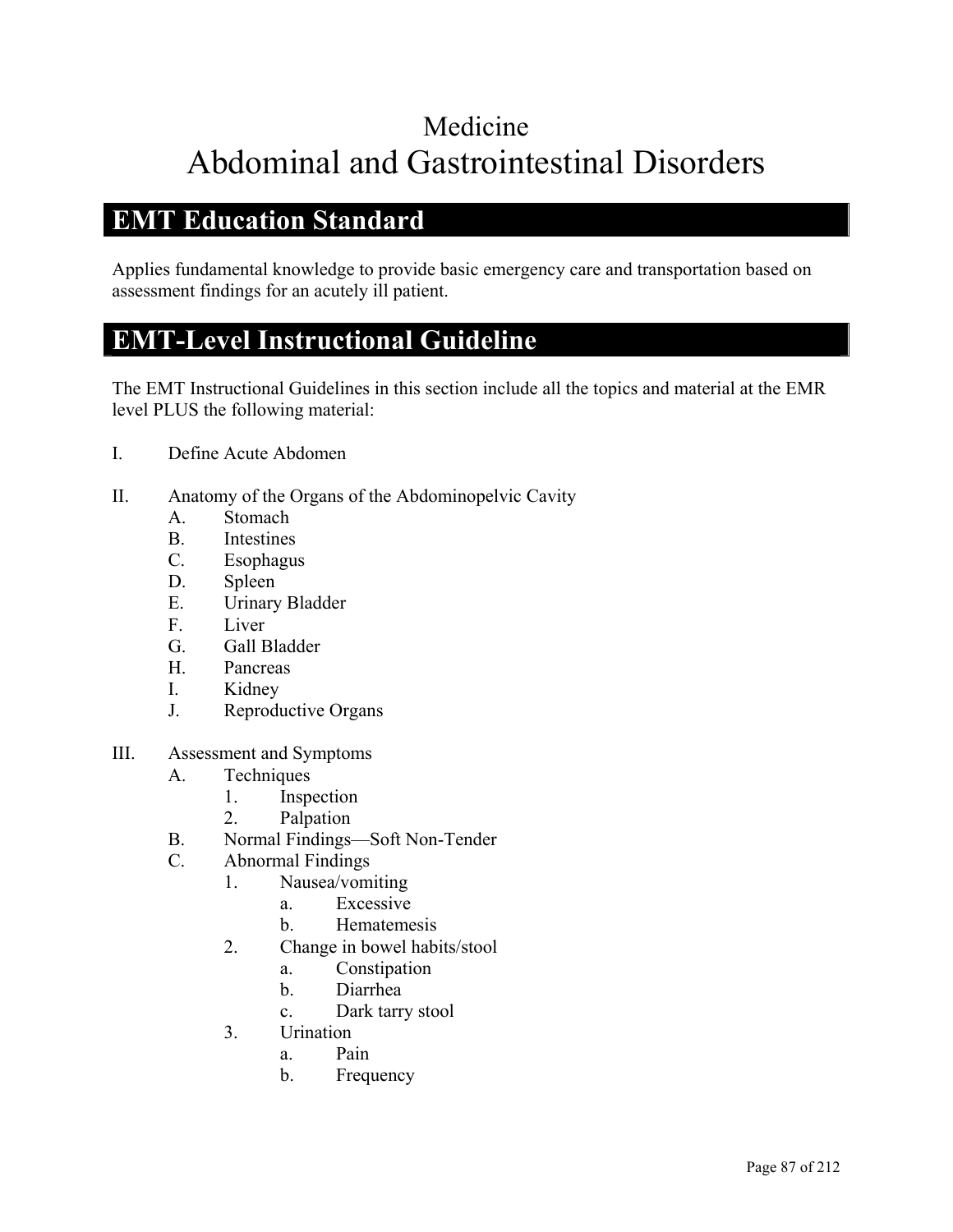- c. Color
- d. Odor
- 4. Weight loss
- 5. Belching/flatulence
- 6. Concurrent chest pain
- 7. Pain, tenderness, guarding, distension
- 8. Other
- IV. General Management for Patients With an Acute Abdomen
	- A. Scene Safety and Standard Precautions
	- B. Airway, Ventilatory, and Circulation
	- C. Position
	- D. Emotional Support
- V. Specific Acute Abdominal Conditions—Definition, Causes, Assessment Findings and Symptoms, Complications, and Specific Prehospital Management
	- A. Acute and Chronic Gastrointestinal Hemorrhage
	- B. Peritonitis
	- C. Ulcerative Diseases
- VI. Consider Age-Related Variations for Pediatric and Geriatric Assessment and Management
- VII. Pediatrics
	- A. Anatomic and Physiologic Differences in Children
	- B. Pathophysiology
	- C. Assessment
		- 1. History
		- 2. Physical findings
			- a. Vomiting causes dehydration
			- b. Appendicitis common in children
			- c. Abdominal pain from constipation
			- d. Vomiting
			- e. GI Bleeding
		- 3. Management
	- D. Geriatric
		- 1. May not exhibit rigidity or guarding
		- 2. Abdominal pain related to cardiac conditions
- VIII. Communication and Documentation for Patients With an Abdominal or Gastrointestinal Condition or Emergency
- IX. Transport Decisions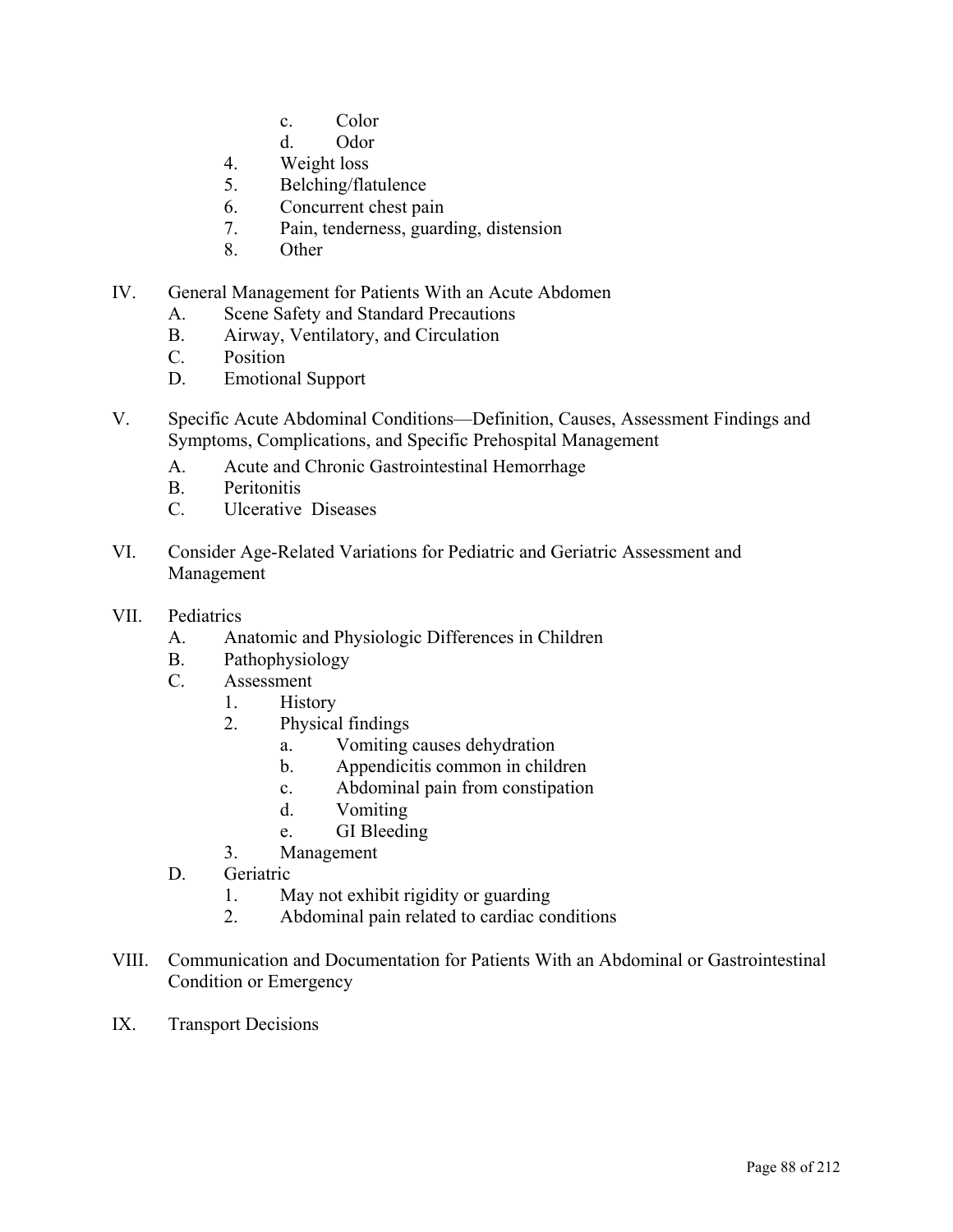# Medicine Immunology

## **EMT Education Standard**

Applies fundamental knowledge to provide basic emergency care and transportation based on assessment findings for an acutely ill patient.

#### **EMT-Level Instructional Guideline**

- I. Introduction
	- A. Definition of Terms
		- 1. Allergic reaction
		- 2. Anaphylaxis
	- B. Risk Factors and Common Allergens
- II. Basic Immune System's Response to Allergens
	- A. The Purpose of the Response
	- B. The Type of Response (Local versus Systemic)
	- C. The Speed of the Response
- III. Fundamental Pathophysiology
	- A. Increased Capillary Permeability
	- B. Vasodilation
	- C. Bronchoconstriction
	- D. Increased Mucus Production
- IV. Assessment Findings for Allergic Reaction
	- A. Respiratory System—Sneezing, Tightness in Chest, Cough, Rapid and Labored Breathing, Wheezing, Stridor
	- B. Cardiovascular—Increased Heart Rate
	- C. Skin—Pale or Redness, Hives, Swelling Locally or Generalized, Itching
	- D. Other—Anxiety, Itchy and Watery Eyes, Dizziness
- V. Assessment Findings for Anaphylaxis
	- A. Respiratory System—Severe Respiratory Distress, Wheezing to Silent Chest
	- B. Cardiovascular—Rapid Pulse, Hypotension
	- C. Skin—Pale, Red, or Cyanotic
	- D. Other—Decreasing Mental Status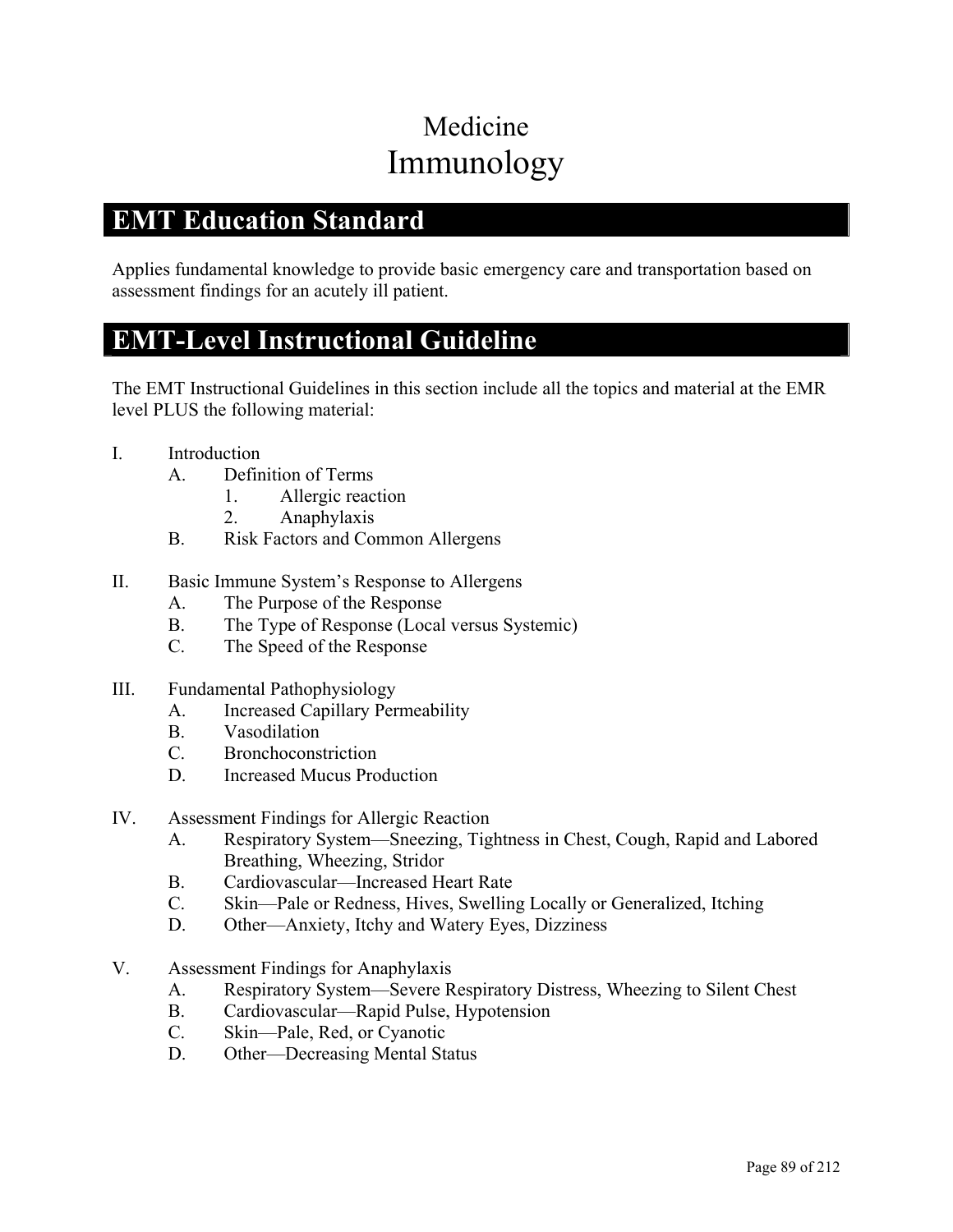#### VI. Management

- A. ABCs
- B. Position
- C. Oxygen
- D. Emotional Support
- E. Vitals
- F. Assist With Patient's Auto injector
- G. Remove Allergen If Possible
- VII. Epinephrine as a Treatment for Allergic Reaction
	- A. Indications Severe Allergic Reaction or Hypersensitivity to Exposed Substance
	- B. Contraindications Not Patient's Drug, Expired, or Discolored
	- C. Actions Slows Allergic Response, Raises B/P, Dilates the Bronchioles
	- D. Side Effects Increased Pulse Rate and B/P, Anxiety, Cardiac Arrhythmias
	- E. Auto injection Systems
		- 1. Physician order
		- 2. Expiration date and patient prescription
		- 3. Prep site, remove needle cover
		- 4. Lateral thigh; push against thigh; hold until drug fully injected
		- 5. Monitor patient response
		- 6. Dispose properly
- VIII. Consider Age-Related Variations for Pediatric and Geriatric Assessment and Management
	- A. Pediatric Pediatric Weight-Based Auto injector Available
	- B. Geriatric Possible Contraindication in Coronary Artery Disease
- IX. Communication and Documentation
- X. Transport Decisions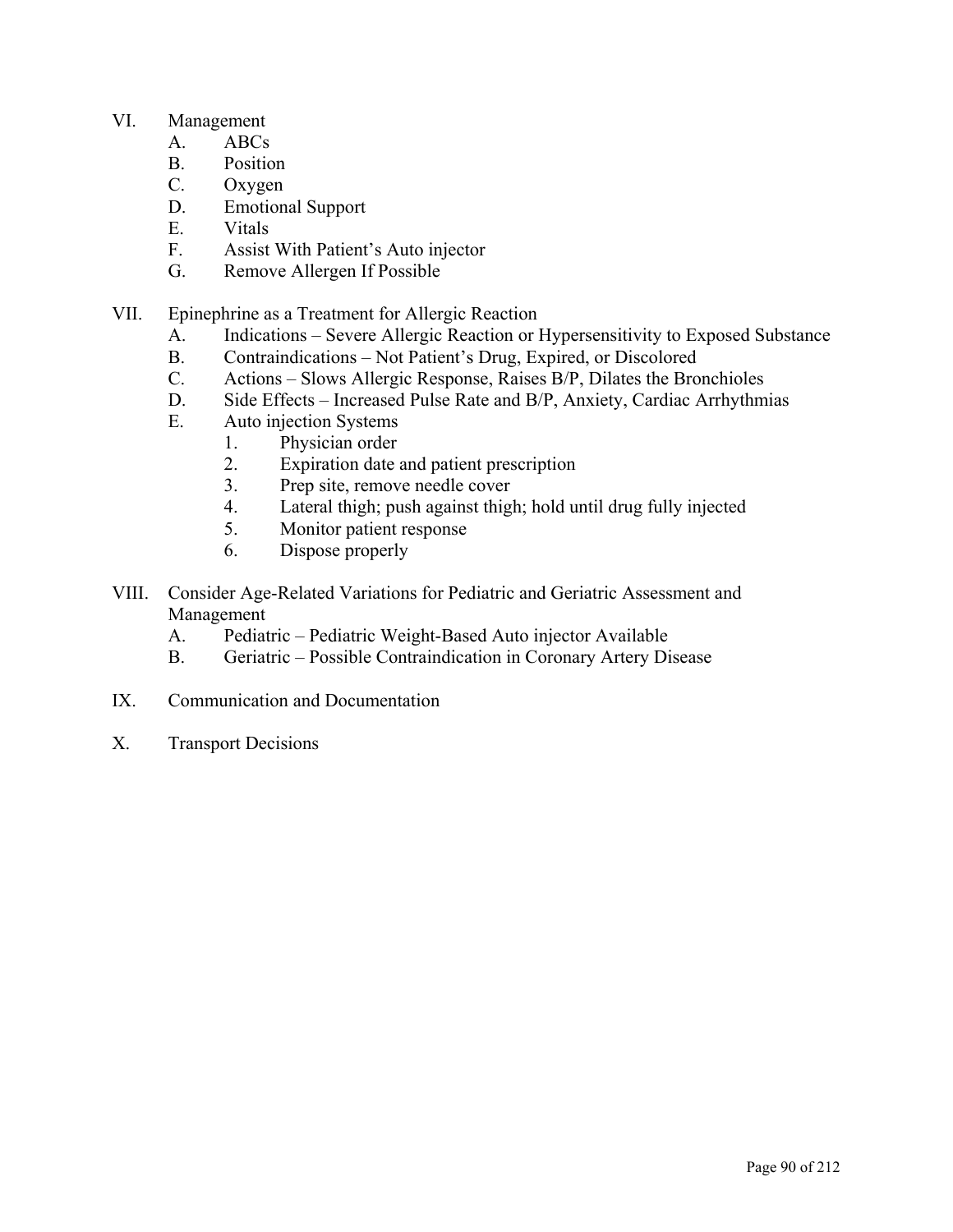# Medicine Infectious Disease

## **EMT Education Standard**

Applies fundamental knowledge to provide basic emergency care and transportation based on assessment findings for an acutely ill patient.

#### **EMT-Level Instructional Guideline**

- I. Causes of Infectious Disease
	- A. Infectious Agents
		- 1. Bacteria
		- 2. Viruses
		- 3. Fungi
		- 4. Protozoa
		- 5. Helminths (worms)
- II. Body Substance Isolation, Personal Protective Equipment, and Cleaning and Disposing of Equipment and Supplies
	- A. Principles of Body Substance Isolation
	- B. Hand Washing Guidelines
	- C. Recommendations for PPE
	- D. Recommendations for Cleaning or Sterilization of Equipment
	- E. Recommendations for Disposing of Contaminated Linens and Supplies Including Sharps
	- F. Recommendations for Decontaminating the Ambulance
- III. Consider Age-Related Variations in Pediatric and Geriatric Patients as They Relate Assessment and Management of Patients With a Gastrointestinal Condition or Emergency
- IV. Communication and Documentation for a Patient With a Communicable or Infectious Disease
- V. Transport Decisions Including Special Infection Control Procedures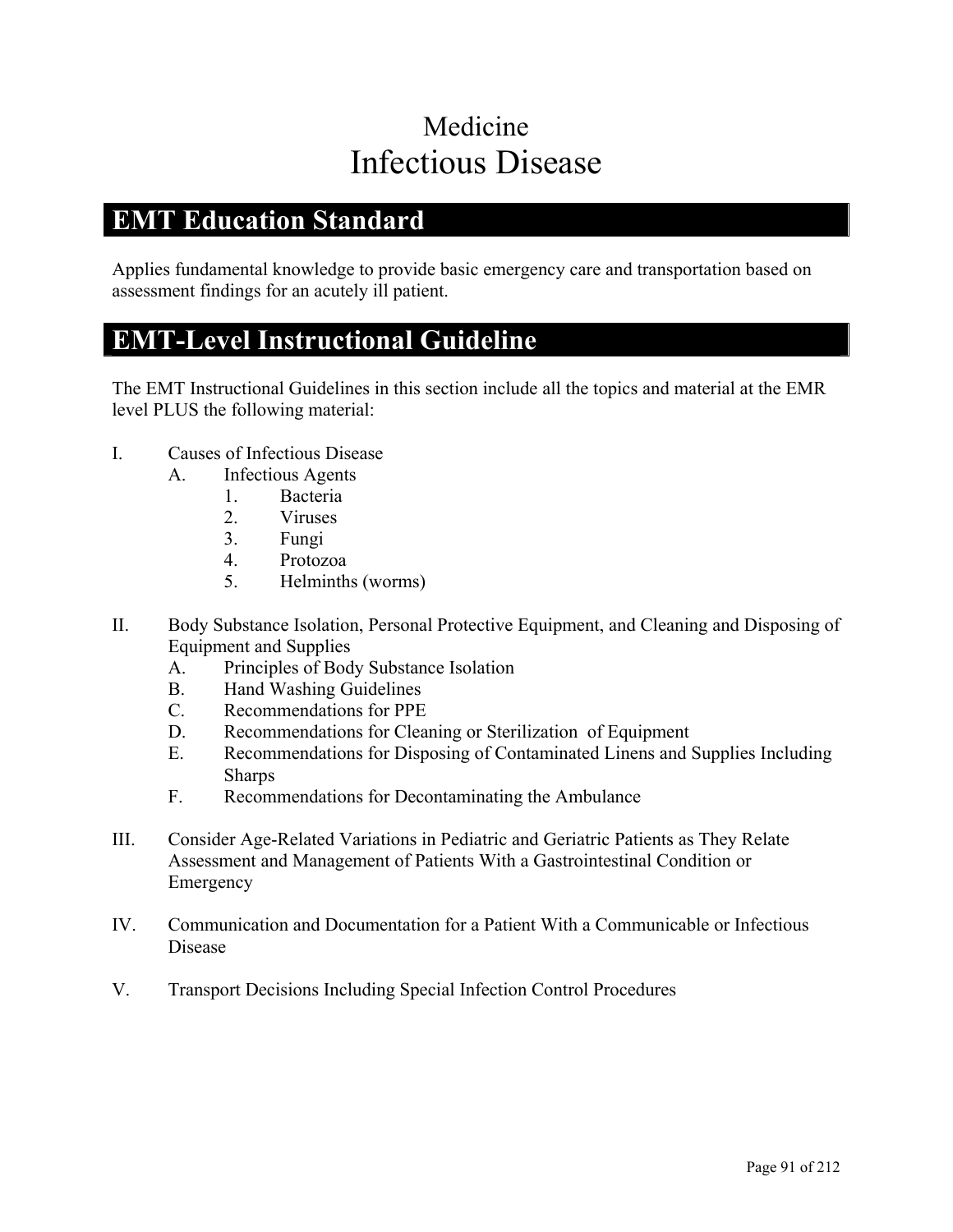- VI. Legal Requirements Regarding Reporting Communicable or Infectious Diseases/Conditions
	- A. Exposure of Health Care Provider
		- 1. Current recommended treatment modalities and follow-up<br>2. Prevention of exposure or immunizations/vaccines
			- Prevention of exposure or immunizations/vaccines
- VII. Required Reporting to the Health Department or Other Health Care Agency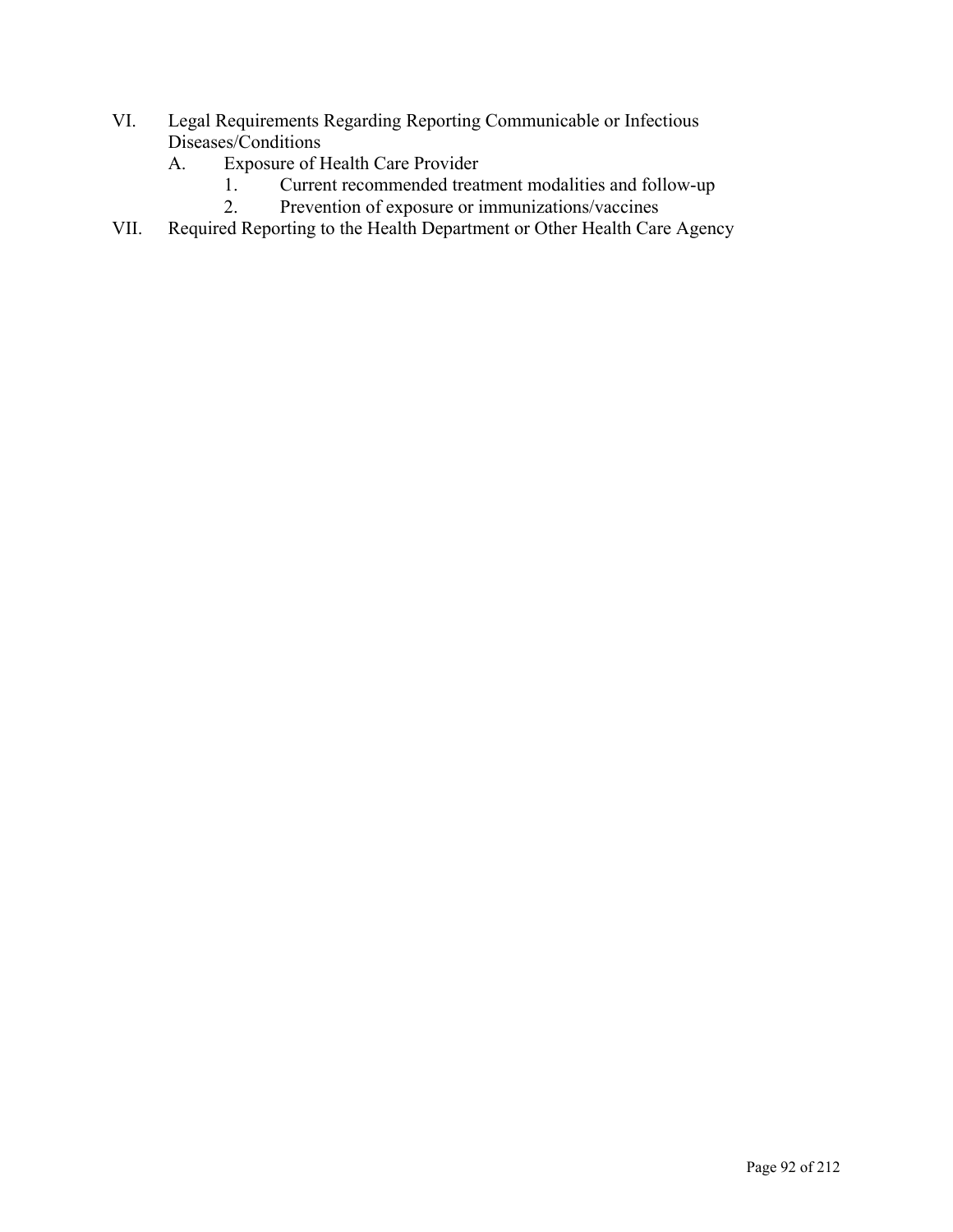# Medicine Endocrine Disorders

## **EMT Education Standard**

Applies fundamental knowledge to provide basic emergency care and transportation based on assessment findings for an acutely ill patient.

### **EMT-Level Instructional Guideline**

- I. Introduction
	- A. Definition of Terms
		- 1. Diabetes—types I and II
		- 2. Hypoglycemia
		- 3. Hyperglycemia, diabetic ketosis
	- B. Anatomy and Function of the Pancreas
	- C. General Assessment Findings and Symptoms
		- 1. Confusion, vertigo, headache, syncope
		- 2. Decreasing level of consciousness
		- 3. Combative or uncooperative or restless
		- 4. Increasing level of consciousness
		- 5. Visual changes
		- 6. Speech changes
		- 7. Movement and sensation changes
- II. Diabetes
	- A. Overview of Condition
		- 1. Incidence
		- 2. Explanation of relationship of glucose and insulin
		- 3. Normal Blood Glucose Levels (BGL)
		- 4. Types
			- a. Type 1 (formerly known as Insulin Dependent Diabetes or Type I)
			- b. Type 2 (formerly known as Non-Insulin Dependent Diabetes or Type II)
				- i. oral agents
				- ii. diet-controlled
		- 5. Diabetic medications
			- a. Insulins
			- b. Oral agents
		- 6. Complications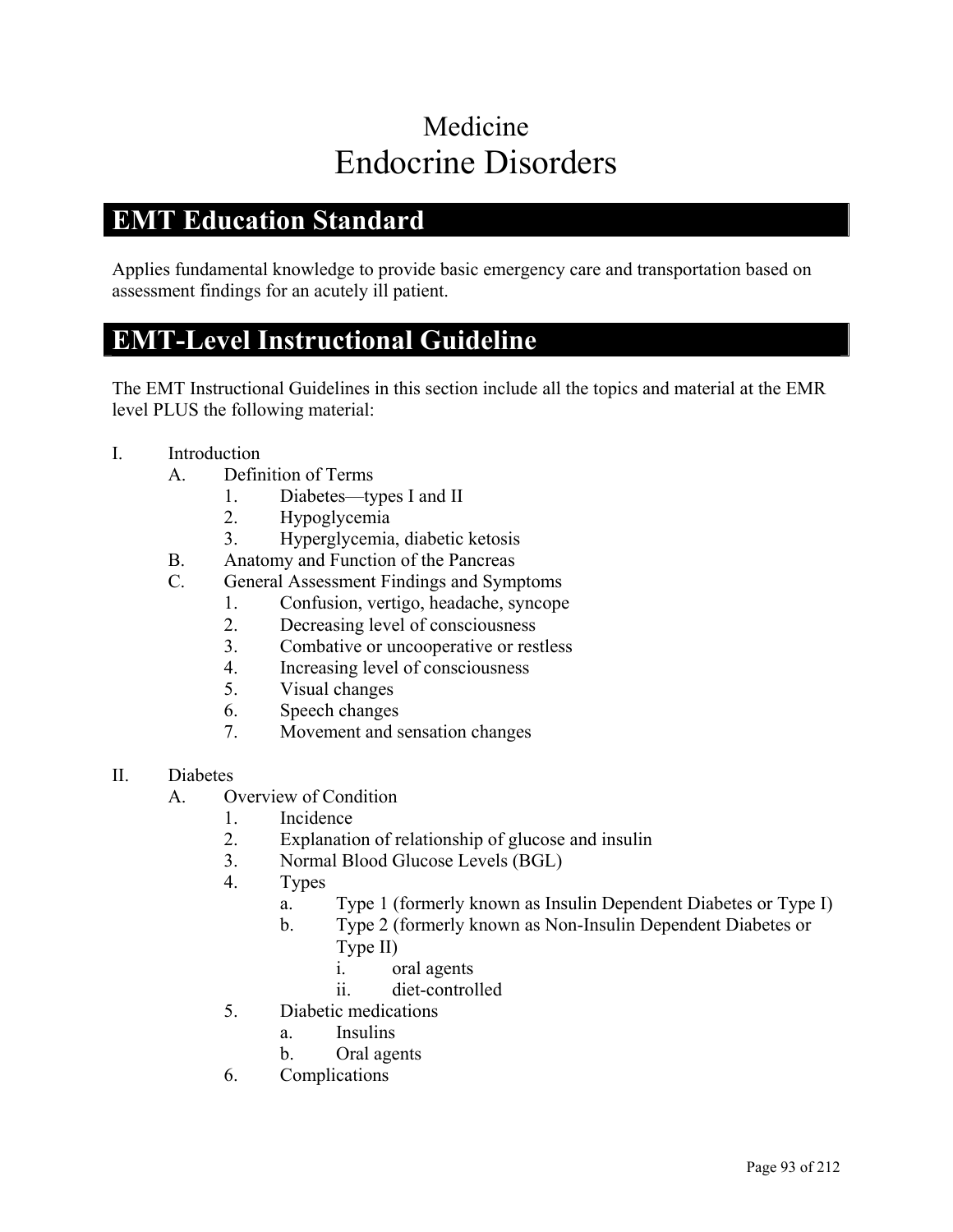- B. Hyperglycemia/Diabetic Ketoacidosis
	- 1. Pathophysiology
	- 2. Causes
	- 3. History and assessment findings
		- a. onset—slow changes in mental status
		- b. Kussmaul's breathing, acetone breath
		- c. Dehydration, poor skin tugor, pale, warm and dry
		- d. Weakness, nausea, and vomiting
		- e. Weak and rapid pulse
		- f. Polyuria, polydipsia, polyphagia
		- g. Other
		- h. Medical alert identification
	- 4. Management
		- a. ABCs (airway adjunct)
		- b. Position
		- c. Oxygen
		- d. Pulse oximetry
		- e. Emotional support
- C. Hypoglycemia
	- 1. Causes
	- 2. History and assessment findings
		- a. Onset rapid changes in mental status
		- b. Bizarre behavior, tremors, shaking
		- c. Sweating, hunger
		- d. Rapid full pulse, rapid shallow respirations
		- e. Seizures, coma late
		- f. Medical alert identification
	- 3. Management
		- a. ABCs, oxygen
		- b. Oral glucose as indicated (must be able to control airway)
		- c. Emotional support
	- 4. Oral glucose
		- a. Indication/contraindications
		- b. Actions
		- c. Side effects
		- d. Dose and route
		- e. Medical control role
		- f. When in doubt if hyper/hypoglycemia, give glucose
- D. Consider Age-Related Variations for Pediatric and Geriatric Assessment and Management
	- 1. Pediatric
		- a. Usually insulin dependant called juvenile diabetes
		- b. Late stages of hyperglycemia may have cerebral edema
		- c. Prone to seizures
		- d. Prone to dehydration
		- e. May be undiagnosed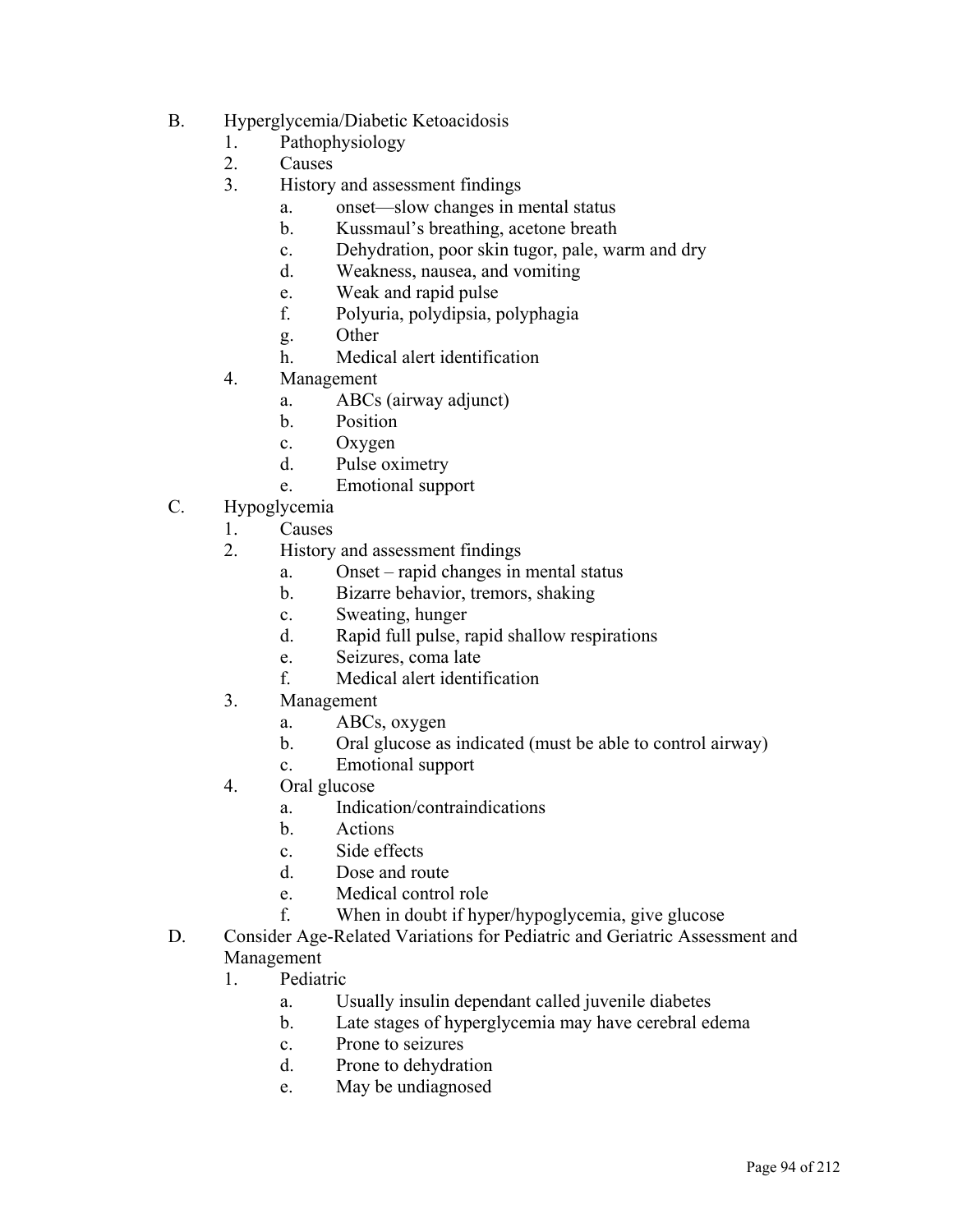- 2. Geriatric
	- a. Can mask signs and symptoms of myocardial infarction
	- Prone to dehydration and infections
- III. Communication and Documentation
- IV. Transport Decisions—Rapid Transport for Altered Level of Consciousness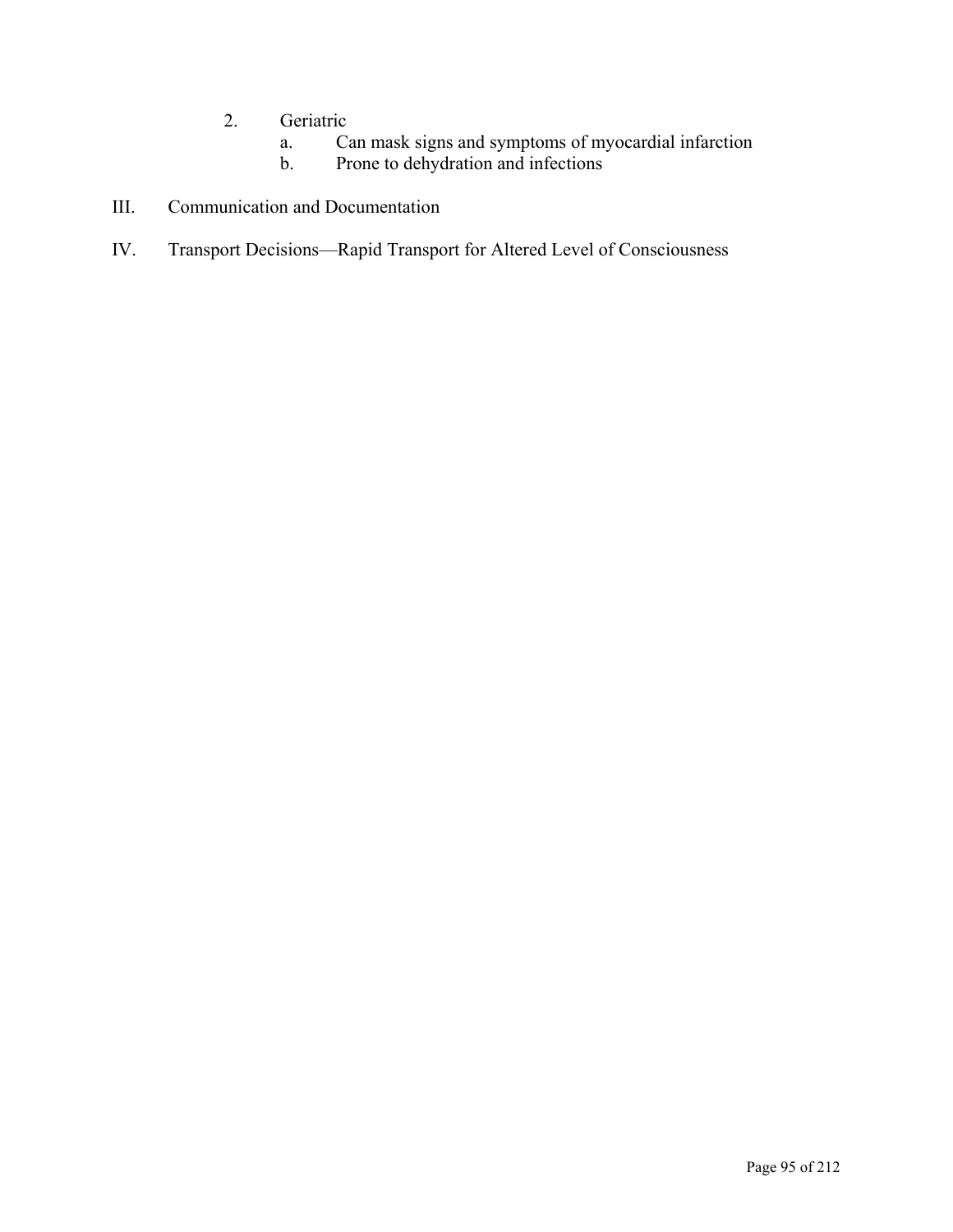# Medicine Psychiatric

## **EMT Education Standard**

Applies fundamental knowledge to provide basic emergency care and transportation based on assessment findings for an acutely ill patient.

#### **EMT-Level Instructional Guideline**

The EMT Instructional Guidelines in this section include all the topics and material at the EMR level PLUS the following material:

- I. Define
	- A. Behavior
	- B. Psychiatric Disorder
	- C. Behavioral Emergency
- II. Epidemiology of Psychiatric Disorders

#### III. Assessment

- A. General Appearance
- B. Speech
- C. Skin
- D. Posture/Gait
- E. Mental Status
- F. Mood, Thought, Perception, Judgment, Memory, and Attention
- IV. Behavioral Change
	- A. Factors That May Alter a Patient's Behavior May Include Situational Stresses, Medical Illnesses, Psychiatric Problems, and Alcohol or Drugs
	- B. Common Causes of Behavioral Alteration
		- 1. Low blood sugar
		- 2. Lack of oxygen
		- 3. Hypoperfusion
		- 4. Head trauma
		- 5. Mind altering substances
		- 6. Psychogenic resulting in psychotic thinking, depression or panic
		- 7. Excessive cold
		- 8. Excessive heat
		- 9. Meningitis
		- 10. Seizure disorders
		- 11. Toxic ingestions overdose
		- 12. Withdrawal of drugs or alcohol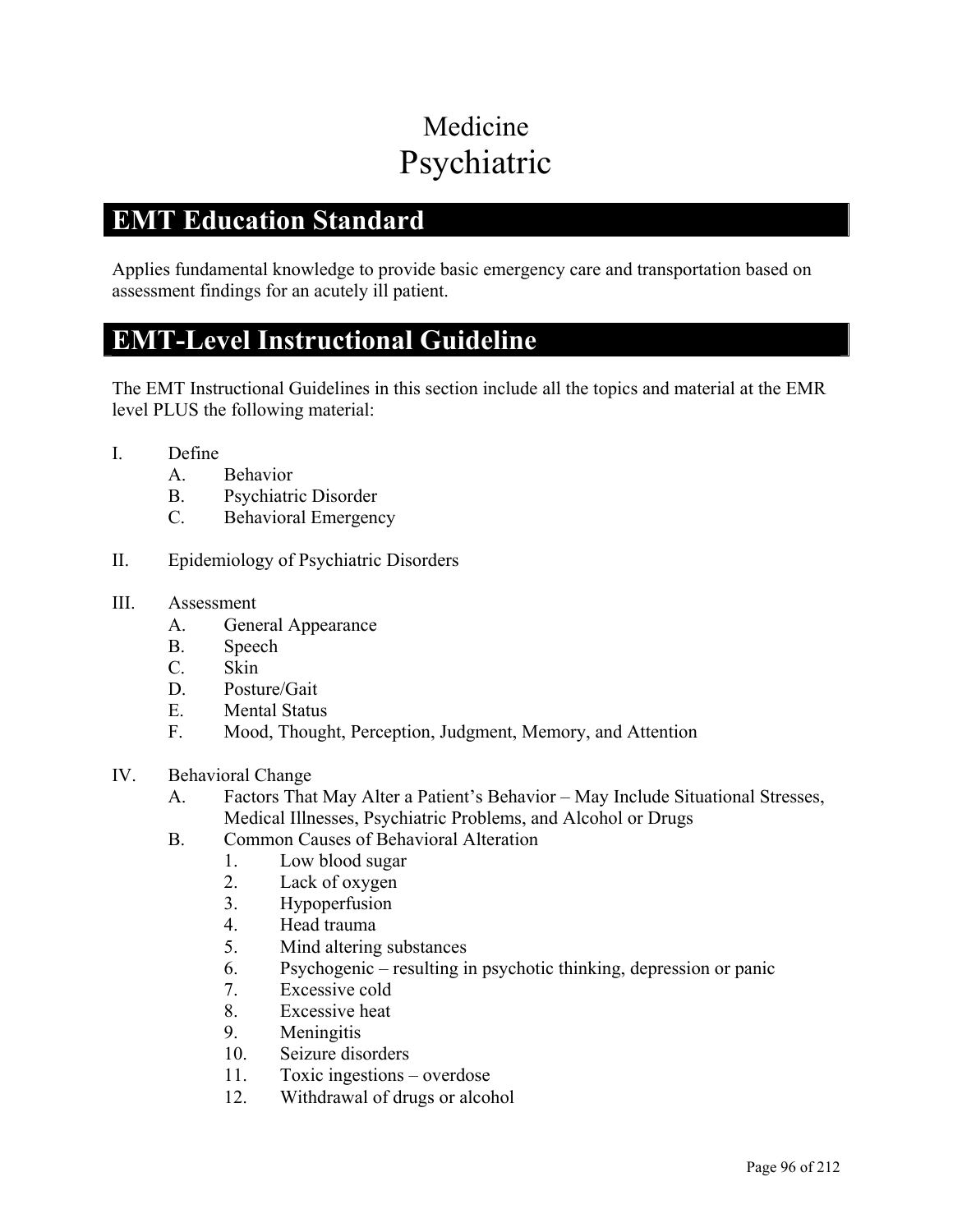- V. Psychiatric Emergencies
	- A. Acute Psychosis
	- B. Assessment for Suicide Risk
		- 1. Depression
		- 2. Risk factors/signs or symptoms
			- a. Ideation or defined lethal plan of action which has been verbalized and/or written
			- b. Alcohol and substance abuse
			- c. Purposelessness
			- d. Anxiety, agitation, unable to sleep or sleeping all the time
			- e. Feeling trapped, no way out
			- f. Hopelessness
			- g. Withdrawal from friends, family and society
			- h. Anger and/or aggressive tendencies
			- i. Recklessness or engaging in risky activities
			- j. Dramatic mood changes
			- k. History of trauma or abuse
			- l. Some major physical illness (cancer, CHF, etc.)
			- m. Previous suicide attempt
			- n. Job or financial loss
			- o. Relational or social loss
			- p. Easy access to lethal means
			- q. Lack of social support and sense of isolation
			- r. Certain cultural and religious beliefs
		- 3. Important questions
			- a. How does the patient feel?
			- b. Determine suicidal tendencies
			- c. Is patient threat to self or others?
			- d. Is there a medical problem?
			- e. Is there trauma involved?
			- f. Interventions?
	- C. Agitated Delirium
		- 1. Emergency medical care
			- a. Scene size-up, personal safety
			- b. Establish rapport
				- i. utilize therapeutic interviewing techniques
					- a) engage in active listening
					- b) supportive and empathetic
					- c) limit interruptions
					- d) respect patient's territory, limit physical touch
				- ii. avoid threatening actions, statements and questions
				- iii. approach slowly and purposefully
			- c. Patient assessment
				- i. intellectual functioning
				- ii. orientation
				- iii. memory
				- iv. concentration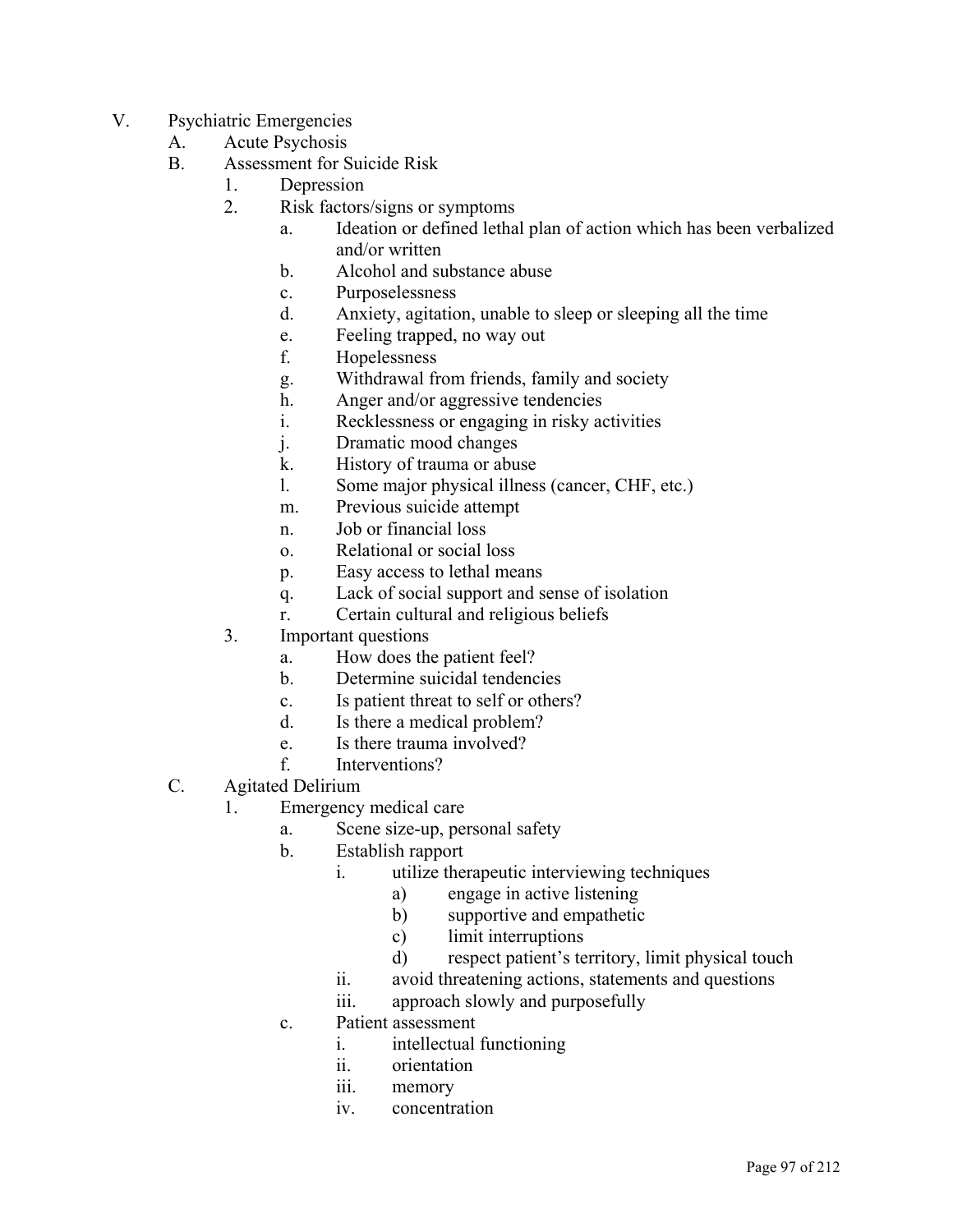- v. judgment
- vi. thought content
	- a) disordered thoughts
	- b) delusions, hallucinations
	- c) unusual worries, fears
- vii. language
	- a) speech pattern and content
	- b) garbled or unintelligible
- viii. mood
	- a) anxiety, depression, elation, agitation
	- b) level of alertness, distractibility
		- i) appearance, hygiene, dress
		- ii) psychomotor activity
- d. Calm the patient do not leave the patient alone, unless unsafe situation; consider need for law enforcement
- e. Restrain if necessary
- f. Transport
- g. If overdose, bring medications or drugs found to medical facility
- VI. Medical-Legal Considerations
	- A. Types of Restraints
	- B. Transport Against Patient Will
- VII. Consider Age-Related Variations for Pediatric and Geriatric Assessment and Management
	- A. Pediatric Behavioral Emergencies
		- 1. Teenage suicide concerns
		- 2. Aggressive behavior may be a symptom of an underlying disorder or disability
	- B. Geriatrics -- suicide issues/depression common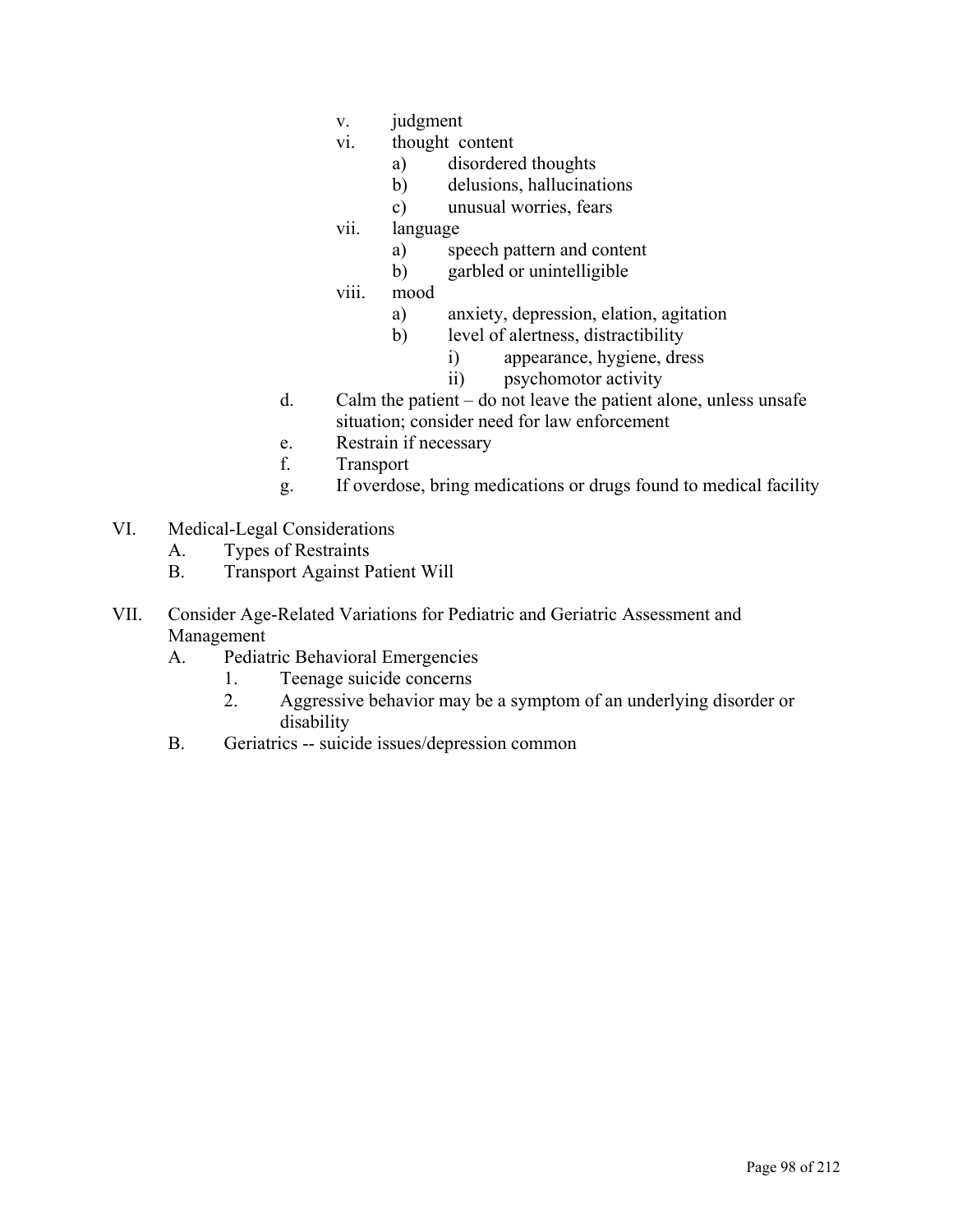# Medicine Cardiovascular

## **EMT Education Standard**

Applies fundamental knowledge to provide basic emergency care and transportation based on assessment findings for an acutely ill patient.

### **EMT-Level Instructional Guideline**

- I. Anatomy of the Cardiovascular System
	- A. Heart
		- 1. Chambers
		- 2. Valves
		- 3. Blood supply to myocardium
		- 4. Myocardial muscle cells
		- 5. Specialized electrical cells
		- 6. Automaticity
		- 7. Autonomic system control
			- a. Sympathetic "fight or flight"
			- b. Parasympathetic
	- B. Vessels
		- 1. Aorta
		- 2. Arteries
		- 3. Arterioles
		- 4. Capillaries
		- 5. Venules
		- 6. Veins
		- 7. Vena cava
	- C. Blood
		- 1. Red blood cells
		- 2. White blood cells
		- 3. Platelets
		- 4. Plasma
- II. Physiology
	- A. Cardiac Cycle
		- 1. Systole
		- 2. Diastole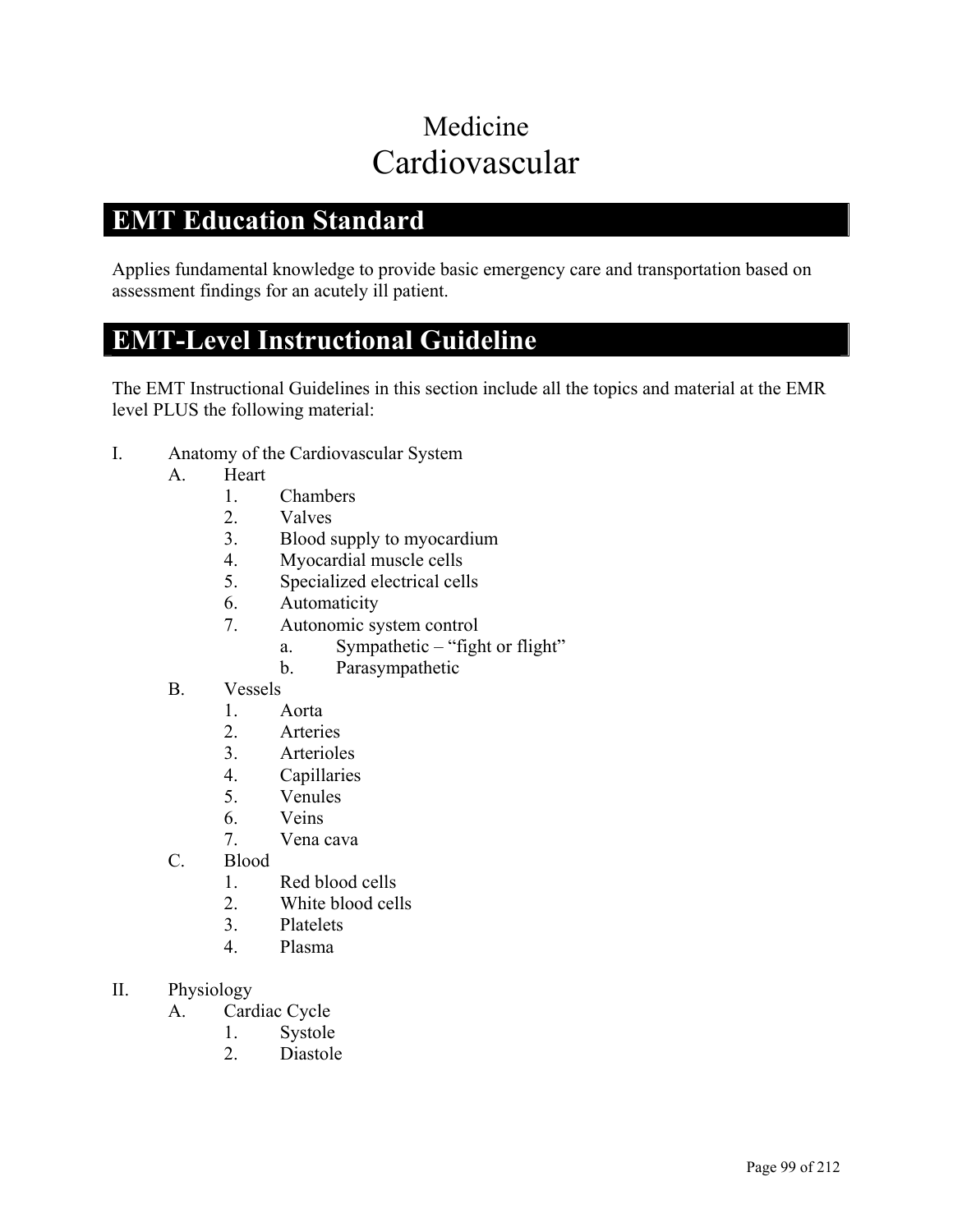- B. Pulses
	- 1. Peripheral Pulses
	- 2. Central pulses
- C. Blood Pressure
	- 1. Systolic
	- 2. Diastolic
- D. Blood Circulation Through a Double Pump
	- 1. Respiratory system
		- a. Deoxygenated blood to lungs
		- b. Oxygenated blood back to heart
	- 2. Body
- E. Cardiac Output
	- 1. Heart rate X blood volume ejected/beat
- F. Perfusion
	- 1. Function of red blood cells in oxygen delivery
	- 2. Factors governing adequate perfusion
		- a. Rate
		- b. Pump
		- c. Volume
- G. Oxygenation of Tissues
	- 1. Delivery of oxygenated blood
	- 2. Removal of tissue wastes
- III. Pathophysiology
	- A. Cardiac Compromise
		- 1. Inadequate circulation of blood and/ or perfusion of vital processes or organs
		- 2. Atherosclerosis
			- a. Plaque buildup in lumen of artery
			- b. Obstruction of blood flow
			- c. Interference with dilation and constriction of vessel
			- d. Occlusion
			- e. Ischemia is a result of decreased blood flow
		- 3. Rate-related compromise
		- 4. Inadequate pumping
		- 5. Inappropriate circulating volume
- IV. Assessment
	- A. Primary Survey
		- 1. Level of responsiveness
			- a. Restlessness, anxiety
			- b. Feeling of impending doom
		- 2. Airway
		- 3. Breathing
			- a. Rate and depth
			- b. Effort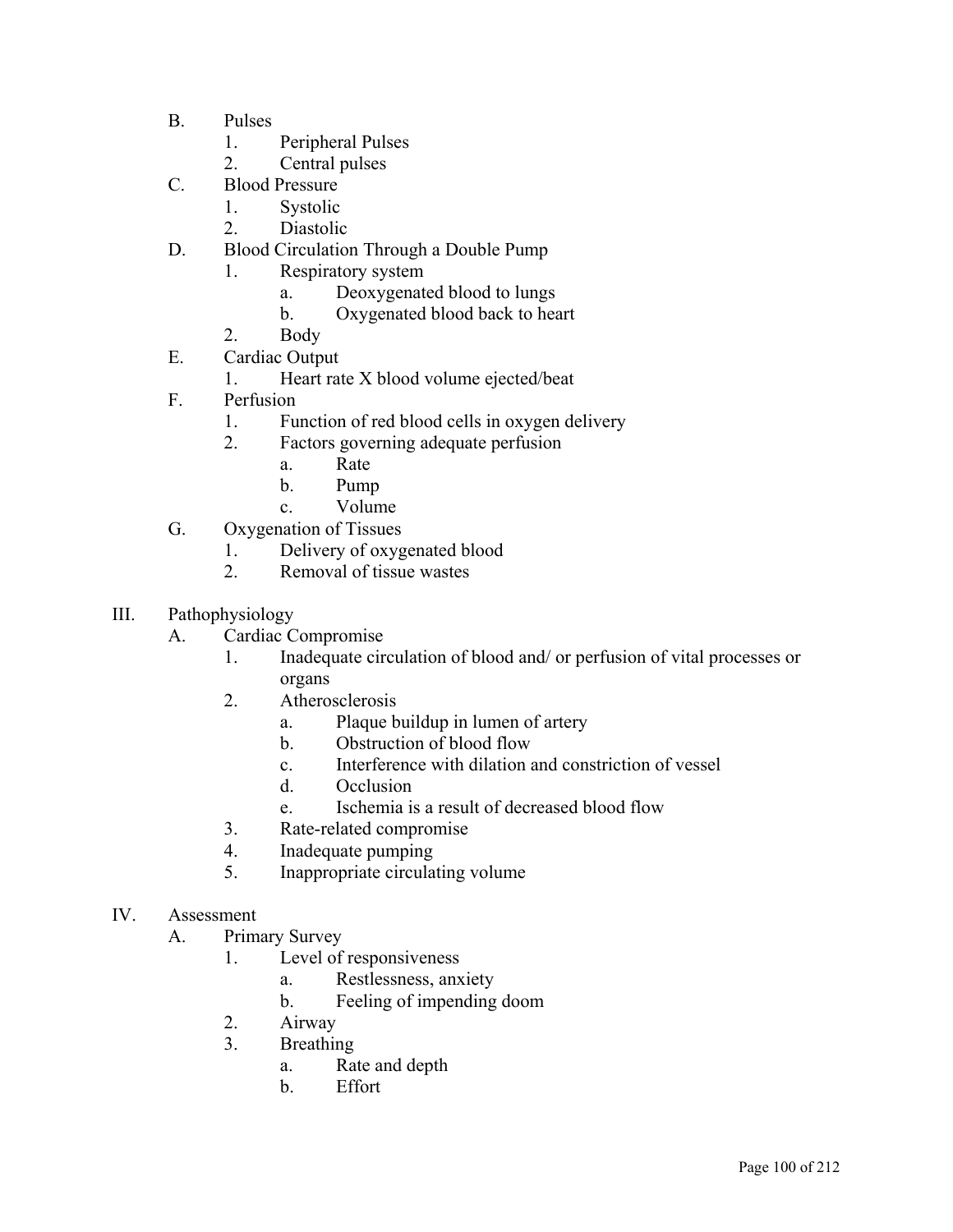- c. Breath sounds
- d. Significance of findings
- 4. Circulation
	- a. Pulse
		- i. rate
		- ii. quality
	- b. Skin
		- i. color
		- ii. temperature
		- iii. moisture
		- iv. edema
	- c. Blood pressure

#### B. History

- 1. Chief complaint
- 2. History of the present illness
	- a. Chest discomfort/pain
		- i. signs and symptoms
		- ii. OPQRST evaluation
	- b. Respiratory
		- i. dyspnea
			- a) continuous
			- b) exertional
			- c) non-exertional
			- d) orthopneic
		- ii. cough
			- a) dry
			- b) productive
	- c. Related signs and symptoms
		- i. nausea/vomiting
		- ii. fatigue
		- iii. palpitations
		- iv. headache
		- v. recent trauma
- 3. Past medical history
	- a. SAMPLE history
	- b. Previous heart disease/surgery
		- i. angina
		- ii. previous AMI
		- iii. hypertension
		- iv. heart failure
		- v. valve disease
		- vi. aneurysm
		- vii. pulmonary disease
		- viii. diabetes
		- ix. COPD
		- x. renal disease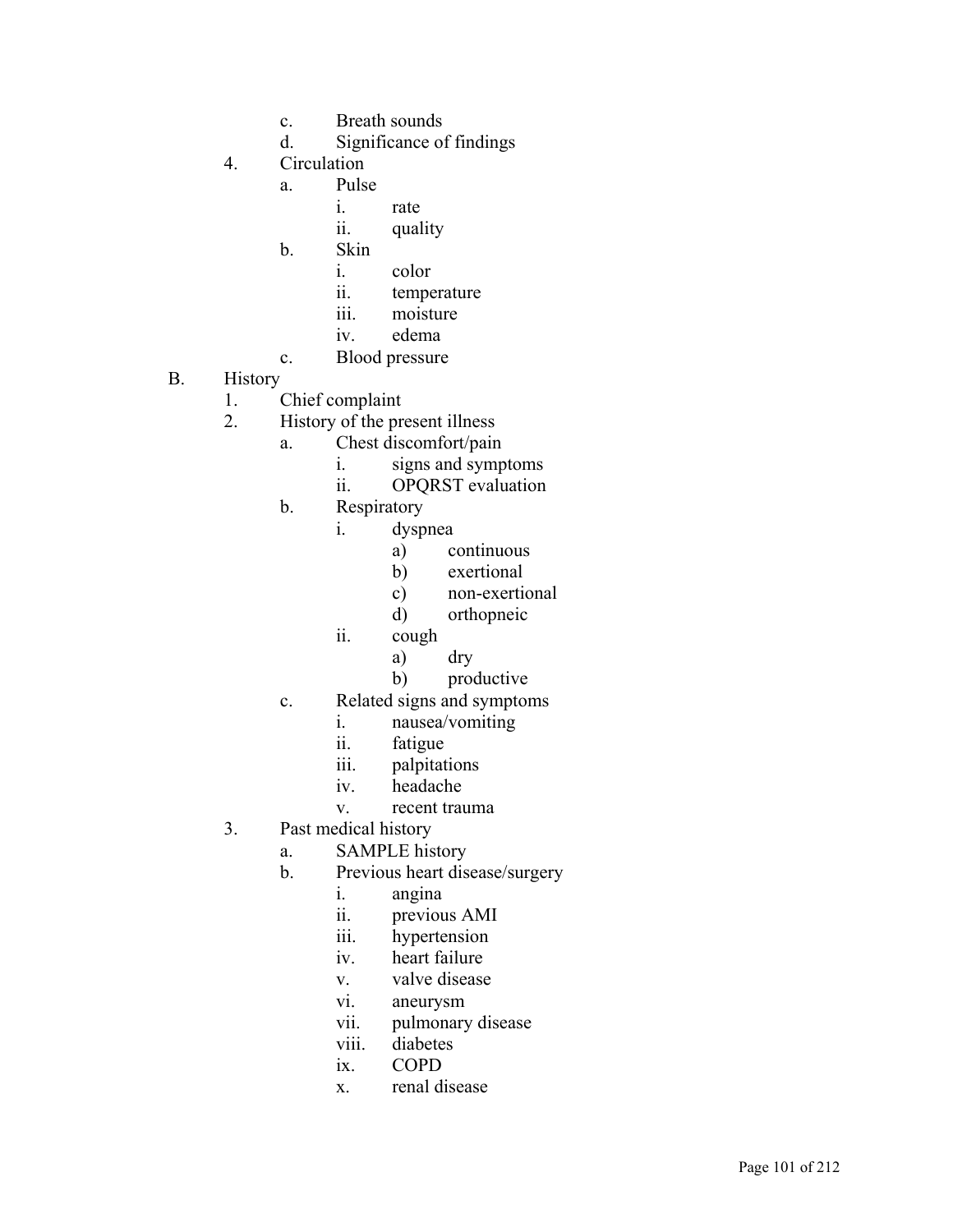- c. Current/past medications
	- i. prescribed
	- ii. over-the-counter
	- iii. home remedies
	- iv. recreational drug use
- d. Family history
- C. Secondary Survey
- V. Management (refer to the current American Heart Association guidelines)
	- A. Place in proper position
	- B. Evaluation and appropriate management of ventilations/respirations
		- 1. Oxygen saturation evaluation
		- 2. pulse oximetry
	- C. May be unreliable in cardiac arrest, toxic inhalation
		- 1. Appropriate management of any related ventilatory/respiratory compromise
			- a. BVM assistance
			- b. PEEP
			- c. CPAP/BiPAP
			- d. MTV/ATV
		- 2. Appropriate oxygen therapy
	- D. Evaluation and appropriate management of cardiac compromise
		- 1. Manual and auto BP
		- 2. Mechanical CPR
		- 3. AED
	- E. Pharmacological interventions
		- 1. Aspirin
		- 2. Nitroglycerin
		- 3. Oral glucose
	- F. Consider AEMT/Paramedic assistance at the scene
	- G. Appropriate transportation
- VI. Specific Cardiovascular Emergencies (refer to current American Heart Association guidelines)
	- A. Acute Coronary Syndromes (ACS) Heart Failure
	- B. Hypertensive Emergencies
		- 1. Systolic BP greater than 160 mmHg
		- 2. Diastolic BP greater than 94 mmHg
		- 3. Signs and symptoms
			- a. Strong, bounding pulse
			- b. Skin warm, dry, or moist
			- c. Headache
			- d. Ringing in ears
			- e. Nausea/vomiting
			- f. Nose bleed
		- 4. Assessment
	- C. Cardiogenic Shock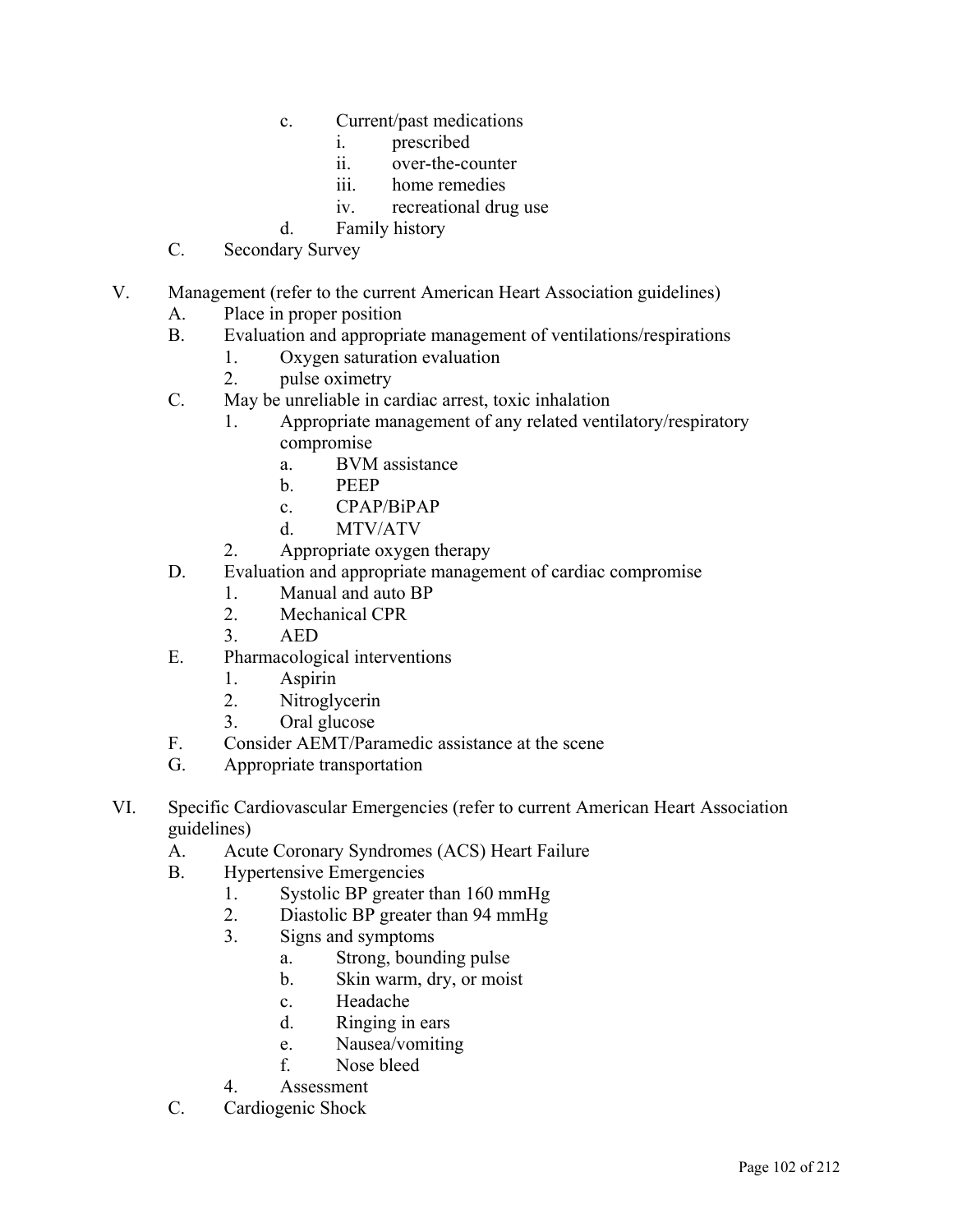- D. Cardiac Arrest
- VII. Pharmacological Agents
	- A. Aspirin
		- 1. Generic and trade names
		- 2. Indications
		- 3. Contraindications
		- 4. Actions
		- 5. Side effects
		- 6. Precautions
		- 7. Expiration date
		- 8. Dosage
		- 9. Administration
	- B. Nitroglycerin
		- 1. Generic and trade names
		- 2. Indications
		- 3. Contraindications
		- 4. Actions
		- 5. Side effects
		- 6. Precautions
		- 7. Expiration date
		- 8. Dosage
		- 9. Administration
	- C. Role of Medical Oversight in Medication Administration
	- D. Patient Assisted Administration
	- E. Documentation
- VIII. Consider Age-Related Variations for Pediatric and Geriatric Patients for Assessment and Management of Cardiac Compromise
	- A. Pediatric
		- 1. Cardiac problems typically associated with congenital heart condition
		- 2. Cardiovascular compromise often caused by respiratory compromise
	- B. Geriatric -- typical MI presentation often related to other underlying disease processes
		- 1. Diabetes
		- 2. Asthma
		- 3. COPD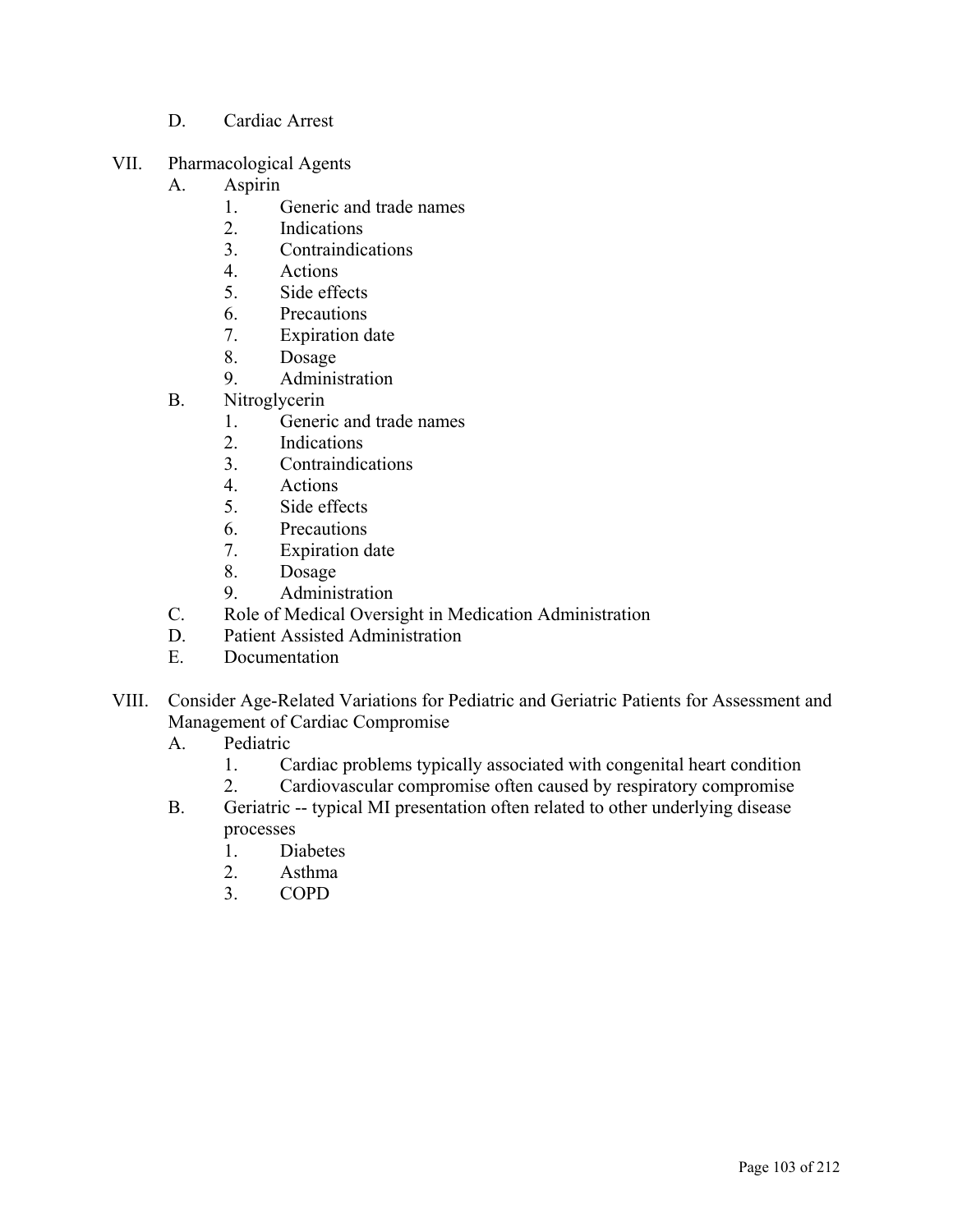# Medicine Toxicology

## **EMT Education Standard**

Applies fundamental knowledge to provide basic emergency care and transportation based on assessment findings for an acutely ill patient.

### **EMT-Level Instructional Guideline**

- I. Introduction
	- A. Define Toxicology, Poisoning, Overdose
	- B. National Poison Control Center
	- C. Routes of Absorption
		- 1. Ingestion
		- 2. Inhalation
		- 3. Injection
		- 4. Absorption
- II. Poisoning by Ingestion
	- A. Examples
	- B. Assessment Findings
	- C. General Management Considerations
- III. Poisoning by Inhalation
	- A. Examples
	- B. Assessment Findings
	- C. General Management Considerations
- IV. Poisoning by Injection
	- A. Examples
	- B. Assessment Findings
	- C. General Management Considerations
- V. Poisoning by Absorption
	- A. Examples
	- B. Assessment Findings
	- C. General Management Considerations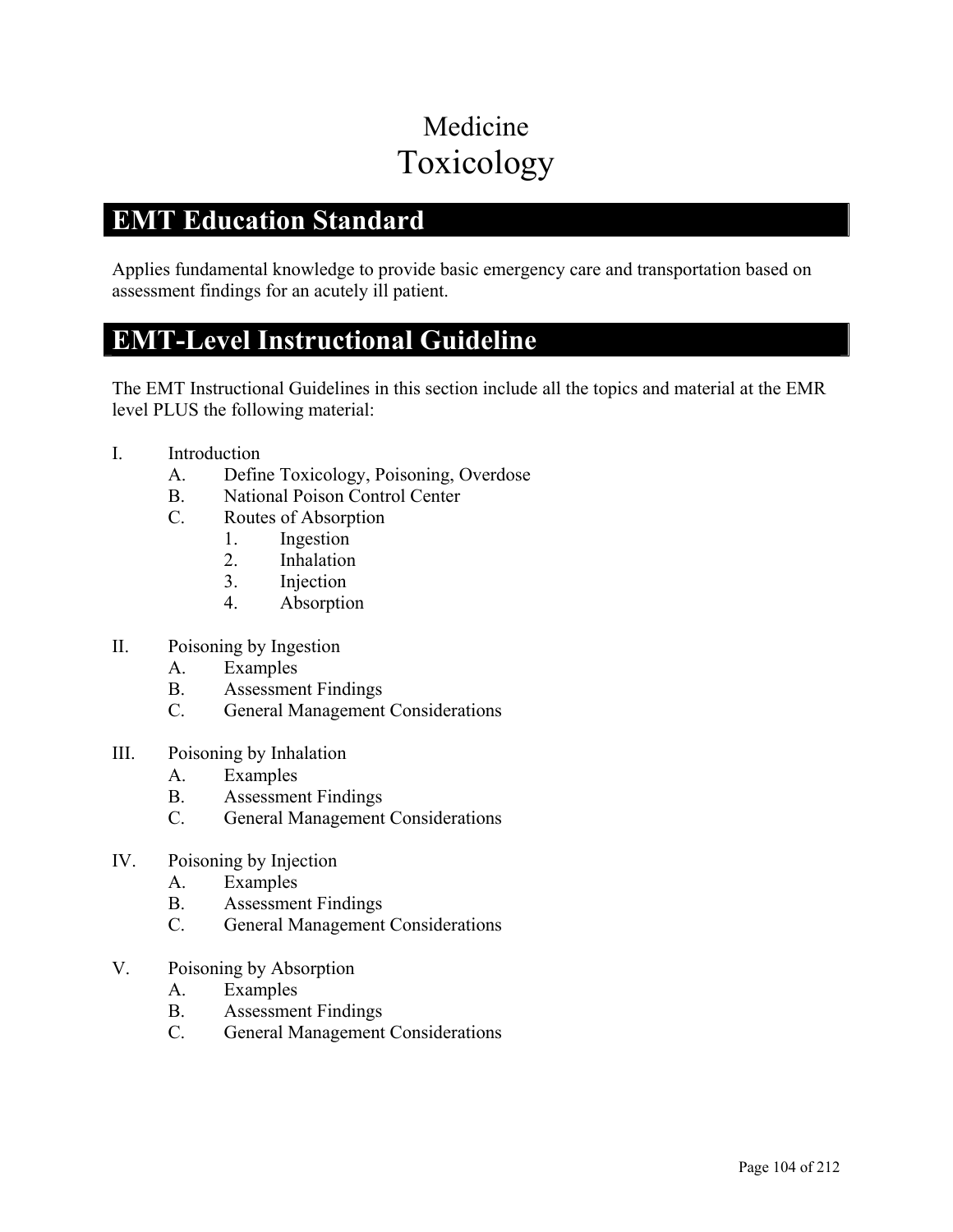- VI. Drugs of Abuse
	- A. Opiates/Narcotics
		- 1. Common causative agents
		- 2. Assessment findings and symptoms
			- a. Decreased level of consciousness, sedation
			- b. Hypotension
			- c. Respiratory depression/arrest
			- d. Nausea, pinpoint pupils
			- e. Seizures and coma
		- 3. Management for a patient using opiates
	- B. Alcohol
		- 1. Overview of alcoholism including long-term effects
		- 2. Alcohol abuse
			- a. CNS changes—agitation to sedation to altered level of consciousness
			- b. Respiratory depression
			- c. Nausea and vomiting
			- d. Uncoordination
		- 3. Alcohol withdrawal
			- a. Tremors, sweating weakness
			- b. Hallucinations and seizures
		- 4. Assessment findings and symptoms for patients with alcohol abuse and alcohol withdrawal
		- 5. Management for a patient using alcohol or withdrawing from alcohol — airway, ventilation, and circulation
	- C. Common Causative Agents, Assessment Findings and Symptoms, Management
		- 1. Cannabis
		- 2. Hallucinogens
		- 3. Stimulants
		- 4. Barbiturates/sedatives/ hypnotics
- VII. Poisonings and Exposures
	- A. Scene Safety Issues
	- B. Common Causative Agents, Assessment Findings and Symptoms, Management
		- 1. Pesticides
		- 2. Chemicals
		- 3. Household cleaning poisonings
		- 4. Poisonous plants
- VIII. Medication Overdose
	- A. Common Causes of Overdoses (Other Than Drugs of Abuse)
		- 1. Cardiac medications
		- 2. Psychiatric medications
		- 3. Non-prescription pain medications including Salicylates and Acetaminophen
		- 4. Other
	- B. Assessment Findings and Symptoms for Patients With Medication Overdose
	- C. Management for a Patient With Medication Overdose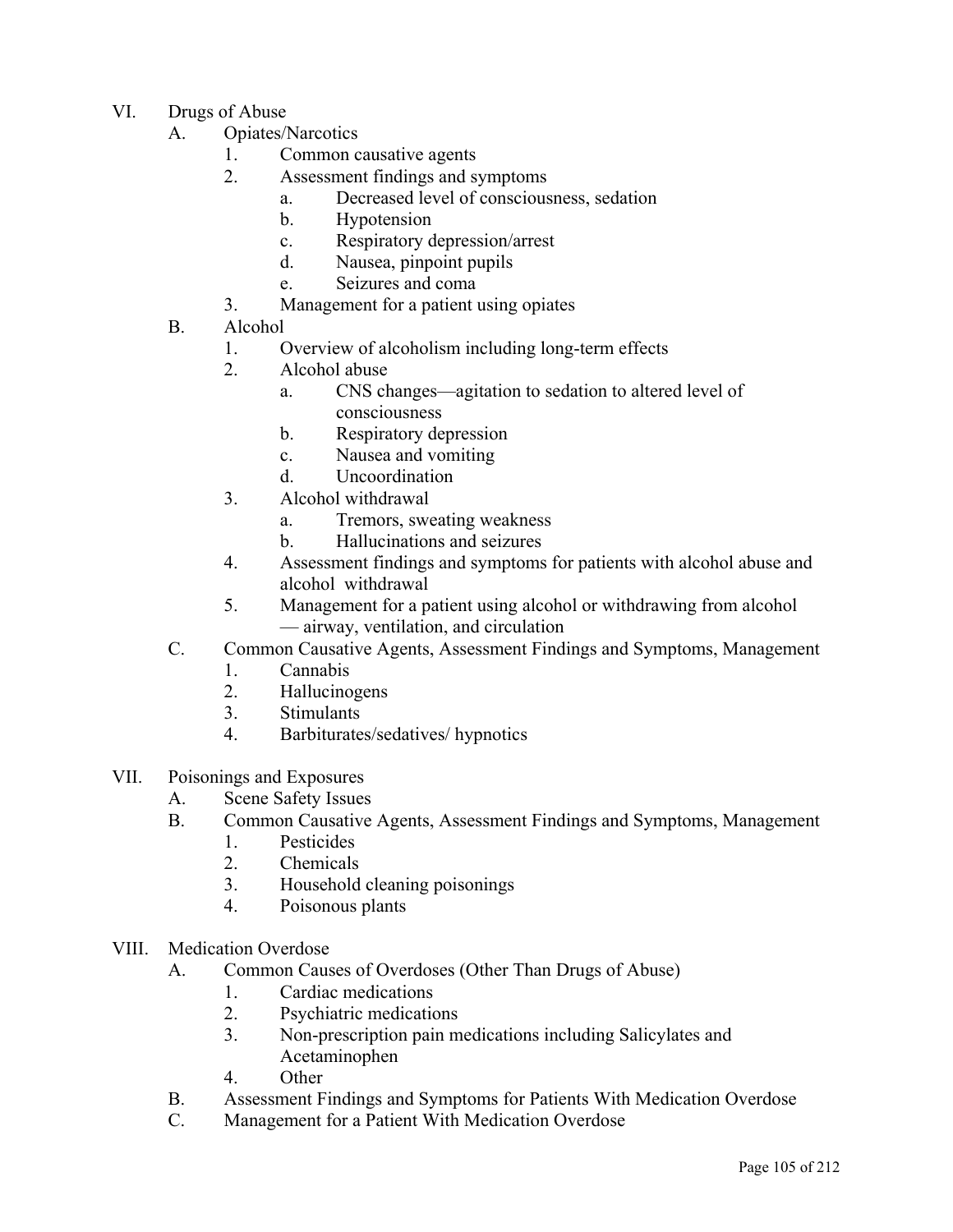- IX. General Treatment Modalities for Poisonings
	- A. Scene Safety
	- B. Standard Precautions and Decontamination
	- C. Airway Control
	- D. Ventilation and Oxygenation
	- E. Circulation
	- F. Use of Activated Charcoal
		- 1. Indications/contraindications/side effects
		- 2. Physician order
		- 3. Dose
- X. Consider Age-Related Variations for Pediatric and Geriatric Assessment and Management
	- A. Pediatric
		- 1. Toddler-aged prone to ingestions of toxic substance
		- 2. Adolescent prone to experimentation with drugs of abuse
	- B. Geriatric -- Alcoholism is common in elderly
- XI. Communication and Documentation for Patients With Toxicological Emergencies
- XII. Transport Decisions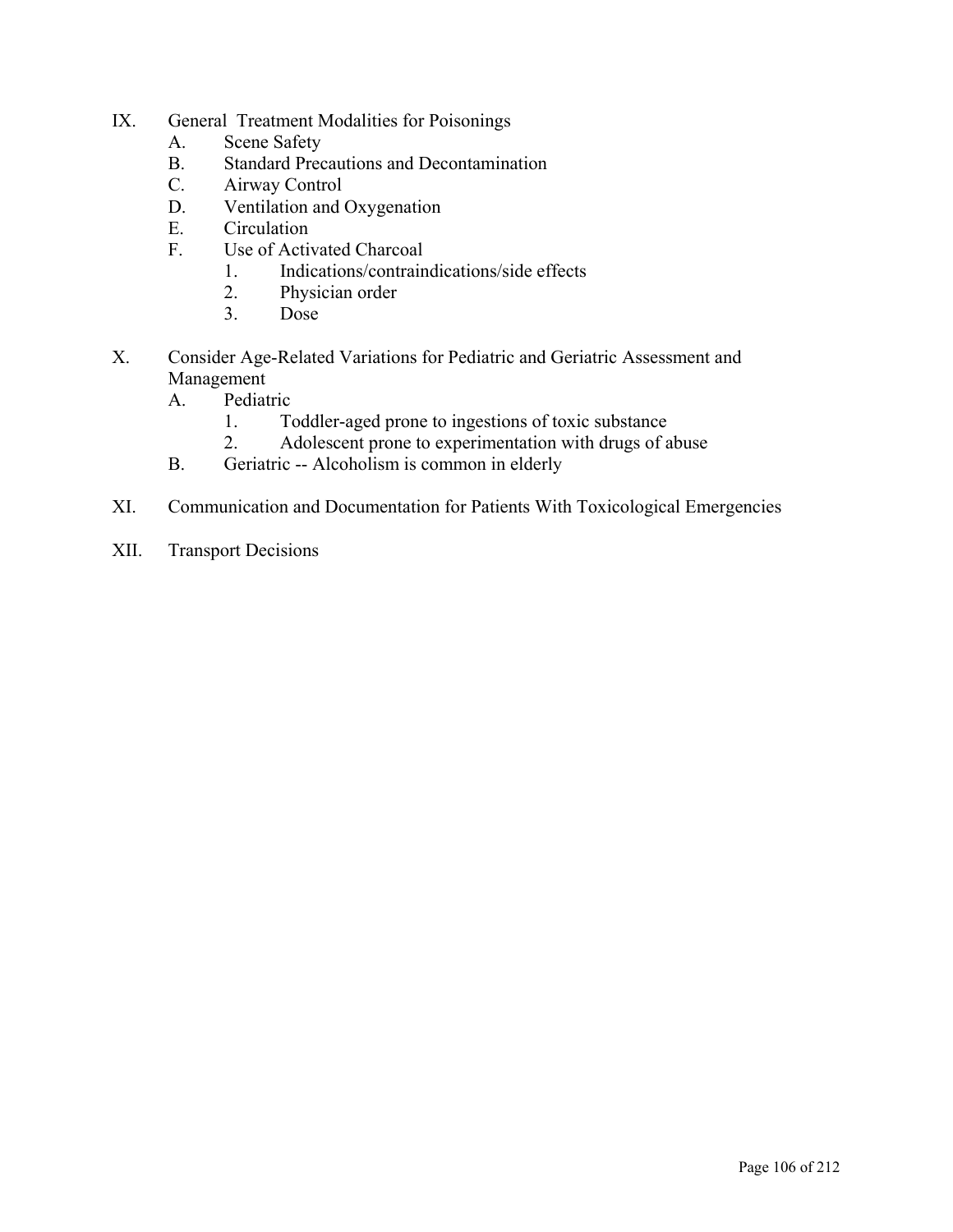# Medicine Respiratory

## **EMT Education Standard**

Applies fundamental knowledge to provide basic emergency care and transportation based on assessment findings for an acutely ill patient.

### **EMT-Level Instructional Guideline**

- I. Anatomy of the Respiratory System
	- A. Upper Airway
	- B. Lower Airway
	- C. Lungs and Accessory Structures
- II. Normal Respiratory Effort
- III. Assessment Findings and Symptoms and Management for Respiratory Conditions
	- A. Respiratory Distress
		- 1. Assessment
			- a. Shortness of breath
			- b. Restlessness
			- c. Increased pulse rate
			- d. Changes in respiratory rate or rhythm
			- e. Skin color changes
			- f. Abnormal sounds of breathing/lung sounds
			- g. Inability to speak
			- h. Retractions
			- i. Altered mental status
			- j. Abdominal breathing
			- k. Coughing
			- l. Tripod position
		- 2. Management of respiratory distress
			- a. Scene safety and Standard Precautions
			- b. ABCs, position
			- c. Oxygen/suction
			- d. Pulse oximetry
			- e. Emotional support
			- f. Transport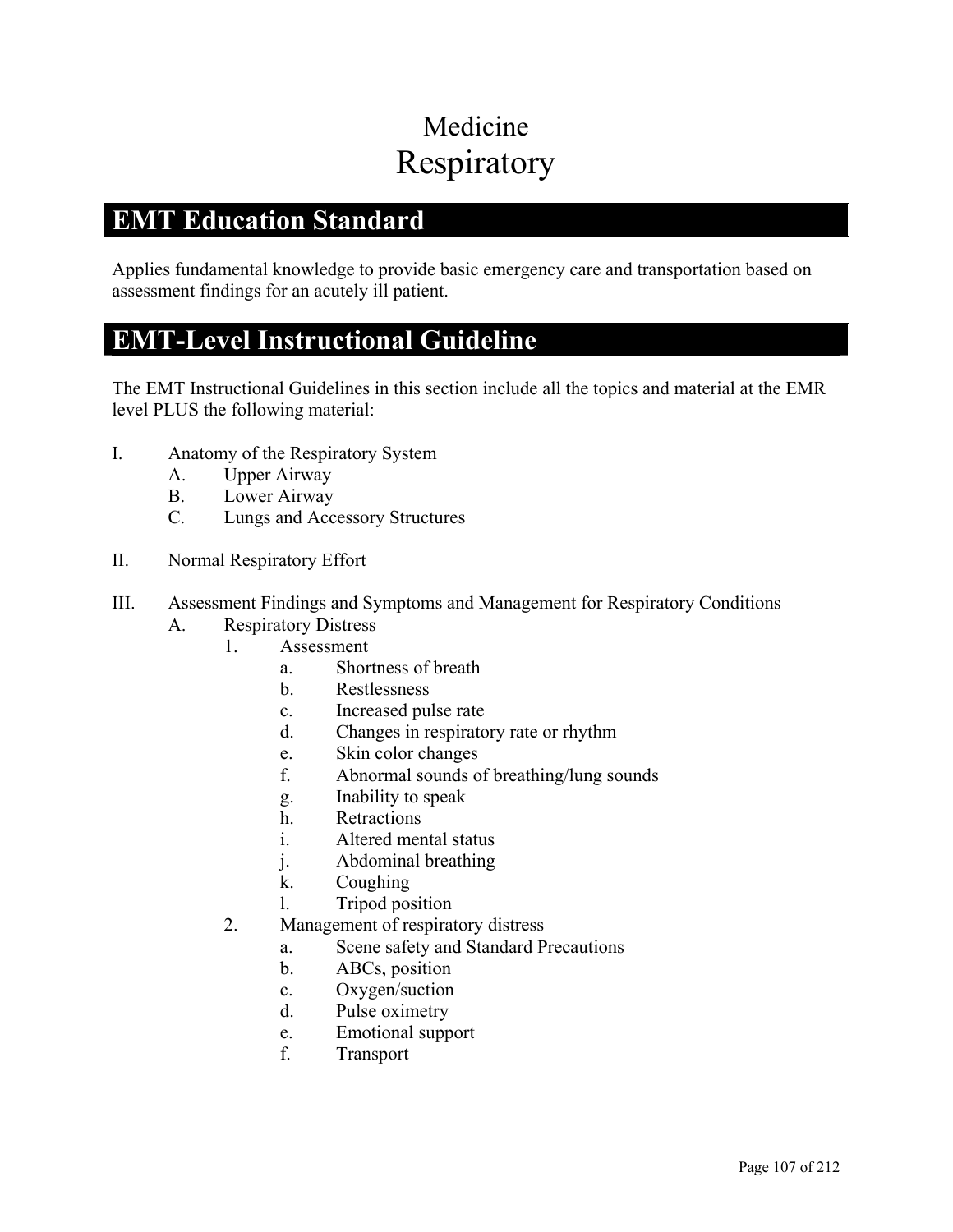- IV. Specific Respiratory Conditions—Definition, Causes, Assessment Findings and Symptoms, Complications, and Specific Prehospital Management and Transport Decisions
	- A. Asthma
	- B. Pulmonary Edema
	- C. Chronic Obstructive Pulmonary Disease
	- D. Pneumonia
	- E. Spontaneous Pneumothorax
	- F. Pulmonary Embolism
	- G. Epiglottis
	- H. Pertussis
	- I. Cystic Fibrosis
	- J. Environmental/Industrial Exposure/ Toxic Gasses
	- K. Viral Respiratory Infections
- V. Metered-Dose Inhaler and Small Volume Nebulizer
	- A. EMT Role in Assisting
	- B. Indication/ Contraindications
	- C. Actions
	- D. Side Effects
	- E. Dose and Route
	- F. Medical Control Role
- VI. Communication and Documentation for Patients With Respiratory Emergencies
- VII. Consider Age-Related Variations for Pediatric and Geriatric Assessment and Management
	- A. Pediatric
		- 1. Upper airway obstruction (i.e. foreign body aspiration or tracheostomy dysfunction)
		- 2. Lower airway disease (i.e. foreign body lower airway obstruction)
	- B. Geriatrics—Pneumonia and Chronic Conditions Such as COPD Common
		- 1. Upper airway obstruction
			- a. Croup
			- b. Foreign body aspiration
			- c. Epiglottitis
			- d. Tracheostomy dysfunction
		- 2. Lower airway disease
			- a. Asthma
			- b. Bronchiolitis
			- c. Pneumonia
			- d. Foreign body lower airway obstruction
			- e. Pertussis
			- f. Cystic fibrosis
- VIII. Transport Decisions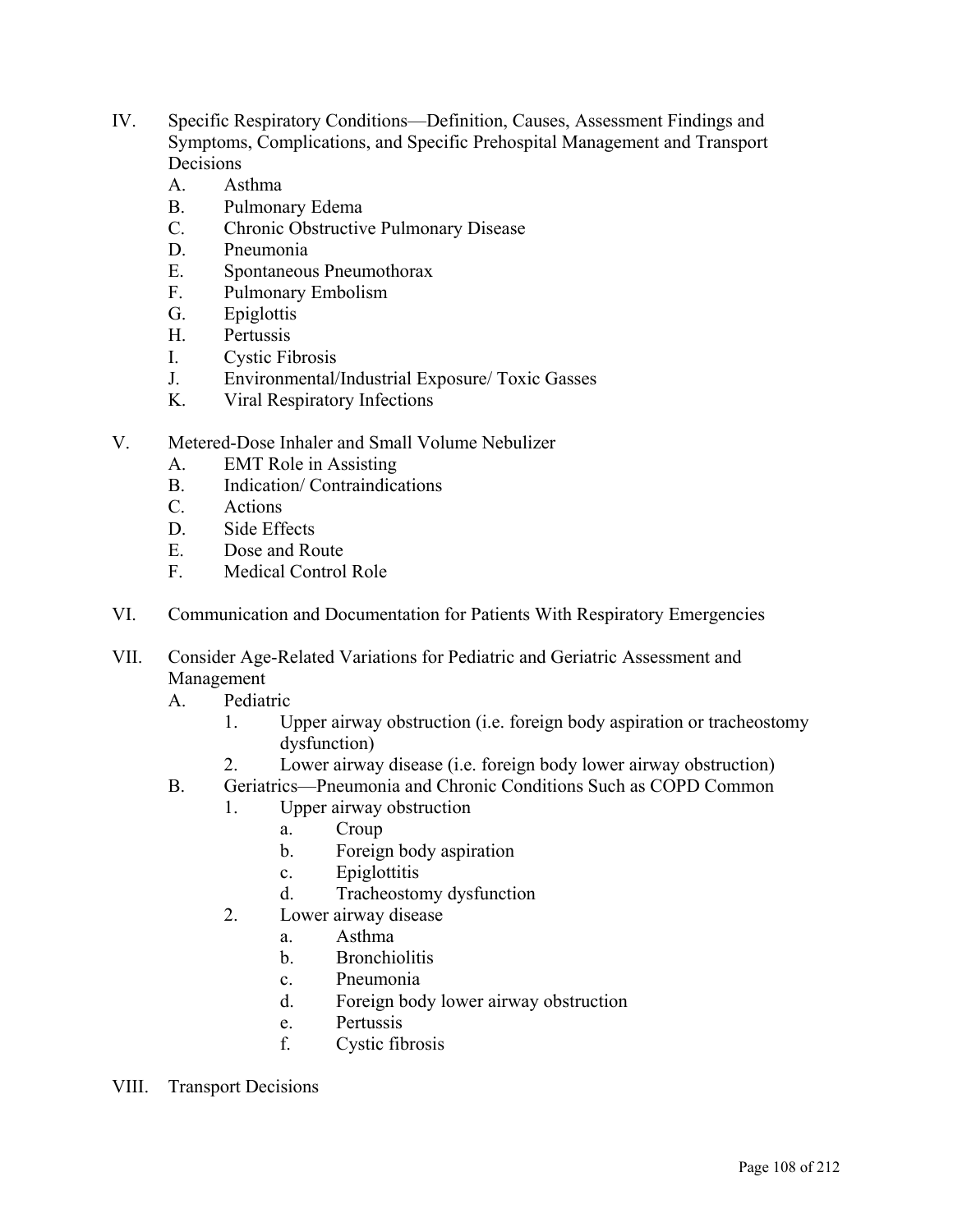# Medicine Hematology

## **EMT Education Standard**

Applies fundamental knowledge to provide basic emergency care and transportation based on assessment findings for an acutely ill patient.

### **EMT-Level Instructional Guideline**

- I. Anatomy and Physiology
	- A. Blood
		- 1. Red blood cells
		- 2. White blood cells
		- 3. Platelets
	- B. Plasma
	- C. Blood-Forming Organs
		- 1. Red cell production
		- 2. Red cell destruction
- II. Pathophysiology of Sickle Cell
- III. Sickle Cell Crisis
	- A. General Assessment
		- 1. Level of consciousness
		- 2. Skin
		- 3. Visual disturbances
		- 4. Gastrointestinal
		- 5. Skeletal
		- 6. Cardiorespiratory
		- 7. Genitourinary
	- B. General Management
		- 1. Airway, ventilation, and circulation
		- 2. Oxygen
		- 3. Transport considerations
		- 4. Psychological/communication strategies
- IV. Clotting Disorders
- V. Consider Age-Related Variations
	- A. Pediatrics
	- B. Geriatrics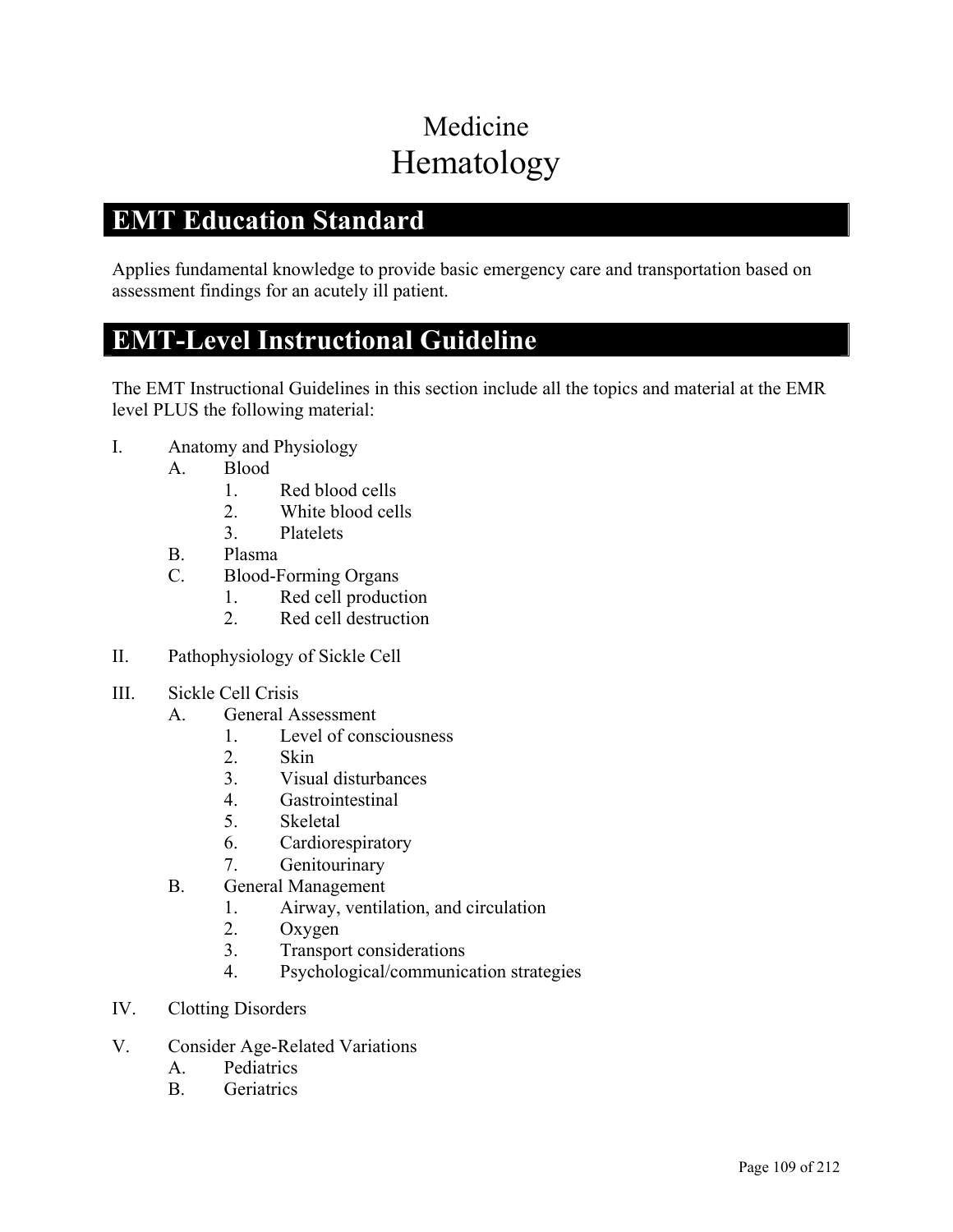## Medicine Genitourinary/Renal

### **EMT Education Standard**

Applies fundamental knowledge to provide basic emergency care and transportation based on assessment findings for an acutely ill patient.

#### **EMT-Level Instructional Guideline**

The EMT Instructional Guidelines in this section include all the topics and material at the EMR level PLUS the following material:

- I. Anatomy and Physiology of Renal System
- II. Pathophysiology
	- A. Kidney Failure
	- B. Kidney Stones

#### III. Dialysis

- A. Hemodialysis
	- 1. Shunt
	- 2. Fistula
	- 3. Graft
- B. Peritoneal Dialysis
- C. Special Considerations for Hemodialysis Patients
	- 1. Obtaining B/P
- D. Complications/Adverse Effects of Dialysis
	- 1. Hypotension
	- 2. Muscle cramps
	- 3. Nausea/vomiting
	- 4. Hemorrhage especially from access site
	- 5. Infection at access site
- E. Missed Dialysis Treatment
	- 1. Weakness
	- 2. Pulmonary edema
- IV. Management for a Patient With a Dialysis Emergency
	- A. ABCs, Support Ventilation
	- B. Stop Bleeding From Shunt as Needed
	- C. Position—Flat If Shocky, Upright If Pulmonary Edema
- V. Urinary Catheter Management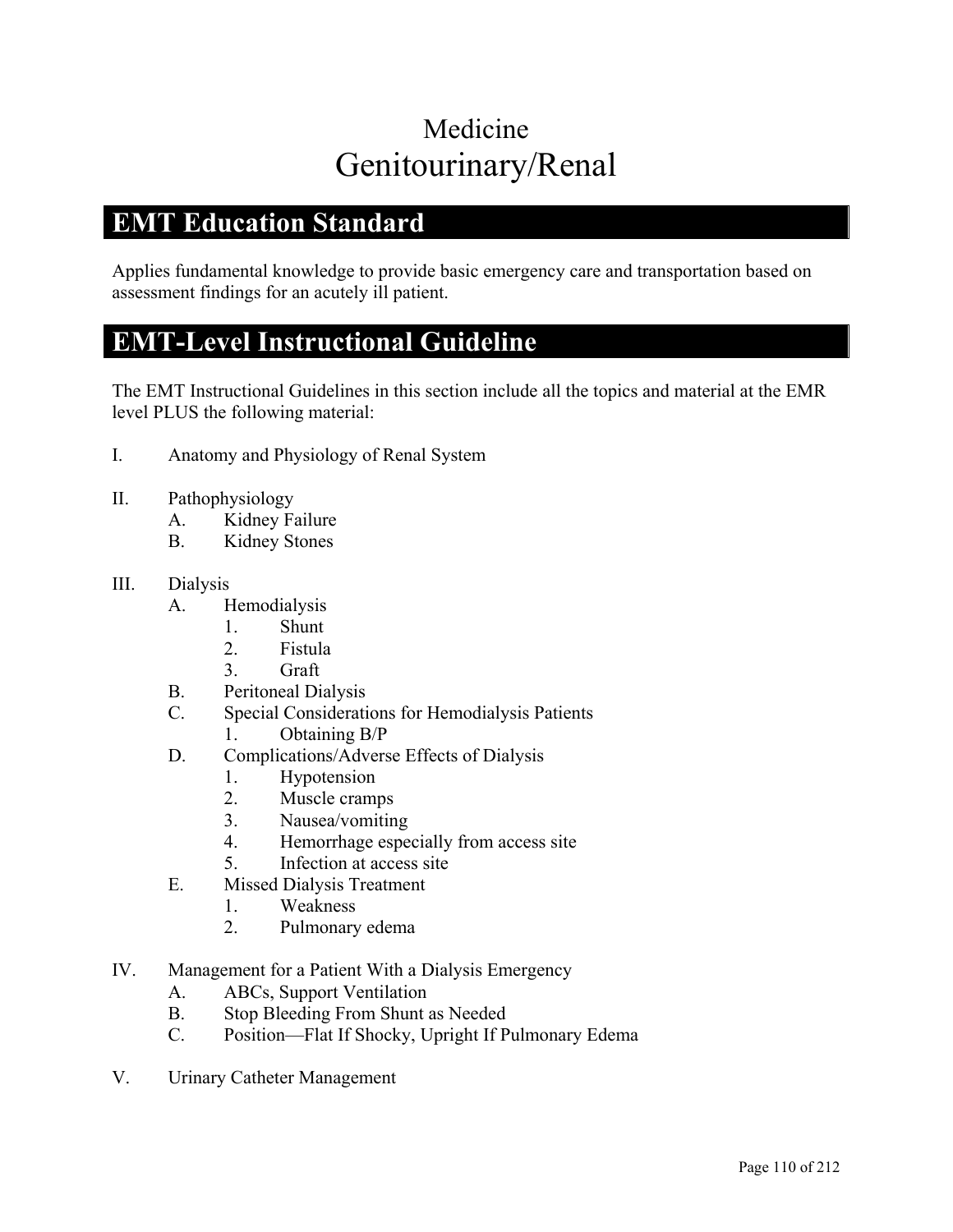- VI. Consider Age-Related Variations in Pediatric and Geriatric Patients
- VII. Communication and Documentation
- VIII. Transport Decisions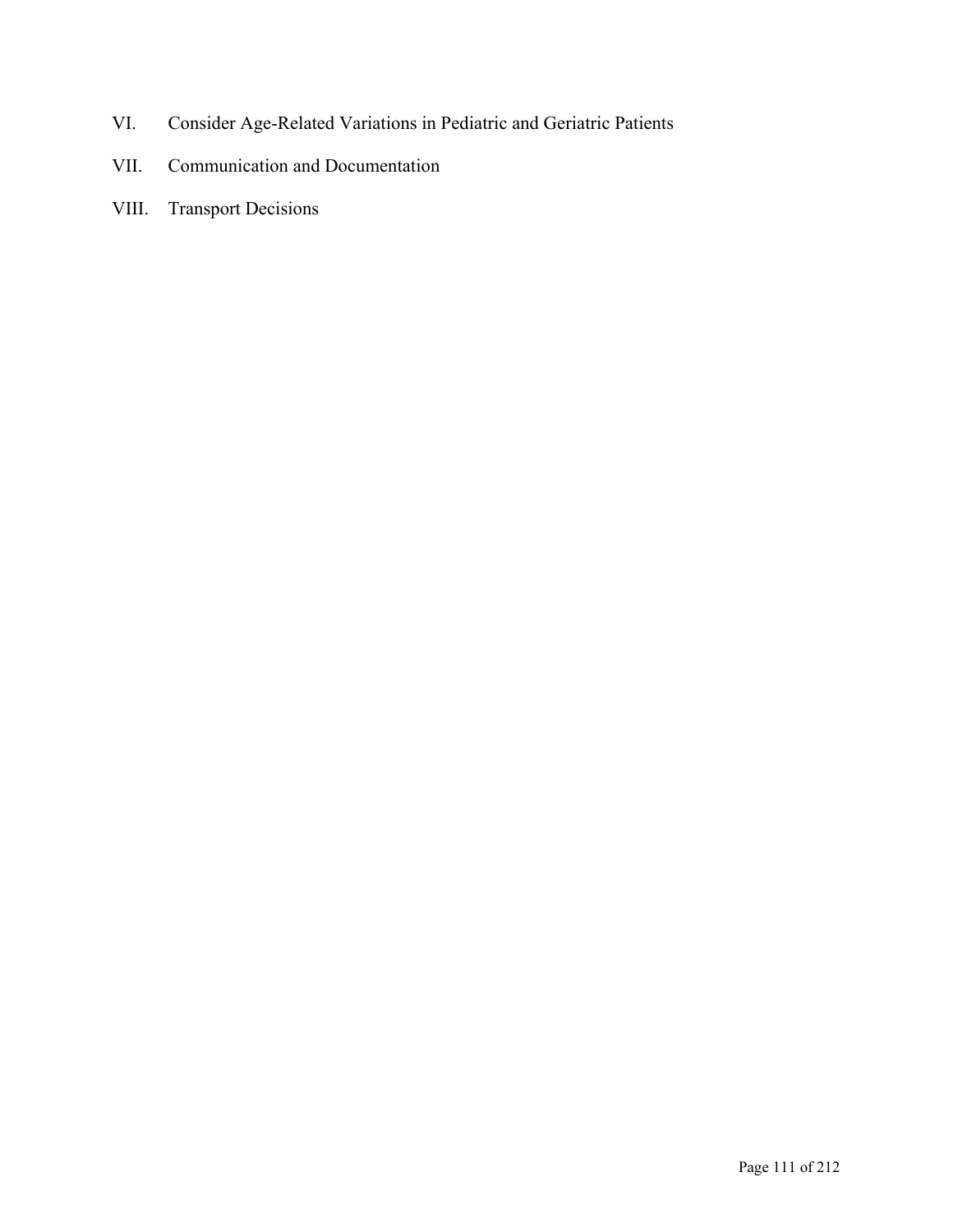# Medicine Gynecology

### **EMT Education Standard**

Applies fundamental knowledge to provide basic emergency care and transportation based on assessment findings for an acutely ill patient.

#### **EMT-Level Instructional Guideline**

- I. Introduction
	- A. Female Reproductive System Anatomy and Physiology
		- 1. External Genitalia
		- 2. Internal Organs and Structures
- II. Assessment Findings
	- A. Abdominal Pain or Vaginal Pain
	- B. Vaginal Bleeding
	- C. Vaginal Discharge
	- D. Fever
	- E. Nausea and Vomiting
	- F. Syncope
- III. General Management
	- A. Protect Privacy and Modesty
	- B. Communication Techniques
	- C. Consider Pregnancy and/or Sexually Transmitted Diseases
- IV. Specific Gynecological Emergencies—Definition, Causes, Risk Factors, Assessment Findings, Management
	- A. Vaginal Bleeding
	- B. Sexual Assault Legal Issues
	- C. Infections Pelvic Inflammatory Disease
	- D. Sexually Transmitted Diseases
- V. Age-Related Variations for Pediatric and Geriatric Assessment and Management
	- A. Pediatrics -- Menarche could be cause of bleeding
	- B. Geriatrics -- Menopausal women can get pregnant
- VI. Communication and Documentation
- VII. Transport Decisions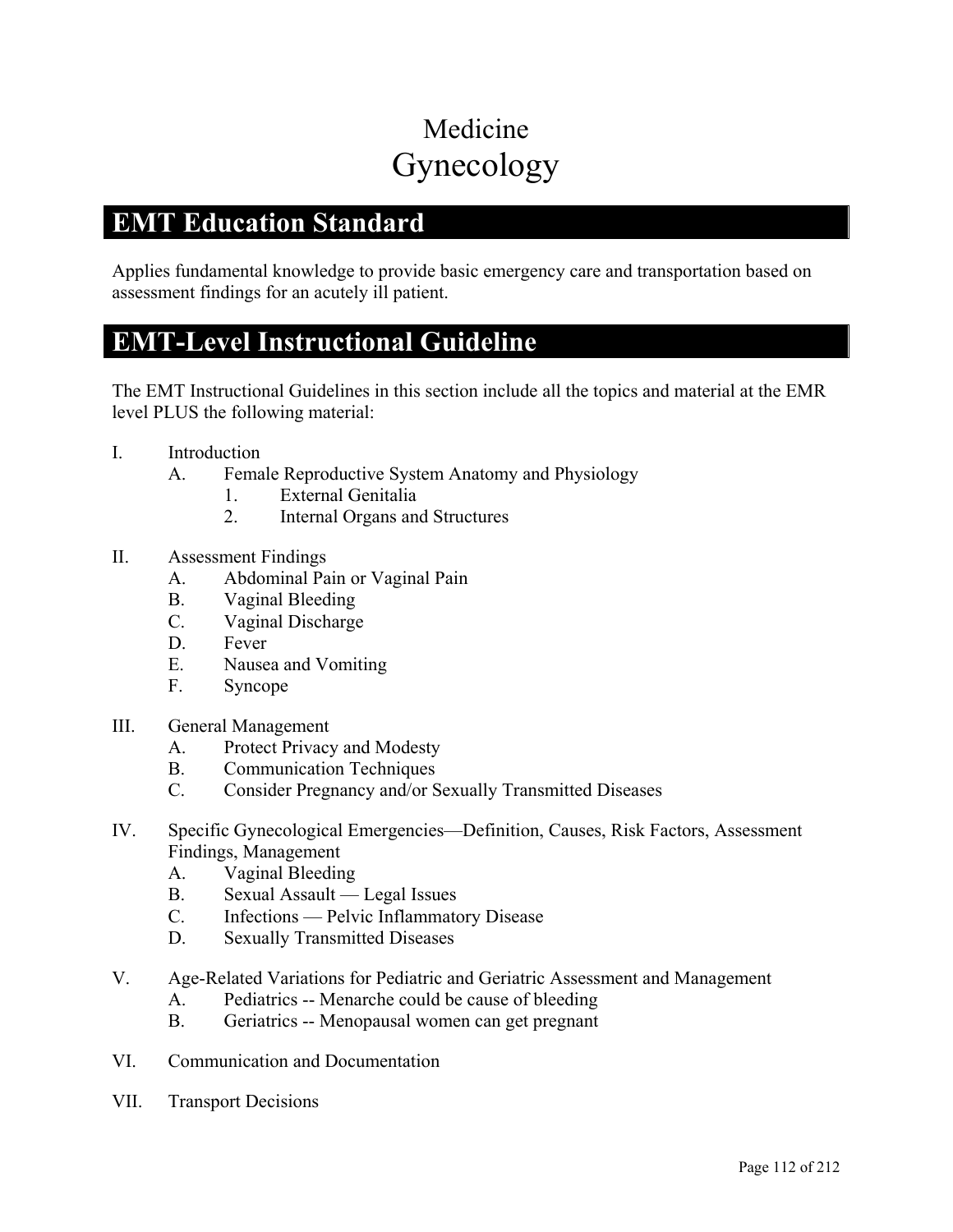# Medicine Non-Traumatic Musculoskeletal Disorders

## **EMT Education Standard**

Applies fundamental knowledge to provide basic emergency care and transportation based on assessment findings for an acutely ill patient.

## **EMT-Level Instructional Guideline**

The EMT Instructional Guidelines in this section include all the topics and material at the EMR level PLUS the following material:

- I. Anatomy and physiology review
	- A. Bones
	- B. Muscles
- II. Pathophysiology
	- A. Non-Traumatic Fractures (i.e. cancer or osteoporosis)

#### III. Assessment

- A. Pain or Tenderness
- B. Swelling
- C. Abnormal or Loss of Movement
- D. Sensation Changes
- E. Circulatory Changes
- F. Deformity
- IV. Management
	- A. Airway, Ventilation, and Circulation
	- B. Splinting
	- C. Transport Considerations
	- D. Communications and Documentation
- V. Consider Age-Related Variations
	- A. Pediatric
	- B. Geriatric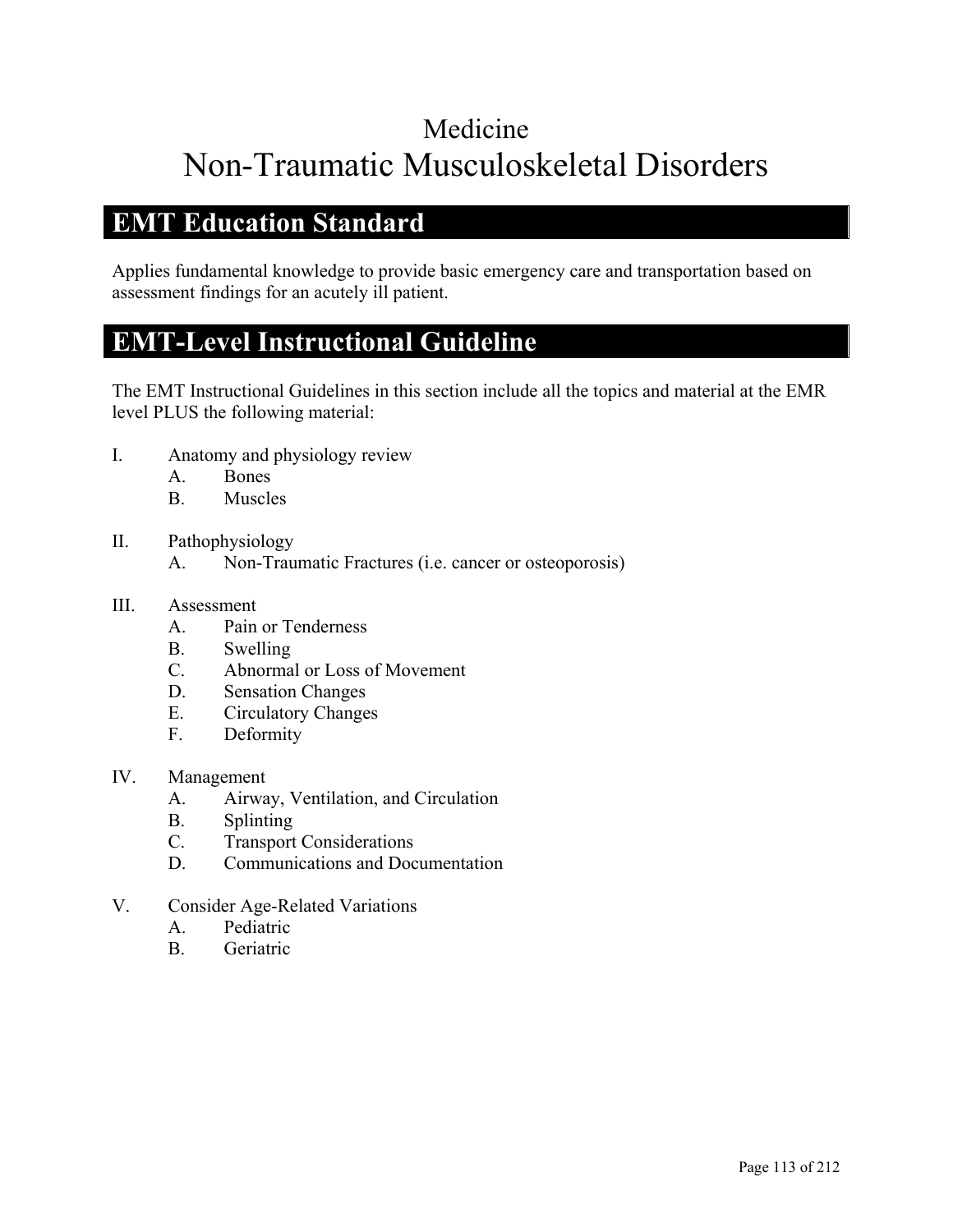# Medicine Diseases of the Eyes, Ears, Nose, and Throat

## **EMT Education Standard**

Applies fundamental knowledge to provide basic emergency care and transportation based on assessment findings for an acutely ill patient.

## **EMT-Level Instructional Guideline**

- I. Nosebleed
	- A. Causes
		- 1. Trauma
		- 2. Medical
			- a. Dryness
			- b. High blood pressure
	- B. General Assessment Findings and Symptoms
		- 1. Pain or tenderness
		- 2. Bleeding from nose
		- 3. Vomits swallowed blood
		- 4. Can block airway if patient is unresponsive
	- C. Techniques to Stop Bleeding in Conscious Patient If No Risk of Spine Injury
		- 1. Sit patient up and lean forward
		- 2. Pinch the nostrils together firmly
		- 3. Tell patient not to sniffle or blow nose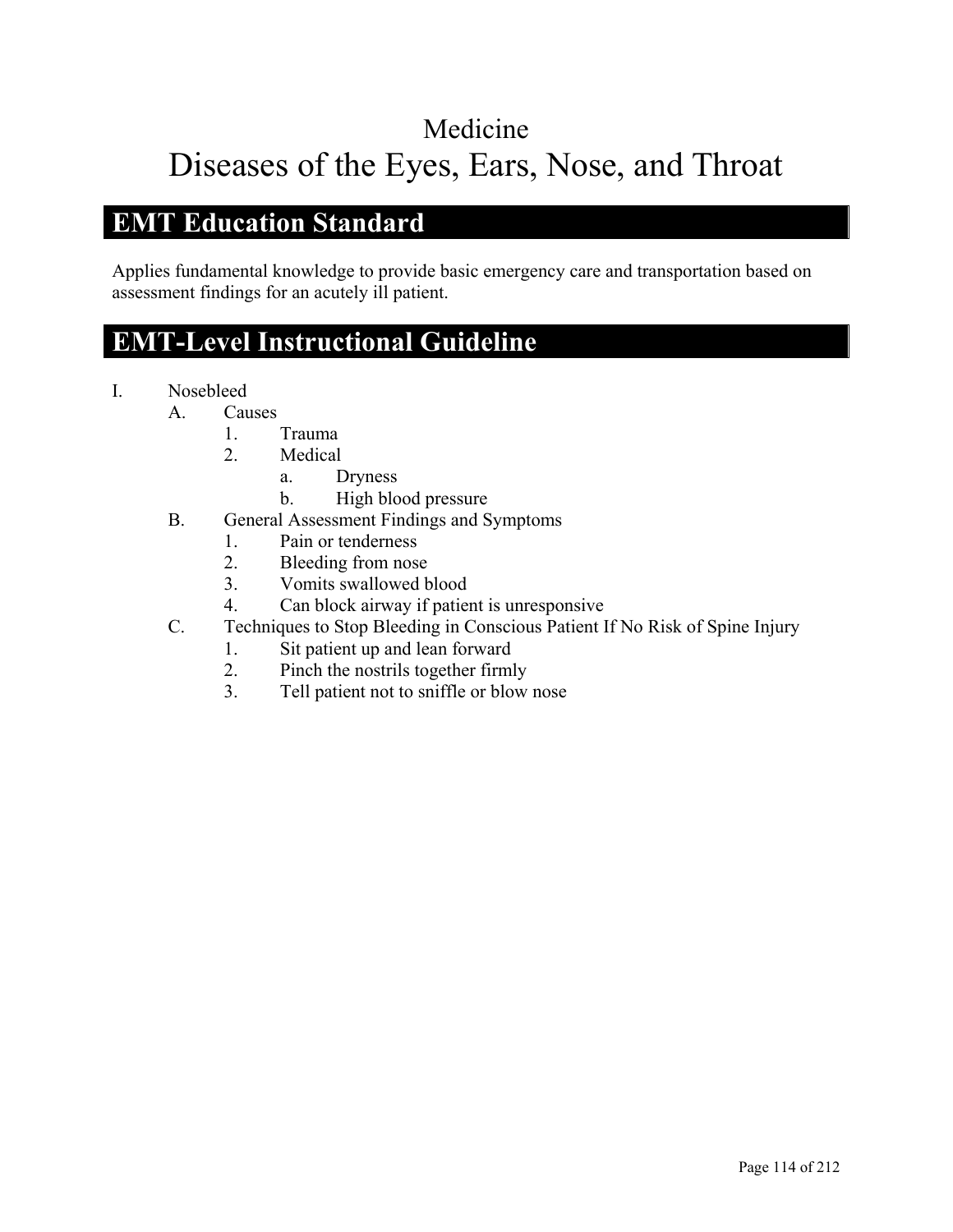## Shock and Resuscitation

## **EMT Education Standard**

Applies a fundamental knowledge of the causes, pathophysiology, and management of shock, respiratory failure or arrest, cardiac failure or arrest, and post-resuscitation management.

### **EMT-Level Instructional Guideline**

- I. Ethical Issues in Resuscitation
	- A. Withholding Resuscitation Attempts
		- 1. Irreversible death
		- 2. Do Not Resuscitate (DNR) orders
	- B. Provide Emotional Support for Family
- II. Anatomy and Physiology Review
	- A. Respiratory System
		- 1. Passageway for fresh oxygen to enter the lungs and blood supply
		- 2. Respiratory waste products to leave the blood and lungs
	- B. Cardiovascular System
		- 1. Heart
			- a. Four chambers
			- b. Pumps blood to the lungs to pick up oxygen
			- c. Pumps blood around the body
				- i. to deliver oxygen and nutrients to the tissues
				- ii. to remove waste products from the tissues
		- 2. Vascular System
			- a. Arteries carry blood to tissues
				- i. carotid pulse
				- ii. femoral pulse
				- iii. radial pulse
				- iv. brachial pulse
			- b. Veins carry blood to heart
- III. Respiratory Failure
	- A. Pathophysiology
		- 1. Constrictive
		- 2. Obstructive
		- 3. Destructive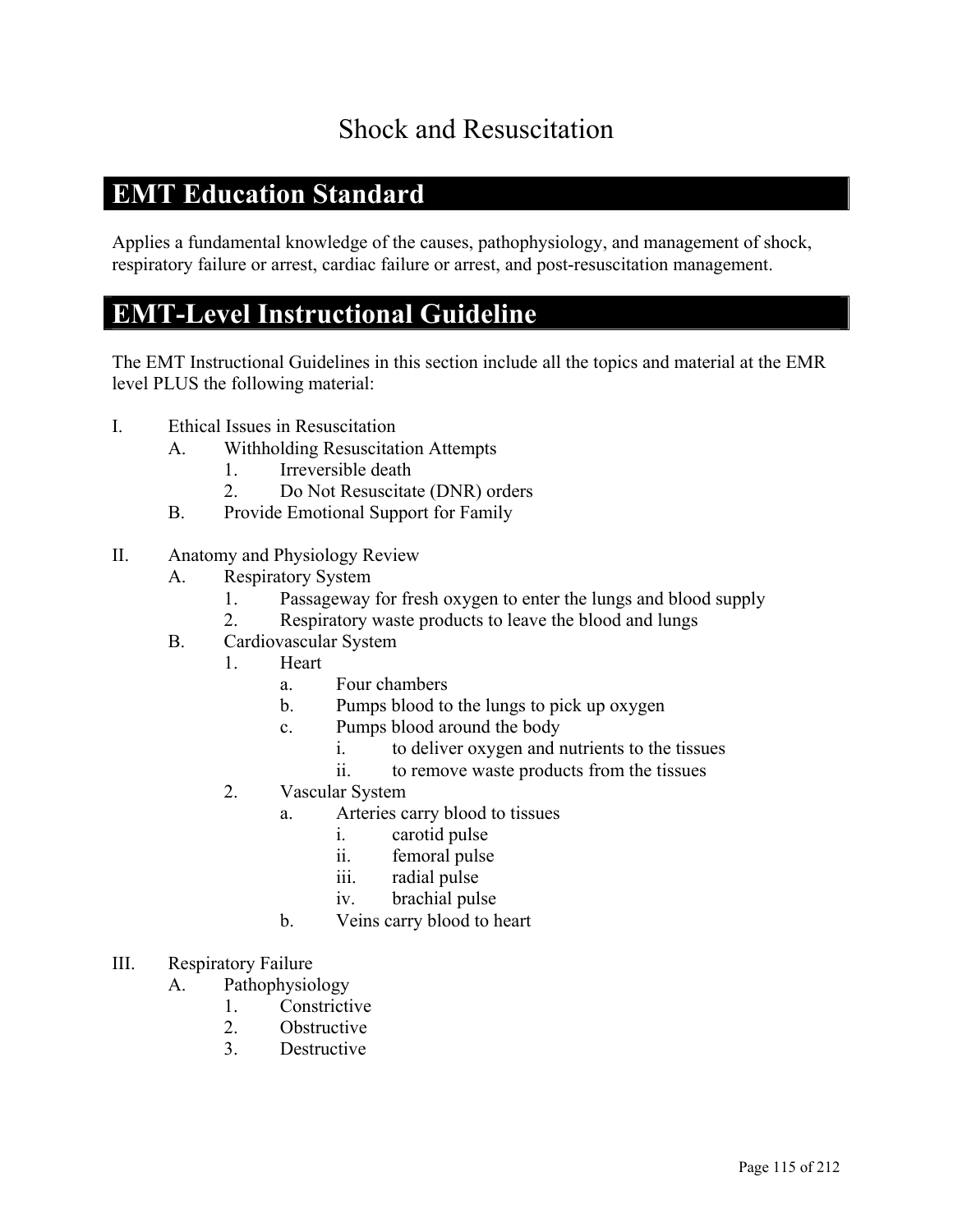- B. Assessment
	- 1. Pulmonary symptoms
	- 2. Cardiovascular symptoms
	- 3. Neurological symptoms
	- 4. Other symptoms
- C. Treatment
	- 1. Oxygen therapy
	- 2. Ventilatory support
		- a. Carbon dioxide clearance
		- b. Pharmacological therapy
- IV. Respiratory Arrest
	- A. Assessment
	- B. Treatment
		- 1. Oxygen therapy
		- 2. Ventilatory support
			- a. Carbon dioxide clearance
			- b. Advanced airways
- V. Cardiac Arrest
	- A. Pathophysiology
		- 1. If the heart stops contracting, no blood will flow
		- 2. The body cannot survive when the heart stops
			- a. Organ damage begins quickly after the heart stops
			- b. Brain damage begins 4-6 minutes after the patient suffers cardiac arrest — damage becomes irreversible in 8-10 minutes
		- 3. Cardio-pulmonary resuscitation (CPR)
			- a. Artificial ventilation oxygenates the blood
			- b. External chest compressions pushing on the chest squeezes the heart and simulates a contraction
			- c. Oxygenated blood is circulated to the brain and other vital organs
	- B. General Reasons for the Heart to Stop Beating
		- 1. Sudden death and heart disease
		- 2. Breathing stops, especially in infants and children
		- 3. Medical emergencies
		- 4. Trauma
- VI. Resuscitation
	- A. System Components to Maximize Survival
		- 1. Early access
			- a. Public education and awareness
				- i. rapid recognition of a cardiac emergency
				- ii. rapid notification before CPR starts "phone first"
			- b. 911-pre-arrival instructions and dispatcher directed CPR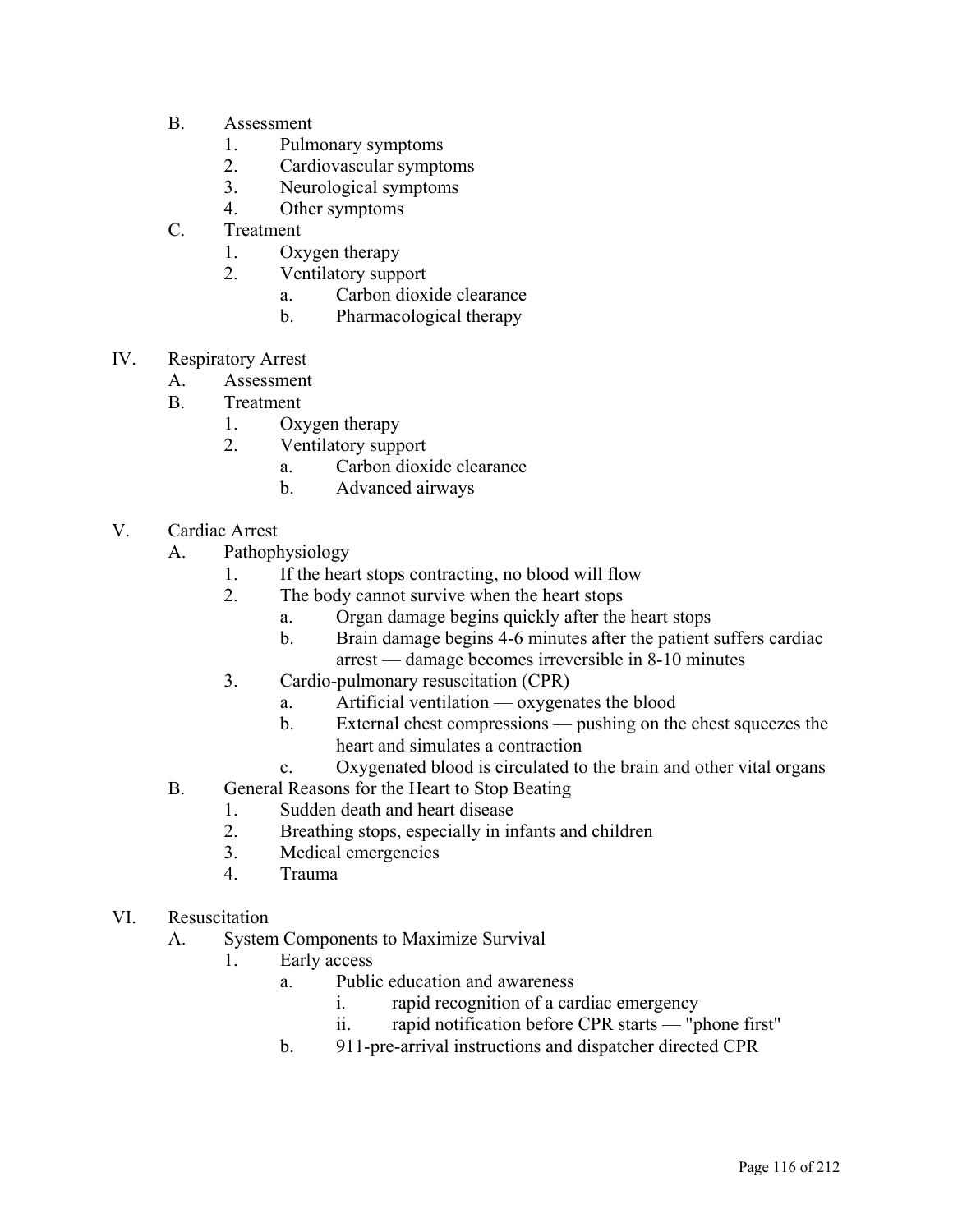- 2. Early CPR
	- a. Lay public
		- i. family
		- ii. bystanders
	- b. Emergency Medical Responders
- 3. Early Defibrillation
- 4. Early Advanced Care
- B. Basic Cardiac Life Support (Refer to the Current American Heart Association Guidelines)
	- 1. Adult CPR and foreign body airway obstruction
	- 2. Child CPR and foreign body airway obstruction
	- 3. Infant CPR and foreign body airway obstruction
- C. Airway Control and Ventilation
	- 1. Basic Airway adjuncts
		- 2. Ventilation
			- a. Delivery of excessive rate or depth of ventilation reduces blood return to the right side of the hear
			- b. Reduces the overall blood flow that can be generated with CPR
- D. Chest Compressions
	- 1. Factors which decrease effectiveness
		- a. Compression that are too shallow
		- b. Slow compression rate
		- c. Sub-maximum recoil
		- d. Frequent interruptions
	- 2. Devices to assist circulation
		- a. Impedance Threshold Device
		- b. Mechanical Piston Device
		- c. Load-Distributing Band or Vest CPR
- VII. Automated External Defibrillation (AED) (Refer to the current American Heart Association guidelines)
	- A. Adult AED Use
	- B. Child AED Use
	- C. Infant AED Use
	- D. Special AED situations
		- 1. Pacemaker
		- 2. Wet patients
		- 3. Transdermal medication patches
- VIII. Shock (Poor Perfusion)
	- A. Definition
		- 1. Perfusion is the passage of blood and oxygen and other essential nutrients to the body's cells
		- 2. While delivering these essentials to the body's cells, the circulatory system is also removing waste such as carbon dioxide from the cells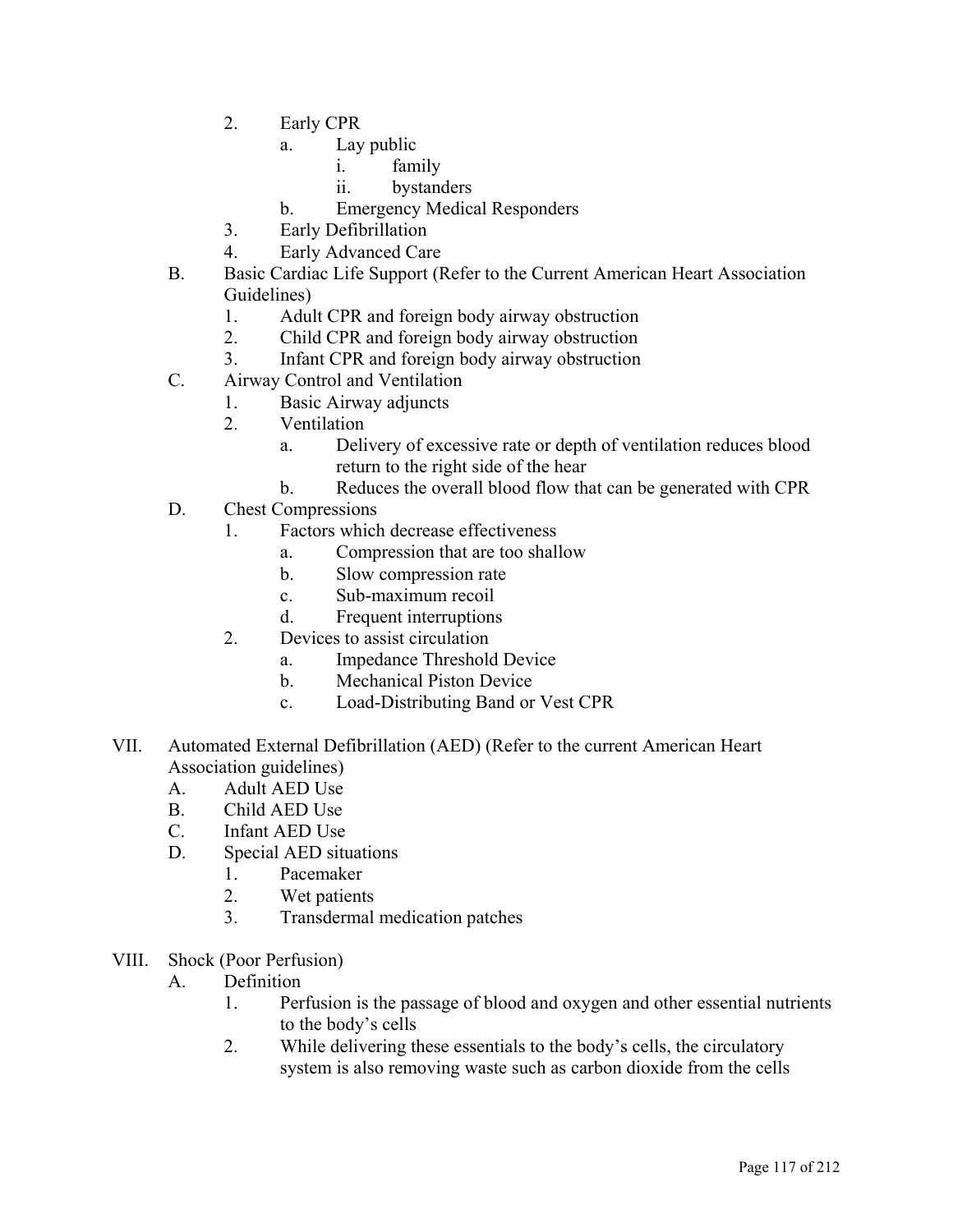- 3. Shock is a state of hypoperfusion, or inadequate perfusion of blood through body tissues
- 4. Hypoperfusion can lead to death if not corrected
- B. Anatomy and Physiology Review
	- 1. Heart/Blood vessels
	- 2. Physiology of respiration
		- a. Gas exchange
			- i. alveolar level
			- ii. tissue level
		- b. Circulation
			- i. pulmonary
			- ii. systemic
	- 3. Essential components for normal perfusion
		- a. Functioning pump/heart
			- i. pump delivers blood to the tissue
			- ii. pump collects blood from the body
			- iii. controlled by the autonomic nervous system during shock
		- b. Adequate volume
			- i. blood contains formed elements
				- a) RBCs transport oxygen
				- b) WBCs fight infection
				- c) platelets form blood clots
				- d) clots are very unstable and prone to rupture
			- ii. plasma is the fluid that transports the formed elements
		- c. Intact container/vessels
			- i. arteries surrounded by smooth muscle contract and dilate to deliver blood to tissue
			- ii. capillary beds are the site where perfusion occurs
			- iii. veins are low pressure vessels responsible for returning blood to the heart
			- iv. smooth muscle and sphincters controlled by the autonomic nervous system to constrict or dilate
			- v. blood flow controlled by cellular tissue demands
- C. Disruptions That Can Cause Shock
	- 1. Inadequate fluid/blood blood/water loss
	- 2. Failing pump/heart
		- a. Disease or injury to conduction system
		- b. Damage to cardiac muscle
	- 3. Leaky or dilated container/vessels
		- a. Loss of nervous control
		- b. Severe allergic reactions
		- c. Massive infection
		- d. Hypothermia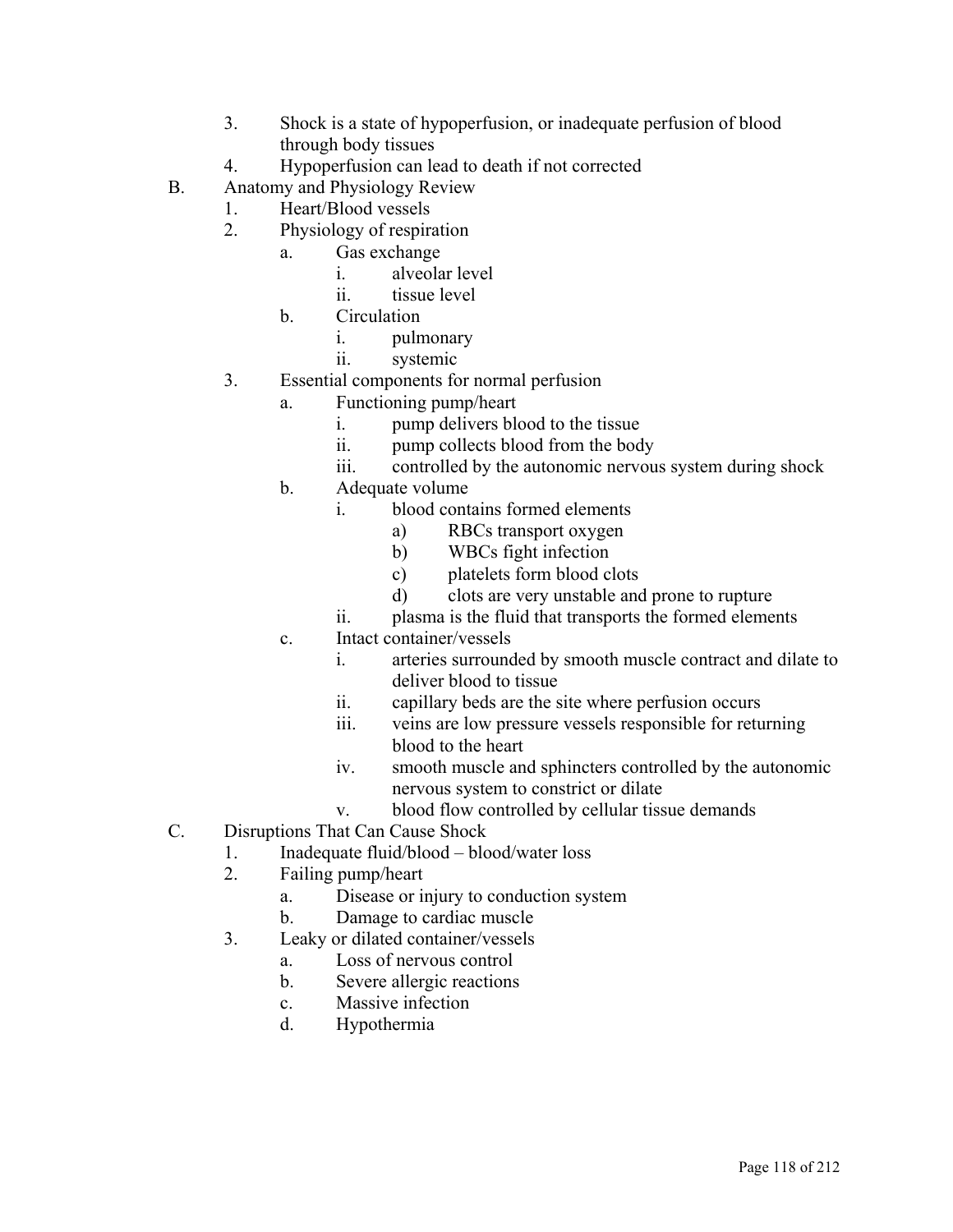- D. Categories of Shock
	- 1. Compensated shock
	- 2. Decompensated shock
	- 3. Irreversible shock
- E. Shock Due to Fluid Loss
	- 1. Hypovolemic
		- a. Examples
			- b. Signs and symptoms
- F. Shock Due to Pump Failure
	- 1. Cardiogenic
		- a. Examples
		- b. Signs and symptoms
- G. Shock Due to Container Failure
	- 1. Anaphylaxis
		- a. Examples
		- b. Signs and symptoms
		- 2. Neurogenic
			- a. Examples
			- b. Signs and symptoms
		- 3. Sepsis
			- a. Examples
			- b. Signs and symptoms
- H. Patient Assessment
	- 1. Complete a scene size-up
	- 2. Perform a primary assessment
	- 3. Obtains a relevant history
	- 4. Perform secondary assessment
	- 5. Perform a reassessment
- I. Management
	- 1. Manual in-line spinal stabilization, as needed
	- 2. Comfort, calm, and reassure the patient while awaiting additional EMS resources
	- 3. Do not give food or drink
	- 4. Airway control adjuncts, as needed
	- 5. Breathing
		- a. Oxygen administration (high-flow/high-concentration)
		- b. Assist ventilation, as needed
	- 6. Circulation
		- a. Attempt to control obvious uncontrolled external bleeding
		- b. Position patient appropriately for all ages
		- c. Keep patient warm attempt to maintain normal body temperature
	- 7. Pneumatic anti-shock garment (PASG) application
	- 8. Begin transport at the earliest possible moment
	- 9. Treat any additional injuries that may be present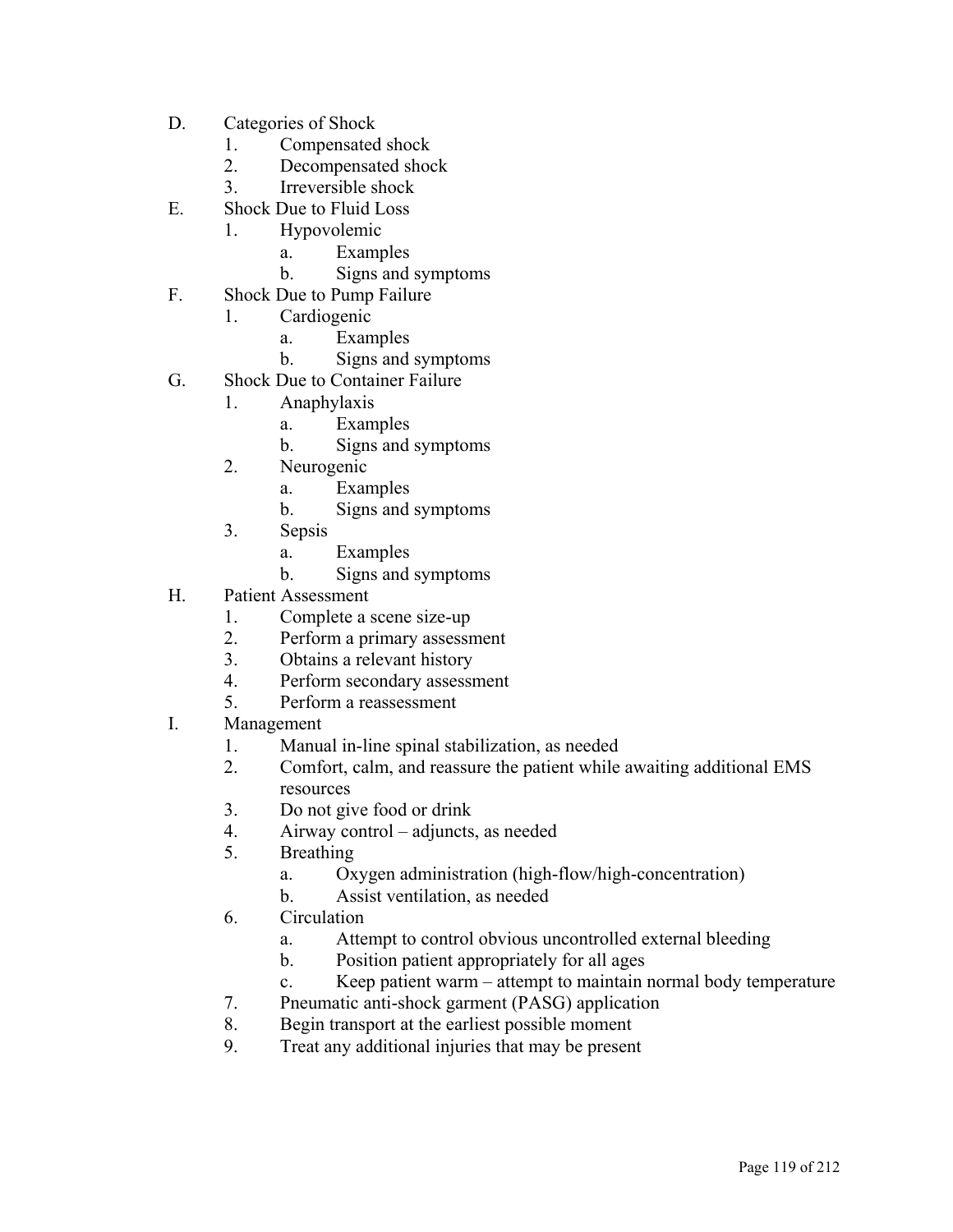- J. Age-related variations
	- 1. Pediatrics
		- a. Common causes of shock
			- i. trauma
			- ii. fluid loss
			- iii. infection
			- iv. anaphylaxis
			- v. congenital heart disease
			- vi. chest wall injury
		- b. Presentation of Shock
			- i. cardiovascular
			- ii. skin signs
			- iii. CNS
			- iv. decreased fluid output
			- v. vital signs
		- c. Management
			- i. inline spinal stabilization, if indicated
			- ii. suction, as needed
			- iii. high oxygen concentration
			- iv. control bleeding
			- v. positioning
			- vi. maintain body temperature
			- vii. transport

#### 2. Geriatrics

- a. Assessment
	- i. body system changes affecting presentation of shock
		- a) CNS
		- b) cardiovascular
		- c) respiratory
		- d) skin
		- e) renal
		- f) GI
	- ii. vital signs changes
		- a) CNS
		- b) hypoxia
	- iii. airway
		- a) decreased cough reflex
		- b) cervical arthritis
		- c) loose dentures
	- iv. breathing
		- a) higher resting respiratory rate
		- b) lower tidal volume
		- c) less elasticity/compliance of chest wall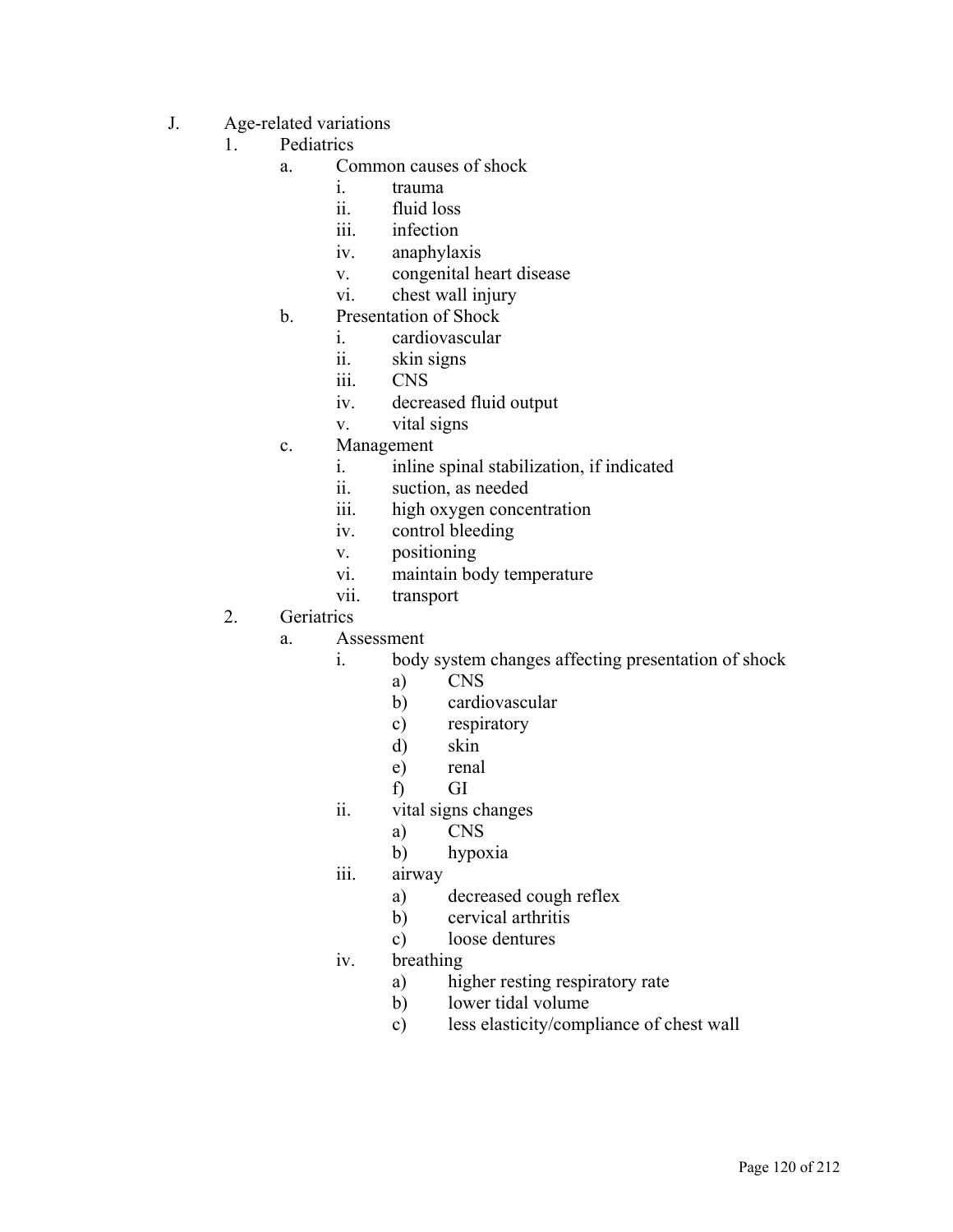- v. circulation
	- a) higher resting heart rate
	- b) irregular pulses
- vi. skin
	- a) dry, less elastic
	- b) cold
	- c) fever, not common
	- d) hot
- b. Management
	- i. inline spinal stabilization, if indicated
	- ii. suction, as needed
	- iii. high oxygen concentration
	- iv. control bleeding
	- v. positioning
	- vi. maintain body temperature
	- vii. transport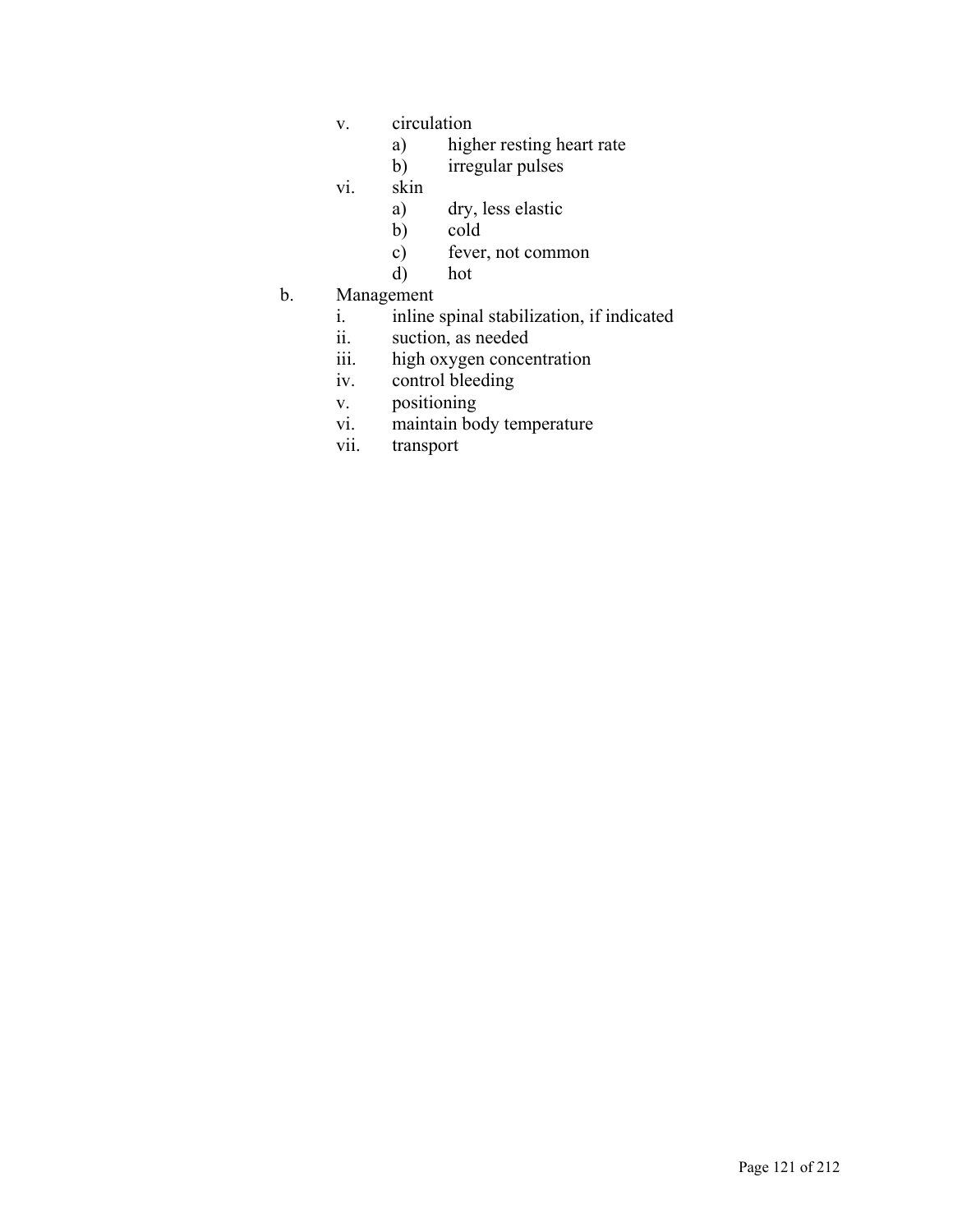## Trauma Trauma Overview

### **EMT Education Standard**

Applies fundamental knowledge to provide basic emergency care and transportation based on assessment findings for an acutely injured patient.

#### **EMT-Level Instructional Guideline**

- I. Identification and Categorization of Trauma Patients
	- A. Entry-level students need to be familiar with the National Trauma Triage Protocol
		- 1. Centers for Disease Control and Prevention. Guidelines for Field Triage of Injured Patients: Recommendations of the National Expert Panel on Field Triage. MMWR 2008:58 RR-1:1-35.
		- 2. http://cdc.gov/fieldtriage contains the National Trauma Triage Protocols and additional instructional materials.
- II. Pathophysiology of the Trauma Patient
	- A. Blunt Trauma
		- 1. Non-bleeding
		- 2. Multiple forces and conditions can cause blunt trauma
	- B. Penetrating Trauma -- high, medium, and low velocity
- II. Assessment of the Trauma Patient
	- A. Major Components of the Patient Assessment
		- 1. Standard precautions
		- 2. Scene size-up
		- 3. General impression
		- 4. Mechanism of injury
		- 5. Primary assessment
		- 6. Baseline vital signs
		- 7. History
		- 8. Secondary assessment
		- 9. Re-assessment
	- B. Mechanism of Injury (MOI)
		- 1. Significant MOI (including, but not limited to)
			- a. Multiple body systems injured
			- b. Vehicle Crashes with intrusion
			- c. Falls from heights
			- d. Pedestrian versus vehicle collision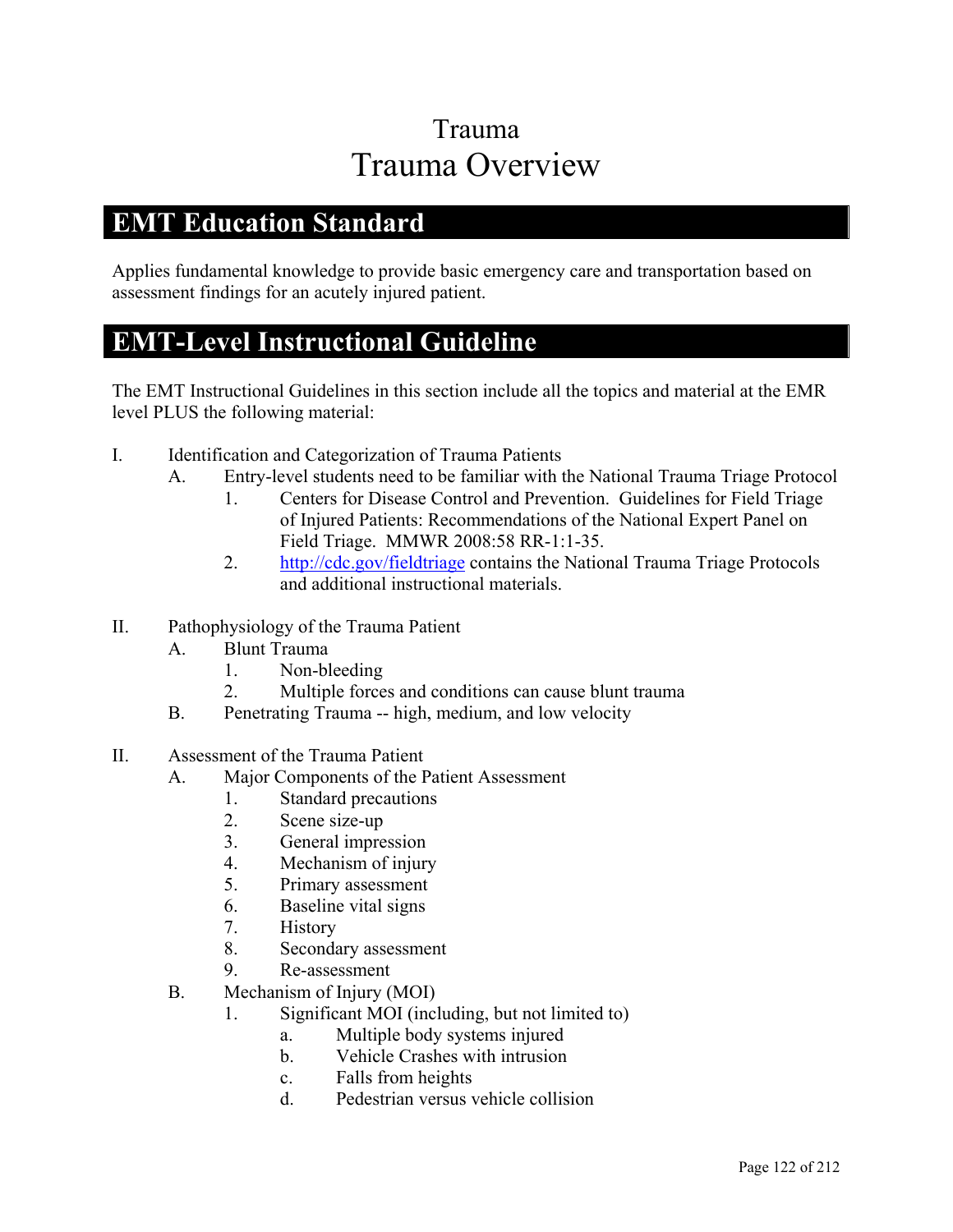- e. Motorcycle crashes
- f. Death of a vehicle occupant in the same vehicle
- 2. Non-significant MOI (including, but not limited to)
	- a. Isolated trauma to a body part
	- b. Falls without loss of consciousness (adult and pediatric)
- 3. Pediatric considerations
	- a. Falls >10 feet without loss of consciousness
	- b. Falls <10 feet with loss of consciousness
	- c. Bicycle collision
	- d. Medium- to high-speed vehicle collision (>25 mph)
- 4. Re-evaluating the MOI
- 5. Special Considerations
	- a. Spinal precautions must be initiated soon as practical based on the MOI
	- b. When practical, roll the supine patient on their side to allow for an appropriate assessment of the posterior body
	- c. Consider the need for ALS backup for all patients who have sustained a significant MOI
- C. Primary Survey
	- 1. Airway
		- a. Clear airway; jaw thrust, suction
		- b. Protect airway
	- 2. Breathing
		- a. Assess ventilation
		- b. Administer high concentration oxygen
		- c. Check thorax and neck
			- i. deviated trachea
			- ii. tension pneumothorax
			- iii. chest wounds and chest wall motion
			- iv. sucking chest wound
			- v. neck and chest crepitation
			- vi. multiple broken ribs
			- vii. fractured sternum
		- d. Listen for breath sounds
		- e. Circulation
			- i. Apply pressure to sites of external bleeding
			- ii. Radial and carotid pulse locations, B/P determination
			- iii. Jugular venous distention
		- f. Hypovolemia
		- g. Disability
			- i. brief neurological exam
			- ii. pupil size and reactivity
			- iii. limb movement
			- iv. Glasgow Coma Scale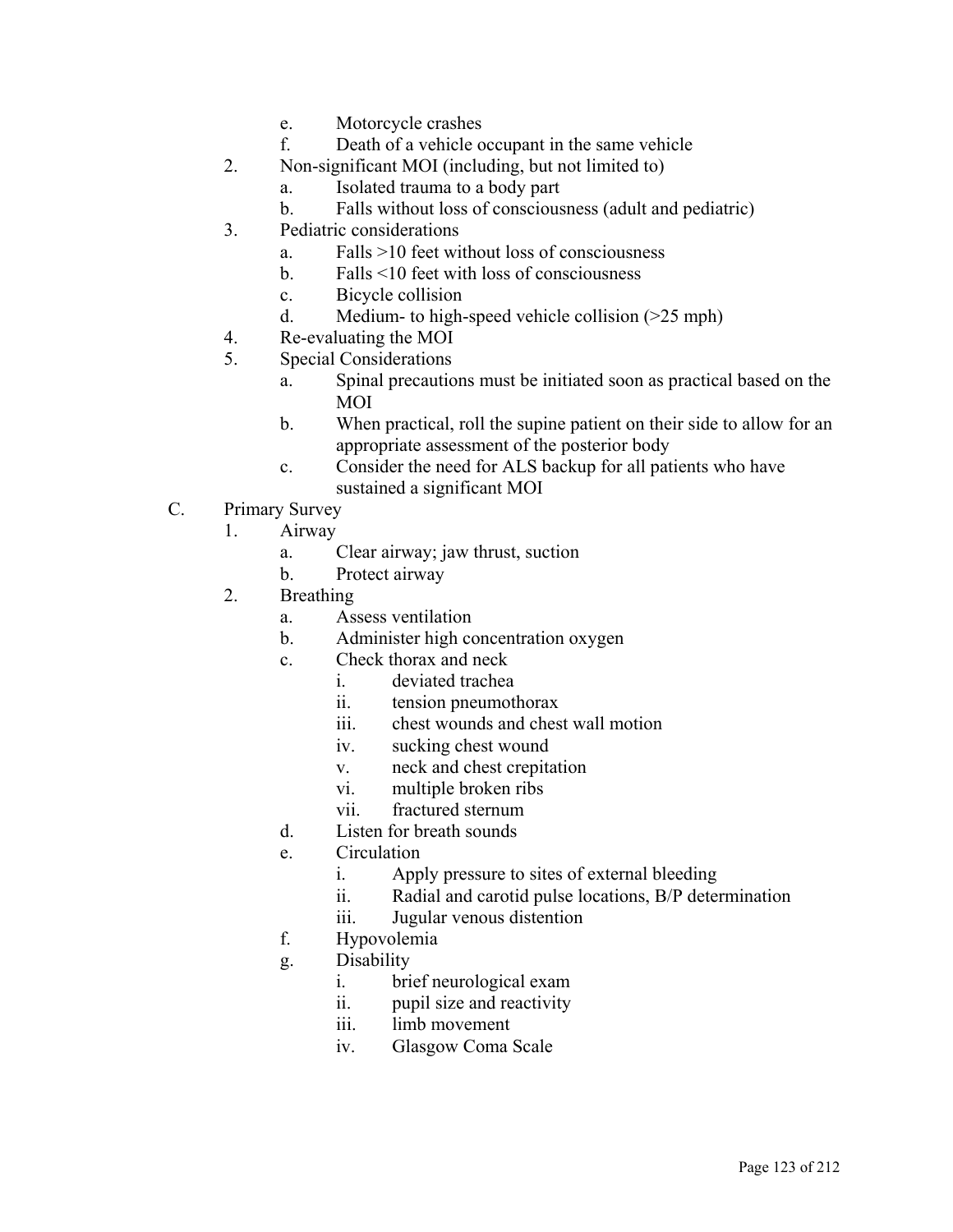- h. Exposure
	- i. completely remove all clothes
	- ii. logroll as part of inspection
- D. Secondary Assessment Head-to-Toe Physical Exam
	- 1. Described in detail in Patient Assessment: Secondary Survey
- E. Secondary Assessment
	- 1. Rapid Method
	- 2. Modified secondary assessment
- F. Trauma Scoring
	- 1. Glasgow Coma Score
	- 2. Revised Trauma Score
- III. Management of the Trauma Patient
	- A. Rapid Transport and Destination Issues
		- 1. Scene time
		- 2. Air versus ground
	- B. Destination Selection
	- C. Trauma System Components
		- 1. Hospital categorizations
		- 2. Levels and qualifications
	- D. Transport Considerations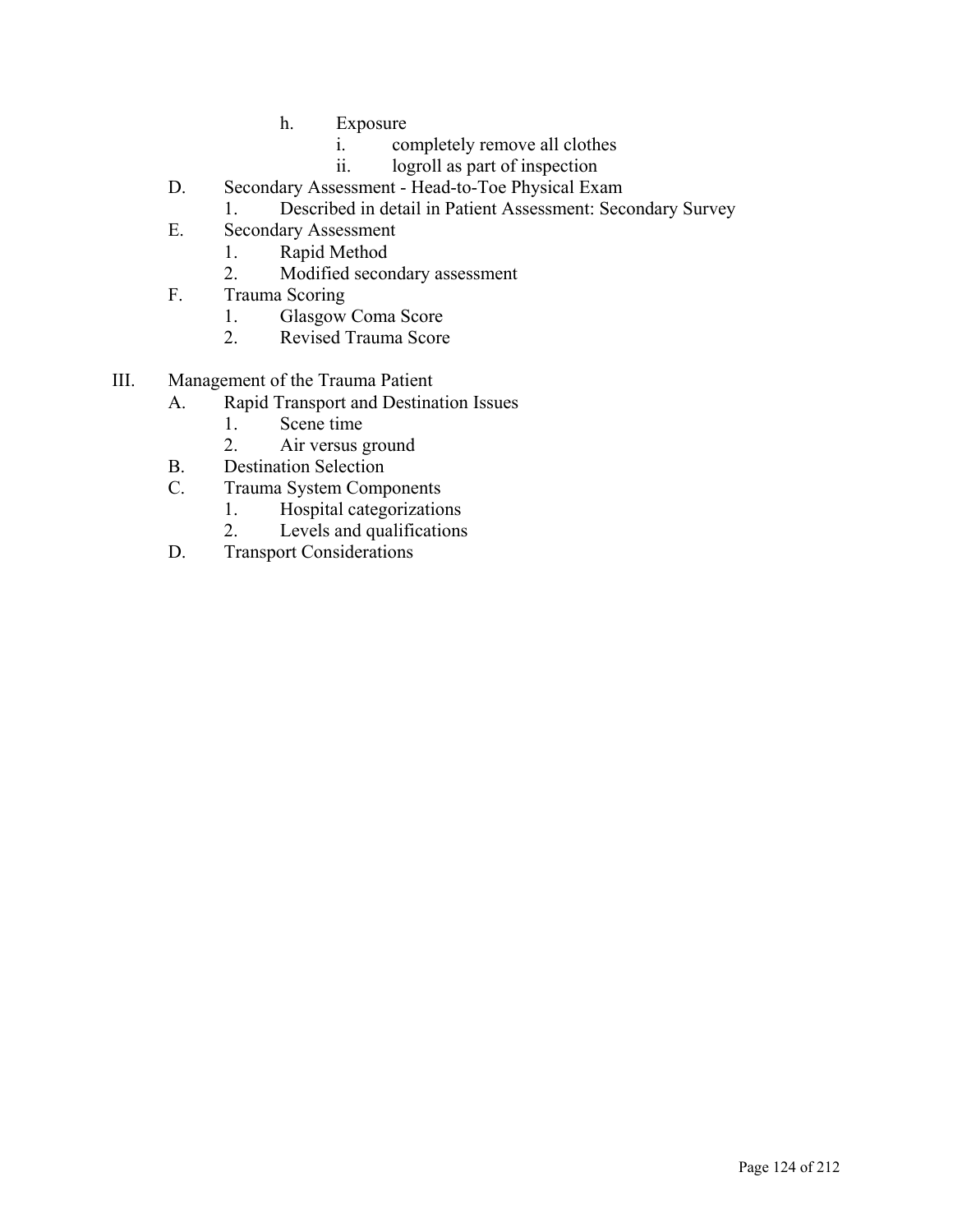# Trauma Bleeding

### **EMT Education Standard**

Applies fundamental knowledge to provide basic emergency care and transportation based on assessment findings for an acutely injured patient.

### **EMT-Level Instructional Guideline**

- I. Pathophysiology
	- A. Type of Traumatic Bleeding
		- 1. Internal
		- 2. External
		- 3. Arterial
			- a. Bright red bleeding "spurting"
			- b. Difficult to control, due to size of vessels, volume of blood, and pressure that blood is pushed through arteries
			- c. As blood pressure drops, amount of spurting blood drops
		- 4. Venous
			- a. Darker red blood can vary from slow to severe stream, depending on size of vein
			- b. Can be difficult to control, but easier to control than arterial bleeds
			- c. Bleeding can be profuse and life-threatening
		- 5. Capillary blood oozes from wound
			- a. Usually easy to control or stop without intervention
			- b. Clots spontaneously
	- B. Severity Related to
		- 1. Volume of blood loss
		- 2. Rate of blood loss
		- 3. Age and pre-existing health of patient
	- C. Physiological Response to Bleeding
		- 1. Clotting and clotting disorders
		- 2. Factors that affect clotting
			- a. Movement of injured area
			- b. Body temperature
			- c. Medications
			- d. Removal of bandages
		- 3. Localized vasoconstriction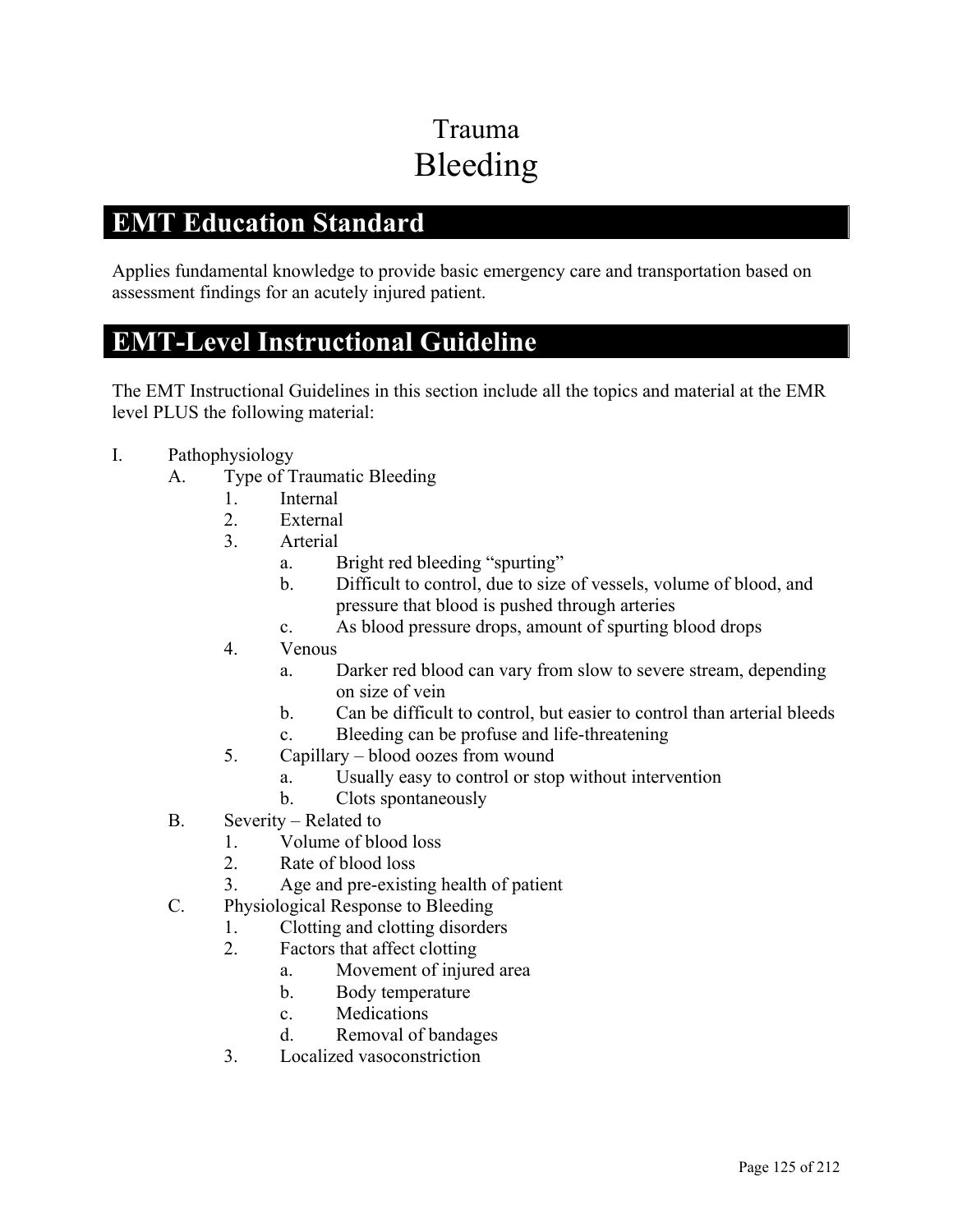- II. General Assessment
	- A. Mechanism of Injury
	- B. Primary Survey
		- 1. Identify and manage life threats related to bleeding
		- 2. Mental status
	- C. Physical Exam
		- 1. Blood pressure is not a reliable indicator of early shock
		- 2. Lung sounds
		- 3. Peripheral perfusion
		- 4. Skin parameters
	- D. History Pre-Existing Illnesses
	- E. Pediatric Considerations
		- 1. Vital sign variations
		- 2. Total fluid volume less than adults
	- F. Geriatric Considerations
- III. Management Strategies
	- A. Body Substance Isolation
	- B. Airway Patency May be obstructed if unconscious
	- C. Oxygenation and Ventilation
		- 1. Pulse oximetry
		- 2. Apply oxygen
	- D. Internal and External Bleeding Control
		- 1. External bleeding
			- a. Direct pressure
				- i. application of even pressure to an open injury that includes the area just proximal and distal to the injury
				- ii. using a gloved hand and dressings, the wound is covered and firm pressure applied until bleeding is controlled
				- iii. usually effective in capillary and minor venous bleeding
				- iv. in cases of heavier bleeding or major wounds, multiple dressings may be necessary; do not remove existing dressings but apply additional dressings on top of existing dressings in cases of continuing hemorrhage
				- b. Splints
					- i. soft
					- ii. rigid
					- iii. traction splint
					- iv. pressure splints
				- c. Tourniquet if severe bleeding is not controlled by direct pressure
				- d. Signs and symptoms bleeding may not slow after much blood loss
					- i. some patients may be quiet and calm due to excessive blood loss
					- ii. the amount of blood at the scene does not always indicate the amount of blood loss; the patient may move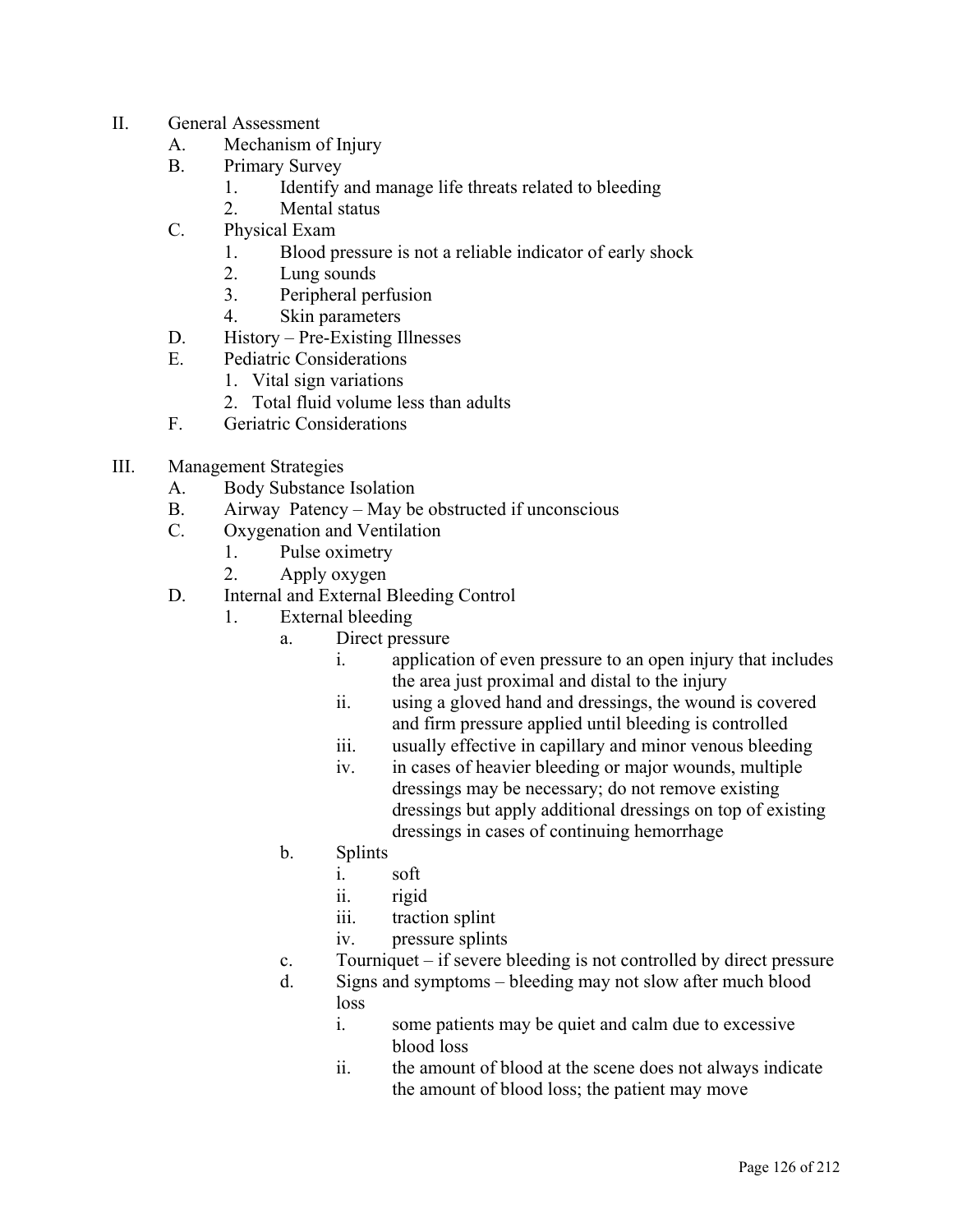- iii. estimating the amount of blood loss by the size of a blood pool or the amount on clothing is not accurate
- iv. assess for signs and symptoms of shock
- 2. Internal bleeding
	- a. Definition/description
		- i. any bleeding in a cavity or space inside the body.
		- ii. internal bleeding can be severe and life threatening.
		- iii. may initially go undetected without proper assessment (mechanism of injury, signs, and symptoms)
	- b. Signs and symptoms
		- i. guarding, tenderness, deformity, discoloration of the affected area
		- ii. coughing up blood, blood in urine, rectal bleeding
		- iii. abdominal tenderness, guarding, rigidity, distention
		- iv. bleeding from a body orifice.
		- v. signs of shock
- E. Stabilize Body Temperature
- F. Psychological Support
- G. Transport Considerations
	- 1. Trauma center
		- 2. Aeromedical transport
		- 3. ALS mutual aid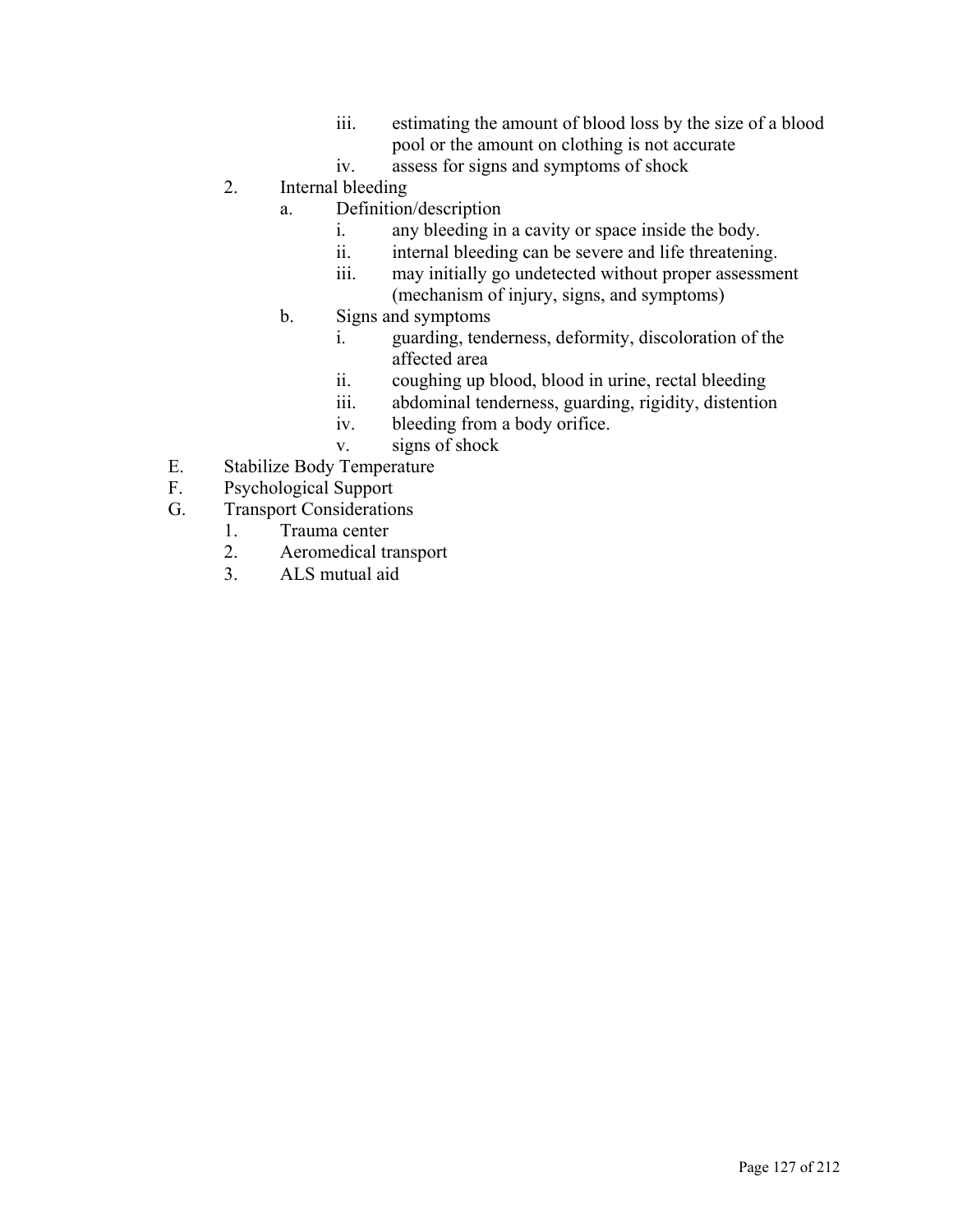## Trauma Chest Trauma

### **EMT Education Standard**

Applies fundamental knowledge to provide basic emergency care and transportation based on assessment findings for an acutely injured patient.

### **EMT-Level Instructional Guideline**

- I. Incidence of Chest Trauma
	- A. Morbidity
	- B. Mortality
- II. Mechanism of Injury for Chest Trauma
	- A. Blunt
	- B. Penetrating
	- C. Energy and Injury
- III. Anatomy of the Chest
	- A. Skin
	- B. Muscles
	- C. Bones
	- D. Trachea
	- E. Bronchi
	- F. Lungs
	- G. Vessels
	- H. Heart
	- I. Esophagus
	- J. Mediastinum
- IV. Physiology
	- A. Role of the Chest in Systemic Oxygenation
		- 1. Musculoskeletal structure
		- 2. Intercostal muscle
		- 3. Diaphragm
		- 4. Accessory muscle
		- 5. Changes in intrathoracic pressure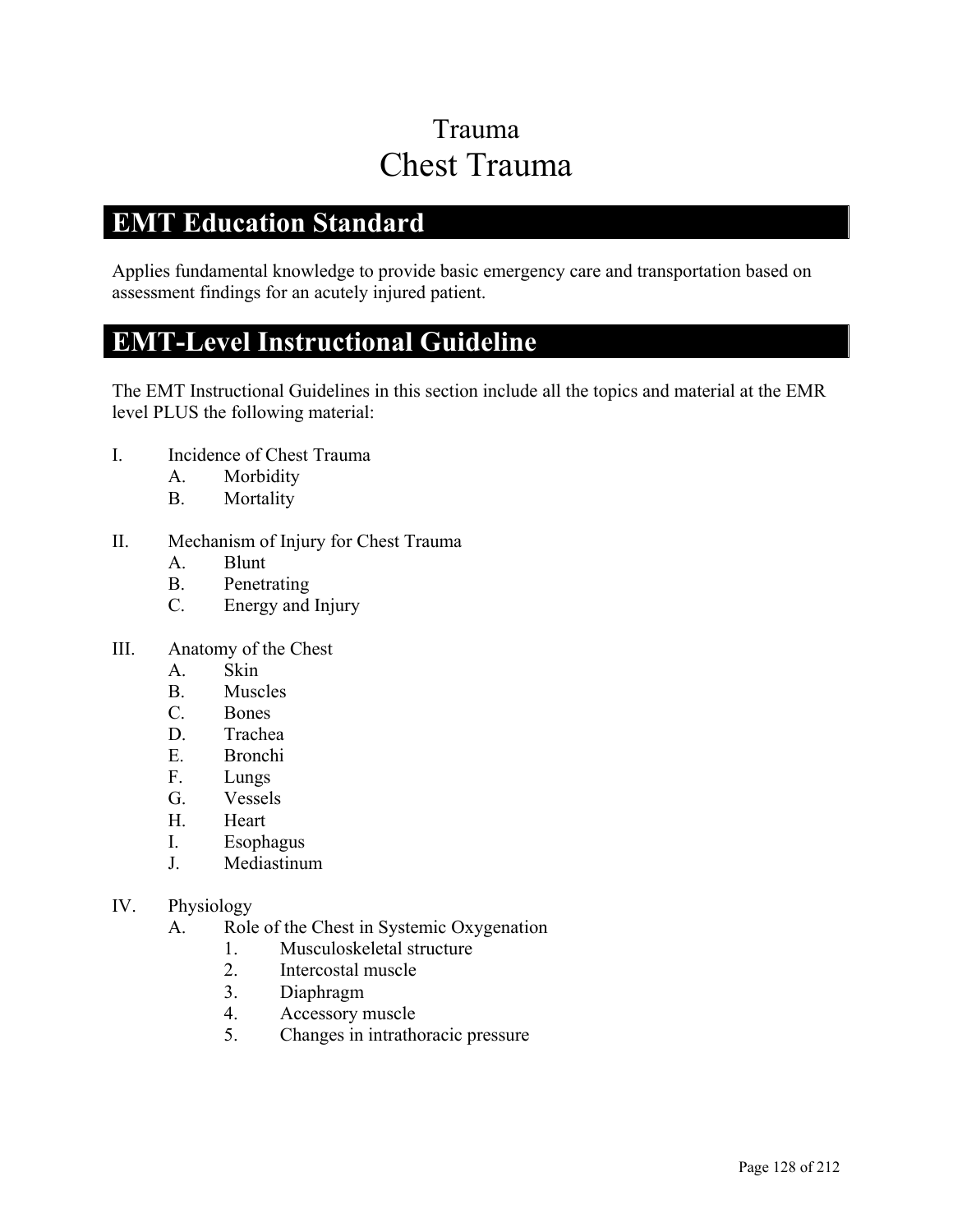- B. Ventilation
	- 1. Gas exchange depends on
		- a. Normal inspiration
			- i. active process
			- ii. normal chest rise
			- iii. negative pressure in chest allows air to flow in
		- b. Normal expiration passive process
	- 2. Chest wall movement intact chest wall
	- 3. Minute volume volume of air exchanged between lungs and environment per minute
- V. Pathophysiology of Chest Trauma
	- A. Impaired Cardiac Output Related to
		- 1. Trauma that affects the heart
			- a. Heart can't refill with blood
			- b. Blood return to the heart is blocked
		- 2. Blood loss (external and internal)
	- B. Impaired Ventilation
		- 1. Collapse of lung
		- 2. Multiple rib fractures
	- C. Impaired Gas Exchange
		- 1. Blood in lungs
		- 2. Bruising of lung tissue
- VI. General Assessment Findings
	- A. Vital Signs
		- 1. Blood pressure
		- 2. Pulse
			- a. Increases initially if hypoxia or shock
			- b. Decreases when patient near arrest from shock or hypoxia
		- 3. Respiratory rate and effort respiratory distress
	- B. Skin Color, Temperature, Moisture
	- C. Head, Neck, Chest, and Abdomen
		- 1. Jugular vein distension
		- 2. Paradoxical movement
	- D. Level of Consciousness
	- E. Medical History
		- 1. Medications
		- 2. Respiratory/cardiovascular diseases
	- F. Physical Exam
		- 1. Inspection
		- 2. Auscultation breath sounds present or absent
		- 3. Palpation
	- G. Associated Injuries
	- H. Blunt Injury
	- I. Penetrating Injury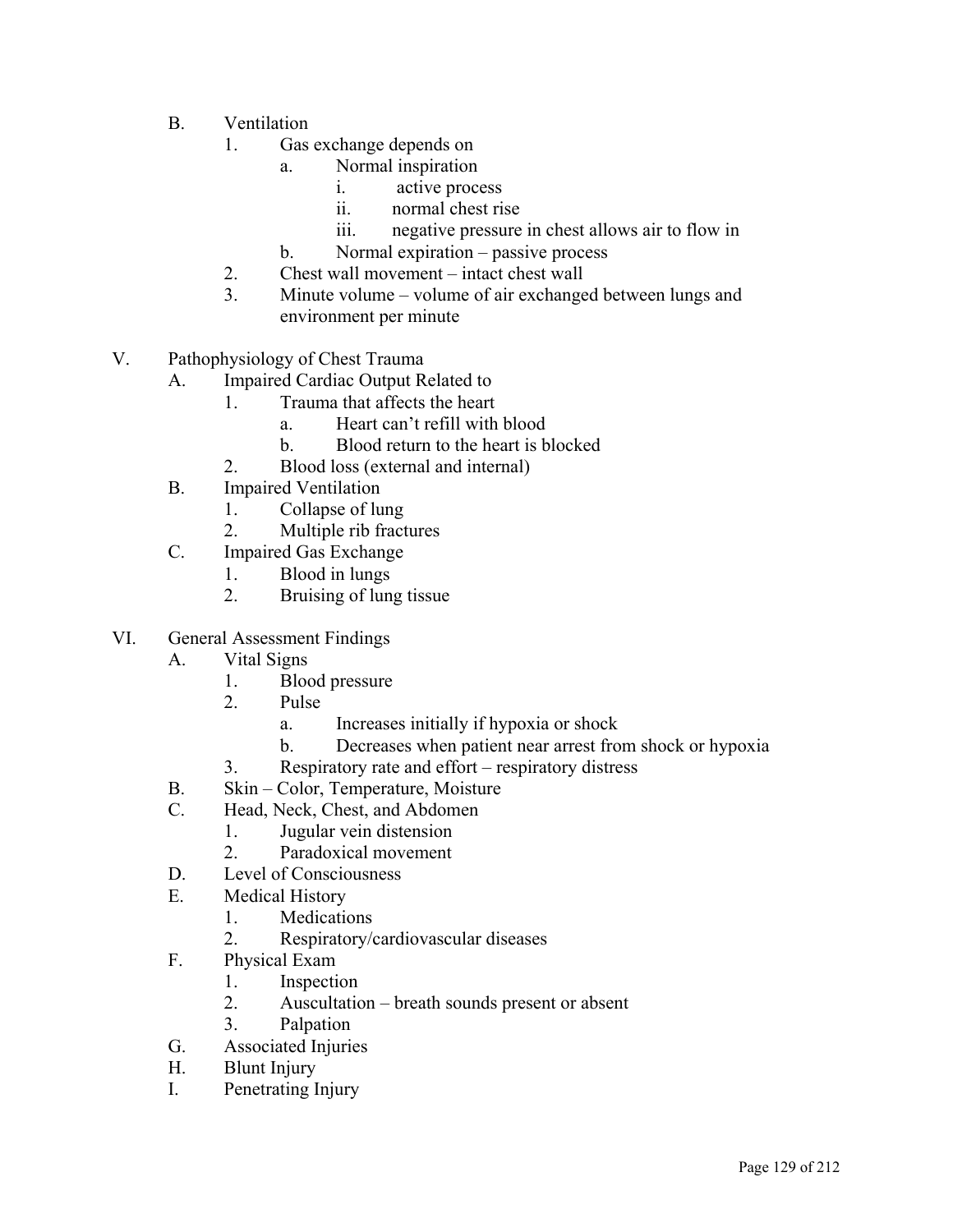- VII. General Management
	- A. Airway and Ventilation
		- 1. Occlusion of open wounds
		- 2. Positive pressure ventilation to support flail chest
	- B. Circulation
- VIII. Blunt Trauma or Closed Chest Injury
	- A. Closed Chest Injury
		- 1. Specific injuries
			- a. Rib fractures
			- b. Flail segment stabilizing a flail is contraindicated
			- c. Sternal fracture consider underlying injury
			- d. Clavicle fracture
			- e. Commotio Cordis
- IX. Open Chest Injury
	- A. Mechanism of Injury
		- 1. Penetrating injury from weapons
		- 2. Penetrating injury secondary to blunt chest wall trauma
		- 3. Specific injuries
			- a. Lung Injury
			- b. Air in pleural space causes lung to collapse (pneumothorax)
				- i. closed
				- ii. open (sucking chest wound)
			- c. Increasing amounts of air in space causing pressure on vessels and heart (tension pneumothorax)
			- d. Blood in chest due to injury (hemothorax)
			- e. Signs and symptoms of lung injury
				- i. oxygenation changes due to open chest injuries
				- ii. decreased or absent lung sounds due to open chest injuries
			- f. Assessment of lung injury presence or absence of lung sounds
			- g. Management apply non-porous (occlusive) dressing
			- h. Myocardial injury
			- i. Penetrating effect on pumping action of the heart and blood loss with blood in the sac surrounding the heart restricting heart's ability to pump (pericardial tamponade)
			- j. Signs and symptoms of heart injury
				- i. irregular pulse
					- ii. chest pain
					- iii. hypo-perfusion
			- k. Assessment
			- l. Management
- X. Age-Related Variations for Pediatric and Geriatric Assessment and Management
	- A. Pediatric
	- B. Geriatric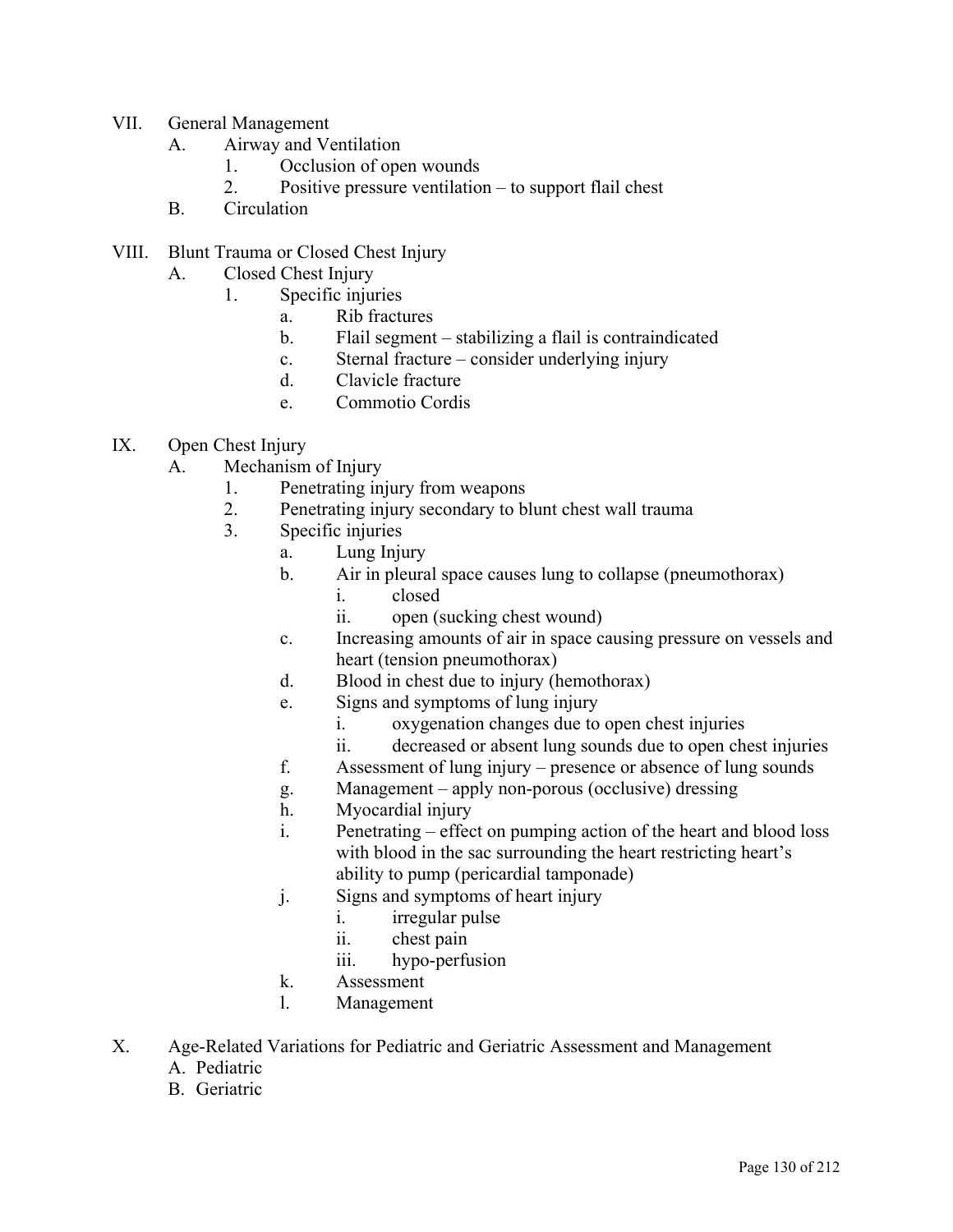## Trauma Abdominal and Genitourinary Trauma

### **EMT Education Standard**

Applies fundamental knowledge to provide basic emergency care and transportation based on assessment findings for an acutely injured patient.

### **EMT-Level Instructional Guideline**

The EMT Instructional Guidelines in this section include all the topics and material at the EMR level PLUS the following material:

- I. Incidence
	- A. Morbidity
	- B. Mortality

#### II. Anatomy

- A. Quadrants and Boundaries of the Abdomen
- B. Surface Anatomy of the Abdomen
- C. Intraperitoneal Structures
- D. Retroperitoneal Structures
- E. Reproductive Organs

#### III. Physiology

- A. Solid Organs
- B. Hollow Organs
- C. Vascular Structures
- IV. Specific Injuries
	- A. Closed Abdominal Trauma
		- 1. Mechanism of Injury
			- a. Compression
				- b. Deceleration
				- c. MVA
				- d. Motorcycle collisions
				- e. Pedestrian injuries
				- f. Falls
				- g. Assault
			- h. Blast injuries
		- 2. Signs and Symptoms
			- a. Pain
			- b. Guarding
			- c. Distention rise in abdomen between pubis and xiphoid process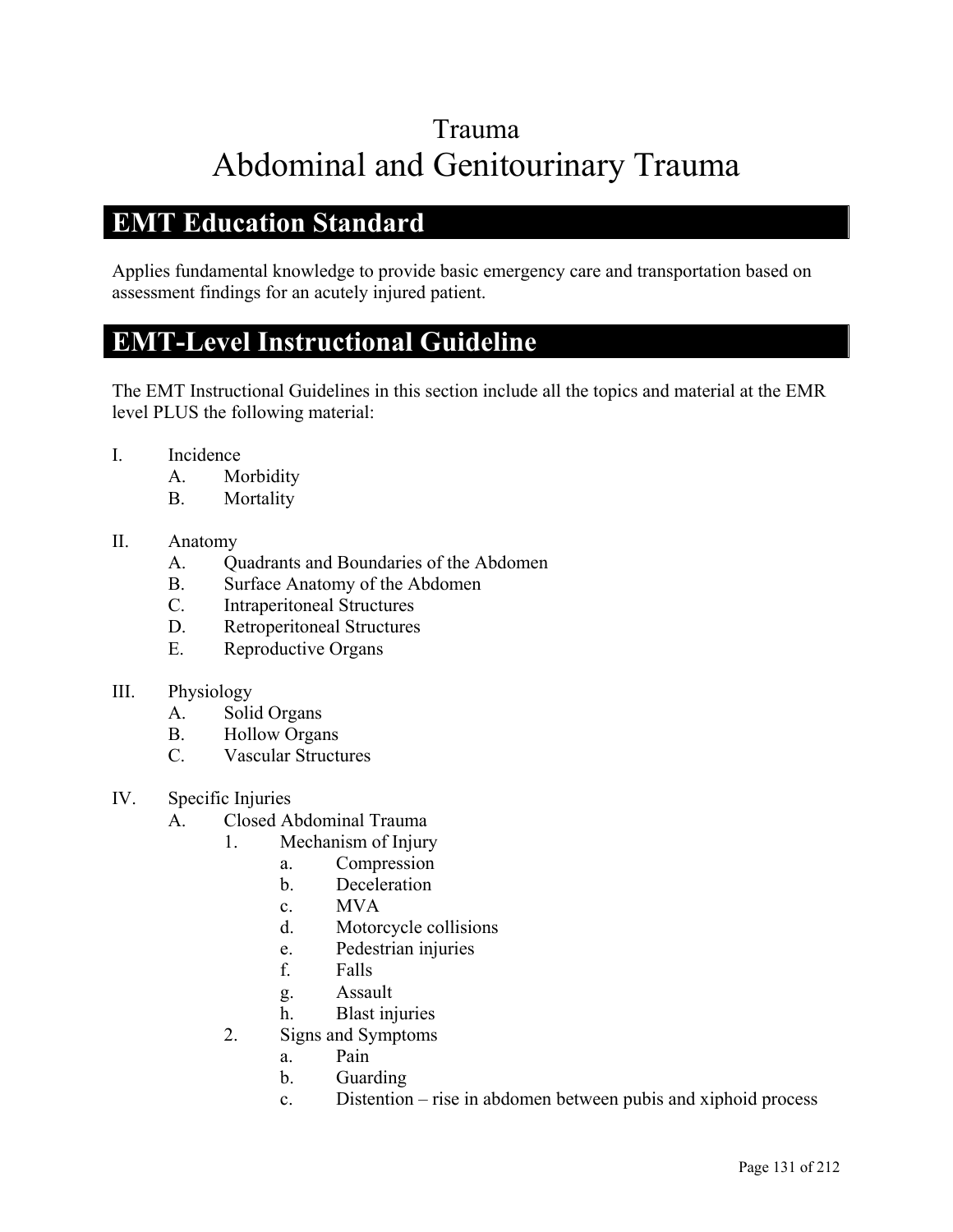- d. Discoloration of abdominal wall
- e. Tenderness on movement
- f. Lower rib fractures
- g. May be overlooked in multi-system injuries
- h. Suspicion based on mechanism of injury
- 3. Assessment
	- a. Inspection
	- b. Noting position of the patient
	- c. Noting pain with movement
	- d. Auscultation little value
	- e. Blood loss through rectum or vomit
- 4. Management
	- a. Oxygen
	- b. Transport in position of comfort if indicated
	- c. Treat for shock internal bleeding
- B. Penetrating/Open Abdominal Trauma
	- 1. Low-velocity penetration knife wound, tear of abdominal wall, consider injury to underlying organ
	- 2. Medium velocity penetration shot gun wound
	- 3. High velocity penetration gunshot wound
	- 4. Signs and Symptoms of penetrating abdominal trauma
		- a. Bleeding
		- b. Puncture wounds entrance and exits
		- c. Many signs and symptoms of closed abdominal wounds could also be present along with a puncture wound
	- 5. Assessment
		- a. Clothing removal
		- b. Inspection look for exit wounds including posterior
		- c. Noting position of patient
	- 6. Management
		- a. Cover wounds
		- b. Use non-porous dressing if chest may be involved
		- c. Treat for shock
		- d. Oxygen
		- e. Transport decision
- C. Considerations in Abdominal Trauma
	- 1. Hollow organs injuries
		- a. Stomach
		- b. Small bowel
		- c. Large bowel
		- d. Gallbladders
		- e. Urinary bladder
		- f. Considerations of signs and symptoms of hollow organ injuries
			- i. pain may be intense with open wounds to the stomach or small bowel
			- ii. infection delayed complication which may be fatal
			- iii. air in peritoneal cavity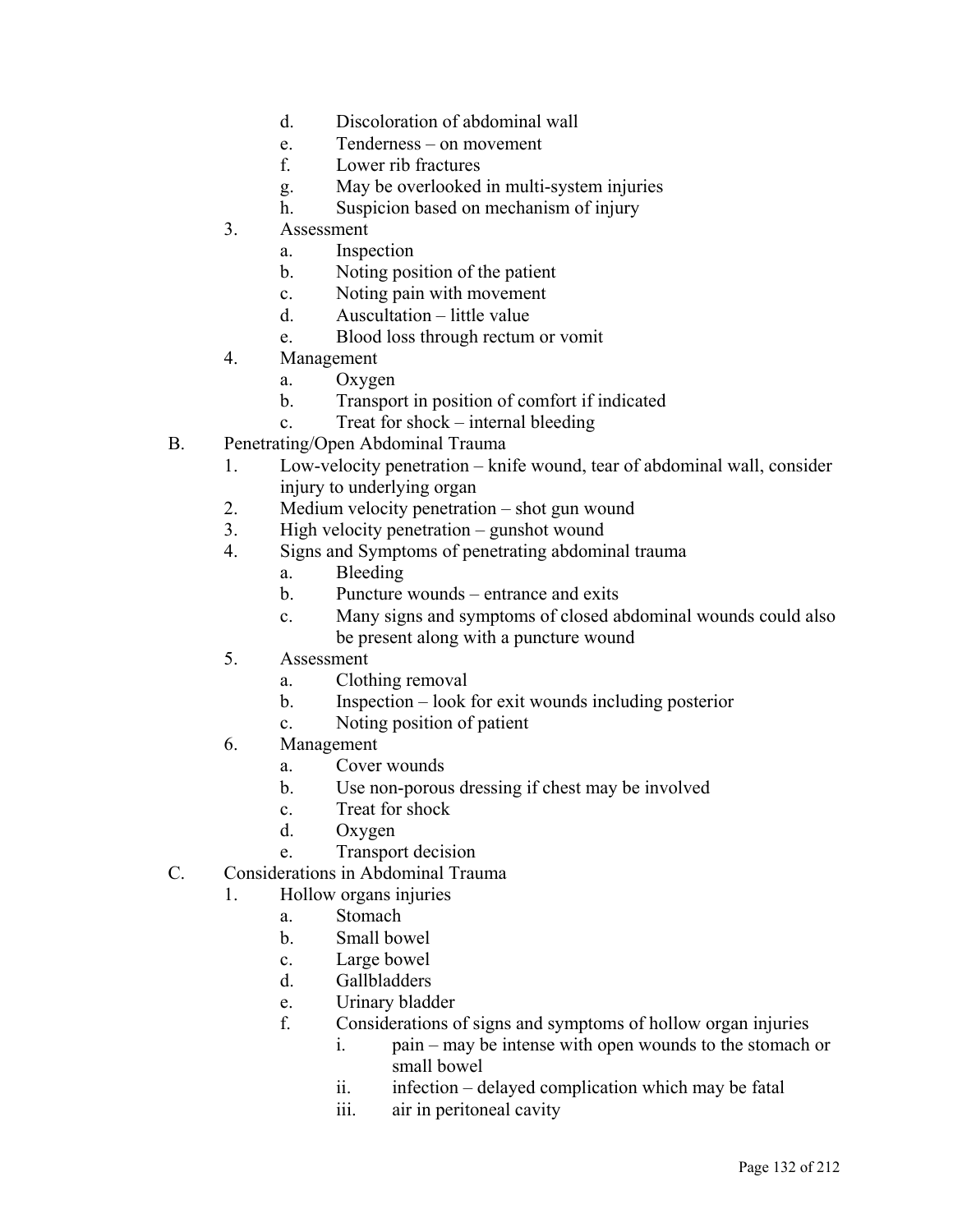- 2. Solid organ injuries
	- a. Blood in the abdomen does not acutely produce abdominal pain
	- b. Abdominal pain from solid organ penetration or rupture is of slow onset
	- c. Liver
		- i. largest organ
		- ii. very vascular leading to hypo-perfusion
		- iii. injured with lower right rib fractures or penetrating trauma
	- d. Spleen
		- i. injured in auto crashes, falls, bicycle accidents, motorcycles
		- ii. injured with lower left rib fractures or penetrating trauma
		- iii. left shoulder pain
	- e. Pancreas injury with penetrating trauma
	- f. Kidney
		- i. vascular
		- ii. blood in urine
	- g. Diaphragm
		- i. abnormal respiratory sounds
		- ii. shortness of breath
	- h. Retroperitoneal structures the abdomen can hold a large volume of blood due to injuries of solid organs and major blood vessels
- V. General Assessment
	- A. High Index of Suspicion
	- B. Pain With Abdominal Trauma Is Often Masked Due to Other Injuries
	- C. Airway Patency
	- D. External and Internal Hemorrhage Monitor Vital Signs Closely With Suspicion
	- E. Identification and Management of Life Threats
	- F. Spinal Immobilization
	- G. Physical Exam
		- 1. Inspection
		- 2. Auscultation
		- 3. Palpation
	- H. Associated Trauma Provide Emergency Staff With History of Events Causing Trauma
	- I. Recognition and Prevention of Shock
	- J. PASG for Pelvic Fracture Stabilization
	- K. Transportation Decisions to Appropriate Facility
- VI. General Management
	- A. Scene Safety / Standard Precautions
	- B. Airway Management
	- C. Oxygenation and Ventilation
	- D. Spinal Immobilization Considerations
	- E. Control External Hemorrhage
	- F. Identification of Life-Threatening Injury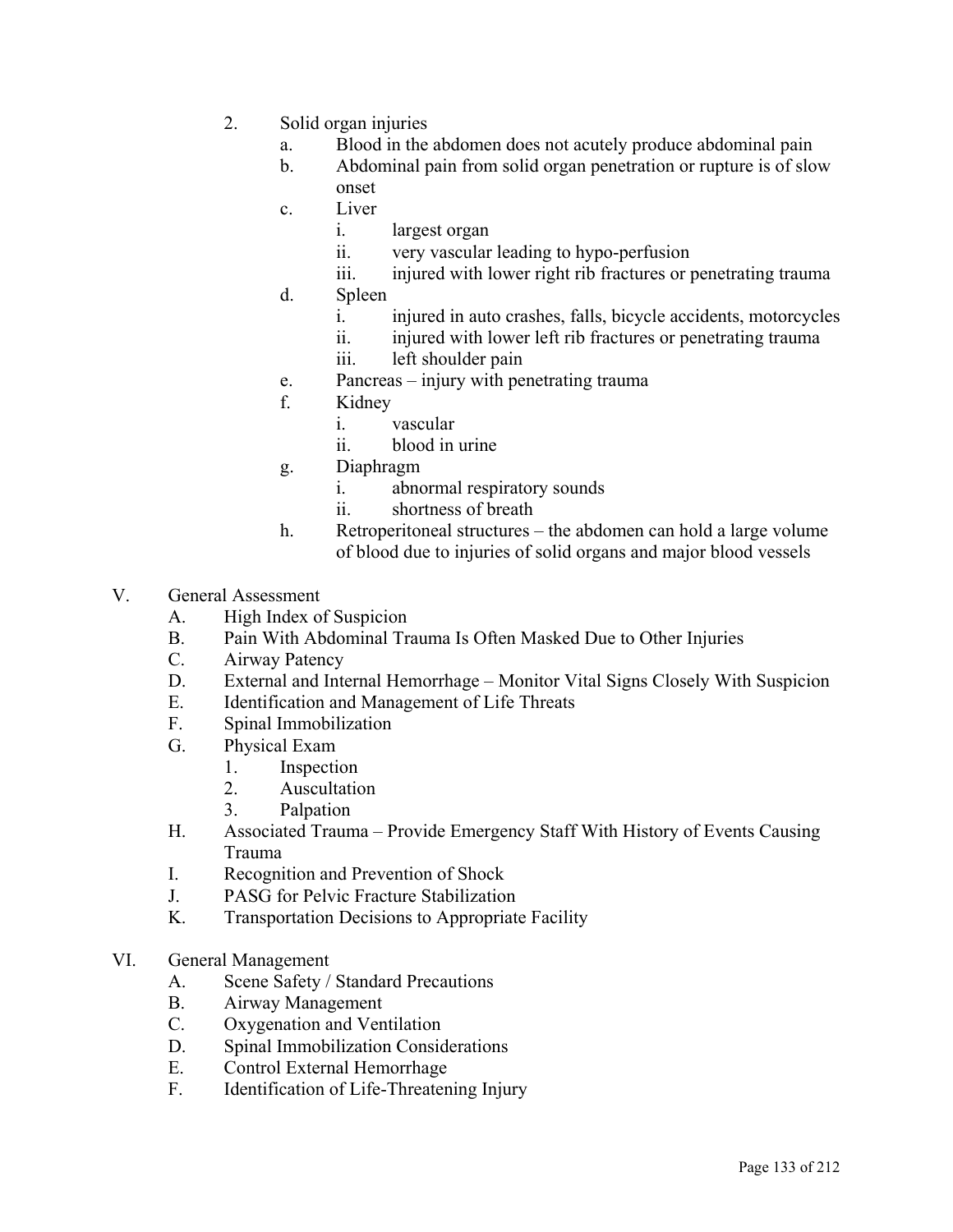- G. Application and Inflation of PASG for Pelvic Fracture Stabilization
- H. Abdominal Trauma May Be Masked by Other Body System Trauma
- I. Transportation to Appropriate Facility
	- 1. No transport decisions
	- 2. Transport to acute care facility
	- 3. Transport to trauma center
	- 4. ALS mutual aid
- J. Communication and Documentation
- VII. Age-Related Variations for Pediatric and Geriatric Assessment and Management
	- A. Pediatric
		- 1. Mechanism of injury as pedestrian
		- 2. Use of PASG (fracture stabilization)
	- B. Geriatric
- VIII. Special Considerations of Abdominal Trauma
	- A. Sexual Assault
		- 1. Criminal implications and evidence management
		- 2. Patient confidentiality
		- 3. Treat wounds as other soft tissue injuries
	- B. Vaginal Bleeding Due to Trauma
		- 1. May be due to penetrating or blunt trauma
		- 2. Assess to determine pregnancy
		- 3. Apply sterile absorbent vaginal pad
		- 4. Determine mechanism of injury
		- 5. Do not insert gloved fingers for instruments in vagina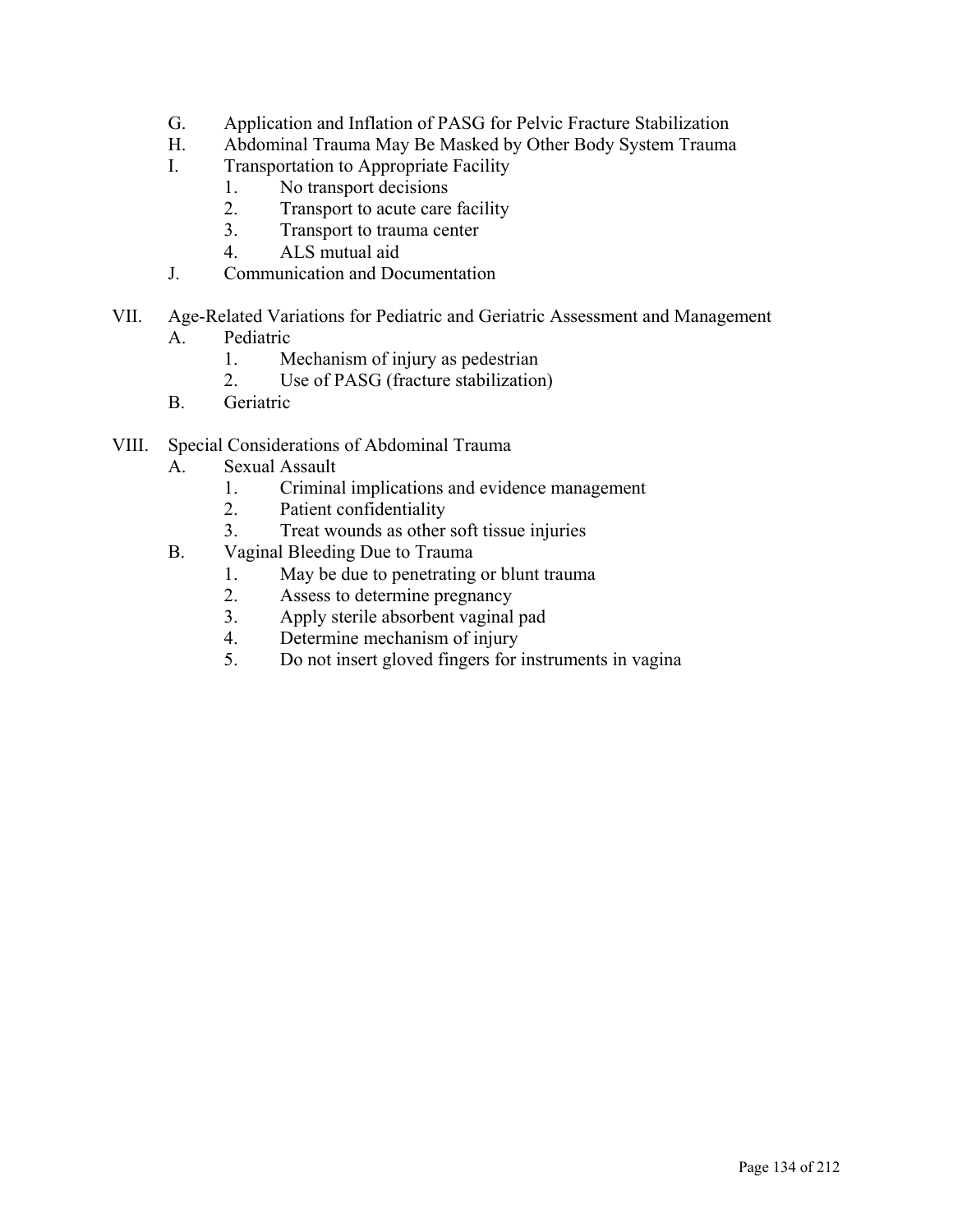## Trauma Orthopedic Trauma

### **EMT Education Standard**

Applies fundamental knowledge to provide basic emergency care and transportation based on assessment findings for an acutely injured patient.

## **EMT-Level Instructional Guideline**

- I. Incidence
	- A. Morbidity/Mortality
		- 1. Upper extremity
		- 2. Lower extremity
	- B. Pediatric Considerations
	- C. Geriatric Considerations
	- D. Mechanism of Injury
		- 1. Direct force
		- 2. Indirect force
		- 3. Twisting force
- II. Anatomy
	- A. Skin Layers
	- B. Subcutaneous Layers
	- C. Extremity Structures
		- 1. Vascular structure
			- a. Venous
			- b. Arterial
			- 2. Muscles
			- 3. Bony structure
				- a. Scapula
				- b. Clavicle
				- c. Humerus
				- d. Radius
				- e. Ulna
				- f. Carpals
				- g. Metacarpals
				- h. Phalanges
				- i. Pelvis
					- i. ileum
					- ii. ischium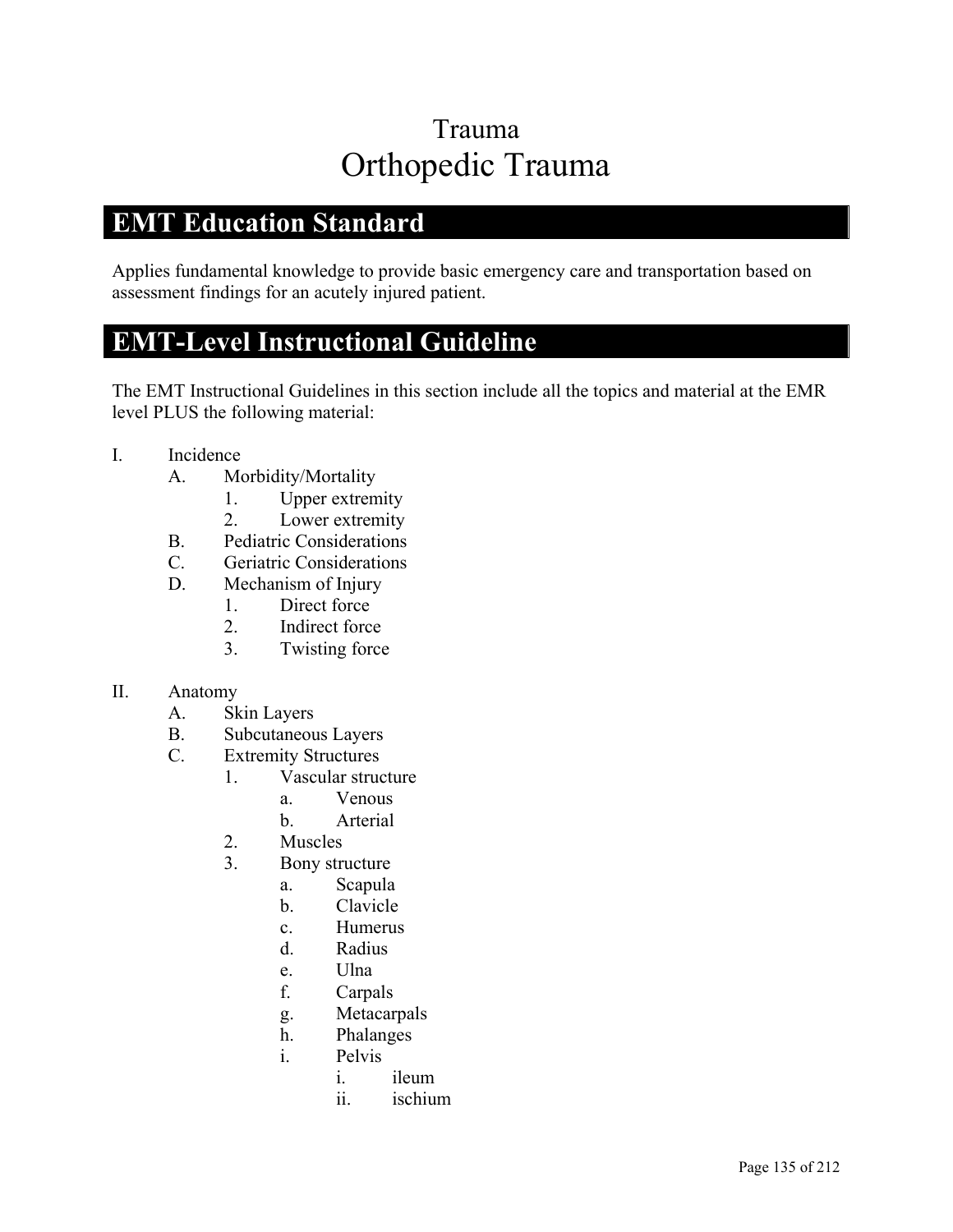- iii. pubis
- iv. acetabulum
- j. Femur
	- i. greater trochanter
	- ii. lesser trochanter
- k. Tibia
- l. Fibula
- m. Talus
- n. Calcaneus
- o. Tarsals
- p. Metatarsals
- q. Phalanges
- D. Axial Structures
	- 1. Skull
	- 2. Vertebral column
- E. Components of a Long Bone
	- 1. Head
	- 2. Shaft
- III. Physiology
	- A. Function of Musculoskeletal System
		- 1. Support
			- a. Ligaments
			- b. Tendons
			- c. Cartilage
			- d. Joints
		- 2. Flexion
		- 3. Extension
		- 4. Rotation
- IV. Mechanism of Injury
	- A. Upper Extremity
		- 1. Structures
			- a. Humerus
			- b. Radius
			- c. Ulna
			- d. Metacarpal
			- e. Carpal
			- f. Phalanges
			- g. Clavicle
			- h. Joints
		- 2. Direct
		- 3. Indirect
		- 4. Open hemorrhage significance
		- 5. Closed hemorrhage significance
		- 6. Sprains/strains
		- 7. Amputations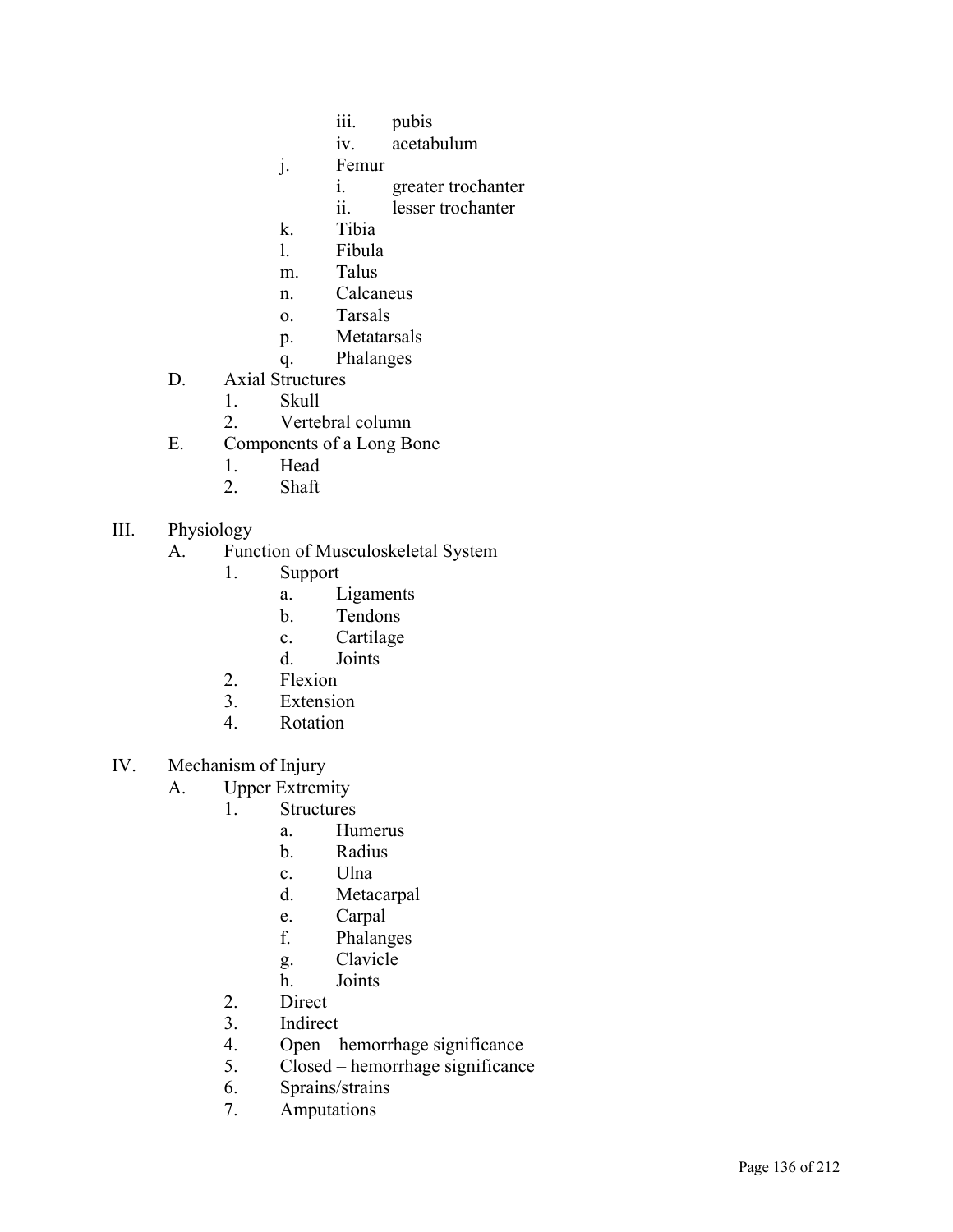- B. Lower Extremity
	- 1. Direct
	- 2. Indirect
	- 3. Open
	- 4. Closed
	- 5. Structures
		- a. Pelvis
			- b. Femur
			- c. Tibia
			- d. Fibula
			- e. Talus
			- f. Calcaneus
			- g. Tarsals
			- h. Metatarsals
			- i. Phalanges
- V. Complications
	- A. Hemorrhage
	- B. Instability
	- C. Loss of Tissue
	- D. Contamination
	- E. Long-Term Disability
	- F. Interruption of Blood Supply
	- G. Pregnancy With Pelvic Fracture
- VI. Descriptions of Fractures
	- A. Greenstick
	- B. Oblique
	- C. Transverse
	- D. Comminuted
	- E. Spiral
- VII. Dislocations
	- A. Specific Injuries
		- 1. Acromio-clavicular
		- 2. Shoulder
		- 3. Elbow
		- 4. Wrist
		- 5. Metacarpal-phalanx
			- a. Hip
			- b. Posterior
			- c. Anterior
			- d. Associated with fracture
		- 6. Knee
			- a. Posterior
			- b. Anterior
			- c. Patella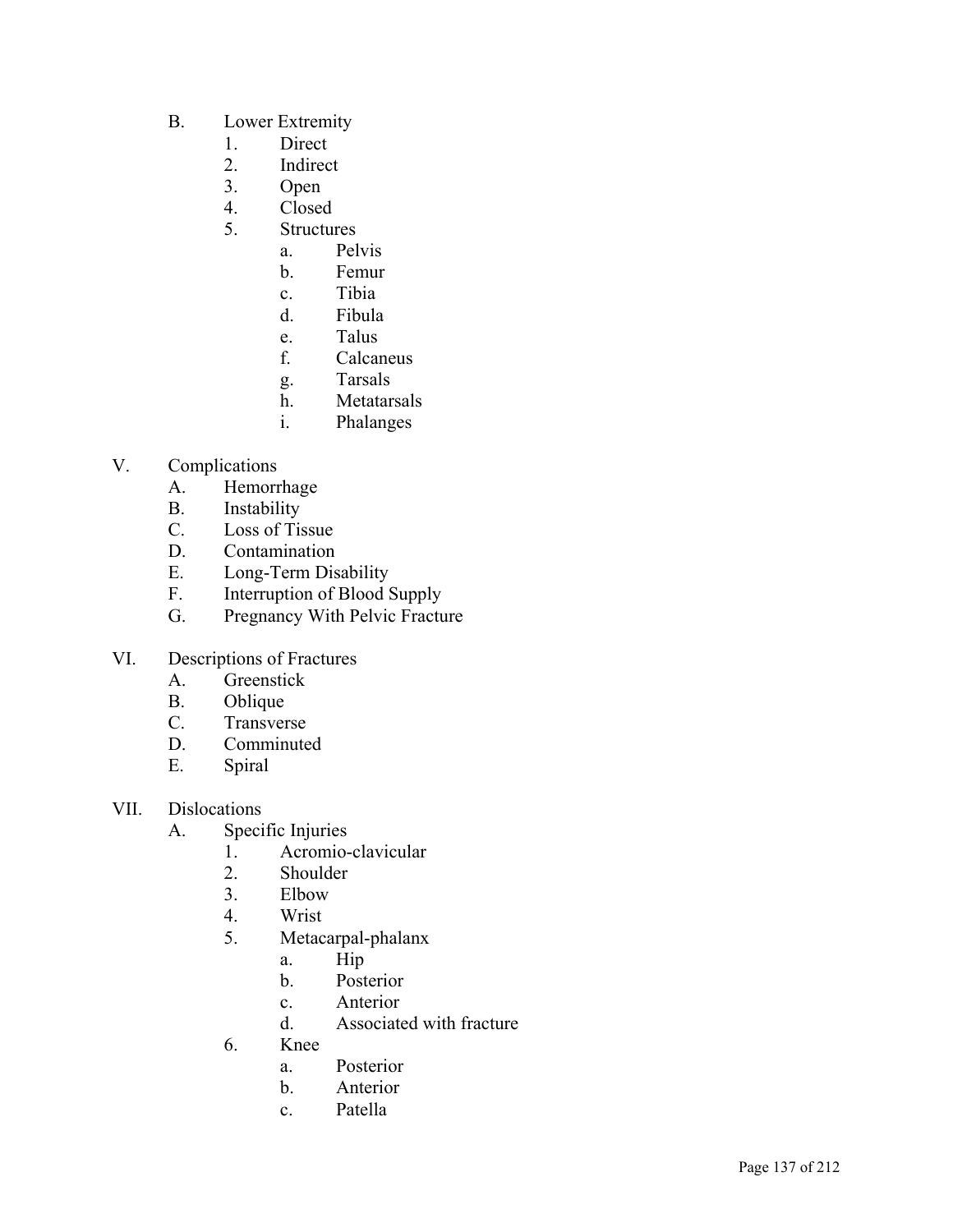- 7. Foot
- 8. Hand
- 9. Ankle
- B. Management
	- 1. Scene safety/standard precautions
	- 2. Limb-threatening injury
	- 3. Splinting
- VIII. Sprains/Strains
	- A. Mechanism of Injury
	- B. Assessment
	- C. Management
- IX. Pelvic Fracture
	- A. Incidence
	- B. Mechanism of Injury
	- C. Signs and Symptoms
	- D. Assessment
	- E. Management PASG (Pelvic Stabilization)
- X. General Assessment
	- A. Scene Safety/Standard Precautions
	- B. Mechanism of Injury
		- 1. Primary injury
		- 2. Secondary injury
	- C. Determine Life Threat
		- 1. Life threatening
		- 2. Limb threatening
	- D. Six P's of Assessment
		- 1. Pain
			- a. Palpation
				- b. Movement
		- 2. Pallor
		- 3. Paresthesia
		- 4. Pulses
		- 5. Paralysis
		- 6. Pressure
	- E. Physical Exam
	- F. Bleeding
		- 1. External
		- 2. Internal
	- G. Guarding/Self-Splinting
	- H. Associated Injuries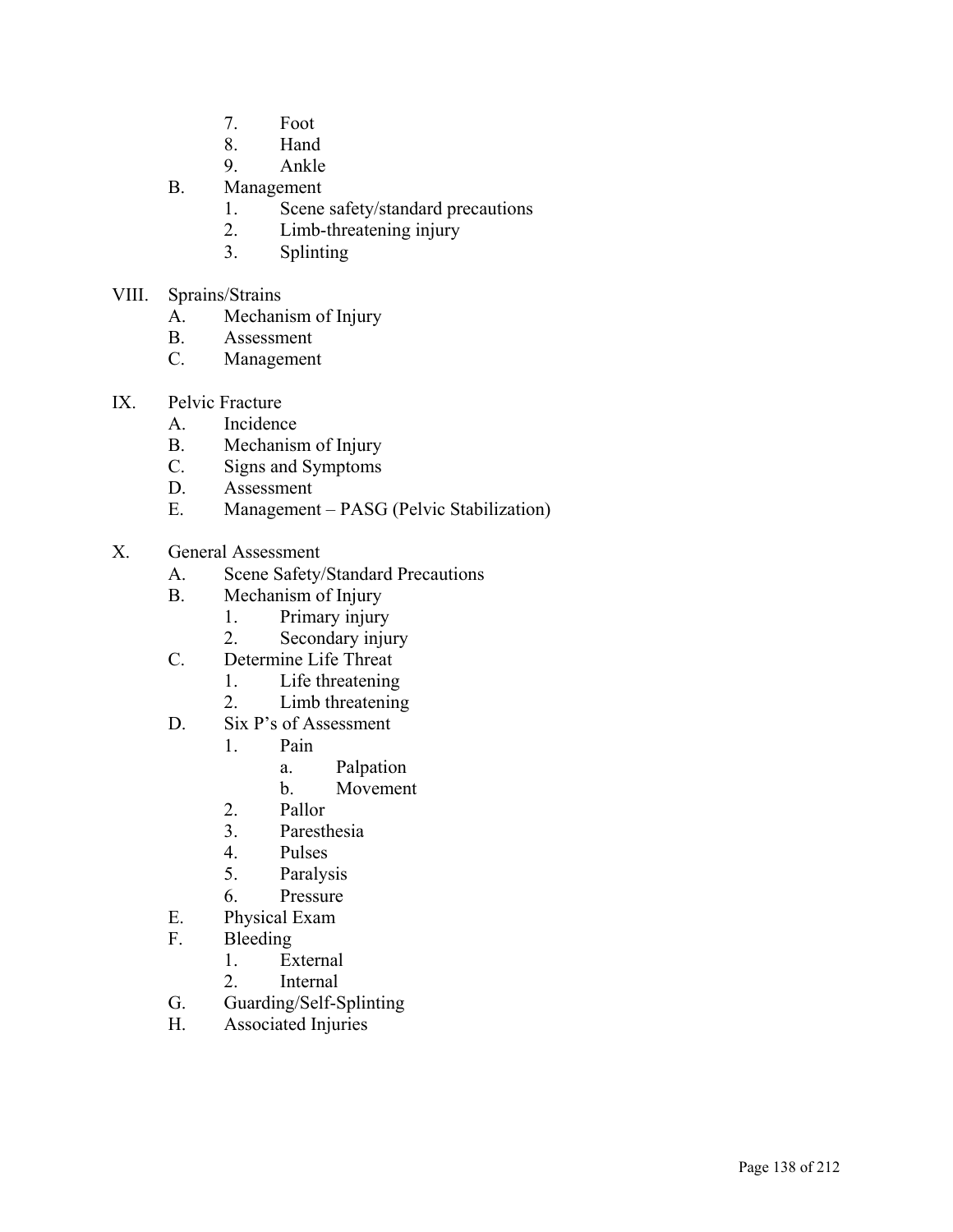- XI. General Management
	- A. Control Hemorrhage
		- 1. Internal
		- 2. External
			- a. Direct pressure
			- b. Tourniquet
			- c. Traction splint with fracture
	- B. General Considerations for Immobilization/Splinting
		- 1. PASG for pelvic fracture
		- 2. Traction for femur fracture
		- 3. Neurologic exam before and after splinting
		- 4. Bandage/dress wounds before immobilization
		- 5. In position found
		- 6. Remove jewelry
		- 7. Above and below the joint for fractures
		- 8. Bones above and below for joints
		- 9. Complications of improper splinting
		- 10. Equipment needed for splinting
	- C. Neurologic/Circulatory Examination
		- 1. Motor/sensory
		- 2. Distal pulses
		- 3. Capillary refill
		- 4. Color, temperature
	- D. Pain Management
		- 1. Elevate
		- 2. Cold
		- 3. Immobilize injury
	- E. Associated Injuries
	- F. Transport to Appropriate Facility
	- G. Appropriate Communication and Documentation
- XII. Specific Injuries
	- A. Amputation
		- 1. Control bleeding of stump
			- a. Direct pressure
			- b. Tourniquet
		- 2. Locate and Transport Amputate; Management
			- a. Clean
			- b. Wrap in sterile, moist gauze and place in plastic bag
			- c. Place bag on crushed ice (do not freeze)
			- d. Transport with patient
			- e. Transport to appropriate resource hospital
	- B. Sprains/Strains
		- 1. Description
			- a. Sprain
			- b. Strain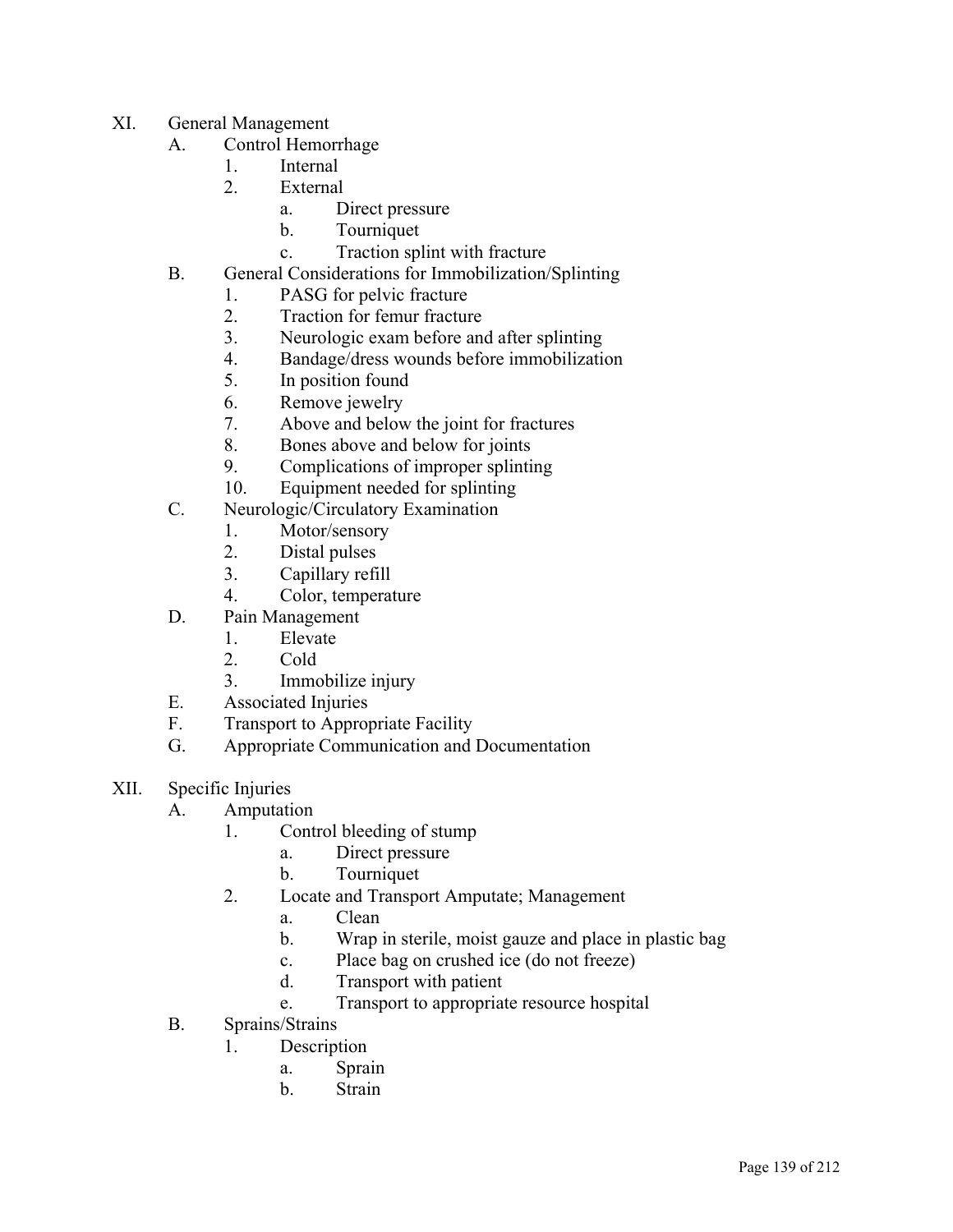- 2. Difficult to differentiate from a fracture
- 3. Manage as fracture
- C. Pelvic
	- 1. Shock
	- 2. Immobilize on long spine board
	- 3. Apply PASG (pelvic stabilization)
- D. Femur
	- 1. Traction splinti
		- a. types
		- b. application
	- 2. Long spine board
	- 3. Assess for soft tissue, vascular, and nerve damage
- E. Tibia/Fibula
	- 1. Pneumatic splint
	- 2. Long spine board splint
	- 3. Splint to opposite leg
- F. Shoulder
	- 1. Sling
	- 2. Swathe
- G. Knee
	- 1. Vascular and nerve damage
	- 2. No traction splint
- H. Clavicle Sling
- I. Humerus
	- 1. Sling
	- 2. Swathe
- J. Forearm
	- 1. Splint
	- 2. Elevate
- XIII. Types of Splints
	- A. Rigid
	- B. Formable
	- C. Traction
	- D. Air
	- E. Vacuum
	- F. Pillow/Blanket
	- G. Short Spine Board
	- H. Long Spine Board
- XIV. Age-Related Variations for Pediatric and Geriatric Assessment and Management
	- A. Pediatric
	- B. Geriatric Osteoporosis (Decreased Bone Density) Increases the Likelihood of Fractures With Minimal Trauma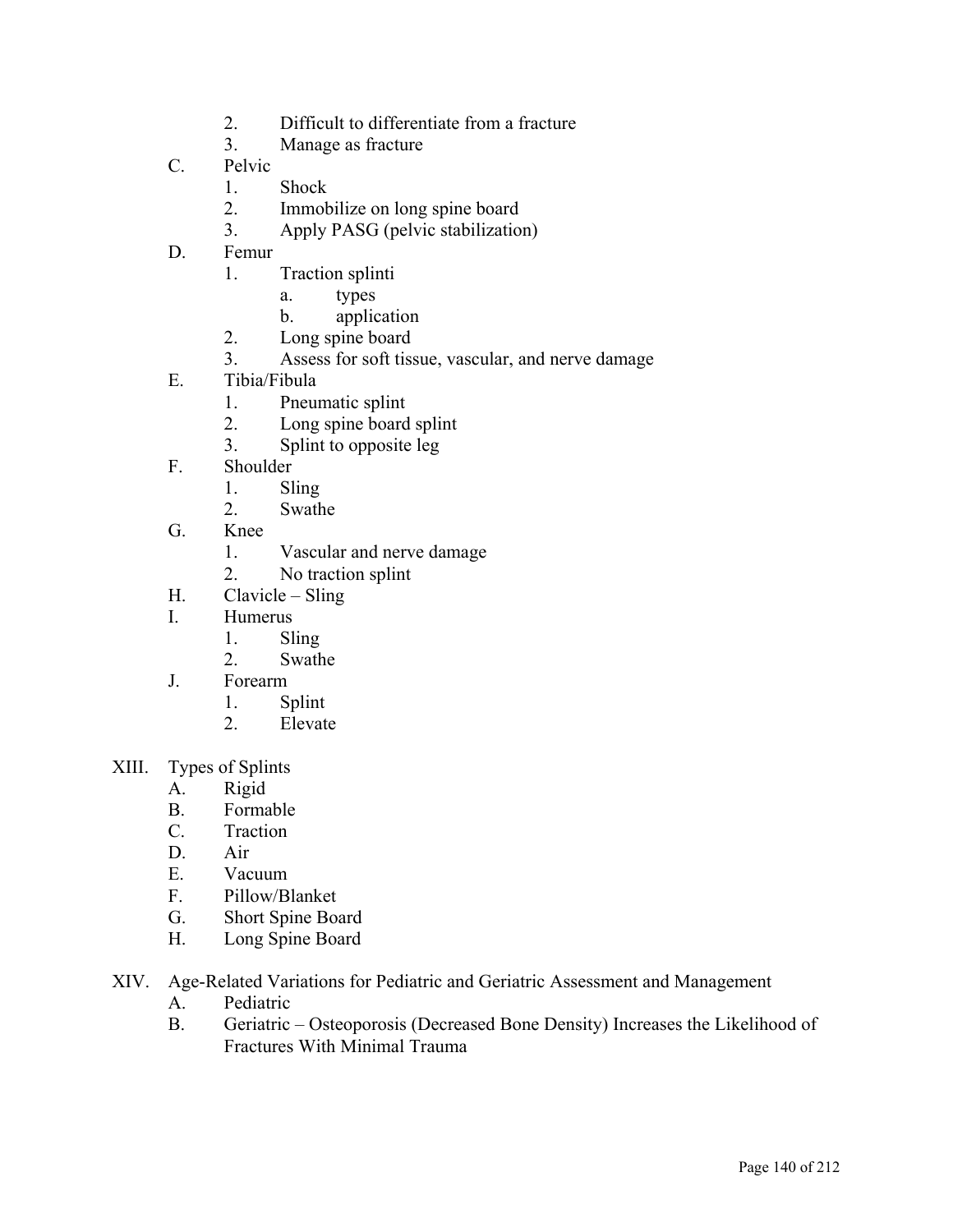- XV. Sprains/Strains
	- A. Pathophysiology
		- 1. Review previous knowledge
		- 2. Strain muscle pull
			- a. Stretch, tear or rip of muscle itself
			- b. Produced by abnormal contraction
			- c. May range from minute separation to complete rupture
		- 3. Sprain
			- a. Tearing of stabilizing connective tissue
			- b. Injury to ligaments, articular capsule, synovial membrane and tendons crossing the joint
			- c. Most vulnerable ankles, knees, shoulders
	- B. Special Assessment Findings
		- 1. Review previous knowledge
			- 2. Strains
				- a. Sound of a "snap" when muscle tears
				- b. Severe weakness of the muscle
				- c. Sharp pain immediately with occurrence
				- d. Extreme point tenderness
			- 3. Sprains
				- a. Edema at joint
				- b. Sound of a "snap" with injury
				- c. Point tenderness
	- C. Special Management Considerations
		- 1. Review previous knowledge
		- 2. Strains
			- a. Apply cold and pressure
			- b. Elastic wrap
			- c. Pain relief
			- d. Elevation of part
		- 3. Sprains
			- a. Apply cold and pressure
			- b. Elevation
			- c. Elastic wrap to control swelling
			- d. Immobilization if needed
			- e. Pain management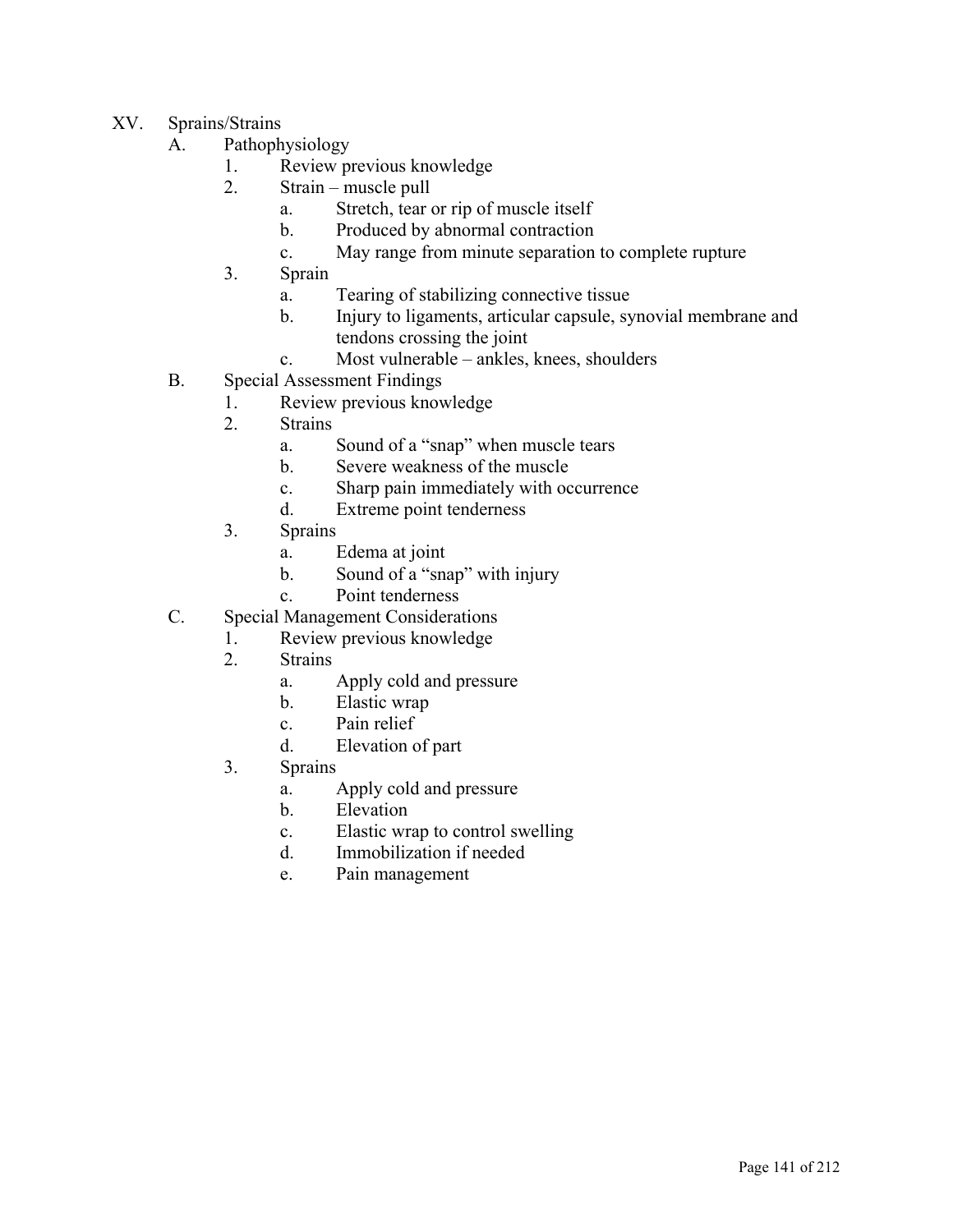## Trauma Soft Tissue Trauma

### **EMT Education Standard**

Applies fundamental knowledge to provide basic emergency care and transportation based on assessment findings for an acutely injured patient.

### **EMT-Level Instructional Guideline**

- I. Incidence of Soft Tissue Injury
	- A. Mortality
	- B. Morbidity
- II. Anatomy and Physiology of Soft Tissue Injury
	- A. Layers of the Skin
	- B. Function of the Skin
- III. Closed Soft Tissue Injury
	- A. Type of Injuries
		- 1. Contusion
		- 2. Hematoma
		- 3. Crush injuries
	- B. Signs and Symptoms
		- 1. Discoloration
		- 2. Swelling
		- 3. Pain
	- C. Assessment
		- 1. Mechanism of injury, suspect underlying organ trauma/injury
		- 2. Diffuse or generalized soft tissue trauma can be critical
		- 3. Pulse, movement, sensation distal to injury
	- D. Management
		- 1. Cold
		- 2. Splinting if necessary
- IV. Open Soft Tissue Injury
	- A. Type of Injuries
		- 1. Abrasions
		- 2. Lacerations and incisions
		- 3. Avulsions
		- 4. Bites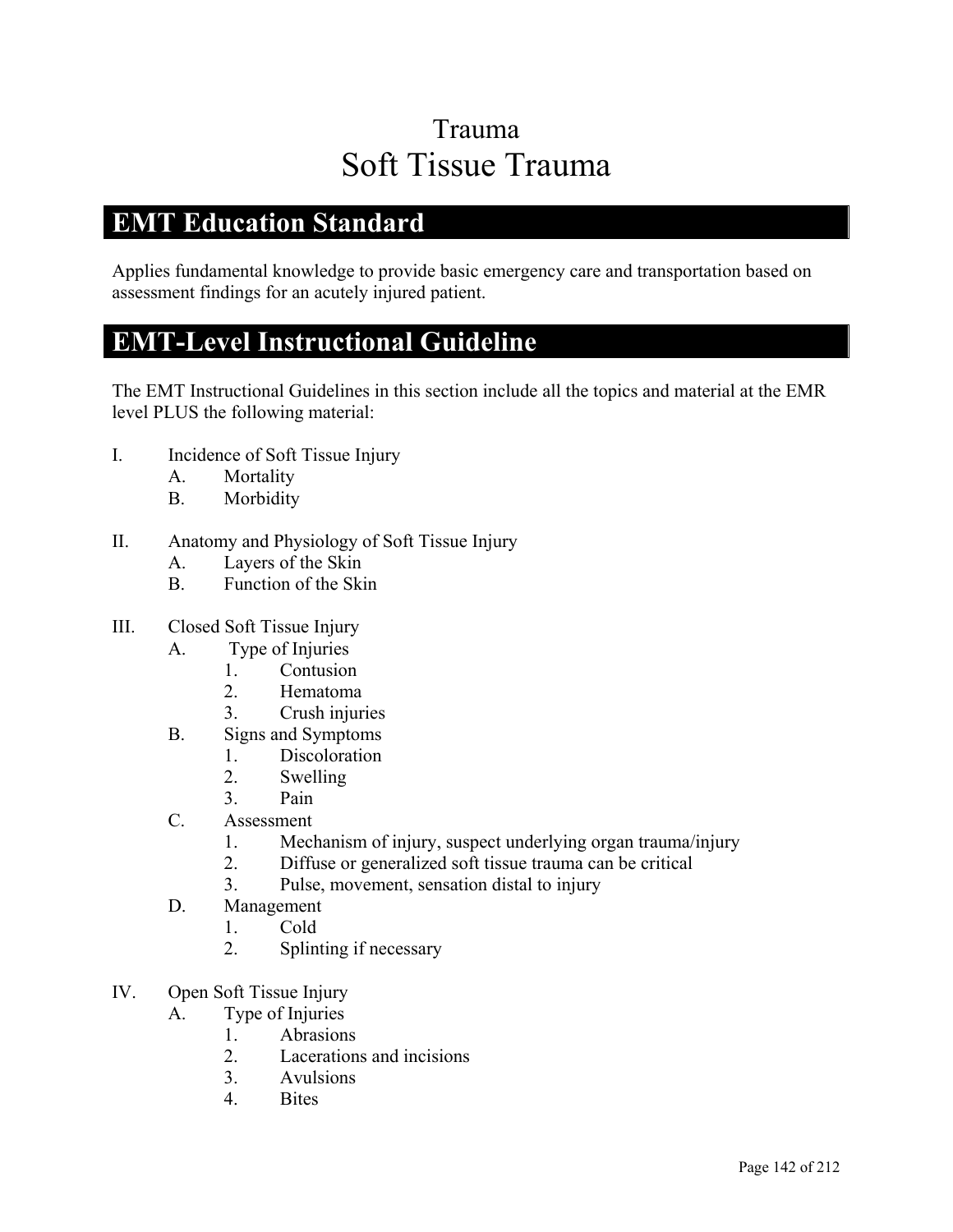- 5. Impaled objects
- 6. Amputations
- 7. Blast injuries/High Pressure
- 8. Penetrating/Punctures
- B. Complications of Soft Tissue Injury
	- 1. Bleeding shock
	- 2. Pain
	- 3. Infection
		- a. Mechanisms of infection
		- b. Risk factors
- C. Signs and Symptoms of Open Soft Tissue Injuries
	- 1. Bleeding
	- 2. Shock
	- 3. Pain
	- 4. Hemorrhage
	- 5. Contaminated wounds
	- 6. Impaled objects
	- 7. Loss of extremity
	- 8. Entrance and exit wounds
	- 9. Flap of skin attached
- V. General Assessment
	- A. Safety of Environment / Standard Precautions
	- B. Airway Patency
	- C. Respiratory Distress
	- D. Concepts of Open Wound Dressings/Bandaging
		- 1. Sterile
		- 2. Non-sterile
		- 3. Occlusive
		- 4. Non-occlusive
		- 5. Wet
		- 6. Dry
		- 7. Tourniquet
		- 8. Complications of dressings/bandages
	- E. Hemorrhage Control
		- 1. Pressure dressing
		- 2. Tourniquets
	- F. Associated Injuries
		- 1. Airway
		- 2. Face
		- 3. Neck trauma increased bleeding
- VI. Management
	- A. Airway Management
	- B. Control Hemorrhage Dress/Bandage Open Wounds
	- C. Prevention of Shock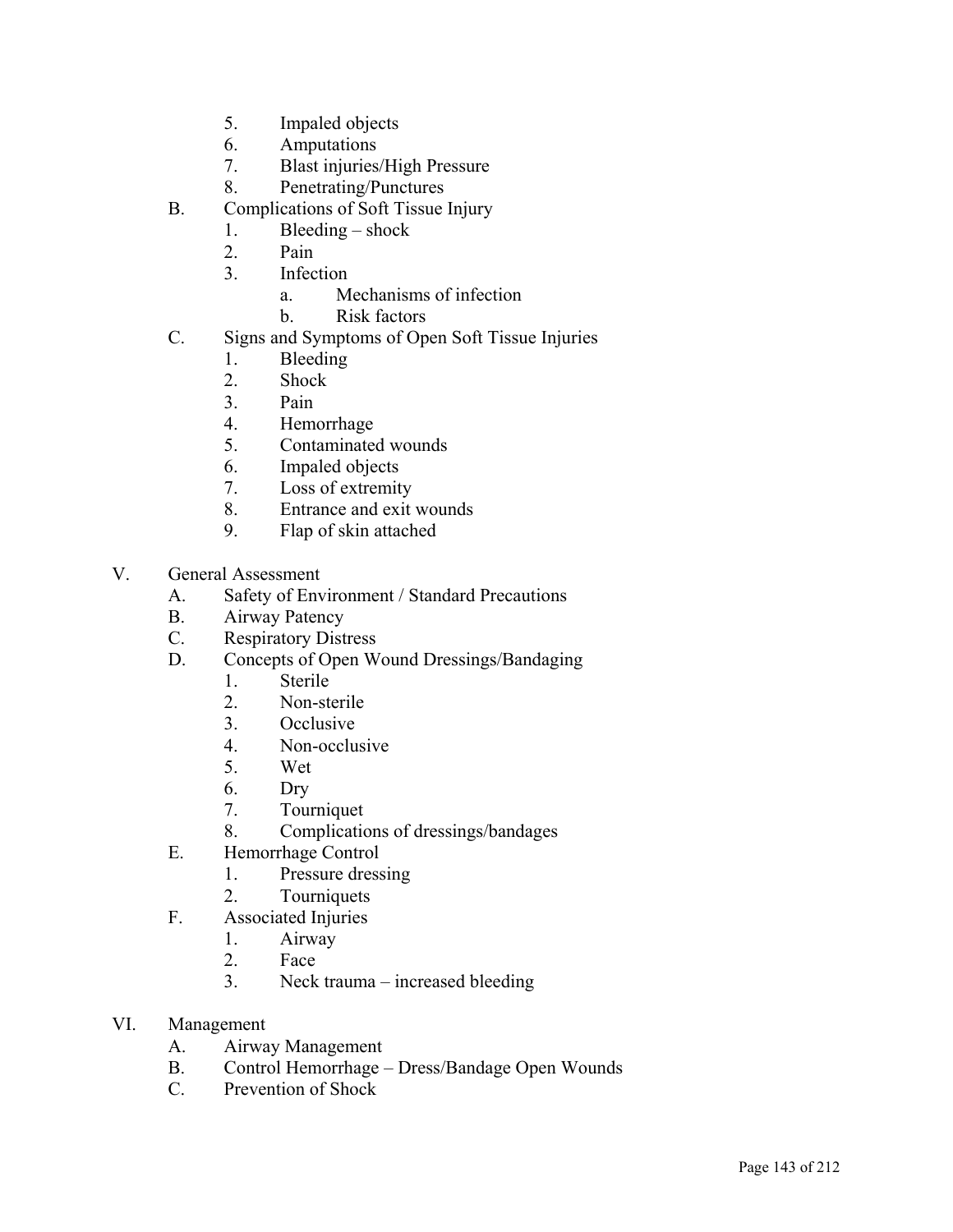- D. Prevent Infection
- E. Transport to the Appropriate Facility
- F. Bites
	- 1. Control hemorrhage
	- 2. Bites often lead to serious infection
- G. Avulsions
	- 1. Never remove skin flap regardless of size
	- 2. Complete avulsion often has serious infection concerns
	- 3. Place skin in anatomic position if flat avulsion
- VII. Incidence of Burn Injury
	- A. Morbidity/Mortality
	- B. Risk Factors
- VIII. Anatomy and Physiology of Burns
	- A. Types of Burns
		- 1. Thermal
			- a. Types
			- b. Severity related to
				- i. exposure time
				- ii. temperature
			- c. Enclosed space versus open
			- d. Scalds with unusual history patterns may be abuse
		- 2. Inhalation
			- a. Airway obstruction due to swelling may be very rapid
			- b. Carbon monoxide inhalation
			- c. Enclosed space vs. open space
		- 3. Chemical
			- a. Severity related to
				- i. type of chemical
				- ii. concentration of chemical
				- iii. duration of exposure
			- b. Solutions and powders are different
		- 4. Electrical
			- a. External burns may not indicate seriousness of burn
			- b. Entrance and exit wounds
			- c. May cause cardiac arrest
			- d. Lighting strikes may cause cardiac arrest
		- 5. Radiation
	- B. Depth Classification of Burns
		- 1. Superficial
		- 2. Partial-thickness
		- 3. Full-thickness
	- C. Body Surface Area of Burns
		- 1. Rule of nines
		- 2. Rule of ones (palm)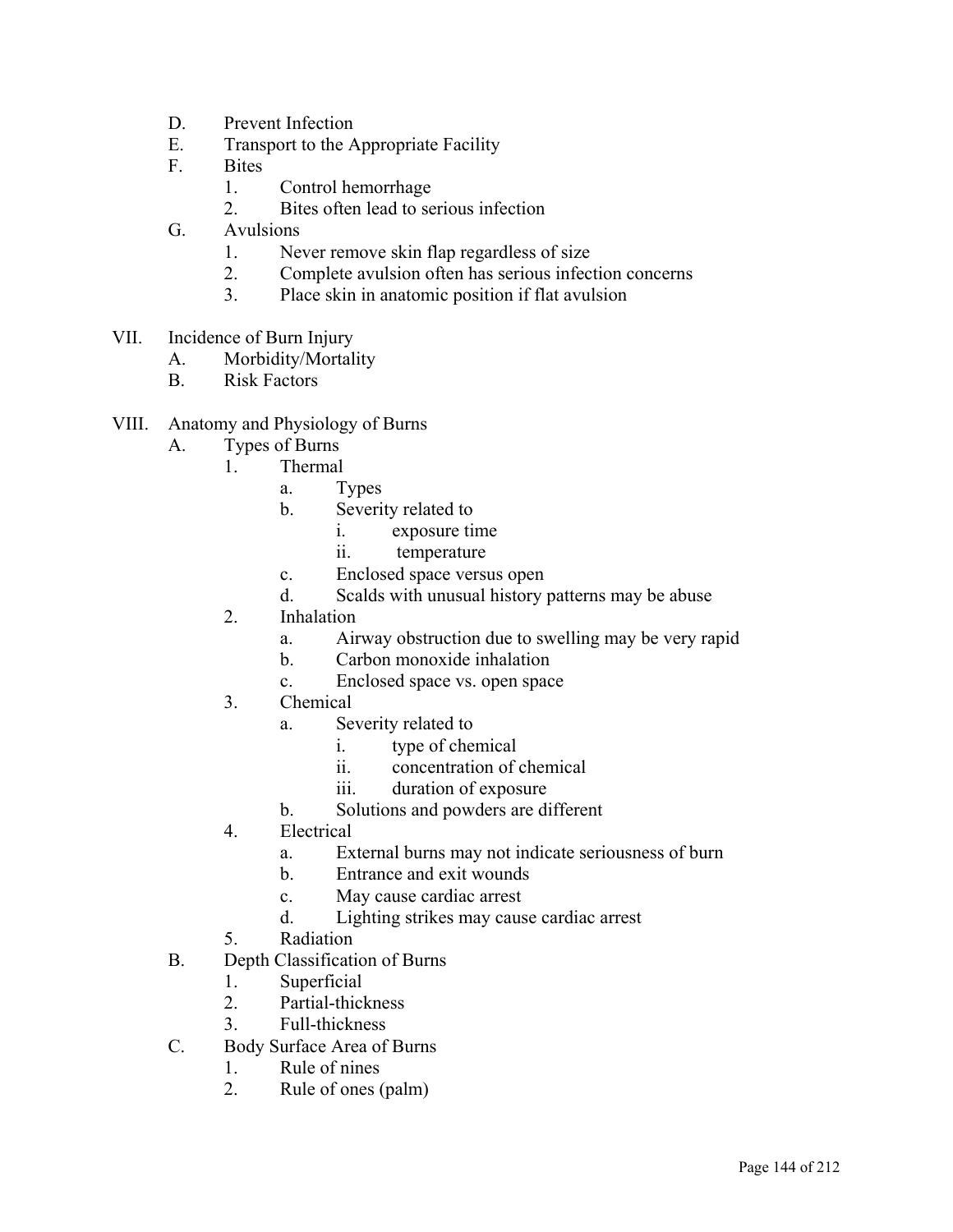- D. Severity of Burns
	- 1. Minor
	- 2. Moderate
	- 3. Severe
- IX. Complications of Burn Injuries
	- A. Infection
	- B. Shock
	- C. Hypoxia
	- D. Airway Obstruction
	- E. Hypothermia
	- F. Hypovolemia
	- G. Complications of Circumferential Burns
- X. General Assessment of Burn Injuries
	- A. Scene Safety/Standard Precautions
		- 1. Identification of burn type
		- 2. Possibility of inhalation injury
	- B. Airway Patency
	- C. Respiratory Distress
	- D. Classification of Burn Depth
	- E. Percentage of Body Surface Area Burned
	- F. Severity
- XI. General Management
	- A. Stop the Burning
	- B. Airway Management
	- C. Respiratory Distress
		- 1. Administer high concentration oxygen
		- 2. Assist ventilation if indicated
		- 3. Position with head elevated if spine injury not suspected
	- D. Circulatory
	- E. Dry, Sterile, Non-Adherent Dressing
		- 1. After initial cooling of burn
		- 2. Moist dressing if burn less than ten percent body surface area
	- F. Remove Jewelry and Clothing
	- G. Treat Shock
	- H. Prevent Hypothermia
	- I. Transportation to Appropriate Facility
		- 1. ALS mutual aid
		- 2. Criteria for burn center
	- J. Pediatric Considerations
		- 1. Pediatric
			- a. Rule of nines
			- b. Increased risk of hypothermia
		- 2. Abuse
	- K. Geriatric Considerations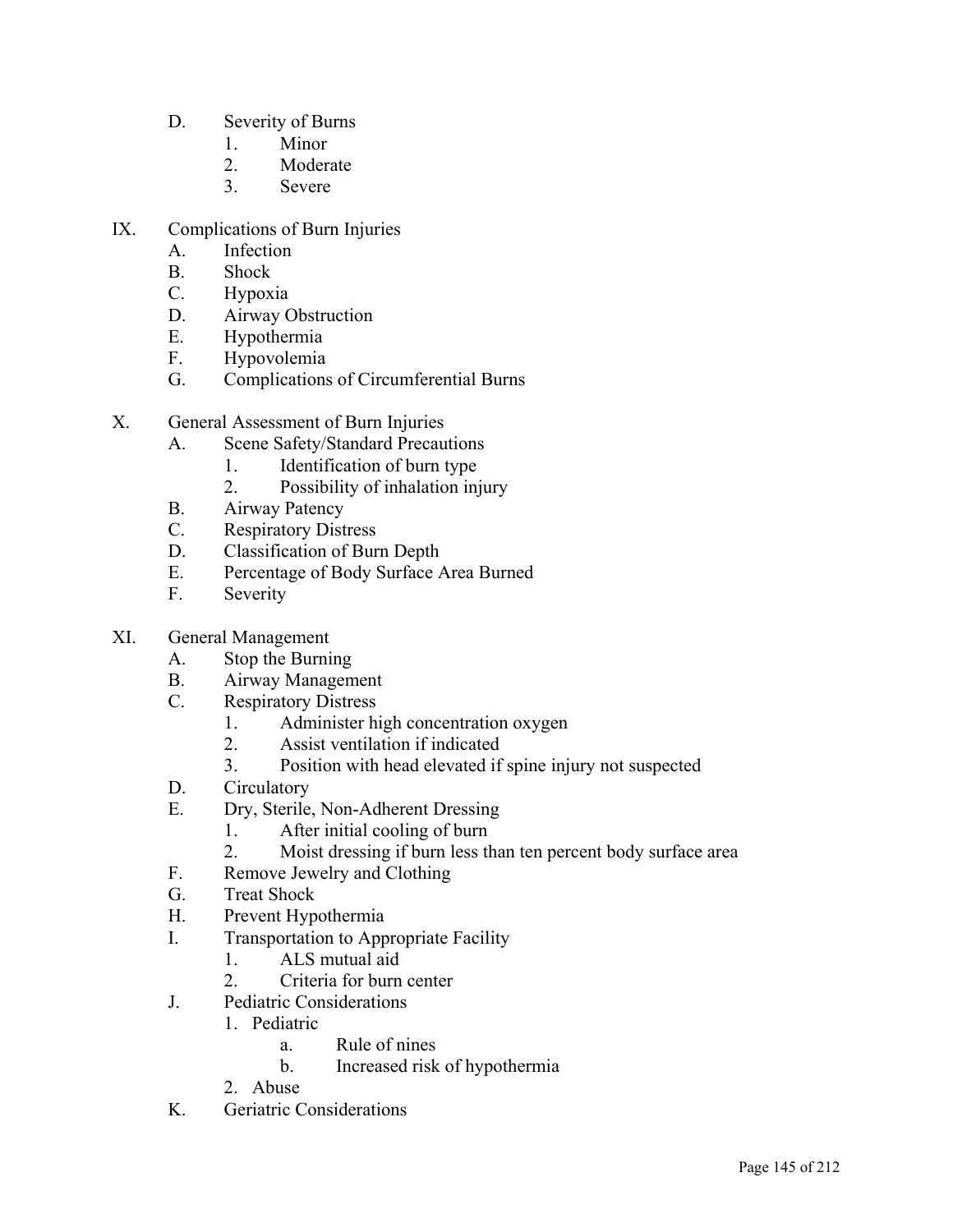- XII. Specific Burn Injury Management Considerations
	- A. Thermal
		- 1. Complete general management
		- 2. May be associated with an inhalation injury
		- 3. Large burns may cause hypovolemia and hypothermia
		- 4. Cool small burns or those remaining hot (patient who has just been rescued from fire)
		- 5. Dry dressing help prevent infection and provide comfort
		- 6. Time in contact with heat increases damage
	- B. Inhalation
		- 1. Complications are related to toxic chemicals within inhaled air
			- a. Carbon monoxide
				- b. Cyanide
			- c. Other toxic gasses
		- 2. Edema of mucosa of airway can be rapid -- consider ALS backup if signs and symptoms of edema are present, such as:
			- a. Hoarseness
			- b. Singed nasal or facial hair
			- c. Burns of face
			- d. Carbon in sputum
		- 3. Burns in enclosed spaces without ventilation cause inhalation injuries
	- C. Chemical
		- 1. Liquid chemicals flush with water
		- 2. Dry powder chemicals and need brushed off to remove chemicals
		- 3. Chemical burns treatments can be specific to the burning agent and labels should be read
		- 4. Burns at industrial sites may have experts available on scene
	- D. Electrical
		- 1. The type of electric current, amperage and volts, have effect on seriousness of burns
		- 2. No patient should be touched while in contact with current
		- 3. Sometimes electric current crosses the chest and causes cardiac arrest or arrhythmias
		- 4. Many underlying injuries to organs and the nervous system may be present
	- E. Radiation radiation burns require special rescue techniques
- XIII. Age-Related Variations
	- A. Pediatric
		- 1. Percentage of surface area in a burn patient
		- 2. Alteration in calculating the burned area
	- B. Geriatrics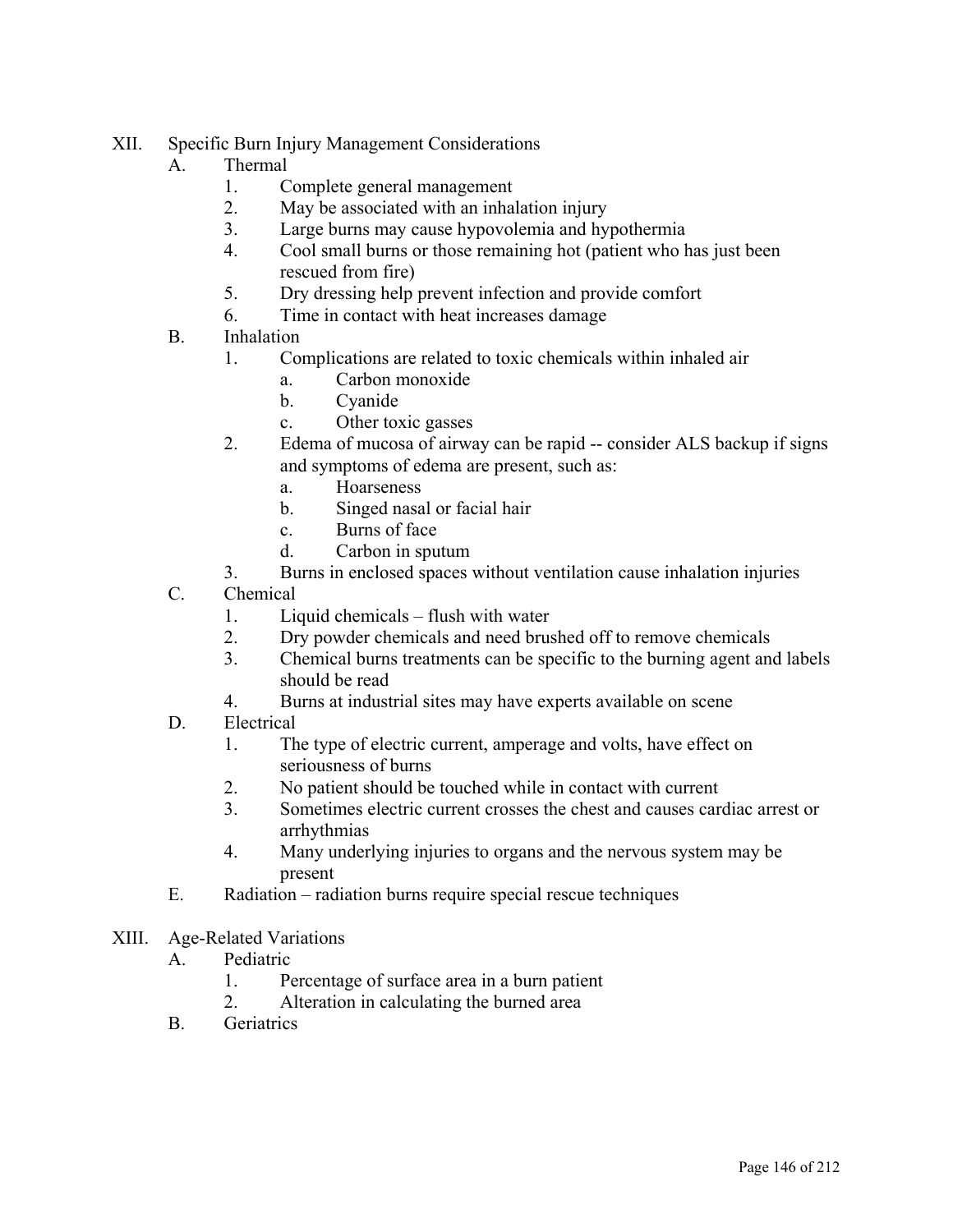# Trauma Head, Facial, Neck, and Spine Trauma

### **EMT Education Standard**

Applies fundamental knowledge to provide basic emergency care and transportation based on assessment findings for an acutely injured patient.

### **EMT-Level Instructional Guideline**

- I. Introduction
	- A. Incidence
		- 1. Head/scalp
		- 2. Face injury
		- 3. Neck injury
	- B. Mechanisms of Head, Face, and Neck (Non-Spine) Injury
		- 1. Motor vehicle crashes
		- 2. Sports
		- 3. Falls
		- 4. Penetrating trauma
		- 5. Blunt trauma
	- C. Morbidity and Mortality
	- D. Associated Injuries
		- 1. Airway compromise
		- 2. Cervical spine injury
- II. Review of Anatomy and Physiology of the Head, Face, and Neck
	- A. Arteries
	- B. Veins
	- C. Nerves
	- D. Bones
		- 1. Nasal
		- 2. Zygoma/Zygomatic arch
		- 3. Orbital
		- 4. Maxilla
		- 5. Mandible
		- 6. Skull
	- E. Scalp
		- 1. Hair
		- 2. Subcutaneous tissue
		- 3. Muscle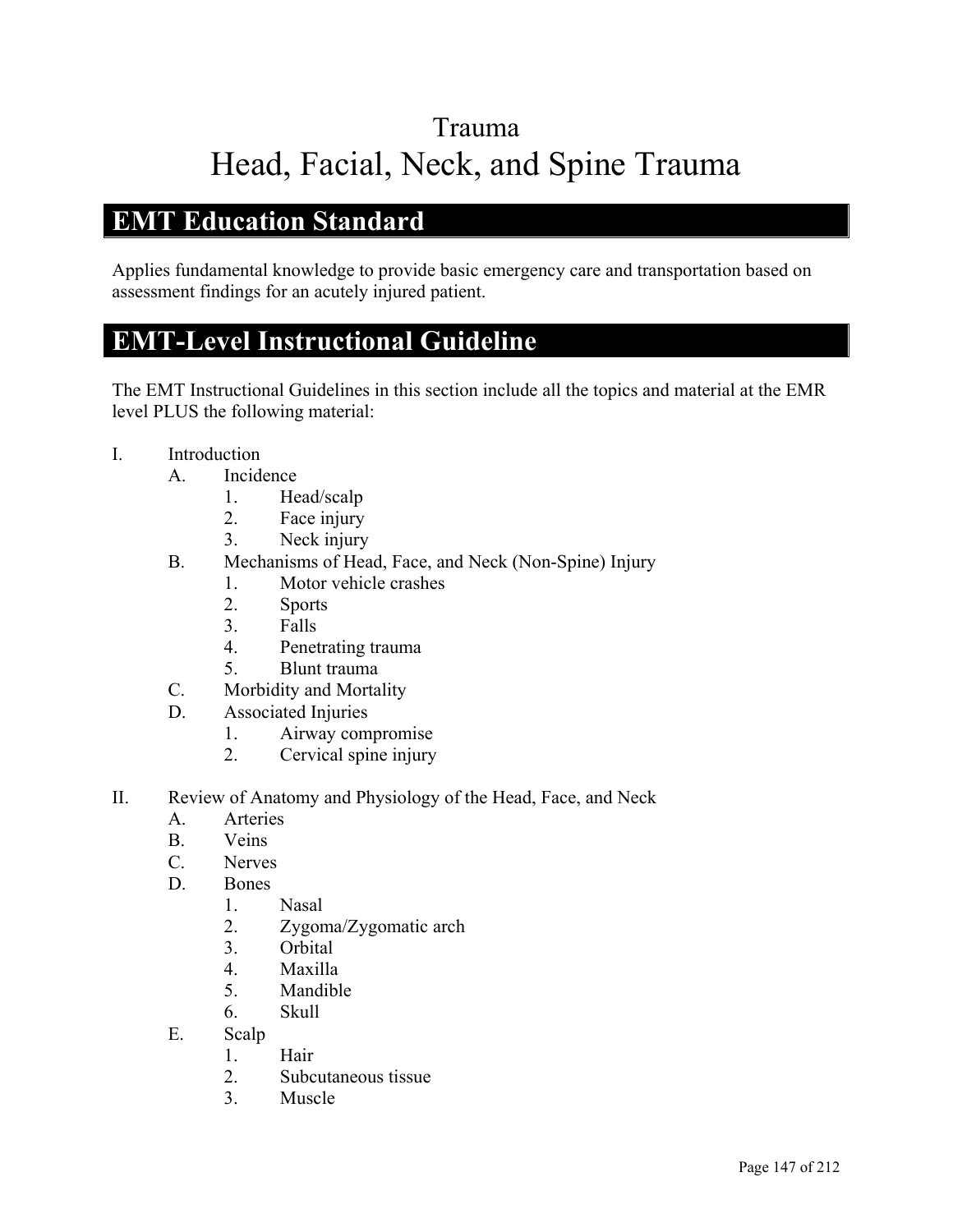- F. Mouth/Throat
	- 1. Airway
		- a. Oropharynx
		- b. Larynx
		- c. Trachea
		- d. Tongue
		- e. Teeth
- G. Neck
	- 1. Blood vessels
		- a. Carotid arteries
		- b. Jugular veins
	- 2. Airway trachea
	- 3. Gastrointestinal esophagus
- H. Eye
	- 1. Bony orbit
	- 2. Sclera
	- 3. Cornea
	- 4. Iris
	- 5. Pupil
	- 6. Lens
	- 7. Retina
	- 8. Optic nerve
- III. General Patient Assessment
	- A. Scene Size-Up
	- B. Primary Survey
		- 1. Airway
			- 2. Ventilation and oxygenation
			- 3. Circulation
			- 4. Disability
				- a. Level of consciousness
				- b. Motor/sensory response
				- c. Pupils anisocoria
			- 5. Expose
			- 6. Identify and manage life threats
- IV. Specific Injuries to Head, Face, and Neck
	- A. Scalp
		- 1. Assessment
			- a. Open wounds
			- b. Closed wounds
			- c. Consider underlying injury
		- 2. Signs and Symptoms
			- a. Open wounds bleed heavily
			- b. Direct pressure is complicated with underlying skull injury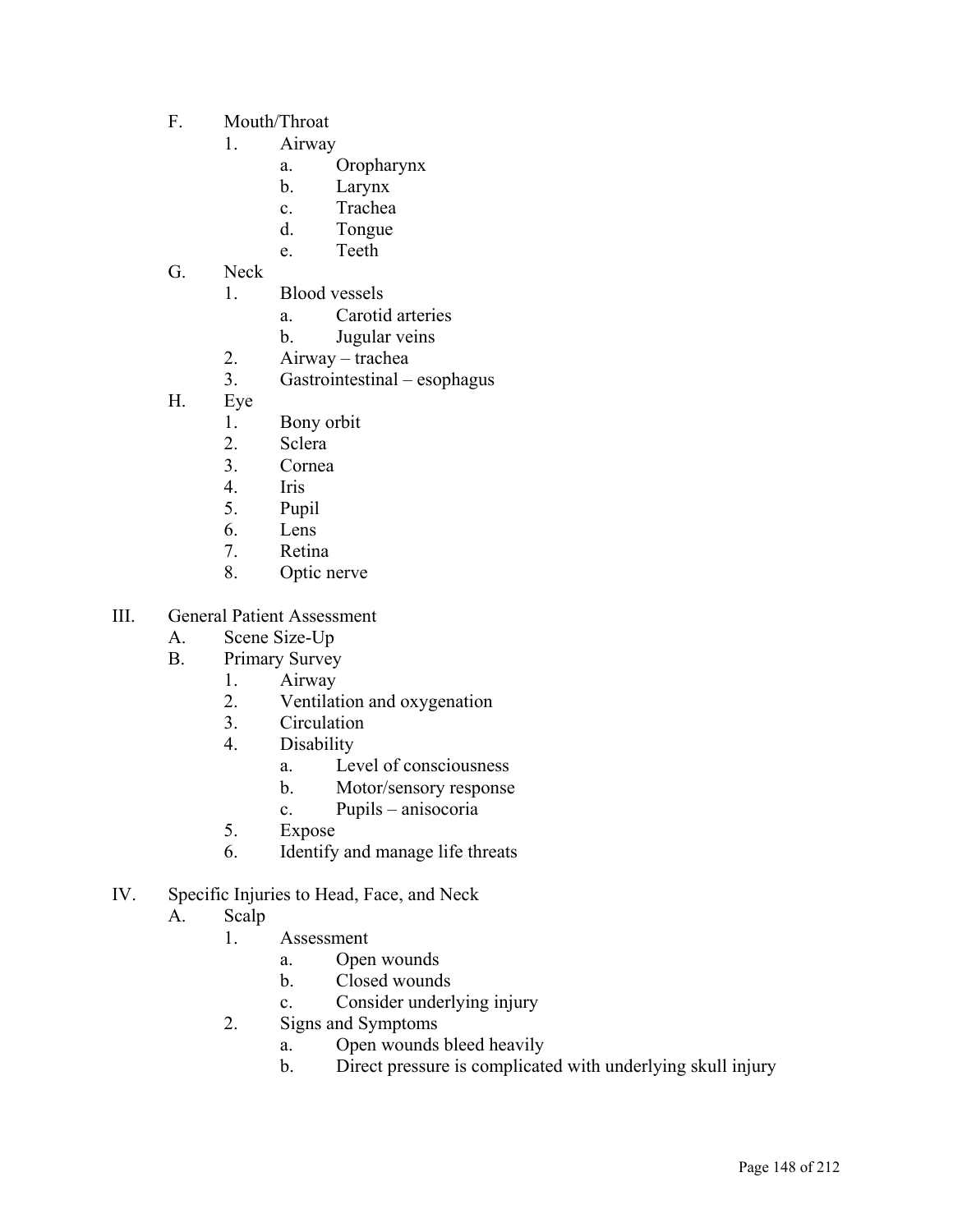- c. Injuries above the ears may be more serious
- d. Battle's sign is a delayed finding of basal skull fracture
- 3. Management considerations
	- a. Apply pressure to control bleeding
	- b. Dressings and bandages should not close mouth
- B. Facial Injuries
	- 1. Types
		- a. Soft tissue injuries
		- b. Fractures of facial bones
		- c. Eye injuries
		- d. Oral/dental injuries
			- i. mandibular fractures
			- ii. maxillar fractures
			- iii. tooth avulsion
	- 2. Signs/symptoms
		- a. Soft tissue injuries are similar to others, but swelling may be more severe
		- b. Facial bones may fracture causing airway and ventilation obstruction
		- c. Eye injuries suffer soft tissue type injuries, abrasions, lacerations, punctures, chemical burns, etc.
		- d. Eye injuries may cause vision disturbances
		- e. Eyes injured with chemicals need flushing with copious amounts of water
		- f. Excessive pressure on the eye may "blow out" bones in the orbit
		- g. Nasal fractures may cause bleeding
		- h. Oral injuries may cause airway management complications
	- 3. Assessment considerations in facial and eye injuries
		- a. Inspection
			- i. open wounds
			- ii. swelling
			- iii. deformity of bones
			- iv. eye clarity without foreign objects
			- v. eye symmetry
			- vi. bone alignment in anatomical position
		- b. Palpation facial bones
		- c. Eye examination
			- i. follows finger up, down, lateral
			- ii. can read regular print
			- iii. no blood visible in iris area
	- 4. Management considerations in facial and eye injuries
		- a. Maintain patent airway
		- b. Nasopharyngeal airways are contraindicated
		- c. May need frequent suctioning
		- d. Bring broken teeth to hospital with patient
		- e. Flush eyes contaminated with chemicals with copious amounts of water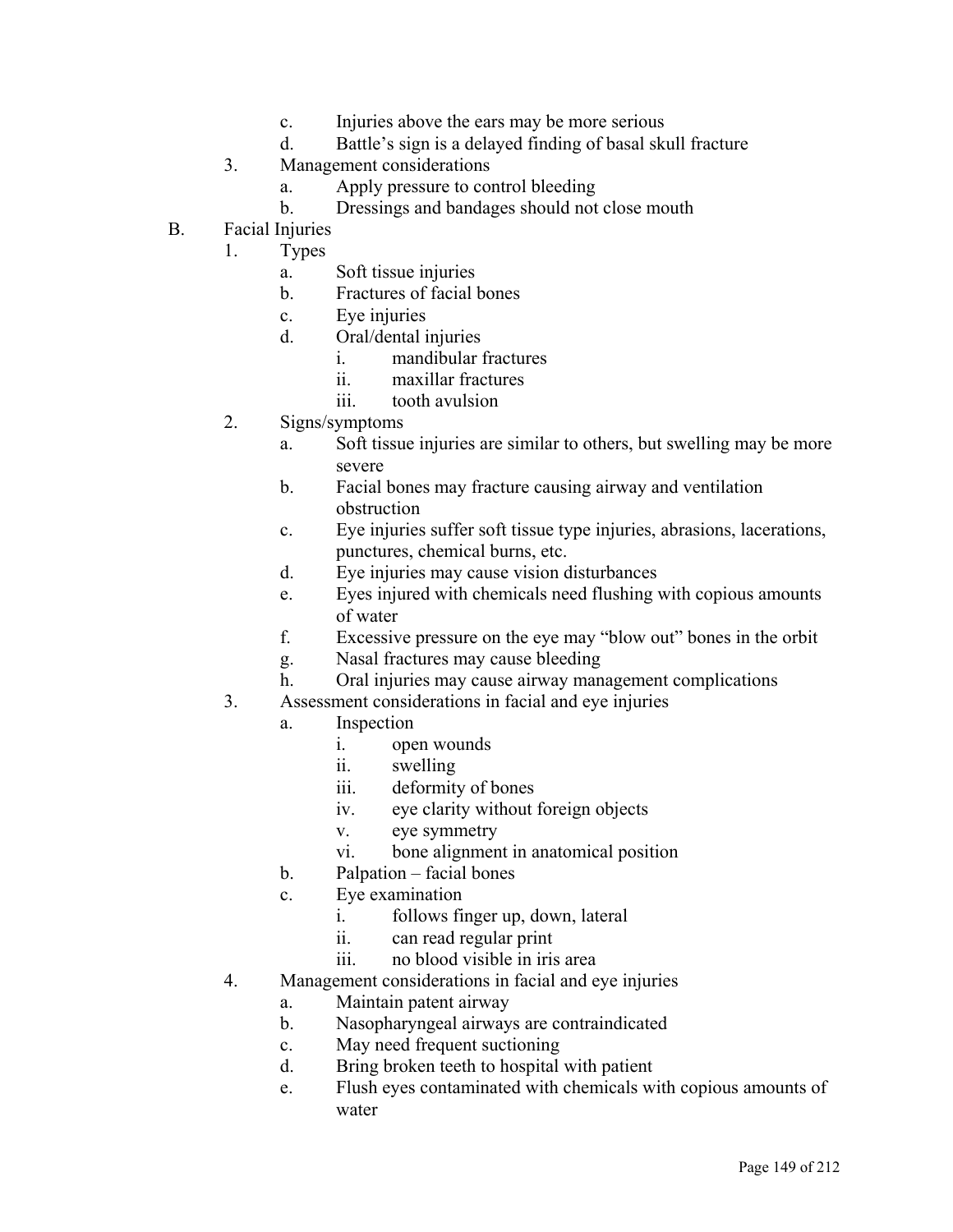- f. Control simple nose bleeds by pinching nostrils
- g. Eye injuries require patching of both eyes
- h. Stabilize impaled objects in the eye
- i. Impaled objects in cheeks may be removed if bleeding obstructs the airway
- j. Patients with these injuries may be more comfortable sitting  $up if$ no risk of spinal injury
- k. Bandaging should not occlude the mouth
- C. Neck Injuries (Non-Spinal)
	- 1. Types of Injuries
		- a. Open wounds
		- b. Blunt trauma
	- 2. Considerations in neck injuries
		- a. May have underlying spinal injury
		- b. Open wounds may bleed profusely and cause death
		- c. Airway passages may be obstructed
	- 3. Assessment considerations in neck injuries
		- a. Monitor airway throughout care
		- b. Patient may not be able to swallow with esophageal injury
		- c. Swelling may be related to air escape under the skin which can "crackle" with digital pressure
		- d. Larynx injuries will cause changes in voice sounds
		- e. Air may enter the circulatory system if there is penetrating injury to a large blood vessel in the neck
	- 4. Management considerations in neck injuries
		- a. Single digital pressure (gloves on) to control bleeding of carotid artery or jugular veins may be necessary
		- b. ALS intercept or air medical transport may be necessary in severe cases of airway compromise
		- c. Occlusive dressing for large vessel wounds (after bleeding controlled) – to prevent air entry into circulatory system
- D. Nasal Fractures
	- 1. Mechanism of Injury
		- a. Blunt
		- b. Penetrating
	- 2. Assessment epistaxis
	- 3. Management
- E. Eye/Orbital
	- 1. Types of Vision
		- a. Central
		- b. Peripheral
	- 2. Types of Injury
		- a. Penetrating
			- i. abrasions cornea
			- ii. foreign body
			- iii. lacerations eyelid
		- b. Blunt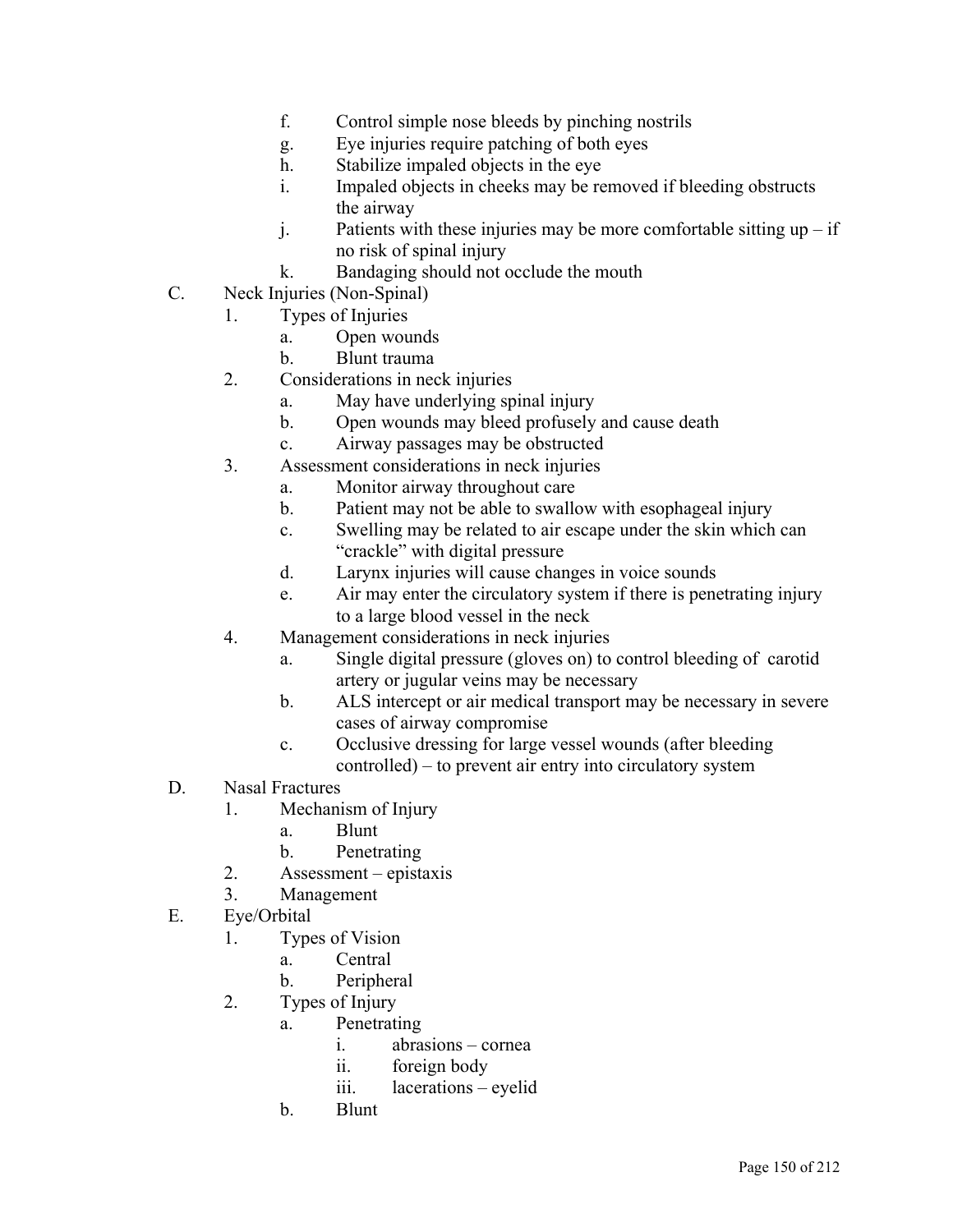- c. Burns to cornea
	- i. acid
	- ii. alkali
	- iii. ultraviolet
- d. Blast
- e. Avulsions
- 3. Assessment
- 4. Management
	- a. Airway
	- b. Control bleeding
		- i. blunt injury
			- a) positioning
			- b) bandage
				- i) one/both
					- ii) no pressure
			- ii. penetrating
				- a) positioning
				- b) moist bandage
				- c) stabilize impaled object
				- d) patch both eyes
			- iii. burns
				- a) acid
				- b) alkali
	- c. Foreign Body
- F. Dental
	- 1. Mechanism of Injury
	- 2. Assessment
	- 3. Management bring tooth with patient
- G. Laryngeal Injuries
	- 1. Definition
	- 2. Mechanism of Injury
		- a. Blunt
		- b. Penetrating do not remove
	- 3. Signs/symptoms
	- 4. Assessment
		- a. Neck bruising, hematoma, or bleeding
		- b. Cyanotic, pale skin
		- c. Sputum in wound
		- d. Subcutaneous air
	- 5. Associated Injuries
		- a. Soft tissue and fascia
		- b. Cervical spine injury
	- 6. Management
		- a. Oxygenation and ventilation
		- b. Cervical immobilization (avoid rigid collars)
		- c. Stabilize impaled objects if not obstructing airway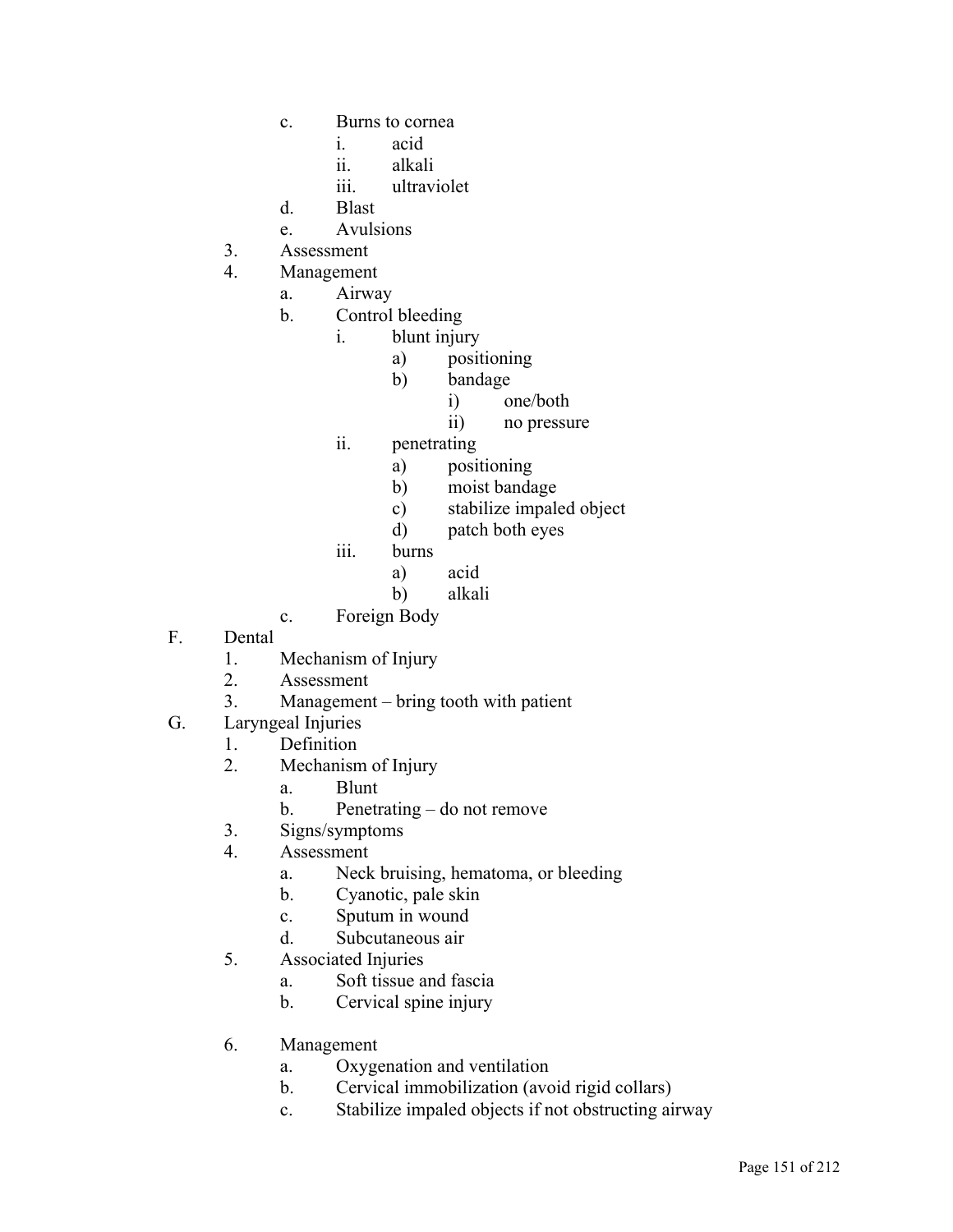- H. Head Injury
	- 1. Definition
	- 2. Mechanism of injury
		- a. Penetrating
		- b. Blunt
		- c. Open
		- d. Closed
	- 3. Signs/symptoms of fractures and other injuries
		- a. Cerebral spinal fluid clear drainage from ears or nose
		- b. Discoloration around eyes
		- c. Discoloration around ears
		- d. Skull deformity
		- e. Decreased mentation
		- f. Irregular breathing pattern
		- g. Unequal pupils
		- h. Nausea and/or vomiting
		- i. Seizure activity
		- j. Elevated blood pressure
		- k. Slow heart rate
	- 4. Assessment
		- a. Airway patency
		- b. Ventilation
		- c. Vital signs
		- d. Pupils
		- e. Neurological exam
	- 5. Associated injuries
	- 6. Management
		- a. Standard precautions
		- b. Manage airway
		- c. Administer oxygen
		- d. Assist ventilation if indicated
		- e. Immobilize spine
		- f. Shock prevention
			- i. control bleeding
			- ii. body positioning
- I. Brain Injury
	- 1. Definition
	- 2. Signs/Symptoms
	- 3. Mechanism of Injury
		- a. Penetrating
		- b. Blunt
	- 4. Pathophysiology of head/brain injury
		- a. Increased intracranial pressure (ICP)
		- b. Direct or indirect injury
			- i. edema
			- ii. bleeding
			- iii. hypotension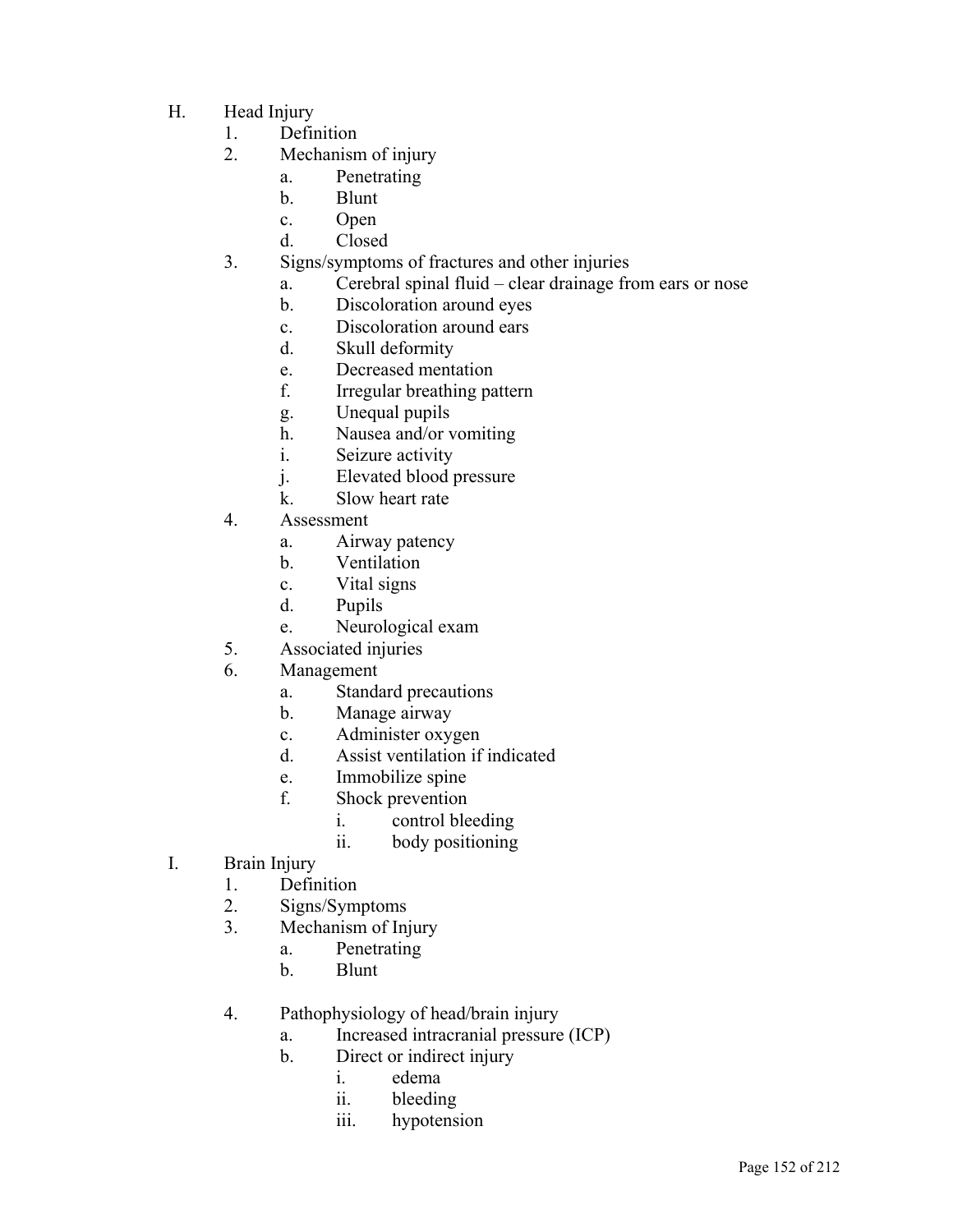- 5. Types of Injury
	- a. Intracranial hematoma
		- i. epidural
			- a) signs/symptoms
			- b) assessment
			- c) management
		- ii. subdural
			- a) signs/symptoms
			- b) assessment
			- c) management
		- iii. intracerebral
			- a) signs/symptoms
			- b) assessment
			- c) management
		- iv. subarachnoid
			- a) signs/symptoms
			- b) assessment
			- c) management
	- b. Concussion
		- i. signs/symptoms
			- a) delayed motor and verbal responses
			- b) inability to focus attention
			- c) lack of coordination
			- d) disorientation
			- e) inappropriate emotional responses
			- f) memory deficit
			- g) inability to recall simple concepts, words
			- h) nausea/vomiting
			- i) headache
		- ii. assessment
		- iii. management
- 6. Assessment
	- a. Cerebral cortices
	- b. Hypothalamus vomiting
	- c. Brain Stem
		- i. vagus nerve pressure bradycardia
		- ii. respiratory centers
		- iii. posturing
		- iv. seizures
	- d. Indicators of increasing ICP
		- i. decreased level of consciousness
		- ii. increased blood pressure and slowing pulse rate
		- iii. pupils still reactive
		- iv. Cheyne Stokes respirations
		- v. initially localize to painful stimuli
		- vi. all effects reversible at this stage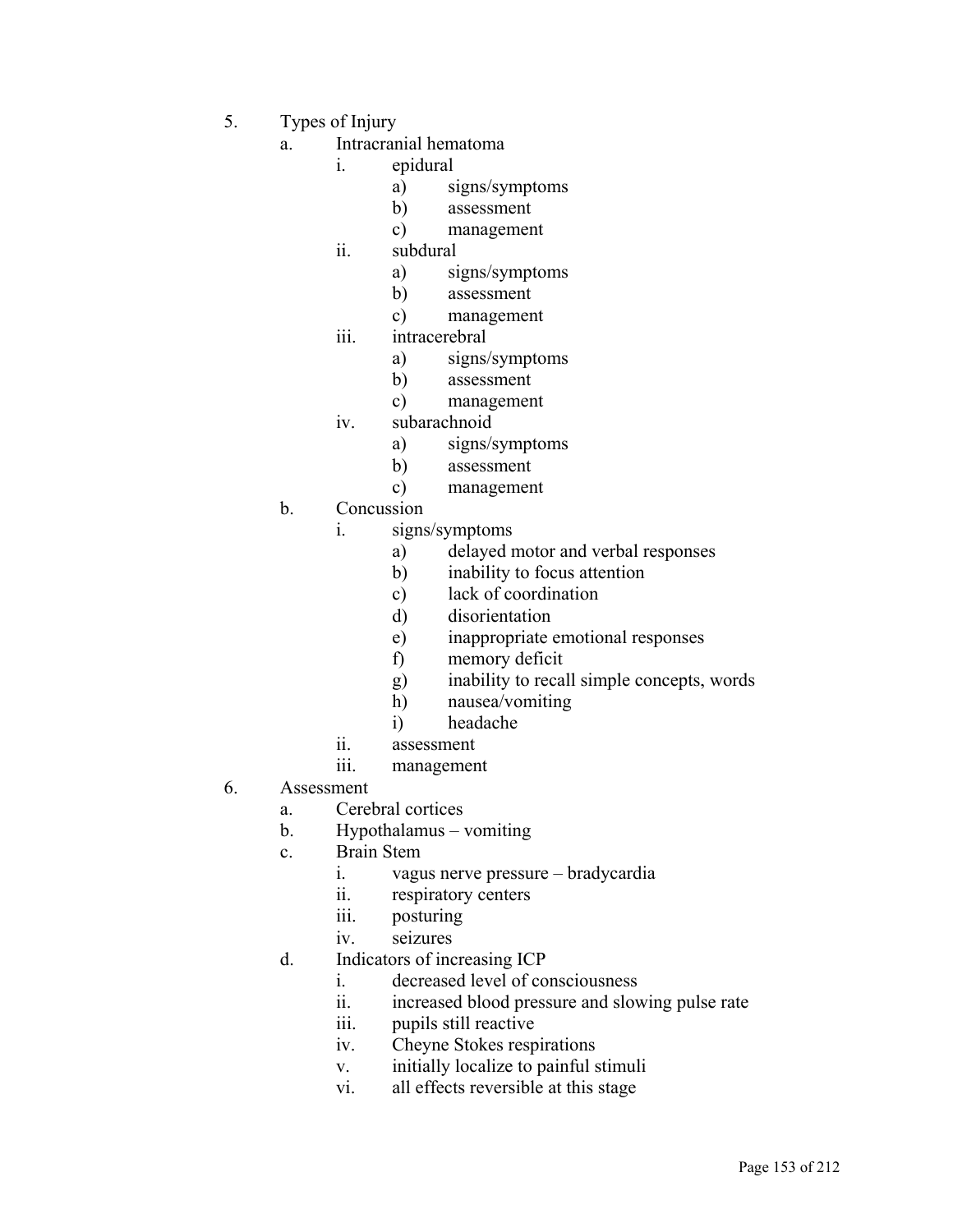- vii. middle brain stem involved
	- a) wide pulse pressure and bradycardia
	- b) pupils nonreactive or sluggish
	- c) central neurogenic hyperventilation
	- d) extension
- viii. lower portion of brain stem involved/medulla
	- a) pupil blown same side as injury
	- b) ataxic respirations
	- c) flaccid response to painful stimuli
	- d) pulse rate
	- e) diminished blood pressure
- ix. Cushing's phenomenon
- e. Glasgow coma scale
	- i. head injury classified according to score
		- a)  $\text{mild} 13 15$
		- b) moderate  $-8-12$
		- c) severe  $-\leq 8$
- f. Vital signs
- g. Bilateral pupil size and reaction fixed and dilated
- h. History of unconsciousness or amnesia of event
- i. Hypotension
- j. Hypoxemia
- k. Pediatric considerations pre-verbal Glasgow coma scale
- l. Geriatric considerations
- 7. Management
	- a. Suspect cervical spine injury based on mechanism of injury at scene assessment
		- i. management of a patient wearing a helmet consideration for removal of helmet
		- ii. types of helmets
	- b. Secure airway if patient cannot maintain an adequate airway
	- c. Administer oxygen
	- d. Assist ventilation if indicated
	- e. Control external bleeding
	- f. Disability repeated assessment crucial
	- g. Position elevate head of backboard 30 degrees
	- h. Transport considerations
		- i. identify need for rapid intervention and transportation
		- ii. trauma center
		- iii. use of lights and sirens
	- i. Psychological support
	- j. Effective communication and appropriate documentation
- V. Age-Related Variations
	- A. Pediatric -- modifications for Glasgow coma scale
	- B. Geriatric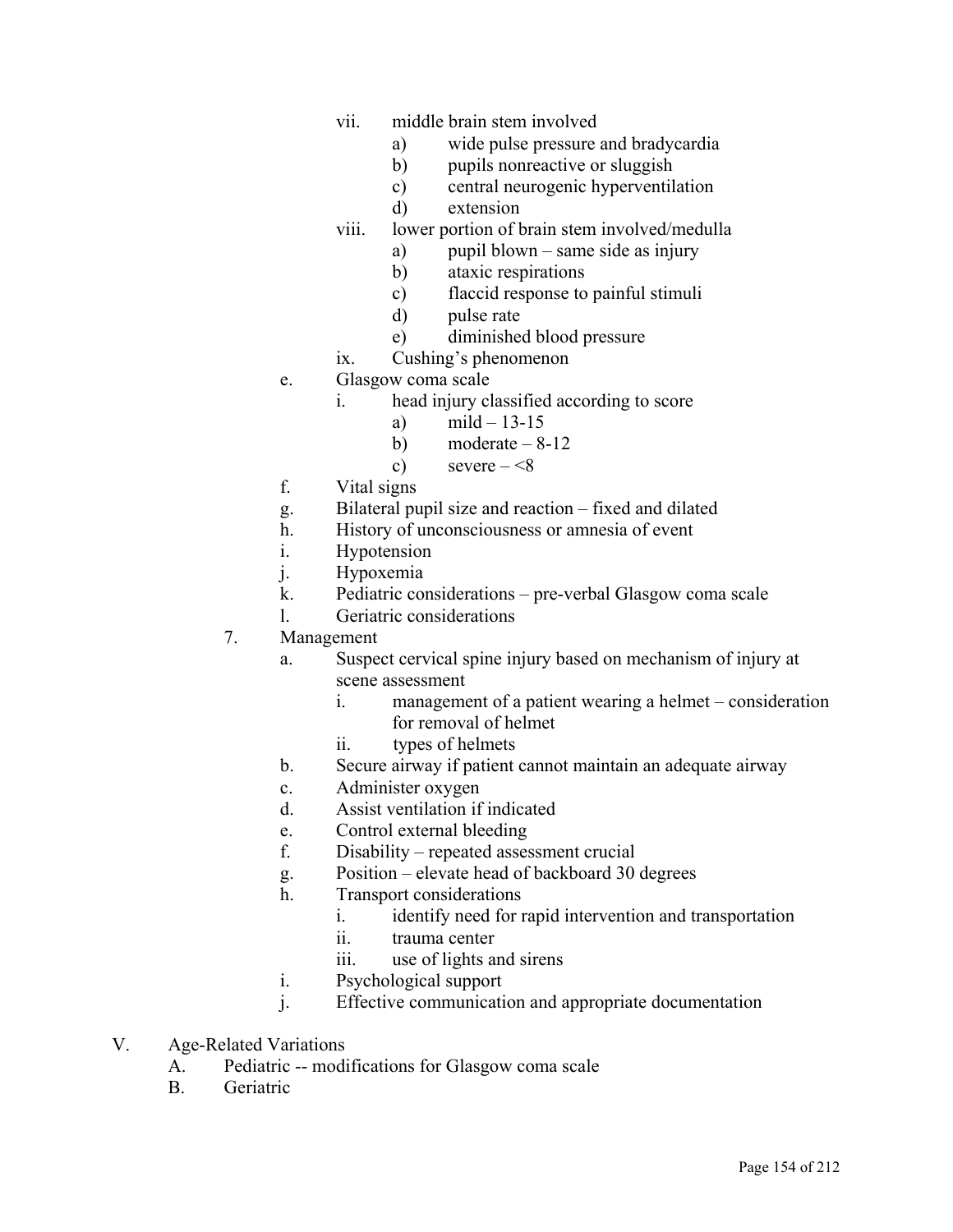## Trauma Nervous System Trauma

#### **EMT Education Standard**

Applies fundamental knowledge to provide basic emergency care and transportation based on assessment findings for an acutely injured patient.

### **EMT-Level Instructional Guideline**

- I. Incidence
	- A. Morbidity
	- B. Mortality
- II. Anatomy and Physiology of the Brain and Spine
	- A. Spine
		- 1. Spinous process
		- 2. Cervical
		- 3. Thoracic
		- 4. Lumbar
		- 5. Spinal Fluid
	- B. Spinal Cord
	- C. Brain
		- 1. Skull
		- 2. Meninges
			- a. Dura mater
			- b. Arachnoid mater
			- c. Pia mater
		- 3. Gray matter composed of nerve cells
		- 4. White matter covered nerve pathways that conduct messages of the brain
		- 5. Brain stem center for involuntary functions, temperature regulation, respiratory and heart rate, nerve function transmissions
		- 6. Cerebrum main part of brain, divided into two hemispheres, with four lobes
		- 7. Cerebellum center for equilibrium and coordination
		- 8. Meninges coverings of the brain
		- 9. Cerebral spinal fluid
	- D. Types of Skull Fractures
		- 1. Basal
		- 2. Compressed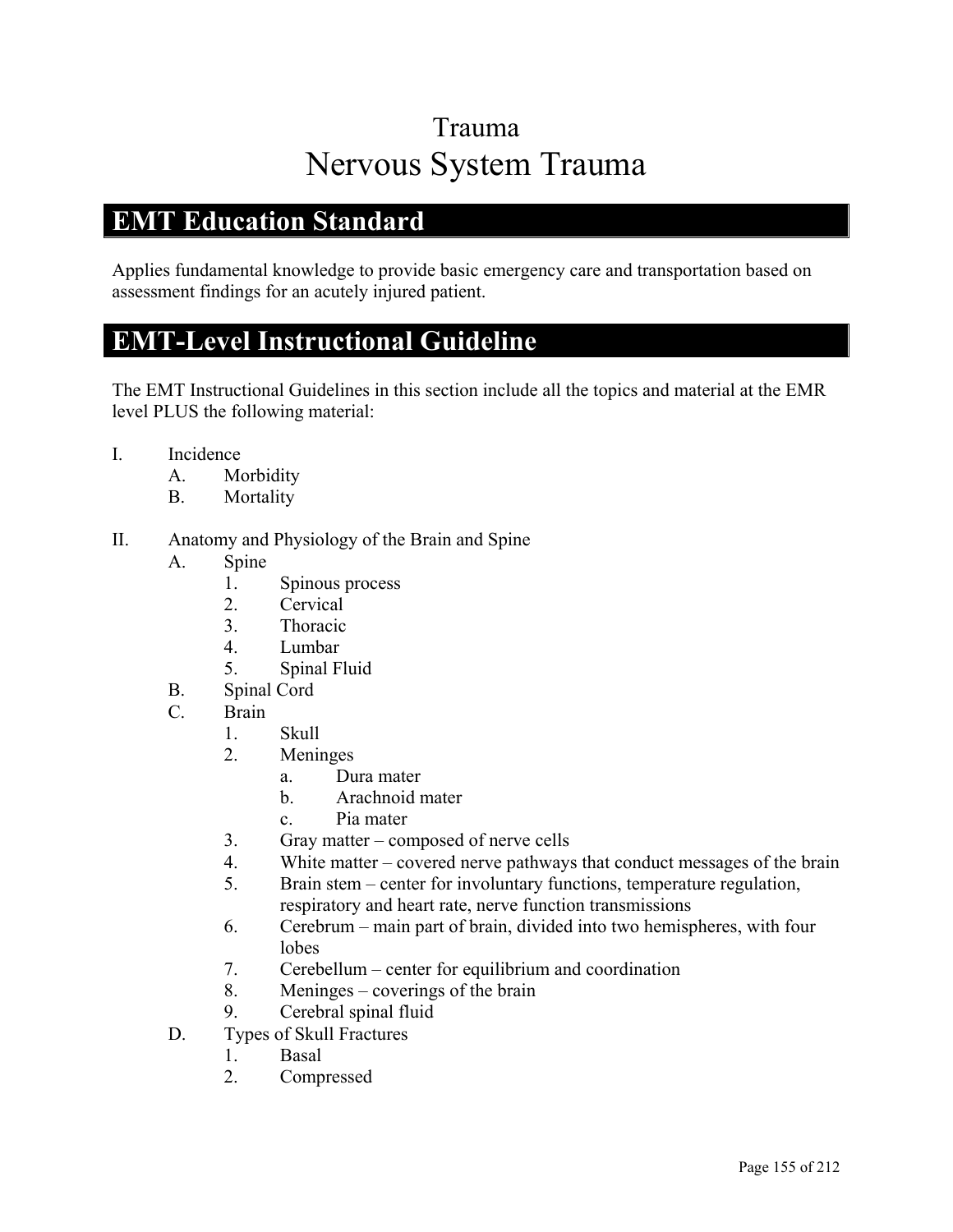- 3. Open
- 4. Linear
- E. Types of Brain injuries
	- 1. Concussion temporary disruption to brain without injury due to closed trauma
	- 2. Contusion bruise of brain matter, may be diffuse or localized to one area
	- 3. Cerebral laceration
	- 4. Space occupying lesions
		- a. Epidural bleed typically arterial with high emergent risk
		- b. Subdural typically venous, may be acute or chronic
	- 5. Penetrating wounds
- III. General Assessment Considerations for Brain Trauma Patients
	- A. Airway and Ventilation
		- 1. Maintain airway
		- 2. Assess for adequate ventilation
	- B. Mechanism of Injury
		- 1. Consider the potential for blunt head trauma based on mechanism of injury
		- 2. Assess the need to remove the helmet with proper spinal considerations if airway compromise or bleeding under the helmet is present
	- C. Spinal Immobilization
		- 1. In patients with head injuries with altered mental status
		- 2. Mechanism of injury that suggests the possibility of trauma to the spine
	- D. Respiratory Status -- brain injuries can cause irregular breathing patterns due to injuries affecting the brain stem
	- E. Complete a Neurological Exam
		- 1. Appearance and behavior
			- a. Alert
			- b. Responds to verbal stimuli
			- c. Responds to painful stimuli
			- d. Unresponsive
		- 2. Observe posture and motor behavior appropriate movement
		- 3. Facial expression
		- 4. Speech and language
		- 5. Thoughts and perceptions
			- a. Logical
			- b. Ability to make decisions
		- 6. Memory and attention
			- a. Assess orientation
				- i. person
				- ii. place
				- iii. time
				- iv. purpose
			- b. Knowledge of recent events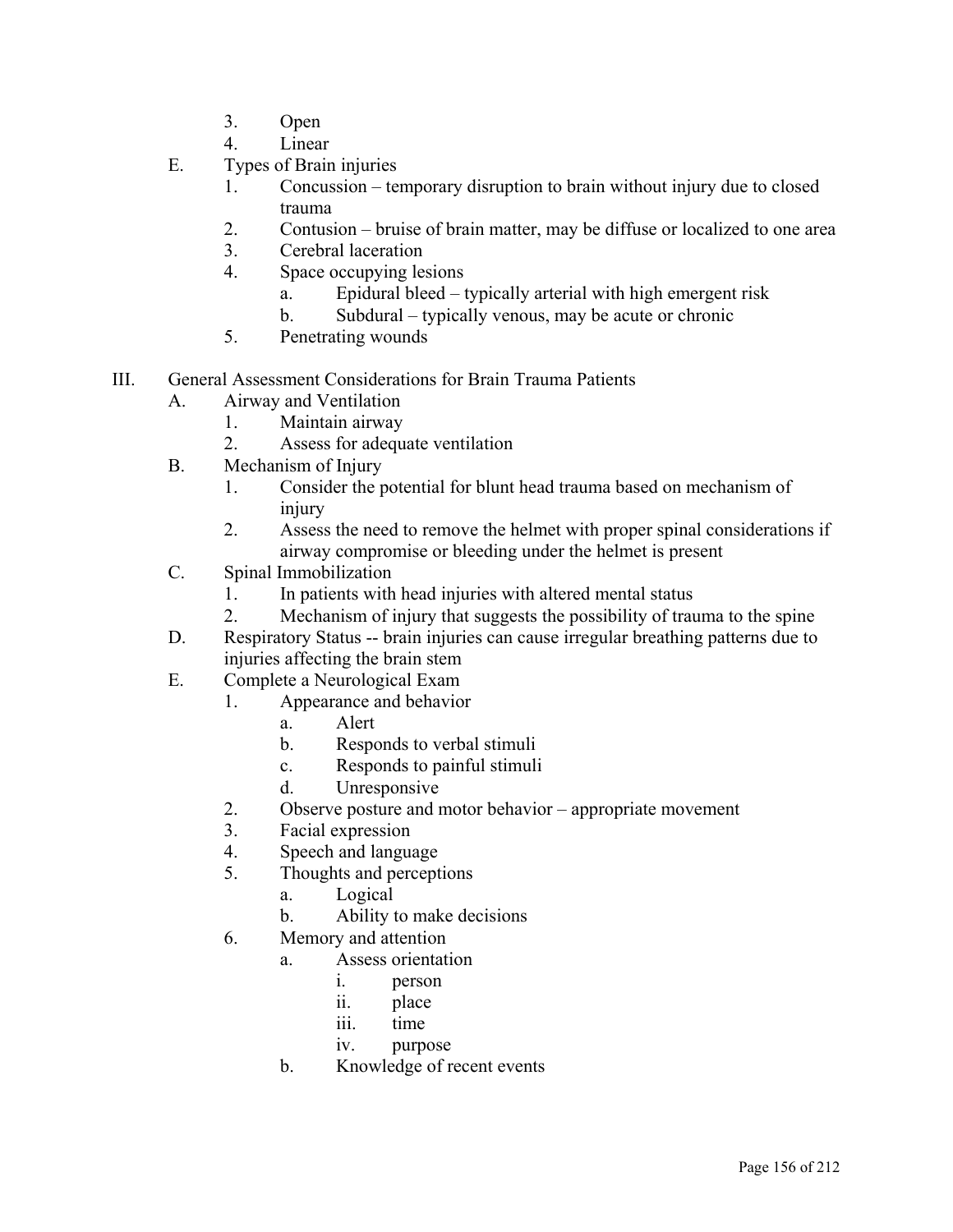- 7. Pupils
	- a. Equal
	- b. React to light
- 8. Vital signs
	- a. Blood pressure
		- i. systolic pressure increase
		- ii. hypotension is associated with poorer outcomes in head injured patients
	- b. Pulse rate may be slower than normal if severe head injury
- F. Management Considerations With Brain Trauma
	- 1. Maintain airway throughout care
	- 2. Administer oxygen by non-rebreather mask maintain oxygen saturation >90 percent at all times
	- 3. Nasopharyngeal airways should not be used
	- 4. Assist ventilation if indicated avoid hyperventilation; except in specific circumstances
- G. Transport Considerations
	- 1. Head trauma patients with impaired airway or ventilation, open wounds, abnormal vital signs, or who do not respond to painful stimuli may need rapid extrication
	- 2. Head trauma patients must be transported to appropriate trauma centers
	- 3. Head trauma patients may deteriorate rapidly and may need air medical transport
	- 4. Adequate airway, ventilation, and oxygenation are critical to the outcome of head trauma patients
	- 5. Head trauma patients frequently vomit keep suction available
	- 6. Head trauma patient frequently have seizures
- H. Refer to Brain Injury Foundation Guidelines
- IV. Age-Related Variations for Pediatric and Geriatric Assessment and Management of Brain Injury
	- A. Pediatric
	- B. Geriatric
- V. Spinal Cord Injuries
	- A. Types of Associated Spinal Injuries
		- 1. Fractures
		- 2. Dislocations
		- 3. Open wounds
		- 4. Flexion
		- 5. Extension
	- B. General Assessment Considerations in Spinal Trauma
		- 1. Often present with other injuries
			- a. Head trauma
			- b. Penetrating trauma
				- i. anterior
				- ii. posterior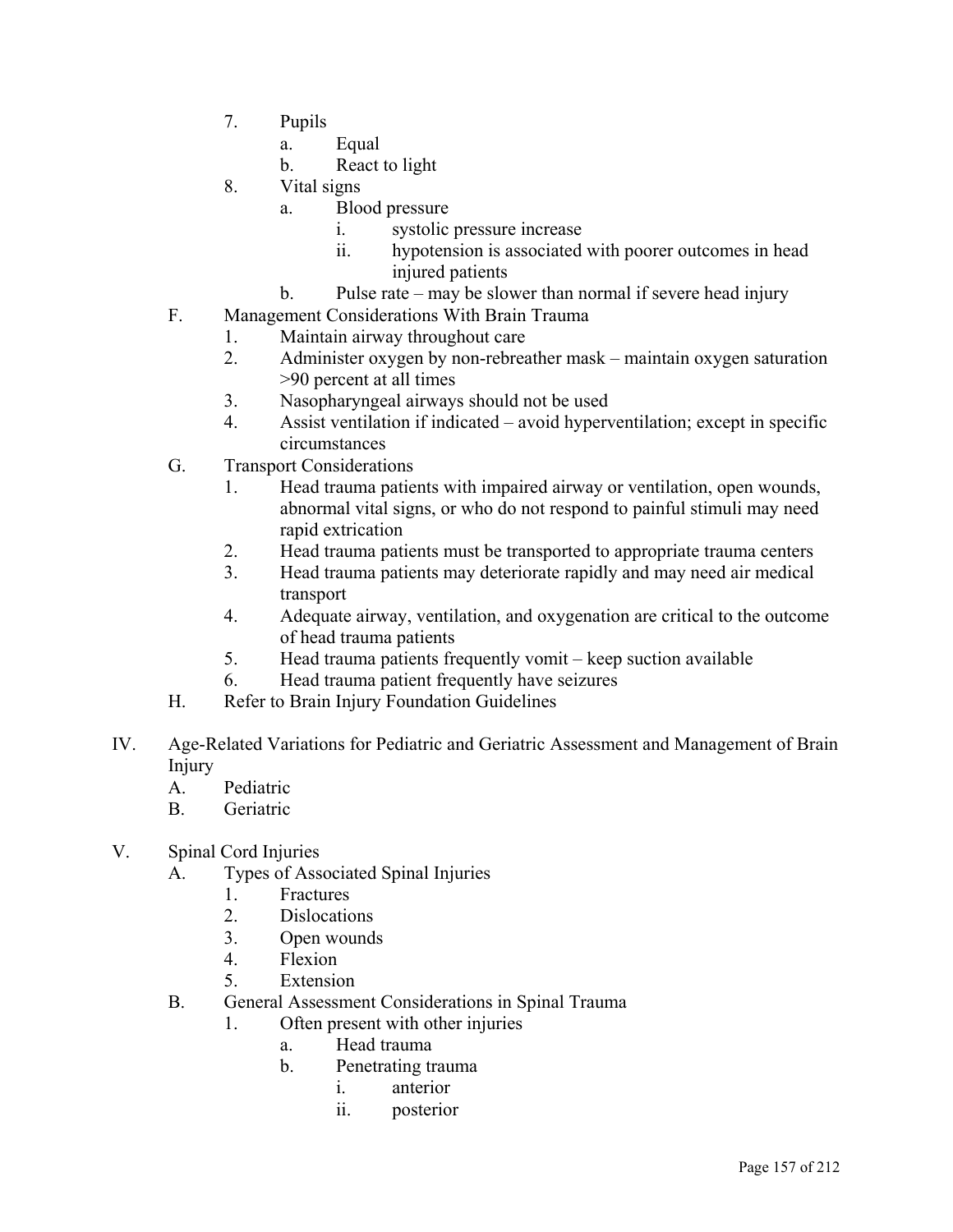- c. Direct blunt trauma
- d. Falls or diving injuries
- e. Car crashes and multi-system trauma
- f. Rapid deceleration injuries
- 2. Neurological examination considerations
	- a. Movement of extremities
		- i. absent or weak
		- ii. note level of impairment
	- b. Respiratory ability
		- i. chest wall movement
		- ii. abdominal Excursion
	- c. Sensation
		- i. present throughout body
		- ii. absent note the specific level of impairment
		- iii. altered sensation distal to injury jingling, numbness, "electric shocks"
	- d. Pain and tenderness present at site
	- e. Vital signs
		- i. Hypotension may be present with cervical or high thoracic spine injuries;
		- ii. Heart rate may be slow or fail to increase in response to hypotension
	- f. Other signs or symptoms associated with spinal cord trauma
		- i. priapism
		- ii. inability to maintain body temperature
		- iii. loss of bowel or bladder control
- 3. History for patient with suspected spinal trauma
- C. General Management Considerations With Spinal Trauma
	- 1. Manual immobilization of spine when airway opened
	- 2. Immobilization principles
	- 3. Log-roll patient with suspected spinal trauma to move or examine back
	- 4. Cervical collars
		- a. Rigid
		- b. Proper size
	- 5. Seated patient spinal immobilization
	- 6. Standing patient spinal immobilization
	- 7. Lifting and moving patient with suspected spinal injury
	- 8. Rapid moves for patient with suspected spinal injury
	- 9. Helmet removal if present with airway complications
	- 10. Consideration for pneumatic antishock garment use
- VI. Age-Related Variations for Pediatric and Geriatric Assessment and Management of Spinal Injury

A. Pediatric

- 1. Head size and anatomical positioning during immobilization
- 2. Use of child safety seats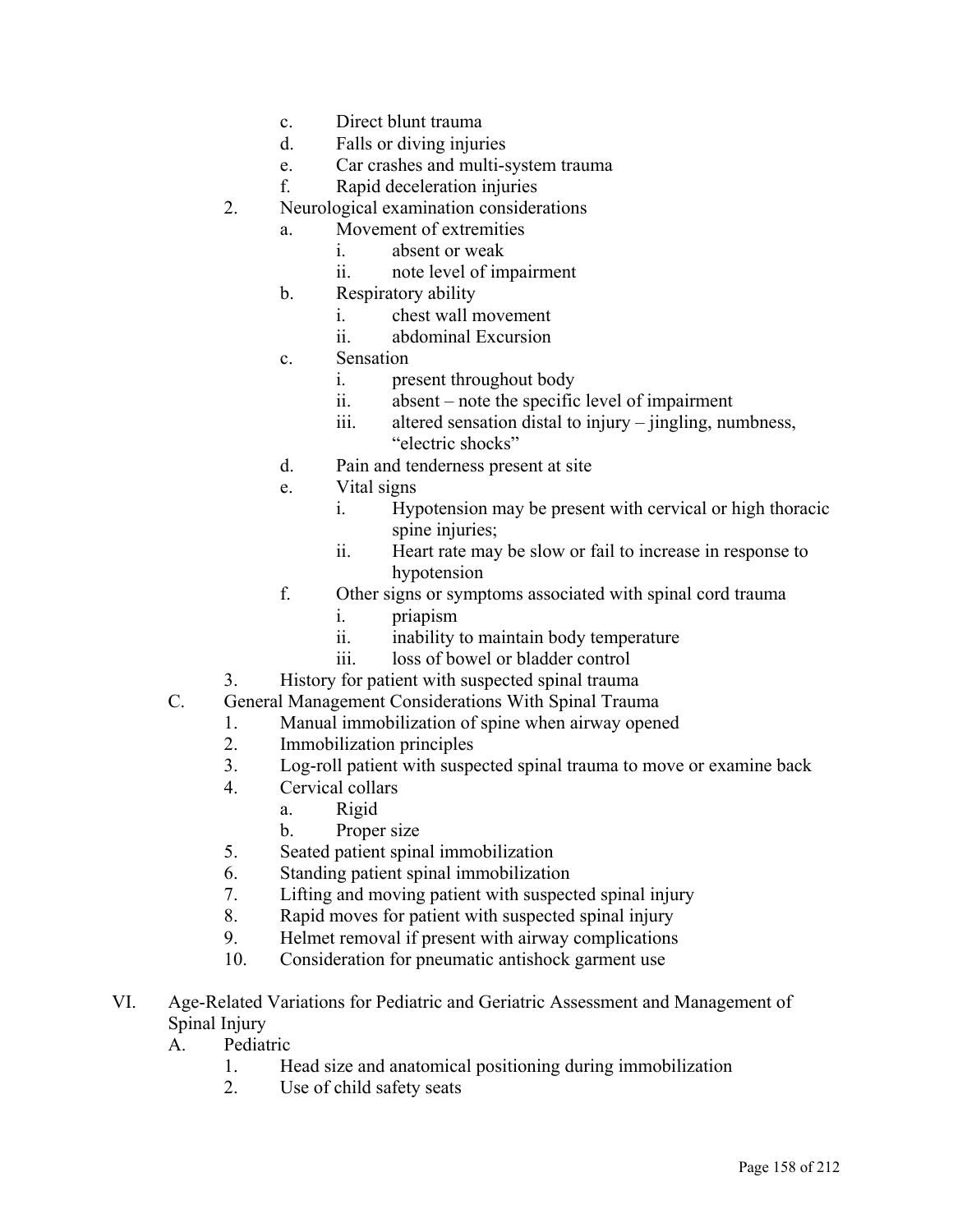# B. Geriatric<br>1. U

- 1. Unusual spinal anatomy due to aging
- 2. Special modifications of spinal immobilization techniques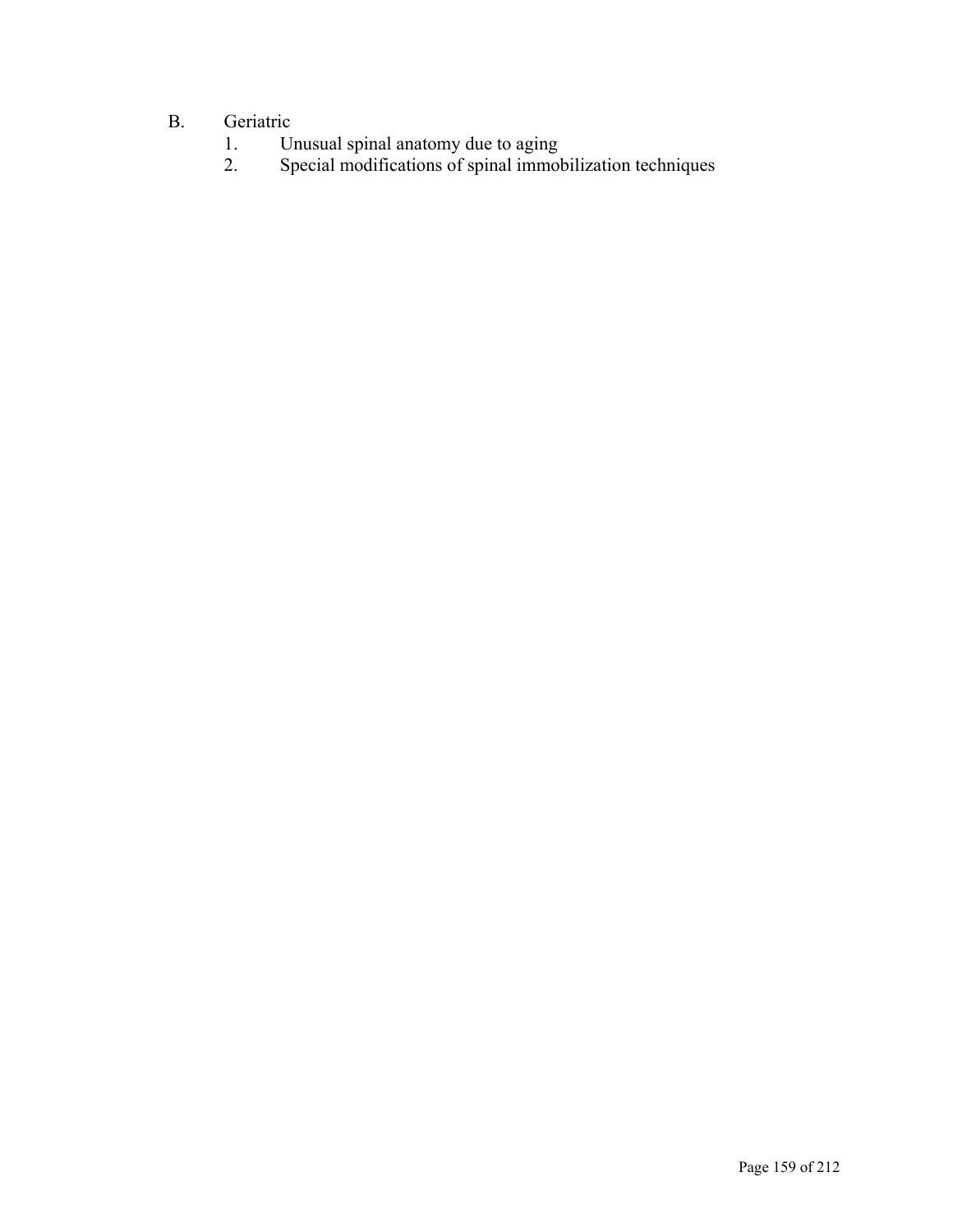# Trauma Special Considerations in Trauma

#### **EMT Education Standard**

Applies fundamental knowledge to provide basic emergency care and transportation based on assessment findings for an acutely injured patient.

### **EMT-Level Instructional Guideline**

- I. Trauma in Pregnancy
	- A. Special Unique Considerations for Pregnant Patient Involved in Trauma
		- 1. Mechanism of injury
			- a. Pregnant patients can sustain all types of trauma
			- b. Susceptible to falls and physical abuse
		- 2. Fetal considerations trauma to an expectant mother can have effects on fetal health
	- B. Special Anatomy, Physiology, and Pathophysiology Considerations
		- 1. Cardiovascular
			- a. Increase to total vascular volume
			- b. Increase in maternal heart rate in third trimester
			- c. Shock in a third trimester patient may be difficult to detect
			- d. Third trimester fetus size can affect venous return in patients lying flat on their backs
			- e. Decreased gastrointestinal motility increases risk of vomiting and aspiration after trauma
	- C. Unique Types of Injuries and Conditions of Concern for Pregnant Patients Involved in Trauma
		- 1. Fetal distress due to hypoxia or hypovolemia/shock
		- 2. Separation of the placenta from the uterine wall
			- a. Abdominal pain
			- b. Vaginal bleeding often present
			- c. High risk of fetal death
		- 3. Fetal injury from penetrating trauma
		- 4. Seat belts
		- 5. Cardiac arrest due to trauma
	- D. Unique Assessment Considerations for Pregnant Patients Involved in Trauma
		- 1. Two patients to consider
			- a. Mother
				- i. immobilize and tilt the long spine board to the left if spinal injury is suspected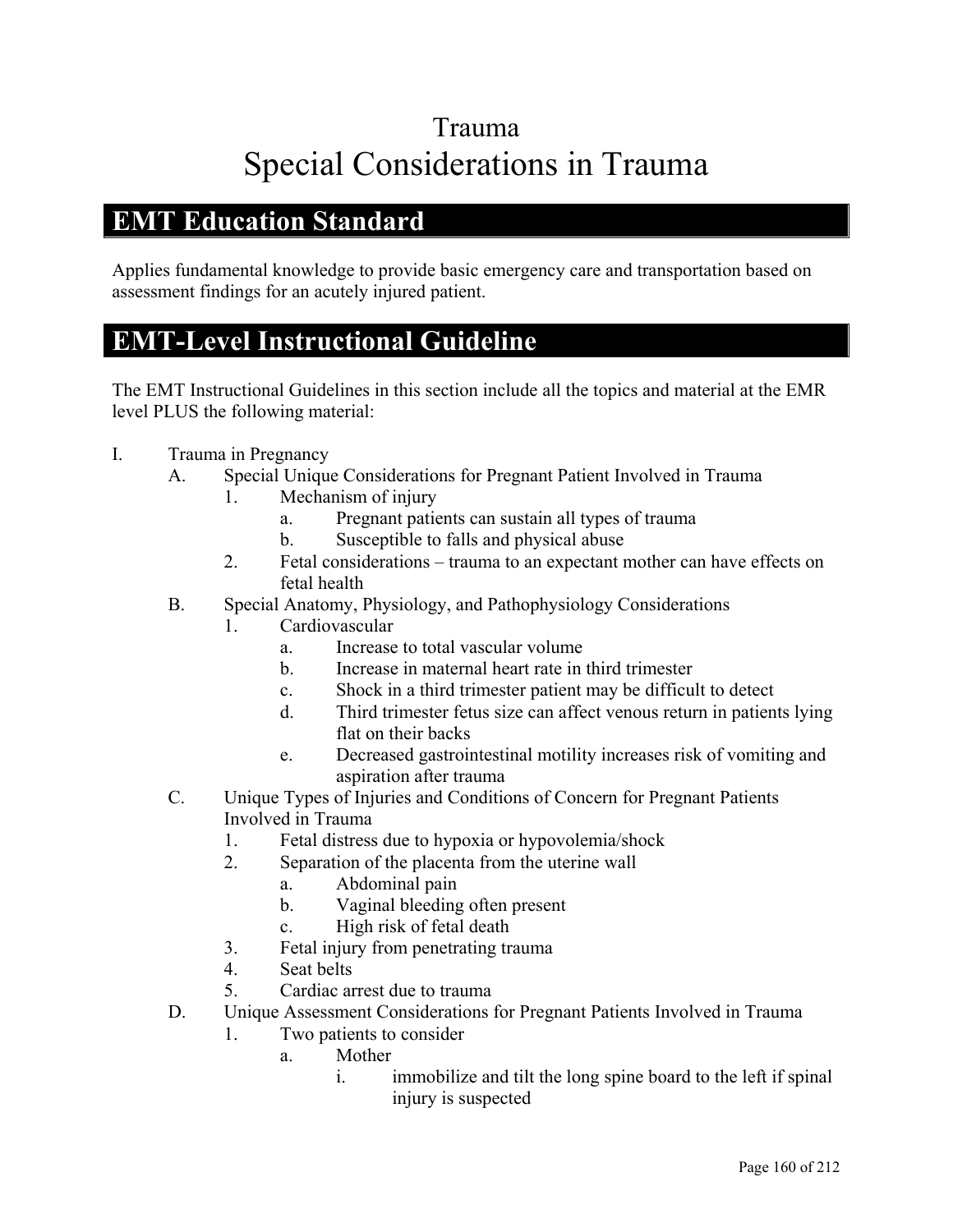- ii. internal blood loss is difficult to assess as signs of shock are masked
- iii. vaginal exam may be present
- iv. increased risk of aspiration from decreased gastrointestinal motility
- b. Fetus
	- i. size of fetus is important (number of weeks pregnant)
	- ii. difficult to assess so treat mother aggressively if severe trauma
- E. Unique Management Considerations for the Pregnant Patients Involved in Trauma
	- 1. Airway, ventilation, and oxygenation
		- a. Anticipate vomiting have suction available
		- b. Assure bilateral breath sounds are present
		- c. Keep oxygenation levels high (100%) administer oxygen by nonrebreather mask
		- d. Assist ventilation if inadequate
	- 2. Circulation
	- 3. Transport considerations
		- a. Transport on left side
		- b. Major trauma may need ALS intercept or air medical resources
		- c. Trauma centers inform them that pregnant patient is involved in the trauma
- II. Trauma in the Pediatric Patient
	- A. Special Unique Considerations for Pediatric Patient Involved in Trauma
		- 1. Vehicle crashes
		- 2. Pedestrian versus vehicle collisions
		- 3. Drowning
		- 4. Burns
		- 5. Falls
		- 6. Penetrating trauma
	- B. Unique Anatomy, Physiology, and Pathophysiology Considerations of Injured Pediatric Patients
		- 1. Heavy head with weak neck muscles in children increases risk of cervical spine injury
		- 2. Chest wall flexibility produces flail chest
	- C. Unique Assessment Considerations for a Pediatric Patient Who Has Sustained Trauma
		- 1. Pediatric assessment triangle
			- a. Appearance
			- b. Work of breathing
			- c. Circulation
		- 2. Airway, ventilation, oxygenation
			- a. Respiratory rates vary by age
			- b. Accessory muscle use more prominent during respiratory distress
		- 3. Vital signs
			- a. Assess brachial pulse in infants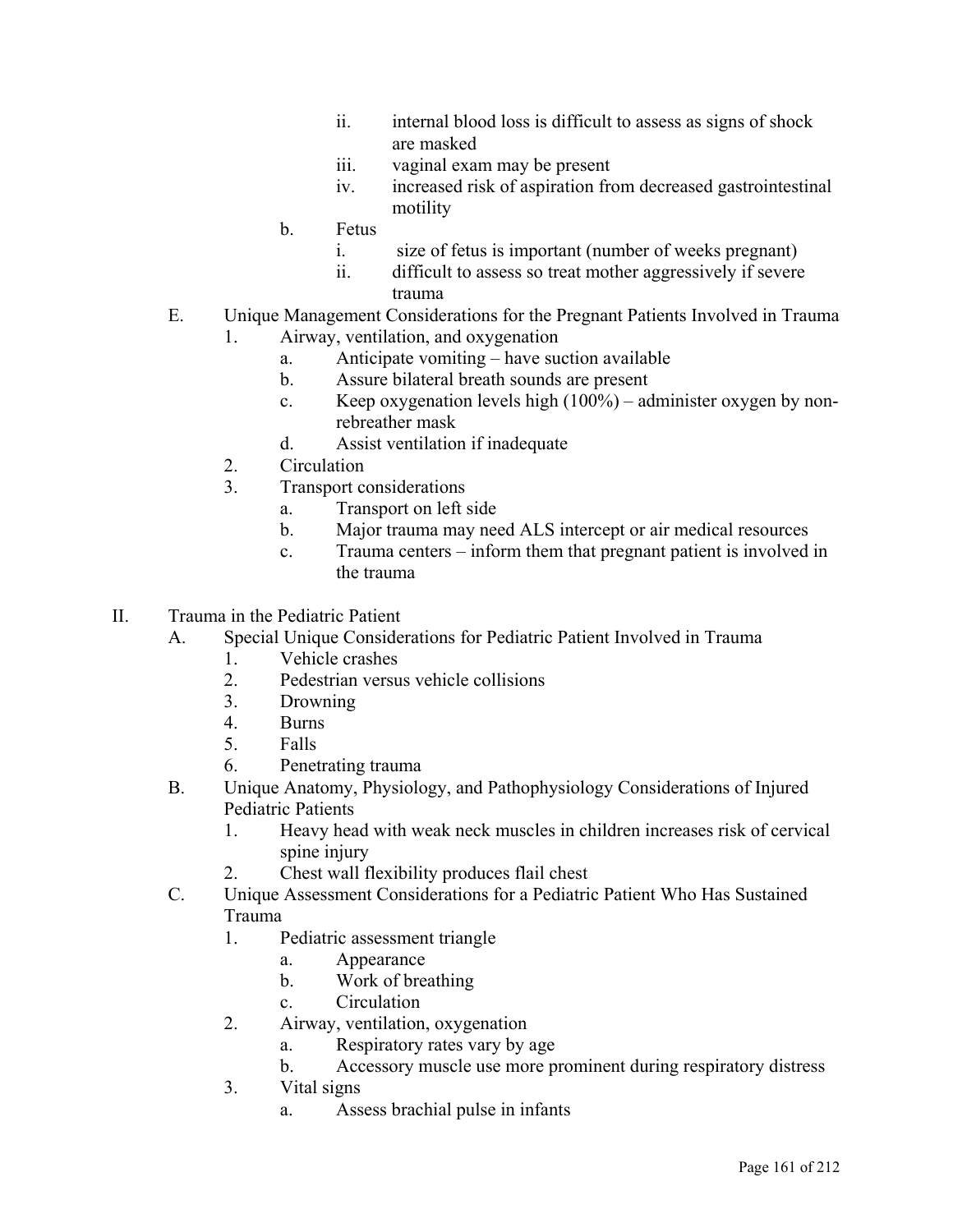- b. Pulse rates vary by age
- c. Slow pulse rate indicates hypoxia
- d. Blood pressure for age 3 or younger unreliable
- e. Blood pressure varies by age
- f. Normal blood pressure may be present in compensated shock
- D. Unique Management Considerations for Pediatric Patients Involved in Trauma
	- 1. Manage hypovolemia and shock as for adults
	- 2. Shaken baby syndrome may cause brain trauma
	- 3. Prevent hypothermia in shock
	- 4. Transport to appropriate facility
	- 5. Pad beneath child from shoulders to hips during cervical immobilization to prevent flexion of the neck
	- 6. Ventilate bradycardic pediatric patient
- III. Trauma in the Elderly Patient
	- A. Special Considerations for Geriatric Patients Involved in Trauma
		- 1. Vehicle crashes
		- 2. Pedestrian versus vehicle collisions
		- 3. Fall
		- 4. Burns
		- 5. Penetrating trauma
		- 6. Elder abuse
	- B. Unique Anatomy, Physiology, and Pathophysiology Considerations of Injured Geriatric Patients
		- 1. Changes in pulmonary, cardiovascular, neurologic, and musculoskeletal systems make older patients susceptible to trauma
		- 2. Circulation changes lead to inability to maintain normal vital signs during hemorrhage, blood pressure drops sooner
		- 3. Multiple medications are more common and may affect
			- a. Assessment, especially vital signs
			- b. Blood clotting
		- 4. Brain shrinks leading to higher risk of cerebral bleeding following head trauma
		- 5. Skeletal changes cause curvature of the upper spine that may require padding during spinal immobilization
		- 6. Loss of strength, sensory impairment, and medical illness increase risk of falls
	- C. Unique Assessment Considerations for Injured Geriatric Patients
		- 1. Airway
			- a. Dentures may cause airway obstruction
			- b. May have decrease in cough reflex so suctioning is important
			- c. Curvature of the spine may require padding to keep patient supine
		- 2. Breathing
			- a. Use pulse oximetry to monitor oxygenation
			- b. Minor chest trauma can cause lung injury
		- 3. Circulation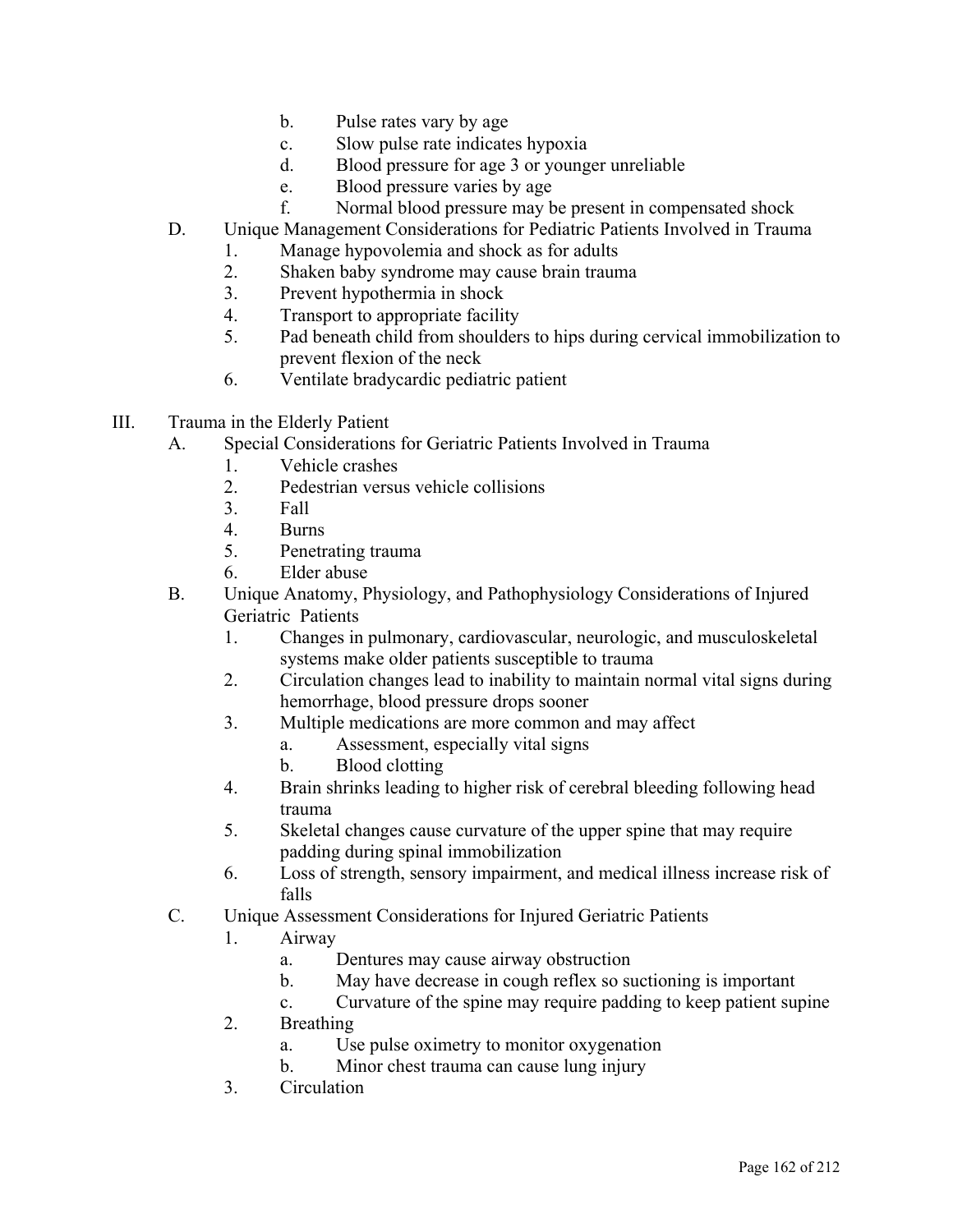- D. Unique Management Considerations for Injured Geriatric Patients
	- 1. Suctioning is important in elderly due to decrease cough reflex
	- 2. Decrease muscle size in the abdomen may mask abdominal trauma
	- 3. Prevent hypothermia
	- 4. Broken bones are common traction splints are not used to treat hip **fractures**
	- 5. Falls leading to trauma must be investigated as to the reason for the fall
- IV. Trauma in the Cognitively Impaired Patient
	- A. Unique Considerations for Injured Cognitively Impaired Patients
		- 1. Types of cognitive impairment
			- a. Alzheimer's disease
			- b. Vascular dementia
			- c. Down's syndrome
			- d. Autistic disorders
			- e. Brain injury
			- f. Stroke
		- 2. Mechanism of injury cognitively impaired patients are more susceptible to trauma
	- B. Unique Anatomy, Physiology, and Pathophysiology Considerations for Injured Cognitively Impaired Patients
		- 1. Sensory loss related to aging and disease may increase risk of injury and alter the patient's response to injury
		- 2. Musculoskeletal strength due to aging or impairment
		- 3. Memory loss with Alzheimer's disease will alter patient assessment
		- 4. Cardiovascular changes with dementia
	- C. Unique Assessment Consideration for Cognitive Impaired Patients Involved in Trauma
		- 1. Poor historians of past medical history or events of trauma
		- 2. Pain perception may be altered
		- 3. Psychological implications of trauma may be different
		- 4. Patient may be bed ridden or under nursing home care
	- D. Unique Management Consideration for Cognitively Impaired Patients Involved in Trauma
		- 1. Cognitively impaired patient special care
		- 2. Involve usual care givers in emergency treatment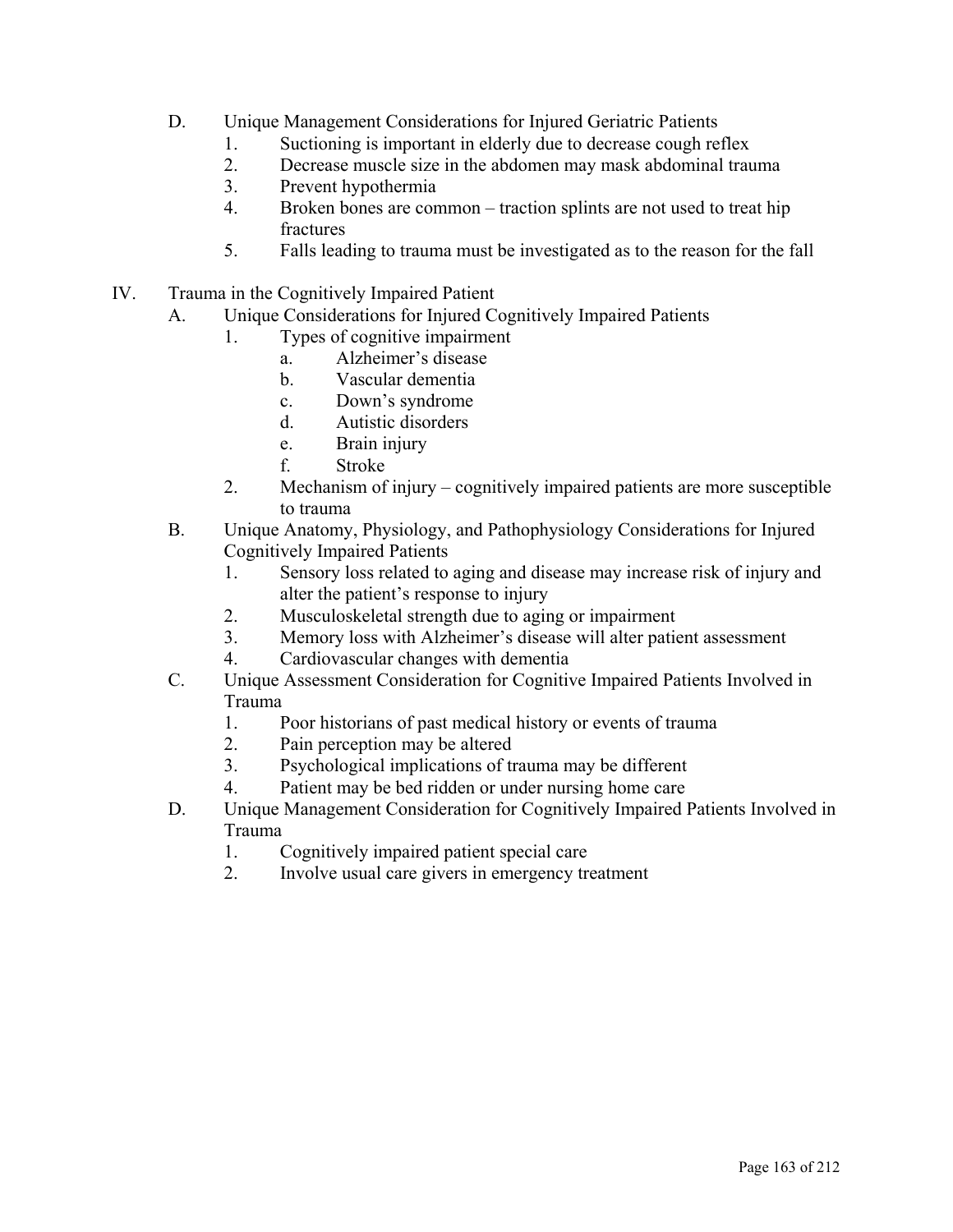# Trauma Environmental Emergencies

### **EMT Education Standard**

Applies fundamental knowledge to provide basic emergency care and transportation based on assessment findings for an acutely injured patient.

#### **EMT-Level Instructional Guideline**

- I. Submersion Incidents
	- A. Drowning
		- 1. Definition
		- 2. Incidence
		- 3. Predictors of morbidity and mortality
	- B. Types
		- 1. Fresh water
		- 2. Salt water
	- C. Pathophysiology
		- 1. Little difference in patient lungs regardless of what type of water submersion occurred
		- 2. Submersion in cold water results in better survival than warm water
		- 3. Age is a factor due to cardiovascular health
		- 4. Duration under water effects outcome
		- 5. Submersion in very cold water can produce cardiac disturbances
		- 6. Hypoxia from submersion is major factor in death
		- 7. Diving in shallow water can cause spinal trauma
		- 8. Prolonged hypoxia causes death of brain tissue
	- D. Unique Signs and Symptoms
		- 1. Airway obstructed with water immediately after rescue
		- 2. Breathing
			- a. May be coughing if early rescue
			- b. Agonal breaths if prolonged submersion
			- c. Respiratory arrest if very prolonged submersion
		- 3. Circulation
			- a. May be in cardiac arrest
			- b. Skin is cyanotic
			- c. Skin may be cold
	- E. Assessment Considerations
		- 1. Airway, ventilation, and oxygenation
			- a. Oxygen saturation may be difficult to obtain if patient is cold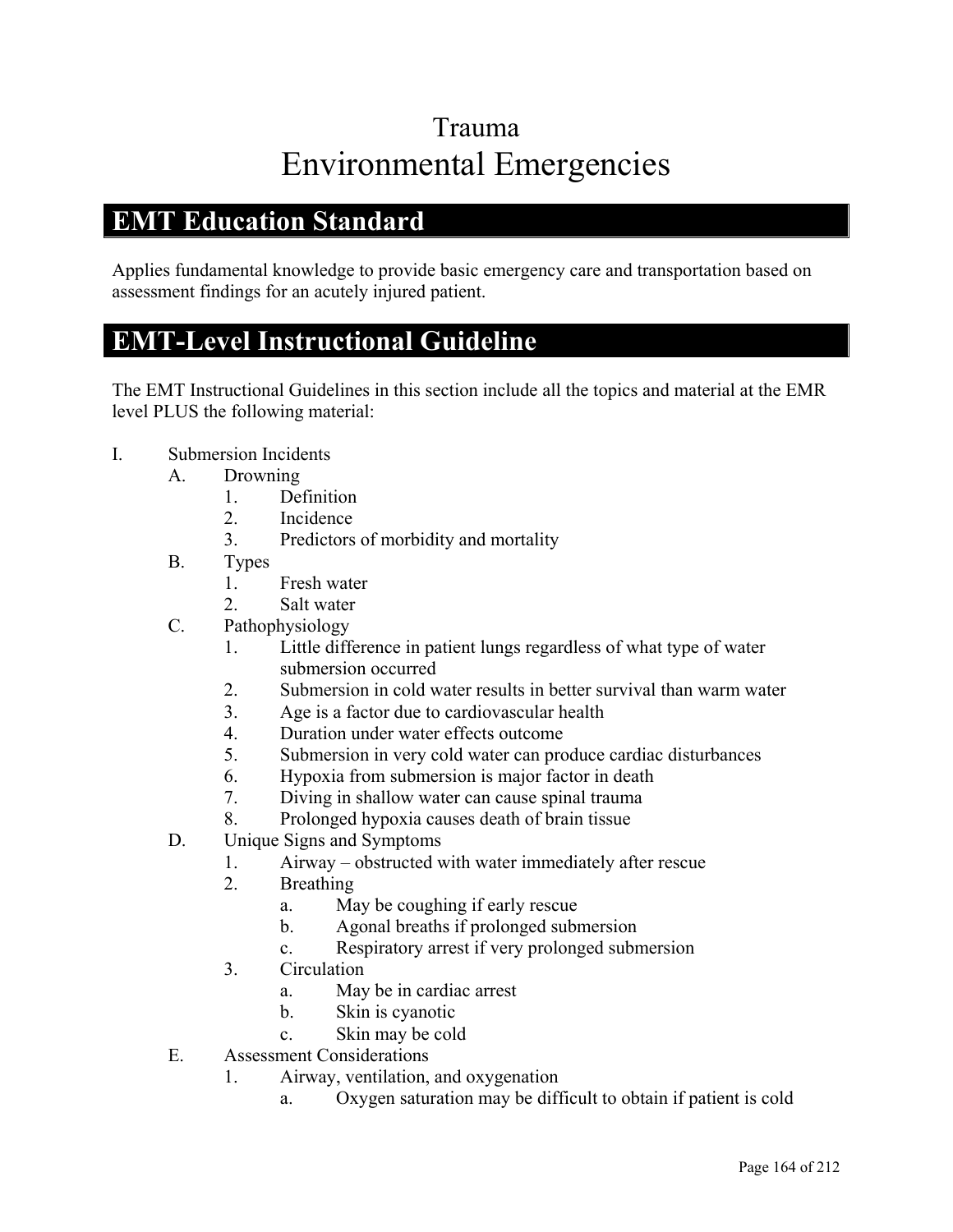- b. Use spinal precautions when opening airway to assess if risk of spinal trauma is possible
- c. Auscultate breath sounds
- 2. Assess for presence of other injuries
- 3. Obtain past medical history
- F. Management Considerations
	- 1. Airway, ventilation, and oxygenation
		- a. Suction and maintain open airway
			- i. anticipate vomiting
			- ii. position lateral recumbent if no risk of spinal injury
		- b. Ventilate with bag-mask if impaired ventilation or respiratory arrest
		- c. Administer oxygen by non-rebreather mask if breathing is adequate
	- 2. Circulation
		- a. If cardiac arrest is present, refer to current American Heart Association guidelines
		- b. Defibrillate with AED if indicated (refer to current American Heart Association guidelines)
	- 3. Transport Considerations
		- a. Transport to appropriate facility
		- b. All patients who had submersion injury with any report of signs and symptoms during or after submersion need transport to the hospital
- II. Temperature-Related Illness
	- A. Incidents
		- 1. Temperature-related illness
			- a. Cold-related illness
			- b. Heat-related illness
		- 2. How the body loses heat
			- a. Conduction
			- b. Convection
			- c. Radiation
			- d. Evaporation
			- e. Respiration
		- 3. Type of temperature-related illness
			- a. Generalized cold injury (hypothermia)
			- b. Localized cold injury
			- c. Generalized heat injury may affect full body or muscle groups
	- B. Pathophysiology
		- 1. Cold-related injuries
			- a. Low environmental temperatures generalized exposure
				- i. factors that contribute to risk of cold injury
					- a) clothing of the patient
						- b) age
					- c) time of exposure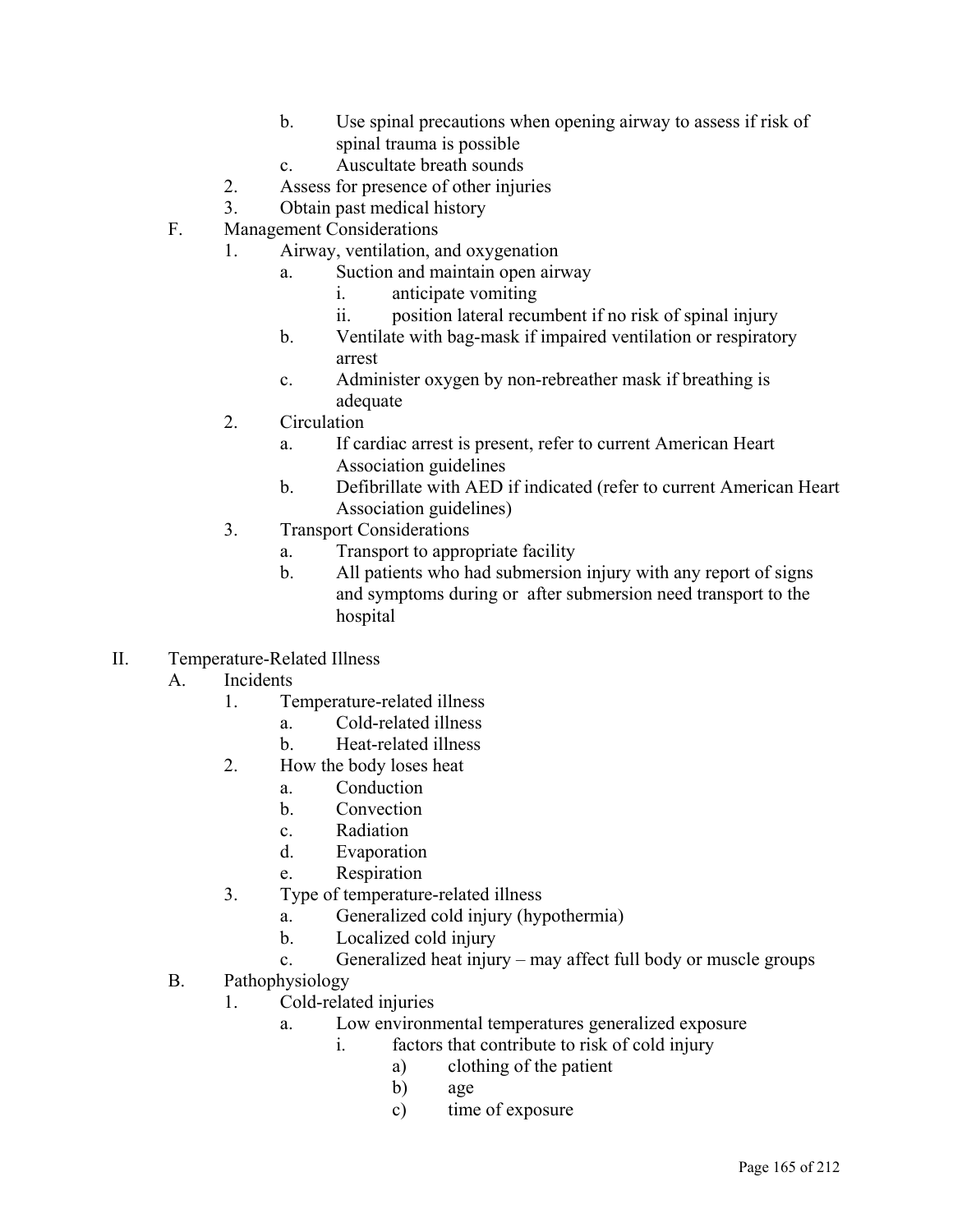- d) alcohol or other medication ingestion
- e) suicide
- f) activity level of the victim
- g) pre-existing injury or illness
- ii. environment factors that contribute to risk of cold injury
	- a) ambient temperature
	- b) wind speed
	- c) moisture
- b. Local cold exposure
	- i. local exposure of body appendage to cold ears, fingers, and toes very susceptible
	- ii. ice crystals form
	- iii. impairs local blood flow
	- iv. temporary or permanent tissue damage may lead to amputation
- 2. Heat-related illness
	- a. Environmental factors that contribute to risk of heat-related illness
		- i. ambient temperature
		- ii. humidity
	- b. Patient factors that contribute to risk of heat injury
		- i. no acclimation to heat
		- ii. medical illness or injury
		- iii. age
		- iv. exertion
		- v. alcohol or other medication use
	- c. Patient with moist, pale, cool skin excessive fluid and salt loss
	- d. Patient with hot, dry skin
		- i. true emergency
		- ii. seen on hot, humid days in patients with fluid and salt loss
		- iii. body unable to regulate temperature
	- e. Patient with hot, moist skin
		- i. true emergency
		- ii. seen when extreme exertion exceeds the body's ability to regulate temperature
- C. Signs and Symptoms
	- 1. Cold-related illness (generalized) hypothermia
		- a. Decreased level of consciousness
			- b. Impaired motor function
				- i. rigidity
				- ii. altered balance
			- c. Shivering
				- i. muscle contractions help to increase body temperature
				- ii. temperature will drop quickly when shivering stops
			- d. Slow pulse and breathing in later stages
			- e. Cool abdominal skin below clothing
			- f. Extreme hypothermia
				- i. cardiac insufficiency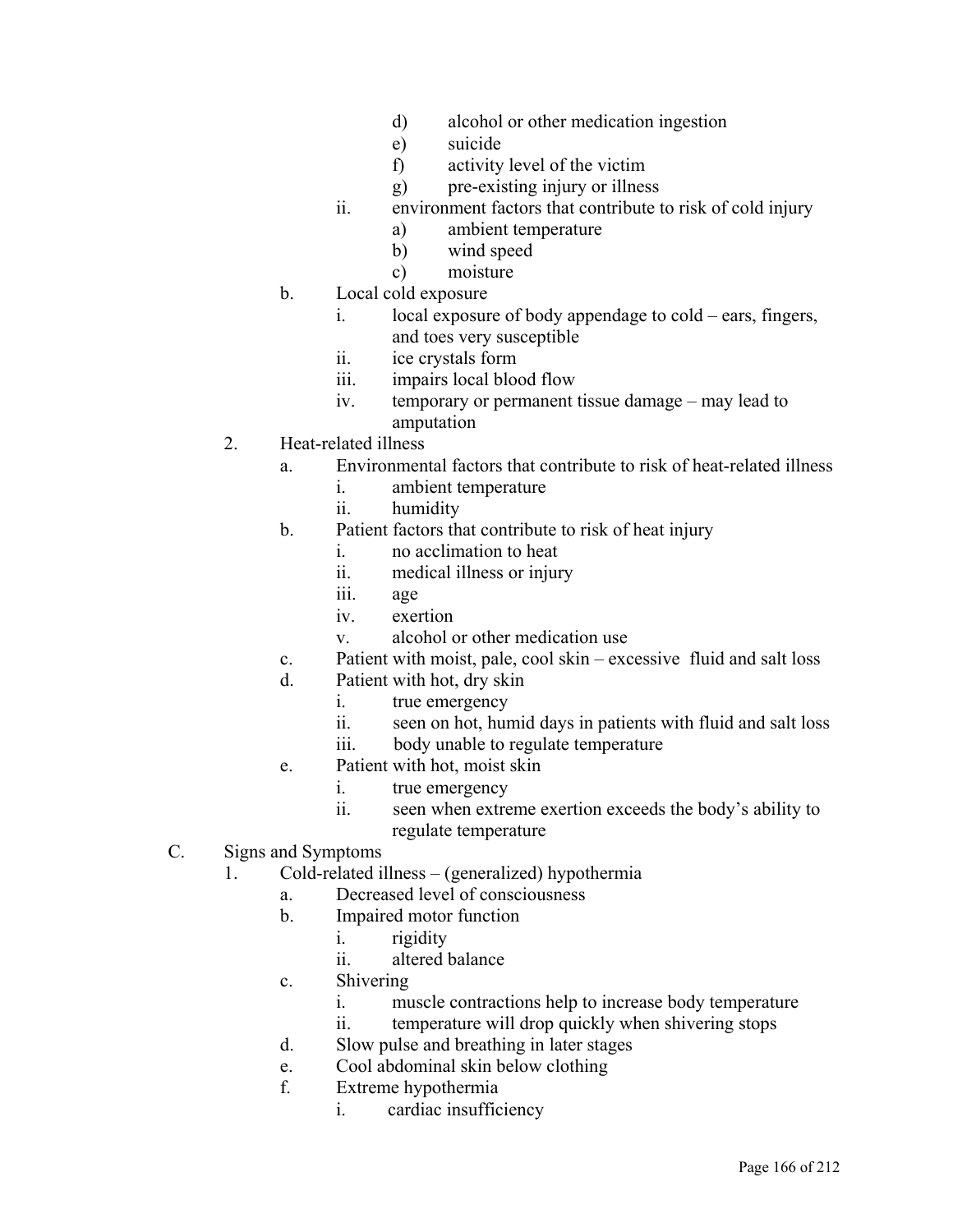- ii. may have no palpable pulse
- iii. cardiac arrest
- 2. Cold-related illness (localized)
	- a. Frozen extremity
	- b. Loss of color
	- c. Loss of movement
	- d. Pain
- 3. Heat-related illness (moist, pale skin)
	- a. Muscle cramps
	- b. Change in level of consciousness, dizziness
	- c. Weakness
	- d. Weak, rapid pulse
	- e. Nausea and vomiting
	- f. Apply pulse oximetry
- 4. Heat-related illness (hot skin)
	- a. Little or no perspiration in exertional heat stroke the skin may be sweaty and hot
	- b. Loss of consciousness
	- c. Rapid breathing
	- d. Rapid pulse
	- e. Seizures
- D. Management Considerations
	- 1. Cold-related illness (generalized) hypothermia
		- a. Move the patient from the cold environment
		- b. Remove any wet clothing
		- c. Administer oxygen warmed and humidified if available
		- d. Cover with warm blankets
		- e. Rewarm with hot packs in groin, arm pits use caution to avoid burns
		- f. Provide warm clear liquids if conscious and not vomiting
		- g. Rewarm slowly
		- h. Transport
		- i. Passive rewarming is best delivered at the appropriate facility
		- j. Handle gently to decrease risk of ventricular fibrillation
		- k. If unconscious and in cardiac arrest follow AHA recommendations for CPR
	- 2. Cold-related illness (localized)
		- a. Move patient out of cold environment
		- b. Administer oxygen
		- c. Consider active rewarming if no chance of re-injury
			- i. immerse part in tepid  $(100 105$  degrees Farenheit) water
			- ii. after rewarming, apply sterile dressings
			- iii. keep patient warm
			- iv. transport as soon as possible
	- 3. Heat-related illness, with moist, pale, cool skin
		- a. Remove from hot environment
		- b. Administer oxygen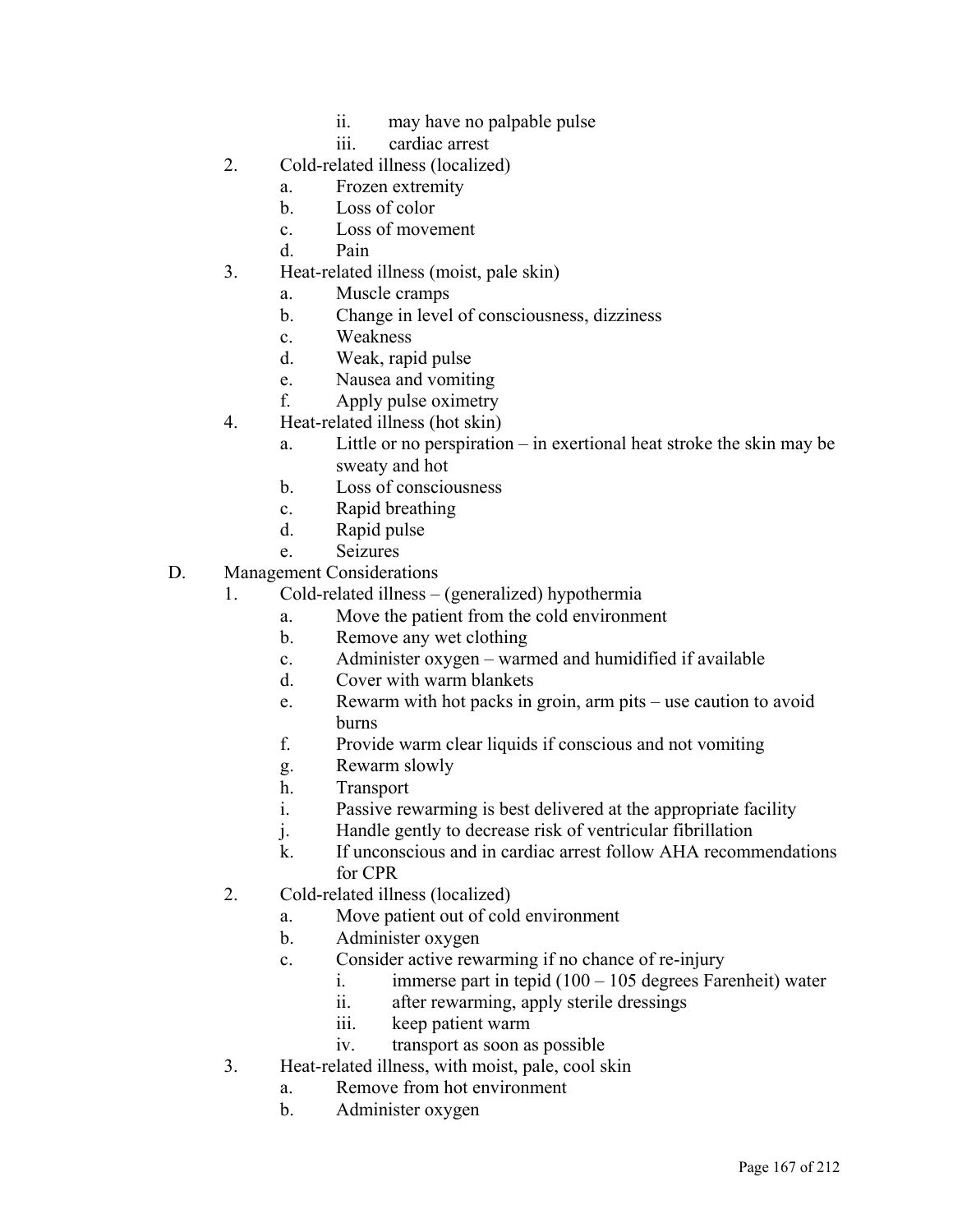- c. Remove clothing
- d. Splash the patient with cool water
- 4. Heat-related illness with hot skin
	- a. Remove patient from hot environment
	- b. Administer high concentration oxygen
	- c. Assist ventilation if inadequate
	- d. Cool packs to armpits, groin, neck
	- e. Transport immediately
	- f. This is true emergency
- III. Bites and Envenomations
	- A. Injuries of Concern
		- 1. Spider bites
		- 2. Snake bites
		- 3. Hymenoptera (bees, wasps, ants, yellow jackets)
	- B. Pathophysiology of Bites and Envenomations
		- 1. Spider bites (black widow) -- inject neurotoxins
		- 2. Snake bites -- rattlesnake is most common in United States
			- a. toxins affect blood and nervous system both at the bite site and systemically
			- b. patient age and size cause different effects
			- c. amount of toxin injected is related to toxicity (often none at all)
			- d. initial 6-8 hours of care is essential
		- 3. Hymenoptera
			- a. Cause allergic reactions in sensitized (allergic) people
			- b. May lead to anaphylactic response
	- C. Signs and Symptoms
		- 1. Spider bite (black widow)
			- a. Localized swelling initially
			- b. Chest or abdominal pain depending on bite site
			- c. Dangerous in children, may be fatal
		- 2. Rattlesnake bite
			- a. Time of bite to care is important
			- b. Pain at site
			- c. Progressive weakness
			- d. Nausea and vomiting
			- e. Seizures
			- f. Vision problems
			- g. Changes in level of consciousness
		- 3. Bee, wasp, and other stings
			- a. Pain at site
			- b. Swelling
			- c. Signs of allergic reaction
			- d. Signs of anaphylaxis
	- D. Unique Management Considers of Bites and Stings
		- 1. Spider bite (black widow)
			- a. Ice pack to area of bite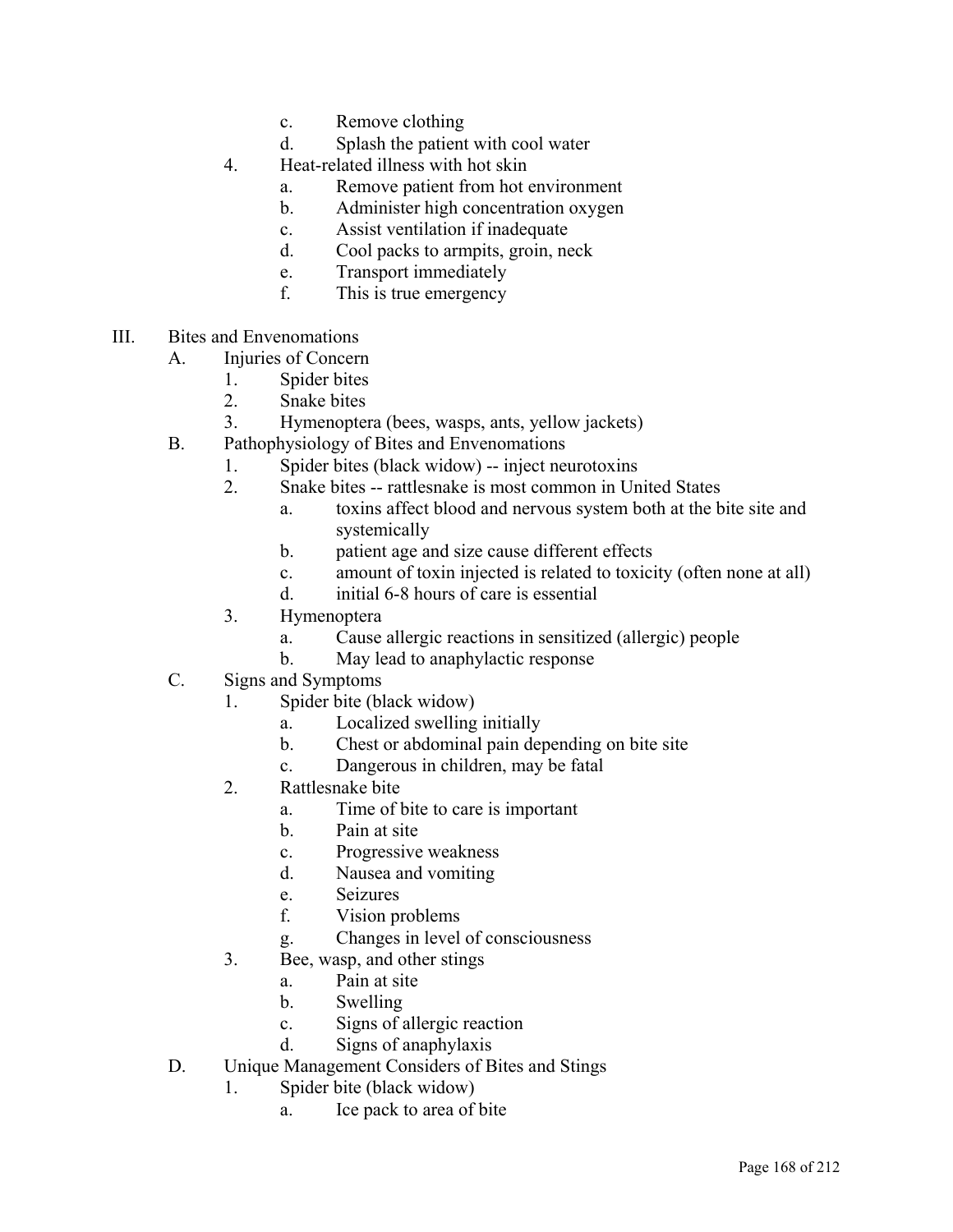- b. Clean wound with soap and water
- c. Transport immediately with supportive care
- 2. Rattlesnake bite
	- a. Note time of bite to transport
	- b. Slow venous return
	- c. Keep patient calm
	- d. Immobilize extremity
	- e. Position extremity
	- f. Clean bite site with soap and water
	- g. Identify snake if possible
- 3. Bees, wasps, and other stings
	- a. Remove stinger or venom sac
	- b. If anaphylaxis develops follow protocol
- IV. Diving Emergencies (Dysbarism)
	- A. Mechanism of Injury
		- 1. SCUBA diving at greater depths for long periods of time
		- 2. Repeated dives at depth on the same day
	- B. Pathophysiology
		- 1. Diver remains at depth too long
		- 2. Compressed air in blood at depth expands upon ascent, turning into bubbles in blood which obstruct blood flow
	- C. Signs and Symptoms
		- 1. Occur after the patient raises to the surface too fast following dive at depths
		- 2. Cyanosis
		- 3. Cough
		- 4. Respiratory distress
		- 5. Pain in joints
	- D. Unique Management Considerations
		- 1. Administer high-concentration oxygen
		- 2. Transport rapidly for recompression therapy at the appropriate facility
- V. Electrical
	- A. Electrical
		- 1. Skin wounds may not indicate seriousness of burn
		- 2. Entrance and exit wounds
		- 3. May cause cardiac arrest
		- 4. Lighting strikes may cause cardiac arrest
- VI. Radiation
- VII. Age-Related Variations for Pediatric and Geriatric Assessment and Management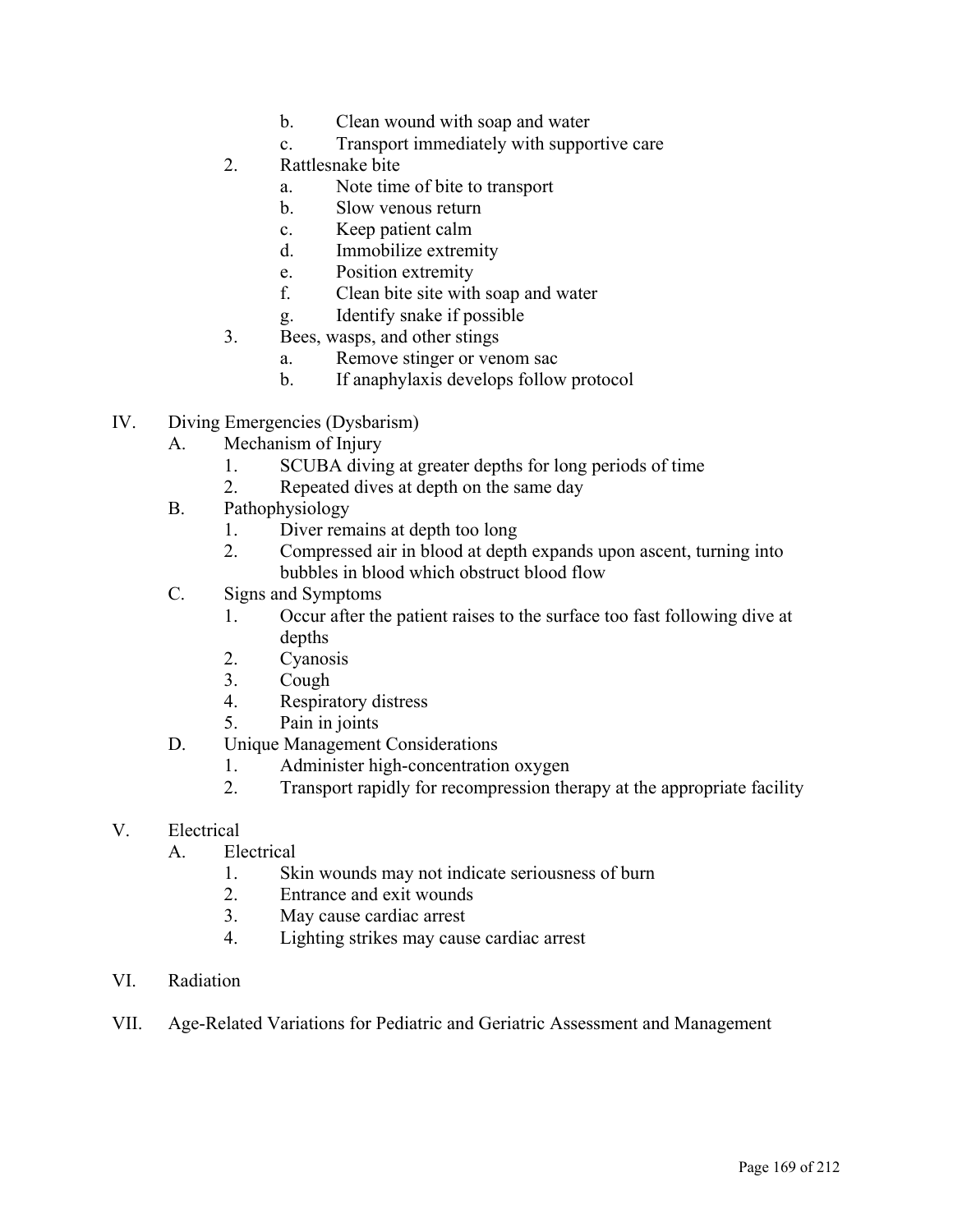## Trauma Multi-System Trauma

#### **EMT Education Standard**

Applies fundamental knowledge to provide basic emergency care and transportation based on assessment findings for an acutely injured patient.

### **EMT-Level Instructional Guideline**

- I. Kinematics of Trauma
	- A. Definition
		- 1. Looking at a trauma scene and attempting to predict what injuries might have resulted based on an evaluation of the motion involved
		- 2. Kinetic energy function of weight of an item and its speed speed is the most import variable
		- 3. Blunt trauma
			- a. Objects collide during crashes
				- i. car with object
				- ii. patient with part of car
				- iii. organs collide inside body
			- b. Unbelted drivers and front seat passengers suffer multi-system trauma due to multiple collisions of the body and organs
			- c. Direction of the force has impact on type of injury
				- i. frontal impacts
				- ii. rear impacts
				- iii. side impacts
				- iv. rotational impacts
				- v. rollovers
		- 4. Deceleration Injuries
		- 5. Penetrating Trauma
			- a. Damage is influenced by
				- i. distance from shooter
				- ii. size of bullet
				- iii. fragmentation
				- iv. cavitation
				- v. velocity of weapon
			- b. Energy levels have effect
				- i. low energy (stabbings)
				- ii. medium energy (handguns, some rifles)
				- iii. high energy (military weapons)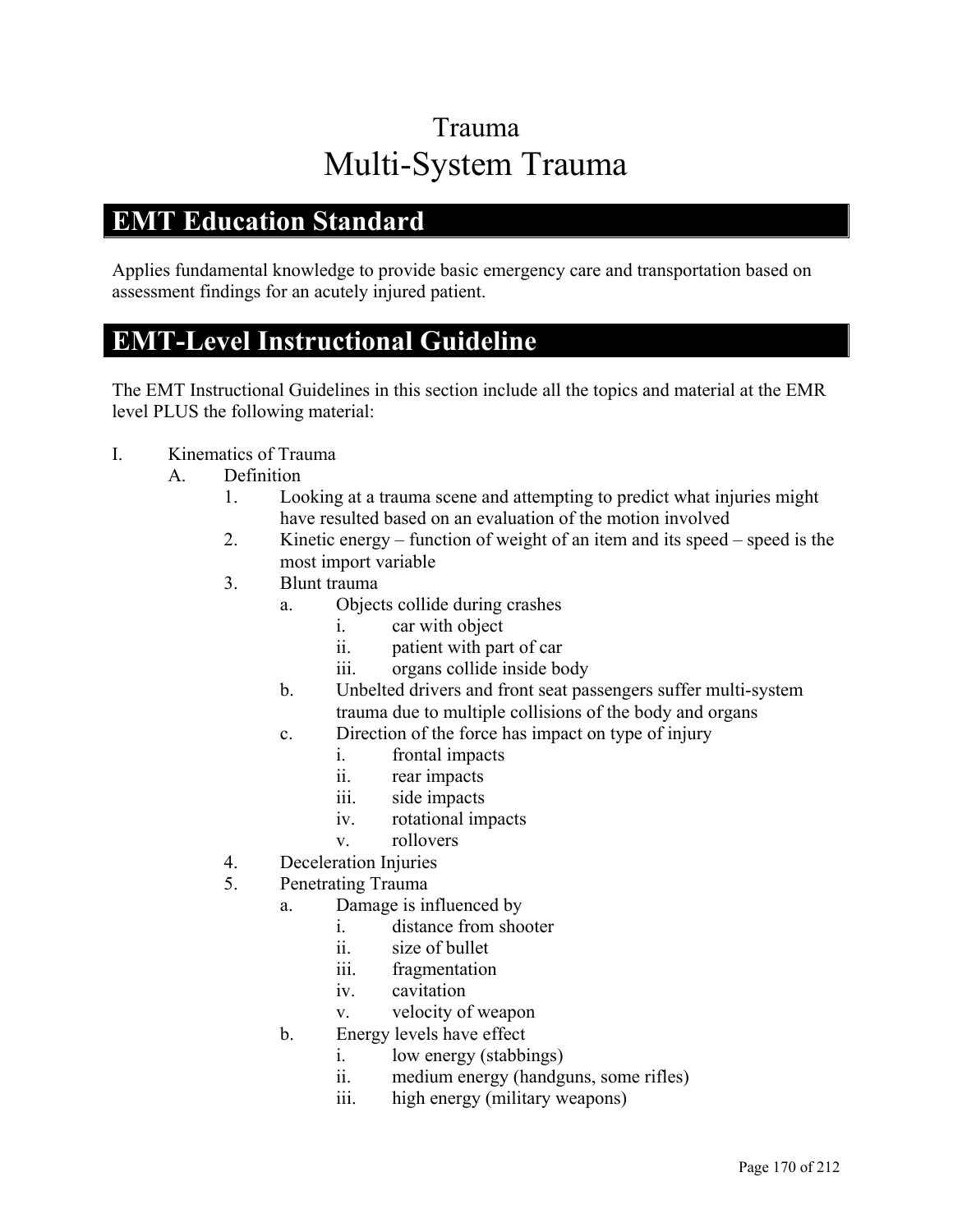- c. Signs and symptoms will vary according to the organ struck
	- i. head
	- ii. chest
	- iii. abdomen
	- iv. extremities
- II. Multi-System Trauma
	- A. Definition
		- 1. Almost all trauma affects more than one system
		- 2. Typically a patient considered to have "multi-system trauma" has more than one major system or organ involved
			- a. Head and spinal trauma
			- b. Chest and abdominal trauma
			- c. Chest and multiple extremity trauma
		- 3. Multi-system trauma treatment involves a team of physicians to treat the patient. This may include specialists such as neurosurgeons, thoracic surgeons, and orthopedic surgeons
		- 4. Multi-system trauma has a high level of morbidity and mortality
	- B. The Golden Principles of Out-of-Hospital Trauma Care
		- 1. Safety of rescue personnel and patient
		- 2. Determination of additional resources
		- 3. Kinematics
			- a. Mechanism of injury
			- b. High index of suspicion
		- 4. Identify and manage life threats
		- 5. Airway management while maintaining cervical spinal immobilization
		- 6. Support ventilation and oxygenation oxygen saturation greater than 95 percent
		- 7. Control external hemorrhage
		- 8. Basic shock therapy
			- a. Maintain normal body temperature
			- b. Splint musculoskeletal injuries
		- 9. Maintain spinal immobilization on long spine board
			- a. Standing patients
			- b. Sitting patients
			- c. Rapid transport considerations
			- d. Prone patients
			- e. Supine patients
		- 10. Transportation considerations
			- a. Golden period
			- b. Closest appropriate facility
			- c. 'Platinum 10 Minutes'
		- 11. Obtain medical history
		- 12. Secondary survey after treatment of life threats
	- C. Critical Thinking in Multi-System Trauma Care
		- 1. Airway, ventilation, and oxygenation are key elements to success
			- a. Airway must be opened and clear throughout care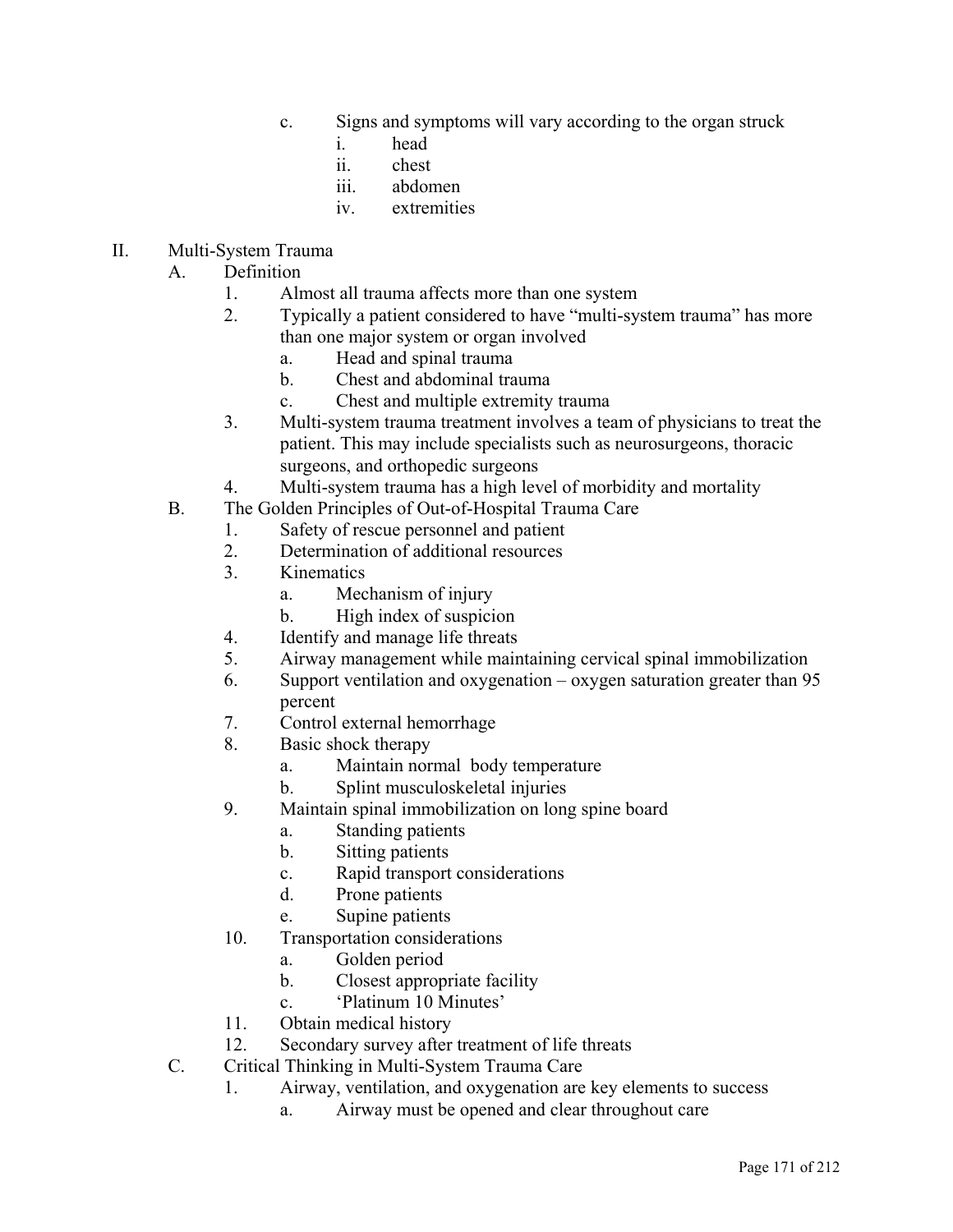- b. Adequate ventilation must occur patients with low minute volume need assisted ventilation
- c. Administration of high concentrations of oxygen
- 2. Oxygenation cannot occur when patients are bleeding profusely
	- a. Stop arterial bleeding rapidly
	- b. Consider use of tourniquets if severe extremity bleeding cannot be controlled with direct pressure
- 3. Sequence of treating patients
	- a. Not all treatments are linear. At times care must be adjusted depending on the needs of the patient.
	- b. Example:
		- i. control arterial bleeding in an awake patient first
		- ii. much care can be done en route
- 4. Rapid transport is essential
	- a. The definitive care for multi-system trauma may be surgery which cannot be done in the field
	- b. On scene time is critical and should not be delayed
	- c. Rapid extrication should be considered for critically injured patients
	- d. Use of advanced life support intercept and air medical resources in a multi-trauma patient should be highly considered
	- e. Early notification of hospital resources is essential
	- f. Transport to the appropriate facility is critical know your local trauma system capabilities
- 5. Backboards serve as entire body splints when patients are appropriately secure in unstable patients
- 6. Personal safety
	- a. Most important when arriving on scene, and throughout care, an injured EMT can not provide care
	- b. Be sure to assess your environment
		- i. passing automobiles
		- ii. hazardous situation
		- iii. hostile environments
		- iv. unsecured crime scenes
		- v. suicide patients who may become homicidal
- 7. Experience
	- a. Do not develop "tunnel" vision by focusing on patients who complain of pain and are screaming for your help while other quiet patients who may be hypoxic or bleeding internally can not call out for help because of decreases in level of consciousness
	- b. Sometimes an obvious injury does not have the most potential for harm
	- c. Trauma care is a leading cause of death of young people. It is essential to keep important care principles in mind during management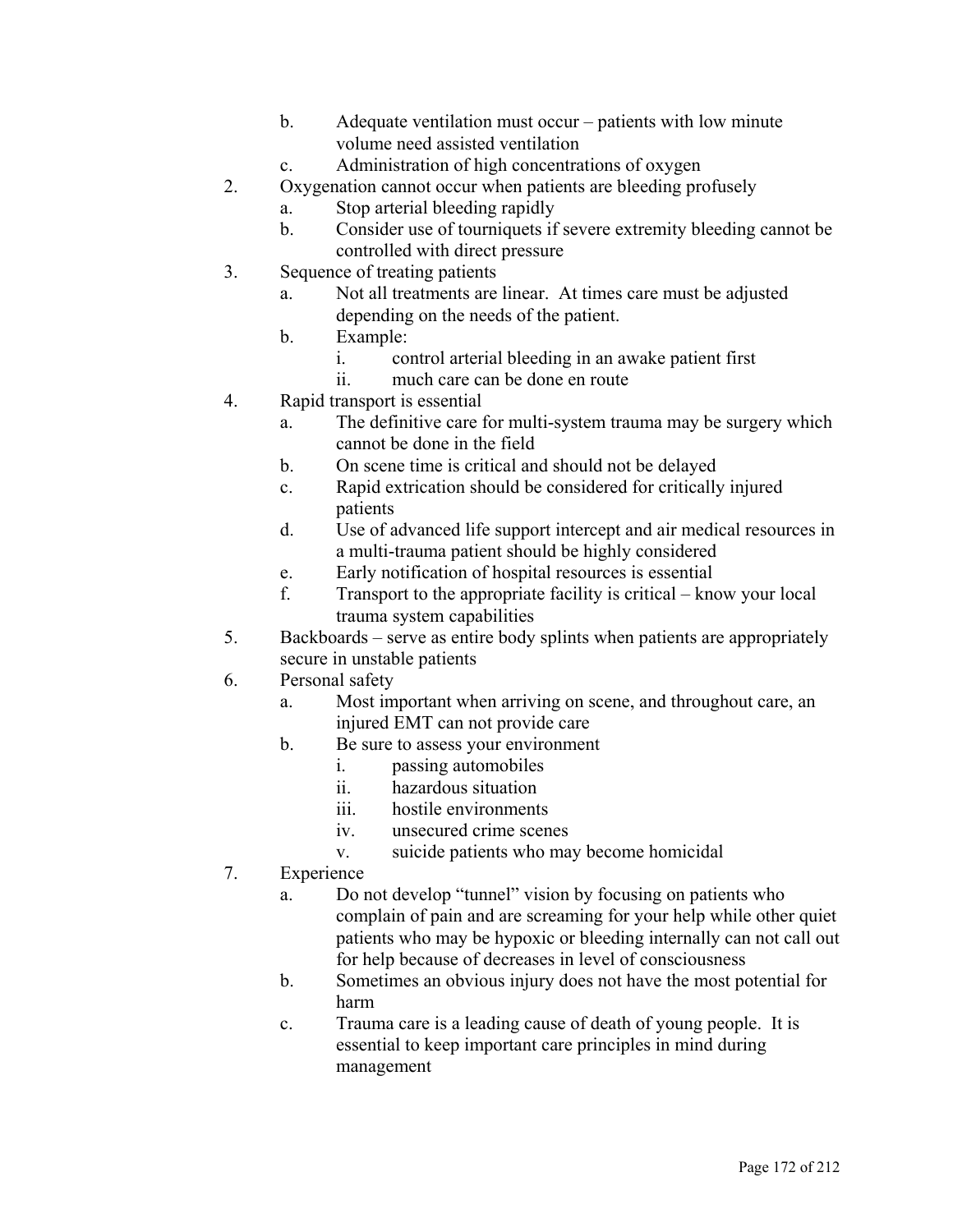- III. Specific Injuries Related to Multi-System Trauma
	- A. Blast Injuries
		- 1. Types of Blast Injuries (explosions)
			- a. Release
				- i. blast waves
				- ii. blast winds
				- iii. ground shock
				- iv. heat
		- 2. Pathophysiology
			- a. Blast waves cause disruption of major blood vessels, rupture of major organs, and lethal cardiac disturbances when the victim is close to the blast
			- b. Blast winds and ground shock can collapse buildings and cause trauma
		- 3. Signs/symptoms
			- a. Hollow organs are injured first
				- i. respiratory distress
				- ii. hearing impaired
			- b. Multi-system injury sign and symptom patterns
				- i. lungs
				- ii. heart
				- iii. major blood vessels
		- 4. Management considerations in blast injuries
			- a. Multi-system trauma care
			- b. Immediate transport to appropriate facility
			- c. Multi-casualty care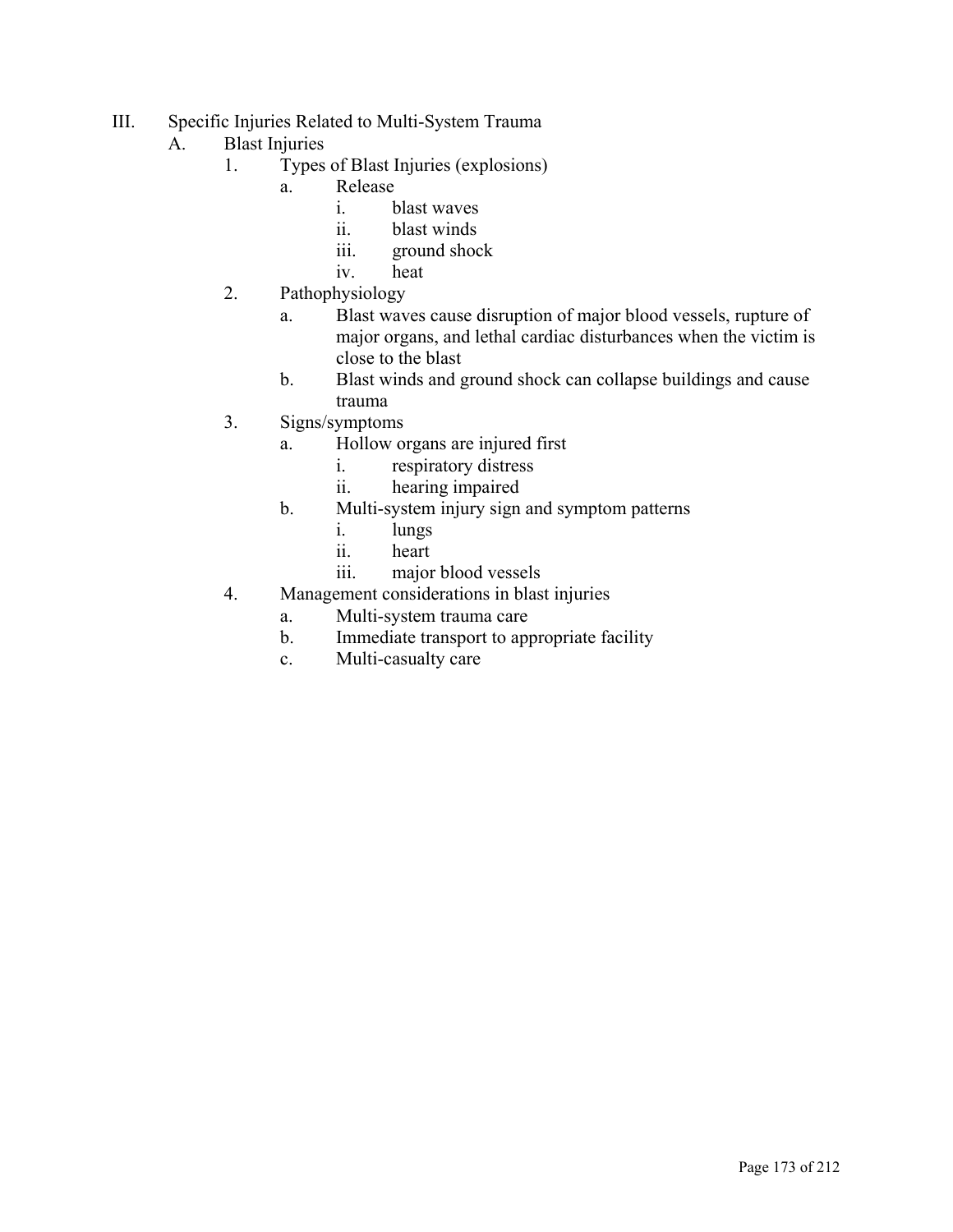# Special Patient Populations **Obstetrics**

#### **EMT Education Standard**

Applies a fundamental knowledge of growth, development, aging and assessment findings to provide basic emergency care and transportation for a patient with special needs.

### **EMT-Level Instructional Guideline**

- I. Introduction
	- A. Anatomy and Physiology Review of the Female Reproductive System
		- 1. Uterus
		- 2. Cervix
		- 3. Ovaries
		- 4. Vagina
		- 5. Breasts
	- B. Female Reproductive Cycle
	- C. Cultural Values Affecting Pregnancy
	- D. Special Considerations of Adolescent Pregnancy
- II. Physiology
	- A. Normal Anatomical, Physiological, and Psychological Changes in Pregnancy
		- 1. Reproductive system
		- 2. Respiratory system
		- 3. Cardiovascular system
		- 4. Musculoskeletal system
	- B. Identify Normal Events of Pregnancy
	- C. Conception and Fetal Development
		- 1. Ovulation
			- 2. Fertilization
			- 3. Implantation
			- 4. Embryonic stage
			- 5. Fetal stage
	- D. Functions of the Placenta
- III. General System Physiology, Assessment, and Management
	- A. Premonitory Signs of Labor
		- 1. Lightening
		- 2. Braxton Hicks
		- 3. Cervical changes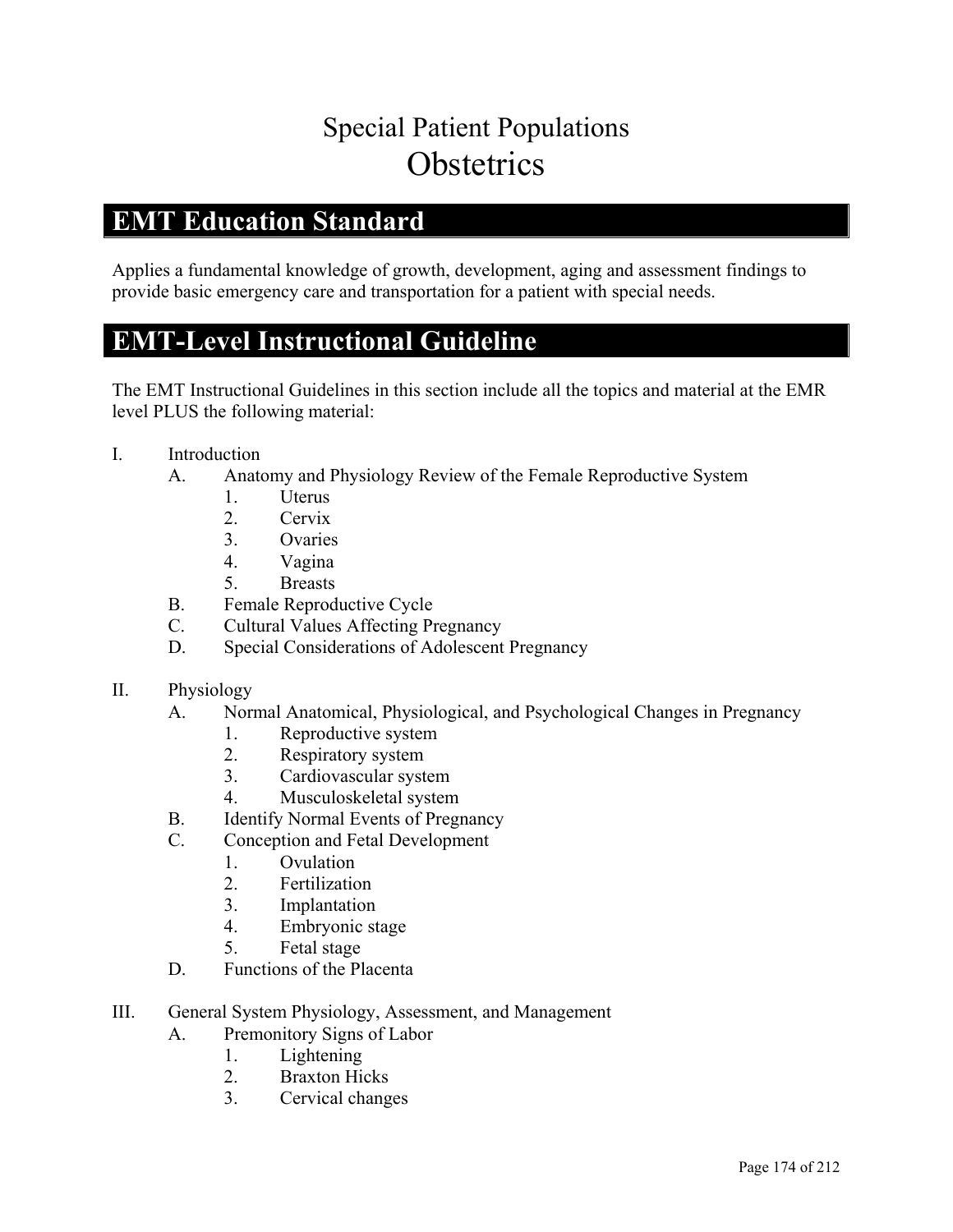- 4. Bloody show
- 5. Rupture membranes
- 6. Other
- B. Stages of Labor and Delivery
	- 1. First stage
	- 2. Second stage
		- a. Spontaneous birth
		- b. Positional changes of the fetus
	- 3. Third stage
		- a. Placental separation
		- b. Placental delivery
- C. Antepartum and Intrapartal Assessment Findings
	- 1. Airway, breathing, circulation
	- 2. Initial assessment
	- 3. SAMPLE history
	- 4. Vital signs
	- 5. Obstetrical history
	- 6. Physical examination
		- a. Fetal movement
		- b. Inspect for crowning
- D. Management of a Normal Delivery Obstetrical Patient
	- 1. Treatment modalities
		- a. Oxygen
		- b. Non-pharmacological intervention positioning
- E. Postpartum Care
	- 1. Fundal massage
	- 2. Signs of hemorrhage
- IV. Complications of Pregnancy
	- A. Abuse
	- B. Substance Abuse
	- C. Diabetes Mellitus
	- D. Bleeding: Pathophysiology, Assessment, Complications, and Management
		- 1. Abortion
			- a. Elective abortion
			- b. Spontaneous abortion
		- 2. Ectopic pregnancy
	- E. Placental Problems: Pathophysiology, Assessment, Complications, and Management
		- 1. Abruption placenta
		- 2. Placenta previa
	- F. Hypertensive Disorders: Pathophysiology, Assessment, Complications, and Management
		- 1. Pregnancy-induced hypertension
		- 2. Preeclampsia
		- 3. Eclampsia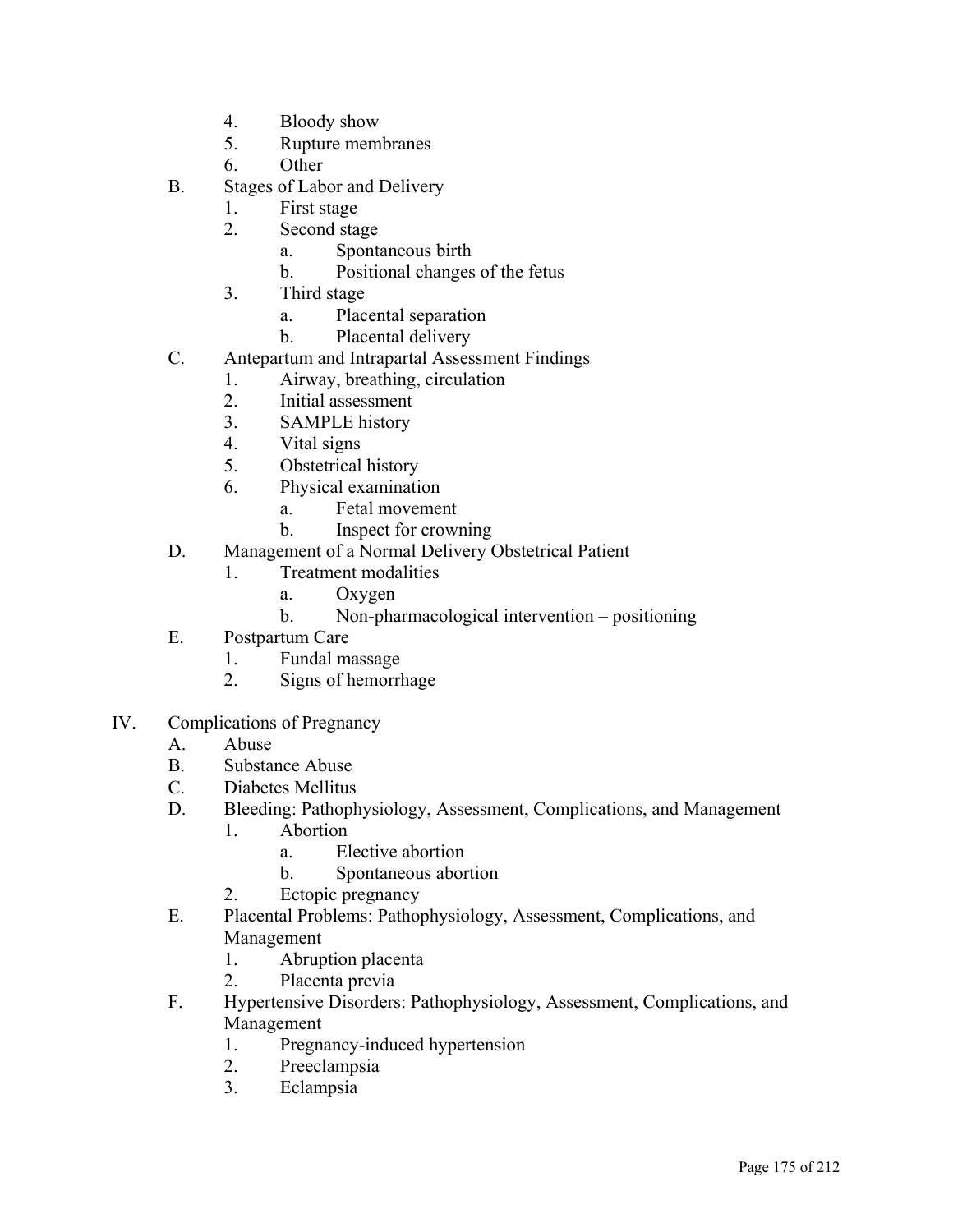- V. High-Risk Pregnancy: Pathophysiology, Assessment, Complications, and Management
	- A. Precipitous Labor and Birth
	- B. Post-Term Pregnancy
	- C. Meconium Staining
	- D. Multiple Gestation
	- E. Intrauterine Fetal Death
- VI. Complications of Labor: Pathophysiology, Assessment, Complications, and Management
	- A. Premature Rupture of Membranes
	- B. Preterm Labor
- VII. Complications of Delivery: Pathophysiology, Assessment, Complications, and Management
	- A. Cephalic Presentation
	- B. Breech
	- C. Nuchal Cord
	- D. Prolapse of Cord
- VIII. Postpartum Complications: Pathophysiology, Assessment, Complications, and Management
	- A. Hemorrhage
		- 1. Early
		- 2. Late
	- B. Increase Risk of Embolism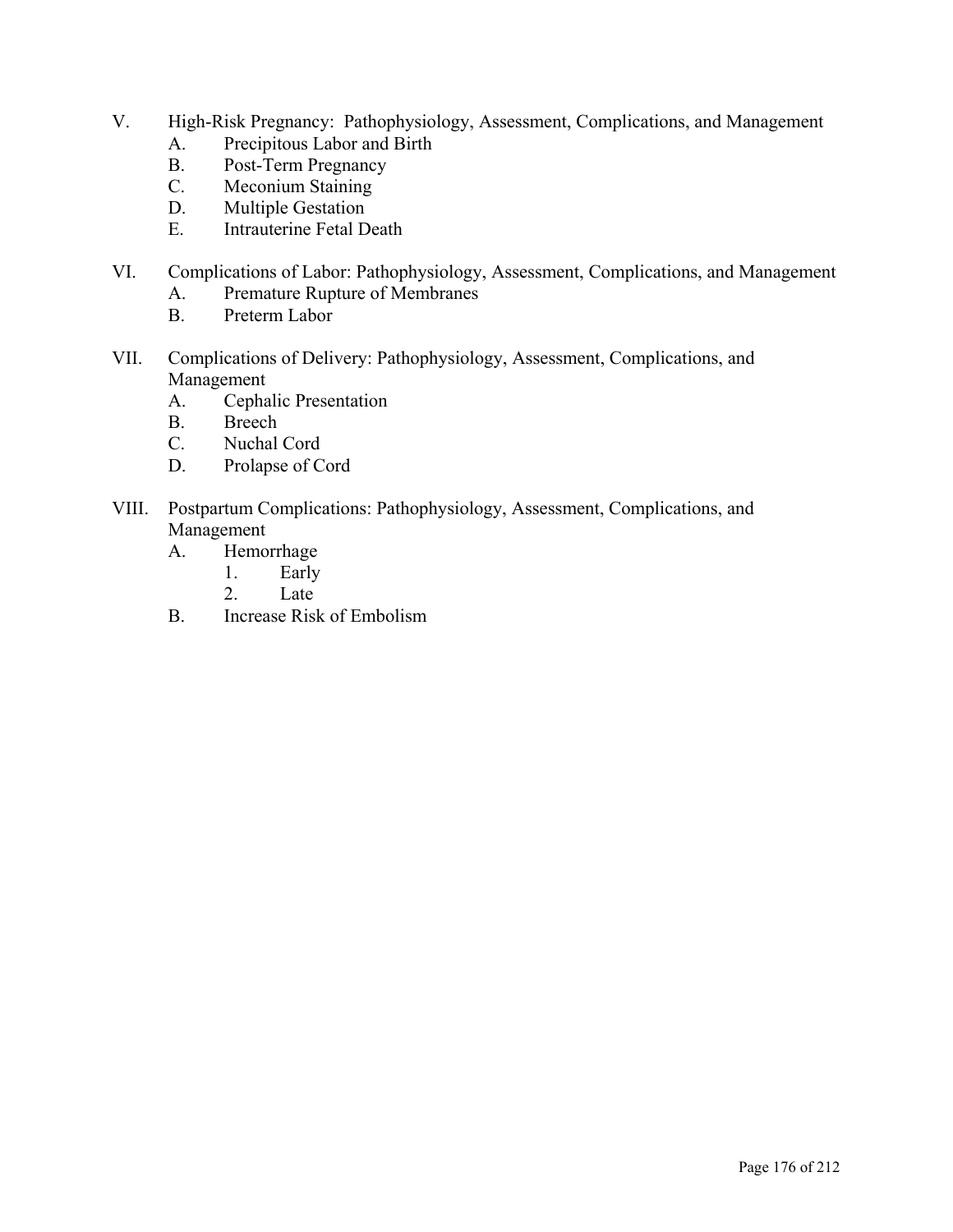# Special Patient Populations Neonatal Care

### **EMT Education Standard**

Applies a fundamental knowledge of growth, development, aging and assessment findings to provide basic emergency care and transportation for a patient with special needs.

### **EMT-Level Instructional Guideline**

- I. Initial Care of the Neonate
	- A. Physiologic Response to Birth
		- 1. Respiratory adaptations
		- 2. Cardiovascular adaptations
		- 3. Temperature regulation
	- B. Routine care
		- 1. Support
		- 2. Dry
		- 3. Warm
		- 4. Position
		- 5. Airway
		- 6. Stimulation
	- C. Assessment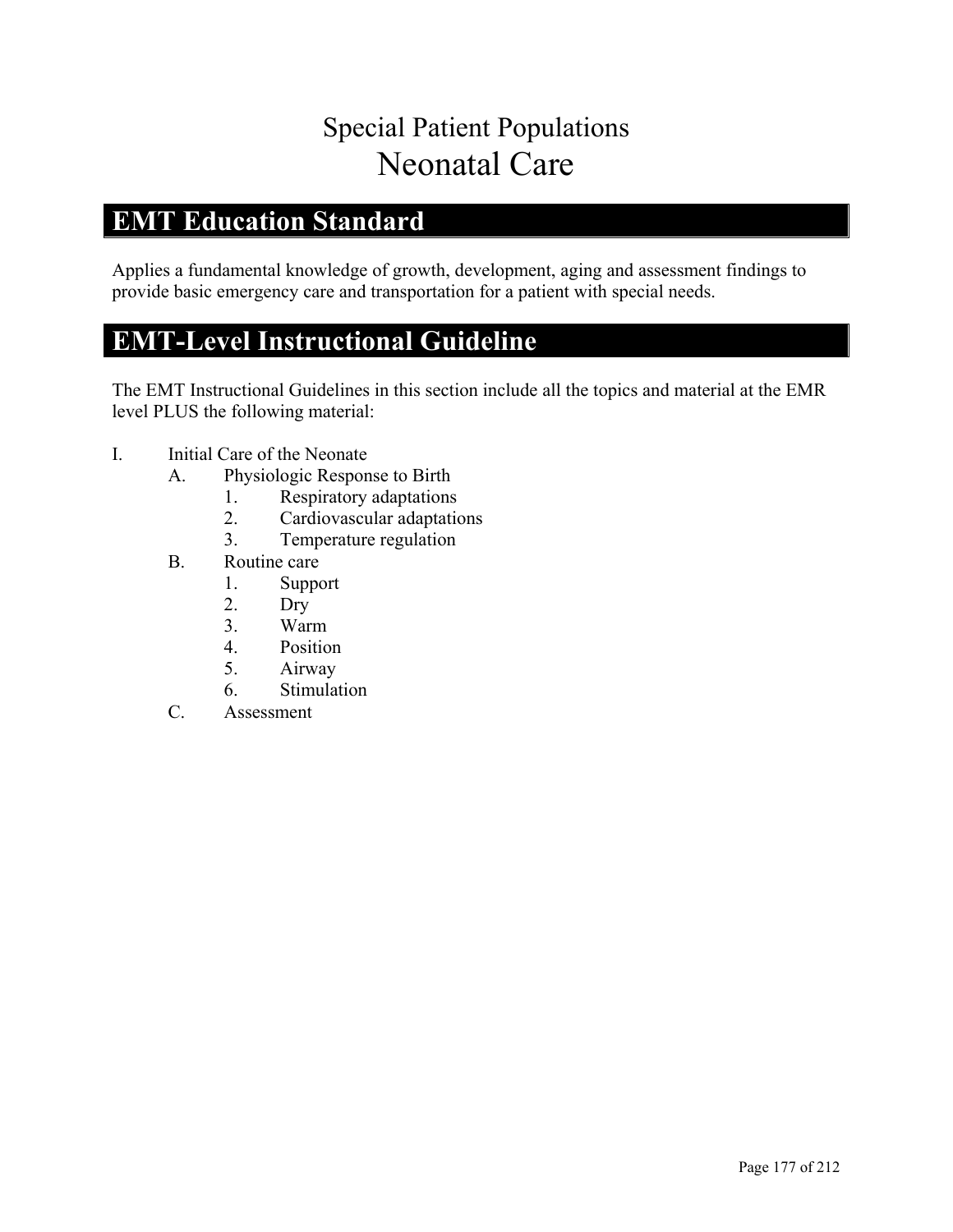# Special Patient Populations Pediatrics

#### **EMT Education Standard**

Applies a fundamental knowledge of growth, development, aging and assessment findings to provide basic emergency care and transportation for a patient with special needs.

#### **EMT-Level Instructional Guideline**

- I. Anatomy and Physiology
	- A. Pediatric Head versus Adult's
	- B. Head is Proportionally Larger to Body Size
	- C. Implications for Health Care Provider
		- 1. Increased incidence of blunt head trauma
		- 2. Excessive heat loss may occur from head
		- 3. Securing the airway may be difficult; to open the airway and obtain "sniffing" position may require a towel or roll under the shoulders
	- D. Examine Fontanelles in Infants
		- 1. Bulging fontanelle in an ill-appearing non-crying infant suggests increased intracranial pressure
		- 2. Sunken fontanelle in an ill-appearing infant suggests dehydration
- II. Airway Compared to an Adult's
	- A. Smaller in Diameter and Shorter in Length
	- B. Jaw Smaller With Infant's Tongue Taking Up More Room in the Oropharynx
	- C. Infants are Nasal Breathers
	- D. Tracheal Cartilage is Softer and More Collapsible
	- E. Epiglottis of Infants and Toddlers Long, Floppy, Narrow and Extends at a 45- Degree Angle Into Airway
	- F. Implications for the Health Care Provider
		- 1. Essential to suction the nares of infants in respiratory distress
		- 2. Posterior displacement of the tongue may cause airway obstruction
		- 3. Smaller airways more easily obstructed by
			- a. Flexion or hyperextension
			- b. Particulate matter (including mucus)
			- c. Soft tissue swelling (injury, inflammation) can cause obstruction
- III. Chest and Lungs Compared to an Adult's
	- A. Ribs More Cartilaginous and Pliable
	- B. Less Overlying Muscle and Fat to Protect Ribs and Vital Organs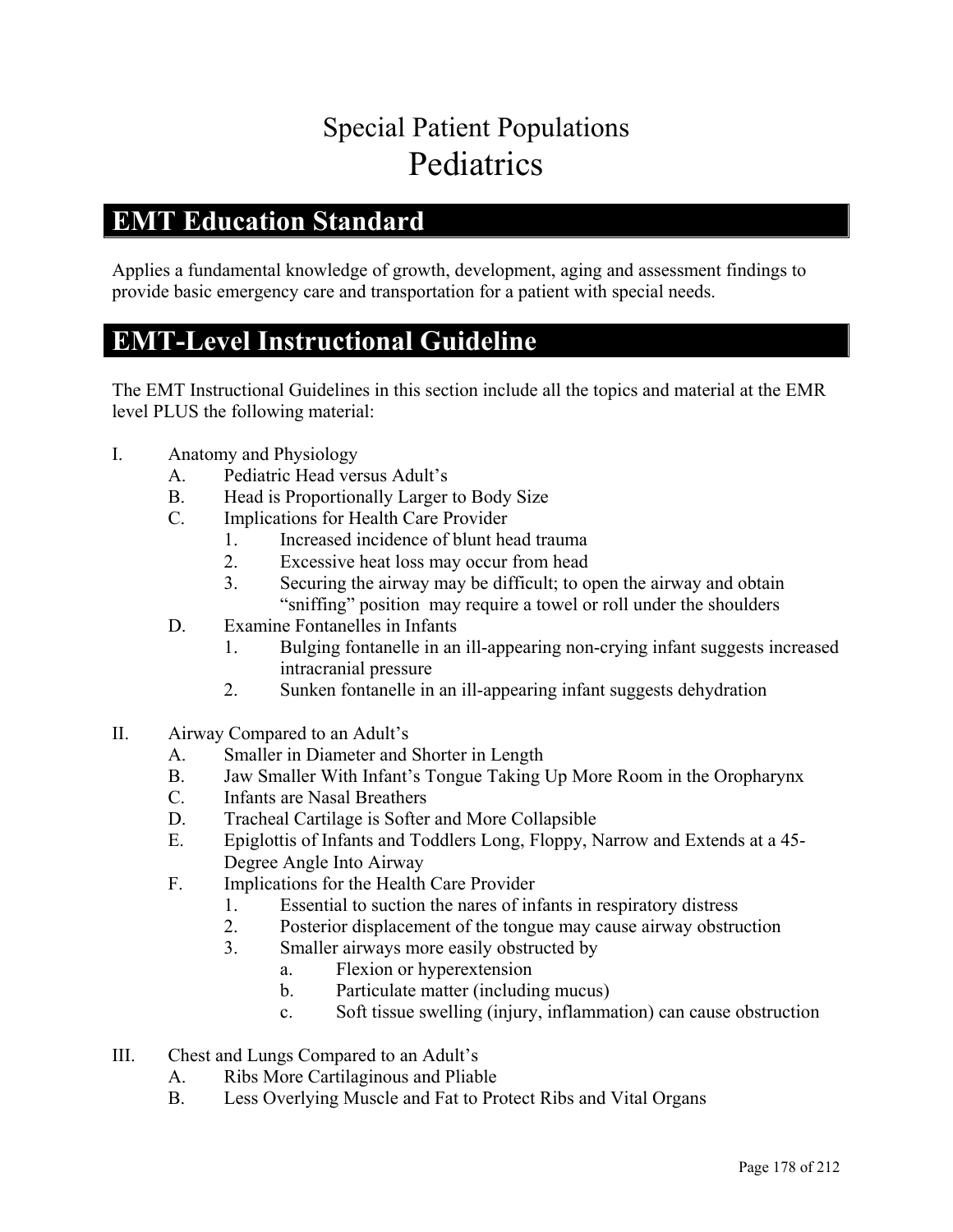- C. Young Children Breathe Primarily With Their Diaphragms
- D. Thin Chest Wall Easily Transmits Breath Sounds
- E. Implications for the Health Care Provider
	- 1. Effective diaphragmatic excursion essential for adequate ventilation
	- 2. Rib fractures less common due to pliability; when present represent significant energy transmission accompanied by multi-system injury (e.g., pulmonary contusion)
	- 3. Lungs prone to pneumothorax from excessive pressures while bag-mask ventilating
- IV. Abdominal Difference
	- A. Less-Developed Abdominal Muscles and Organs Situated More Anteriorly, Therefore Less Protection of Rib Cage
	- B. Liver and Spleen Proportionally Larger
	- C. Implications for the Health Care Provider
		- 1. Seemingly insignificant forces can cause serious internal injury
		- 2. Liver, spleen, and kidneys are more frequently injured
		- 3. Multiple organ injury common
- V. Extremities Compared to Adult's
	- A. Bones Softer
	- B. Open Growth Plates Are Weaker Than Ligaments and Tendons, So Injury to Growth Plate Can Result in Length Discrepancies
	- C. Implications for the Health Care Provider
- VI. Integumentary Differences
	- A. Larger Surface Area to Body Mass Ratio
	- B. Implications for the Health Care Provider
		- 1. Skin more easily, quickly, and deeply burned
		- 2. Larger surface can lead to large fluid and heat losses
		- 3. Hypothermia can complicate resuscitative efforts
- VII. Respiratory System Compared to an Adult's
	- A. Higher Oxygen Demand per Kilogram of Body Weight (Twice That of an Adult's)
	- B. Smaller Lung Oxygen Reserves
	- C. Implications for the Healthcare Provider
		- 1. Higher oxygen demand with less reserve increases risk of hypoxia with apnea or ineffective bagging
		- 2. Err on using a larger bag for ventilating the pediatric patient (regardless of the size of the bag used for ventilation, use only enough force to make the chest rise slightly)
- VIII. Nervous System and Spinal Column Compared to an Adult's
	- A. Continually
	- B. Brain Tissue and Vascular System More Fragile and Prone to Bleeding From Injury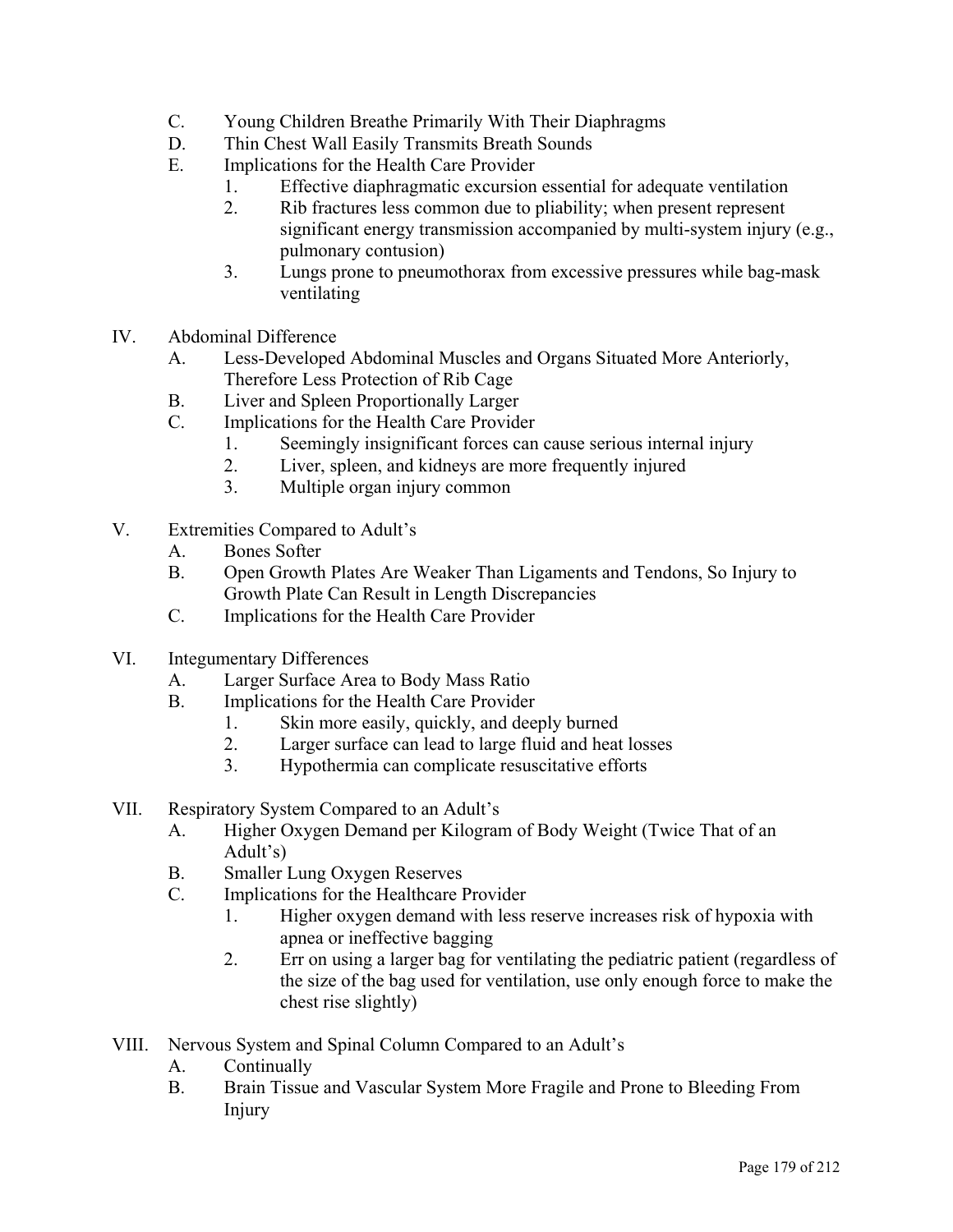- C. Subarachnoid Space Is Relatively Smaller, With Less Cushioning Effect for Brain
- D. Pediatric Brain Requires Nearly Twice the Cerebral Blood Flow As Does an Adult's
- E. Brain and Spinal Cord Less Well Protected
- F. Implications for the Health Care Provider
	- 1. The large cerebral blood flow requirement increases risk of hypoxia; hypoxia and hypotension in a child with a head injury can cause ongoing damage
	- 2. Head momentum may result in bruising and damage to the brain
	- 3. Spinal cord injuries less common
	- 4. Cervical spine injuries more commonly ligamentous injuries
- IX. Metabolic Differences Compared to an Adult
	- A. Limited Glucose Stores
	- B. Newborns and Infants Less Than One Month Most Susceptible to Hypothermia
	- C. Implications for the Health Care Provider
		- 1. Keep the infant or child warm during treatment and transport
		- 2. Cover the head (not the face, though) to minimize heat loss
		- 3. Newborns should not be overwarmed, as this can worsen their neurologic outcomes
- X. Growth and Development
	- A. Infancy
		- 1. Birth to two months
			- a. Physical development
				- i. control gazing at faces, turning their heads, and sucking
				- ii. sleep accounts for up to 16 hours a day
				- iii. infants have a relatively large surface area which predisposes them to hypothermia
			- b. Cognitive development
				- i. crying form of communication
				- ii. infants cry for obvious reasons such as hunger and needing to be changed
				- iii. when obvious reasons for crying have been addressed, persistent crying can be a sign of significant illness
			- c. Implications for the health care provider
				- i. persistent crying or irritability in a 0- to 2-month-old can be a symptom of serious illness
				- ii. infants sleep a lot, however should arouse easily; inability to arouse a baby should be considered an emergency
				- iii. head control is limited
		- 2. Two to six months
			- a. Physical development
				- i. voluntarily smile and increasing eye contact
				- ii. uses both hands to examine objects
				- iii. 70 percent of babies sleep through the night by six months
				- iv. intentional rolling over begins
				- v. begin to hold their heads up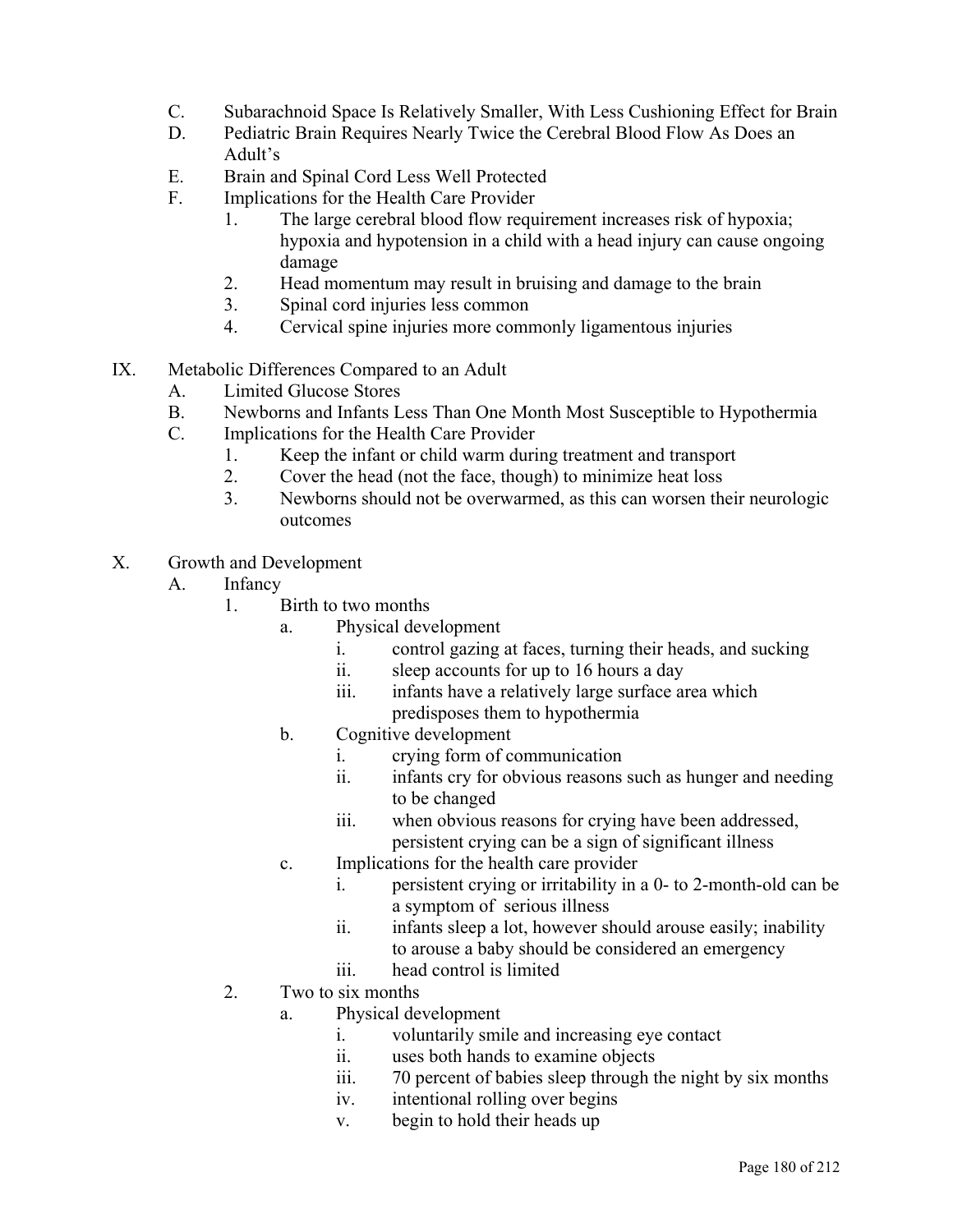- b. Cognitive development
	- i. increased awareness of surroundings
	- ii. explore bodies
- c. Implications for the health care provider
	- i. persistent crying or irritability can be a symptom of serious illness
	- ii. by six months, babies should make eye contact; lack of eye contact in a sick infant could be a sign of significant illness or depressed mental status or delayed development
- 3. Six to 12 months
	- a. Physical development
		- i. sit without support
		- ii. develop a pincer grasp; everything goes to the mouth
		- iii. begin to crawl
		- iv. begin getting teeth and eating soft foods
	- b. Cognitive development
		- i. begin babbling and by 12 months learn their first word
		- ii. develop "separation anxiety" from parents
	- c. Implications for the health care provider
		- i. persistent crying or irritability can be a symptom of serious illness
		- ii. at-risk for foreign body aspiration and poisoning due to exploration of environment with their mouths
		- iii. reduce separation anxiety by keeping the child and parent together during evaluation and involving the parent in the treatment if appropriate
		- iv. crawling and walking increase exposure to physical dangers
- B. Toddler Years
	- 1. Twelve to 18 months
		- a. Physical development begin to walk and explore their environments
		- b. Cognitive development
			- i. imitate older children and parents
			- ii. know major body parts
			- iii. know four to six words
		- c. Implications for the health care provider
			- i. persistent crying or irritability can be a symptom of serious illness
			- ii. children may not be able to grind up food before swallowing, due to lack of molars, increasing risk of food aspiration
			- iii. increased mobility increases exposure to physical dangers and injury
			- iv. distracting a child with a flashlight or toy may aid in physical exam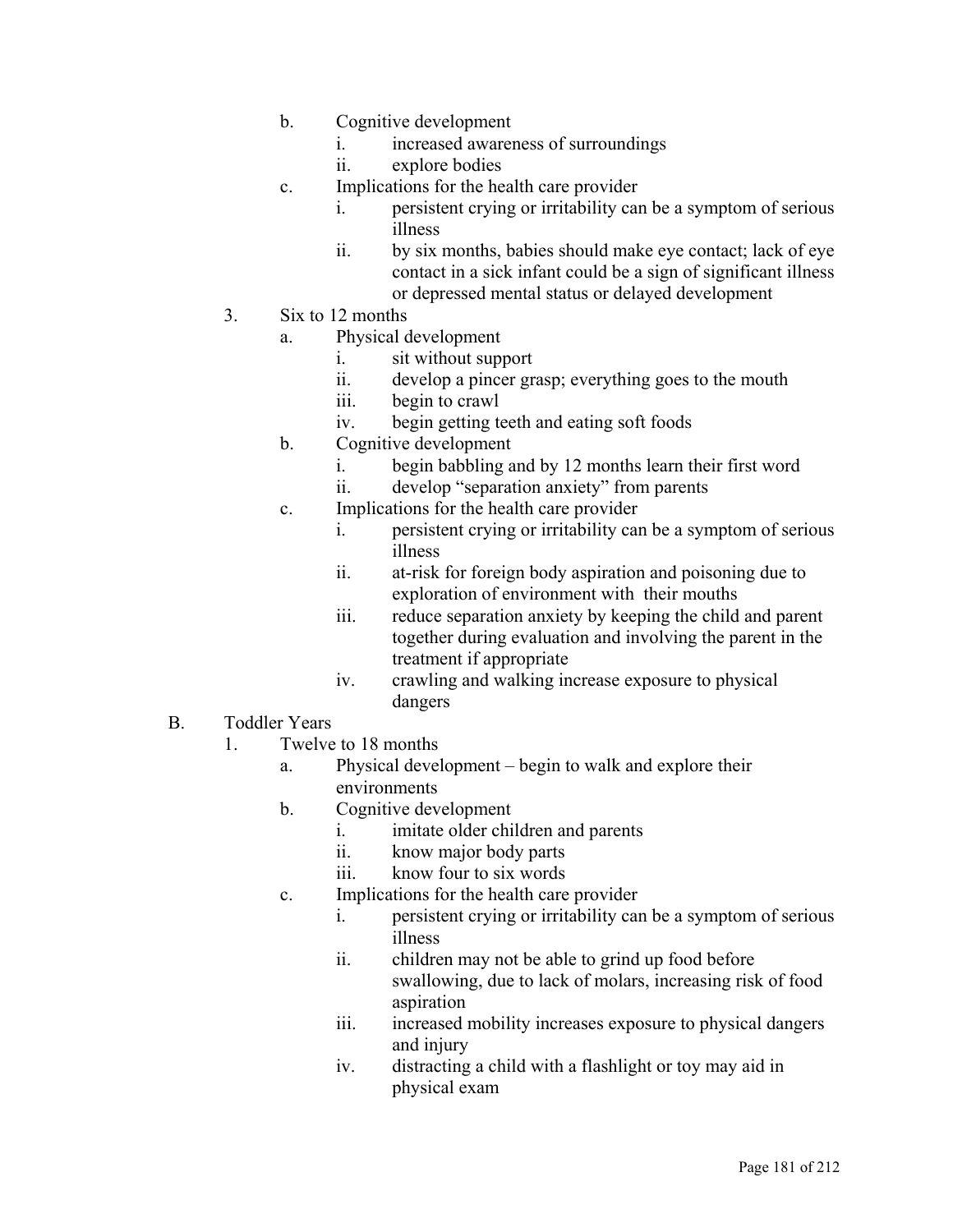- 2. Eighteen to 24 months
	- a. Physical development
		- i. improved gait and balance
		- ii. begin to run and climb
	- b. Cognitive development
		- i. begin to understand cause and effect
		- ii. begin to label objects
		- iii. ten to 15 words becomes 100 by 24 months
	- c. Emotional development
		- i. clinginess with parents
		- ii. attachment to a special object, like a blanket
	- d. Implications for the health care provider
		- i. persistent crying or irritability can be a symptom of serious illness
		- ii. allow a child to hold objects of importance to them (e.g., blanket)
		- iii. children no longer require shoulder rolls to limit flexion of the neck when bag-valve-mask ventilating or intubating
		- iv. painful procedures make lasting impressions
- C. Preschool Years (2-5 Years)
	- 1. Physical development
		- a. Perfectly normal walking and running
		- b. Begin throwing, catching, kicking
		- c. Toilet training
	- 2. Cognitive development
		- a. Most rapid increase in language
		- b. Magical thinking
		- c. Rules tend to be absolute
		- d. Irrational fears
	- 3. Emotional development
		- a. Learn acceptable behaviors
		- b. Tantrums around control issues
		- c. Modesty developing
	- 4. Implications for the health care provider
		- a. Rapid increase in language enhances ability to understand care explanations
		- b. Respect modesty
		- c. Foreign body airway obstruction risk continues to be high
		- d. Appealing to their magical thinking may allow you to do more (e.g., this magic smoke will help you breathe better [nebulizer])
- D. Middle Childhood Years (6-12 Years)
	- 1. Physical development
		- a. Loss of baby teeth; permanent teeth come in
	- 2. Cognitive development
		- a. Think logically
		- b. School important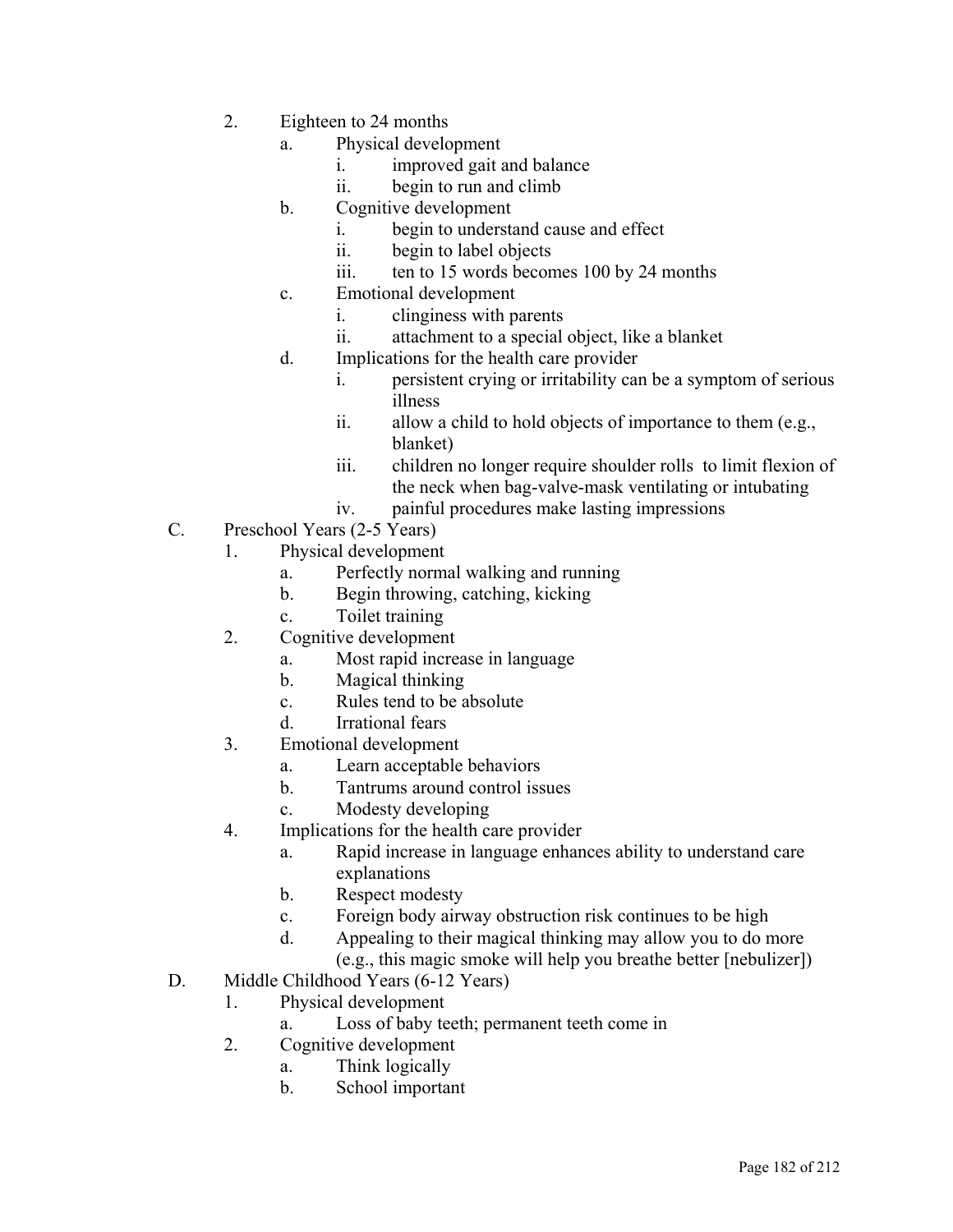- 3. Emotional development
	- a. Popularity and peer pressure important
	- b. Children with chronic illness or disabilities very self-conscious
	- c. Begin to understand that death is final
- 4. Implications for health care provider
	- a. Provide simple explanations for illness and treatments
	- b. Provide sense of control by giving choices if possible
	- c. Respect patient's modesty and cover after the physical exam
	- d. Asking about school will often allow patients to warm up to you faster
- E. Adolescence (12-20 Years)
	- 1. Physical development puberty begins
	- 2. Cognitive development
		- a. Ability to reason
			- b. Do not see possibilities as real things which could happen to them
			- c. Develop morals
	- 3. Emotional development
		- a. Self-conscious about body image
		- b. Begin to understand who they are and begin to be comfortable with that
		- c. Relationships generally transition to those of the opposite sex
	- 4. Implications for the health care provider
		- a. Explain things clearly and honestly as you would to an adult
		- b. Give choices when appropriate
		- c. Respect modesty and cover after the physical exam
		- d. Be honest about procedures which will cause discomfort
		- e. Address concerns and fears about the lasting effects of their injuries (especially cosmetic) and if appropriate, reassure
		- f. Adolescence time of hormonal surges, emotions, and peer pressure; increases risk for substance abuse, self-endangerment, pregnancy, and dangerous sexual practices
- XI. Assessment
	- A. General Considerations
		- 1. Many components of the initial evaluation can be done by careful observation without touching the patient
		- 2. When appropriate, utilize the parent/guardian to help the infant or child be more comfortable with your exam and therapies
		- 3. Communicating with scared, concerned parents and family is an important aspect of one's responsibilities at the scene of an ill infant or child
		- 4. Assessment is an ongoing process continuing until care is transferred to the receiving facility
	- B. Assessment Process
		- 1. Preparing for arrival
			- a. Assembling age-appropriate equipment
			- b. Reviewing age-appropriate vital signs and anticipated development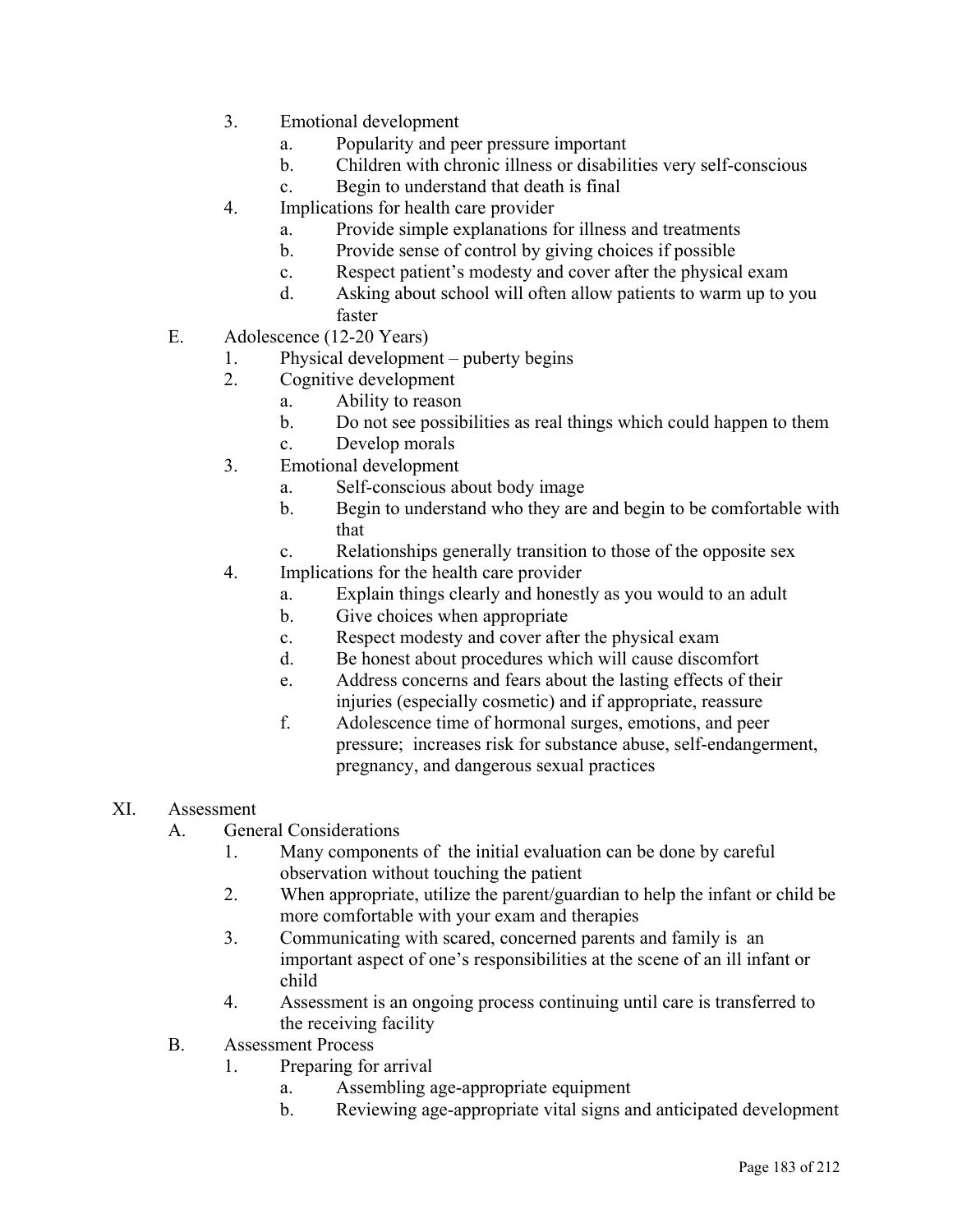- 2. Scene survey
	- a. Evaluate the scene for safety threats to patient and health care providers
	- b. Evaluate the scene for clues related to the chief complaint
		- i. ingestions or toxic exposures: pills, medicine bottles, chemicals, alcohol, drug paraphernalia, etc.
		- ii. child abuse: injury must be consistent with history given and physical/developmental capabilities of the patient
		- iii. note position and location in which patient is found
	- c. Observe and note parents'/guardians'/caregivers' interactions with the child
		- i. are they appropriately concerned, angry, or indifferent?
		- ii. does the child seem comforted by them or scared by them?
- 3. Patient assessment
	- a. Pediatric assessment triangle
		- i. general
			- a) Provides a 15- to 30-second assessment of the severity of the patient's illness or injury
			- b) Use prior to addressing "the ABCs"
			- c) Does not require touching the patient, just looking and listening
		- ii. components
			- a) appearance
				- i) muscle tone
				- ii) interactiveness
				- iii) consolability
				- iv) eye contact
				- v) speech or cry
			- b) work of breathing
				- i) abnormal airway noise (i.e., wheeze, stridor, grunting)
				- ii) abnormal positioning (i.e., tripoding)
				- iii) retractions (i.e., chest wall, nasal flaring)
			- c) Circulation to the skin
				- i) pallor
				- ii) mottling
				- iii) cyanosis
		- iii. possible physiologic states based upon the above three components
			- a) respiratory distress or failure
			- b) cardiovascular shock
			- c) cardiopulmonary failure or arrest
			- d) isolated head injury, ingestion, or other primary CNS abnormality
			- e) stable patient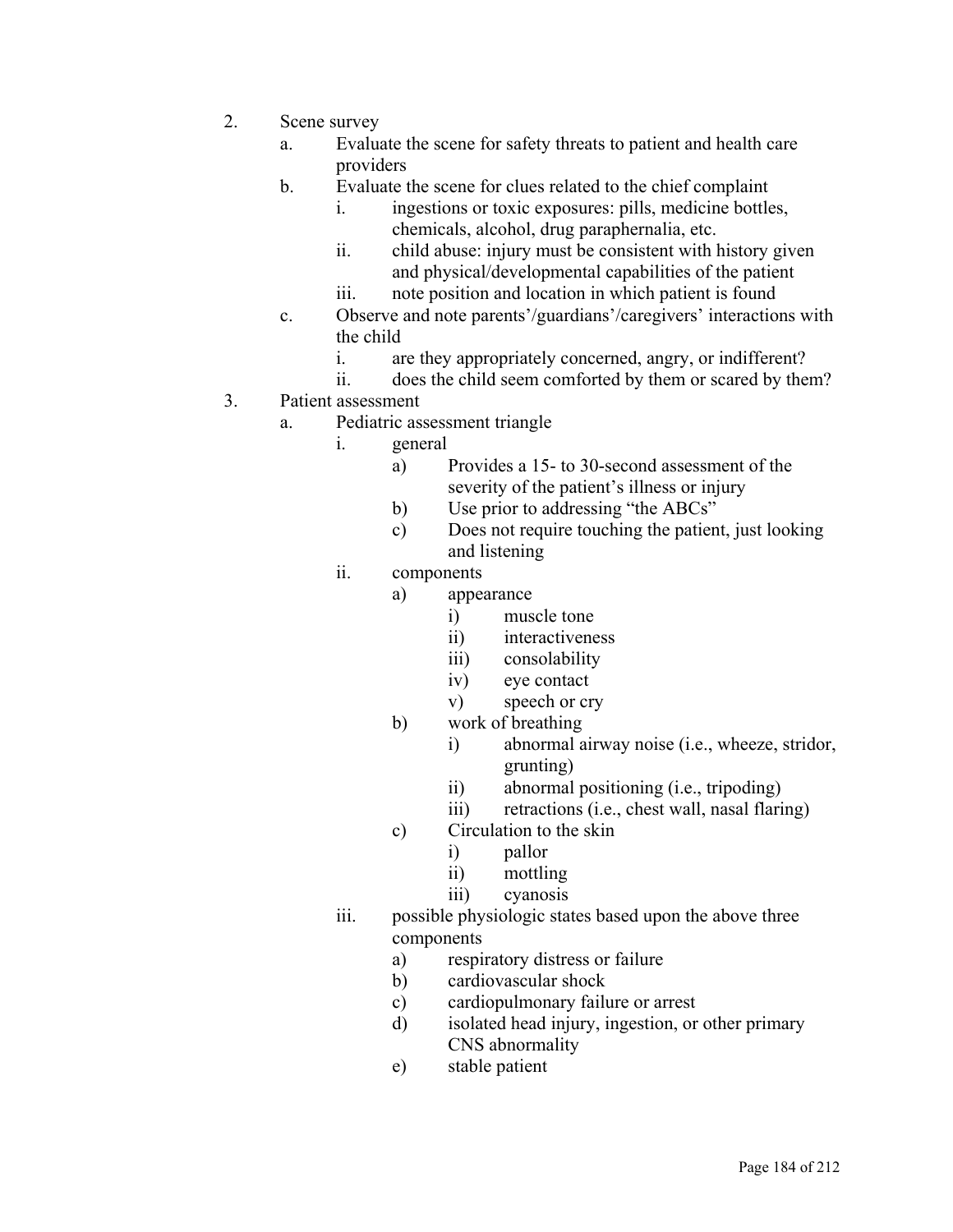- iv. initial triage and transport decision based on physiologic state
	- a) urgent—begin rapid ABCs assessment and treatment; transport once treatment has begun
	- b) stable patient—proceed with ABCs assessment followed by focused history and complete physical exam; begin transport starting potential therapies en route
- 4. Hands-on ABCs
	- a. Airway
		- i. open and remove if possible, secretions, blood, or foreign body(ies)
		- ii. maintainable on its own, with help (jaw thrust, chin lift, oral or nasal airway), or unmaintainable (in need of advanced airway care)
	- b. Breathing/oxygenation
		- i. respiratory rate and effort
		- ii. auscultation for wheezes, crackles, etc.
		- iii. oxygen saturation
	- c. Circulation
		- i. heart rate
		- ii. central and peripheral pulse quality: strong or weak
		- iii. extremity skin temperature, assess capillary refill time, and active bleeding
		- iv. blood pressure
	- d. Disability
		- i. determine level of consciousness
		- ii. AVPU scale
		- iii. assess pupils: dilated, constricted, reactive, or fixed
		- iv. neurological motor deficit or moving all extremities equally
		- v. pain assessment using standardized pain scale
	- e. Exposure
		- i. examine for additional injuries and rashes
		- ii. promptly cover to prevent hypothermia
- 5. Additional assessment
	- a. Focused history
		- i. symptoms and duration
			- a) fever
				- b) activity level
				- c) recent eating, drinking, and urine output history
				- d) history of vomiting, diarrhea, or abdominal pain
				- e) note any rashes
		- ii. medications taking and medication allergies
		- iii. past medical problems or chronic illnesses
		- iv. key events leading to the injury or illness
	- b. Detailed physical exam—"Head to Toe"
		- i. head: bruising, swelling, quality of fontanelles, if present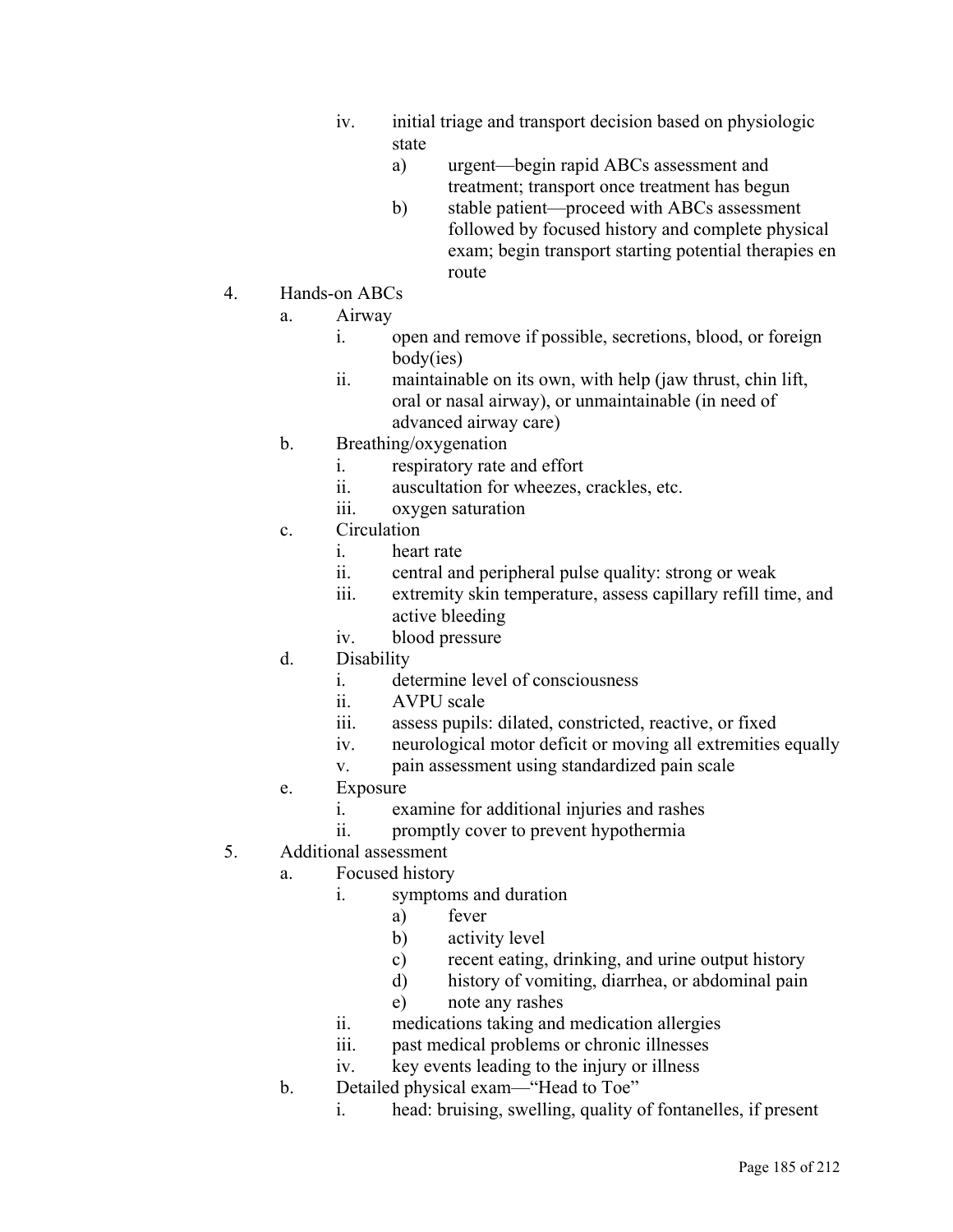- ii. nose: drainage obstructing ability to breathe through nose
- iii. ears: drainage suggestive of trauma or infection
- iv. mouth: loose teeth, identifiable odors, bleeding
- v. neck: abnormal bruising or swelling, inability to move neck if febrile
- vi. chest and back: bruises, injuries, or rashes
- vii. abdomen: distention, tenderness, seat belt abrasions or bruising
- viii. extremities: deformities, swellings, or pain on movement
- XII. Specific Pathophysiology, Assessment, and Management
	- A. Respiratory Distress
		- 1. Introduction
			- a. Epidemiology
			- b. Anatomic and physiologic differences in children
			- 2. Pathophysiology
				- a. Respiratory distress
				- b. Respiratory failure
				- c. Respiratory arrest
			- 3. Assessment
				- a. History
				- b. Physical findings
			- 4. Upper airway obstruction
				- a. Croup
				- b. Foreign body aspiration
				- c. Bacterial tracheitis
				- d. Epiglottitis
				- e. Tracheostomy dysfunction
			- 5. Lower airway disease and reactive airway disease
				- a. Asthma
				- b. Bronchiolitis
				- c. Pneumonia
				- d. Foreign body lower airway obstruction
				- e. Pertussis
			- 6. Management
				- a. Airway positioning (chin lift, jaw thrust)
				- b. Age and situation appropriate airway clearance measures (finger sweep, back blows, abdominal thrusts, suctioning)
				- c. Airway adjuncts (nasopharyngeal and oropharyngeal airways)
				- d. Oxygen
				- e. Inhaled medications (albuterol)
				- f. Assisted ventilation (bag mask)
	- B. Shock
		- 1. Introduction
			- a. Anatomic differences
			- b. Physiologic differences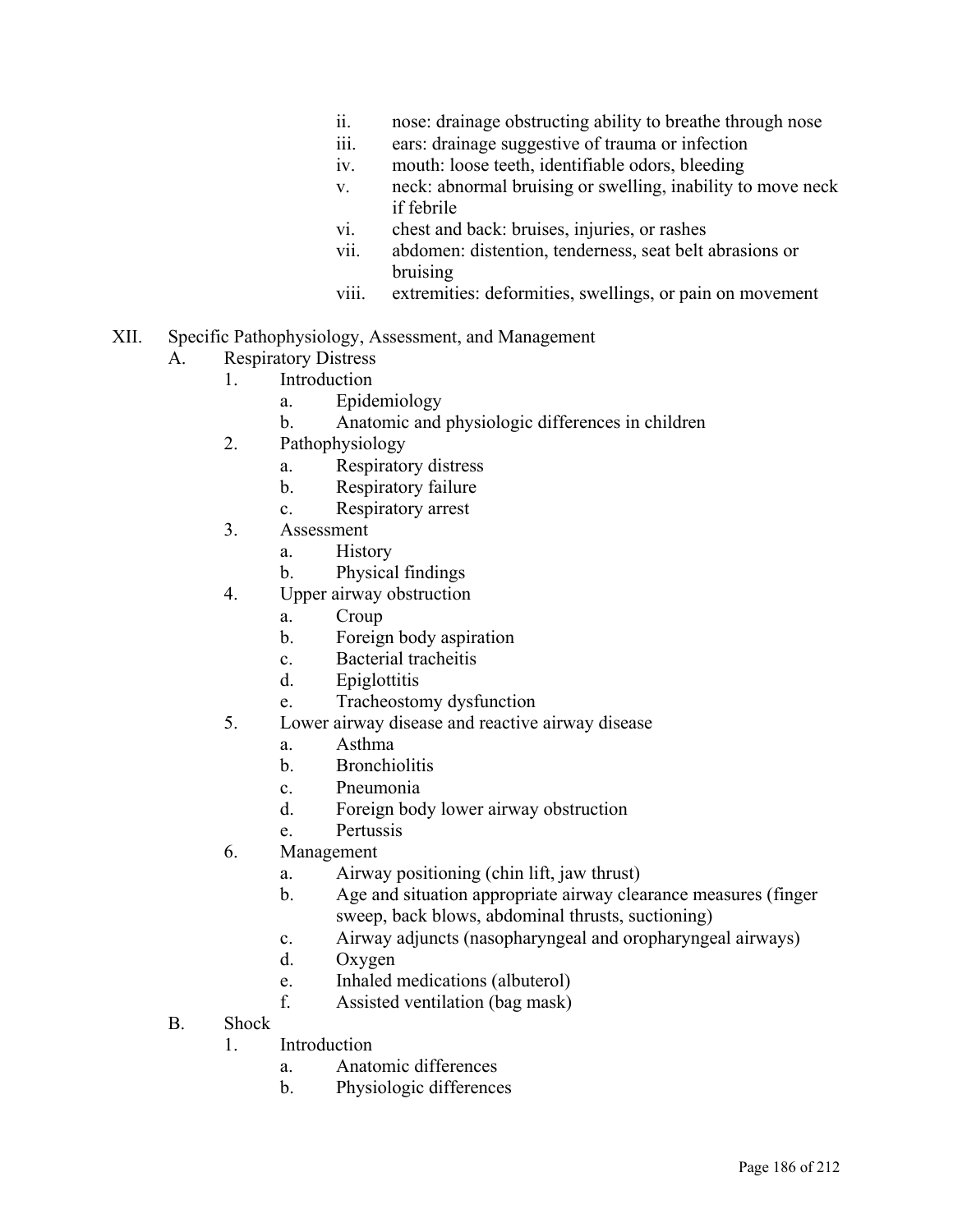- 2. Pathophysiology
	- a. Shock shock
	- b. Decompensated shock
- 3. Assessment
	- a. History
	- b. Physical findings
- 4. Management
- C. Neurology
	- 1. Introduction
		- a. Anatomic differences
		- b. Physiologic differences
	- 2. Pathophysiology
		- a. Causes of altered mental status in children
		- b. Causes of seizures
			- i. febrile
			- ii. afebrile
	- 3. Assessment
		- a. History
		- b. Physical findings
	- 4. Specific Conditions
		- a. Meningitis
		- b. Seizures
			- i. febrile/afebrile
			- ii. status epilepticus
		- c. Altered mental status
		- d. Closed head injury
			- i. bleeding inside skull
			- ii. fractures
	- 5. Management
		- a. Seizures
		- b. Altered mental status
			- i. assess for need to protect airway
			- ii. assess and intervene for increased intracranial
	- 6. Management
- D. Gastrointestinal
	- 1. Introduction anatomic and physiologic differences in children
	- 2. Pathophysiology
		- a. Vomiting
		- b. Diarrhea
	- 3. Assessment
		- a. History
		- b. Physical findings
	- 4. Vomiting and diarrhea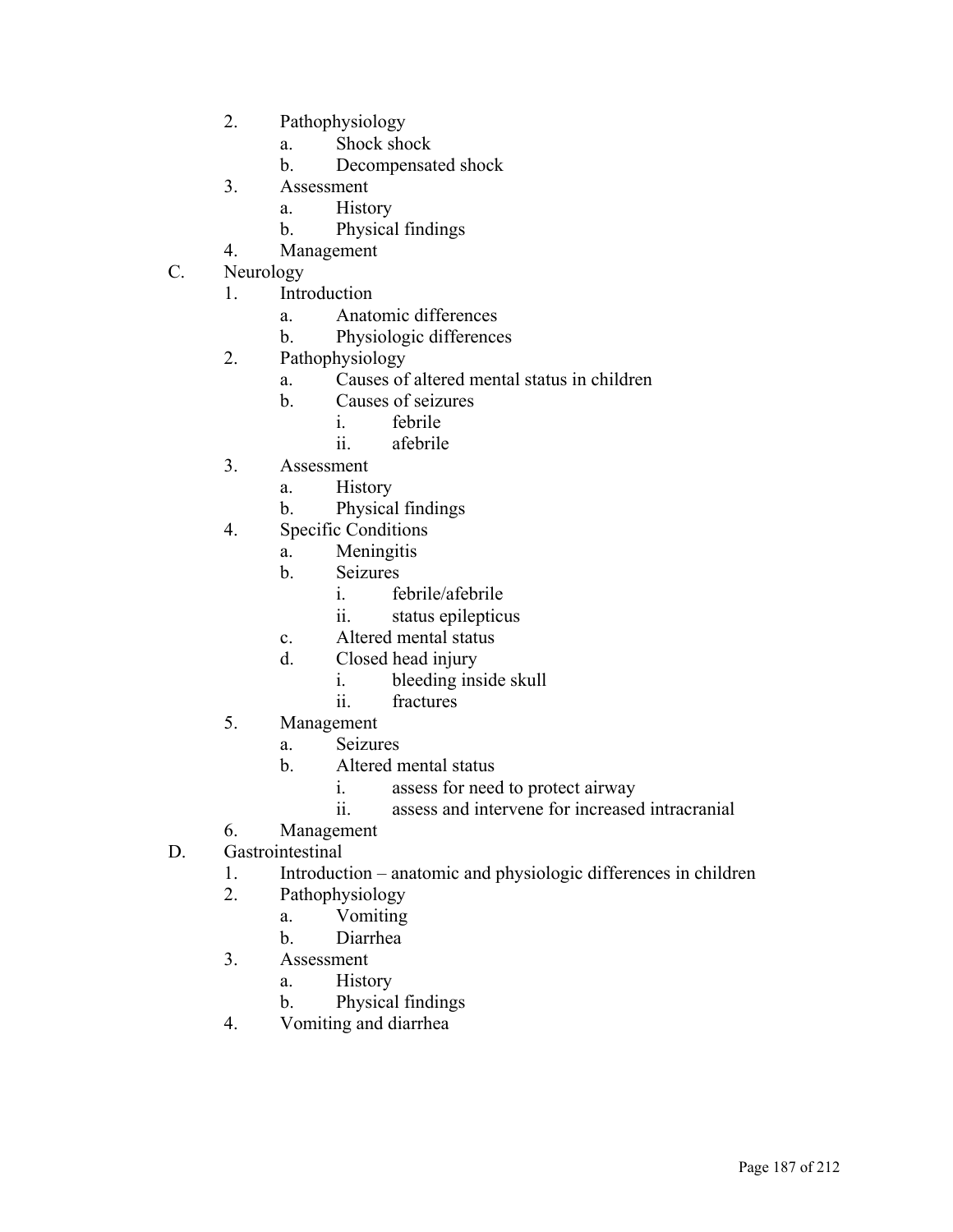- E. Toxicology
	- 1. Introduction
	- 2. Assessment
		- a. History
		- b. Physical findings
		- c. Ingestion
		- d. Inhalation
- F. Sudden Infant Death Syndrome (SIDS)
	- 1. Introduction
		- a. Definition of SIDS
		- b. Risk factors
	- 2. Assessment
		- a. Cardiopulmonary status
		- b. Clinical signs of death
		- c. Evaluation for signs of abuse
	- 3. Management
		- a. Local EMS criteria for death in the field
		- b. Notification of appropriate authorities
		- c. Caregiver support
- G. Pediatric Trauma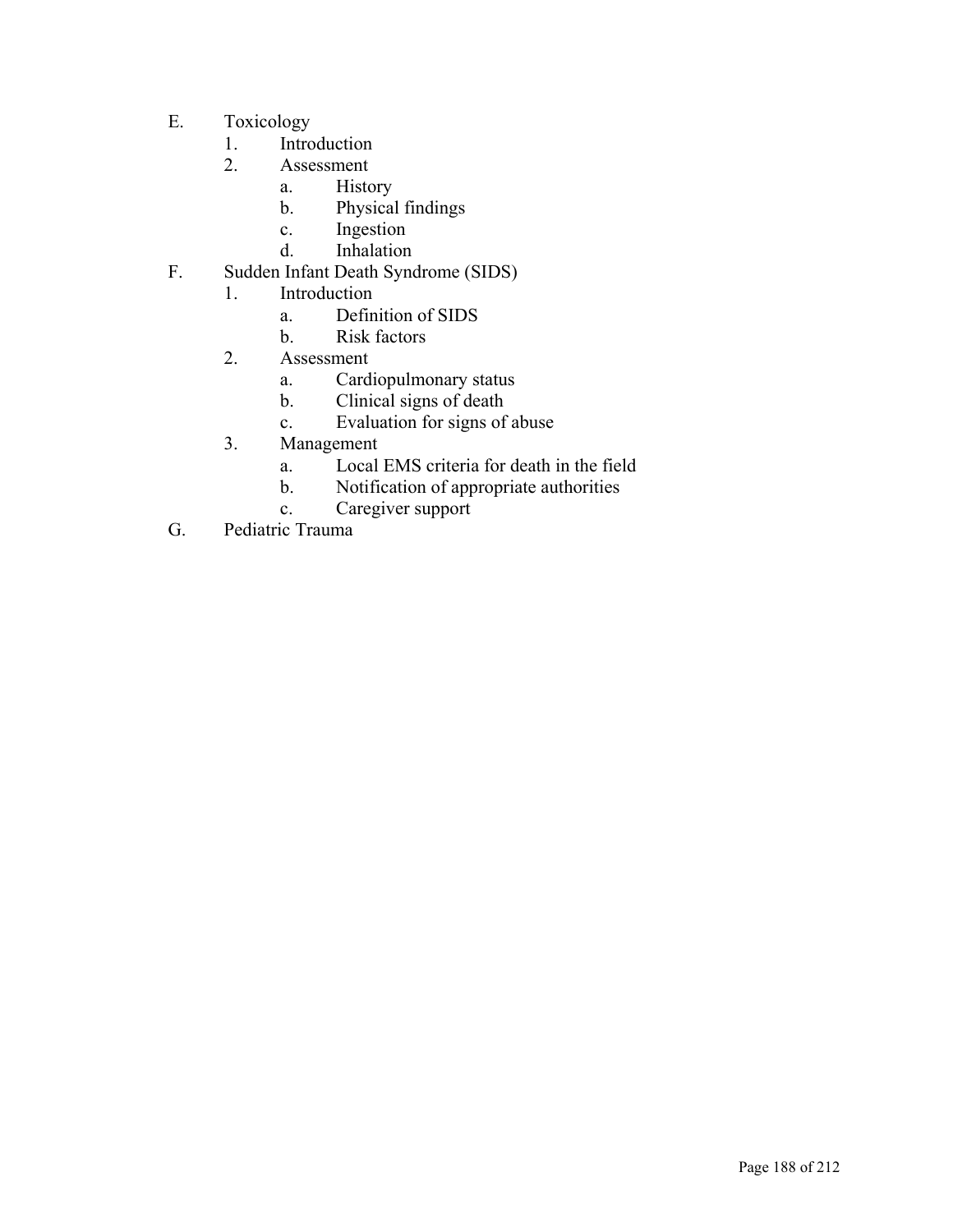## Special Patient Populations **Geriatrics**

#### **EMT Education Standard**

Applies a fundamental knowledge of growth, development, aging and assessment findings to provide basic emergency care and transportation for a patient with special needs.

#### **EMT-Level Instructional Guideline**

- I. Cardiovascular System Anatomical and Physiological Changes, and Pathophysiology
	- A. Cardiovascular Changes in the Elderly
		- 1. Degeneration of valves
		- 2. Degeneration of conduction system
		- 3. Vascular changes
		- 4. Muscular changes
		- 5. Stroke volume
		- 6. Cardiac output
		- 7. Dysrhythmias
	- B. Myocardial Infarction
		- 1. Associated signs and symptoms
			- a. Recognition of the types of chest pain that occur in the elderly
				- i. Typical
				- ii. atypical
			- b. Dyspnea
			- c. Epigastric and abdominal pain
			- d. Nausea and vomiting
			- e. Fatigue
			- f. Dizziness, lightheaded, syncope
			- g. Confusion
		- 2. Possible changes in physical assessment
			- a. Changes in circulation
			- b. Diaphoresis, pale, cyanotic mottled skin
			- c. Adventitious or decrease breath sounds
			- d. Increased peripheral edema
		- 3. Assessment tools
		- 4. Treatment
			- a. Airway, ventilatory, and circulatory support
			- b. Oxygen with adjuncts appropriate to patient condition
			- c. Evaluation of patient treatment through reassessment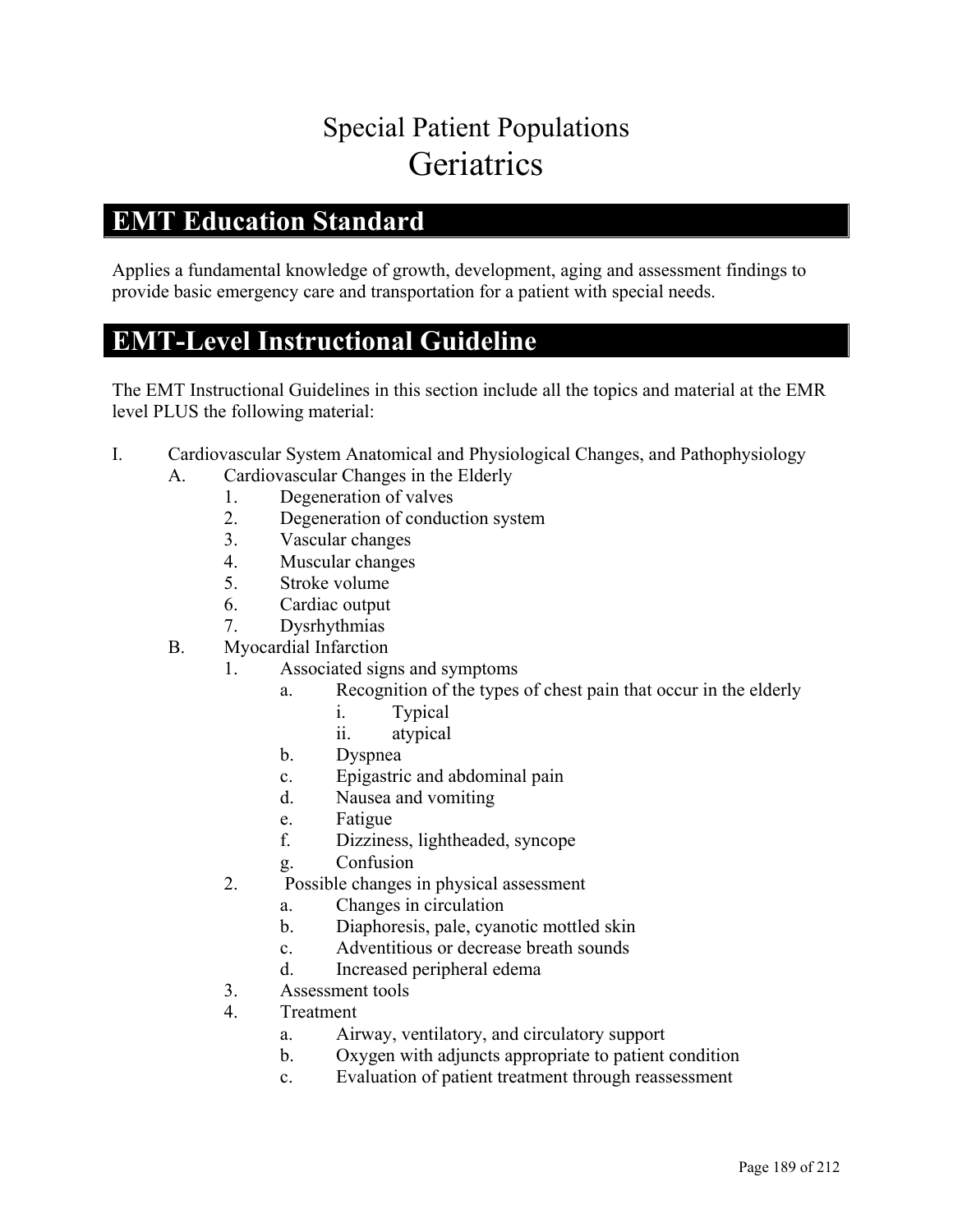- C. Heart Failure A Condition Caused by Left and Right Ventricular Failure With Accompanying Pulmonary Edema
	- 1. Associated signs and symptoms
		- a. Dyspnea on exertion and paroxysmal nocturnal dyspnea
		- b. Orthopnea
		- c. Tachypnea
		- d. Pulmonary edema
		- e. Accessory muscle use to breath
		- f. Chest Pain
		- g. Anxiety
		- h. Fatigue
	- 2. Possible changes in physical assessment
		- a. Changes in circulation
		- b. Diaphoresis and Cyanosis
		- c. Adventitious breath sounds to include crackles, wheezing, and rales
		- d. Tachycardia
		- e. Hypertension early and hypotension as a late sign
	- 3. Assessment tools blood pressures
	- 4. Treatment
		- a. Airway, ventilatory, and circulatory support
		- b. Oxygen with adjuncts appropriate to patient condition
- II. Respiratory System Anatomical and Physiological Changes, and Pathophysiology A. Respiratory Changes in the Elderly
	- 1. Loss of elastic recoil in the chest wall resulting in air trapping and increase in lung capacity and residual volume
	- 2. Loss of alveoli
	- 3. Reduction in oxygen and carbon dioxide exchange
	- 4. Inability to increase rate of respiratory effort
	- 5. Decreased cough reflex
	- 6. Decreased ability of cilia to move mucus upward
	- B. Pneumonia Infection of the Lung From Bacterial Viral or Fungal Causes
		- 1. Evaluation of pathophysiology through history and possible risk factors
			- a. Institutionalized
			- b. Chronic disease processes
			- c. Immune system compromise
			- d. Chronic Obstructive Pulmonary Disease
			- e. Cancer
			- f. Inhaled toxins
			- g. Aspiration
		- 2. Associated signs and symptoms
			- a. Exertional dyspnea
			- b. Productive cough
			- c. Chest discomfort and pain
			- d. Wheezing
			- e. Headache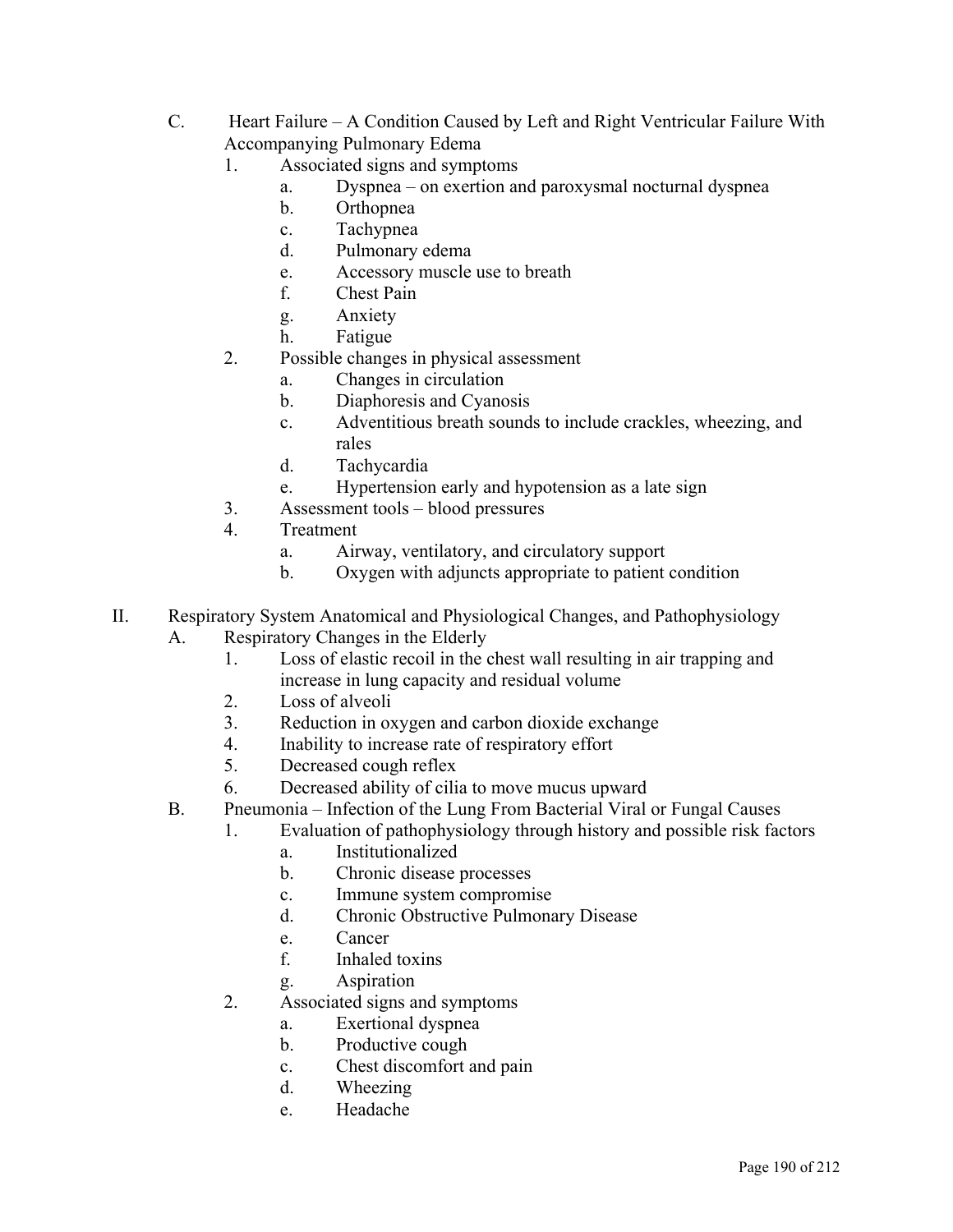- f. Nausea and vomiting
- g. Musculoskeletal pain
- h. Weight loss
- i. Confusion
- 3. Possible changes in physical assessment
	- a. Changes in circulation
	- b. Cyanosis and pallor, dry skin, possible fever
	- c. Increased skin turgor, pale, dry mucosa, and furrowed tongue
	- d. Tachycardia
	- e. Diminished breath sounds with adventitious noises of wheezing, rales, or rhonchi; percussion will produce a dull sound; increased vocal
	- f. Hypotension
- 4. Assessment
	- a. Wheezing, rales, and rhonchi
	- b. Temperature: oral or core
	- c. Orthostatic pressures
	- d. Pulse oximetry
- 5. Treatment
	- a. Airway, ventilatory, and circulatory support
	- b. Oxygen with appropriate adjuncts
	- c. Supportive measures
	- d. Evaluation of patient treatment through reassessment
- C. Pulmonary Embolism Sudden Blockage of the Pulmonary Artery by a Venous Clot
	- 1. Associated signs and symptoms
		- a. Sudden onset of dyspnea
		- b. Shoulder/back/chest pain
		- c. Syncope
		- d. Anxiety/apprehension
		- e. Fever
		- f. Leg pain/redness/unilateral pedal edema
		- g. Fatigue
		- h. Cardiac arrest
	- 2. Possible changes in physical assessment
		- a. Changes in circulation
		- b. Tachycardia
		- c. Adventitious noises such as wheezing, rales or decrease breath sounds
		- d. Decreased pulse oximetry reading of 70 percent or lower
		- e. Hypotension
	- 3. Assessment tools
		- a. Blood pressure
		- b. Pulse oximetry
	- 4. Treatment
		- a. Airway, ventilatory, and circulatory support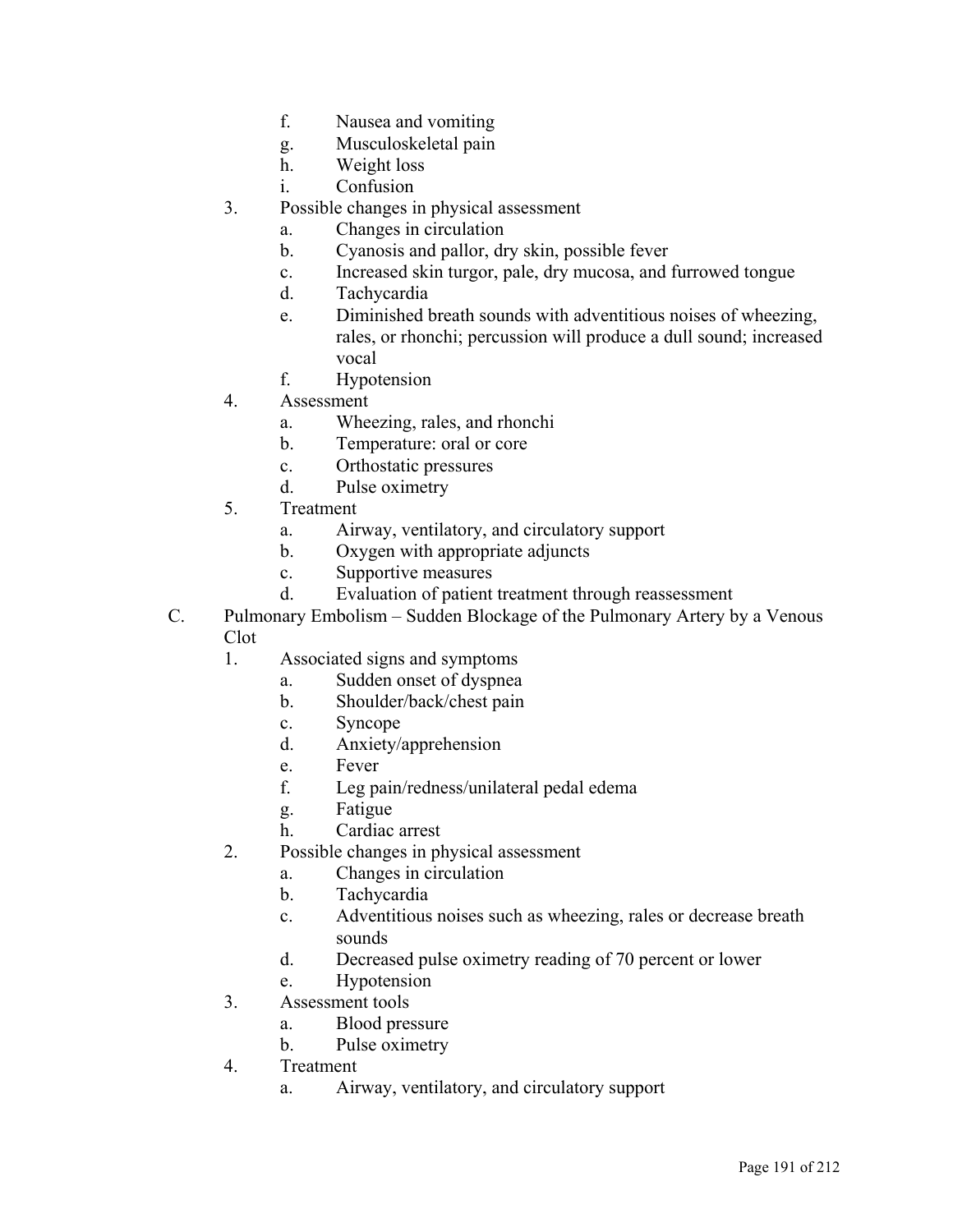- b. Oxygen with appropriate adjunct; events may necessitate aggressive management
- c. Respiratory and cardiac arrest management according to current ACLS standards or area protocol
- d. Evaluation of patient treatment through reassessment
- III. Neurovascular System Anatomical and Physiological Changes, and Pathophysiology
	- A. Neurovascular Changes in the Elderly
		- 1. Atrophy of the brain tissue
			- a. Cognitive and short-term memory effects
			- b. Delayed verbal response
		- 2. Deterioration of the nervous system function in controlling
			- a. Rate and depth of breathing
				- b. Heart rate
				- c. Blood pressure
				- d. Hunger and thirst
				- e. Temperature
				- f. Sensory perception including audio, visual, olfactory, touch, and pain
		- 3. Neuropathy

B. Dementia – A Chronic, Generally Irreversible Condition That Causes a Progressive Loss of Cognitive Abilities, Psychomotor Skills, and Social Skills

- 1. Demographics
- 2. Evaluation of pathophysiology through history, and risk factors and current medications
	- a. Cerebrovascular accidents
	- b. Alzheimer's disease
	- c. Various forms of encephalitis
	- d. Alcohol
	- e. Work history with metals or organic or airborne toxins
- 3. Known reversible causes of dementia
	- a. Drug overdose
	- b. Emotional disorders
	- c. Metabolic and endocrine disorders
	- d. Eye and ear problems
	- e. Tumors
	- f. Trauma
	- g. Infections
	- h. Parkinson's disease
	- i. Huntington's chorea
- 4. Associated signs and symptoms
	- a. Progressive loss of cognitive function; short- and long-term memory problems, decreased attention span
	- b. Inability to perform daily routines with decreased ability to communicate and confusion over environment
	- c. Mood often angry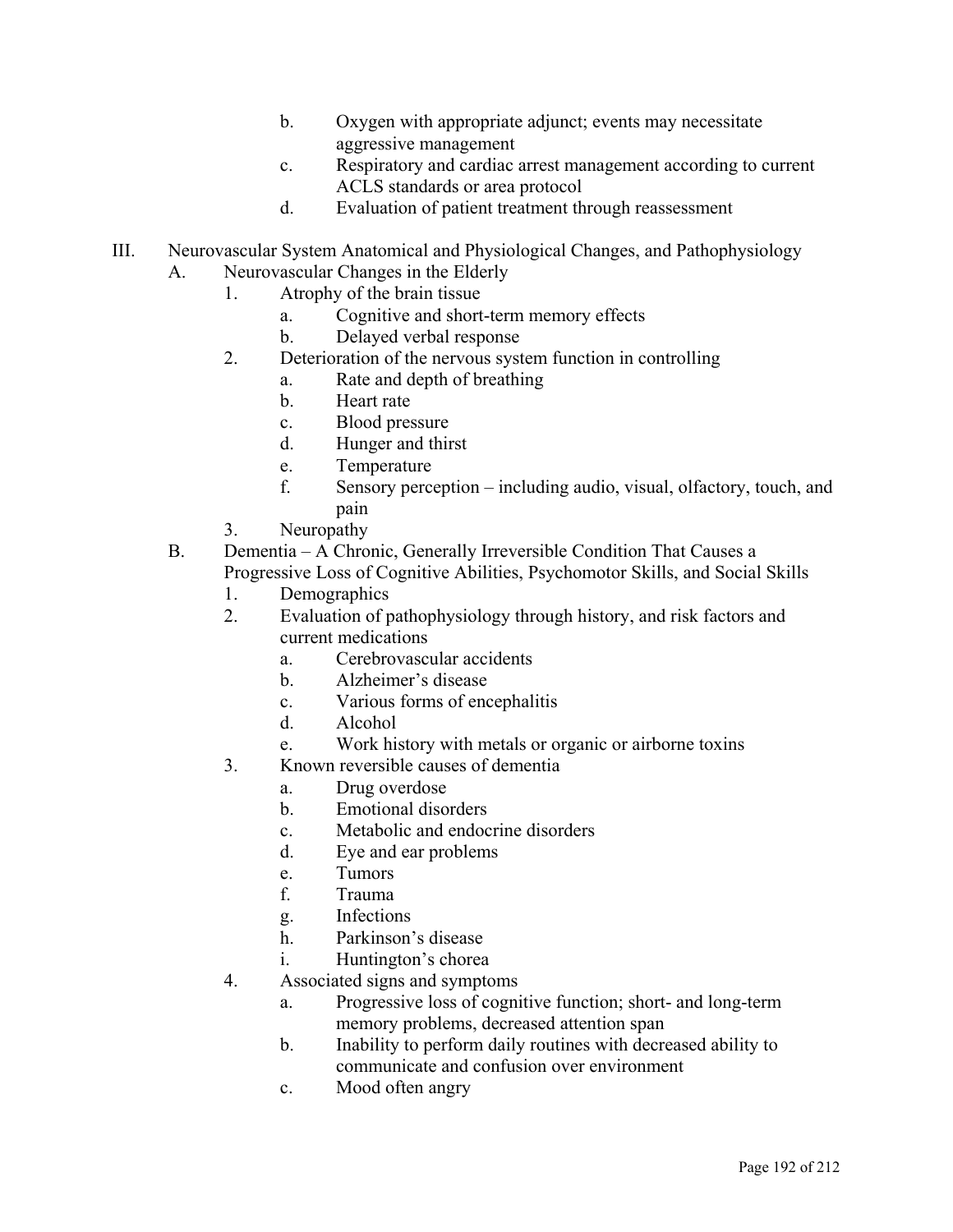- 5. Problems associated with management of patient with dementia
	- a. Poor historian; impaired judgment
	- b. Inability to vocalize areas of pain and current symptoms
	- c. Unable to follow commands
	- d. Anxiety over movement out of home or current establishment
	- e. Anxiety and fear of treatment of current medical problems
- C. Delirium A Sudden Change in Behavior, Consciousness, or Cognitive Processes Generally Due to a Reversible Physical Ailment
	- 1. Mortality rates
	- 2. Evaluation of pathophysiology through history, possible risk factors, and current medications
		- a. Intoxication or withdrawal from alcohol
		- b. Withdrawal from sedatives
		- c. Medical conditions as urinary tract infections/ Bowel obstructions
		- d. dehydration, cardiovascular disease, febrile episodes may increase risk
		- e. Hyper/hypoglycemia
		- f. Psychiatric disorders (i.e., depression)
		- g. Malnutrition/vitamin deficiencies
		- h. Environmental emergencies
	- 3. Associated signs and symptoms
		- a. Onset of minutes, hours, days
		- b. Disorganized thoughts: inattention, memory loss, disorientation
		- c. Hallucinations
		- d. Delusions
		- e. Reduced level of consciousness
	- 4. Possible changes in physical assessment
		- a. Changes in circulation
		- b. Changes in response of pupils
		- c. Changes in response to motor tests
		- d. Adventitious breath sounds
	- 5. Assessment tools
		- a. Blood pressures
		- b. Auscultation of breath sounds to detect adventitious noises
	- 6. Treatment
		- a. Airway, ventilatory, and circulatory support
		- b. Oxygen with adjuncts appropriate to patient condition
		- c. Venous access
- IV. Gastrointestinal System Anatomical and Physiological Changes, and Pathophysiology A. Gastrointestinal (GI) Changes in the Elderly
	- 1. Dental problems
	- 2. Decrease in saliva
	- 3. Poor muscle tone of smooth muscle sphincter between esophagus and stomach can cause regurgitation leading to heartburn, and acid reflux
	- 4. Decrease in hydrochloric acid in the stomach
	- 5. Alterations in absorption of nutrients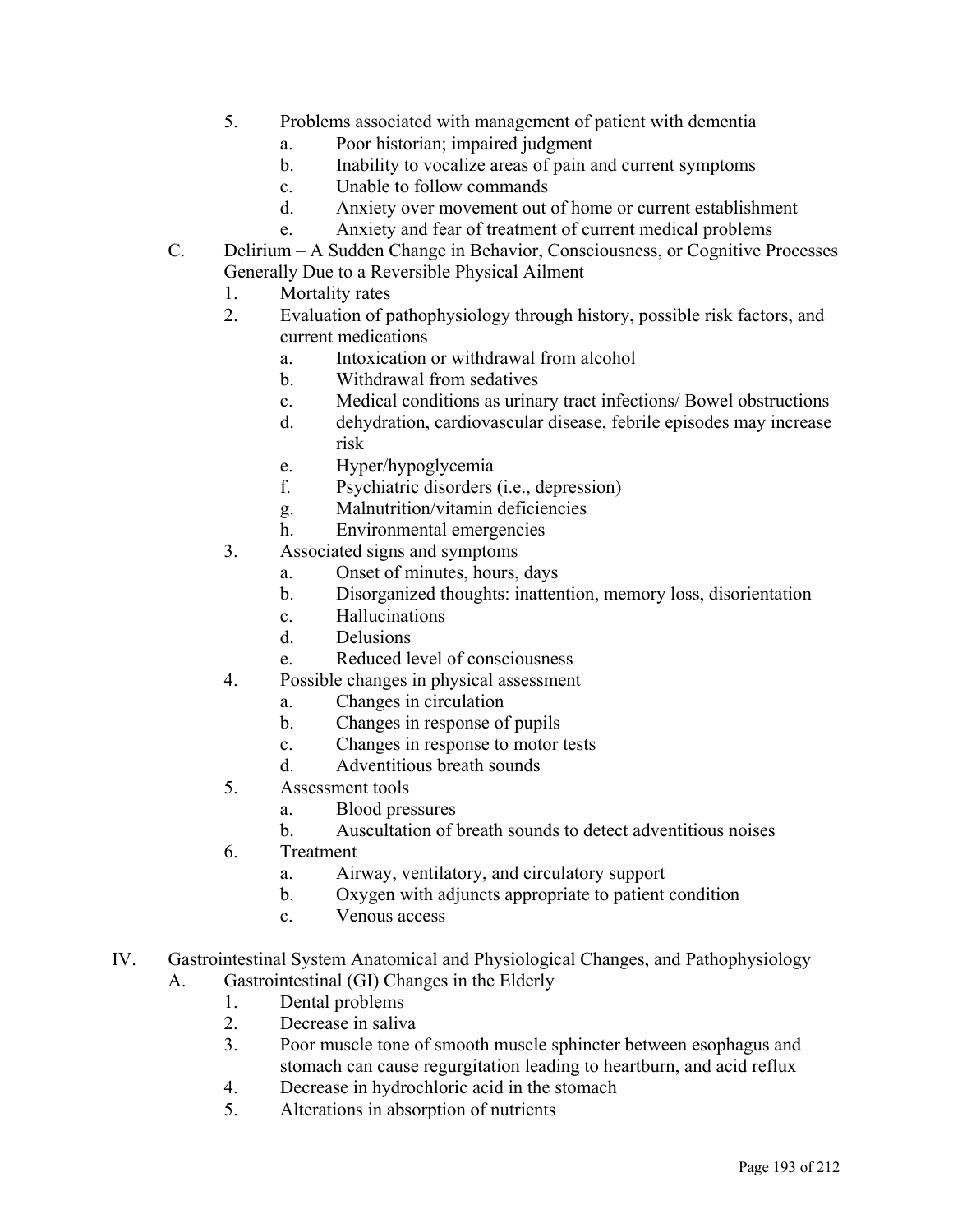- 6. Slowing peristalsis causing constipation
- 7. Rectal sphincter may become weak resulting in fecal incontinence
- 8. Liver shrinks
- 9. Blood flow to the liver declines
- 10. Decrease metabolism in the liver
- B. Gastrointestinal Bleeding Caused by Disease Processes, Inflammation, Infection and Obstruction of the Upper and Lower Gastrointestinal Tract
	- 1. Associated signs and symptoms
		- a. Hematamesis
		- b. Hemetemesis
		- c. Melena
		- d. Dyspepsia
		- e. Hepatomegaly
		- f. Jaundice
		- g. Constipation, diarrhea
		- h. Agitation, inability to find a comfortable position
		- i. Dizziness
	- 2. Possible changes in physical assessment
		- a. Changes in circulation
		- b. Pale or yellow, thin skin, frail musculoskeletal system
		- c. Peripheral, sacral, and periorbital edema
		- d. Hypertension
		- e. Fever
		- f. Tachycardia
		- g. Dyspnea
	- 3. Assessment tools blood pressure
	- 4. Treatment:
		- a. Airway, ventilatory, and circulatory support
		- b. Oxygen with adjuncts appropriate to patient condition
	- 5. Assessment tools
		- a. Blood pressures, lying, sitting, and standing noting any change of 10 mm/Hg or more lower as the patient moves to an upright position
		- b. Pulses, lying, sitting, and standing noting any change of 10 beats per minute more higher as the patient moves to an upright position
		- c. Auscultation of breath sounds to detect adventitious noises, or foreign bodies
	- 6. Treatment:
		- a. Airway, ventilatory and circulatory support
		- b. Oxygen with adjuncts appropriate to patient condition
- V. Genitourinary System Anatomical and Physiological Changes, and Pathophysiology
	- A. Genitourinary Changes in the Elderly
		- 1. Reduction in renal function
		- 2. 50 percent reduction in renal blood flow
		- 3. Tubule degeneration
		- 4. Decreased bladder capacity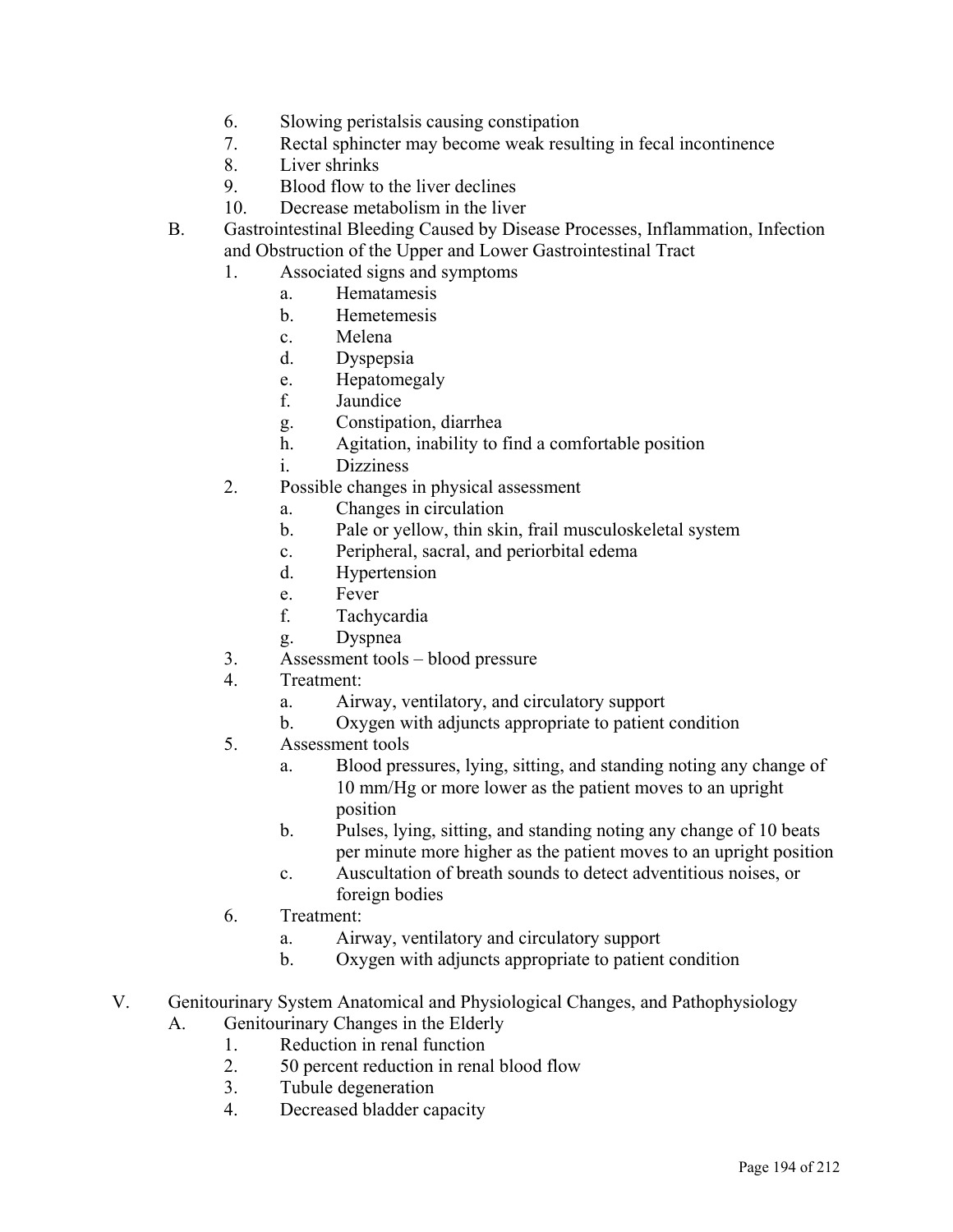- 5. Decline in sphincter muscle control
- 6. Decline in voiding senses
- 7. Increase in nocturnal voiding
- 8. In males benign prostatic hypertrophy
- VI. Endocrine System Anatomical and Physiological Changes, and Pathophysiology
	- A. Endocrine Changes in the Elderly
		- 1. Decreased metabolism of thyroxine
		- 2. Decreased conversion of thyroxine to triiodothyronine
		- 3. Reduction in pancreatic beta cell secretion causing hyperglycemia
		- 4. Reduction of the hormones secreted by the hypothalamus and pituitary gland
		- 5. Increase in secretion of antidiuretic hormone and atrial natriuretic hormone causing fluid imbalance
		- 6. Increase in levels of norepinephrine
	- B. Hyperosmolar Hyperglycemic (Nonketotic Coma) Is a Diabetic Complication of Type 2 (Formerly NIDDM of Type II) in the Elderly; Unlike DKA the Resulting High Blood Glucose Levels Do Not Cause Ketosis, but Rather Lead to Osmotic Diuresis, and Shift of Fluid to the Intravascular Space, Resulting in Dehydration
		- 1. Associated signs and symptoms
			- a. Hyperglycemia
			- b. Polydipsia
			- c. Dizziness
			- d. Confusion
			- e. Altered mental status
			- f. Seizures
		- 2. Possible changes in physical assessment
			- a. Changes in circulation
			- b. Warm, flushed skin, poor skin turgor; pale, dry, oral mucosa, furrowed tongue
			- c. Hypotension and shock
			- d. Tachycardia
			- e. Blood glucose levels greater than 500 mg/dL
		- 3. Assessment tools
			- a. Blood pressures
			- b. Distal pulses
			- c. Auscultation of breath sounds to detect adventitious noises
			- d. Temperature
		- 4. Treatment
			- a. Airway, ventilatory, and circulatory support
			- b. Oxygen with adjuncts appropriate to patient condition
- VII. Musculoskeletal System Anatomical and Physiological Changes, and Pathophsysiology A. Musculoskeletal Changes in the Elderly
	- - 1. Atrophy of muscles and muscle wasting
		- 2. Degenerative changes and loss of bone
		- 3. Loss of strength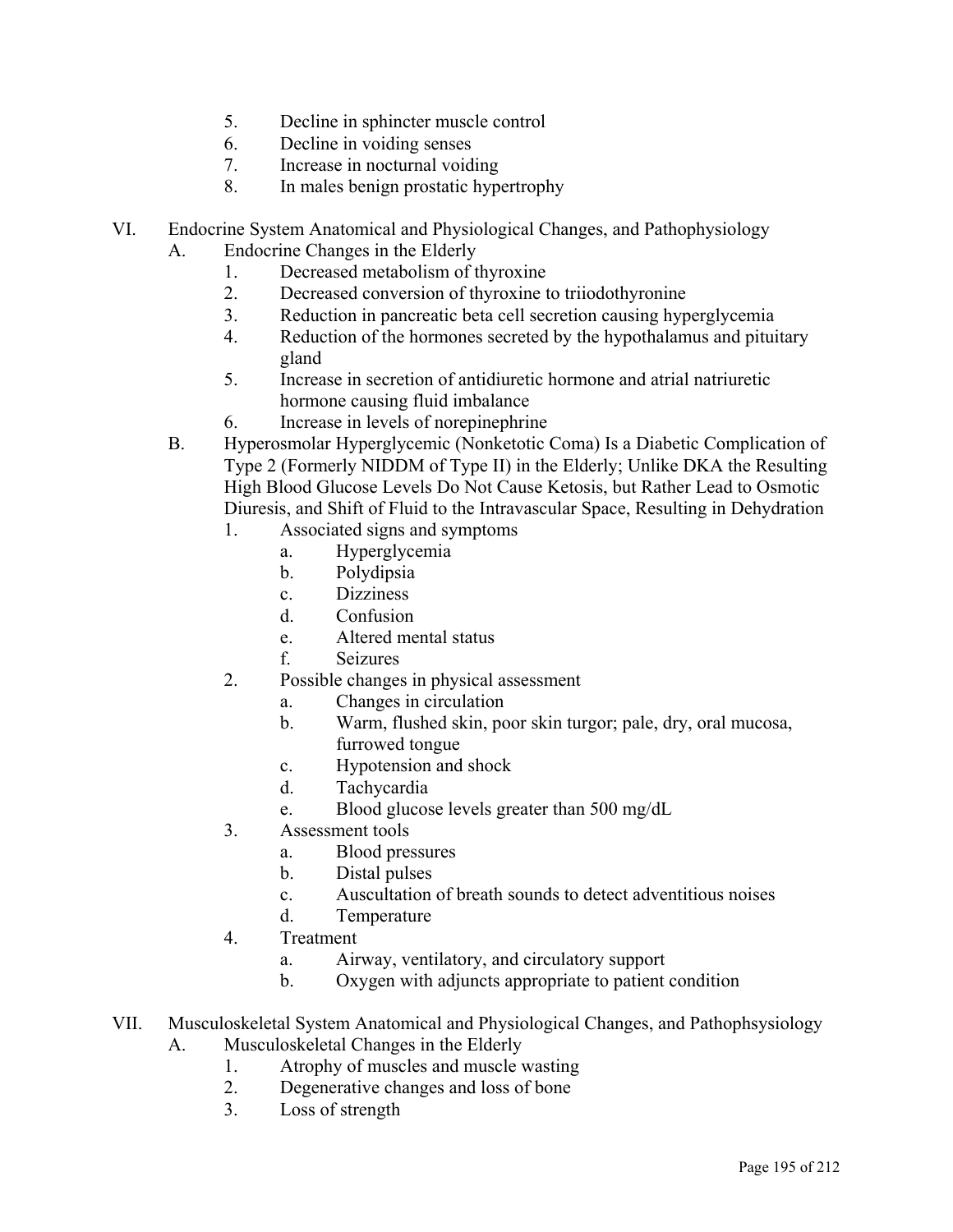- 4. Degenerative changes in joints
- 5. Loss of elasticity in ligaments and tendons
- 6. Thinning of cartilage and thickening of synovial fluid
- B. Osteoporosis Is a Bone Disease That Decreases Bone Density
- VIII. Toxicological Emergencies
	- A. Pathophysiological Changes That Cause the Elderly to Be Susceptible to Toxicity
		- 1. Decreased kidney function
		- 2. Altered gastrointestinal absorption
		- 3. Decrease vascular flow in the liver altering metabolism and excretion
	- B. Non-Compliance of Medication Can Occur From Financial Inability, a Motor Inability to Open Caps, Impaired Cognitive, Vision and Hearing Ability; Medics Should Check Prescription Dates and Number of Pills Available to Access Compliance of Medication Use
	- C. Polypharmacy is the Use of Multiple Medications, Often Prescribed by Different Doctors That Can Cause Adverse Reactions in the Patient
	- D. Adverse Reactions Occur When a Drug or Drugs Taken Together Change the Pharmacokinetics or Pharmacodynamics in the Body
- IX. Sensory Changes in the Elderly
	- A. Vision
		- 1. Decreased visual acuity inability to accommodate
		- 2. Inability to differentiate colors
		- 3. Decreased night vision
		- 4. Decreased tear production
		- 5. Development of cataracts
		- 6. Disease processes
			- a. Glaucoma
			- b. Macular degeneration
			- c. Retinal detachment
	- B. Hearing
		- 1. Presbycusis
		- 2. Inability to hear high frequency sounds
		- 3. Use of hearing aids
	- C. Pain Perception
		- 1. Alteration of pain perception
		- 2. Inability to differentiate hot from cold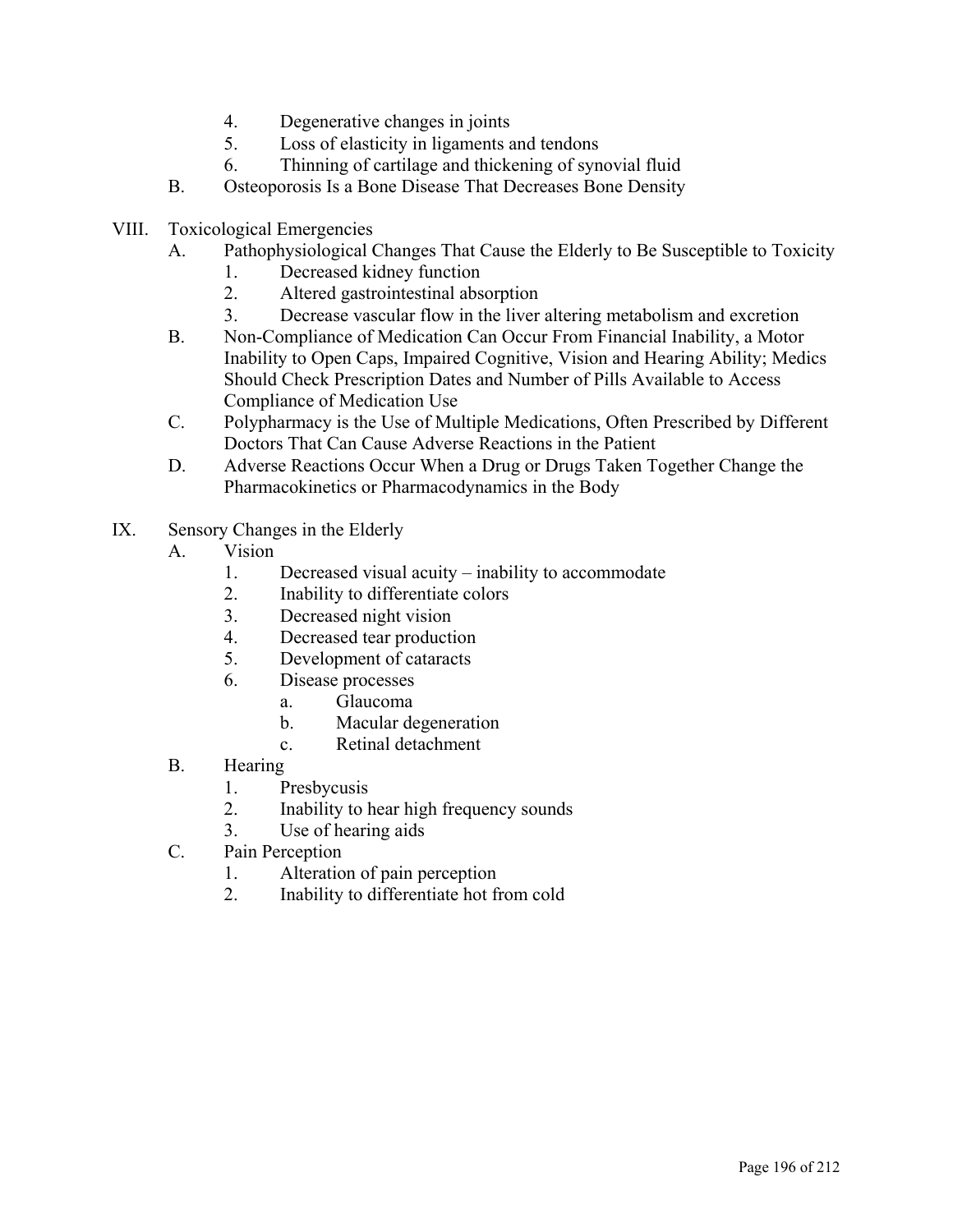# Special Patient Populations Patients With Special Challenges

#### **EMT Education Standard**

Applies a fundamental knowledge of growth, development, aging, and assessment findings to provide basic emergency care and transportation for a patient with special needs.

#### **EMT-Level Instructional Guideline**

- I. Abuse and Neglect
	- A. Child Abuse
		- 1. Types of abuse
			- a. Neglect
			- b. Physical abuse
			- c. Sexual abuse
			- d. Emotional abuse
		- 2. Assessment
			- a. History or scene findings to concern for abuse or neglect
			- b. Caregiver's behavior
			- c. Physical findings
		- 3. Management
			- a. Reporting
			- b. Safely transporting
			- c. Role of child/adult protective services
		- 4. Legal aspects
		- 5. Documentation
	- B. Elder Abuse
		- 1. Types of abuse
			- a. Neglect
			- b. Physical abuse
			- c. Sexual abuse
			- d. Emotional abuse
			- e. Financial abuse
		- 2. Epidemiology
		- 3. Assessment
		- 4. Management
		- 5. Legal aspects
		- 6. Documentation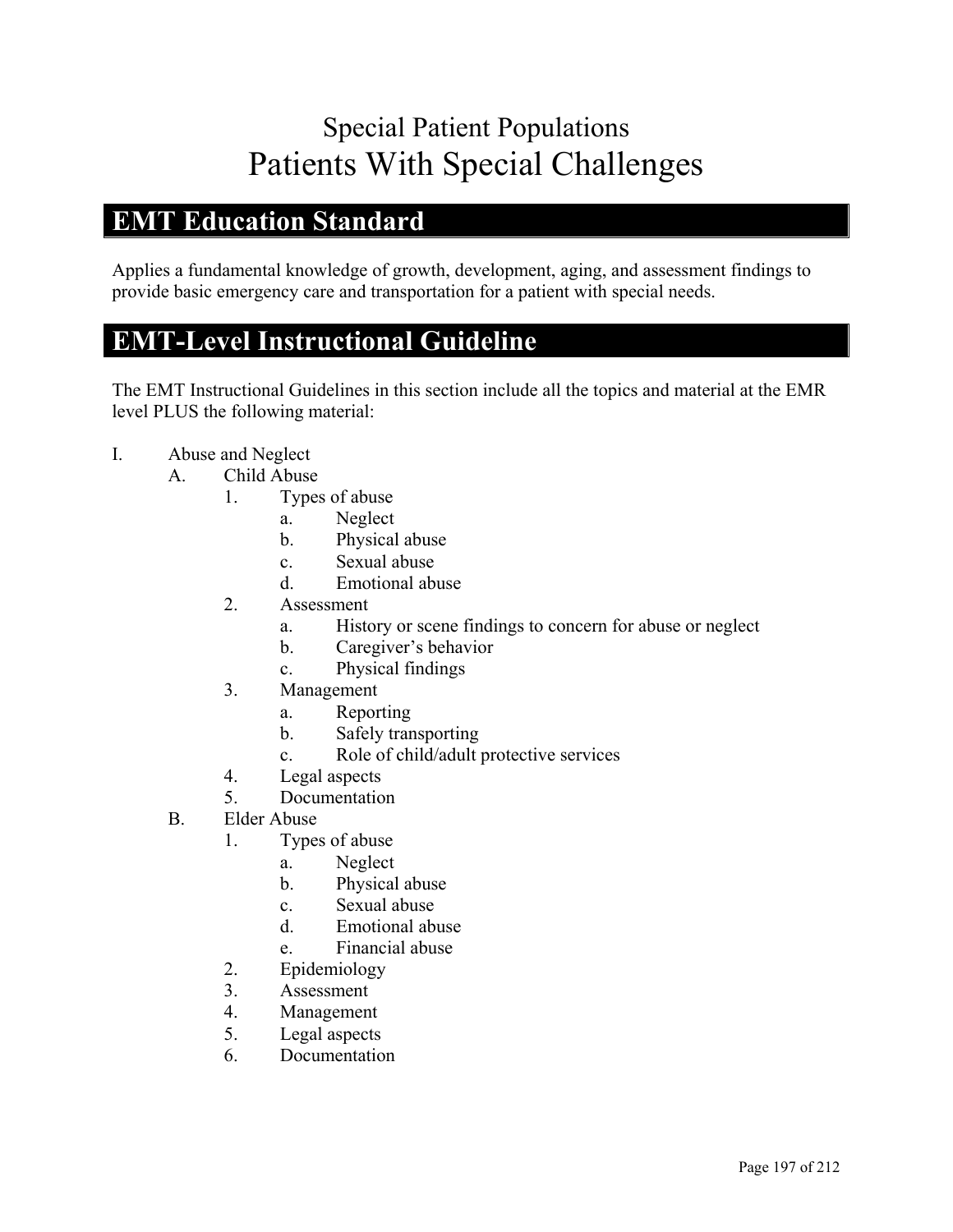- II. Homelessness/Poverty
	- A. Advocate for Patient Rights and Appropriate Care
	- B. Identify Facilities That Will Treat Regardless of Payment
	- C. Prevention Strategies Will Likely Be Absent, Increasing the Probability of Disease
	- D. Familiarity With Assistance Resources Offered in Community
- III. Bariatric Patients
	- A. Increased Risk for
		- 1. Diabetes
		- 2. Hypertension
		- 3. Heart disease
		- 4. stroke
	- B. Patient Handling Issues to
		- 1. Prevent back injuries
		- 2. Position the patient to breathe
- IV. Technology Assisted/Dependent
	- A. Ventilation Devices
	- B. Apnea Monitoring/Pulse Oximetry
	- C. Long-Term Vascular Access Devices
	- D. Dialysis Shunts
	- E. Nutritional Support (i.e. gastric tubes)
	- F. Colostomy or Ileostomy
- V. Hospice Care and Terminally Ill
	- A. What is Hospice?
		- 1. Comfort care versus curative care
		- 2. Terminally ill as verified by physician
		- 3. Typically cancer, heart failure, Alzheimer's disease, AIDS
	- B. EMS Intervention
	- C. DNR (Do Not Resuscitate) Orders
- VI. Tracheostomy Care
	- A. Tracheostomy: Surgical Opening From the Anterior Neck Into the Trachea
	- B. Consists of
		- 1. Stoma
			- 2. Outer cannula
			- 3. Inner cannula
	- C. Routine Care
		- 1. Keep stoma clean and dry
		- 2. Suction as needed
	- D. Acute Care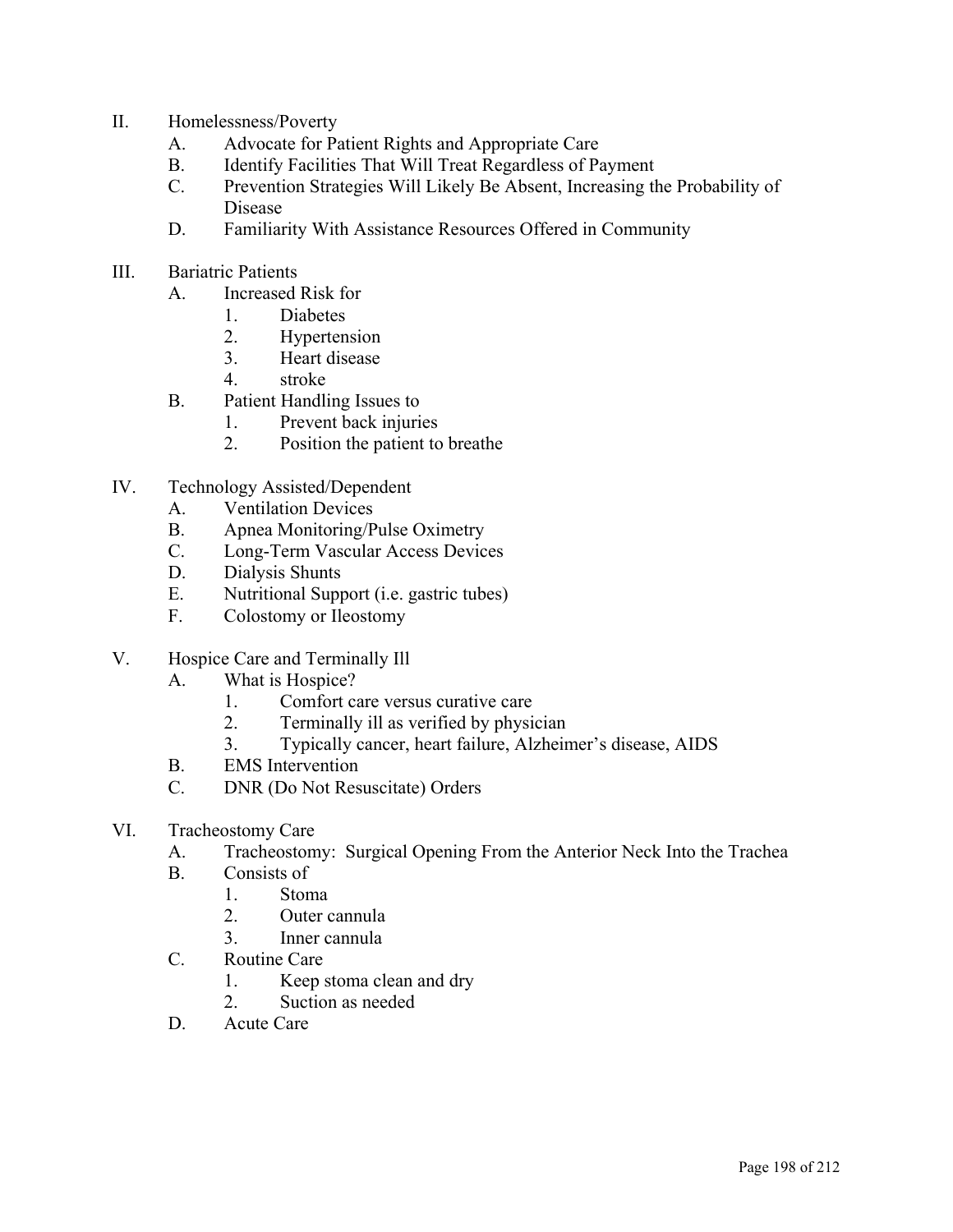- VII. Sensory Deficits
	- A. Sight
		- 1. Service dogs
		- 2. Allow patient to take your arm
		- 3. Other
	- B. Hearing Impaired
		- 1. Hearing aid issues
		- 2. Communication
			- a. Face patient (so he can lip read)
			- b. Lighted area
			- c. Communicate by writing
			- d. Obtain sign language interpreter
- VIII. Homecare
	- A. Common for Patients Over Age 65
	- B. Various Reasons for Calls
- IX. Patient With Developmental Disability
	- A. Respect as With Any Other Patient
	- B. Family or Friends May Supply Additional Information
	- C. Take Special Care to Provide Explanations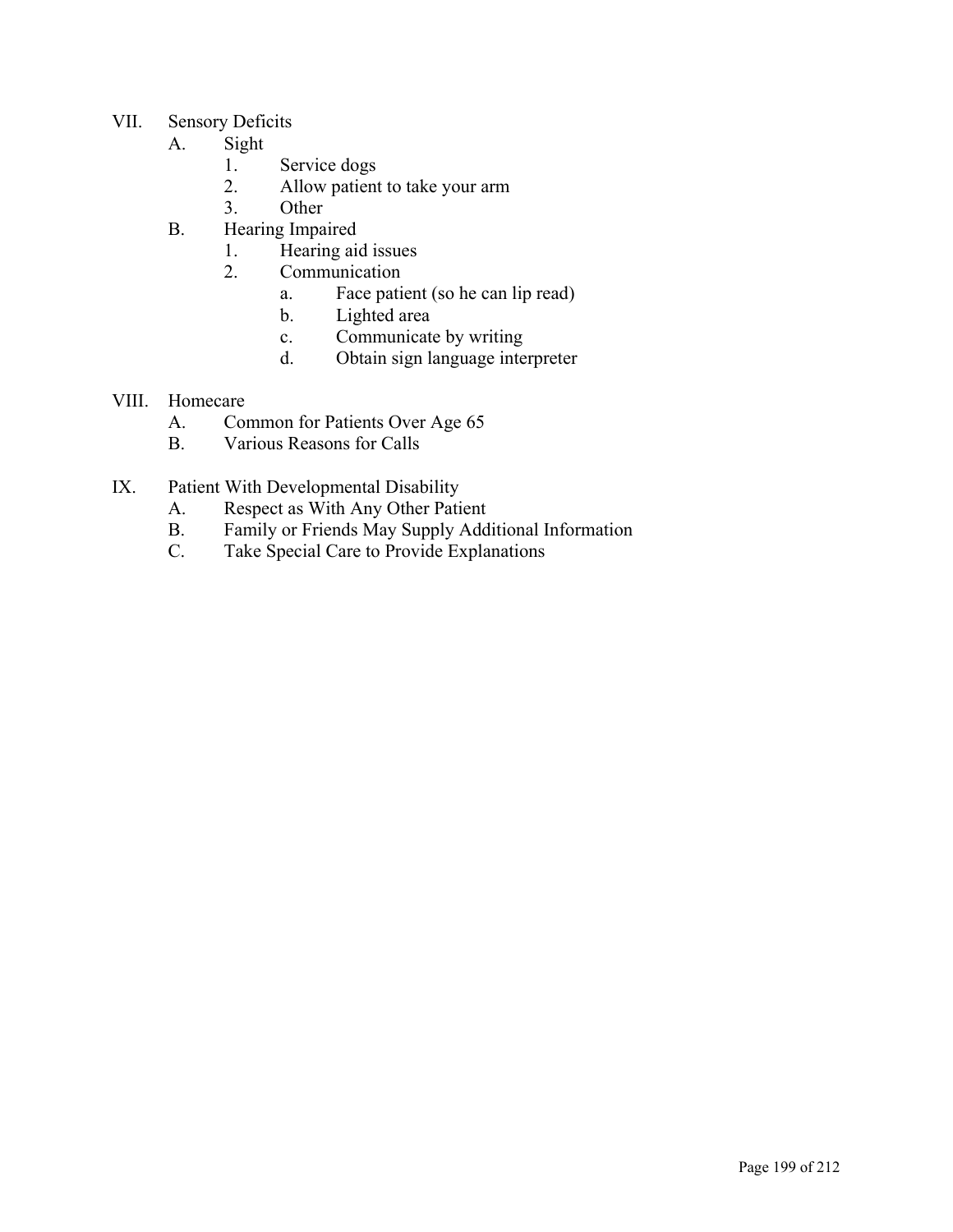# EMS Operations Principles of Safely Operating a Ground Ambulance

#### **EMT Education Standard**

Knowledge of operational roles and responsibilities to ensure patient, public, and personnel safety.

### **EMT-Level Instructional Guideline**

The intent of this section is to give an overview of emergency response to ensure EMS personnel, patient, and other's safety during EMS operations. This does not prepare the entrylevel student to be an experienced and competent driver.

Information related to the clinical management of the patient during emergency response is found in the clinical sections of the National EMS Education Standards and Instructional Guidelines for each personnel level.

- I. Risks and Responsibilities of Emergency Response
	- A. Safety Issues During Transport
		- 1. All personnel and others riding in or on apparatus are properly seated and secured with safety belts.
		- 2. All patients are properly secured and all stretcher straps are appropriately in place and tightened.
		- 3. All equipment is appropriately secured
			- a. Cab areas
			- b. Rear of ambulances
			- c. Compartments
		- 4. Consideration of use of lights and sirens
			- a. Risk/benefit analysis
				- i. status of patient interventions
				- ii. patient condition
			- b. Audible warning devices
				- i. asking for right of way of others
				- ii. not to be used to clear traffic
		- 5. Transport with due regard
		- 6. High-risk situations
			- a. Intersections
			- b. Highway access
			- c. Speeding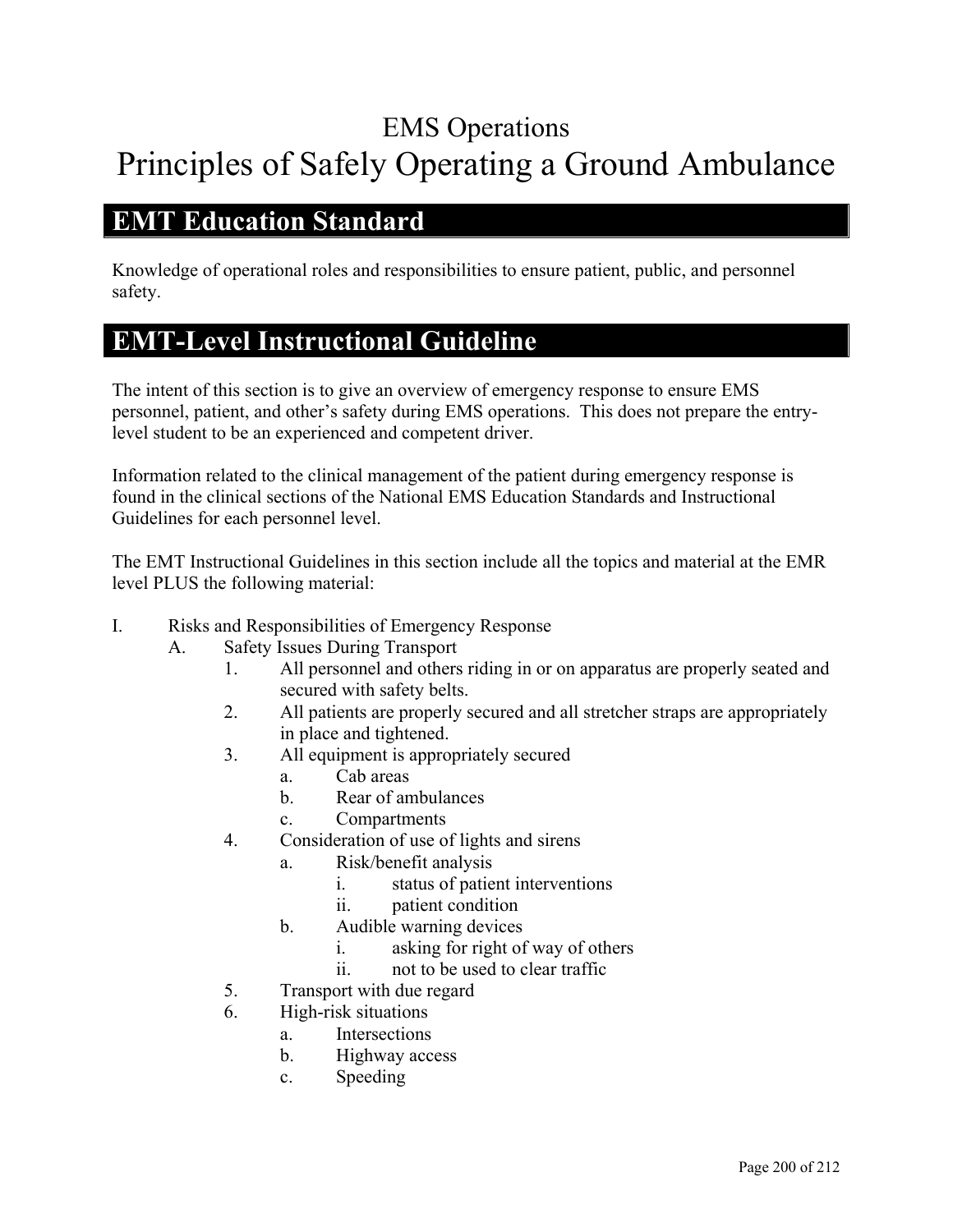- d. Driver Distractions
	- i. mobile computer
	- ii. global Positioning Systems
	- iii. using mobile radio
	- iv. operating visual and audible devices
	- v. vehicle stereo
	- vi. wireless devices
	- vii. eating/drinking
- e. Inclement weather
- f. Aggressive drivers
- g. Unpaved roadways (see Federal Highway Administration definition)
- h. Driving alone
- i. Fatigue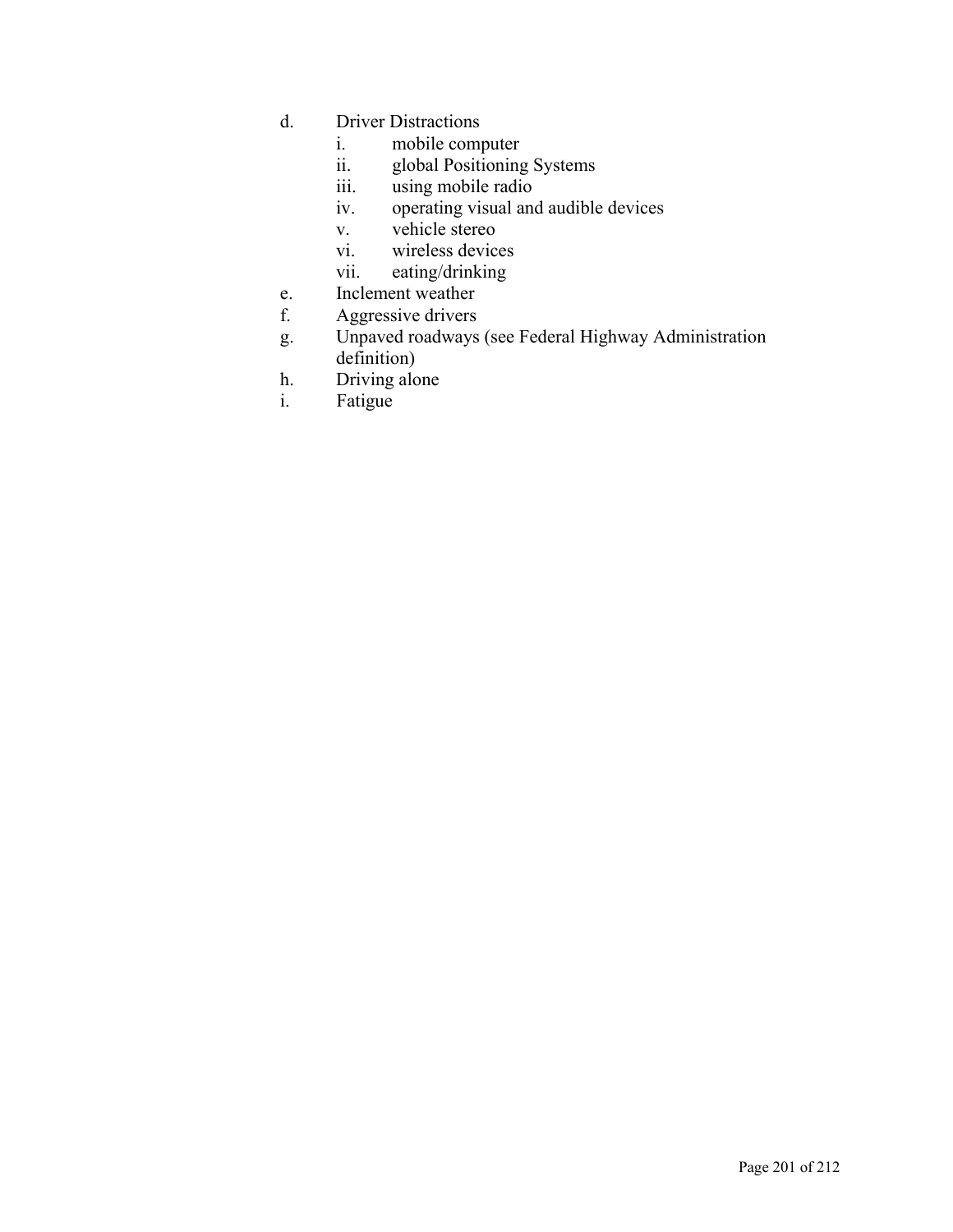## EMS Operations Incident Management

#### **EMT Education Standard**

Knowledge of operational roles and responsibilities to ensure patient, public, and personnel safety.

### **EMT-Level Instructional Guideline**

Information related to the clinical management of the patient within components of the Incident Management System (IMS) is found in the clinical sections of the National EMS Education Standards and Instructional Guidelines for each personnel level.

- I. Establish and Work Within the Incident Management System
	- A. Entry-Level Students Need to Be Certified in
		- 1. ICS-100: Introduction to ICS, or equivalent
		- 2. FEMA IS-700: NIMS, An Introduction
	- B. This Can Be Done as a Co requisite or Prerequisite or as Part of the Entry-Level Course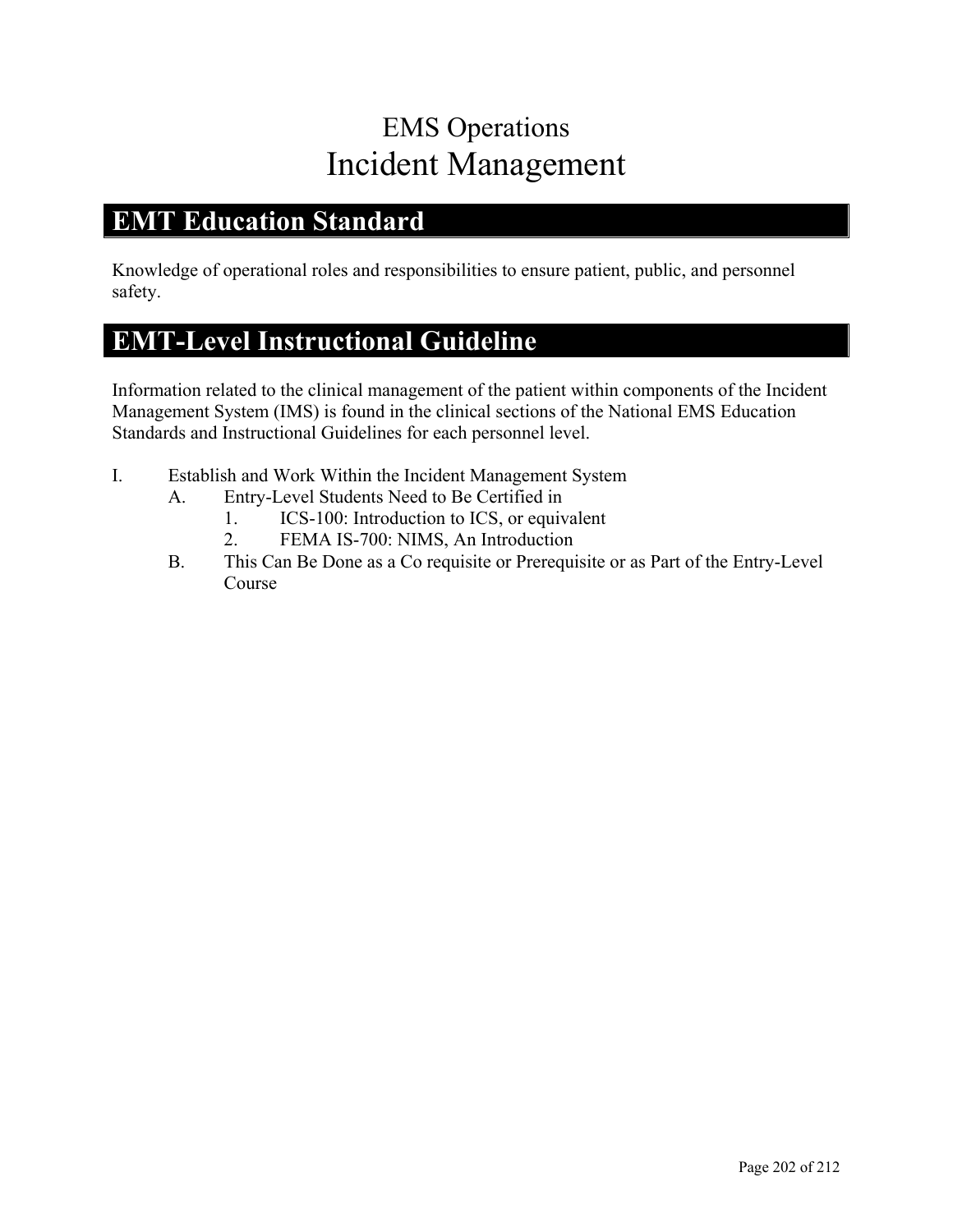## EMS Operations Multiple Casualty Incidents

#### **EMT Education Standard**

Knowledge of operational roles and responsibilities to ensure patient, public, and personnel safety.

#### **EMT-Level Instructional Guideline**

The intent of this section is to give an overview of operating during a multiple casualty incident when a multiple casualty incident plan is activated.

Information related to the clinical management of the patients during a multiple casualty incident is found in the clinical sections of the National EMS Education Standards and Instructional Guidelines for each personnel level.

- I. Multiple Casualty Incidents (MCI) -- An Event That Places a Great Demand on Resources, Be It Equipment or Personnel
- II. Triage
	- A. Performing
		- 1. Primary versus secondary
			- a. Primary triage used on scene to rapidly categorize patient's condition
				- i. document location of patient and transport needs
				- ii. triage tape or labels used
				- iii. focus on speed to sort patients quickly
			- b. Secondary triage used at treatment area
				- i. re-triage of patients
				- ii. paper tags usually used
				- iii. not always necessary
		- 2. Techniques of Triage
			- a. Center for Disease Control (CDC) Guidelines
			- b. START
			- c. Other
	- B. Re-Triage
	- C. Destination Decisions
		- 1. Patient distribution
		- 2. Hospital surge capacity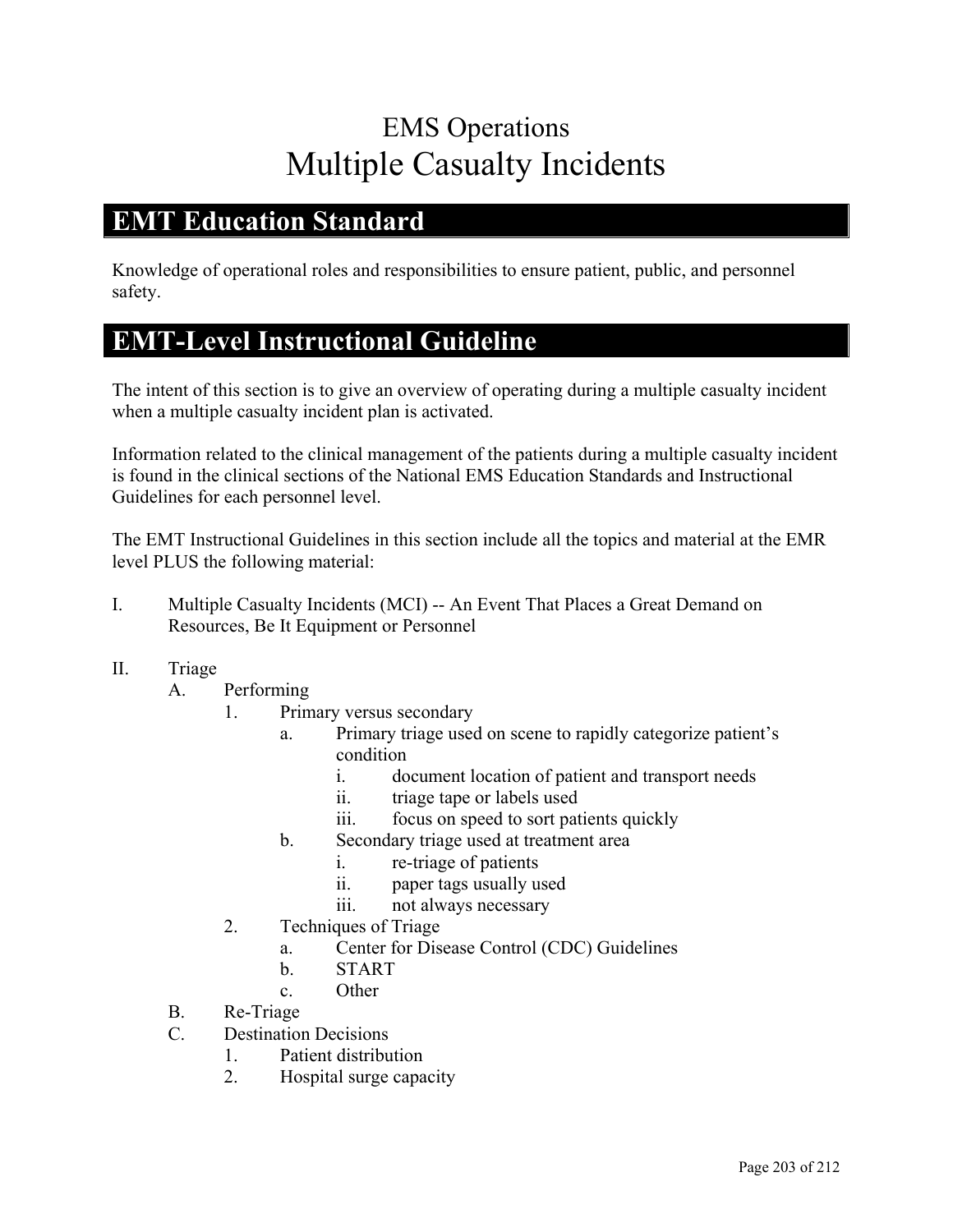- 3. Specialty patient needs (burn, pediatric, etc.)
- 4. Ongoing coordination and communication
- D. Post-Traumatic and Cumulative Stress
	- 1. Should be part of post-incident SOP<br>2. Access to defusing during the MCI
	- 2. Access to defusing during the MCI<br>3. Roles of debriefing for an MCI
	- Roles of debriefing for an MCI
	- 1. Access to debriefing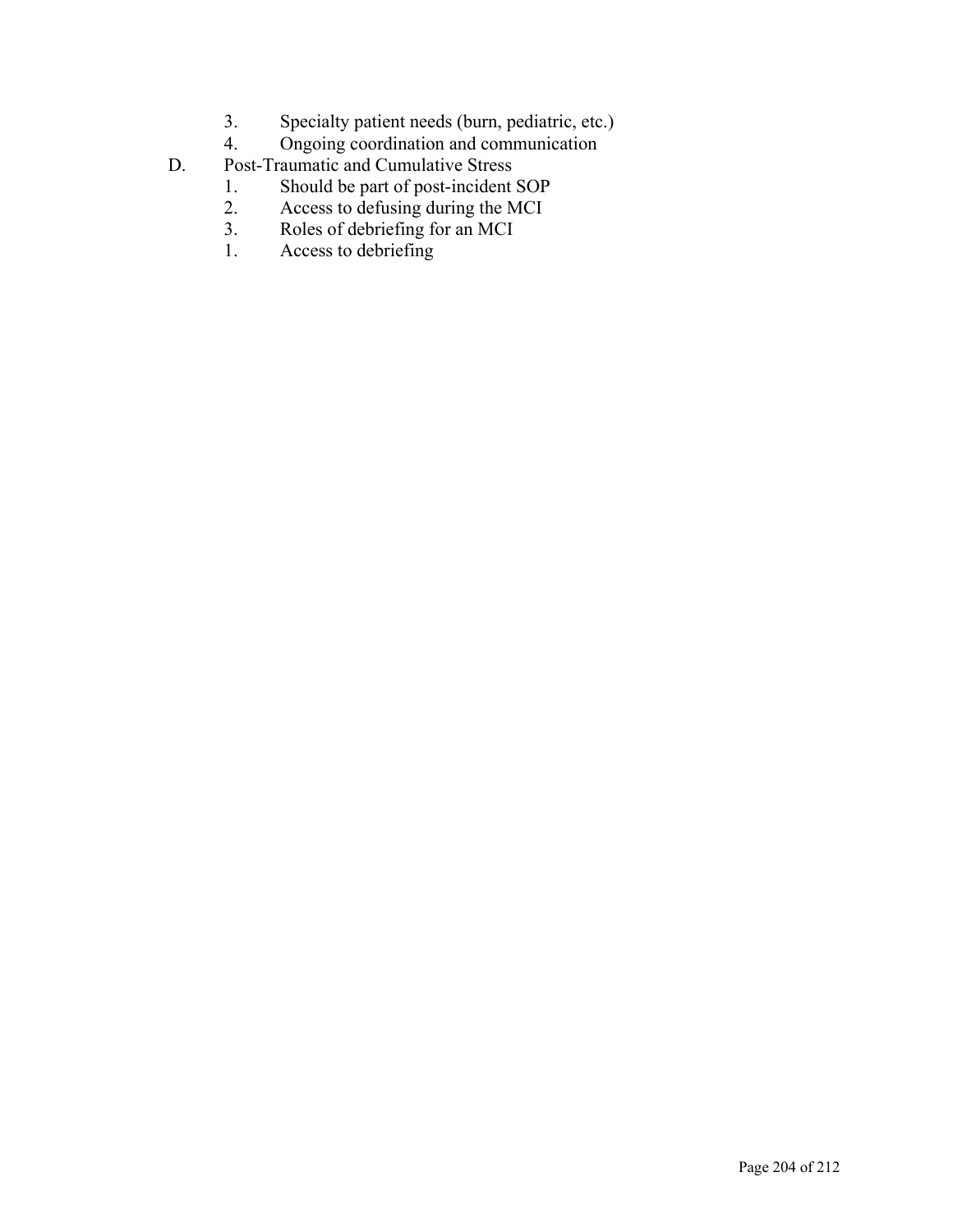# EMS Operations Air Medical

#### **EMT Education Standard**

Knowledge of operational roles and responsibilities to ensure patient, public, and personnel safety.

#### **EMT-Level Instructional Guideline**

The intent of this section is to give an overview of operating safely in and around a landing zone during air medical operations and transport.

Information related to the clinical management of the patients during air medical operations is found in the clinical sections of the National EMS Education Standards and Instructional Guidelines for each personnel level.

- I. Safe Air Medical Operations
	- A. Types
		- 1. Rotorcraft
		- 2. Fixed wing
	- B. Advantages
		- 1. Specialized care skills, supplies, equipment
		- 2. Rapid transport
		- 3. Access to remote areas
		- 4. Helicopter hospital helipads
	- C. Disadvantages
		- 1. Weather/environmental
		- 2. Altitude limitations
		- 3. Airspeed limitations
		- 4. Aircraft cabin size
		- 5. Terrain
		- 6. Cost
	- D. Patient Transfer
		- 1. Interacting with flight personnel
		- 2. Patient preparation
		- 3. Scene safety
			- a. Securing loose objects
			- b. Approaching the aircraft
			- c. Landing zone
	- E. Landing Zone Selection and Preparation
	- F. Approaching the Aircraft
	- G. Communication Issues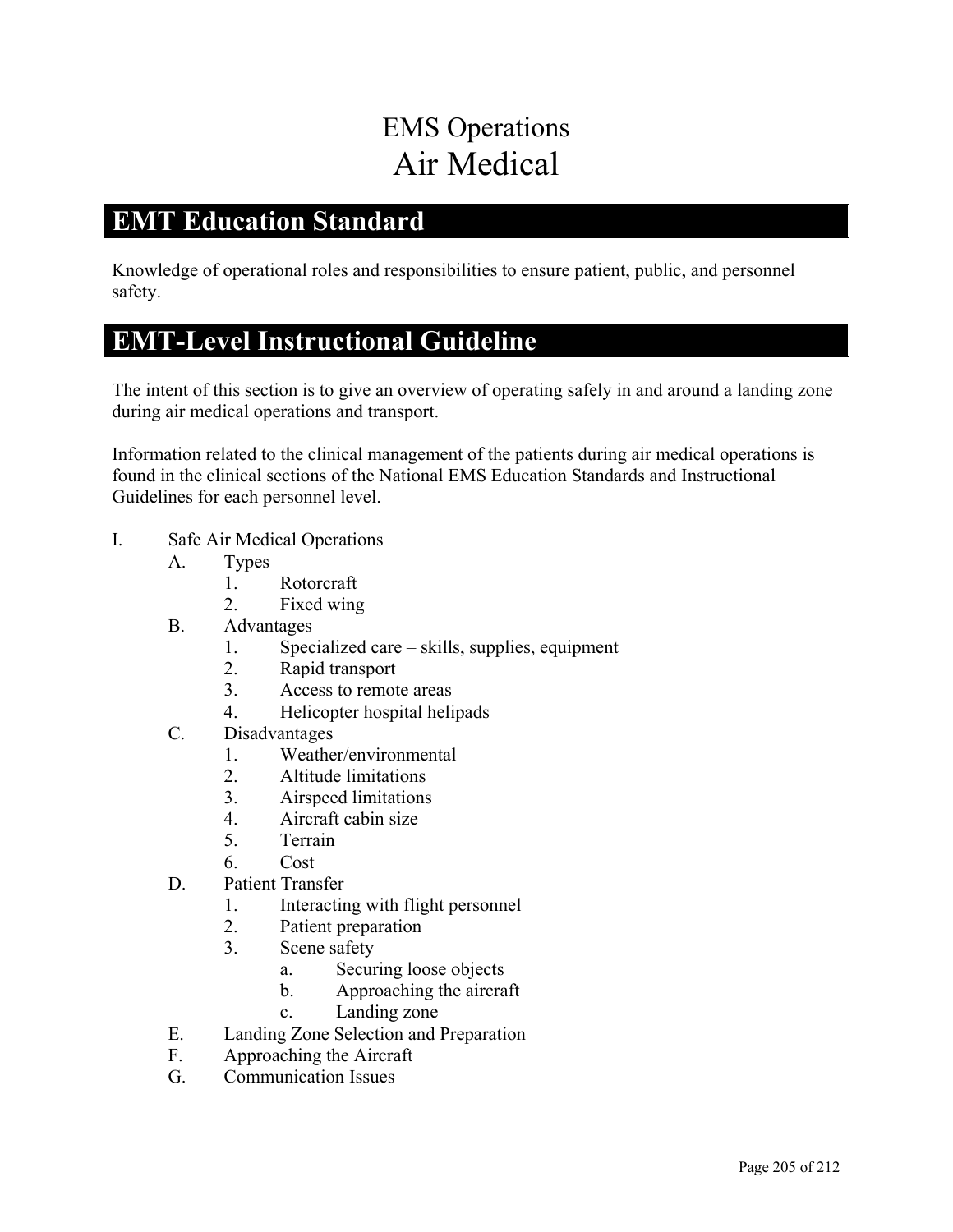- II. Criteria for Utilizing Air Medical Response
	- A. Indications for Patient Transport
		- 1. Medical
		- 2. Trauma<br>3. Search a
		- Search and rescue
	- B. Activation
		- 1. Local guidelines
		- 2. State guidelines
			- a. State statutes
			- b. Administrative rules
			- c. City/county/district ordinance standards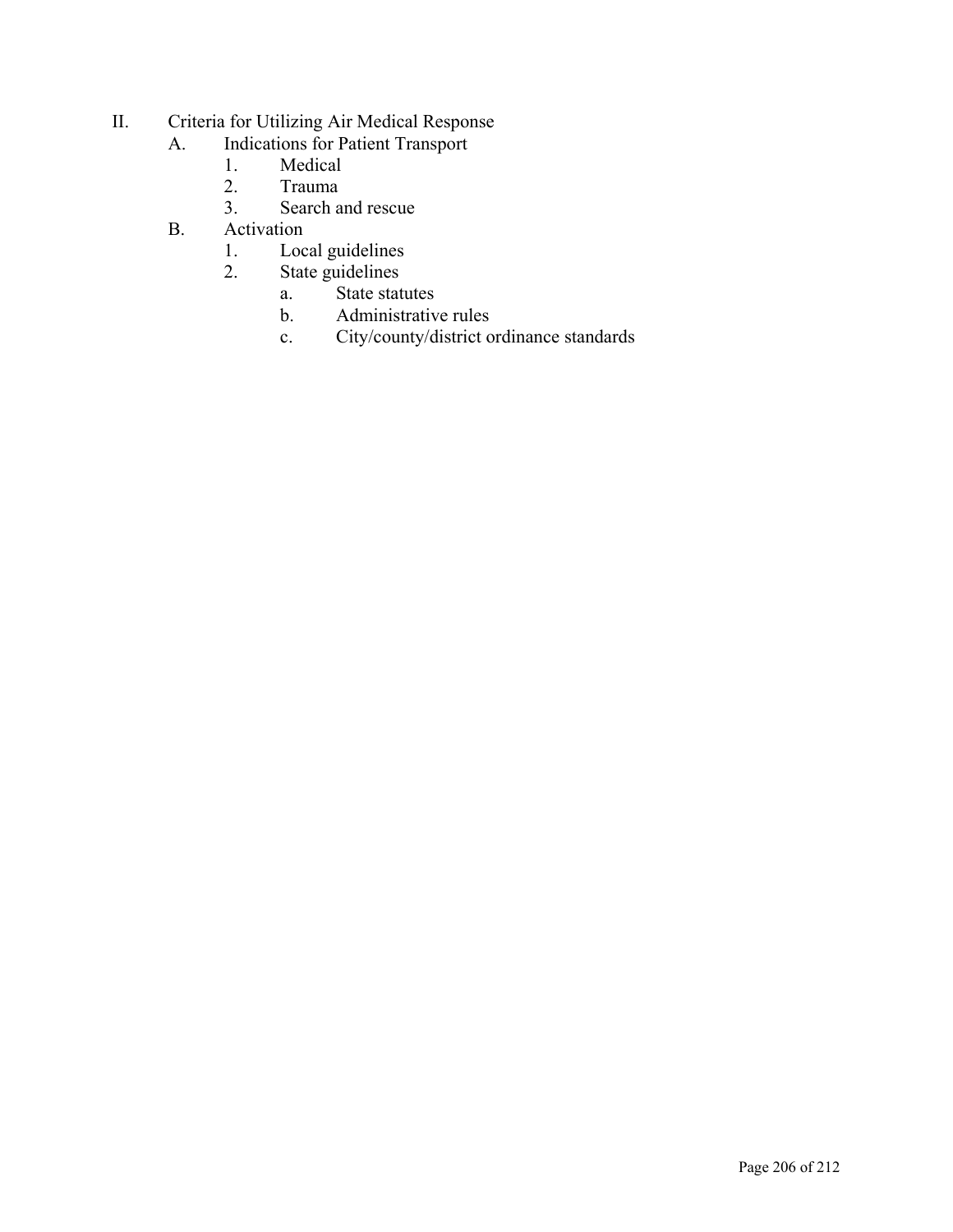## EMS Operations Vehicle Extrication

#### **EMT Education Standard**

Knowledge of operational roles and responsibilities to ensure patient, public, and personnel safety.

### **EMT-Level Instructional Guideline**

The intent of this section is to give an overview of vehicle extrication to ensure EMS personnel and patient safety during extrication operations. This does not prepare the entry-level student to become a vehicle extrication expert or technician.

Information related to the clinical management of the patient being cared for during vehicle extrication is found in the clinical sections of the National EMS Education Standards and Instructional Guidelines for each personnel level.

- I. Safe Vehicle Extrication
	- A. Role of EMS in Vehicle Extrication
		- 1. Provide patient care
		- 2. Perform simple extrication
	- B. Personal Safety
		- 1. First priority for all EMS personnel
		- 2. Appropriate personal protective equipment for conditions
		- 3. Scene size-up
	- C. Patient Safety
		- 1. Keep them informed of your actions
		- 2. Protect from further harm
	- D. Situational Safety
		- 1. Control traffic flow
			- a. Proper positioning of emergency vehicles
				- i. upwind/uphill
				- ii. protect scene
			- b. Use of lights and other warning devices
			- c. Setting up protective barrier
			- d. Designate a traffic control person
		- 2. 360-degree assessment
			- a. Downed electrical lines
			- b. Leaking fuels or fluids
			- c. Smoke or fire
			- d. Broken glass
			- e. Trapped or ejected patients
			- f. Mechanism of injury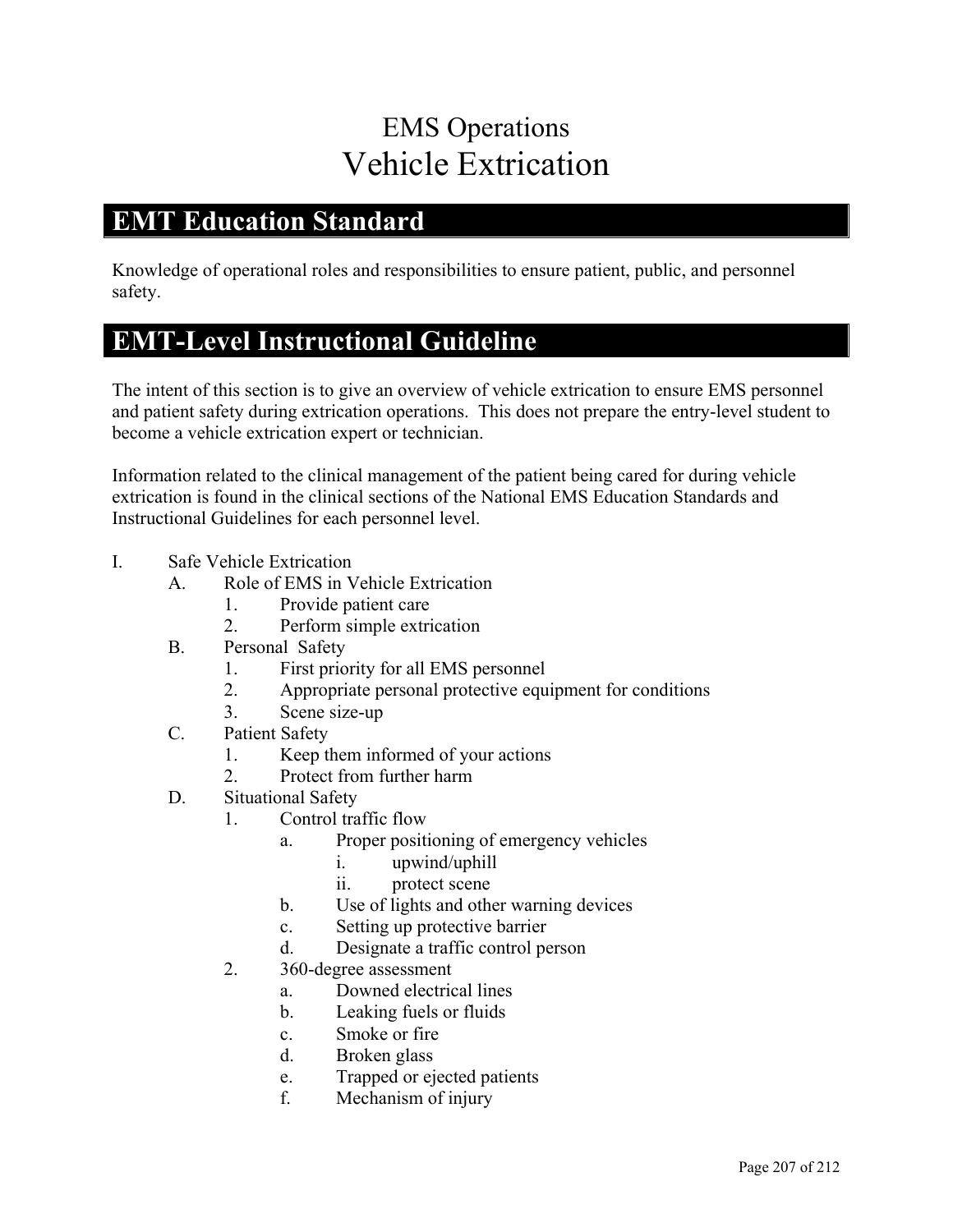- 3. Vehicle stabilization
	- a. Put vehicle in "park" or in gear
	- b. Set parking brake
	- c. Turn off vehicle ignition
	- d. Cribbing/Chocking
	- e. Move seats back and roll down windows
	- f. Disconnect battery or power source
	- g. Identify and avoid hazardous vehicle safety components
		- i. seat belt pretensioners
		- ii. undeployed air bags
		- iii. other
- 4. Unique hazards
	- a. Alternative-fuel vehicles
	- b. Undeployed vehicle safety devices
	- c. HAZMAT
- 5. Evaluate the need for additional resources
	- a. Extrication equipment
	- b. Fire suppression
	- c. Law enforcement
	- d. HAZMAT
	- e. Utility companies
	- f. Air medical
	- g. Others
- 6. Extrication considerations
	- a. Disentanglement of vehicle from patient
	- b. Multi-step process
	- c. Rescuer-intensive
	- d. Equipment-intensive
	- e. Time-intensive
	- f. Access to patient
		- i. simple
			- a) try to open doors
			- b) ask patient to unlock doors
			- c) ask patient to lower windows
		- ii. complex
		- iii. tools
			- a) hand
			- b) pneumatic
			- c) hydraulic
			- d) other
- E. Determine Number of Patients (implement local multiple casualty incident protocols if necessary)
- II. Use of Simple Hand Tools
	- A. Hammer
	- B. Center Punch
	- C. Pry Bar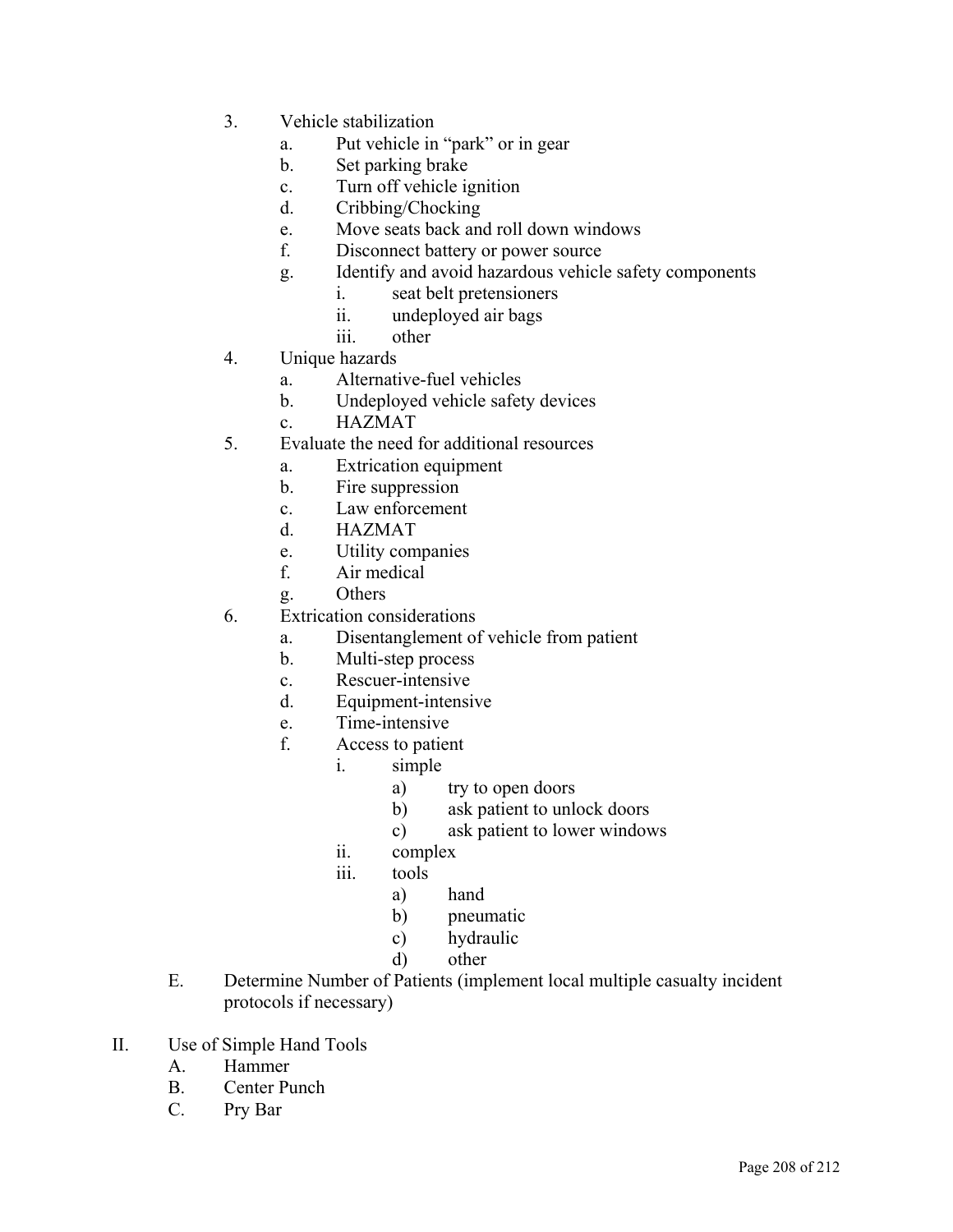- D. Hack Saw
- E. Come-Along
- III. Special Considerations for Patient Care
	- A. Removing Patient
		- 1. Maintain manual cervical spine stabilization<br>2. Complete primary assessment
		- Complete primary assessment
		- 3. Provide critical interventions
	- B. Assist With Rapid Extrication
	- C. Move Patient, Not Device<br>D. Use Sufficient Personnel
	- Use Sufficient Personnel
	- E. Use Path of Least Resistance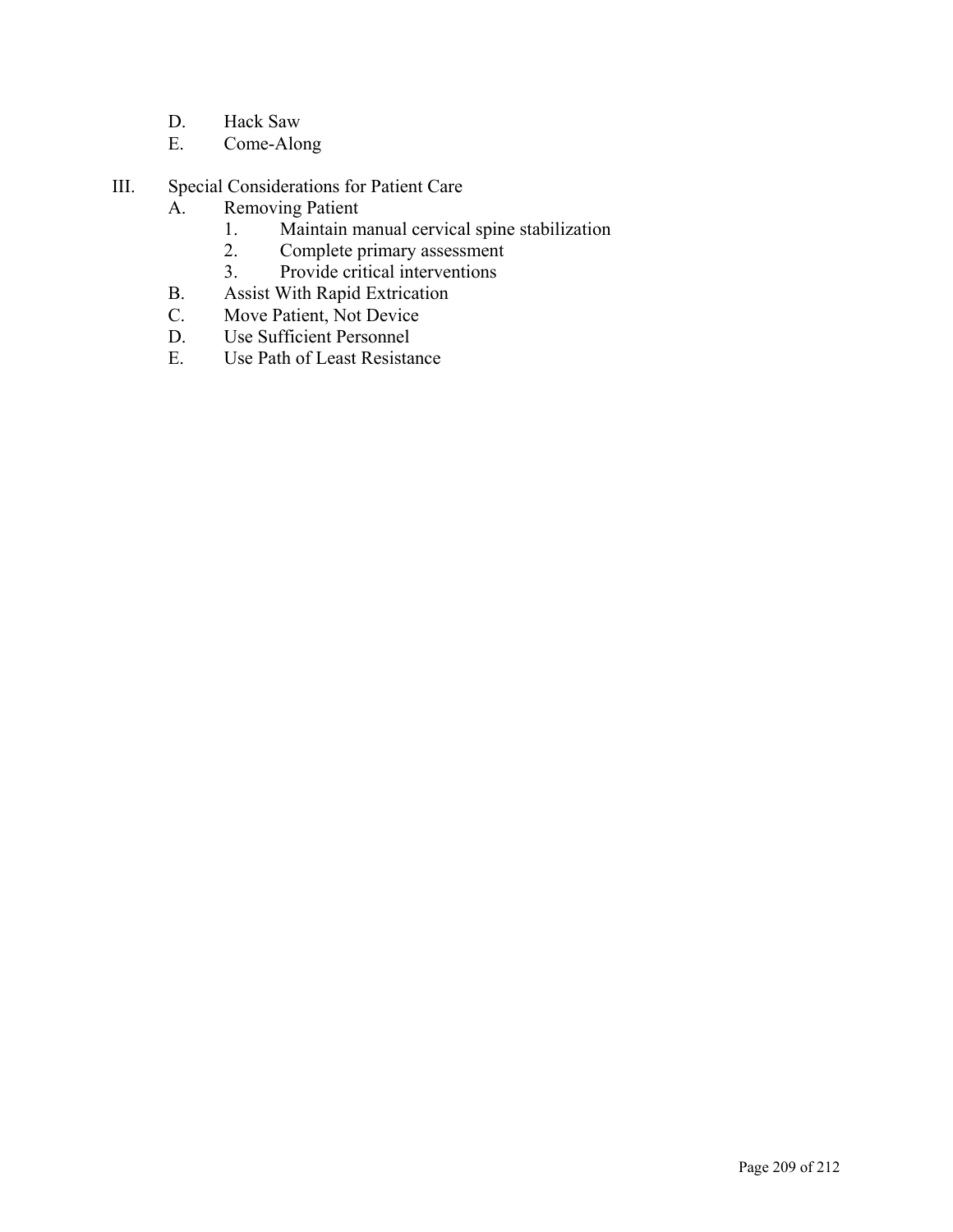# EMS Operations Hazardous Materials Awareness

#### **EMT Education Standard**

Knowledge of operational roles and responsibilities to ensure patient, public, and personnel safety.

### **EMT-Level Instructional Guideline**

Information related to the clinical management of the patient exposed to hazardous materials is found in the clinical sections of the National EMS Education Standards and Instructional Guidelines for each personnel level.

- I. Risks and Responsibilities of Operating in a Cold Zone at a Hazardous Material or Other Special Incident
	- A. Entry-Level Students Need to Be Certified in: Hazardous Waste Operations and Emergency Response (HAZWOPER) standard, 29 CFR 1910.120 (q)(6)(i) -First Responder Awareness Level
	- B. This Can Be Done as a Co requisite or Prerequisite or as Part of the Entry-Level Course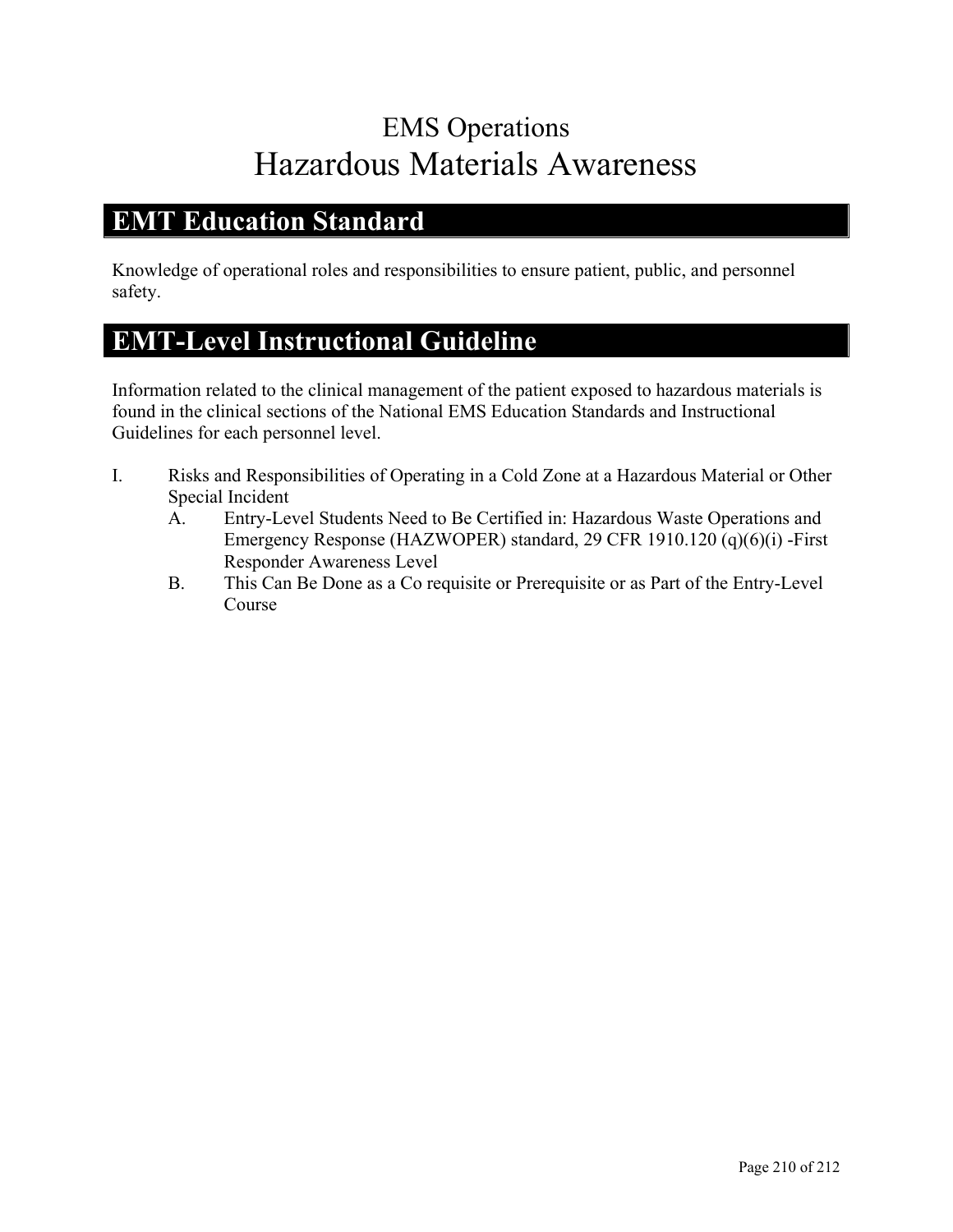# EMS Operations Mass Casualty Incidents Due to Terrorism and Disaster

#### **EMT Education Standard**

Knowledge of operational roles and responsibilities to ensure patient, public, and personnel safety.

### **EMT-Level Instructional Guideline**

The intent of this section is to give an overview of operating during a terrorist event or during a natural or manmade disaster.

Information related to the clinical management of patients exposed to a terrorist event is found in the clinical sections of the National EMS Education Standards and Instructional Guidelines for each personnel level.

- I. Risks and Responsibilities of Operating on the Scene of a Natural or Man-Made Disaster
	- A. Role of EMS
		- 1. Personal safety
		- 2. Provide patient care
		- 3. Initiate/operate in an incident command system (ICS)
		- 4. Assist with operations
	- B. Safety
		- 1. Personal
			- a. First priority for all EMS personnel
			- b. Appropriate personnel protective equipment for conditions
			- c. Scene size-up
			- d. Time, distance, and shielding for self-protection
			- e. Emergency responders are targets
			- f. Dangers of the secondary attack
		- 2. Patient
			- a. Keep them informed of your actions
			- b. Protect from further harm
			- c. Signs and symptoms of biological, nuclear, incendiary, chemical and explosive (B-NICE) substances
			- d. Concept of "greater good" as it relates to any delay
			- e. Treating terrorists/criminals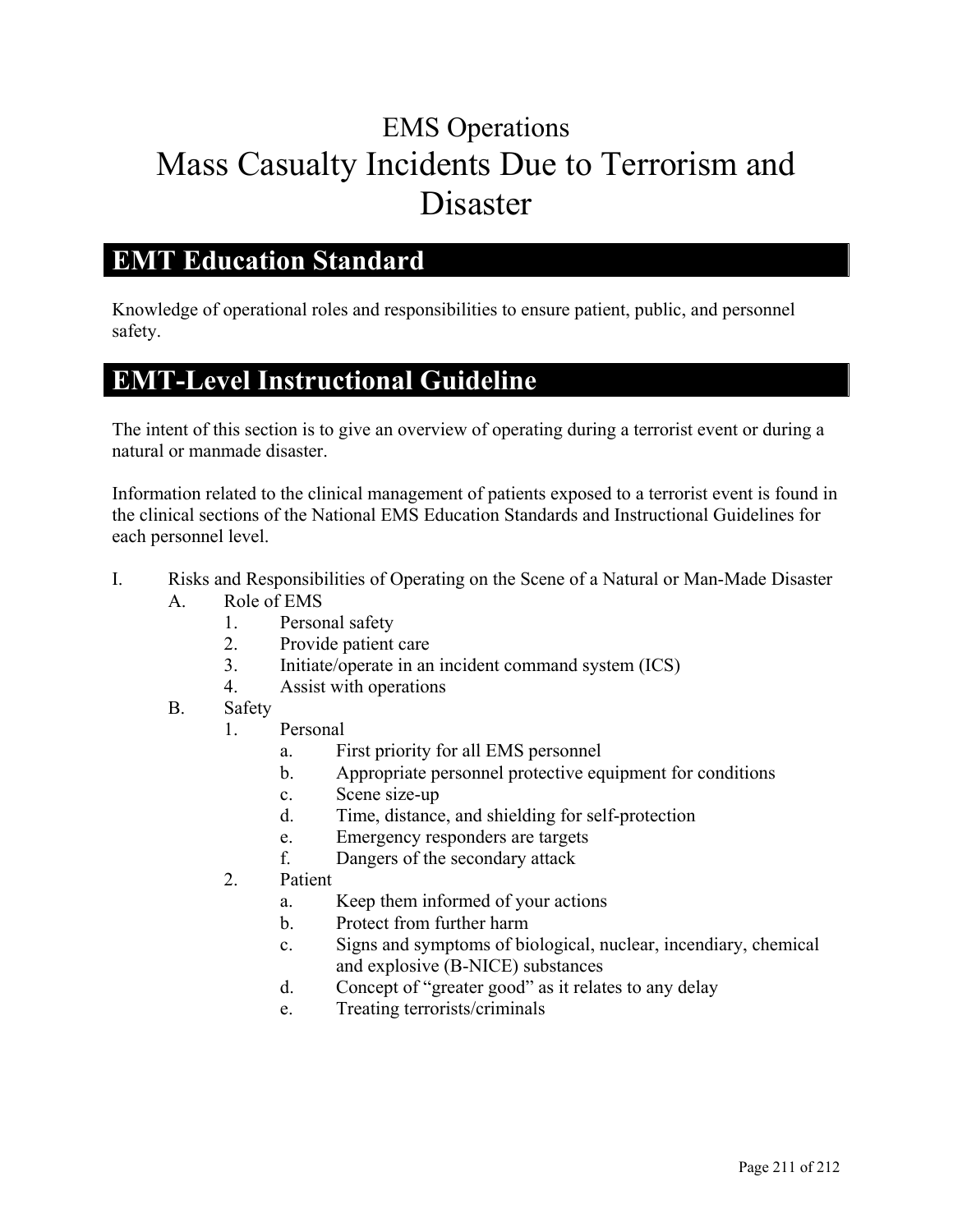- 3. 360-degree assessment and scene size-up
	- a. Outward signs and characteristics of terrorist incidents
	- b. Outward signs of a weapons of mass destruction (WMD) incident
	- c. Outward signs and protective actions of biological, nuclear, incendiary, chemical, and explosive (B-NICE) weapons
- 4. Determine number of patients (implement local multiple-casualty incident (MCI) protocols as necessary)
- 5. Evaluate need for additional resources
- 6. EMS operations during terrorist, weapons of mass destruction, disaster events
	- a. All hazards safety approach
	- b. Initially distance from scene and approach when safe
	- c. Ongoing scene assessment for potential secondary events
	- d. Communicate with law enforcement at the scene of an armed attack
	- e. Initiate or expand incident command system as needed
	- f. Perimeter use to protect rescuers and public from injury
	- g. Escape plan and a mobilization point at a terrorist incident
- 7. Care of emergency responders on scene
	- a. Safe use of an auto injector for self and peers
	- b. Safe disposal of auto injector devices after activation